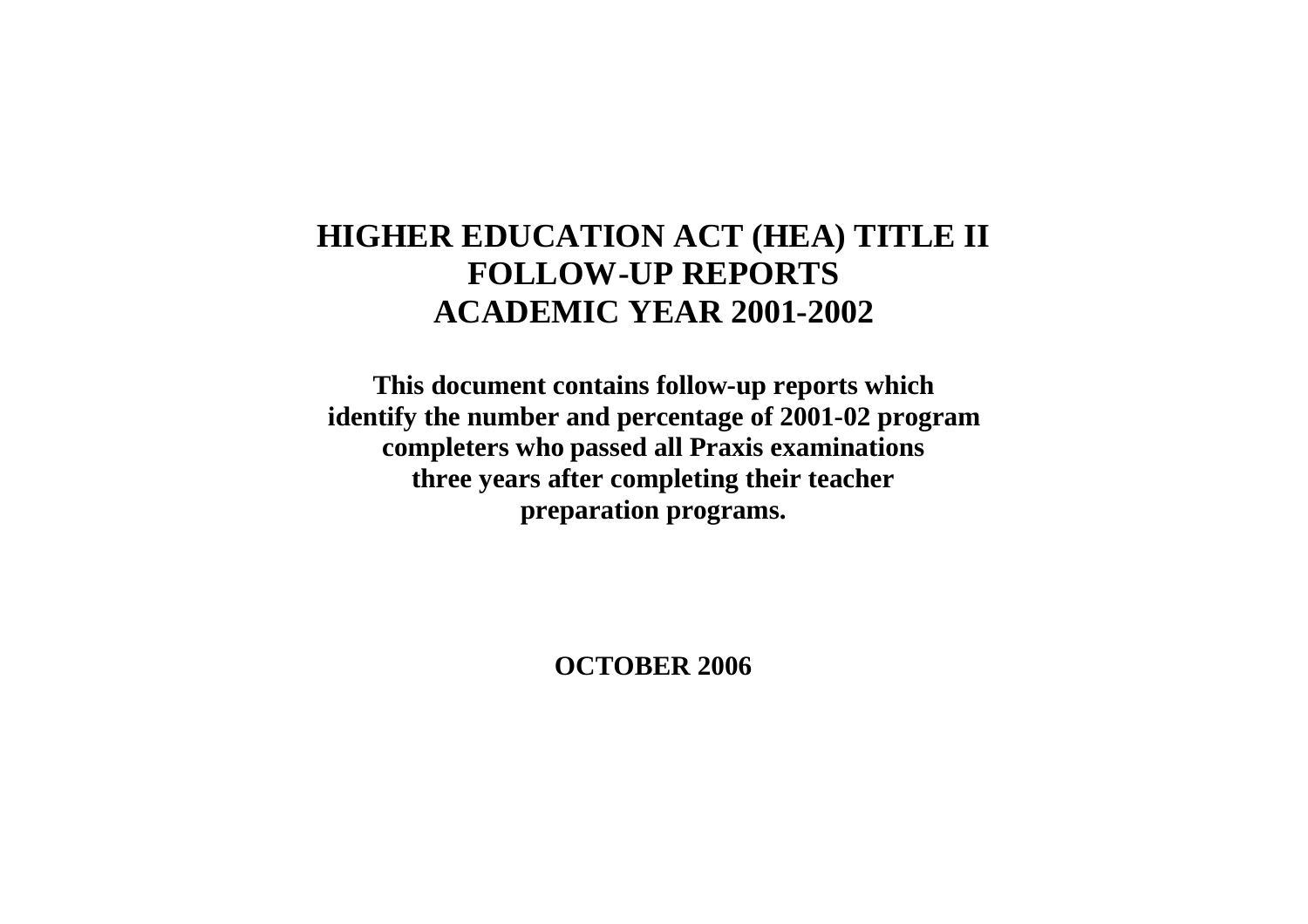# **TABLE OF CONTENTS**

|                                    | <b>PART A: Quartile Reports - All Regular Program Completers</b>                                |                                                                                                                                                                                                                                      | 2   |
|------------------------------------|-------------------------------------------------------------------------------------------------|--------------------------------------------------------------------------------------------------------------------------------------------------------------------------------------------------------------------------------------|-----|
|                                    | Praxis Quartile Ranking: All Regular Teacher Preparation Programs                               |                                                                                                                                                                                                                                      | 3   |
|                                    |                                                                                                 |                                                                                                                                                                                                                                      | 4   |
|                                    | PART B: University Passage Rate Reports - Quartiles, Regular Completers, & Alternate Completers |                                                                                                                                                                                                                                      | 5   |
| <b>Centenary College</b>           |                                                                                                 |                                                                                                                                                                                                                                      | 6   |
| <b>Dillard University</b>          |                                                                                                 |                                                                                                                                                                                                                                      | 15  |
| <b>Grambling State University</b>  |                                                                                                 |                                                                                                                                                                                                                                      | 24  |
| Louisiana College                  |                                                                                                 |                                                                                                                                                                                                                                      | 33  |
|                                    |                                                                                                 | Louisiana State University and A&M College (a) material contract the contract of the University and A&M College                                                                                                                      | 42  |
|                                    |                                                                                                 |                                                                                                                                                                                                                                      | 51  |
|                                    |                                                                                                 |                                                                                                                                                                                                                                      | 60  |
|                                    |                                                                                                 | Loyola University of Louisiana <b>contract to the Contract Contract Contract Contract Contract Contract Contract Contract Contract Contract Contract Contract Contract Contract Contract Contract Contract Contract Contract Con</b> | 69  |
|                                    |                                                                                                 |                                                                                                                                                                                                                                      | 78  |
|                                    |                                                                                                 |                                                                                                                                                                                                                                      | 87  |
| Northwestern State University      |                                                                                                 |                                                                                                                                                                                                                                      | 96  |
|                                    |                                                                                                 | Our Lady of Holy Cross College (and continuum continuum control of Holy Cross College)                                                                                                                                               | 105 |
| Southeastern Louisiana University  |                                                                                                 |                                                                                                                                                                                                                                      | 114 |
|                                    |                                                                                                 | Southern University and A&M College (and contain the contained and all the contained and an interval of the co                                                                                                                       | 123 |
| Southern University at New Orleans |                                                                                                 |                                                                                                                                                                                                                                      | 132 |
|                                    |                                                                                                 |                                                                                                                                                                                                                                      | 141 |
|                                    |                                                                                                 | University of Louisiana at Monroe (and according continuum) and a metal of Louisiana at Monroe                                                                                                                                       | 150 |
|                                    |                                                                                                 |                                                                                                                                                                                                                                      | 159 |
|                                    |                                                                                                 |                                                                                                                                                                                                                                      | 168 |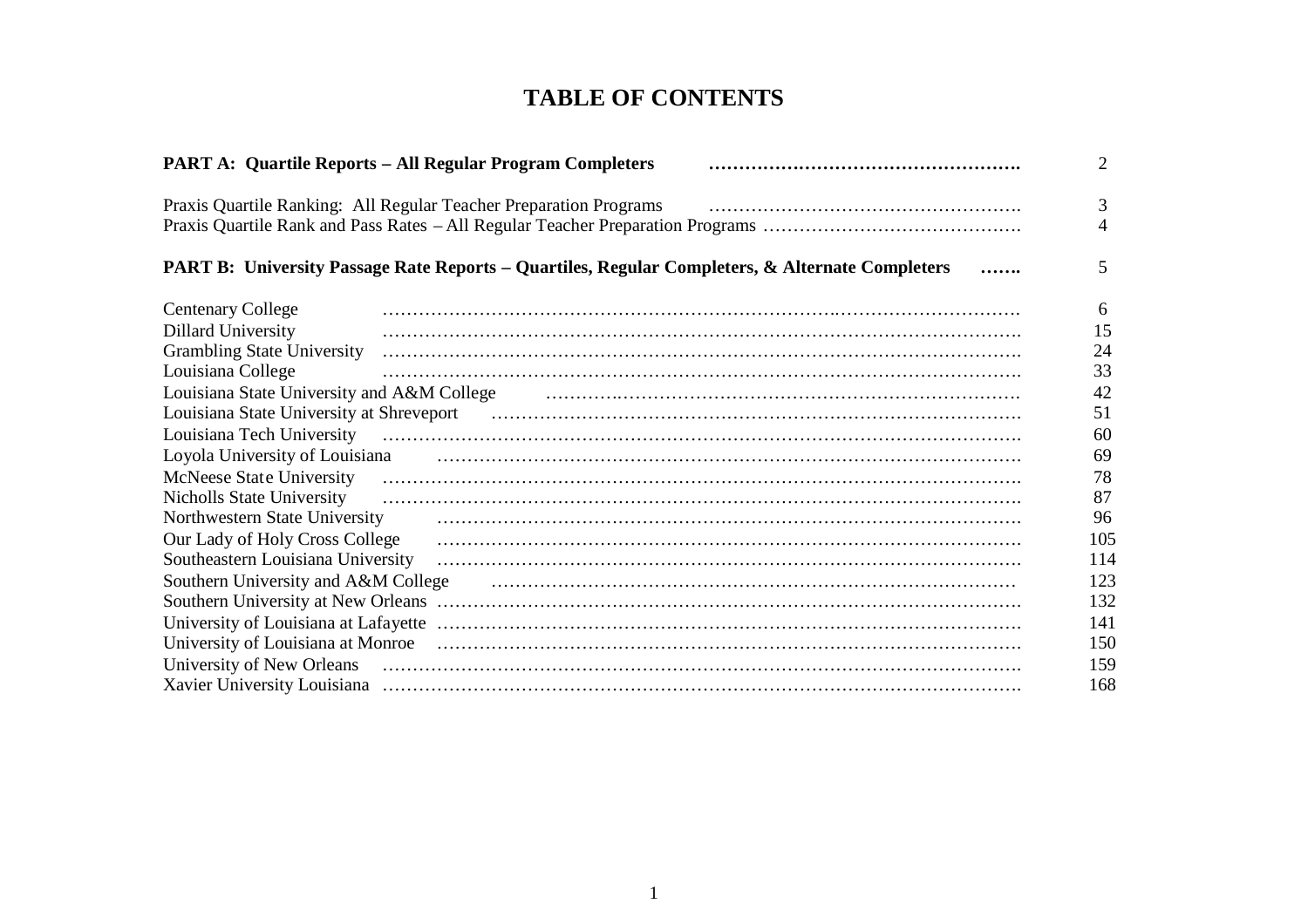# **PART A**

# **HIGHER EDUCATION ACT (HEA) TITLE II FOLLOW-UP 2001-2002 ACADEMIC YEAR**

# **QUARTILE REPORTS ALL REGULAR PROGRAM COMPLETERS**

- **HEA TITLE II FOLLOW-UP – 2001-2002 ACADEMIC YEAR - PRAXIS QUARTILE RANKING: ALL REGULAR TEACHER PREPARATION PROGRAMS**
- **HEA TITLE II FOLLOW-UP – 2001-02 ACADEMIC YEAR – PRAXIS QUARTILE RANK AND PASS RATES – ALL REGULAR TEACHER PREPARATION PROGRAMS**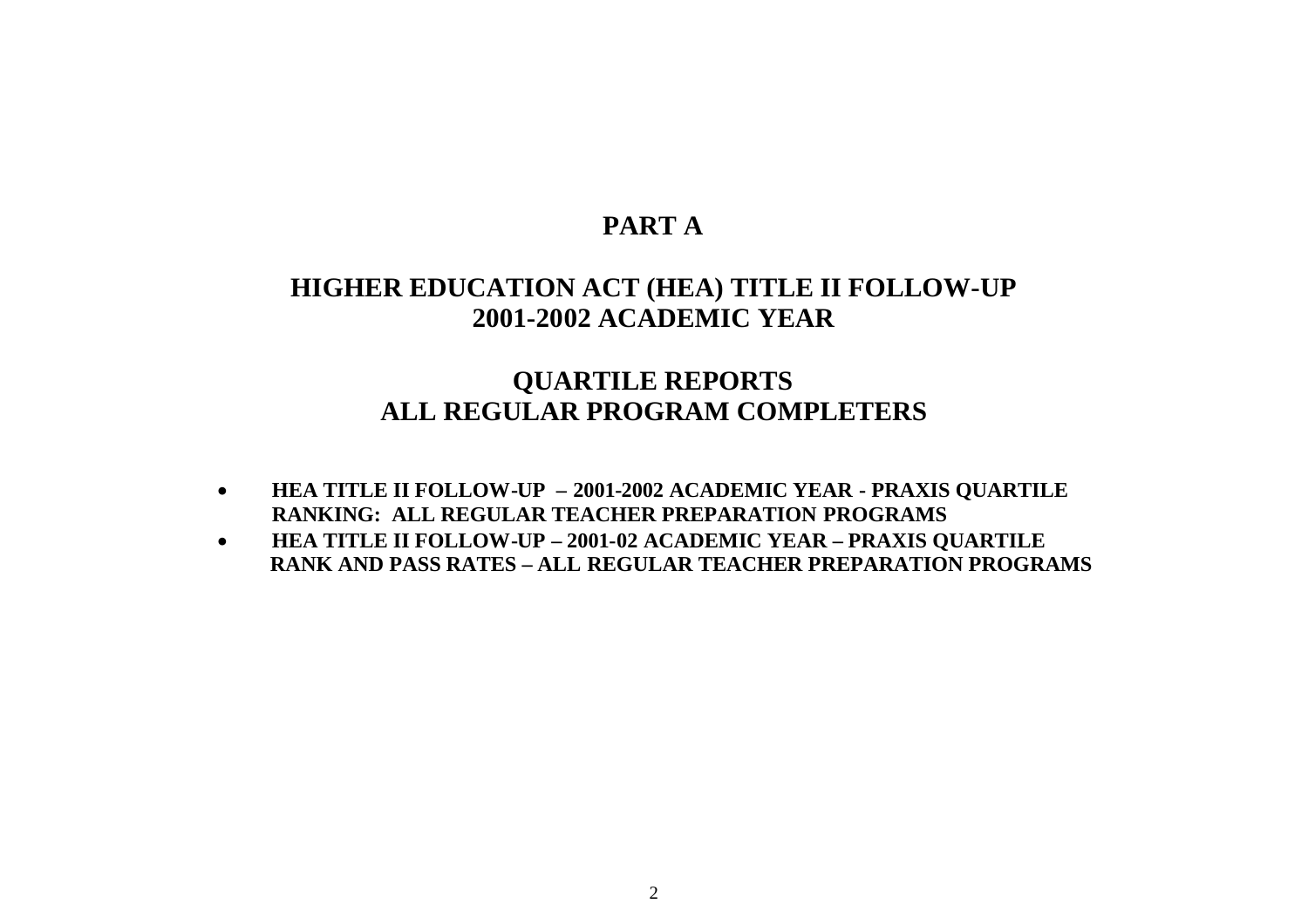

### *HEA - Title II Follow-up 2001-2002 Academic Year Praxis Quartile Ranking - All Regular Teacher Preparation Programs*

*September 30, 2006*

| Louisiana                         |                            | <b>Basic Skills</b> |              | <b>Professional</b><br>Knowledge |          |              | Academic<br><b>Content Areas</b> |          |              | Summary*       |          |              |                |
|-----------------------------------|----------------------------|---------------------|--------------|----------------------------------|----------|--------------|----------------------------------|----------|--------------|----------------|----------|--------------|----------------|
| <b>Institution Name</b>           | <b>Institution</b><br>Code | $N^{**}$            | Pass<br>Rate | Rank                             | $N^{**}$ | Pass<br>Rate | Rank                             | $N^{**}$ | Pass<br>Rate | <b>Rank</b>    | $N^{**}$ | Pass<br>Rate | Rank           |
| <b>CENTENARY COLLEGE</b>          | 6082                       | 8                   |              |                                  | 8        |              |                                  | 8        |              |                | 8        |              |                |
| <b>DILLARD UNIVERSITY</b>         | 6164                       | 11                  | 100%         |                                  | 12       | 100%         |                                  | 11       | 100%         |                | 12       | 100%         |                |
| <b>GRAMBLING STATE UNIVERSITY</b> | 6250                       | 19                  | 100%         |                                  | 19       | 100%         |                                  | 17       | 100%         |                | 19       | 100%         |                |
| LOUISIANA COLLEGE                 | 6371                       | 23                  | 100%         |                                  | 28       | 100%         |                                  | 20       | 100%         |                | 28       | 100%         |                |
| LOUISIANA STATE UNIV - SHREVEPORT | 6355                       | 60                  | 100%         |                                  | 63       | 100%         |                                  | 63       | 100%         |                | 63       | 100%         |                |
| LOUISIANA STATE UNIVERSITY - BR   | 6373                       | 312                 | 99%          | Ш                                | 337      | 98%          | $\mathbf{III}$                   | 324      | 98%          | $\mathbf{III}$ | 338      | 96%          | IV             |
| LOUISIANA TECH UNIVERSITY         | 6372                       | 108                 | 100%         |                                  | 114      | 100%         |                                  | 107      | 100%         |                | 114      | 100%         |                |
| LOYOLA UNIVERSITY LOUISIANA       | 6374                       | 32                  | 100%         |                                  | 32       | 97%          | IV                               | 32       | 94%          | IV             | 32       | 94%          | IV             |
| MCNEESE STATE UNIVERSITY          | 6403                       | 129                 | 100%         |                                  | 142      | 99%          | Ш.                               | 129      | 100%         |                | 143      | 99%          | $\mathbf{H}$   |
| NICHOLLS STATE UNIVERSITY         | 6221                       | 146                 | 100%         |                                  | 153      | 99%          | Ш.                               | 120      | 99%          | Ш              | 154      | 99%          | $\mathbf{I}$   |
| NORTHWESTERN STATE UNIVERSITY     | 6492                       | 74                  | 100%         |                                  | 75       | 99%          | Ш                                | 73       | 100%         |                | 75       | 99%          | Ш              |
| OUR LADY HOLY CROSS COLLEGE       | 6002                       | 30                  | 100%         |                                  | 31       | 100%         |                                  | 31       | 100%         |                | 31       | 100%         |                |
| SOUTHEASTERN LOUISIANA UNIVERSITY | 6656                       | 229                 | 100%         |                                  | 234      | 97%          | IV                               | 226      | 99%          | Ш              | 234      | 97%          | III            |
| SOUTHERN UNIV A and M COLLEGE     | 6663                       | 61                  | 98%          | $\mathbf{III}$                   | 61       | 97%          | IV                               | 53       | 98%          | III            | 63       | 97%          | III            |
| SOUTHERN UNIV - NEW ORLEANS       | 6711                       | 26                  | 100%         |                                  | 26       | 100%         |                                  | 26       | 100%         |                | 26       | 100%         |                |
| UNIVERSITY OF LA AT LAFAYETTE     | 6672                       | 197                 | 100%         |                                  | 203      | 100%         |                                  | 183      | 98%          | Ш              | 207      | 98%          | Ш              |
| UNIVERSITY OF LA AT MONROE        | 6482                       | 98                  | 100%         |                                  | 100      | 100%         |                                  | 99       | 100%         |                | 100      | 100%         |                |
| UNIVERSITY OF NEW ORLEANS         | 6379                       | 115                 | 100%         |                                  | 119      | 99%          | Ш                                | 117      | 99%          | Ш              | 122      | 98%          | $\mathbf{III}$ |
| <b>XAVIER UNIVERSITY OF LA</b>    | 6975                       | 6                   |              |                                  | 6        |              |                                  | 6        |              |                | 6        |              |                |

Note: Praxis tests in the following content areas are not used for certification in Louisiana: Other Content Areas, Teaching Special Populations, and Performance Assessments.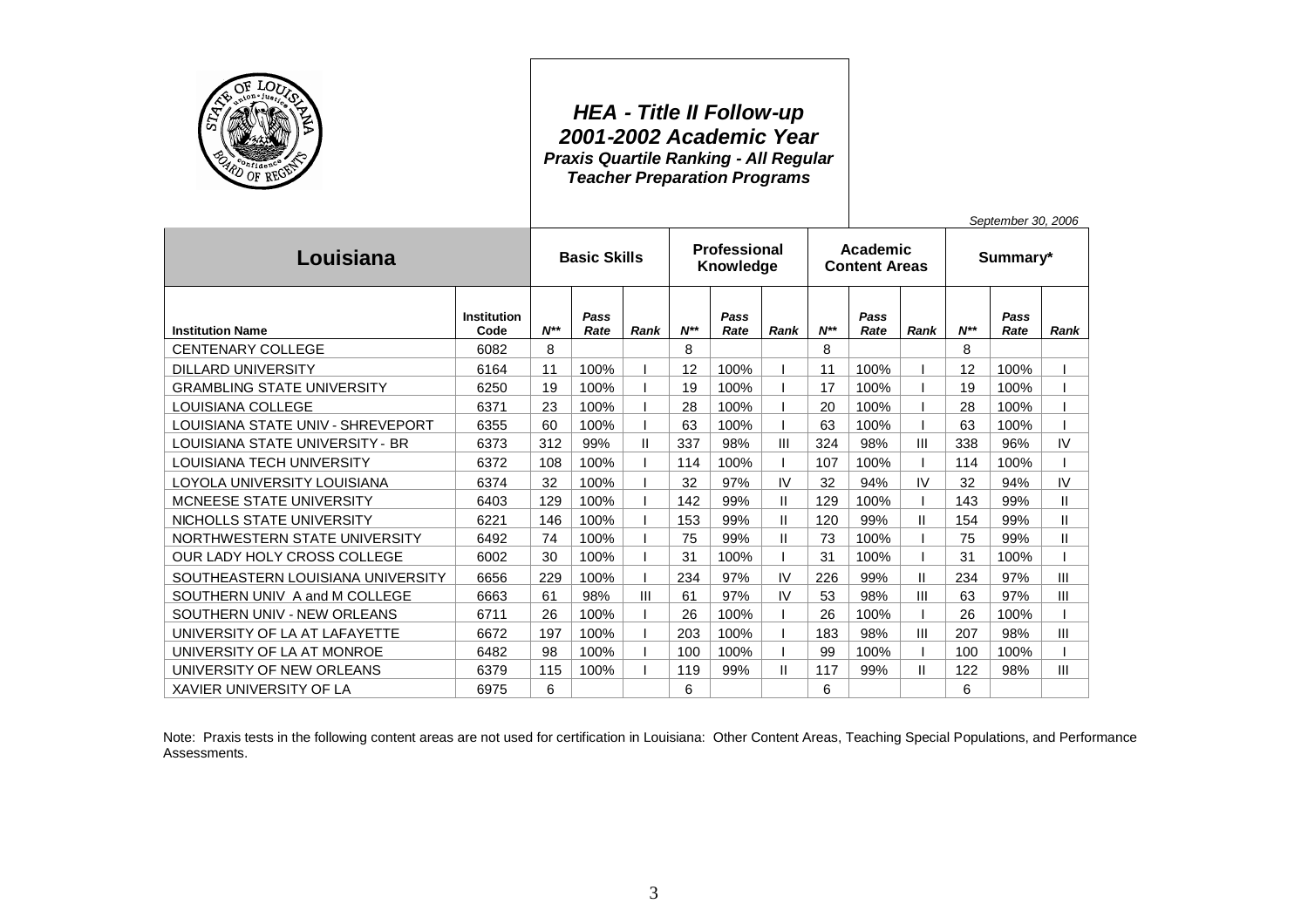### *HEA - Title II 2001-2002 Academic Year Follow-up Praxis Quartile Rank and Pass Rates All Regular Teacher Preparation Programs*

|                                  |                                      |                               | <b>Regular Teacher Preparation Programs</b> |                               |
|----------------------------------|--------------------------------------|-------------------------------|---------------------------------------------|-------------------------------|
| <b>Aggregate</b>                 | Quartile                             | <b>Minimum</b><br><b>Pass</b> | <b>Maximum</b><br><b>Pass</b>               | <b>Average</b><br>Pass        |
| <b>Category</b>                  | Rank                                 | Rate                          | Rate                                        | Rate                          |
| <b>Basic Skills</b>              | $\mathbf{I}$<br>$\mathbf{III}$<br>IV | 100<br>99<br>98               | 100<br>99<br>98                             | 100.0<br>99.0<br>98.0         |
| Professional<br>Knowledge        | Ш<br>$\mathbf{III}$<br>IV            | 100<br>99<br>98<br>97         | 100<br>99<br>98<br>97                       | 100.0<br>99.0<br>98.0<br>97.0 |
| Academic<br><b>Content Areas</b> | Ш<br>III<br>IV                       | 100<br>99<br>98<br>94         | 100<br>99<br>98<br>97                       | 100.0<br>99.0<br>98.0<br>94.0 |
| Summary                          | ı<br>$\mathbf{I}$<br>III<br>IV       | 100<br>99<br>97<br>94         | 100<br>99<br>98<br>96                       | 100.0<br>99.0<br>97.5<br>95.0 |

Note: Praxis tests in the following content areas are not used for certification in Louisiana: Other Content Areas, Teaching Special Populations, and Performance Assessments.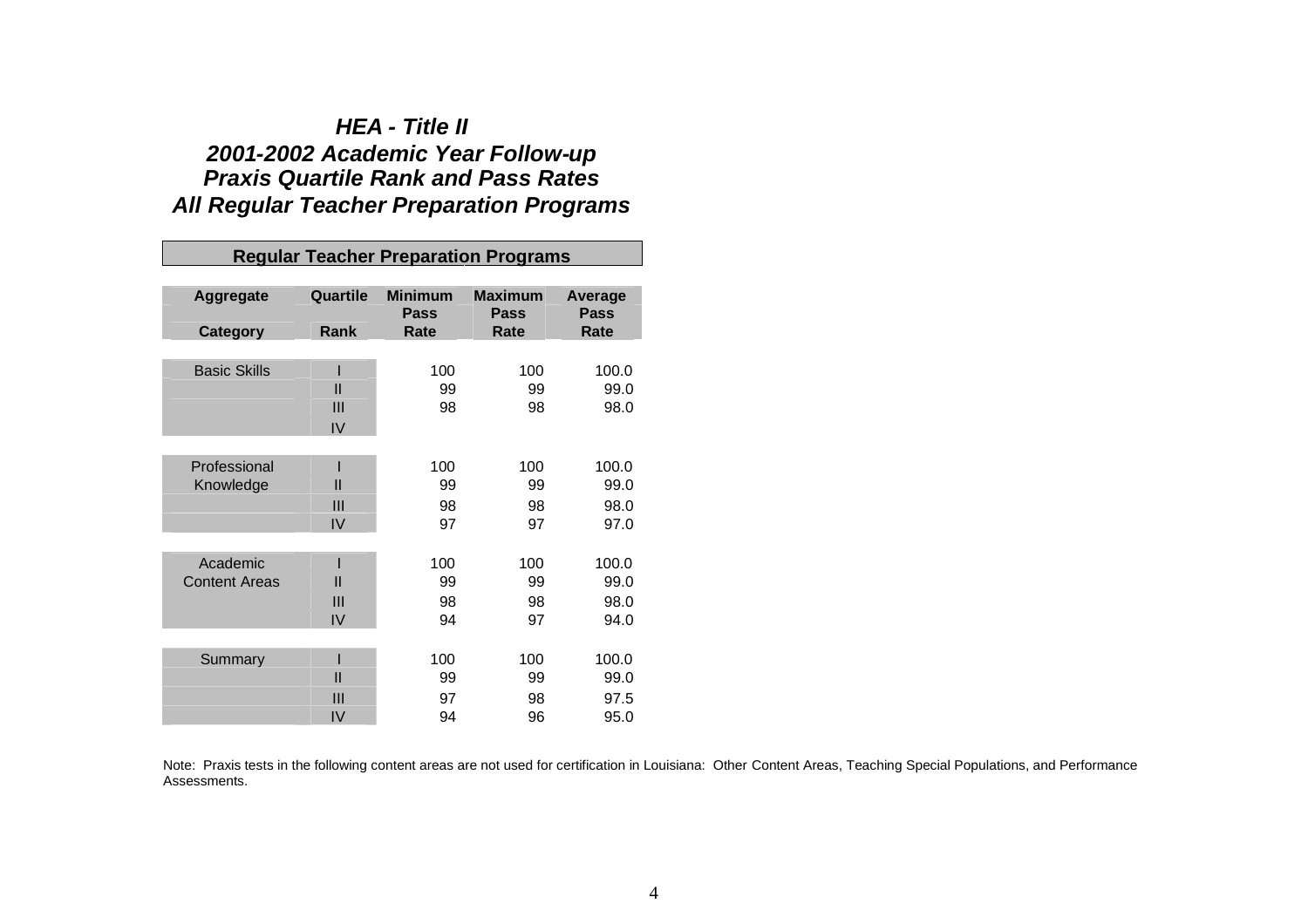# **PART B**

# **HIGHER EDUCATION ACT (HEA) TITLE II FOLLOW-UP 2001-2002 ACADEMIC YEAR**

**UNIVERSITY PASSAGE RATE REPORTS QUARTILES AND ALL REGULAR & ALTERNATE PROGRAM COMPLETERS**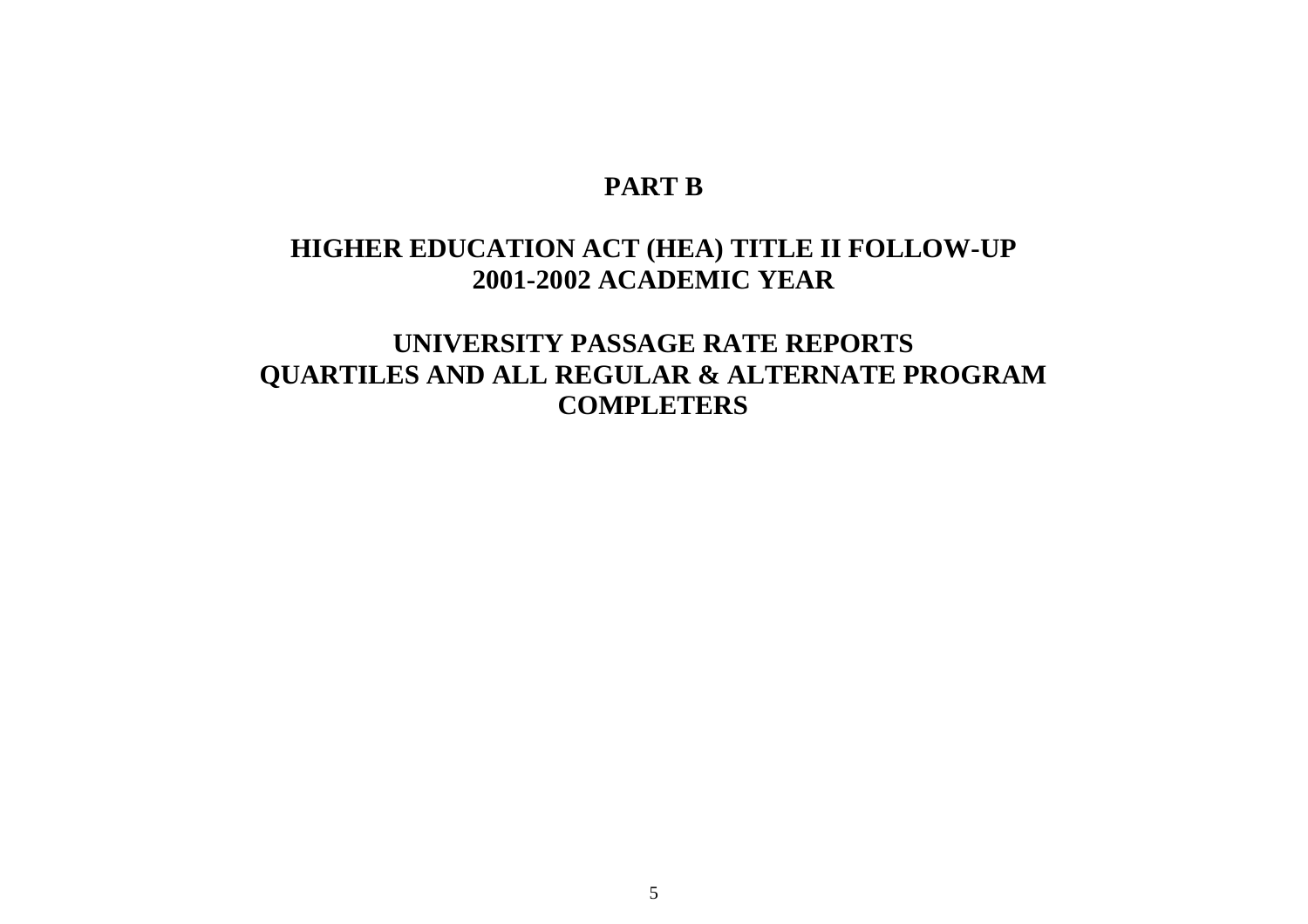### **CENTENARY COLLEGE**

- **HEA TITLE II FOLLOW-UP – 2001-2002 ACADEMIC YEAR – QUARTILE RANKING**
- **HEA TITLE II FOLLOW-UP – 2001-2002 ACADEMIC YEAR - REGULAR PROGRAM COMPLETERS – PASSAGE RATE REPORT**
- **HEA TITLE II FOLLOW-UP – 2001-2002 ACADEMIC YEAR - ALTERNATE PROGRAM COMPLETERS – PASSAGE RATE REPORT**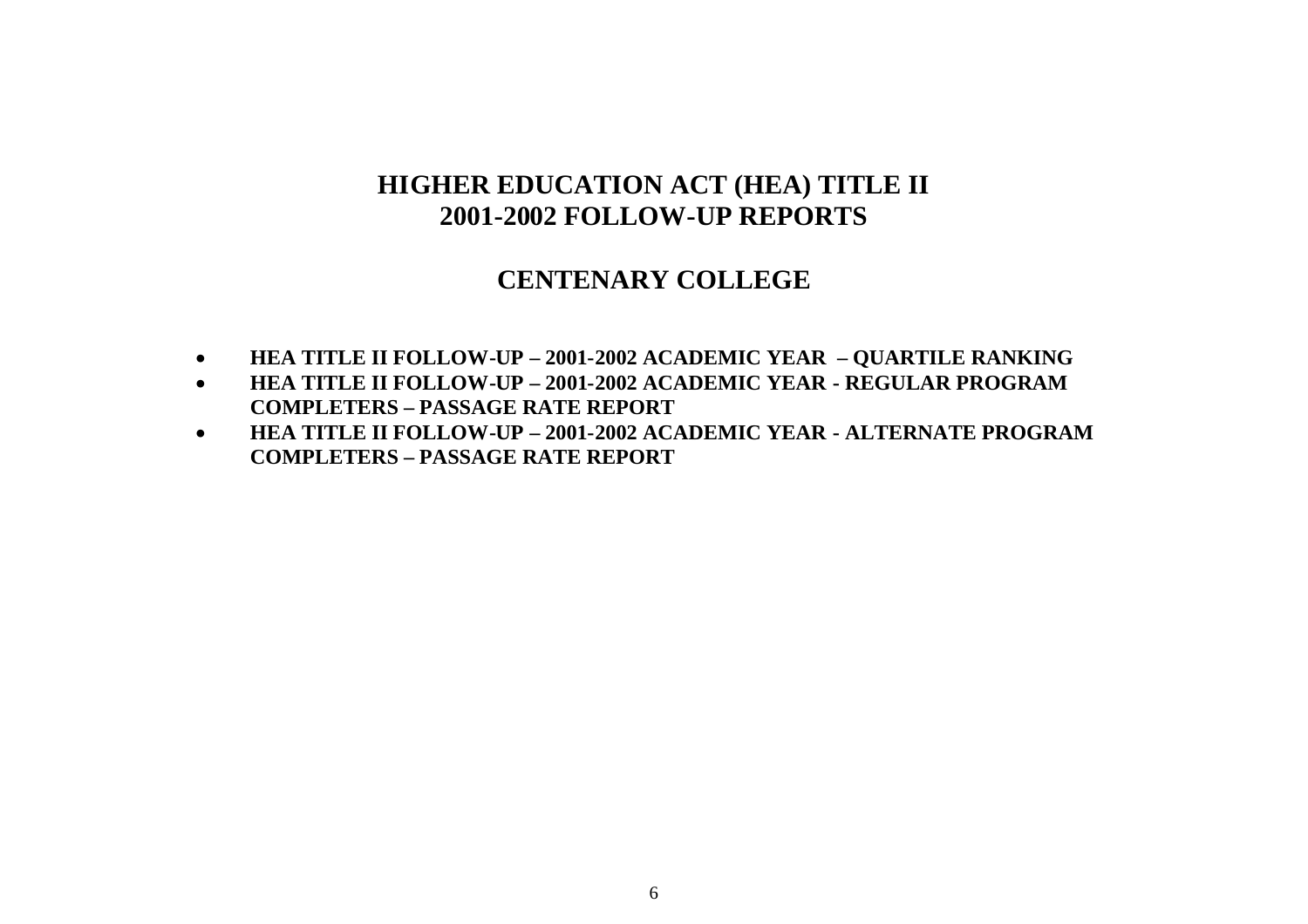| <b>Institution Name</b><br><b>Institution Code</b><br><b>State</b><br><b>Number of Program Completers Submitted</b><br>Number of Program Completers found,<br>matched.<br>and used in passing rate Calculations <sup>1</sup><br><b>Number of Individuals Licensed</b><br><b>Number of Out-Of-State Program Completers</b><br><b>Number of In-State Program Completers</b> | <b>HEA - Title II Follow-Up</b><br>2001-2002 Academic<br>Year<br><b>Quartile Ranking</b><br><b>Regular Completers</b><br><b>CENTENARY COLLEGE</b><br>6082<br>Louisiana<br>8<br>8<br>1775 |                                                            |                                          |                                          |                                                           |                                                            |                                      |  |
|---------------------------------------------------------------------------------------------------------------------------------------------------------------------------------------------------------------------------------------------------------------------------------------------------------------------------------------------------------------------------|------------------------------------------------------------------------------------------------------------------------------------------------------------------------------------------|------------------------------------------------------------|------------------------------------------|------------------------------------------|-----------------------------------------------------------|------------------------------------------------------------|--------------------------------------|--|
|                                                                                                                                                                                                                                                                                                                                                                           |                                                                                                                                                                                          |                                                            |                                          |                                          | September 30, 2006<br><b>Statewide</b>                    |                                                            |                                      |  |
| Type of Assessment <sup>2</sup>                                                                                                                                                                                                                                                                                                                                           | <b>Number</b><br>Taking<br>Assessment <sup>3</sup>                                                                                                                                       | <b>Number</b><br><b>Passing</b><br>Assessment <sup>4</sup> | <b>Institutional</b><br><b>Pass Rate</b> | <b>Institutional</b><br>Quartile<br>Rank | <b>Number</b><br><b>Taking</b><br>Assessment <sup>3</sup> | <b>Number</b><br><b>Passing</b><br>Assessment <sup>4</sup> | <b>Statewide</b><br><b>Pass Rate</b> |  |
| Aggregate - Basic Skills                                                                                                                                                                                                                                                                                                                                                  | 8                                                                                                                                                                                        |                                                            |                                          |                                          | 1684                                                      | 1679                                                       | 100%                                 |  |
| Aggregate - Professional Knowledge                                                                                                                                                                                                                                                                                                                                        | 8                                                                                                                                                                                        |                                                            |                                          |                                          | 1763                                                      | 1743                                                       | 99%                                  |  |
| Aggregate - Academic Content Areas (Math,<br>English, Biology, etc.)                                                                                                                                                                                                                                                                                                      | 8                                                                                                                                                                                        |                                                            |                                          |                                          | 1645                                                      | 1627                                                       | 99%                                  |  |
| Aggregate - Other Content Areas<br>(Career/Technical Education, Health Educations,<br>etc.                                                                                                                                                                                                                                                                                |                                                                                                                                                                                          |                                                            |                                          |                                          |                                                           |                                                            |                                      |  |
| Aggregate - Teaching Special Populations<br>(Special Education, ELS, etc.)                                                                                                                                                                                                                                                                                                |                                                                                                                                                                                          |                                                            |                                          |                                          |                                                           |                                                            |                                      |  |
| Aggregate - Performance Assessments                                                                                                                                                                                                                                                                                                                                       |                                                                                                                                                                                          |                                                            |                                          |                                          |                                                           |                                                            |                                      |  |
| <b>Summary Totals and Pass Rates<sup>5</sup></b>                                                                                                                                                                                                                                                                                                                          | 8                                                                                                                                                                                        |                                                            |                                          |                                          | 1775                                                      | 1743                                                       | 98%                                  |  |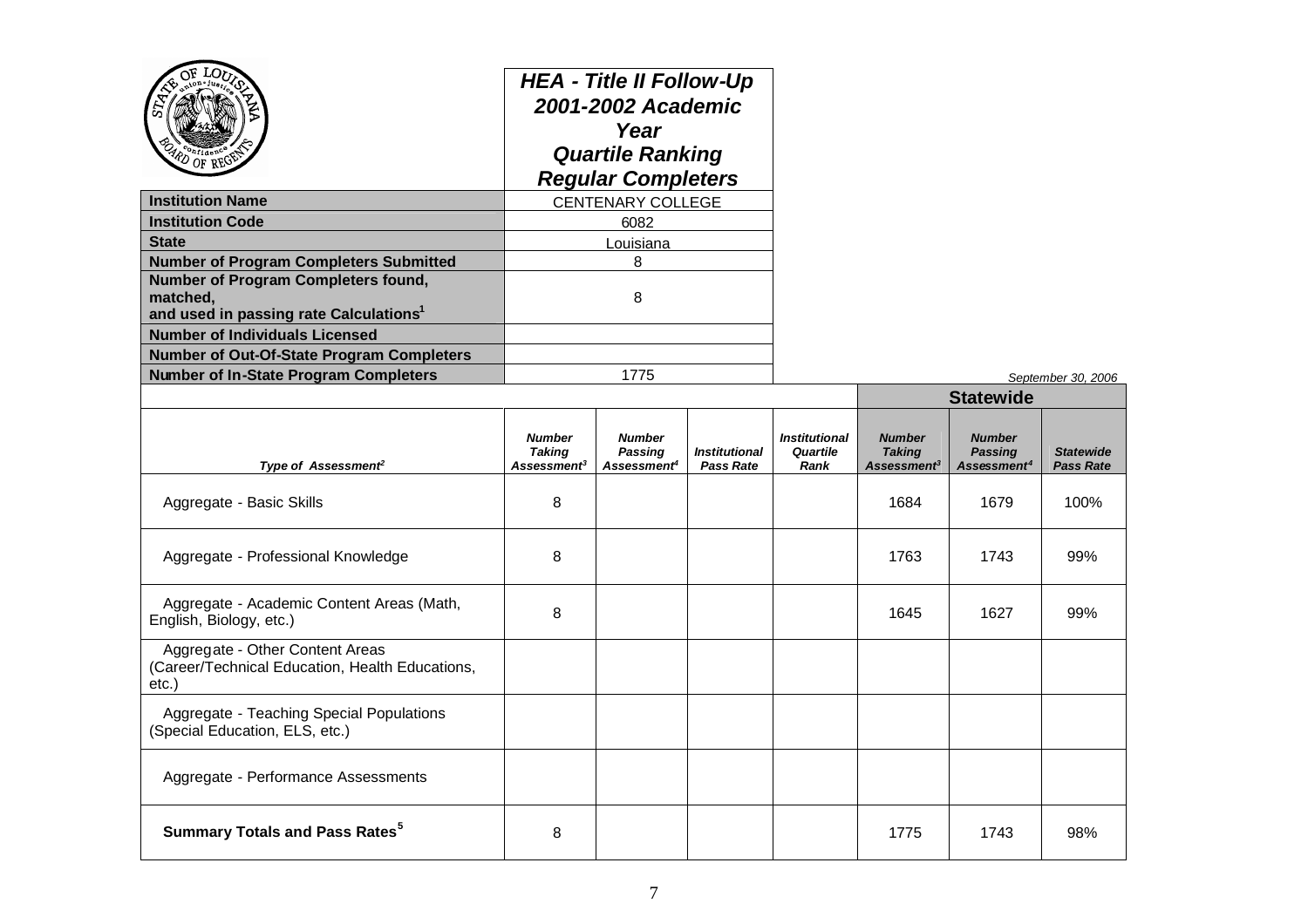| <b>Institution Name</b><br><b>Institution Code</b><br><b>State</b><br><b>Number of Program Completers Submitted</b><br>Number of Program Completers found, matched, | <b>HEA - Title II Follow-Up</b><br>2001-2002 Academic<br>Year<br><b>Regular Program</b><br><b>Completers</b><br><b>CENTENARY COLLEGE</b><br>6082<br>Louisiana<br>8<br>8 |                                              |                                               |                                          |                                                     |                                                                          |                                      |
|---------------------------------------------------------------------------------------------------------------------------------------------------------------------|-------------------------------------------------------------------------------------------------------------------------------------------------------------------------|----------------------------------------------|-----------------------------------------------|------------------------------------------|-----------------------------------------------------|--------------------------------------------------------------------------|--------------------------------------|
| and used in passing rate Calculations <sup>1</sup>                                                                                                                  |                                                                                                                                                                         |                                              |                                               |                                          |                                                     |                                                                          | September 30, 2006                   |
| <b>Type of Assessment</b>                                                                                                                                           | <b>Assessment</b><br>Code<br><b>Number</b>                                                                                                                              | <b>Number</b><br><b>Taking</b><br>Assessment | <b>Number</b><br>Passing<br><b>Assessment</b> | <b>Institutional</b><br><b>Pass Rate</b> | <b>Number</b><br><b>Taking</b><br><b>Assessment</b> | <b>Statewide</b><br><b>Number</b><br><b>Passing</b><br><b>Assessment</b> | <b>Statewide</b><br><b>Pass Rate</b> |
| <b>Basic Skills</b>                                                                                                                                                 |                                                                                                                                                                         |                                              |                                               |                                          |                                                     |                                                                          |                                      |
| <b>COMMUNICATION SKILLS</b>                                                                                                                                         | 500                                                                                                                                                                     | $\overline{2}$                               |                                               |                                          | 617                                                 | 617                                                                      | 100%                                 |
| <b>GENERAL KNOWLEDGE</b>                                                                                                                                            | 510                                                                                                                                                                     | $\overline{2}$                               |                                               |                                          | 550                                                 | 550                                                                      | 100%                                 |
| PPST READING                                                                                                                                                        | 710                                                                                                                                                                     | $\overline{2}$                               |                                               |                                          | 423                                                 | 422                                                                      | 100%                                 |
| <b>CBT READING</b>                                                                                                                                                  | 711                                                                                                                                                                     | 4                                            |                                               |                                          | 620                                                 | 620                                                                      | 100%                                 |
| PPST WRITING                                                                                                                                                        | 720                                                                                                                                                                     | $\overline{2}$                               |                                               |                                          | 457                                                 | 457                                                                      | 100%                                 |
| <b>CBT WRITING</b>                                                                                                                                                  | 721                                                                                                                                                                     | 4                                            |                                               |                                          | 578                                                 | 578                                                                      | 100%                                 |
| PPST MATHEMATICS                                                                                                                                                    | 730                                                                                                                                                                     | $\overline{2}$                               |                                               |                                          | 457                                                 | 457                                                                      | 100%                                 |
| <b>CBT MATHEMATICS</b>                                                                                                                                              | 731                                                                                                                                                                     | 4                                            |                                               |                                          | 650                                                 | 649                                                                      | 100%                                 |
| COMPUTERIZED PPST READING                                                                                                                                           | 5710                                                                                                                                                                    |                                              |                                               |                                          | 16                                                  | 15                                                                       | 94%                                  |
| COMPUTERIZED PPST WRITING                                                                                                                                           | 5720                                                                                                                                                                    |                                              |                                               |                                          | 17                                                  | 16                                                                       | 94%                                  |
| <b>COMPUTERIZED PPST MATHEMATICS</b>                                                                                                                                | 5730                                                                                                                                                                    |                                              |                                               |                                          | 21                                                  | 18                                                                       | 86%                                  |
| <b>Professional Knowledge</b>                                                                                                                                       |                                                                                                                                                                         |                                              |                                               |                                          |                                                     |                                                                          |                                      |
| PROFESSIONAL KNOWLEDGE                                                                                                                                              | 520                                                                                                                                                                     | 1                                            |                                               |                                          | 87                                                  | 86                                                                       | 99%                                  |
| PRINCIPLES LEARNING & TEACHING K-6                                                                                                                                  | 522                                                                                                                                                                     | 5                                            |                                               |                                          | 1129                                                | 1123                                                                     | 99%                                  |
| PRINCIPLES LEARNING & TEACHING 5-9                                                                                                                                  | 523                                                                                                                                                                     |                                              |                                               |                                          | 1                                                   |                                                                          |                                      |
| PRINCIPLES LEARNING & TEACHING 7-12                                                                                                                                 | 524                                                                                                                                                                     | $\overline{2}$                               |                                               |                                          | 546                                                 | 533                                                                      | 98%                                  |
| <b>Academic Content Areas</b>                                                                                                                                       |                                                                                                                                                                         |                                              |                                               |                                          |                                                     |                                                                          |                                      |
| EDUCATION IN THE ELEMENTARY SCHOOL                                                                                                                                  | 010                                                                                                                                                                     |                                              |                                               |                                          | 14                                                  | 14                                                                       | 100%                                 |
| ELEM ED CURR INSTRUC ASSESSMENT                                                                                                                                     | 011                                                                                                                                                                     | 6                                            |                                               |                                          | 991                                                 | 987                                                                      | 100%                                 |
| ELEM ED CONTENT AREA EXERCISES                                                                                                                                      | 012                                                                                                                                                                     | 6                                            |                                               |                                          | 991                                                 | 991                                                                      | 100%                                 |
| ELEMENTARY ED CONTENT KNOWLEDGE                                                                                                                                     | 014                                                                                                                                                                     |                                              |                                               |                                          | 8                                                   | 8                                                                        | 100%                                 |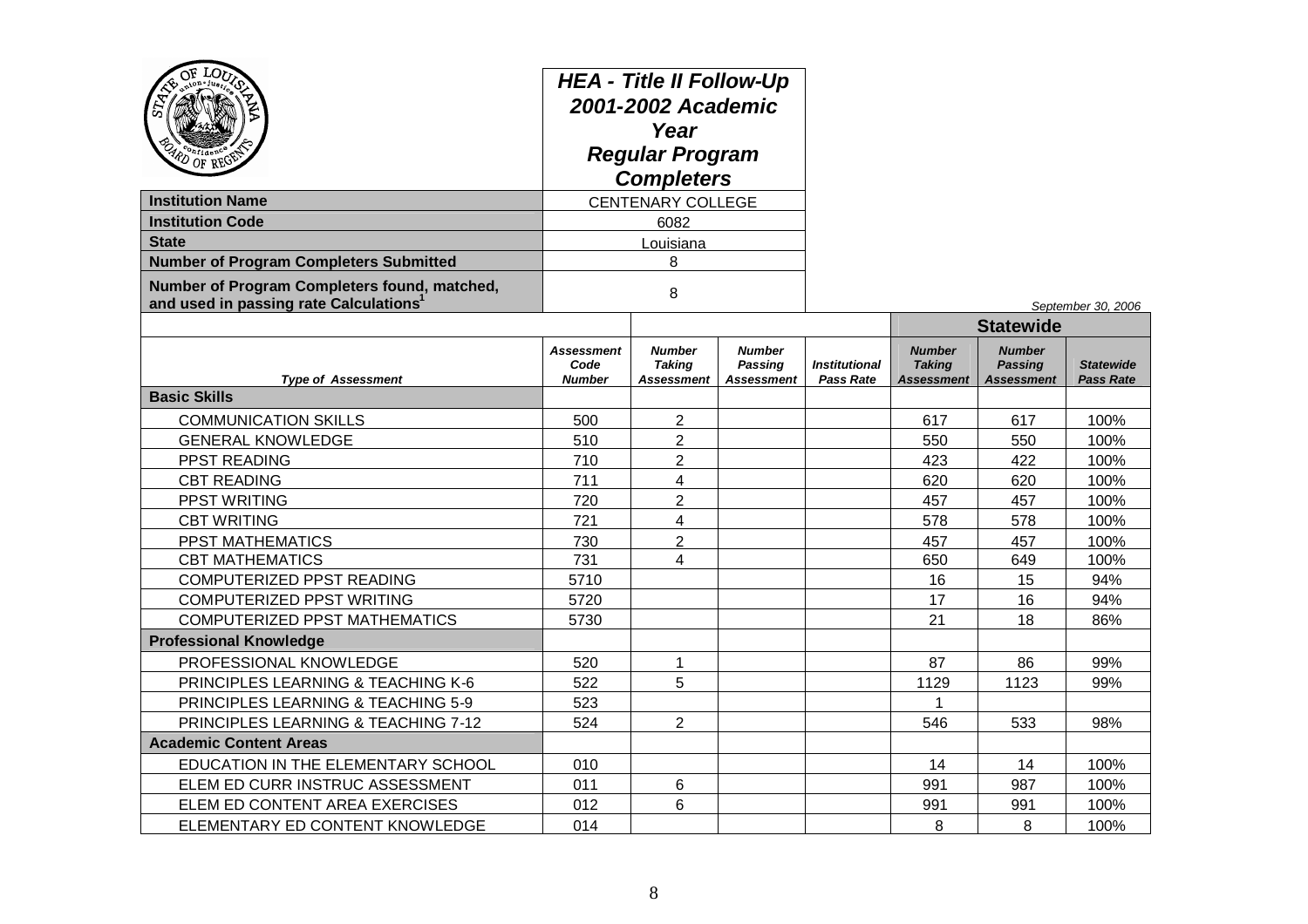| <b>TO OF REG!</b><br><b>Institution Name</b>                                                       | <b>HEA - Title II Follow-Up</b><br>2001-2002 Academic<br>Year<br><b>Regular Program</b><br><b>Completers</b><br><b>CENTENARY COLLEGE</b> |                                              |                                        |                                          |                                              |                                                      |                               |  |
|----------------------------------------------------------------------------------------------------|------------------------------------------------------------------------------------------------------------------------------------------|----------------------------------------------|----------------------------------------|------------------------------------------|----------------------------------------------|------------------------------------------------------|-------------------------------|--|
| <b>Institution Code</b>                                                                            |                                                                                                                                          | 6082                                         |                                        |                                          |                                              |                                                      |                               |  |
| <b>State</b>                                                                                       |                                                                                                                                          | Louisiana                                    |                                        |                                          |                                              |                                                      |                               |  |
| <b>Number of Program Completers Submitted</b>                                                      |                                                                                                                                          | 8                                            |                                        |                                          |                                              |                                                      |                               |  |
| Number of Program Completers found, matched,<br>and used in passing rate Calculations <sup>1</sup> |                                                                                                                                          | 8                                            |                                        |                                          |                                              |                                                      | September 30, 2006            |  |
|                                                                                                    |                                                                                                                                          |                                              |                                        |                                          |                                              | <b>Statewide</b>                                     |                               |  |
| <b>Type of Assessment</b>                                                                          | Assessment<br>Code<br><b>Number</b>                                                                                                      | <b>Number</b><br><b>Taking</b><br>Assessment | <b>Number</b><br>Passing<br>Assessment | <b>Institutional</b><br><b>Pass Rate</b> | <b>Number</b><br><b>Taking</b><br>Assessment | <b>Number</b><br><b>Passing</b><br><b>Assessment</b> | <b>Statewide</b><br>Pass Rate |  |
| <b>Academic Content Areas</b>                                                                      |                                                                                                                                          |                                              |                                        |                                          |                                              |                                                      |                               |  |
| EARLY CHILDHOOD EDUCATION                                                                          | 020                                                                                                                                      |                                              |                                        |                                          | 80                                           | 80                                                   | 100%                          |  |
| <b>BIOLOGY AND GENERAL SCIENCE</b>                                                                 | 030                                                                                                                                      |                                              |                                        |                                          | 31                                           | 31                                                   | 100%                          |  |
| ENG LANG LIT COMP CONTENT KNOWLEDGE                                                                | 041                                                                                                                                      | 1                                            |                                        |                                          | 105                                          | 102                                                  | 97%                           |  |
| ENG LANG LIT COMP PEDAGOGY                                                                         | 043                                                                                                                                      | 1                                            |                                        |                                          | 105                                          | 104                                                  | 99%                           |  |
| <b>MATHEMATICS</b>                                                                                 | 060                                                                                                                                      |                                              |                                        |                                          | 45                                           | 45                                                   | 100%                          |  |
| CHEM PHYSICS AND GENERAL SCIENCE                                                                   | 070                                                                                                                                      |                                              |                                        |                                          | 8                                            | $\overline{7}$                                       | 88%                           |  |
| SOCIAL STUDIES: CONTENT KNOWLEDGE                                                                  | 081                                                                                                                                      | 1                                            |                                        |                                          | 110                                          | 107                                                  | 97%                           |  |
| SOCIAL STUDIES: INTERPRET MATERIALS                                                                | 083                                                                                                                                      | 1                                            |                                        |                                          | 108                                          | 105                                                  | 97%                           |  |
| PHYSICAL EDUCATION                                                                                 | 090                                                                                                                                      |                                              |                                        |                                          | 151                                          | 149                                                  | 99%                           |  |
| <b>BUSINESS EDUCATION</b>                                                                          | 100                                                                                                                                      |                                              |                                        |                                          | 13                                           | 13                                                   | 100%                          |  |
| <b>MUSIC EDUCATION</b>                                                                             | 110                                                                                                                                      |                                              |                                        |                                          | 70                                           | 69                                                   | 99%                           |  |
| MUSIC CONTENT KNOWLEDGE                                                                            | 113                                                                                                                                      |                                              |                                        |                                          | $\overline{2}$                               | 2                                                    |                               |  |
| FAMILY AND CONSUMER SCIENCES                                                                       | 120                                                                                                                                      |                                              |                                        |                                          | 15                                           | 15                                                   | 100%                          |  |
| <b>FRENCH</b>                                                                                      | 170                                                                                                                                      |                                              |                                        |                                          | $\overline{2}$                               | $\overline{2}$                                       |                               |  |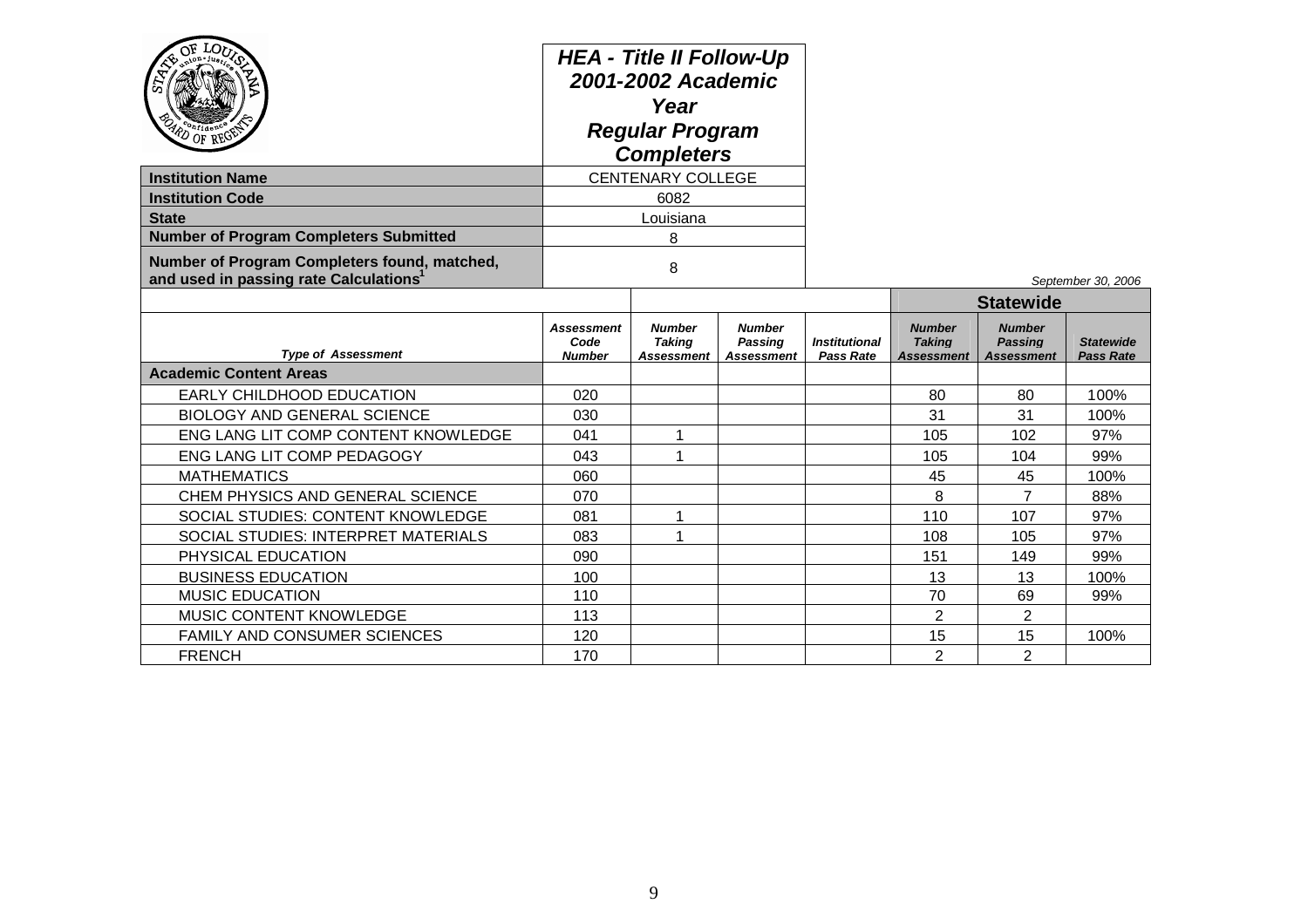|                                                                                                    |                                                     | <b>HEA - Title II Follow-Up</b><br>2001-2002 Academic Year<br><b>Regular Program Completers</b> |                                          |                                                           |                                                            |                                      |
|----------------------------------------------------------------------------------------------------|-----------------------------------------------------|-------------------------------------------------------------------------------------------------|------------------------------------------|-----------------------------------------------------------|------------------------------------------------------------|--------------------------------------|
| <b>Institution Name</b>                                                                            |                                                     | <b>CENTENARY COLLEGE</b>                                                                        |                                          |                                                           |                                                            |                                      |
| <b>Institution Code</b>                                                                            |                                                     | 6082                                                                                            |                                          |                                                           |                                                            |                                      |
| <b>State</b>                                                                                       |                                                     | Louisiana                                                                                       |                                          |                                                           |                                                            |                                      |
| <b>Number of Program Completers Submitted</b>                                                      |                                                     | 8                                                                                               |                                          |                                                           |                                                            |                                      |
| Number of Program Completers found, matched,<br>and used in passing rate Calculations <sup>1</sup> |                                                     | 8                                                                                               |                                          |                                                           |                                                            | September 30, 2006                   |
|                                                                                                    |                                                     |                                                                                                 |                                          |                                                           | <b>Statewide</b>                                           |                                      |
| Type of Assessment <sup>2</sup>                                                                    | <b>Number</b><br><b>Taking</b><br><b>Assessment</b> | <b>Number</b><br><b>Passing</b><br>Assessment <sup>4</sup>                                      | <b>Institutional</b><br><b>Pass Rate</b> | <b>Number</b><br><b>Taking</b><br>Assessment <sup>3</sup> | <b>Number</b><br><b>Passing</b><br>Assessment <sup>4</sup> | <b>Statewide</b><br><b>Pass Rate</b> |
| Aggregate - Basic Skills                                                                           | 8                                                   |                                                                                                 |                                          | 1684                                                      | 1679                                                       | 100%                                 |
| Aggregate - Professional Knowledge                                                                 | 8                                                   |                                                                                                 |                                          | 1763                                                      | 1743                                                       | 99%                                  |
| Aggregate - Academic Content Areas (Math, English,<br>Biology, etc.)                               | 8                                                   |                                                                                                 |                                          | 1645                                                      | 1627                                                       | 99%                                  |
| Aggregate - Other Content Areas (Career/Technical<br>Education, Health Educations, etc.)           |                                                     |                                                                                                 |                                          |                                                           |                                                            |                                      |
| Aggregate - Teaching Special Populations (Special<br>Education, ELS, etc.)                         |                                                     |                                                                                                 |                                          |                                                           |                                                            |                                      |
| Aggregate - Performance Assessments                                                                |                                                     |                                                                                                 |                                          |                                                           |                                                            |                                      |
| <b>Summary Totals and Pass Rates<sup>5</sup></b>                                                   | 8                                                   |                                                                                                 |                                          | 1775                                                      | 1743                                                       | 98%                                  |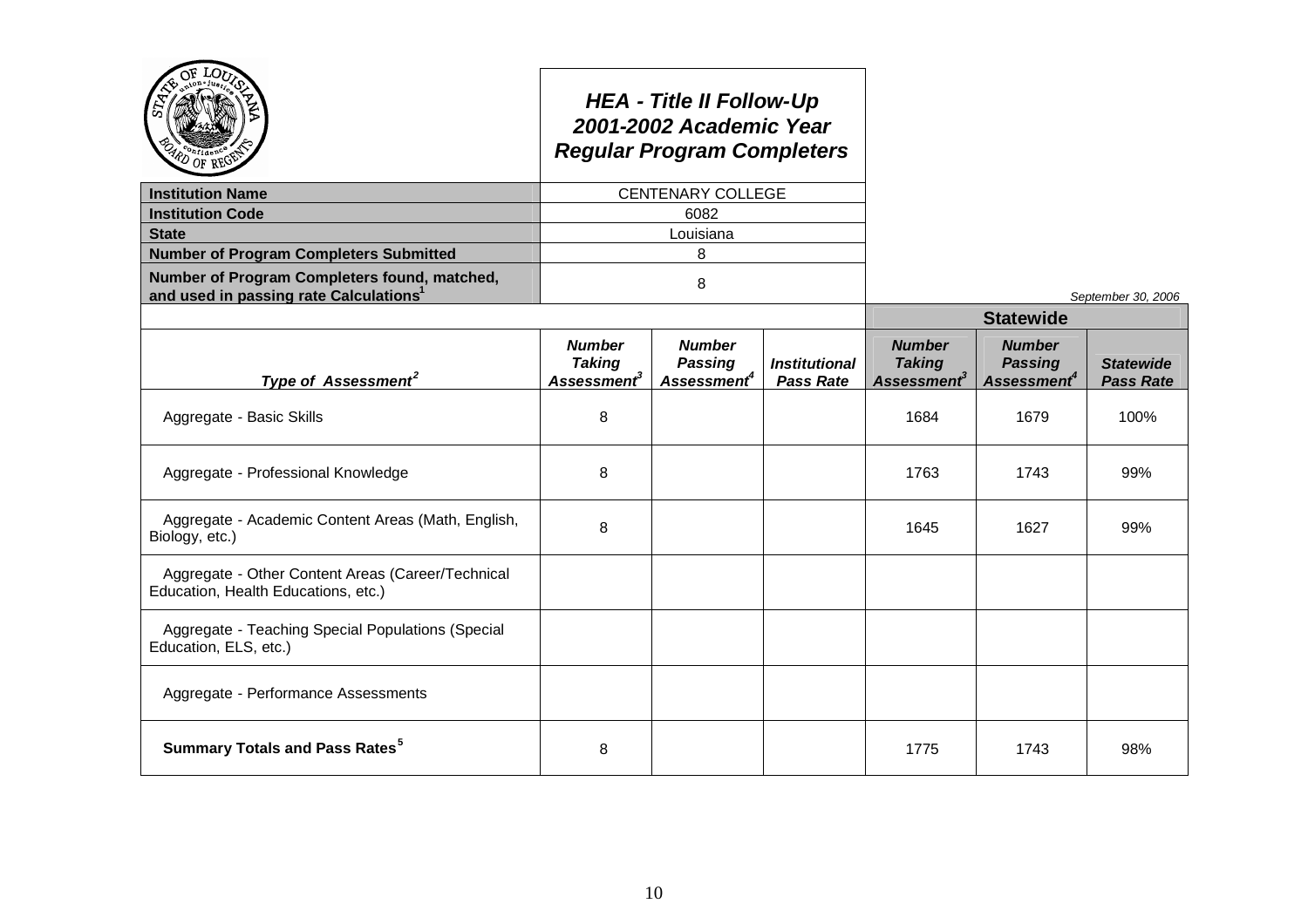| Ö٤<br>LOU<br><b>Institution Name</b><br><b>Institution Code</b><br><b>State</b><br><b>Number of Program Completers Submitted</b><br>Number of Program Completers found, matched, | <b>HEA - Title II Follow-Up</b><br>2001-2002 Academic<br>Year<br><b>Alternate Program</b><br><b>Completers</b><br><b>CENTENARY COLLEGE</b><br>6082<br>Louisiana<br>5<br>5 |                                                     |                                               |                                          |                                                     |                                               |                                      |
|----------------------------------------------------------------------------------------------------------------------------------------------------------------------------------|---------------------------------------------------------------------------------------------------------------------------------------------------------------------------|-----------------------------------------------------|-----------------------------------------------|------------------------------------------|-----------------------------------------------------|-----------------------------------------------|--------------------------------------|
| and used in passing rate Calculations <sup>1</sup>                                                                                                                               |                                                                                                                                                                           |                                                     |                                               |                                          |                                                     | <b>Statewide</b>                              | September 13, 2006                   |
| <b>Type of Assessment</b>                                                                                                                                                        | Assessment<br>Code<br><b>Number</b>                                                                                                                                       | <b>Number</b><br><b>Taking</b><br><b>Assessment</b> | <b>Number</b><br>Passing<br><b>Assessment</b> | <b>Institutional</b><br><b>Pass Rate</b> | <b>Number</b><br><b>Taking</b><br><b>Assessment</b> | <b>Number</b><br>Passing<br><b>Assessment</b> | <b>Statewide</b><br><b>Pass Rate</b> |
| <b>Basic Skills</b>                                                                                                                                                              |                                                                                                                                                                           |                                                     |                                               |                                          |                                                     |                                               |                                      |
| <b>COMMUNICATION SKILLS</b>                                                                                                                                                      | 500                                                                                                                                                                       | 1                                                   |                                               |                                          | 150                                                 | 150                                           | 100%                                 |
| <b>GENERAL KNOWLEDGE</b>                                                                                                                                                         | 510                                                                                                                                                                       | $\mathbf{1}$                                        |                                               |                                          | 148                                                 | 148                                           | 100%                                 |
| PPST READING                                                                                                                                                                     | 710                                                                                                                                                                       |                                                     |                                               |                                          | 58                                                  | 58                                            | 100%                                 |
| <b>CBT READING</b>                                                                                                                                                               | 711                                                                                                                                                                       | 4                                                   |                                               |                                          | 141                                                 | 141                                           | 100%                                 |
| PPST WRITING                                                                                                                                                                     | 720                                                                                                                                                                       |                                                     |                                               |                                          | 59                                                  | 59                                            | 100%                                 |
| <b>CBT WRITING</b>                                                                                                                                                               | 721                                                                                                                                                                       | 4                                                   |                                               |                                          | 140                                                 | 140                                           | 100%                                 |
| PPST MATHEMATICS                                                                                                                                                                 | 730                                                                                                                                                                       |                                                     |                                               |                                          | 54                                                  | 54                                            | 100%                                 |
| <b>CBT MATHEMATICS</b>                                                                                                                                                           | 731                                                                                                                                                                       | 4                                                   |                                               |                                          | 148                                                 | 148                                           | 100%                                 |
| COMPUTERIZED PPST READING                                                                                                                                                        | 5710                                                                                                                                                                      |                                                     |                                               |                                          | 1                                                   |                                               |                                      |
| <b>COMPUTERIZED PPST WRITING</b>                                                                                                                                                 | 5720                                                                                                                                                                      |                                                     |                                               |                                          | 1                                                   |                                               |                                      |
| <b>COMPUTERIZED PPST MATHEMATICS</b>                                                                                                                                             | 5730                                                                                                                                                                      |                                                     |                                               |                                          | 1                                                   |                                               |                                      |
| <b>Professional Knowledge</b>                                                                                                                                                    |                                                                                                                                                                           |                                                     |                                               |                                          |                                                     |                                               |                                      |
| PROFESSIONAL KNOWLEDGE                                                                                                                                                           | 520                                                                                                                                                                       | 1                                                   |                                               |                                          | 115                                                 | 115                                           | 100%                                 |
| PRINCIPLES LEARNING & TEACHING K-6                                                                                                                                               | 522                                                                                                                                                                       |                                                     |                                               |                                          | 143                                                 | 143                                           | 100%                                 |
| PRINCIPLES LEARNING & TEACHING 5-9                                                                                                                                               | 523                                                                                                                                                                       |                                                     |                                               |                                          | $\overline{2}$                                      |                                               |                                      |
| PRINCIPLES LEARNING & TEACHING 7-12                                                                                                                                              | 524                                                                                                                                                                       | 4                                                   |                                               |                                          | 164                                                 | 164                                           | 100%                                 |
| <b>Academic Content Areas</b>                                                                                                                                                    |                                                                                                                                                                           |                                                     |                                               |                                          |                                                     |                                               |                                      |
| EDUCATION IN THE ELEMENTARY SCHOOL                                                                                                                                               | 010                                                                                                                                                                       |                                                     |                                               |                                          | 22                                                  | 22                                            | 100%                                 |
| ELEM ED CURR INSTRUC ASSESSMENT                                                                                                                                                  | 011                                                                                                                                                                       |                                                     |                                               |                                          | 128                                                 | 127                                           | 99%                                  |
| ELEM ED CONTENT AREA EXERCISES                                                                                                                                                   | 012                                                                                                                                                                       |                                                     |                                               |                                          | 127                                                 | 127                                           | 100%                                 |
| ELEMENTARY ED CONTENT KNOWLEDGE                                                                                                                                                  | 014                                                                                                                                                                       |                                                     |                                               |                                          | 20                                                  | 20                                            | 100%                                 |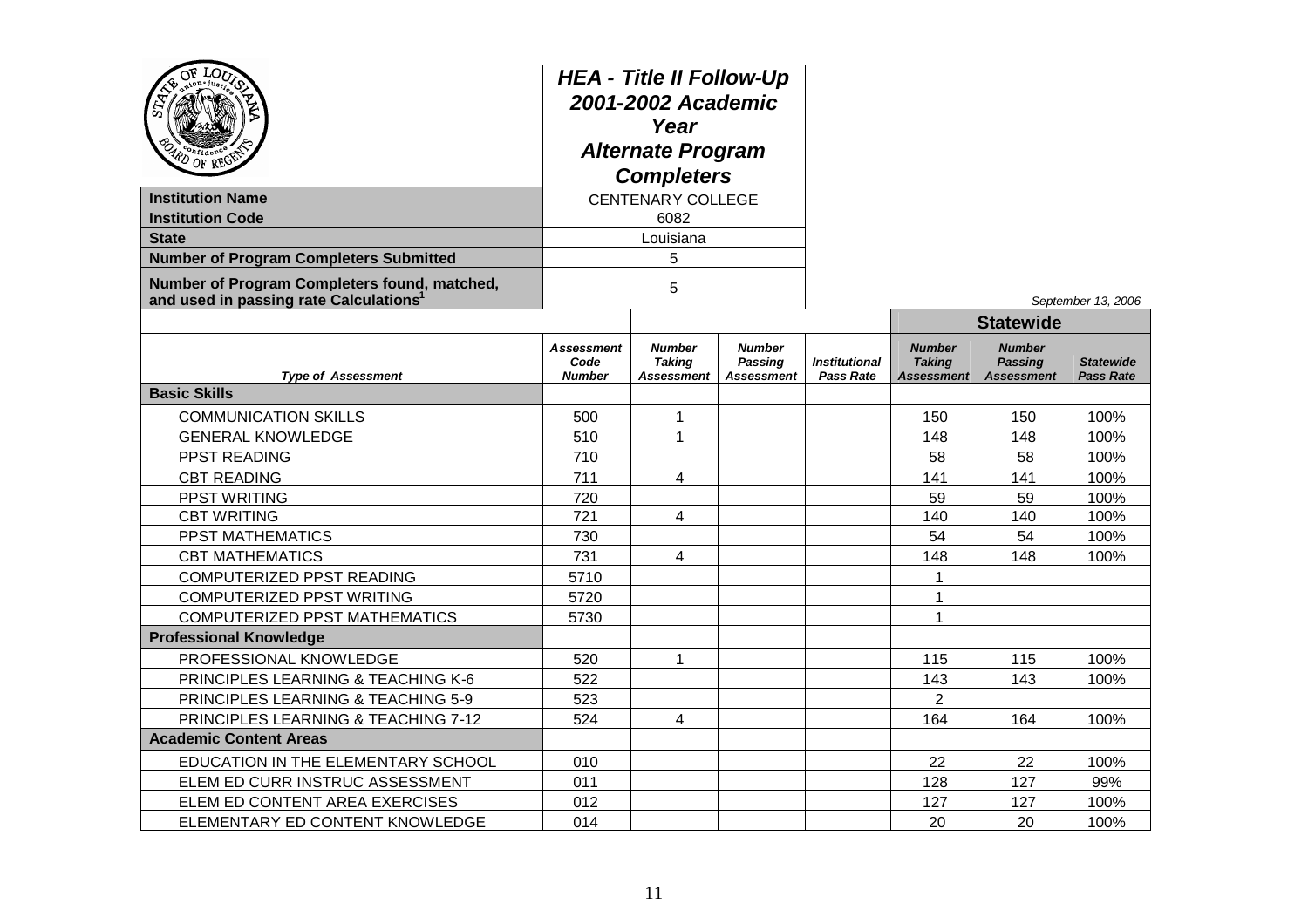| $\overline{O}$<br>LOU<br>ධ                                                                         | <b>HEA - Title II Follow-Up</b><br>2001-2002 Academic<br>Year<br><b>Alternate Program</b><br><b>Completers</b><br><b>CENTENARY COLLEGE</b> |                                              |                                               |                                   |                                              |                                                      |                                      |
|----------------------------------------------------------------------------------------------------|--------------------------------------------------------------------------------------------------------------------------------------------|----------------------------------------------|-----------------------------------------------|-----------------------------------|----------------------------------------------|------------------------------------------------------|--------------------------------------|
| <b>Institution Name</b>                                                                            |                                                                                                                                            |                                              |                                               |                                   |                                              |                                                      |                                      |
| <b>Institution Code</b>                                                                            |                                                                                                                                            | 6082                                         |                                               |                                   |                                              |                                                      |                                      |
| <b>State</b>                                                                                       |                                                                                                                                            | Louisiana                                    |                                               |                                   |                                              |                                                      |                                      |
| <b>Number of Program Completers Submitted</b>                                                      |                                                                                                                                            | 5                                            |                                               |                                   |                                              |                                                      |                                      |
| Number of Program Completers found, matched,<br>and used in passing rate Calculations <sup>1</sup> |                                                                                                                                            | 5                                            |                                               |                                   |                                              |                                                      | September 13, 2006                   |
|                                                                                                    |                                                                                                                                            |                                              |                                               |                                   |                                              | <b>Statewide</b>                                     |                                      |
| <b>Type of Assessment</b>                                                                          | <b>Assessment</b><br>Code<br><b>Number</b>                                                                                                 | <b>Number</b><br><b>Taking</b><br>Assessment | <b>Number</b><br>Passing<br><b>Assessment</b> | <b>Institutional</b><br>Pass Rate | <b>Number</b><br><b>Taking</b><br>Assessment | <b>Number</b><br><b>Passing</b><br><b>Assessment</b> | <b>Statewide</b><br><b>Pass Rate</b> |
| <b>Academic Content Areas</b>                                                                      |                                                                                                                                            |                                              |                                               |                                   |                                              |                                                      |                                      |
| EARLY CHILDHOOD EDUCATION                                                                          | 020                                                                                                                                        |                                              |                                               |                                   | 9                                            |                                                      |                                      |
| <b>BIOLOGY AND GENERAL SCIENCE</b>                                                                 | 030                                                                                                                                        | 1                                            |                                               |                                   | 38                                           | 37                                                   | 97%                                  |
| ENG LANG LIT COMP CONTENT KNOWLEDGE                                                                | 041                                                                                                                                        | 1                                            |                                               |                                   | 44                                           | 44                                                   | 100%                                 |
| ENG LANG LIT COMP PEDAGOGY                                                                         | 043                                                                                                                                        | 1                                            |                                               |                                   | 44                                           | 44                                                   | 100%                                 |
| <b>MATHEMATICS</b>                                                                                 | 060                                                                                                                                        |                                              |                                               |                                   | 24                                           | 24                                                   | 100%                                 |
| CHEM PHYSICS AND GENERAL SCIENCE                                                                   | 070                                                                                                                                        |                                              |                                               |                                   | 9                                            |                                                      |                                      |
| <b>SOCIAL STUDIES</b>                                                                              | 080                                                                                                                                        |                                              |                                               |                                   | $\overline{7}$                               |                                                      |                                      |
| SOCIAL STUDIES: CONTENT KNOWLEDGE                                                                  | 081                                                                                                                                        |                                              |                                               |                                   | 36                                           | 36                                                   | 100%                                 |
| SOCIAL STUDIES: INTERPRET MATERIALS                                                                | 083                                                                                                                                        |                                              |                                               |                                   | 36                                           | 35                                                   | 97%                                  |
| PHYSICAL EDUCATION                                                                                 | 090                                                                                                                                        | $\overline{2}$                               |                                               |                                   | 18                                           | 18                                                   | 100%                                 |
| <b>BUSINESS EDUCATION</b>                                                                          | 100                                                                                                                                        |                                              |                                               |                                   | 12                                           | 12                                                   | 100%                                 |
| <b>MUSIC EDUCATION</b>                                                                             | 110                                                                                                                                        |                                              |                                               |                                   | 11                                           | 11                                                   | 100%                                 |
| FAMILY AND CONSUMER SCIENCES                                                                       | 120                                                                                                                                        |                                              |                                               |                                   | 9                                            |                                                      |                                      |
| MIDDLE SCHOOL SUBJECTS: CK                                                                         | 146                                                                                                                                        |                                              |                                               |                                   | $\overline{2}$                               |                                                      |                                      |
| <b>FRENCH</b>                                                                                      | 170                                                                                                                                        |                                              |                                               |                                   | $\overline{2}$                               |                                                      |                                      |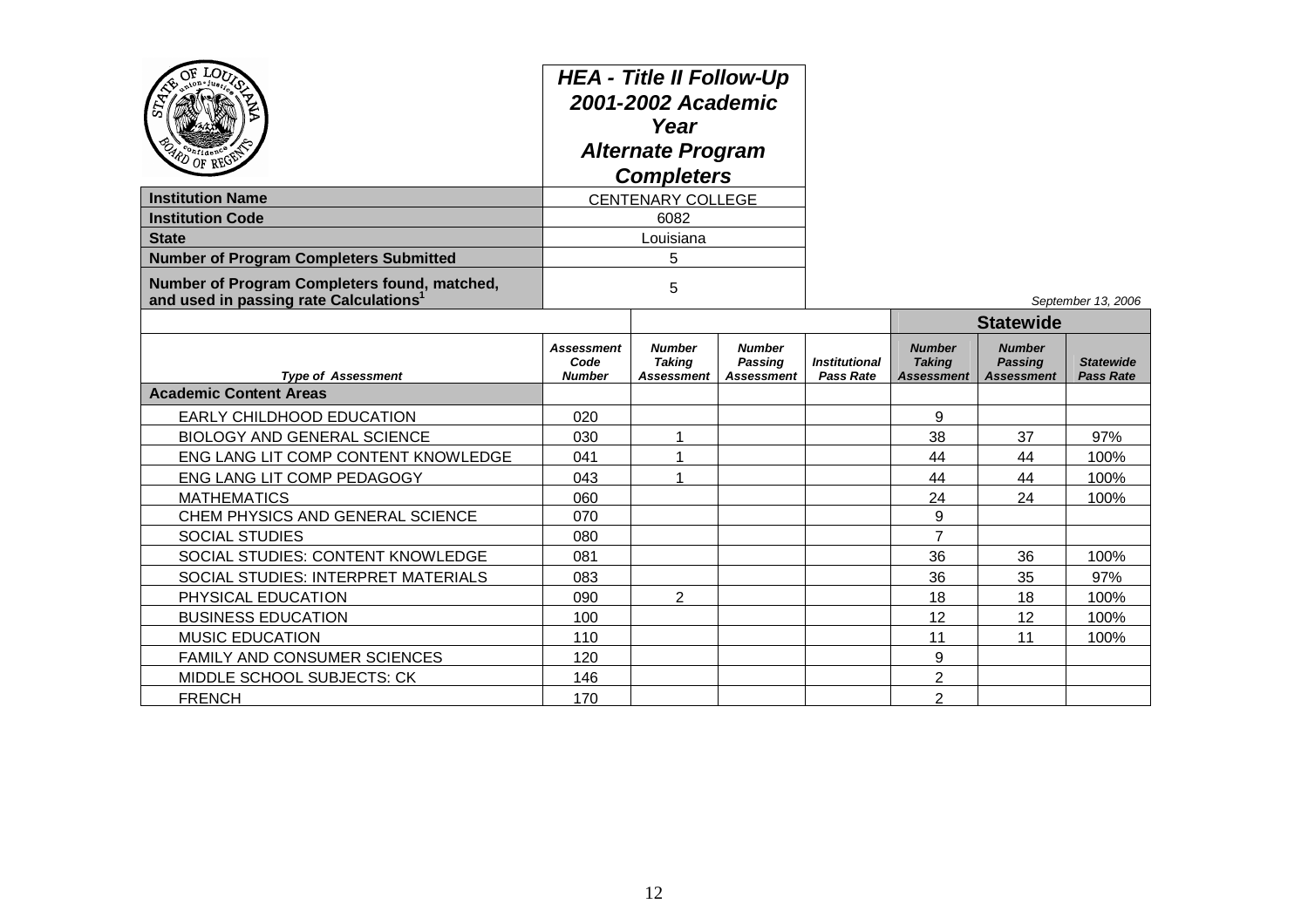|                                                                                                    |                                                           | <b>HEA - Title II Follow-Up</b><br>2001-2002 Academic Year<br><b>Alternate Program Completers</b> |                                          |                                                                  |                                                            |                                      |  |  |
|----------------------------------------------------------------------------------------------------|-----------------------------------------------------------|---------------------------------------------------------------------------------------------------|------------------------------------------|------------------------------------------------------------------|------------------------------------------------------------|--------------------------------------|--|--|
| <b>Institution Name</b>                                                                            |                                                           | <b>CENTENARY COLLEGE</b>                                                                          |                                          |                                                                  |                                                            |                                      |  |  |
| <b>Institution Code</b>                                                                            | 6082                                                      |                                                                                                   |                                          |                                                                  |                                                            |                                      |  |  |
| <b>State</b>                                                                                       |                                                           | Louisiana                                                                                         |                                          |                                                                  |                                                            |                                      |  |  |
| <b>Number of Program Completers Submitted</b>                                                      |                                                           | 5                                                                                                 |                                          |                                                                  |                                                            |                                      |  |  |
| Number of Program Completers found, matched,<br>and used in passing rate Calculations <sup>1</sup> |                                                           | 5                                                                                                 |                                          |                                                                  |                                                            | September 13, 2006                   |  |  |
|                                                                                                    |                                                           |                                                                                                   |                                          |                                                                  | <b>Statewide</b>                                           |                                      |  |  |
| Type of Assessment <sup>2</sup>                                                                    | <b>Number</b><br><b>Taking</b><br>Assessment <sup>3</sup> | <b>Number</b><br><b>Passing</b><br>Assessment <sup>4</sup>                                        | <b>Institutional</b><br><b>Pass Rate</b> | <b>Number</b><br><b>Taking</b><br><b>Assessment</b> <sup>3</sup> | <b>Number</b><br><b>Passing</b><br>Assessment <sup>4</sup> | <b>Statewide</b><br><b>Pass Rate</b> |  |  |
| Aggregate - Basic Skills                                                                           | 5                                                         |                                                                                                   |                                          | 360                                                              | 360                                                        | 100%                                 |  |  |
| Aggregate - Professional Knowledge                                                                 | 5                                                         |                                                                                                   |                                          | 424                                                              | 424                                                        | 100%                                 |  |  |
| Aggregate - Academic Content Areas (Math, English,<br>Biology, etc.)                               | $\overline{\mathbf{4}}$                                   |                                                                                                   |                                          | 391                                                              | 388                                                        | 99%                                  |  |  |
| Aggregate - Other Content Areas (Career/Technical<br>Education, Health Educations, etc.)           |                                                           |                                                                                                   |                                          |                                                                  |                                                            |                                      |  |  |
| Aggregate - Teaching Special Populations (Special<br>Education, ELS, etc.)                         |                                                           |                                                                                                   |                                          |                                                                  |                                                            |                                      |  |  |
| Aggregate - Performance Assessments                                                                |                                                           |                                                                                                   |                                          |                                                                  |                                                            |                                      |  |  |
| <b>Summary Totals and Pass Rates<sup>5</sup></b>                                                   | 5                                                         |                                                                                                   |                                          | 480                                                              | 477                                                        | 99%                                  |  |  |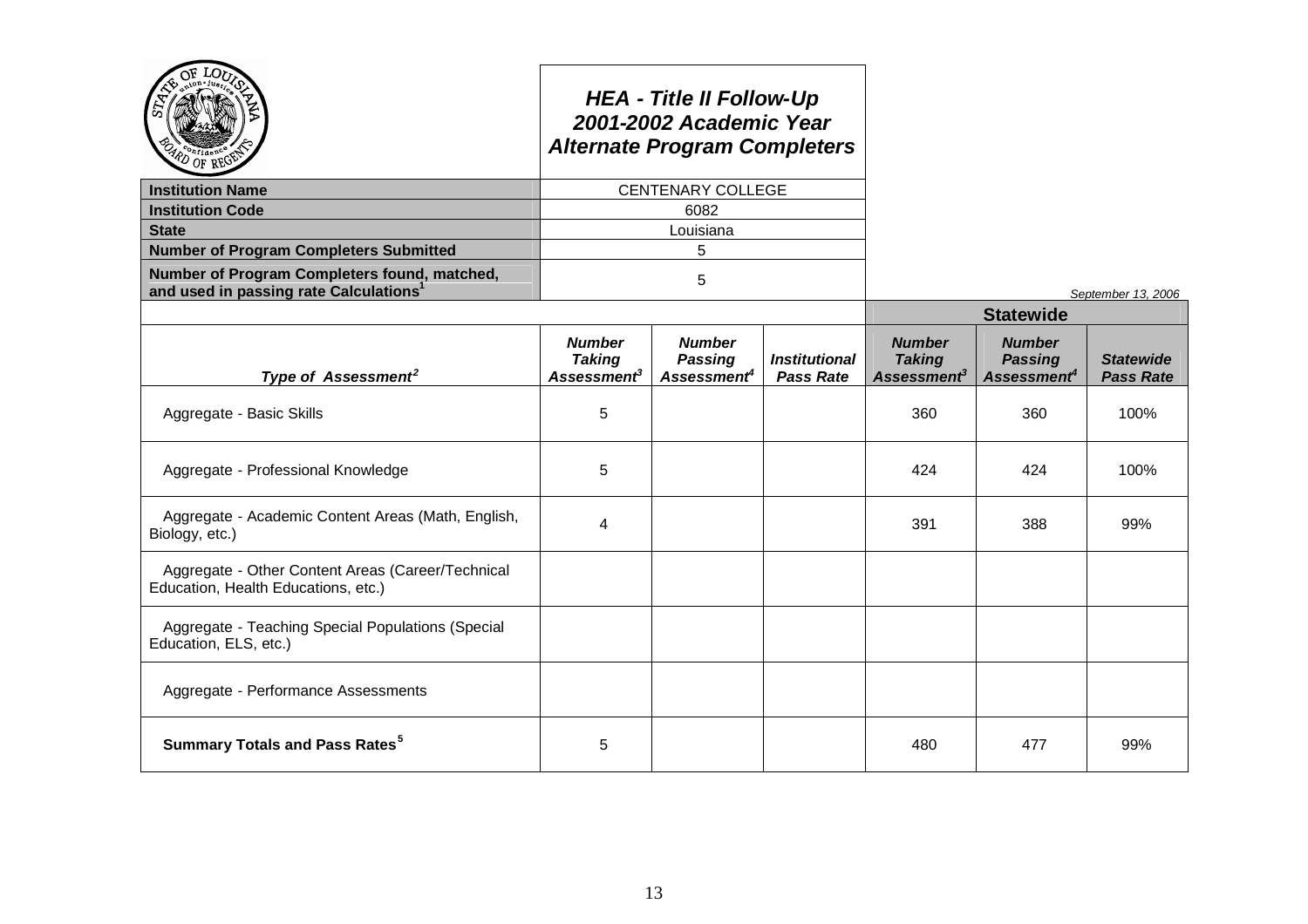#### **Footnotes:**

<sup>1</sup> The number of program completers found, matched and used in the passing rate calculation will not equal the sum of the column labeled "Number Taking Assessment" since a completer can take more than one assessment.

 $<sup>2</sup>$  Institutions and/or States did not require the assessments within an aggregate where data cells are blank.</sup>

<sup>3</sup> Number of completers who took one or more tests in a category and within their area of specialization.

 $^{\text{4}}$ Number who passed all tests they took in a category and within their area of specialization.

<sup>5</sup> Summary Totals and Pass Rate: Number of completers who successfully completed one or more tests across all categories used by the state for licensure and the total passrate.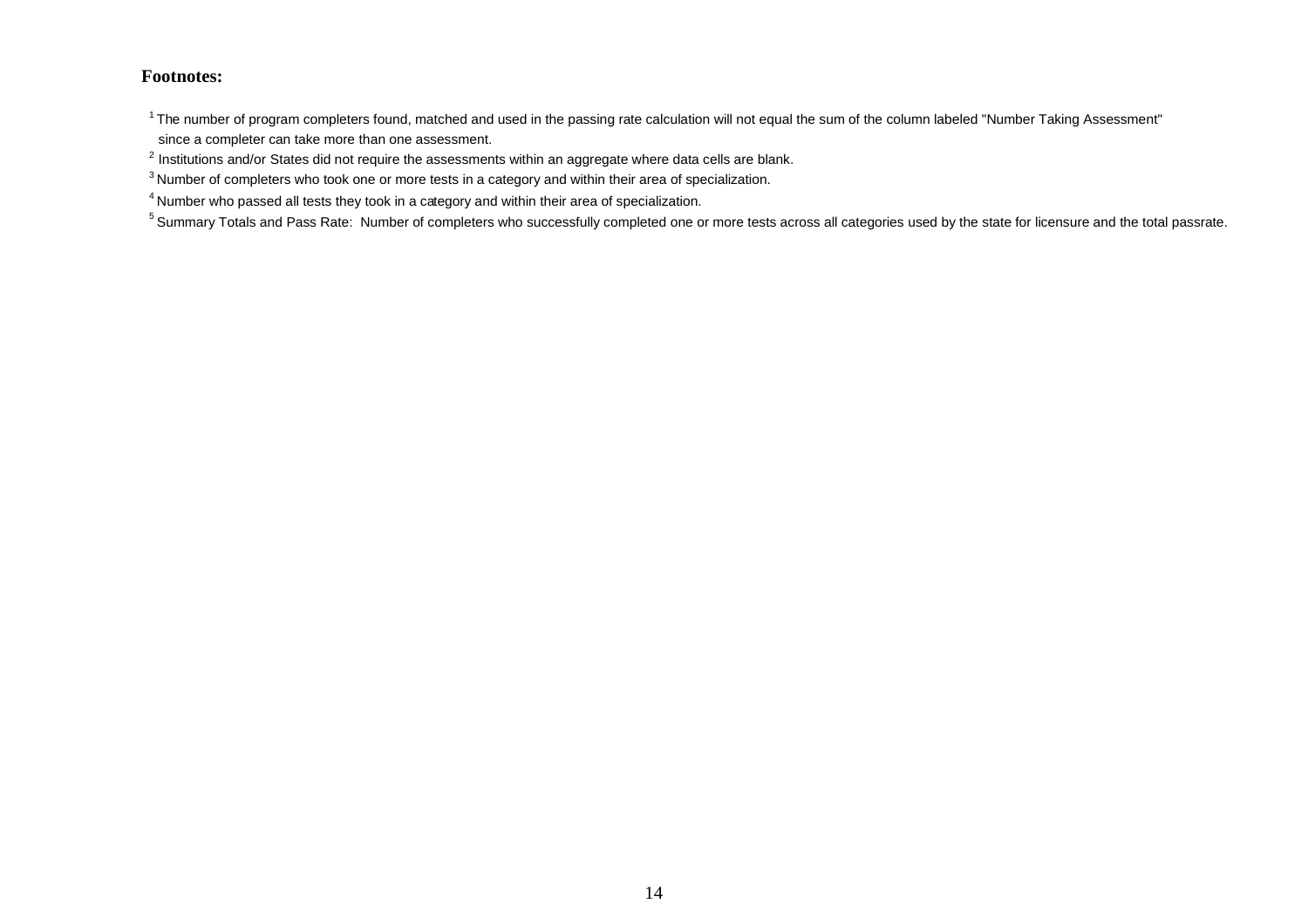### **DILLARD UNIVERSITY**

- **HEA TITLE II FOLLOW-UP – 2001-2002 ACADEMIC YEAR – QUARTILE RANKING**
- **HEA TITLE II FOLLOW-UP – 2001-2002 ACADEMIC YEAR - REGULAR PROGRAM COMPLETERS – PASSAGE RATE REPORT**
- **HEA TITLE II FOLLOW-UP – 2001-2002 ACADEMIC YEAR - ALTERNATE PROGRAM COMPLETERS – PASSAGE RATE REPORT**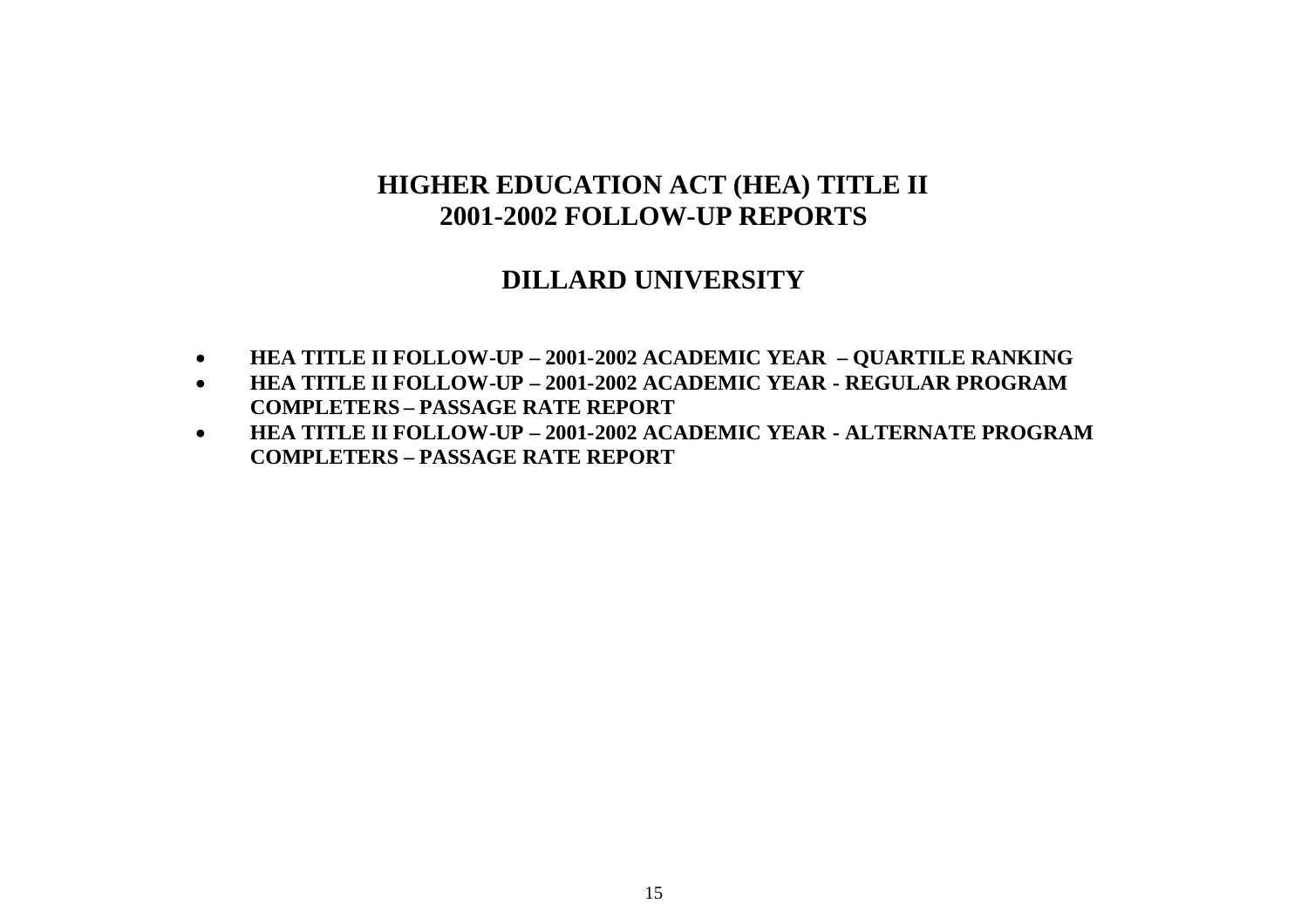| LOr<br><b>Institution Name</b><br><b>Institution Code</b>                                                                                                                                       | <b>HEA - Title II Follow-Up</b><br>2001-2002 Academic<br>Year<br><b>Quartile Ranking</b><br><b>Regular Completers</b><br><b>CENTENARY COLLEGE</b><br>6082<br>Louisiana |                                                            |                                   |                                          |                                                           |                                                            |                                      |  |
|-------------------------------------------------------------------------------------------------------------------------------------------------------------------------------------------------|------------------------------------------------------------------------------------------------------------------------------------------------------------------------|------------------------------------------------------------|-----------------------------------|------------------------------------------|-----------------------------------------------------------|------------------------------------------------------------|--------------------------------------|--|
| <b>State</b>                                                                                                                                                                                    |                                                                                                                                                                        |                                                            |                                   |                                          |                                                           |                                                            |                                      |  |
| <b>Number of Program Completers Submitted</b><br>Number of Program Completers found,<br>matched,<br>and used in passing rate Calculations <sup>1</sup><br><b>Number of Individuals Licensed</b> | 8<br>8                                                                                                                                                                 |                                                            |                                   |                                          |                                                           |                                                            |                                      |  |
| <b>Number of Out-Of-State Program Completers</b>                                                                                                                                                |                                                                                                                                                                        |                                                            |                                   |                                          |                                                           |                                                            |                                      |  |
| <b>Number of In-State Program Completers</b>                                                                                                                                                    |                                                                                                                                                                        | 1775                                                       |                                   |                                          |                                                           |                                                            | September 30, 2006                   |  |
|                                                                                                                                                                                                 |                                                                                                                                                                        |                                                            |                                   |                                          | <b>Statewide</b>                                          |                                                            |                                      |  |
| Type of Assessment <sup>2</sup>                                                                                                                                                                 | <b>Number</b><br><b>Taking</b><br>Assessment <sup>3</sup>                                                                                                              | <b>Number</b><br><b>Passing</b><br>Assessment <sup>4</sup> | <b>Institutional</b><br>Pass Rate | <b>Institutional</b><br>Quartile<br>Rank | <b>Number</b><br><b>Taking</b><br>Assessment <sup>3</sup> | <b>Number</b><br><b>Passing</b><br>Assessment <sup>4</sup> | <b>Statewide</b><br><b>Pass Rate</b> |  |
| Aggregate - Basic Skills                                                                                                                                                                        | 8                                                                                                                                                                      |                                                            |                                   |                                          | 1684                                                      | 1679                                                       | 100%                                 |  |
| Aggregate - Professional Knowledge                                                                                                                                                              | 8                                                                                                                                                                      |                                                            |                                   |                                          | 1763                                                      | 1743                                                       | 99%                                  |  |
| Aggregate - Academic Content Areas (Math,<br>English, Biology, etc.)                                                                                                                            | 8                                                                                                                                                                      |                                                            |                                   |                                          | 1645                                                      | 1627                                                       | 99%                                  |  |
| Aggregate - Other Content Areas<br>(Career/Technical Education, Health Educations,<br>etc.)                                                                                                     |                                                                                                                                                                        |                                                            |                                   |                                          |                                                           |                                                            |                                      |  |
| Aggregate - Teaching Special Populations<br>(Special Education, ELS, etc.)                                                                                                                      |                                                                                                                                                                        |                                                            |                                   |                                          |                                                           |                                                            |                                      |  |
| Aggregate - Performance Assessments                                                                                                                                                             |                                                                                                                                                                        |                                                            |                                   |                                          |                                                           |                                                            |                                      |  |
| <b>Summary Totals and Pass Rates<sup>5</sup></b>                                                                                                                                                | 8                                                                                                                                                                      |                                                            |                                   |                                          | 1775                                                      | 1743                                                       | 98%                                  |  |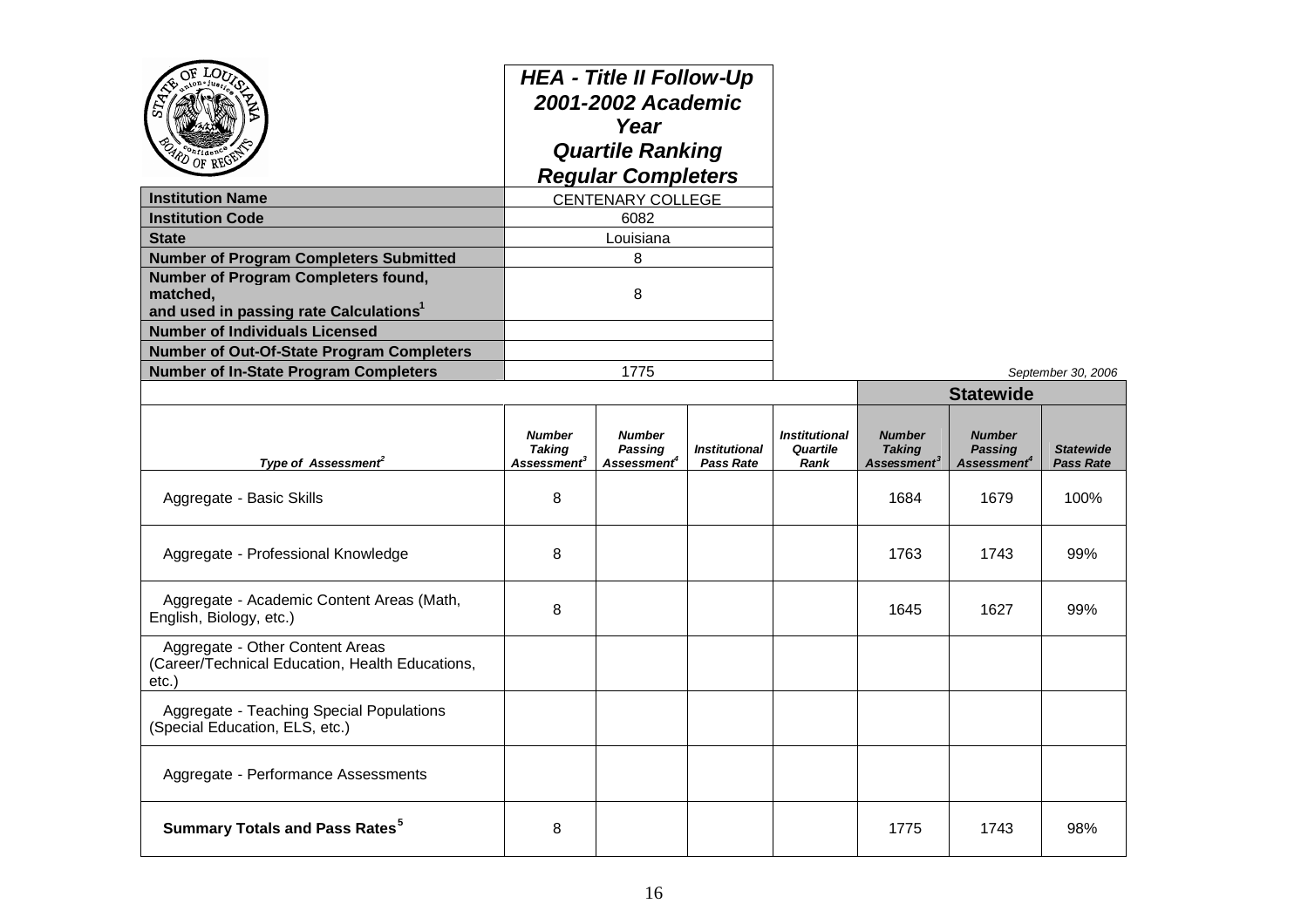| <b>Institution Name</b><br><b>Institution Code</b><br><b>State</b><br><b>Number of Program Completers Submitted</b><br>Number of Program Completers found, matched,<br>and used in passing rate Calculations <sup>1</sup> | <b>HEA - Title II Follow-Up</b><br>2001-2002 Academic<br>Year<br><b>Regular Program</b><br><b>Completers</b><br><b>DILLARD UNIVERSITY</b><br>6164<br>Louisiana<br>12<br>12 |                                              |                                                      |                                          |                                              |                                                      | September 30, 2006                   |
|---------------------------------------------------------------------------------------------------------------------------------------------------------------------------------------------------------------------------|----------------------------------------------------------------------------------------------------------------------------------------------------------------------------|----------------------------------------------|------------------------------------------------------|------------------------------------------|----------------------------------------------|------------------------------------------------------|--------------------------------------|
|                                                                                                                                                                                                                           |                                                                                                                                                                            |                                              |                                                      |                                          |                                              | <b>Statewide</b>                                     |                                      |
| <b>Type of Assessment</b>                                                                                                                                                                                                 | <b>Assessment</b><br>Code<br><b>Number</b>                                                                                                                                 | <b>Number</b><br><b>Taking</b><br>Assessment | <b>Number</b><br><b>Passing</b><br><b>Assessment</b> | <b>Institutional</b><br><b>Pass Rate</b> | <b>Number</b><br><b>Taking</b><br>Assessment | <b>Number</b><br><b>Passing</b><br><b>Assessment</b> | <b>Statewide</b><br><b>Pass Rate</b> |
| <b>Basic Skills</b>                                                                                                                                                                                                       |                                                                                                                                                                            |                                              |                                                      |                                          |                                              |                                                      |                                      |
| <b>COMMUNICATION SKILLS</b>                                                                                                                                                                                               | 500                                                                                                                                                                        | 4                                            |                                                      |                                          | 617                                          | 617                                                  | 100%                                 |
| <b>GENERAL KNOWLEDGE</b>                                                                                                                                                                                                  | 510                                                                                                                                                                        | 3                                            |                                                      |                                          | 550                                          | 550                                                  | 100%                                 |
| PPST READING                                                                                                                                                                                                              | 710                                                                                                                                                                        | 4                                            |                                                      |                                          | 423                                          | 422                                                  | 100%                                 |
| <b>CBT READING</b>                                                                                                                                                                                                        | 711                                                                                                                                                                        | 3                                            |                                                      |                                          | 620                                          | 620                                                  | 100%                                 |
| PPST WRITING                                                                                                                                                                                                              | 720                                                                                                                                                                        | 5                                            |                                                      |                                          | 457                                          | 457                                                  | 100%                                 |
| <b>CBT WRITING</b>                                                                                                                                                                                                        | 721                                                                                                                                                                        | $\overline{2}$                               |                                                      |                                          | 578                                          | 578                                                  | 100%                                 |
| PPST MATHEMATICS                                                                                                                                                                                                          | 730                                                                                                                                                                        | 4                                            |                                                      |                                          | 457                                          | 457                                                  | 100%                                 |
| <b>CBT MATHEMATICS</b>                                                                                                                                                                                                    | 731                                                                                                                                                                        | 4                                            |                                                      |                                          | 650                                          | 649                                                  | 100%                                 |
| COMPUTERIZED PPST READING                                                                                                                                                                                                 | 5710                                                                                                                                                                       |                                              |                                                      |                                          | 16                                           | 15                                                   | 94%                                  |
| COMPUTERIZED PPST WRITING                                                                                                                                                                                                 | 5720                                                                                                                                                                       |                                              |                                                      |                                          | 17                                           | 16                                                   | 94%                                  |
| <b>COMPUTERIZED PPST MATHEMATICS</b>                                                                                                                                                                                      | 5730                                                                                                                                                                       |                                              |                                                      |                                          | 21                                           | 18                                                   | 86%                                  |
| <b>Professional Knowledge</b>                                                                                                                                                                                             |                                                                                                                                                                            |                                              |                                                      |                                          |                                              |                                                      |                                      |
| PROFESSIONAL KNOWLEDGE                                                                                                                                                                                                    | 520                                                                                                                                                                        |                                              |                                                      |                                          | 87                                           | 86                                                   | 99%                                  |
| PRINCIPLES LEARNING & TEACHING K-6                                                                                                                                                                                        | 522                                                                                                                                                                        | 8                                            |                                                      |                                          | 1129                                         | 1123                                                 | 99%                                  |
| PRINCIPLES LEARNING & TEACHING 5-9                                                                                                                                                                                        | 523                                                                                                                                                                        |                                              |                                                      |                                          | 1                                            |                                                      |                                      |
| PRINCIPLES LEARNING & TEACHING 7-12                                                                                                                                                                                       | 524                                                                                                                                                                        | 4                                            |                                                      |                                          | 546                                          | 533                                                  | 98%                                  |
| <b>Academic Content Areas</b>                                                                                                                                                                                             |                                                                                                                                                                            |                                              |                                                      |                                          |                                              |                                                      |                                      |
| EDUCATION IN THE ELEMENTARY SCHOOL                                                                                                                                                                                        | 010                                                                                                                                                                        |                                              |                                                      |                                          | 14                                           | 14                                                   | 100%                                 |
| ELEM ED CURR INSTRUC ASSESSMENT                                                                                                                                                                                           | 011                                                                                                                                                                        | 8                                            |                                                      |                                          | 991                                          | 987                                                  | 100%                                 |
| ELEM ED CONTENT AREA EXERCISES                                                                                                                                                                                            | 012                                                                                                                                                                        | 8                                            |                                                      |                                          | 991                                          | 991                                                  | 100%                                 |
| ELEMENTARY ED CONTENT KNOWLEDGE                                                                                                                                                                                           | 014                                                                                                                                                                        |                                              |                                                      |                                          | 8                                            | 8                                                    | 100%                                 |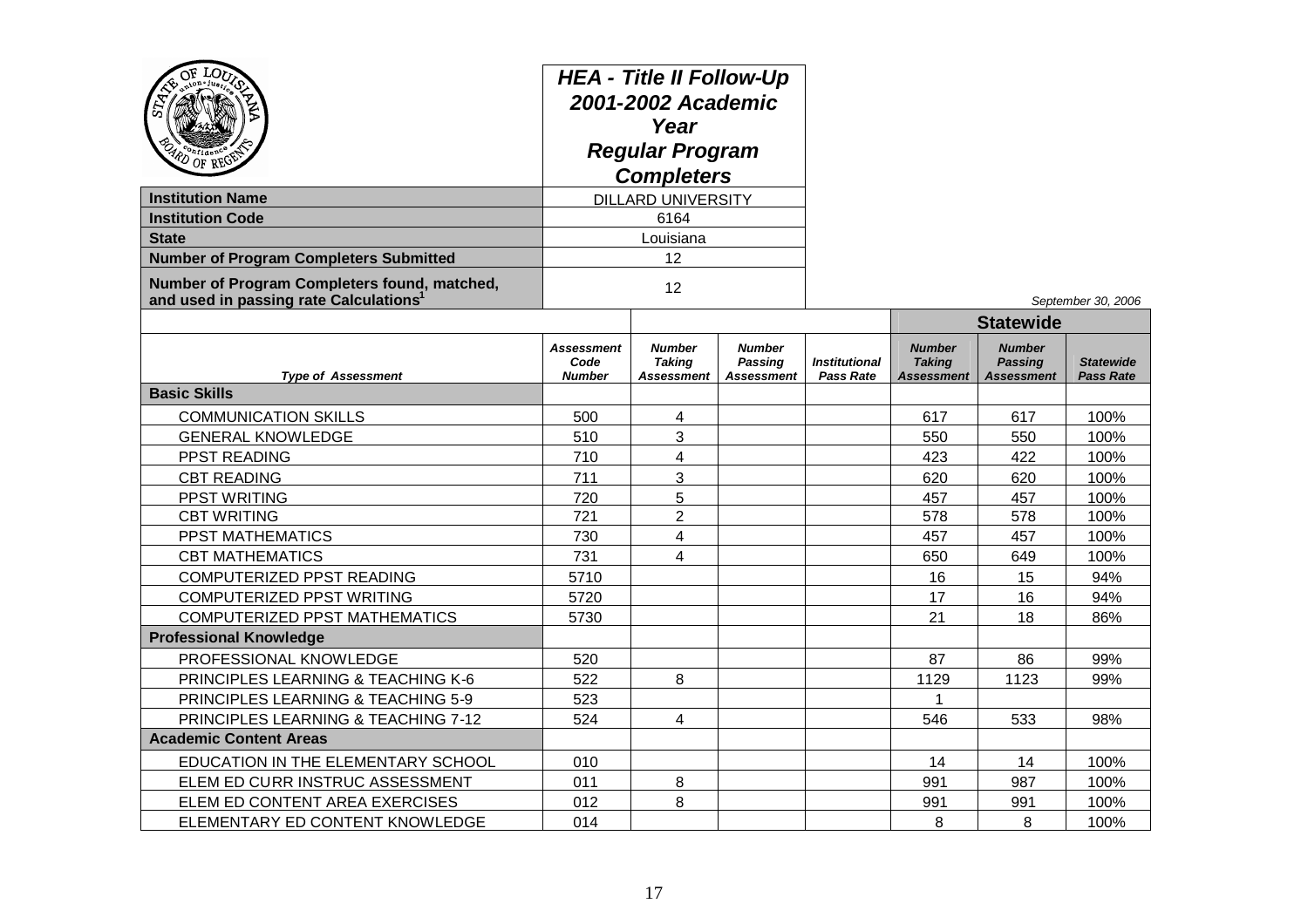| $Q_E$<br>LOU<br>ධ<br>PD OF REGS<br><b>Institution Name</b><br><b>Institution Code</b><br><b>State</b> | <b>HEA - Title II Follow-Up</b><br>2001-2002 Academic<br>Year<br><b>Regular Program</b><br><b>Completers</b><br><b>DILLARD UNIVERSITY</b><br>6164<br>Louisiana |                                              |                                                      |                                          |                                                     |                                                      |                                      |
|-------------------------------------------------------------------------------------------------------|----------------------------------------------------------------------------------------------------------------------------------------------------------------|----------------------------------------------|------------------------------------------------------|------------------------------------------|-----------------------------------------------------|------------------------------------------------------|--------------------------------------|
| <b>Number of Program Completers Submitted</b>                                                         |                                                                                                                                                                | 12                                           |                                                      |                                          |                                                     |                                                      |                                      |
| Number of Program Completers found, matched,<br>and used in passing rate Calculations <sup>1</sup>    | 12                                                                                                                                                             |                                              |                                                      |                                          |                                                     |                                                      | September 30, 2006                   |
|                                                                                                       |                                                                                                                                                                |                                              |                                                      |                                          |                                                     | <b>Statewide</b>                                     |                                      |
| <b>Type of Assessment</b>                                                                             | Assessment<br>Code<br><b>Number</b>                                                                                                                            | <b>Number</b><br><b>Taking</b><br>Assessment | <b>Number</b><br><b>Passing</b><br><b>Assessment</b> | <b>Institutional</b><br><b>Pass Rate</b> | <b>Number</b><br><b>Taking</b><br><b>Assessment</b> | <b>Number</b><br><b>Passing</b><br><b>Assessment</b> | <b>Statewide</b><br><b>Pass Rate</b> |
| <b>Academic Content Areas</b>                                                                         |                                                                                                                                                                |                                              |                                                      |                                          |                                                     |                                                      |                                      |
| EARLY CHILDHOOD EDUCATION                                                                             | 020                                                                                                                                                            |                                              |                                                      |                                          | 80                                                  | 80                                                   | 100%                                 |
| <b>BIOLOGY AND GENERAL SCIENCE</b>                                                                    | 030                                                                                                                                                            | 1                                            |                                                      |                                          | 31                                                  | 31                                                   | 100%                                 |
| ENG LANG LIT COMP CONTENT KNOWLEDGE                                                                   | 041                                                                                                                                                            |                                              |                                                      |                                          | 105                                                 | 102                                                  | 97%                                  |
| ENG LANG LIT COMP PEDAGOGY                                                                            | 043                                                                                                                                                            | 1                                            |                                                      |                                          | 105                                                 | 104                                                  | 99%                                  |
| <b>MATHEMATICS</b>                                                                                    | 060                                                                                                                                                            |                                              |                                                      |                                          | 45                                                  | 45                                                   | 100%                                 |
| CHEM PHYSICS AND GENERAL SCIENCE                                                                      | 070                                                                                                                                                            |                                              |                                                      |                                          | 8                                                   | $\overline{7}$                                       | 88%                                  |
| SOCIAL STUDIES: CONTENT KNOWLEDGE                                                                     | 081                                                                                                                                                            | 1                                            |                                                      |                                          | 110                                                 | 107                                                  | 97%                                  |
| SOCIAL STUDIES: INTERPRET MATERIALS                                                                   | 083                                                                                                                                                            |                                              |                                                      |                                          | 108                                                 | 105                                                  | 97%                                  |
| PHYSICAL EDUCATION                                                                                    | 090                                                                                                                                                            |                                              |                                                      |                                          | 151                                                 | 149                                                  | 99%                                  |
| <b>BUSINESS EDUCATION</b>                                                                             | 100                                                                                                                                                            |                                              |                                                      |                                          | 13                                                  | 13                                                   | 100%                                 |
| <b>MUSIC EDUCATION</b>                                                                                | 110                                                                                                                                                            |                                              |                                                      |                                          | 70                                                  | 69                                                   | 99%                                  |
| MUSIC CONTENT KNOWLEDGE                                                                               | 113                                                                                                                                                            |                                              |                                                      |                                          | $\overline{2}$                                      | $\overline{2}$                                       |                                      |
| FAMILY AND CONSUMER SCIENCES                                                                          | 120                                                                                                                                                            |                                              |                                                      |                                          | 15                                                  | 15                                                   | 100%                                 |
| <b>FRENCH</b>                                                                                         | 170                                                                                                                                                            |                                              |                                                      |                                          | $\overline{2}$                                      | $\overline{2}$                                       |                                      |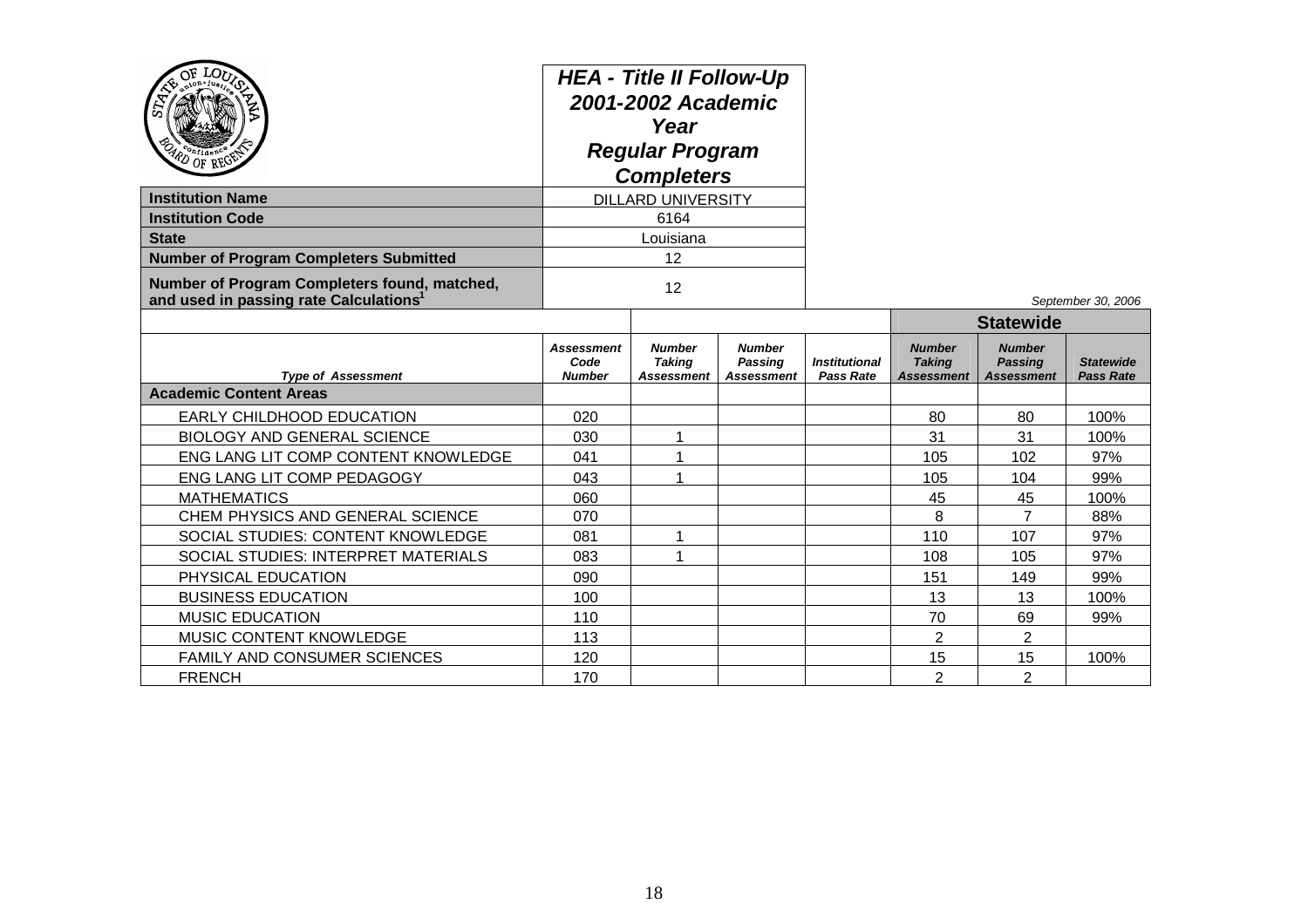|                                                                                                    |                                                           | <b>HEA - Title II Follow-Up</b><br>2001-2002 Academic Year<br><b>Regular Program Completers</b> |                                                 |                                                                  |                                                            |                                      |
|----------------------------------------------------------------------------------------------------|-----------------------------------------------------------|-------------------------------------------------------------------------------------------------|-------------------------------------------------|------------------------------------------------------------------|------------------------------------------------------------|--------------------------------------|
| <b>Institution Name</b>                                                                            |                                                           | <b>DILLARD UNIVERSITY</b>                                                                       |                                                 |                                                                  |                                                            |                                      |
| <b>Institution Code</b>                                                                            |                                                           | 6164                                                                                            |                                                 |                                                                  |                                                            |                                      |
| <b>State</b>                                                                                       |                                                           | Louisiana                                                                                       |                                                 |                                                                  |                                                            |                                      |
| <b>Number of Program Completers Submitted</b>                                                      |                                                           | 12                                                                                              |                                                 |                                                                  |                                                            |                                      |
| Number of Program Completers found, matched,<br>and used in passing rate Calculations <sup>1</sup> |                                                           | 12                                                                                              |                                                 |                                                                  |                                                            | September 30, 2006                   |
|                                                                                                    |                                                           |                                                                                                 |                                                 |                                                                  | <b>Statewide</b>                                           |                                      |
| Type of Assessment <sup>2</sup>                                                                    | <b>Number</b><br><b>Taking</b><br>Assessment <sup>3</sup> | <b>Number</b><br><b>Passing</b><br>Assessment <sup>4</sup>                                      | <i><b>Institutional</b></i><br><b>Pass Rate</b> | <b>Number</b><br><b>Taking</b><br><b>Assessment</b> <sup>3</sup> | <b>Number</b><br><b>Passing</b><br>Assessment <sup>4</sup> | <b>Statewide</b><br><b>Pass Rate</b> |
| Aggregate - Basic Skills                                                                           | 11                                                        | 11                                                                                              | 100%                                            | 1684                                                             | 1679                                                       | 100%                                 |
| Aggregate - Professional Knowledge                                                                 | 12                                                        | 12                                                                                              | 100%                                            | 1763                                                             | 1743                                                       | 99%                                  |
| Aggregate - Academic Content Areas (Math, English,<br>Biology, etc.)                               | 11                                                        | 11                                                                                              | 100%                                            | 1645                                                             | 1627                                                       | 99%                                  |
| Aggregate - Other Content Areas (Career/Technical<br>Education, Health Educations, etc.)           |                                                           |                                                                                                 |                                                 |                                                                  |                                                            |                                      |
| Aggregate - Teaching Special Populations (Special<br>Education, ELS, etc.)                         |                                                           |                                                                                                 |                                                 |                                                                  |                                                            |                                      |
| Aggregate - Performance Assessments                                                                |                                                           |                                                                                                 |                                                 |                                                                  |                                                            |                                      |
| <b>Summary Totals and Pass Rates<sup>5</sup></b>                                                   | 12                                                        | 12                                                                                              | 100%                                            | 1775                                                             | 1743                                                       | 98%                                  |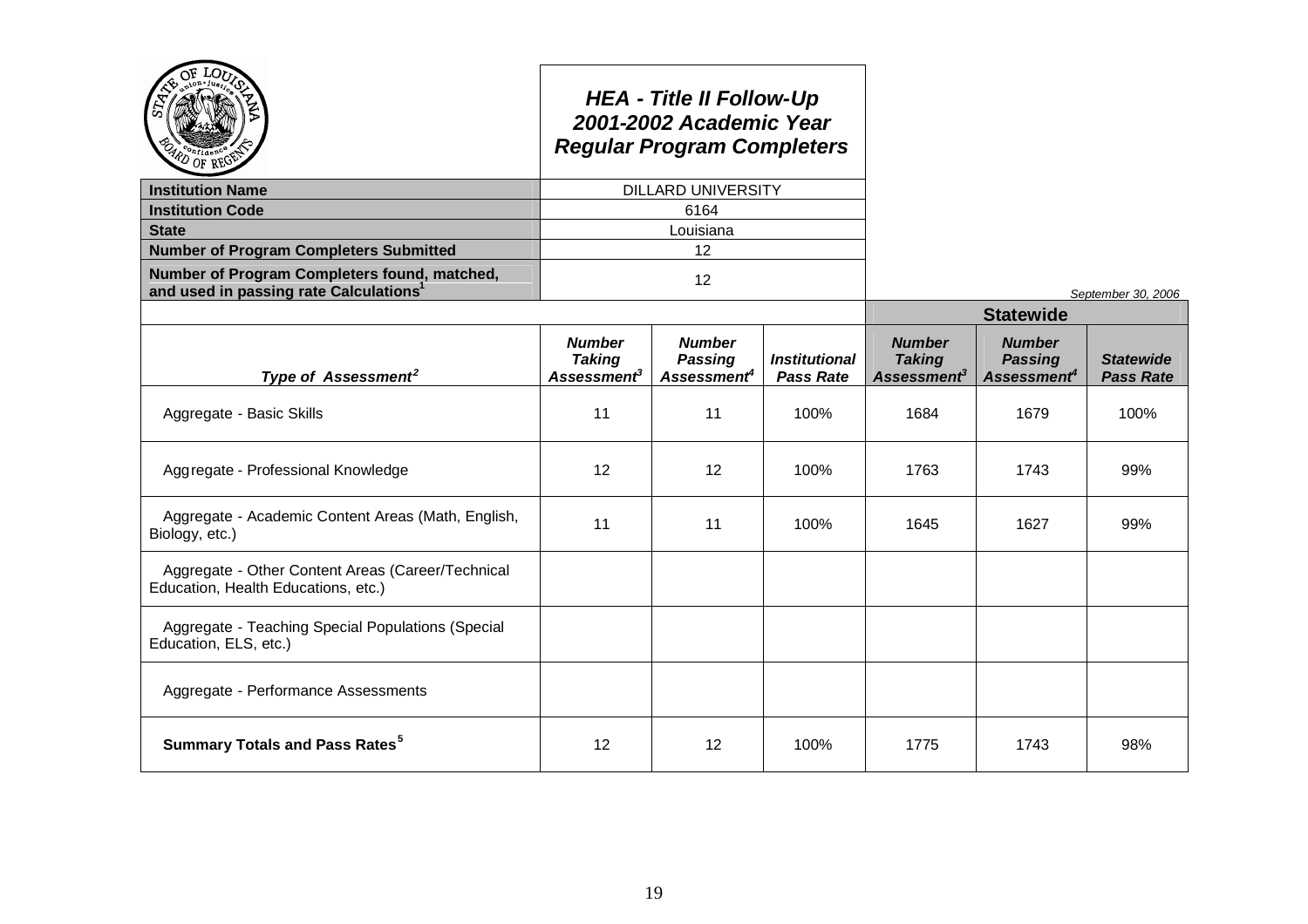| $Q_{\rm E}$<br>LOU<br><b>Institution Name</b><br><b>Institution Code</b><br><b>State</b><br><b>Number of Program Completers Submitted</b><br>Number of Program Completers found, matched,<br>and used in passing rate Calculations | <b>HEA - Title II Follow-Up</b><br>2001-2002 Academic<br>Year<br><b>Alternate Program</b><br><b>Completers</b><br><b>DILLARD UNIVERSITY</b><br>6164<br>Louisiana<br>1 |                                              |                                                      |                                                 |                                                     |                                                      | September 13, 2006                   |
|------------------------------------------------------------------------------------------------------------------------------------------------------------------------------------------------------------------------------------|-----------------------------------------------------------------------------------------------------------------------------------------------------------------------|----------------------------------------------|------------------------------------------------------|-------------------------------------------------|-----------------------------------------------------|------------------------------------------------------|--------------------------------------|
|                                                                                                                                                                                                                                    |                                                                                                                                                                       |                                              |                                                      |                                                 |                                                     | <b>Statewide</b>                                     |                                      |
| <b>Type of Assessment</b>                                                                                                                                                                                                          | Assessment<br>Code<br><b>Number</b>                                                                                                                                   | <b>Number</b><br><b>Taking</b><br>Assessment | <b>Number</b><br><b>Passing</b><br><b>Assessment</b> | <i><b>Institutional</b></i><br><b>Pass Rate</b> | <b>Number</b><br><b>Taking</b><br><b>Assessment</b> | <b>Number</b><br><b>Passing</b><br><b>Assessment</b> | <b>Statewide</b><br><b>Pass Rate</b> |
| <b>Basic Skills</b>                                                                                                                                                                                                                |                                                                                                                                                                       |                                              |                                                      |                                                 |                                                     |                                                      |                                      |
| <b>COMMUNICATION SKILLS</b>                                                                                                                                                                                                        | 500                                                                                                                                                                   | 1                                            |                                                      |                                                 | 150                                                 | 150                                                  | 100%                                 |
| <b>GENERAL KNOWLEDGE</b>                                                                                                                                                                                                           | 510                                                                                                                                                                   | $\mathbf{1}$                                 |                                                      |                                                 | 148                                                 | 148                                                  | 100%                                 |
| PPST READING                                                                                                                                                                                                                       | 710                                                                                                                                                                   |                                              |                                                      |                                                 | 58                                                  | 58                                                   | 100%                                 |
| <b>CBT READING</b>                                                                                                                                                                                                                 | 711                                                                                                                                                                   |                                              |                                                      |                                                 | 141                                                 | 141                                                  | 100%                                 |
| PPST WRITING                                                                                                                                                                                                                       | 720                                                                                                                                                                   |                                              |                                                      |                                                 | 59                                                  | 59                                                   | 100%                                 |
| <b>CBT WRITING</b>                                                                                                                                                                                                                 | 721                                                                                                                                                                   |                                              |                                                      |                                                 | 140                                                 | 140                                                  | 100%                                 |
| <b>PPST MATHEMATICS</b>                                                                                                                                                                                                            | 730                                                                                                                                                                   |                                              |                                                      |                                                 | 54                                                  | 54                                                   | 100%                                 |
| <b>CBT MATHEMATICS</b>                                                                                                                                                                                                             | 731                                                                                                                                                                   |                                              |                                                      |                                                 | 148                                                 | 148                                                  | 100%                                 |
| COMPUTERIZED PPST READING                                                                                                                                                                                                          | 5710                                                                                                                                                                  |                                              |                                                      |                                                 | 1                                                   |                                                      |                                      |
| COMPUTERIZED PPST WRITING                                                                                                                                                                                                          | 5720                                                                                                                                                                  |                                              |                                                      |                                                 | 1                                                   |                                                      |                                      |
| <b>COMPUTERIZED PPST MATHEMATICS</b>                                                                                                                                                                                               | 5730                                                                                                                                                                  |                                              |                                                      |                                                 | $\mathbf{1}$                                        |                                                      |                                      |
| <b>Professional Knowledge</b>                                                                                                                                                                                                      |                                                                                                                                                                       |                                              |                                                      |                                                 |                                                     |                                                      |                                      |
| PROFESSIONAL KNOWLEDGE                                                                                                                                                                                                             | 520                                                                                                                                                                   | $\mathbf{1}$                                 |                                                      |                                                 | 115                                                 | 115                                                  | 100%                                 |
| PRINCIPLES LEARNING & TEACHING K-6                                                                                                                                                                                                 | 522                                                                                                                                                                   |                                              |                                                      |                                                 | 143                                                 | 143                                                  | 100%                                 |
| PRINCIPLES LEARNING & TEACHING 5-9                                                                                                                                                                                                 | 523                                                                                                                                                                   |                                              |                                                      |                                                 | $\overline{2}$                                      |                                                      |                                      |
| PRINCIPLES LEARNING & TEACHING 7-12                                                                                                                                                                                                | 524                                                                                                                                                                   |                                              |                                                      |                                                 | 164                                                 | 164                                                  | 100%                                 |
| <b>Academic Content Areas</b>                                                                                                                                                                                                      |                                                                                                                                                                       |                                              |                                                      |                                                 |                                                     |                                                      |                                      |
| EDUCATION IN THE ELEMENTARY SCHOOL                                                                                                                                                                                                 | 010                                                                                                                                                                   |                                              |                                                      |                                                 | 22                                                  | 22                                                   | 100%                                 |
| ELEM ED CURR INSTRUC ASSESSMENT                                                                                                                                                                                                    | 011                                                                                                                                                                   |                                              |                                                      |                                                 | 128                                                 | 127                                                  | 99%                                  |
| ELEM ED CONTENT AREA EXERCISES                                                                                                                                                                                                     | 012                                                                                                                                                                   |                                              |                                                      |                                                 | 127                                                 | 127                                                  | 100%                                 |
| ELEMENTARY ED CONTENT KNOWLEDGE                                                                                                                                                                                                    | 014                                                                                                                                                                   |                                              |                                                      |                                                 | 20                                                  | 20                                                   | 100%                                 |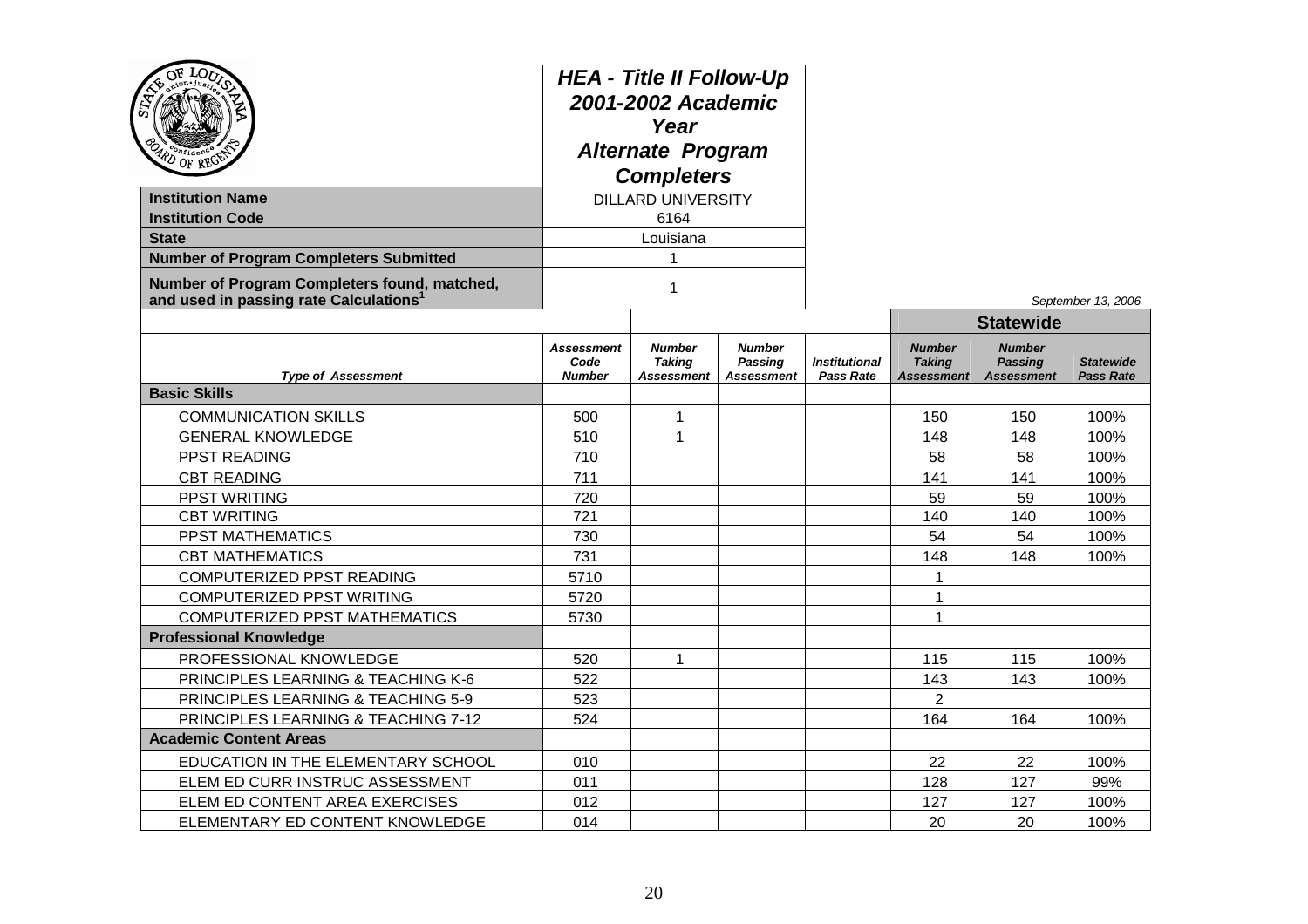| <b>Institution Name</b><br><b>Institution Code</b>                                                 | <b>HEA - Title II Follow-Up</b><br>2001-2002 Academic<br>Year<br><b>Alternate Program</b><br><b>Completers</b><br><b>DILLARD UNIVERSITY</b><br>6164 |                                              |                                                      |                                                 |                                              |                                                      |                                      |
|----------------------------------------------------------------------------------------------------|-----------------------------------------------------------------------------------------------------------------------------------------------------|----------------------------------------------|------------------------------------------------------|-------------------------------------------------|----------------------------------------------|------------------------------------------------------|--------------------------------------|
| <b>State</b>                                                                                       |                                                                                                                                                     | Louisiana                                    |                                                      |                                                 |                                              |                                                      |                                      |
| <b>Number of Program Completers Submitted</b>                                                      |                                                                                                                                                     |                                              |                                                      |                                                 |                                              |                                                      |                                      |
| Number of Program Completers found, matched,<br>and used in passing rate Calculations <sup>1</sup> | 1                                                                                                                                                   |                                              |                                                      |                                                 |                                              |                                                      | September 13, 2006                   |
|                                                                                                    |                                                                                                                                                     |                                              |                                                      |                                                 |                                              | <b>Statewide</b>                                     |                                      |
| <b>Type of Assessment</b>                                                                          | <b>Assessment</b><br>Code<br><b>Number</b>                                                                                                          | <b>Number</b><br><b>Taking</b><br>Assessment | <b>Number</b><br><b>Passing</b><br><b>Assessment</b> | <i><b>Institutional</b></i><br><b>Pass Rate</b> | <b>Number</b><br><b>Taking</b><br>Assessment | <b>Number</b><br><b>Passing</b><br><b>Assessment</b> | <b>Statewide</b><br><b>Pass Rate</b> |
| <b>Academic Content Areas</b>                                                                      |                                                                                                                                                     |                                              |                                                      |                                                 |                                              |                                                      |                                      |
| EARLY CHILDHOOD EDUCATION                                                                          | 020                                                                                                                                                 |                                              |                                                      |                                                 | 9                                            |                                                      |                                      |
| <b>BIOLOGY AND GENERAL SCIENCE</b>                                                                 | 030                                                                                                                                                 |                                              |                                                      |                                                 | 38                                           | 37                                                   | 97%                                  |
| ENG LANG LIT COMP CONTENT KNOWLEDGE                                                                | 041                                                                                                                                                 |                                              |                                                      |                                                 | 44                                           | 44                                                   | 100%                                 |
| ENG LANG LIT COMP PEDAGOGY                                                                         | 043                                                                                                                                                 |                                              |                                                      |                                                 | 44                                           | 44                                                   | 100%                                 |
| <b>MATHEMATICS</b>                                                                                 | 060                                                                                                                                                 |                                              |                                                      |                                                 | 24                                           | 24                                                   | 100%                                 |
| CHEM PHYSICS AND GENERAL SCIENCE                                                                   | 070                                                                                                                                                 |                                              |                                                      |                                                 | 9                                            |                                                      |                                      |
| <b>SOCIAL STUDIES</b>                                                                              | 080                                                                                                                                                 |                                              |                                                      |                                                 | $\overline{7}$                               |                                                      |                                      |
| SOCIAL STUDIES: CONTENT KNOWLEDGE                                                                  | 081                                                                                                                                                 |                                              |                                                      |                                                 | 36                                           | 36                                                   | 100%                                 |
| SOCIAL STUDIES: INTERPRET MATERIALS                                                                | 083                                                                                                                                                 |                                              |                                                      |                                                 | 36                                           | 35                                                   | 97%                                  |
| PHYSICAL EDUCATION                                                                                 | 090                                                                                                                                                 |                                              |                                                      |                                                 | 18                                           | 18                                                   | 100%                                 |
| <b>BUSINESS EDUCATION</b>                                                                          | 100                                                                                                                                                 |                                              |                                                      |                                                 | 12                                           | 12                                                   | 100%                                 |
| <b>MUSIC EDUCATION</b>                                                                             | 110                                                                                                                                                 |                                              |                                                      |                                                 | 11                                           | 11                                                   | 100%                                 |
| FAMILY AND CONSUMER SCIENCES                                                                       | 120                                                                                                                                                 |                                              |                                                      |                                                 | 9                                            |                                                      |                                      |
| MIDDLE SCHOOL SUBJECTS: CK                                                                         | 146                                                                                                                                                 |                                              |                                                      |                                                 | $\overline{2}$                               |                                                      |                                      |
| <b>FRENCH</b>                                                                                      | 170                                                                                                                                                 |                                              |                                                      |                                                 | $\overline{2}$                               |                                                      |                                      |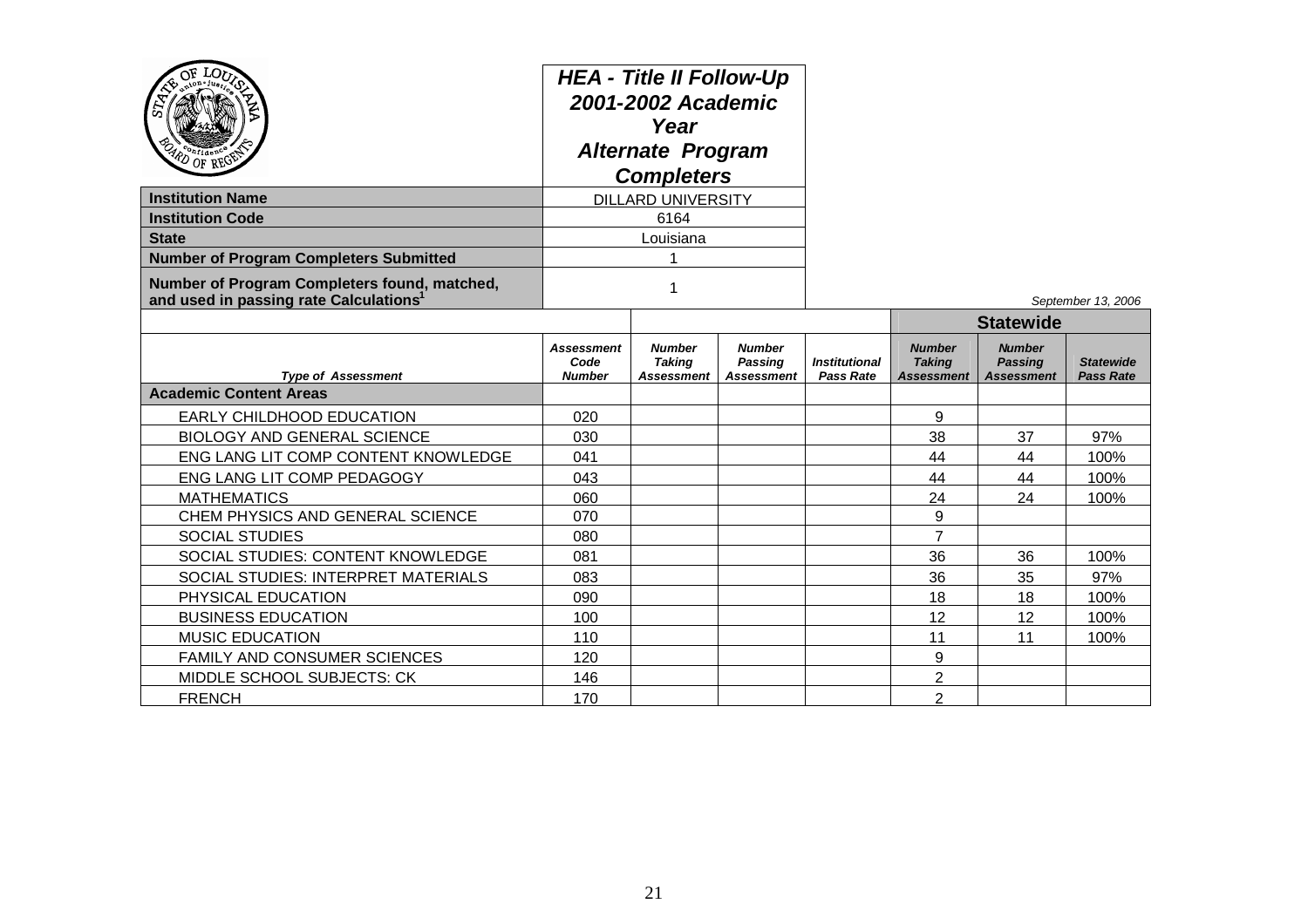| $\sigma$ of $^{BE}$                                                                                |                                                           | <b>HEA - Title II Follow-Up</b><br>2001-2002 Academic Year<br><b>Alternate Program</b><br><b>Completers</b> |                                          |                                                           |                                                            |                                      |
|----------------------------------------------------------------------------------------------------|-----------------------------------------------------------|-------------------------------------------------------------------------------------------------------------|------------------------------------------|-----------------------------------------------------------|------------------------------------------------------------|--------------------------------------|
| <b>Institution Name</b>                                                                            |                                                           | <b>DILLARD UNIVERSITY</b>                                                                                   |                                          |                                                           |                                                            |                                      |
| <b>Institution Code</b>                                                                            |                                                           | 6164                                                                                                        |                                          |                                                           |                                                            |                                      |
| <b>State</b>                                                                                       |                                                           | Louisiana                                                                                                   |                                          |                                                           |                                                            |                                      |
| <b>Number of Program Completers Submitted</b>                                                      |                                                           | 1                                                                                                           |                                          |                                                           |                                                            |                                      |
| Number of Program Completers found, matched,<br>and used in passing rate Calculations <sup>1</sup> |                                                           | $\mathbf 1$                                                                                                 |                                          |                                                           |                                                            | September 13, 2006                   |
|                                                                                                    |                                                           |                                                                                                             |                                          |                                                           | <b>Statewide</b>                                           |                                      |
| Type of Assessment <sup>2</sup>                                                                    | <b>Number</b><br><b>Taking</b><br>Assessment <sup>3</sup> | <b>Number</b><br><b>Passing</b><br>Assessment <sup>4</sup>                                                  | <b>Institutional</b><br><b>Pass Rate</b> | <b>Number</b><br><b>Taking</b><br>Assessment <sup>3</sup> | <b>Number</b><br><b>Passing</b><br>Assessment <sup>4</sup> | <b>Statewide</b><br><b>Pass Rate</b> |
| Aggregate - Basic Skills                                                                           | 1                                                         |                                                                                                             |                                          | 360                                                       | 360                                                        | 100%                                 |
| Aggregate - Professional Knowledge                                                                 | -1                                                        |                                                                                                             |                                          | 424                                                       | 424                                                        | 100%                                 |
| Aggregate - Academic Content Areas (Math, English,<br>Biology, etc.)                               |                                                           |                                                                                                             |                                          | 391                                                       | 388                                                        | 99%                                  |
| Aggregate - Other Content Areas (Career/Technical<br>Education, Health Educations, etc.)           |                                                           |                                                                                                             |                                          |                                                           |                                                            |                                      |
| Aggregate - Teaching Special Populations (Special<br>Education, ELS, etc.)                         |                                                           |                                                                                                             |                                          |                                                           |                                                            |                                      |
| Aggregate - Performance Assessments                                                                |                                                           |                                                                                                             |                                          |                                                           |                                                            |                                      |
| <b>Summary Totals and Pass Rates<sup>5</sup></b>                                                   | $\mathbf 1$                                               |                                                                                                             |                                          | 480                                                       | 477                                                        | 99%                                  |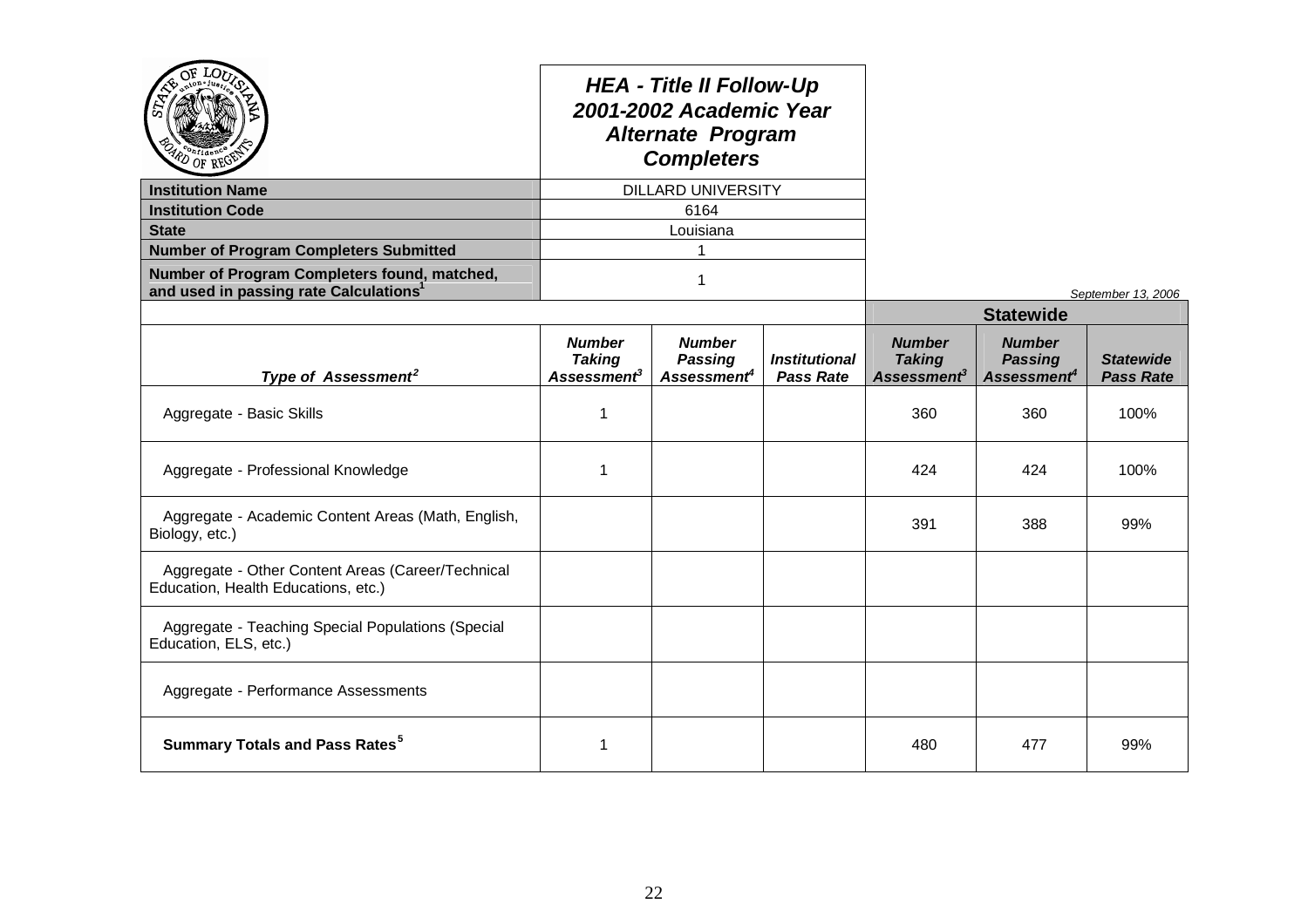#### **Footnotes:**

<sup>5</sup> Summary Totals and Pass Rate: Number of completers who successfully completed one or more tests across all categories used by the state for licensure and the total passrate.

 $1$ The number of program completers found, matched and used in the passing rate calculation will not equal the sum of the column labeled "Number Taking Assessment"

since a completer can take more than one assessment.

 $^{2}$  Institutions and/or States did not require the assessments within an aggregate where data cells are blank.

<sup>&</sup>lt;sup>3</sup> Number of completers who took one or more tests in a category and within their area of specialization.

<sup>4</sup> Number who passed all tests they took in a category and within their area of specialization.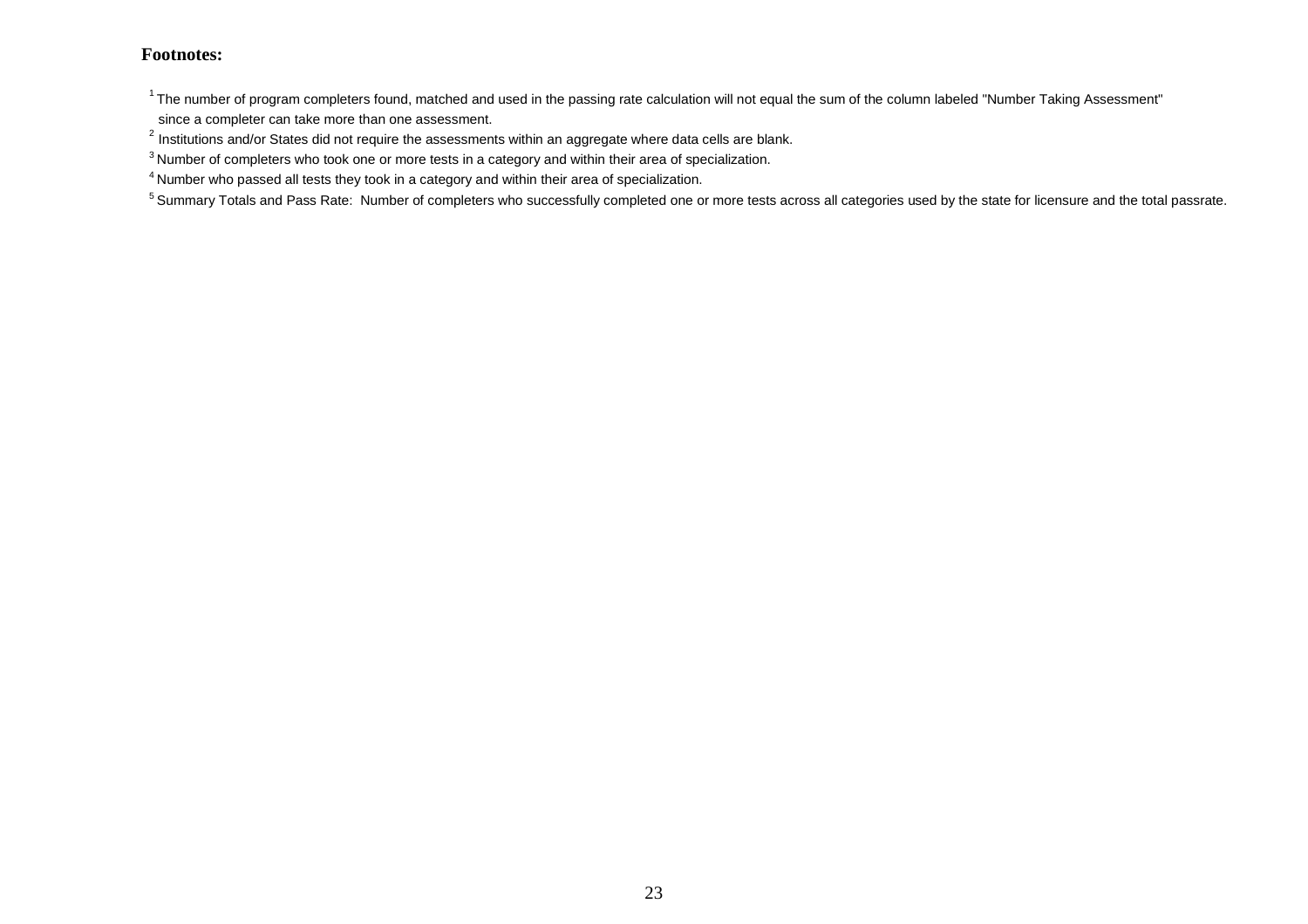# **GRAMBLING STATE UNIVERSITY**

- **HEA TITLE II FOLLOW-UP – 2001-2002 ACADEMIC YEAR – QUARTILE RANKING**
- **HEA TITLE II FOLLOW-UP – 2001-2002 ACADEMIC YEAR - REGULAR PROGRAM COMPLETERS – PASSAGE RATE REPORT**
- **HEA TITLE II FOLLOW-UP – 2001-2002 ACADEMIC YEAR - ALTERNATE PROGRAM COMPLETERS – PASSAGE RATE REPORT**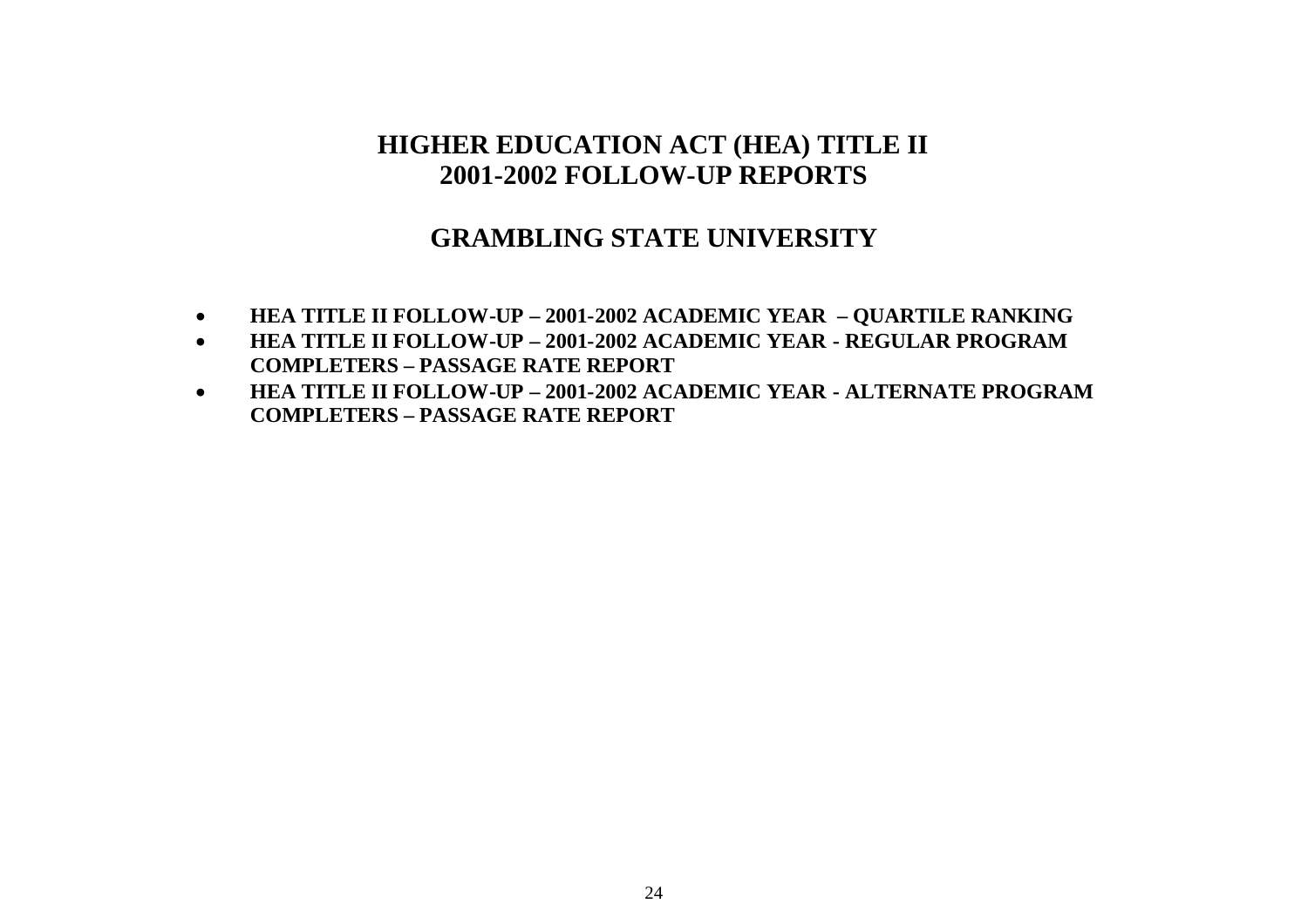| ŌĖ<br><b>LOU</b>                                                                                   | <b>HEA - Title II Follow-Up</b><br>2001-2002 Academic<br>Year<br><b>Quartile Ranking</b><br><b>Regular Completers</b><br><b>GRAMBLING STATE UNIVERSITY</b> |                                                     |                                          |                                       |                                                               |                                                            |                                      |
|----------------------------------------------------------------------------------------------------|------------------------------------------------------------------------------------------------------------------------------------------------------------|-----------------------------------------------------|------------------------------------------|---------------------------------------|---------------------------------------------------------------|------------------------------------------------------------|--------------------------------------|
| <b>Institution Name</b>                                                                            |                                                                                                                                                            |                                                     |                                          |                                       |                                                               |                                                            |                                      |
| Institution Code                                                                                   |                                                                                                                                                            | 6250                                                |                                          |                                       |                                                               |                                                            |                                      |
| <b>State</b>                                                                                       |                                                                                                                                                            | Louisiana                                           |                                          |                                       |                                                               |                                                            |                                      |
| <b>Number of Program Completers Submitted</b>                                                      |                                                                                                                                                            | 19                                                  |                                          |                                       |                                                               |                                                            |                                      |
| Number of Program Completers found, matched,<br>and used in passing rate Calculations <sup>1</sup> | 19                                                                                                                                                         |                                                     |                                          |                                       |                                                               |                                                            |                                      |
| <b>Number of Individuals Licensed</b>                                                              |                                                                                                                                                            |                                                     |                                          |                                       |                                                               |                                                            |                                      |
| <b>Number of Out-Of-State Program Completers</b>                                                   |                                                                                                                                                            |                                                     |                                          |                                       |                                                               |                                                            |                                      |
| <b>Number of In-State Program Completers</b>                                                       |                                                                                                                                                            | 1775                                                |                                          |                                       |                                                               |                                                            | September 30, 2006                   |
|                                                                                                    |                                                                                                                                                            |                                                     |                                          |                                       |                                                               | <b>Statewide</b>                                           |                                      |
| Type of Assessment <sup>2</sup>                                                                    | <b>Number</b><br><b>Taking</b><br>Assessment <sup>3</sup>                                                                                                  | <b>Number</b><br>Passing<br>Assessment <sup>4</sup> | <b>Institutional</b><br><b>Pass Rate</b> | <b>Institutional</b><br>Quartile Rank | <b>Number</b><br><b>Taking</b><br>$\mathcal A$ ssessment $^3$ | <b>Number</b><br><b>Passing</b><br>Assessment <sup>4</sup> | <b>Statewide</b><br><b>Pass Rate</b> |
| Aggregate - Basic Skills                                                                           | 19                                                                                                                                                         | 19                                                  | 100%                                     |                                       | 1684                                                          | 1679                                                       | 100%                                 |
| Aggregate - Professional Knowledge                                                                 | 19                                                                                                                                                         | 19                                                  | 100%                                     |                                       | 1763                                                          | 1743                                                       | 99%                                  |
| Aggregate - Academic Content Areas (Math,<br>English, Biology, etc.)                               | 17                                                                                                                                                         | 17                                                  | 100%                                     |                                       | 1645                                                          | 1627                                                       | 99%                                  |
| Aggregate - Other Content Areas<br>(Career/Technical Education, Health Educations,<br>$etc.$ )     |                                                                                                                                                            |                                                     |                                          |                                       |                                                               |                                                            |                                      |
| Aggregate - Teaching Special Populations<br>(Special Education, ELS, etc.)                         |                                                                                                                                                            |                                                     |                                          |                                       |                                                               |                                                            |                                      |
| Aggregate - Performance Assessments                                                                |                                                                                                                                                            |                                                     |                                          |                                       |                                                               |                                                            |                                      |
| <b>Summary Totals and Pass Rates<sup>5</sup></b>                                                   | 19                                                                                                                                                         | 19                                                  | 100%                                     |                                       | 1775                                                          | 1743                                                       | 98%                                  |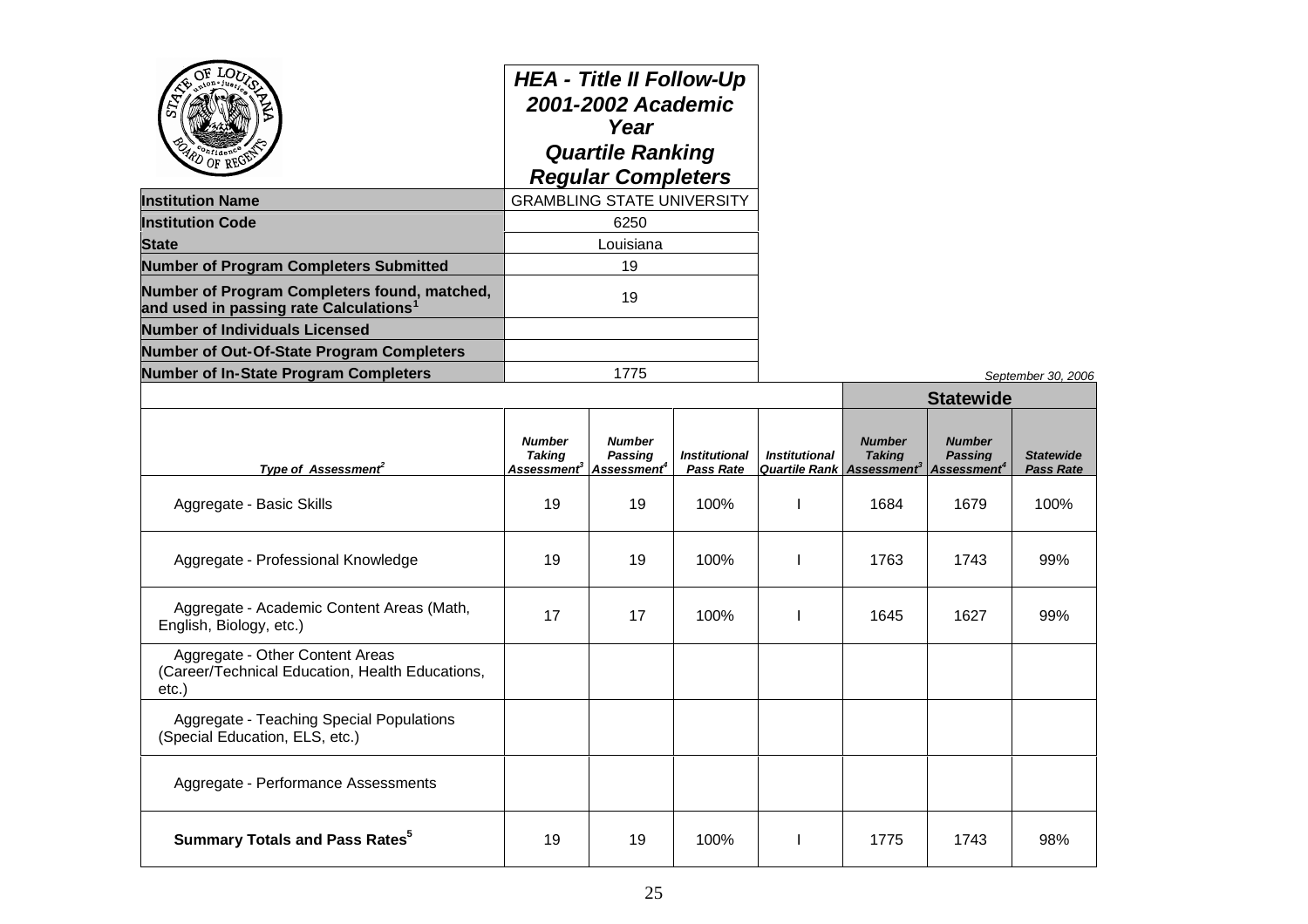| OE TOO<br>OF RE<br><b>Institution Name</b><br><b>Institution Code</b><br><b>State</b><br><b>Number of Program Completers Submitted</b><br>Number of Program Completers found, matched, | <b>HEA - Title II Follow-Up</b><br>2001-2002 Academic<br>Year<br><b>Regular Program</b><br><b>Completers</b><br><b>GRAMBLING STATE UNIVERSITY</b><br>6250<br>Louisiana<br>19<br>19 |                                |                                                     |                                          |                                                     |                                                                          |                                      |
|----------------------------------------------------------------------------------------------------------------------------------------------------------------------------------------|------------------------------------------------------------------------------------------------------------------------------------------------------------------------------------|--------------------------------|-----------------------------------------------------|------------------------------------------|-----------------------------------------------------|--------------------------------------------------------------------------|--------------------------------------|
| and used in passing rate Calculations <sup>1</sup>                                                                                                                                     |                                                                                                                                                                                    |                                |                                                     |                                          |                                                     | September 30, 2006                                                       |                                      |
| <b>Type of Assessment</b>                                                                                                                                                              | Assessment<br>Code<br><b>Number</b>                                                                                                                                                | <b>Number</b><br><b>Taking</b> | <b>Number</b><br>Passina<br>Assessment   Assessment | <b>Institutional</b><br><b>Pass Rate</b> | <b>Number</b><br><b>Taking</b><br><b>Assessment</b> | <b>Statewide</b><br><b>Number</b><br><b>Passing</b><br><b>Assessment</b> | <b>Statewide</b><br><b>Pass Rate</b> |
| <b>Basic Skills</b>                                                                                                                                                                    |                                                                                                                                                                                    |                                |                                                     |                                          |                                                     |                                                                          |                                      |
| <b>COMMUNICATION SKILLS</b>                                                                                                                                                            | 500                                                                                                                                                                                | 12                             | 12                                                  | 100%                                     | 617                                                 | 617                                                                      | 100%                                 |
| <b>GENERAL KNOWLEDGE</b>                                                                                                                                                               | 510                                                                                                                                                                                | 9                              |                                                     |                                          | 550                                                 | 550                                                                      | 100%                                 |
| PPST READING                                                                                                                                                                           | 710                                                                                                                                                                                | $\mathbf{1}$                   |                                                     |                                          | 423                                                 | 422                                                                      | 100%                                 |
| <b>CBT READING</b>                                                                                                                                                                     | 711                                                                                                                                                                                | 3                              |                                                     |                                          | 620                                                 | 620                                                                      | 100%                                 |
| PPST WRITING                                                                                                                                                                           | 720                                                                                                                                                                                | $\mathbf{1}$                   |                                                     |                                          | 457                                                 | 457                                                                      | 100%                                 |
| <b>CBT WRITING</b>                                                                                                                                                                     | 721                                                                                                                                                                                | 3                              |                                                     |                                          | 578                                                 | 578                                                                      | 100%                                 |
| PPST MATHEMATICS                                                                                                                                                                       | 730                                                                                                                                                                                | 4                              |                                                     |                                          | 457                                                 | 457                                                                      | 100%                                 |
| <b>CBT MATHEMATICS</b>                                                                                                                                                                 | 731                                                                                                                                                                                | 6                              |                                                     |                                          | 650                                                 | 649                                                                      | 100%                                 |
| COMPUTERIZED PPST READING                                                                                                                                                              | 5710                                                                                                                                                                               |                                |                                                     |                                          | 16                                                  | 15                                                                       | 94%                                  |
| COMPUTERIZED PPST WRITING                                                                                                                                                              | 5720                                                                                                                                                                               |                                |                                                     |                                          | 17                                                  | 16                                                                       | 94%                                  |
| <b>COMPUTERIZED PPST MATHEMATICS</b>                                                                                                                                                   | 5730                                                                                                                                                                               |                                |                                                     |                                          | 21                                                  | 18                                                                       | 86%                                  |
| <b>Professional Knowledge</b>                                                                                                                                                          |                                                                                                                                                                                    |                                |                                                     |                                          |                                                     |                                                                          |                                      |
| PROFESSIONAL KNOWLEDGE                                                                                                                                                                 | 520                                                                                                                                                                                | 3                              |                                                     |                                          | 87                                                  | 86                                                                       | 99%                                  |
| <b>PRINCIPLES LEARNING &amp; TEACHING K-6</b>                                                                                                                                          | 522                                                                                                                                                                                | 10                             | 10                                                  | 100%                                     | 1129                                                | 1123                                                                     | 99%                                  |
| PRINCIPLES LEARNING & TEACHING 5-9                                                                                                                                                     | 523                                                                                                                                                                                |                                |                                                     |                                          | $\mathbf{1}$                                        |                                                                          |                                      |
| PRINCIPLES LEARNING & TEACHING 7-12                                                                                                                                                    | 524                                                                                                                                                                                | 6                              |                                                     |                                          | 546                                                 | 533                                                                      | 98%                                  |
| <b>Academic Content Areas</b>                                                                                                                                                          |                                                                                                                                                                                    |                                |                                                     |                                          |                                                     |                                                                          |                                      |
| EDUCATION IN THE ELEMENTARY SCHOOL                                                                                                                                                     | 010                                                                                                                                                                                |                                |                                                     |                                          | 14                                                  | 14                                                                       | 100%                                 |
| ELEM ED CURR INSTRUC ASSESSMENT                                                                                                                                                        | 011                                                                                                                                                                                | 11                             | 11                                                  | 100%                                     | 991                                                 | 987                                                                      | 100%                                 |
| ELEM ED CONTENT AREA EXERCISES                                                                                                                                                         | 012                                                                                                                                                                                | 11                             | 11                                                  | 100%                                     | 991                                                 | 991                                                                      | 100%                                 |
| ELEMENTARY ED CONTENT KNOWLEDGE                                                                                                                                                        | 014                                                                                                                                                                                |                                |                                                     |                                          | 8                                                   | 8                                                                        | 100%                                 |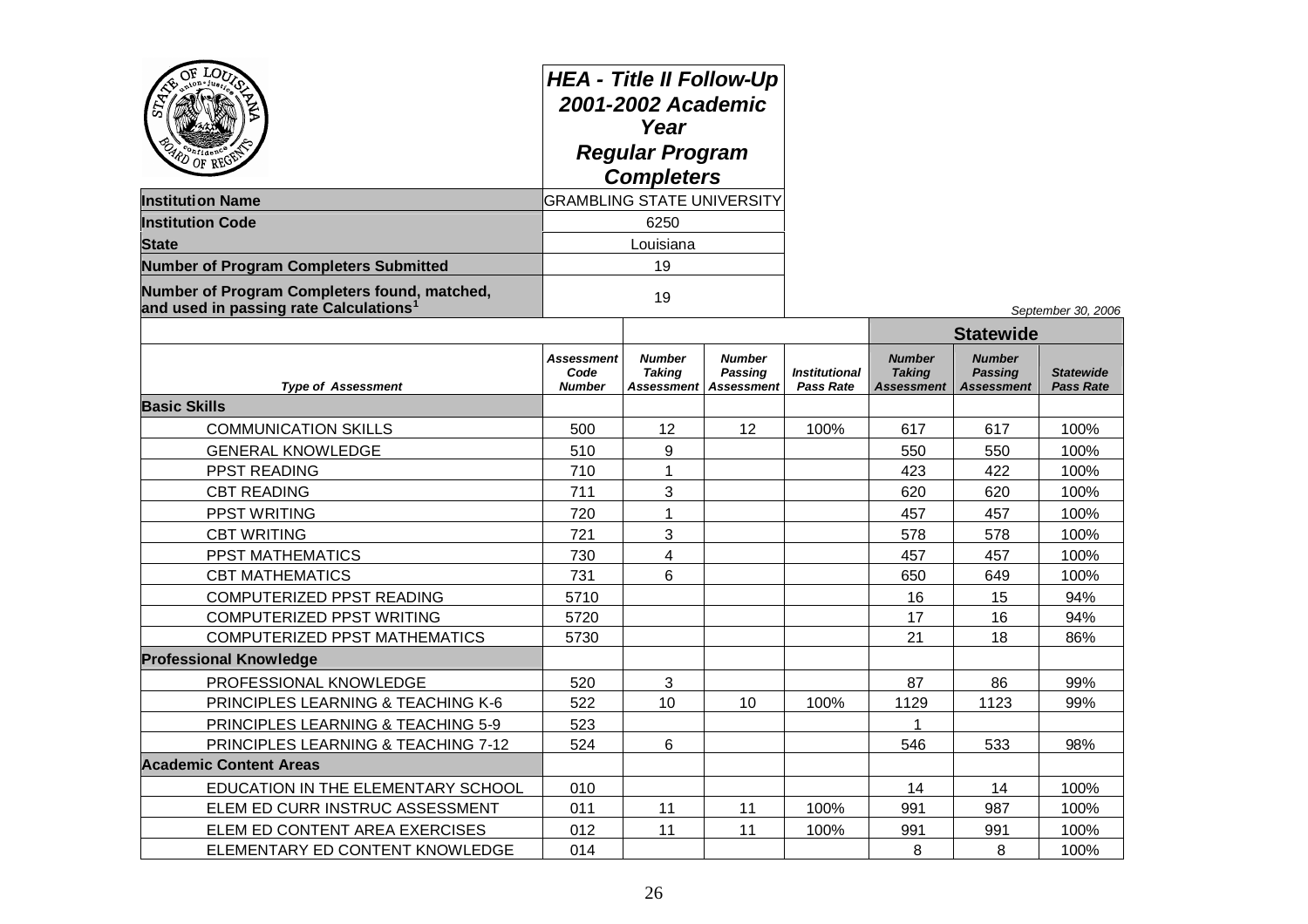| YO OF REG'                                                                                         | <b>HEA - Title II Follow-Up</b><br>2001-2002 Academic<br>Year<br><b>Regular Program</b><br><b>Completers</b> |                                              |                                               |                                          |                                              |                                                      |                                      |
|----------------------------------------------------------------------------------------------------|--------------------------------------------------------------------------------------------------------------|----------------------------------------------|-----------------------------------------------|------------------------------------------|----------------------------------------------|------------------------------------------------------|--------------------------------------|
| <b>Institution Name</b>                                                                            | <b>GRAMBLING STATE UNIVERSITY</b>                                                                            |                                              |                                               |                                          |                                              |                                                      |                                      |
| <b>Institution Code</b>                                                                            |                                                                                                              | 6250                                         |                                               |                                          |                                              |                                                      |                                      |
| <b>State</b>                                                                                       |                                                                                                              | Louisiana                                    |                                               |                                          |                                              |                                                      |                                      |
| <b>Number of Program Completers Submitted</b>                                                      |                                                                                                              | 19                                           |                                               |                                          |                                              |                                                      |                                      |
| Number of Program Completers found, matched,<br>and used in passing rate Calculations <sup>1</sup> | 19                                                                                                           |                                              |                                               |                                          |                                              |                                                      | September 30, 2006                   |
|                                                                                                    |                                                                                                              |                                              |                                               |                                          | <b>Statewide</b>                             |                                                      |                                      |
| <b>Type of Assessment</b>                                                                          | <b>Assessment</b><br>Code<br><b>Number</b>                                                                   | <b>Number</b><br><b>Taking</b><br>Assessment | <b>Number</b><br>Passing<br><b>Assessment</b> | <b>Institutional</b><br><b>Pass Rate</b> | <b>Number</b><br><b>Taking</b><br>Assessment | <b>Number</b><br><b>Passing</b><br><b>Assessment</b> | <b>Statewide</b><br><b>Pass Rate</b> |
| <b>Academic Content Areas</b>                                                                      |                                                                                                              |                                              |                                               |                                          |                                              |                                                      |                                      |
| EARLY CHILDHOOD EDUCATION                                                                          | 020                                                                                                          |                                              |                                               |                                          | 80                                           | 80                                                   | 100%                                 |
| <b>BIOLOGY AND GENERAL SCIENCE</b>                                                                 | 030                                                                                                          |                                              |                                               |                                          | 31                                           | 31                                                   | 100%                                 |
| ENG LANG LIT COMP CONTENT KNOWLEDGE                                                                | 041                                                                                                          |                                              |                                               |                                          | 105                                          | 102                                                  | 97%                                  |
| ENG LANG LIT COMP PEDAGOGY                                                                         | 043                                                                                                          |                                              |                                               |                                          | 105                                          | 104                                                  | 99%                                  |
| <b>MATHEMATICS</b>                                                                                 | 060                                                                                                          |                                              |                                               |                                          | 45                                           | 45                                                   | 100%                                 |
| CHEM PHYSICS AND GENERAL SCIENCE                                                                   | 070                                                                                                          |                                              |                                               |                                          | 8                                            | $\overline{7}$                                       | 88%                                  |
| SOCIAL STUDIES: CONTENT KNOWLEDGE                                                                  | 081                                                                                                          | 2                                            |                                               |                                          | 110                                          | 107                                                  | 97%                                  |
| SOCIAL STUDIES: INTERPRET MATERIALS                                                                | 083                                                                                                          | $\overline{2}$                               |                                               |                                          | 108                                          | 105                                                  | 97%                                  |
| PHYSICAL EDUCATION                                                                                 | 090                                                                                                          | 3                                            |                                               |                                          | 151                                          | 149                                                  | 99%                                  |
| <b>BUSINESS EDUCATION</b>                                                                          | 100                                                                                                          | 1                                            |                                               |                                          | 13                                           | 13                                                   | 100%                                 |
| MUSIC CONTENT KNOWLEDGE                                                                            | 113                                                                                                          |                                              |                                               |                                          | 70                                           | 69                                                   | 99%                                  |
| <b>MUSIC EDUCATION</b>                                                                             | 110                                                                                                          |                                              |                                               |                                          | $\overline{2}$                               | $\overline{2}$                                       |                                      |
| FAMILY AND CONSUMER SCIENCES                                                                       | 120                                                                                                          |                                              |                                               |                                          | 15                                           | 15                                                   | 100%                                 |
| <b>FRENCH</b>                                                                                      | 170                                                                                                          |                                              |                                               |                                          | $\overline{2}$                               | $\overline{2}$                                       |                                      |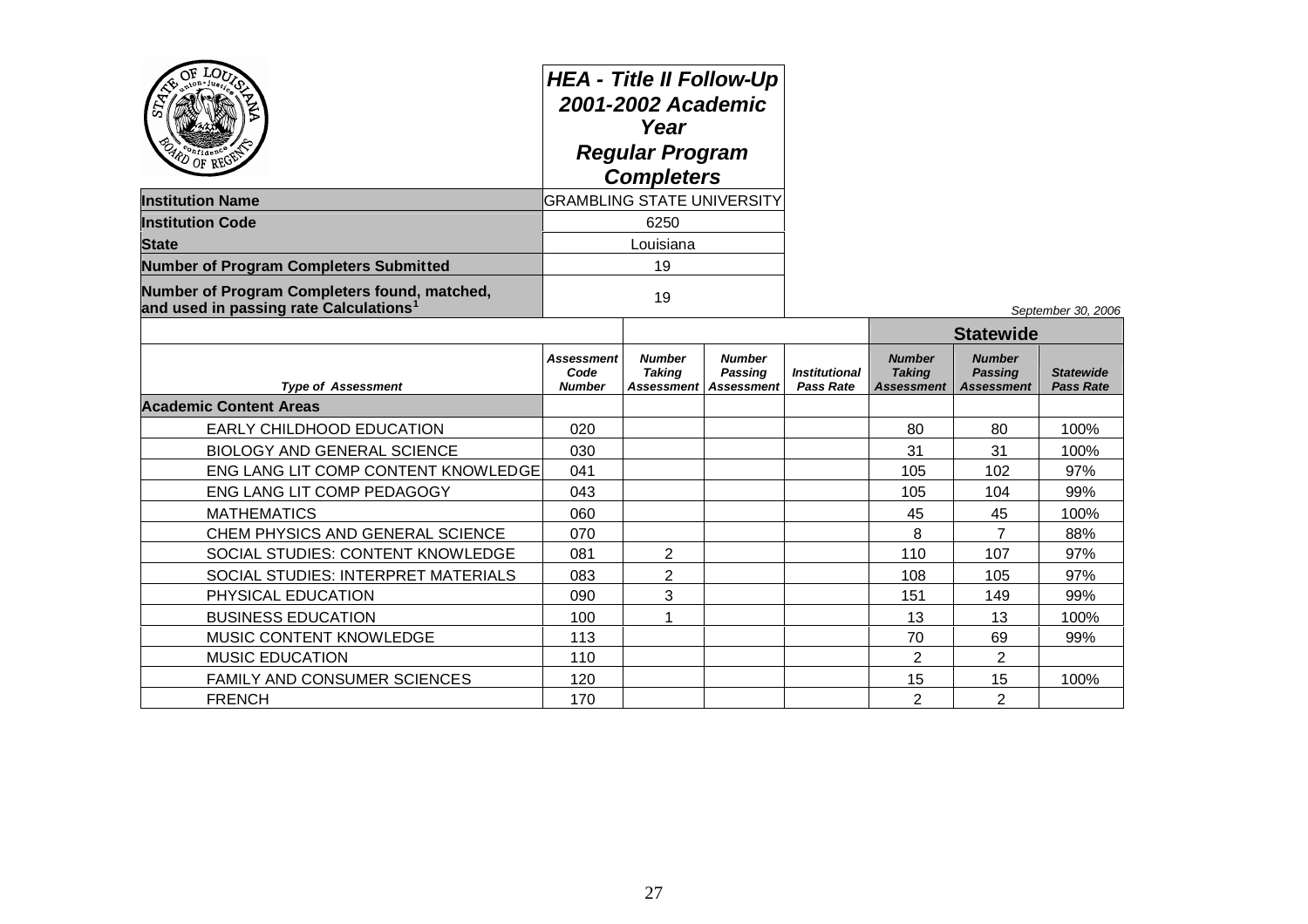|                                                                                                    |                                                           | <b>HEA - Title II Follow-Up</b><br>2001-2002 Academic Year<br><b>Regular Program Completers</b> |                                          |                                                           |                                                            |                                      |
|----------------------------------------------------------------------------------------------------|-----------------------------------------------------------|-------------------------------------------------------------------------------------------------|------------------------------------------|-----------------------------------------------------------|------------------------------------------------------------|--------------------------------------|
| <b>Institution Name</b>                                                                            |                                                           | <b>GRAMBLING STATE UNIVERSITY</b>                                                               |                                          |                                                           |                                                            |                                      |
| <b>Institution Code</b>                                                                            |                                                           | 6250                                                                                            |                                          |                                                           |                                                            |                                      |
| <b>State</b>                                                                                       |                                                           | Louisiana                                                                                       |                                          |                                                           |                                                            |                                      |
| <b>Number of Program Completers Submitted</b>                                                      |                                                           | 19                                                                                              |                                          |                                                           |                                                            |                                      |
| Number of Program Completers found, matched,<br>and used in passing rate Calculations <sup>1</sup> |                                                           | 19                                                                                              |                                          |                                                           |                                                            | September 30, 2006                   |
|                                                                                                    |                                                           |                                                                                                 |                                          |                                                           | <b>Statewide</b>                                           |                                      |
| Type of Assessment <sup>2</sup>                                                                    | <b>Number</b><br><b>Taking</b><br>Assessment <sup>3</sup> | <b>Number</b><br><b>Passing</b><br>Assessment <sup>4</sup>                                      | <b>Institutional</b><br><b>Pass Rate</b> | <b>Number</b><br><b>Taking</b><br>Assessment <sup>3</sup> | <b>Number</b><br><b>Passing</b><br>Assessment <sup>4</sup> | <b>Statewide</b><br><b>Pass Rate</b> |
| Aggregate - Basic Skills                                                                           | 19                                                        | 19                                                                                              | 100%                                     | 1684                                                      | 1679                                                       | 100%                                 |
| Aggregate - Professional Knowledge                                                                 | 19                                                        | 19                                                                                              | 100%                                     | 1763                                                      | 1743                                                       | 99%                                  |
| Aggregate - Academic Content Areas (Math, English,<br>Biology, etc.)                               | 17                                                        | 17                                                                                              | 100%                                     | 1645                                                      | 1627                                                       | 99%                                  |
| Aggregate - Other Content Areas (Career/Technical<br>Education, Health Educations, etc.)           |                                                           |                                                                                                 |                                          |                                                           |                                                            |                                      |
| Aggregate - Teaching Special Populations (Special<br>Education, ELS, etc.)                         |                                                           |                                                                                                 |                                          |                                                           |                                                            |                                      |
| Aggregate - Performance Assessments                                                                |                                                           |                                                                                                 |                                          |                                                           |                                                            |                                      |
| <b>Summary Totals and Pass Rates</b> <sup>5</sup>                                                  | 19                                                        | 19                                                                                              | 100%                                     | 1775                                                      | 1743                                                       | 98%                                  |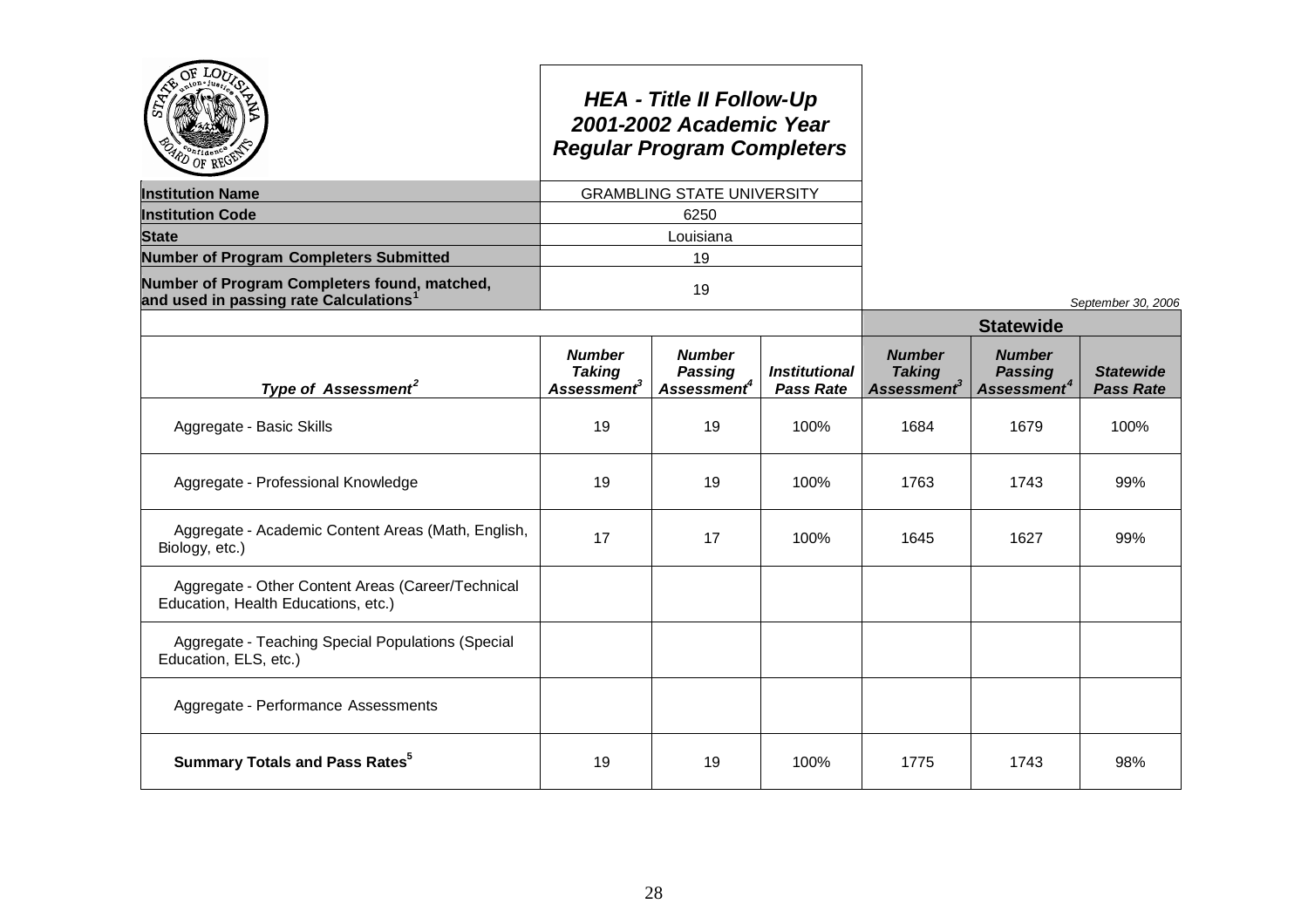| OE TOO<br>$^{\prime\prime}$ of RE<br><b>Institution Name</b><br><b>Institution Code</b><br><b>State</b><br><b>Number of Program Completers Submitted</b><br>Number of Program Completers found, matched,<br>and used in passing rate Calculations <sup>1</sup> | <b>HEA - Title II Follow-Up</b><br>2001-2002 Academic<br>Year<br><b>Alternate Program</b><br><b>Completers</b><br><b>GRAMBLING STATE UNIVERSITY</b><br>6250<br>Louisiana<br>$\overline{2}$<br>$\overline{2}$ |                                |                                                            |                                          |                                                     |                                                      | September 13, 2006                   |
|----------------------------------------------------------------------------------------------------------------------------------------------------------------------------------------------------------------------------------------------------------------|--------------------------------------------------------------------------------------------------------------------------------------------------------------------------------------------------------------|--------------------------------|------------------------------------------------------------|------------------------------------------|-----------------------------------------------------|------------------------------------------------------|--------------------------------------|
|                                                                                                                                                                                                                                                                |                                                                                                                                                                                                              |                                |                                                            |                                          |                                                     | <b>Statewide</b>                                     |                                      |
| <b>Type of Assessment</b>                                                                                                                                                                                                                                      | Assessment<br>Code<br><b>Number</b>                                                                                                                                                                          | <b>Number</b><br><b>Taking</b> | <b>Number</b><br><b>Passing</b><br>Assessment   Assessment | <b>Institutional</b><br><b>Pass Rate</b> | <b>Number</b><br><b>Taking</b><br><b>Assessment</b> | <b>Number</b><br><b>Passing</b><br><b>Assessment</b> | <b>Statewide</b><br><b>Pass Rate</b> |
| <b>Basic Skills</b>                                                                                                                                                                                                                                            |                                                                                                                                                                                                              |                                |                                                            |                                          |                                                     |                                                      |                                      |
| <b>COMMUNICATION SKILLS</b>                                                                                                                                                                                                                                    | 500                                                                                                                                                                                                          |                                |                                                            |                                          | 150                                                 | 150                                                  | 100%                                 |
| <b>GENERAL KNOWLEDGE</b>                                                                                                                                                                                                                                       | 510                                                                                                                                                                                                          |                                |                                                            |                                          | 148                                                 | 148                                                  | 100%                                 |
| PPST READING                                                                                                                                                                                                                                                   | 710                                                                                                                                                                                                          |                                |                                                            |                                          | 58                                                  | 58                                                   | 100%                                 |
| <b>CBT READING</b>                                                                                                                                                                                                                                             | 711                                                                                                                                                                                                          |                                |                                                            |                                          | 141                                                 | 141                                                  | 100%                                 |
| PPST WRITING                                                                                                                                                                                                                                                   | 720                                                                                                                                                                                                          |                                |                                                            |                                          | 59                                                  | 59                                                   | 100%                                 |
| <b>CBT WRITING</b>                                                                                                                                                                                                                                             | 721                                                                                                                                                                                                          |                                |                                                            |                                          | 140                                                 | 140                                                  | 100%                                 |
| PPST MATHEMATICS                                                                                                                                                                                                                                               | 730                                                                                                                                                                                                          |                                |                                                            |                                          | 54                                                  | 54                                                   | 100%                                 |
| <b>CBT MATHEMATICS</b>                                                                                                                                                                                                                                         | 731                                                                                                                                                                                                          |                                |                                                            |                                          | 148                                                 | 148                                                  | 100%                                 |
| COMPUTERIZED PPST READING                                                                                                                                                                                                                                      | 5710                                                                                                                                                                                                         |                                |                                                            |                                          | 1                                                   |                                                      |                                      |
| <b>COMPUTERIZED PPST WRITING</b>                                                                                                                                                                                                                               | 5720                                                                                                                                                                                                         |                                |                                                            |                                          | 1                                                   |                                                      |                                      |
| <b>COMPUTERIZED PPST MATHEMATICS</b>                                                                                                                                                                                                                           | 5730                                                                                                                                                                                                         |                                |                                                            |                                          | 1                                                   |                                                      |                                      |
| <b>Professional Knowledge</b>                                                                                                                                                                                                                                  |                                                                                                                                                                                                              |                                |                                                            |                                          |                                                     |                                                      |                                      |
| PROFESSIONAL KNOWLEDGE                                                                                                                                                                                                                                         | 520                                                                                                                                                                                                          |                                |                                                            |                                          | 115                                                 | 115                                                  | 100%                                 |
| PRINCIPLES LEARNING & TEACHING K-6                                                                                                                                                                                                                             | 522                                                                                                                                                                                                          |                                |                                                            |                                          | 143                                                 | 143                                                  | 100%                                 |
| PRINCIPLES LEARNING & TEACHING 5-9                                                                                                                                                                                                                             | 523                                                                                                                                                                                                          |                                |                                                            |                                          | $\overline{2}$                                      |                                                      |                                      |
| PRINCIPLES LEARNING & TEACHING 7-12                                                                                                                                                                                                                            | 524                                                                                                                                                                                                          | $\mathbf{1}$                   |                                                            |                                          | 164                                                 | 164                                                  | 100%                                 |
| <b>Academic Content Areas</b>                                                                                                                                                                                                                                  |                                                                                                                                                                                                              |                                |                                                            |                                          |                                                     |                                                      |                                      |
| EDUCATION IN THE ELEMENTARY SCHOOL                                                                                                                                                                                                                             | 010                                                                                                                                                                                                          | 1                              |                                                            |                                          | 22                                                  | 22                                                   | 100%                                 |
| ELEM ED CURR INSTRUC ASSESSMENT                                                                                                                                                                                                                                | 011                                                                                                                                                                                                          |                                |                                                            |                                          | 128                                                 | 127                                                  | 99%                                  |
| ELEM ED CONTENT AREA EXERCISES                                                                                                                                                                                                                                 | 012                                                                                                                                                                                                          |                                |                                                            |                                          | 127                                                 | 127                                                  | 100%                                 |
| ELEMENTARY ED CONTENT KNOWLEDGE                                                                                                                                                                                                                                | 014                                                                                                                                                                                                          |                                |                                                            |                                          | 20                                                  | 20                                                   | 100%                                 |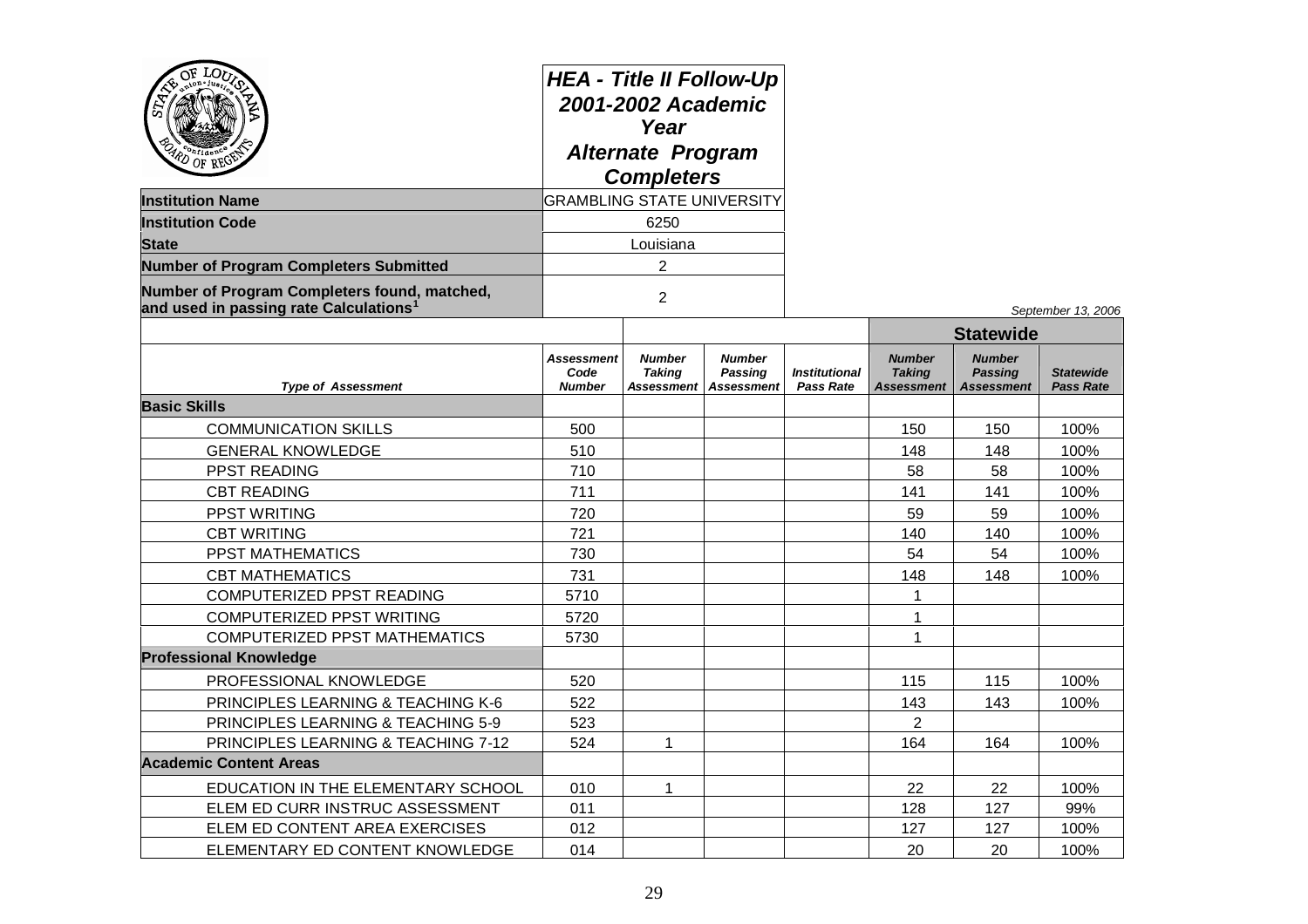| OE<br>LOTT                                                                                         | <b>HEA - Title II Follow-Up</b><br>2001-2002 Academic<br>Year<br><b>Alternate Program</b><br><b>Completers</b> |                                              |                                               |                                          |                                                     |                                                      |                                      |
|----------------------------------------------------------------------------------------------------|----------------------------------------------------------------------------------------------------------------|----------------------------------------------|-----------------------------------------------|------------------------------------------|-----------------------------------------------------|------------------------------------------------------|--------------------------------------|
| <b>Institution Name</b>                                                                            | <b>GRAMBLING STATE UNIVERSITY</b>                                                                              |                                              |                                               |                                          |                                                     |                                                      |                                      |
| <b>Institution Code</b>                                                                            |                                                                                                                | 6250                                         |                                               |                                          |                                                     |                                                      |                                      |
| <b>State</b>                                                                                       |                                                                                                                | Louisiana                                    |                                               |                                          |                                                     |                                                      |                                      |
| <b>Number of Program Completers Submitted</b>                                                      |                                                                                                                | $\overline{2}$                               |                                               |                                          |                                                     |                                                      |                                      |
| Number of Program Completers found, matched,<br>and used in passing rate Calculations <sup>1</sup> | $\overline{2}$                                                                                                 |                                              |                                               |                                          |                                                     |                                                      | September 13, 2006                   |
|                                                                                                    |                                                                                                                |                                              |                                               |                                          |                                                     | <b>Statewide</b>                                     |                                      |
| <b>Type of Assessment</b>                                                                          | Assessment<br>Code<br><b>Number</b>                                                                            | <b>Number</b><br><b>Taking</b><br>Assessment | <b>Number</b><br>Passing<br><b>Assessment</b> | <b>Institutional</b><br><b>Pass Rate</b> | <b>Number</b><br><b>Taking</b><br><b>Assessment</b> | <b>Number</b><br><b>Passing</b><br><b>Assessment</b> | <b>Statewide</b><br><b>Pass Rate</b> |
| <b>Academic Content Areas</b>                                                                      |                                                                                                                |                                              |                                               |                                          |                                                     |                                                      |                                      |
| EARLY CHILDHOOD EDUCATION                                                                          | 020                                                                                                            |                                              |                                               |                                          | 9                                                   |                                                      |                                      |
| <b>BIOLOGY AND GENERAL SCIENCE</b>                                                                 | 030                                                                                                            | $\mathbf 1$                                  |                                               |                                          | 38                                                  | 37                                                   | 97%                                  |
| ENG LANG LIT COMP CONTENT KNOWLEDGE                                                                | 041                                                                                                            |                                              |                                               |                                          | 44                                                  | 44                                                   | 100%                                 |
| ENG LANG LIT COMP PEDAGOGY                                                                         | 043                                                                                                            |                                              |                                               |                                          | 44                                                  | 44                                                   | 100%                                 |
| <b>MATHEMATICS</b>                                                                                 | 060                                                                                                            |                                              |                                               |                                          | 24                                                  | 24                                                   | 100%                                 |
| CHEM PHYSICS AND GENERAL SCIENCE                                                                   | 070                                                                                                            |                                              |                                               |                                          | 9                                                   |                                                      |                                      |
| <b>SOCIAL STUDIES</b>                                                                              | 080                                                                                                            |                                              |                                               |                                          | $\overline{7}$                                      |                                                      |                                      |
| SOCIAL STUDIES: CONTENT KNOWLEDGE                                                                  | 081                                                                                                            |                                              |                                               |                                          | 36                                                  | 36                                                   | 100%                                 |
| SOCIAL STUDIES: INTERPRET MATERIALS                                                                | 083                                                                                                            |                                              |                                               |                                          | 36                                                  | 35                                                   | 97%                                  |
| PHYSICAL EDUCATION                                                                                 | 090                                                                                                            |                                              |                                               |                                          | 18                                                  | 18                                                   | 100%                                 |
| <b>BUSINESS EDUCATION</b>                                                                          | 100                                                                                                            |                                              |                                               |                                          | 12                                                  | 12                                                   | 100%                                 |
| <b>MUSIC EDUCATION</b>                                                                             | 110                                                                                                            |                                              |                                               |                                          | 11                                                  | 11                                                   | 100%                                 |
| FAMILY AND CONSUMER SCIENCES                                                                       | 120                                                                                                            |                                              |                                               |                                          | 9                                                   |                                                      |                                      |
| MIDDLE SCHOOL SUBJECTS: CK                                                                         | 146                                                                                                            |                                              |                                               |                                          | $\overline{c}$                                      |                                                      |                                      |
| <b>FRENCH</b>                                                                                      | 170                                                                                                            |                                              |                                               |                                          | $\overline{2}$                                      |                                                      |                                      |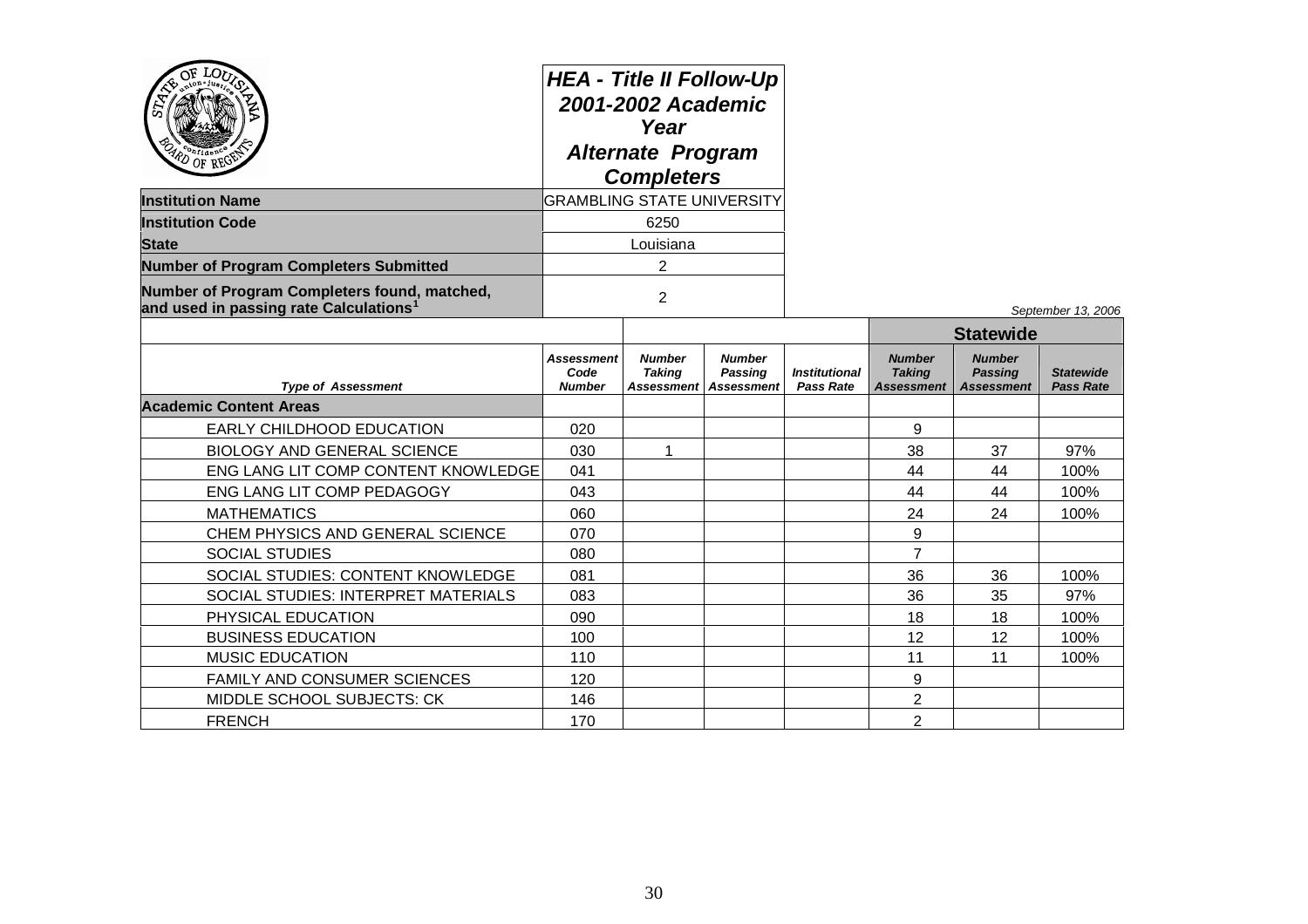|                                                                                                    |                                                           | <b>HEA - Title II Follow-Up</b><br>2001-2002 Academic Year<br><b>Alternate Program Completers</b> |                                                 |                                                   |                                                            |                                      |
|----------------------------------------------------------------------------------------------------|-----------------------------------------------------------|---------------------------------------------------------------------------------------------------|-------------------------------------------------|---------------------------------------------------|------------------------------------------------------------|--------------------------------------|
| <b>Institution Name</b>                                                                            |                                                           | <b>GRAMBLING STATE UNIVERSITY</b>                                                                 |                                                 |                                                   |                                                            |                                      |
| <b>Institution Code</b>                                                                            |                                                           | 6250                                                                                              |                                                 |                                                   |                                                            |                                      |
| <b>State</b>                                                                                       |                                                           | Louisiana                                                                                         |                                                 |                                                   |                                                            |                                      |
| <b>Number of Program Completers Submitted</b>                                                      |                                                           | $\overline{2}$                                                                                    |                                                 |                                                   |                                                            |                                      |
| Number of Program Completers found, matched,<br>and used in passing rate Calculations <sup>1</sup> |                                                           | $\overline{2}$                                                                                    |                                                 |                                                   |                                                            |                                      |
|                                                                                                    |                                                           |                                                                                                   |                                                 |                                                   | <b>Statewide</b>                                           |                                      |
| Type of Assessment <sup>2</sup>                                                                    | <b>Number</b><br><b>Taking</b><br>Assessment <sup>3</sup> | <b>Number</b><br><b>Passing</b><br>Assessment <sup>4</sup>                                        | <i><b>Institutional</b></i><br><b>Pass Rate</b> | <b>Number</b><br><b>Taking</b><br>Assessment $^3$ | <b>Number</b><br><b>Passing</b><br>Assessment <sup>4</sup> | <b>Statewide</b><br><b>Pass Rate</b> |
| Aggregate - Basic Skills                                                                           |                                                           |                                                                                                   |                                                 | 360                                               | 360                                                        | 100%                                 |
| Aggregate - Professional Knowledge                                                                 | $\mathbf 1$                                               |                                                                                                   |                                                 | 424                                               | 424                                                        | 100%                                 |
| Aggregate - Academic Content Areas (Math, English,<br>Biology, etc.)                               | $\overline{2}$                                            |                                                                                                   |                                                 | 391                                               | 388                                                        | 99%                                  |
| Aggregate - Other Content Areas (Career/Technical<br>Education, Health Educations, etc.)           |                                                           |                                                                                                   |                                                 |                                                   |                                                            |                                      |
| Aggregate - Teaching Special Populations (Special<br>Education, ELS, etc.)                         |                                                           |                                                                                                   |                                                 |                                                   |                                                            |                                      |
| Aggregate - Performance Assessments                                                                |                                                           |                                                                                                   |                                                 |                                                   |                                                            |                                      |
| <b>Summary Totals and Pass Rates</b> <sup>5</sup>                                                  | $\overline{2}$                                            |                                                                                                   |                                                 | 480                                               | 477                                                        | 99%                                  |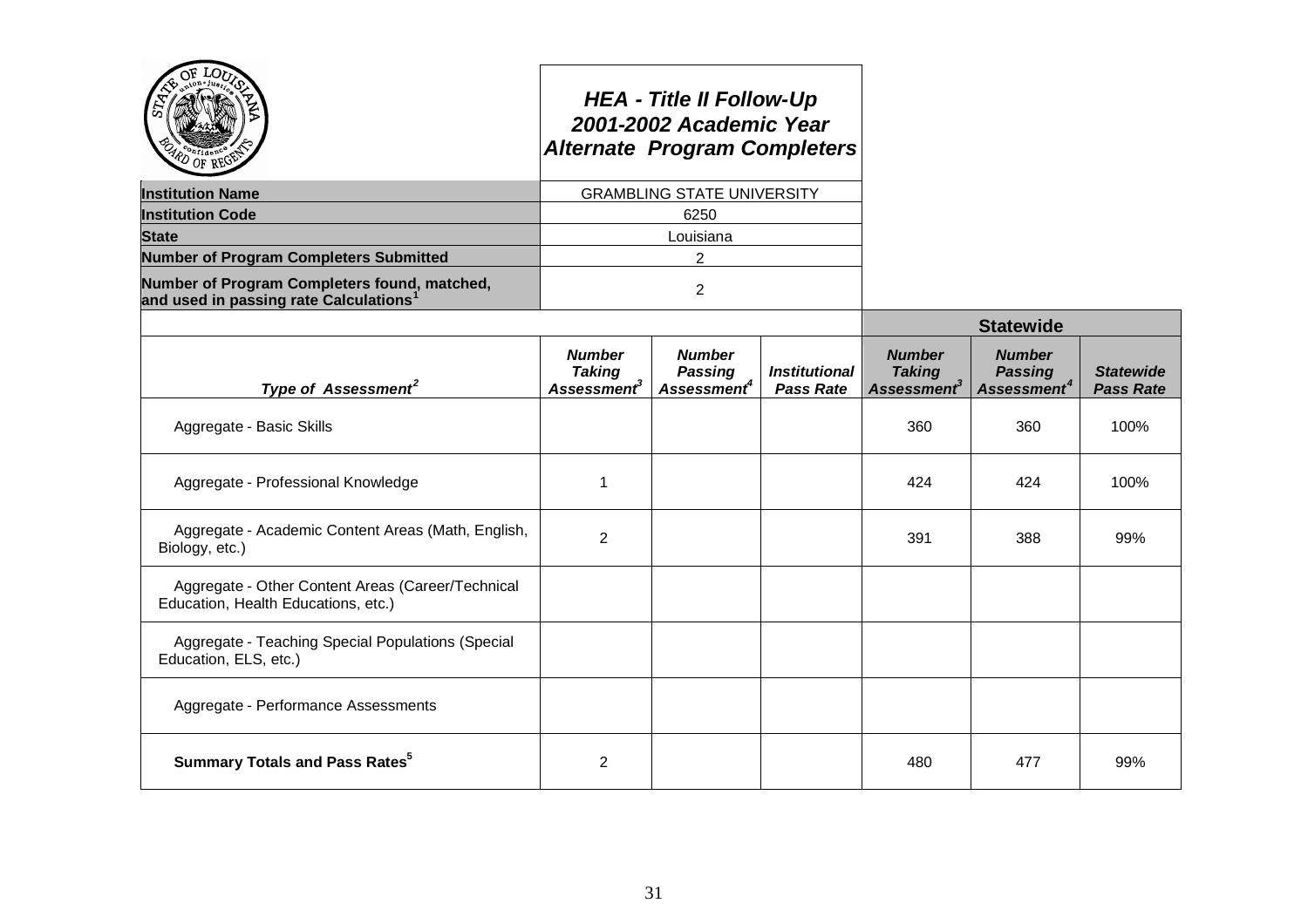#### **Footnotes:**

 $1$ The number of program completers found, matched and used in the passing rate calculation will not equal the sum of the column labeled "Number Taking Assessment" since a completer can take more than one assessment.

 $^{2}$  Institutions and/or States did not require the assessments within an aggregate where data cells are blank.

<sup>3</sup> Number of completers who took one or more tests in a category and within their area of specialization.

<sup>4</sup> Number who passed all tests they took in a category and within their area of specialization.

<sup>5</sup> Summary Totals and Pass Rate: Number of completers who successfully completed one or more tests across all categories used by the state for licensure and the total passrate.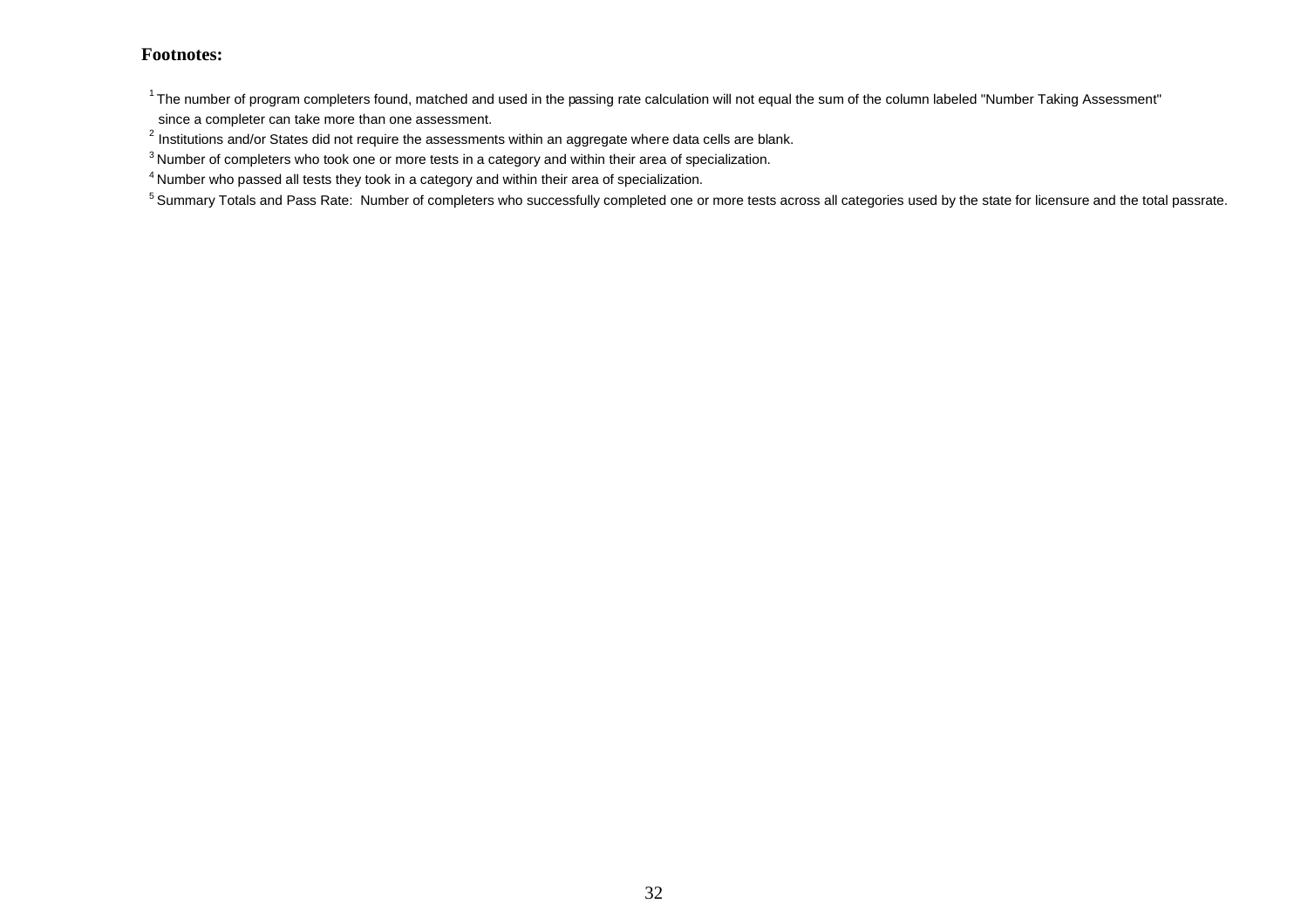# **LOUISIANA COLLEGE**

- **HEA TITLE II FOLLOW-UP – 2001-2002 ACADEMIC YEAR – QUARTILE RANKING**
- **HEA TITLE II FOLLOW-UP – 2001-2002 ACADEMIC YEAR - REGULAR PROGRAM COMPLETERS – PASSAGE RATE REPORT**
- **HEA TITLE II FOLLOW-UP – 2001-2002 ACADEMIC YEAR - ALTERNATE PROGRAM COMPLETERS – PASSAGE RATE REPORT**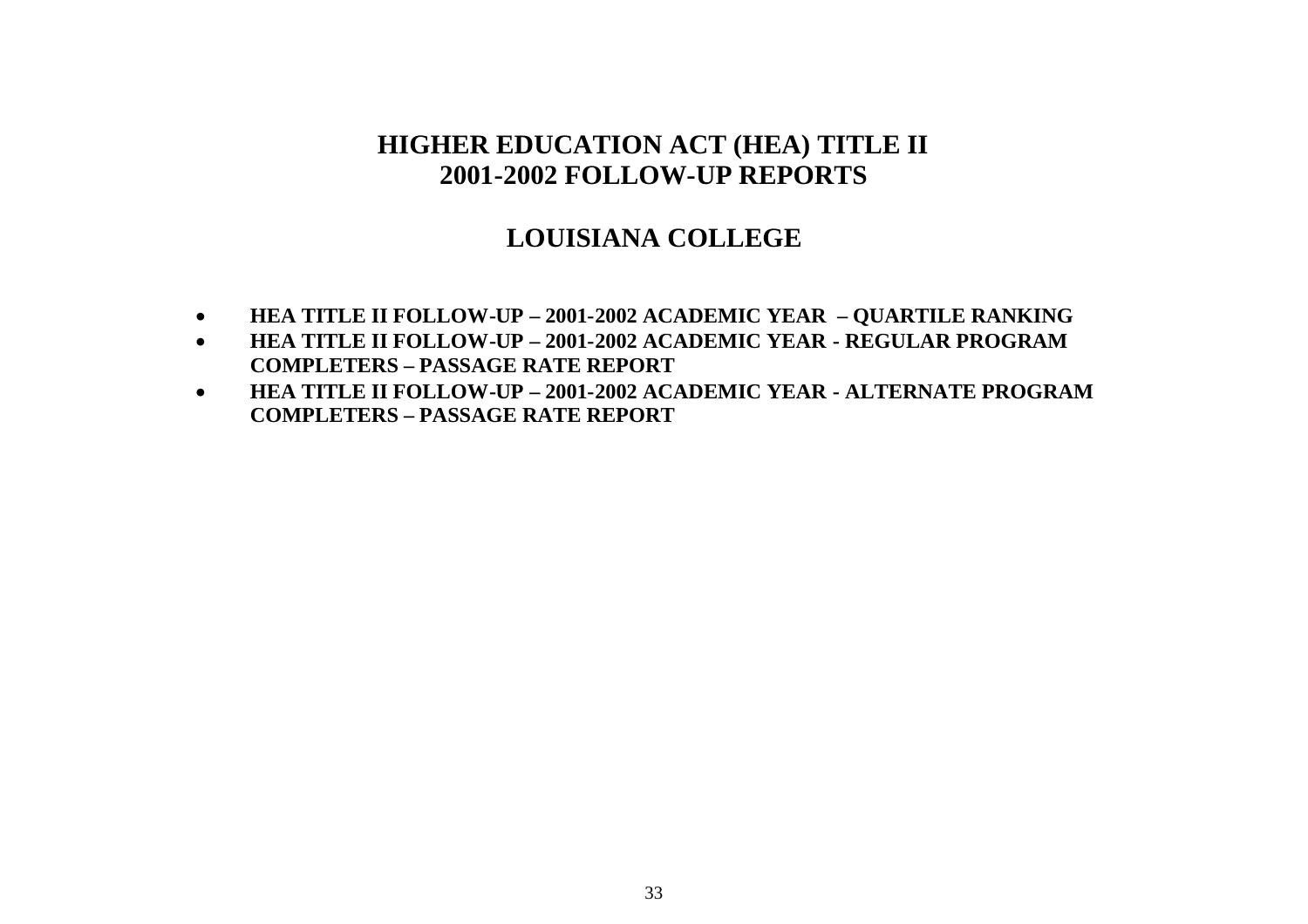| OF                                                                                                    |                                                           |                                                                                                                    |                                          |                                          |                                                   |                                                            |                                      |
|-------------------------------------------------------------------------------------------------------|-----------------------------------------------------------|--------------------------------------------------------------------------------------------------------------------|------------------------------------------|------------------------------------------|---------------------------------------------------|------------------------------------------------------------|--------------------------------------|
|                                                                                                       |                                                           | <b>HEA - Title II Follow-Up</b><br>2001-2002 Academic Year<br><b>Quartile Ranking</b><br><b>Regular Completers</b> |                                          |                                          |                                                   |                                                            |                                      |
| <b>Institution Name</b>                                                                               |                                                           | LOUISIANA COLLEGE                                                                                                  |                                          |                                          |                                                   |                                                            |                                      |
| <b>Institution Code</b>                                                                               |                                                           | 6371                                                                                                               |                                          |                                          |                                                   |                                                            |                                      |
| <b>State</b>                                                                                          |                                                           | Louisiana                                                                                                          |                                          |                                          |                                                   |                                                            |                                      |
| <b>Number of Program Completers Submitted</b>                                                         |                                                           | 28                                                                                                                 |                                          |                                          |                                                   |                                                            |                                      |
| Number of Program Completers found,<br>matched,<br>and used in passing rate Calculations <sup>1</sup> |                                                           | 28                                                                                                                 |                                          |                                          |                                                   |                                                            |                                      |
| <b>Number of Individuals Licensed</b>                                                                 |                                                           |                                                                                                                    |                                          |                                          |                                                   |                                                            |                                      |
| <b>Number of Out-Of-State Program Completers</b>                                                      |                                                           |                                                                                                                    |                                          |                                          |                                                   |                                                            |                                      |
| <b>Number of In-State Program Completers</b>                                                          | 1775                                                      |                                                                                                                    |                                          |                                          |                                                   |                                                            | September 30, 2006                   |
|                                                                                                       |                                                           |                                                                                                                    |                                          |                                          | <b>Statewide</b>                                  |                                                            |                                      |
| Type of Assessment <sup>2</sup>                                                                       | <b>Number</b><br><b>Taking</b><br>Assessment <sup>3</sup> | <b>Number</b><br>Passing<br>Assessment <sup>4</sup>                                                                | <b>Institutional</b><br><b>Pass Rate</b> | <b>Institutional</b><br>Quartile<br>Rank | <b>Number</b><br><b>Taking</b><br>Assessment $^3$ | <b>Number</b><br><b>Passing</b><br>Assessment <sup>4</sup> | <b>Statewide</b><br><b>Pass Rate</b> |
| Aggregate - Basic Skills                                                                              | 23                                                        | 23                                                                                                                 | 100%                                     | ı                                        | 1684                                              | 1679                                                       | 100%                                 |
| Aggregate - Professional Knowledge                                                                    | 28                                                        | 28                                                                                                                 | 100%                                     | ı                                        | 1763                                              | 1743                                                       | 99%                                  |
| Aggregate - Academic Content Areas (Math,<br>English, Biology, etc.)                                  | 20                                                        | 20                                                                                                                 | 100%                                     | ı                                        | 1645                                              | 1627                                                       | 99%                                  |
| Aggregate - Other Content Areas<br>(Career/Technical Education, Health Educations,<br>etc.)           |                                                           |                                                                                                                    |                                          |                                          |                                                   |                                                            |                                      |
| Aggregate - Teaching Special Populations<br>(Special Education, ELS, etc.)                            |                                                           |                                                                                                                    |                                          |                                          |                                                   |                                                            |                                      |
| Aggregate - Performance Assessments                                                                   |                                                           |                                                                                                                    |                                          |                                          |                                                   |                                                            |                                      |
| <b>Summary Totals and Pass Rates<sup>5</sup></b>                                                      | 28                                                        | 28                                                                                                                 | 100%                                     | $\mathbf{I}$                             | 1775                                              | 1743                                                       | 98%                                  |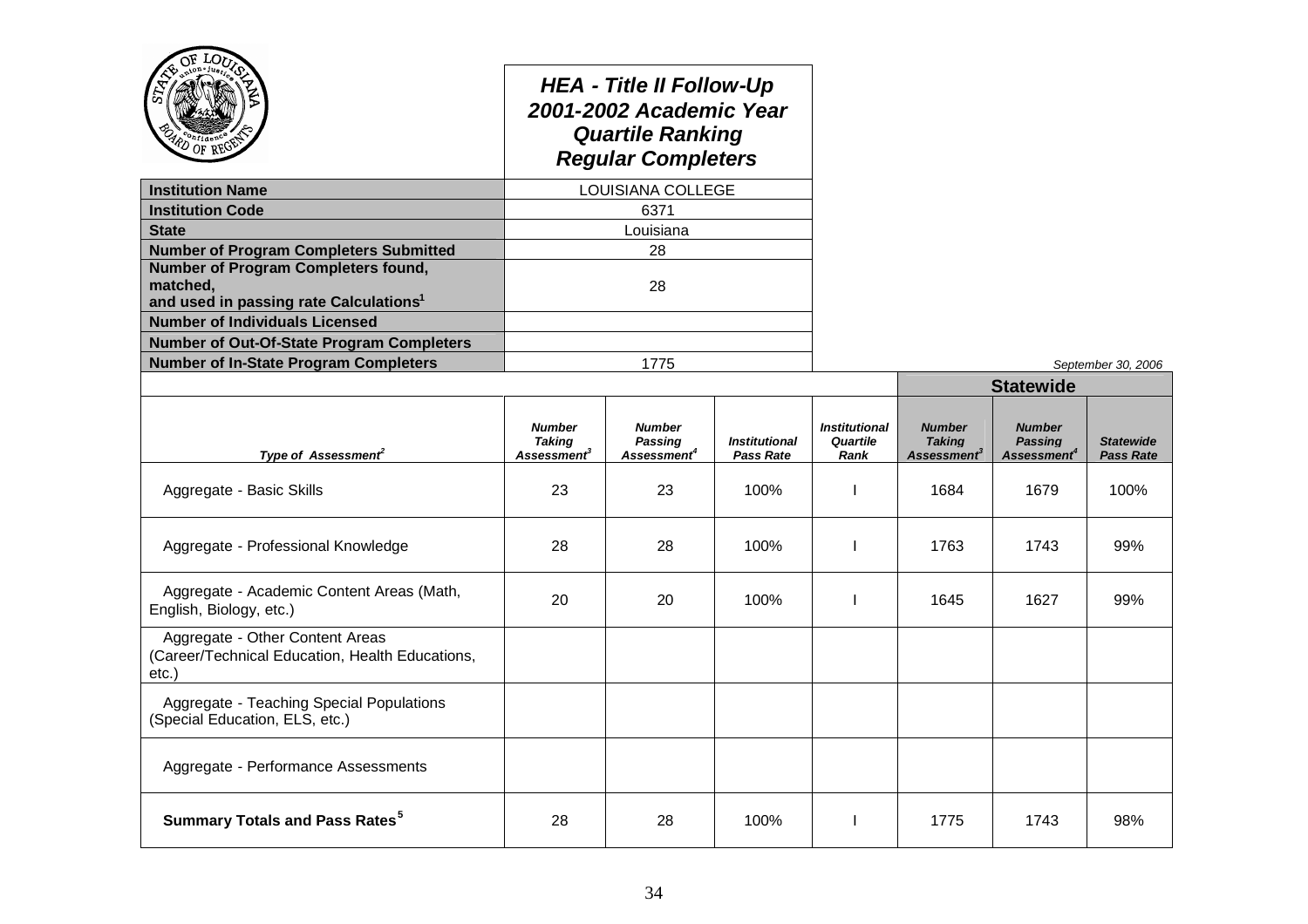| OF LOO<br>PD OF RES<br><b>Institution Name</b><br><b>Institution Code</b><br><b>State</b><br><b>Number of Program Completers Submitted</b> | <b>HEA - Title II Follow-Up</b><br>2001-2002 Academic<br>Year<br><b>Regular Program</b><br><b>Completers</b><br>LOUISIANA COLLEGE<br>6371<br>Louisiana<br>28 |                                              |                                               |                                   |                                                     |                                                                          |                                      |
|--------------------------------------------------------------------------------------------------------------------------------------------|--------------------------------------------------------------------------------------------------------------------------------------------------------------|----------------------------------------------|-----------------------------------------------|-----------------------------------|-----------------------------------------------------|--------------------------------------------------------------------------|--------------------------------------|
| Number of Program Completers found, matched,                                                                                               | 28                                                                                                                                                           |                                              |                                               |                                   |                                                     |                                                                          |                                      |
| and used in passing rate Calculations <sup>1</sup>                                                                                         |                                                                                                                                                              |                                              |                                               |                                   |                                                     |                                                                          | September 30, 2006                   |
| <b>Type of Assessment</b>                                                                                                                  | <b>Assessment</b><br>Code<br><b>Number</b>                                                                                                                   | <b>Number</b><br><b>Taking</b><br>Assessment | <b>Number</b><br>Passing<br><b>Assessment</b> | <b>Institutional</b><br>Pass Rate | <b>Number</b><br><b>Taking</b><br><b>Assessment</b> | <b>Statewide</b><br><b>Number</b><br><b>Passing</b><br><b>Assessment</b> | <b>Statewide</b><br><b>Pass Rate</b> |
| <b>Basic Skills</b>                                                                                                                        |                                                                                                                                                              |                                              |                                               |                                   |                                                     |                                                                          |                                      |
| <b>COMMUNICATION SKILLS</b>                                                                                                                | 500                                                                                                                                                          | $\overline{7}$                               |                                               |                                   | 617                                                 | 617                                                                      | 100%                                 |
| <b>GENERAL KNOWLEDGE</b>                                                                                                                   | 510                                                                                                                                                          | 8                                            |                                               |                                   | 550                                                 | 550                                                                      | 100%                                 |
| PPST READING                                                                                                                               | 710                                                                                                                                                          | 6                                            |                                               |                                   | 423                                                 | 422                                                                      | 100%                                 |
| <b>CBT READING</b>                                                                                                                         | 711                                                                                                                                                          | 11                                           | 11                                            | 100%                              | 620                                                 | 620                                                                      | 100%                                 |
| PPST WRITING                                                                                                                               | 720                                                                                                                                                          | 6                                            |                                               |                                   | 457                                                 | 457                                                                      | 100%                                 |
| <b>CBT WRITING</b>                                                                                                                         | 721                                                                                                                                                          | 11                                           | 11                                            | 100%                              | 578                                                 | 578                                                                      | 100%                                 |
| PPST MATHEMATICS                                                                                                                           | 730                                                                                                                                                          | 5                                            |                                               |                                   | 457                                                 | 457                                                                      | 100%                                 |
| <b>CBT MATHEMATICS</b>                                                                                                                     | 731                                                                                                                                                          | 10                                           | 10                                            | 100%                              | 650                                                 | 649                                                                      | 100%                                 |
| COMPUTERIZED PPST READING                                                                                                                  | 5710                                                                                                                                                         |                                              |                                               |                                   | 16                                                  | 15                                                                       | 94%                                  |
| COMPUTERIZED PPST WRITING                                                                                                                  | 5720                                                                                                                                                         |                                              |                                               |                                   | 17                                                  | 16                                                                       | 94%                                  |
| <b>COMPUTERIZED PPST MATHEMATICS</b>                                                                                                       | 5730                                                                                                                                                         |                                              |                                               |                                   | 21                                                  | 18                                                                       | 86%                                  |
| <b>Professional Knowledge</b>                                                                                                              |                                                                                                                                                              |                                              |                                               |                                   |                                                     |                                                                          |                                      |
| PROFESSIONAL KNOWLEDGE                                                                                                                     | 520                                                                                                                                                          |                                              |                                               |                                   | 87                                                  | 86                                                                       | 99%                                  |
| PRINCIPLES LEARNING & TEACHING K-6                                                                                                         | 522                                                                                                                                                          | 20                                           | 20                                            | 100%                              | 1129                                                | 1123                                                                     | 99%                                  |
| PRINCIPLES LEARNING & TEACHING 5-9                                                                                                         | 523                                                                                                                                                          |                                              |                                               |                                   | 1                                                   |                                                                          |                                      |
| PRINCIPLES LEARNING & TEACHING 7-12                                                                                                        | 524                                                                                                                                                          | 8                                            |                                               |                                   | 546                                                 | 533                                                                      | 98%                                  |
| <b>Academic Content Areas</b>                                                                                                              |                                                                                                                                                              |                                              |                                               |                                   |                                                     |                                                                          |                                      |
| EDUCATION IN THE ELEMENTARY SCHOOL                                                                                                         | 010                                                                                                                                                          |                                              |                                               |                                   | 14                                                  | 14                                                                       | 100%                                 |
| ELEM ED CURR INSTRUC ASSESSMENT                                                                                                            | 011                                                                                                                                                          | 13                                           | 13                                            | 100%                              | 991                                                 | 987                                                                      | 100%                                 |
| ELEM ED CONTENT AREA EXERCISES                                                                                                             | 012                                                                                                                                                          | 13                                           | 13                                            | 100%                              | 991                                                 | 991                                                                      | 100%                                 |
| ELEMENTARY ED CONTENT KNOWLEDGE                                                                                                            | 014                                                                                                                                                          |                                              |                                               |                                   | 8                                                   | 8                                                                        | 100%                                 |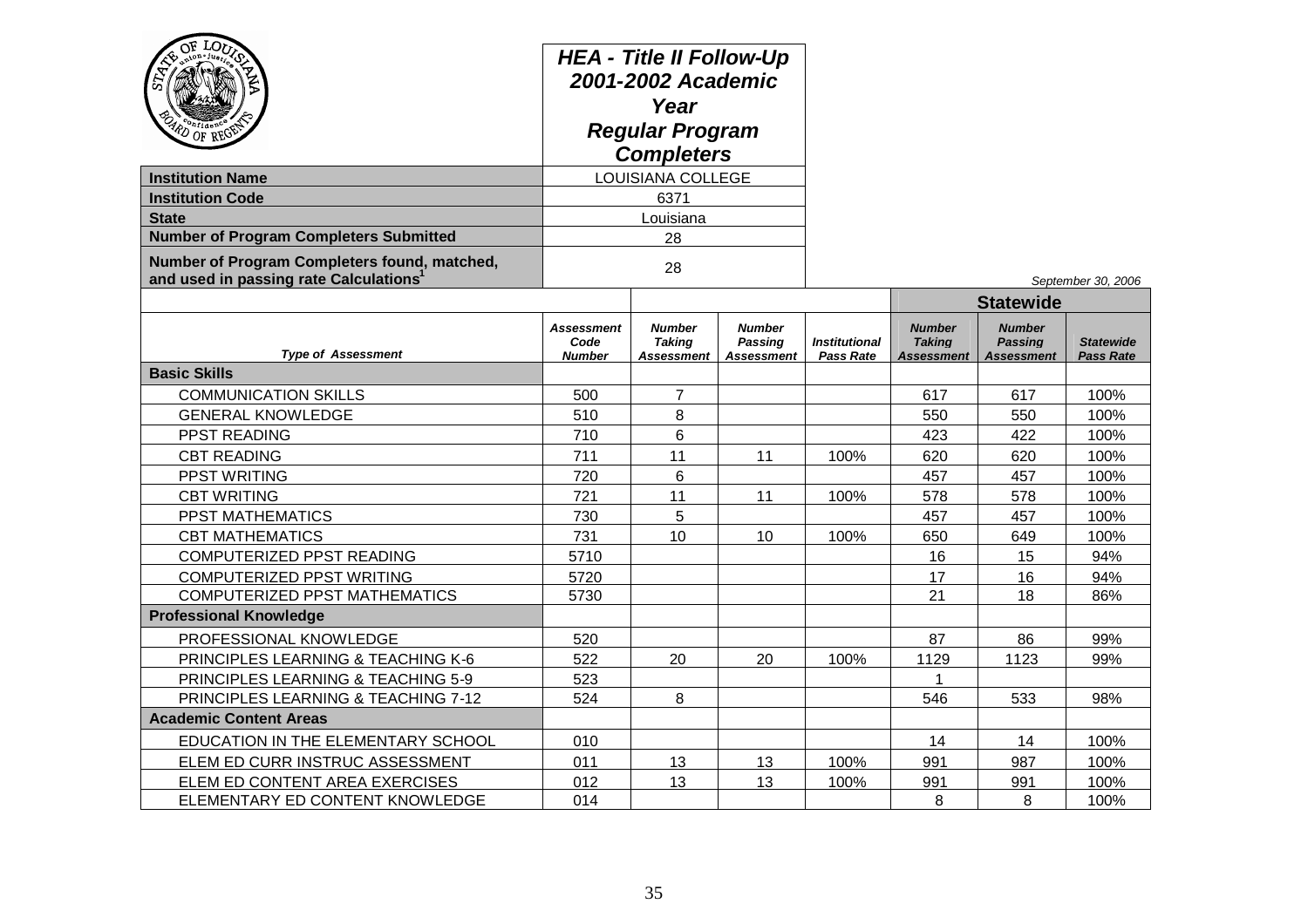| OF TOO.<br><b>Institution Name</b><br><b>Institution Code</b>                                      |                                     | <b>HEA - Title II Follow-Up</b><br>2001-2002 Academic<br>Year<br><b>Regular Program</b><br><b>Completers</b><br>LOUISIANA COLLEGE<br>6371 |                                                      |                                          |                                              |                                                      |                                      |
|----------------------------------------------------------------------------------------------------|-------------------------------------|-------------------------------------------------------------------------------------------------------------------------------------------|------------------------------------------------------|------------------------------------------|----------------------------------------------|------------------------------------------------------|--------------------------------------|
| <b>State</b>                                                                                       |                                     | Louisiana                                                                                                                                 |                                                      |                                          |                                              |                                                      |                                      |
| <b>Number of Program Completers Submitted</b>                                                      | 28                                  |                                                                                                                                           |                                                      |                                          |                                              |                                                      |                                      |
| Number of Program Completers found, matched,<br>and used in passing rate Calculations <sup>1</sup> | 28                                  |                                                                                                                                           |                                                      |                                          |                                              |                                                      | September 30, 2006                   |
|                                                                                                    |                                     |                                                                                                                                           |                                                      |                                          | <b>Statewide</b>                             |                                                      |                                      |
| <b>Type of Assessment</b>                                                                          | Assessment<br>Code<br><b>Number</b> | <b>Number</b><br><b>Taking</b><br>Assessment                                                                                              | <b>Number</b><br><b>Passing</b><br><b>Assessment</b> | <b>Institutional</b><br><b>Pass Rate</b> | <b>Number</b><br><b>Taking</b><br>Assessment | <b>Number</b><br><b>Passing</b><br><b>Assessment</b> | <b>Statewide</b><br><b>Pass Rate</b> |
| <b>Academic Content Areas</b>                                                                      |                                     |                                                                                                                                           |                                                      |                                          |                                              |                                                      |                                      |
| EARLY CHILDHOOD EDUCATION                                                                          | 020                                 |                                                                                                                                           |                                                      |                                          | 80                                           | 80                                                   | 100%                                 |
| <b>BIOLOGY AND GENERAL SCIENCE</b>                                                                 | 030                                 |                                                                                                                                           |                                                      |                                          | 31                                           | 31                                                   | 100%                                 |
| ENG LANG LIT COMP CONTENT KNOWLEDGE                                                                | 041                                 |                                                                                                                                           |                                                      |                                          | 105                                          | 102                                                  | 97%                                  |
| ENG LANG LIT COMP PEDAGOGY                                                                         | 043                                 |                                                                                                                                           |                                                      |                                          | 105                                          | 104                                                  | 99%                                  |
| <b>MATHEMATICS</b>                                                                                 | 060                                 |                                                                                                                                           |                                                      |                                          | 45                                           | 45                                                   | 100%                                 |
| CHEM PHYSICS AND GENERAL SCIENCE                                                                   | 070                                 | 1                                                                                                                                         |                                                      |                                          | 8                                            | $\overline{7}$                                       | 88%                                  |
| SOCIAL STUDIES: CONTENT KNOWLEDGE                                                                  | 081                                 | $\overline{c}$                                                                                                                            |                                                      |                                          | 110                                          | 107                                                  | 97%                                  |
| SOCIAL STUDIES: INTERPRET MATERIALS                                                                | 083                                 | $\overline{2}$                                                                                                                            |                                                      |                                          | 108                                          | 105                                                  | 97%                                  |
| PHYSICAL EDUCATION                                                                                 | 090                                 | 3                                                                                                                                         |                                                      |                                          | 151                                          | 149                                                  | 99%                                  |
| <b>BUSINESS EDUCATION</b>                                                                          | 100                                 |                                                                                                                                           |                                                      |                                          | 13                                           | 13                                                   | 100%                                 |
| <b>MUSIC EDUCATION</b>                                                                             | 110                                 |                                                                                                                                           |                                                      |                                          | 70                                           | 69                                                   | 99%                                  |
| MUSIC CONTENT KNOWLEDGE                                                                            | 113                                 | 1                                                                                                                                         |                                                      |                                          | $\overline{2}$                               | $\overline{2}$                                       |                                      |
| FAMILY AND CONSUMER SCIENCES                                                                       | 120                                 |                                                                                                                                           |                                                      |                                          | 15                                           | 15                                                   | 100%                                 |
| <b>FRENCH</b>                                                                                      | 170                                 |                                                                                                                                           |                                                      |                                          | $\overline{2}$                               | $\overline{2}$                                       |                                      |

- 24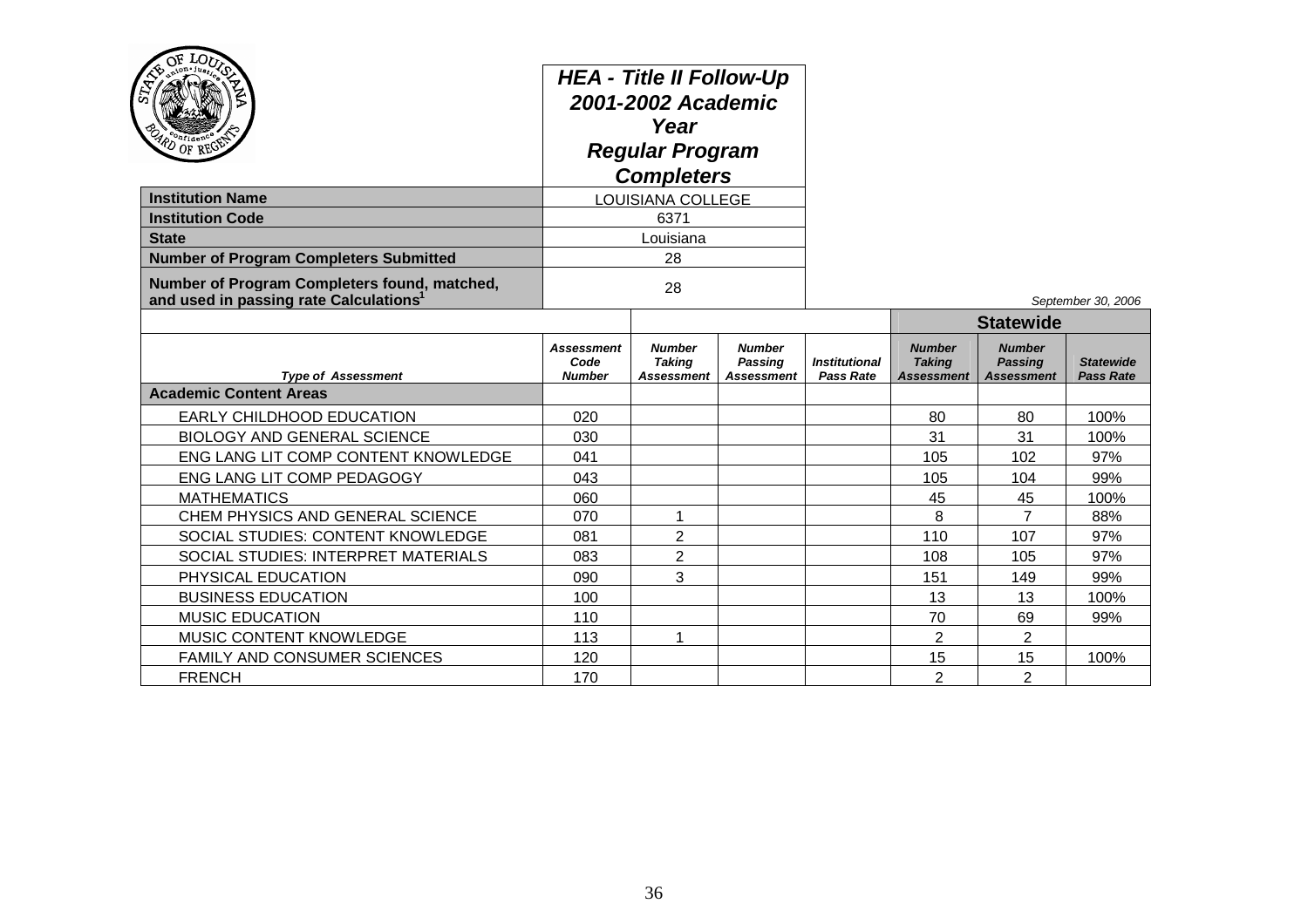|                                                                                                    |                                                           | <b>HEA - Title II Follow-Up</b><br>2001-2002 Academic Year<br><b>Regular Program Completers</b> |                                          |                                                                  |                                                            |                                      |
|----------------------------------------------------------------------------------------------------|-----------------------------------------------------------|-------------------------------------------------------------------------------------------------|------------------------------------------|------------------------------------------------------------------|------------------------------------------------------------|--------------------------------------|
| <b>Institution Name</b>                                                                            |                                                           | LOUISIANA COLLEGE                                                                               |                                          |                                                                  |                                                            |                                      |
| <b>Institution Code</b>                                                                            |                                                           | 6371                                                                                            |                                          |                                                                  |                                                            |                                      |
| <b>State</b>                                                                                       |                                                           | Louisiana                                                                                       |                                          |                                                                  |                                                            |                                      |
| <b>Number of Program Completers Submitted</b>                                                      |                                                           | 28                                                                                              |                                          |                                                                  |                                                            |                                      |
| Number of Program Completers found, matched,<br>and used in passing rate Calculations <sup>1</sup> |                                                           | 28                                                                                              |                                          |                                                                  |                                                            | September 30, 2006                   |
|                                                                                                    |                                                           |                                                                                                 |                                          |                                                                  | <b>Statewide</b>                                           |                                      |
| Type of Assessment <sup>2</sup>                                                                    | <b>Number</b><br><b>Taking</b><br>Assessment <sup>3</sup> | <b>Number</b><br><b>Passing</b><br>Assessment <sup>4</sup>                                      | <b>Institutional</b><br><b>Pass Rate</b> | <b>Number</b><br><b>Taking</b><br><b>Assessment</b> <sup>3</sup> | <b>Number</b><br><b>Passing</b><br>Assessment <sup>4</sup> | <b>Statewide</b><br><b>Pass Rate</b> |
| Aggregate - Basic Skills                                                                           | 23                                                        | 23                                                                                              | 100%                                     | 1684                                                             | 1679                                                       | 100%                                 |
| Aggregate - Professional Knowledge                                                                 | 28                                                        | 28                                                                                              | 100%                                     | 1763                                                             | 1743                                                       | 99%                                  |
| Aggregate - Academic Content Areas (Math, English,<br>Biology, etc.)                               | 20                                                        | 20                                                                                              | 100%                                     | 1645                                                             | 1627                                                       | 99%                                  |
| Aggregate - Other Content Areas (Career/Technical<br>Education, Health Educations, etc.)           |                                                           |                                                                                                 |                                          |                                                                  |                                                            |                                      |
| Aggregate - Teaching Special Populations (Special<br>Education, ELS, etc.)                         |                                                           |                                                                                                 |                                          |                                                                  |                                                            |                                      |
| Aggregate - Performance Assessments                                                                |                                                           |                                                                                                 |                                          |                                                                  |                                                            |                                      |
| <b>Summary Totals and Pass Rates<sup>5</sup></b>                                                   | 28                                                        | 28                                                                                              | 100%                                     | 1775                                                             | 1743                                                       | 98%                                  |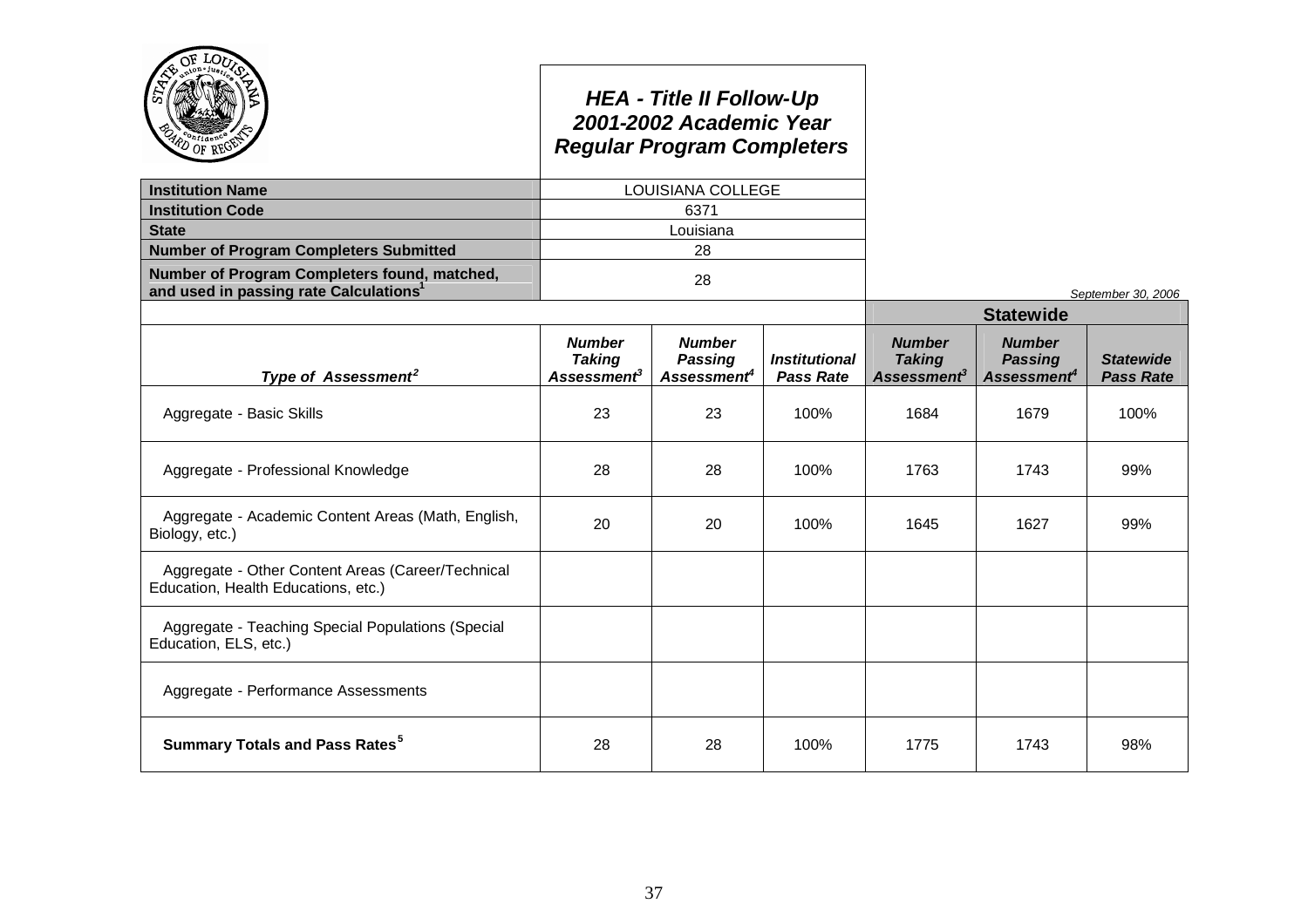| OĘ<br>OF<br><b>Institution Name</b><br><b>Institution Code</b><br><b>State</b> | <b>HEA - Title II Follow-Up</b><br>2001-2002 Academic<br>Year<br><b>Alternate Program</b><br><b>Completers</b><br>LOUISIANA COLLEGE<br>6371<br>Louisiana |                                              |                                                      |                                   |                                                     |                                                      |                                      |
|--------------------------------------------------------------------------------|----------------------------------------------------------------------------------------------------------------------------------------------------------|----------------------------------------------|------------------------------------------------------|-----------------------------------|-----------------------------------------------------|------------------------------------------------------|--------------------------------------|
| <b>Number of Program Completers Submitted</b>                                  |                                                                                                                                                          | 32                                           |                                                      |                                   |                                                     |                                                      |                                      |
| Number of Program Completers found, matched,                                   | 31                                                                                                                                                       |                                              |                                                      |                                   |                                                     |                                                      |                                      |
| and used in passing rate Calculations <sup>1</sup>                             |                                                                                                                                                          |                                              |                                                      |                                   |                                                     | <b>Statewide</b>                                     | September 13, 2006                   |
| <b>Type of Assessment</b>                                                      | <b>Assessment</b><br>Code<br><b>Number</b>                                                                                                               | <b>Number</b><br><b>Taking</b><br>Assessment | <b>Number</b><br><b>Passing</b><br><b>Assessment</b> | <b>Institutional</b><br>Pass Rate | <b>Number</b><br><b>Taking</b><br><b>Assessment</b> | <b>Number</b><br><b>Passing</b><br><b>Assessment</b> | <b>Statewide</b><br><b>Pass Rate</b> |
| <b>Basic Skills</b>                                                            |                                                                                                                                                          |                                              |                                                      |                                   |                                                     |                                                      |                                      |
| <b>COMMUNICATION SKILLS</b>                                                    | 500                                                                                                                                                      | 8                                            |                                                      |                                   | 150                                                 | 150                                                  | 100%                                 |
| <b>GENERAL KNOWLEDGE</b>                                                       | 510                                                                                                                                                      | $\overline{7}$                               |                                                      |                                   | 148                                                 | 148                                                  | 100%                                 |
| PPST READING                                                                   | 710                                                                                                                                                      | 3                                            |                                                      |                                   | 58                                                  | 58                                                   | 100%                                 |
| <b>CBT READING</b>                                                             | 711                                                                                                                                                      | 10                                           | 10                                                   | 100%                              | 141                                                 | 141                                                  | 100%                                 |
| PPST WRITING                                                                   | 720                                                                                                                                                      | $\overline{2}$                               |                                                      |                                   | 59                                                  | 59                                                   | 100%                                 |
| <b>CBT WRITING</b>                                                             | 721                                                                                                                                                      | 11                                           | 11                                                   | 100%                              | 140                                                 | 140                                                  | 100%                                 |
| PPST MATHEMATICS                                                               | 730                                                                                                                                                      | 3                                            |                                                      |                                   | 54                                                  | 54                                                   | 100%                                 |
| <b>CBT MATHEMATICS</b>                                                         | 731                                                                                                                                                      | 10                                           | 10                                                   | 100%                              | 148                                                 | 148                                                  | 100%                                 |
| COMPUTERIZED PPST READING                                                      | 5710                                                                                                                                                     |                                              |                                                      |                                   | -1                                                  |                                                      |                                      |
| COMPUTERIZED PPST WRITING                                                      | 5720                                                                                                                                                     |                                              |                                                      |                                   | 1                                                   |                                                      |                                      |
| <b>COMPUTERIZED PPST MATHEMATICS</b>                                           | 5730                                                                                                                                                     |                                              |                                                      |                                   | $\overline{1}$                                      |                                                      |                                      |
| <b>Professional Knowledge</b>                                                  |                                                                                                                                                          |                                              |                                                      |                                   |                                                     |                                                      |                                      |
| PROFESSIONAL KNOWLEDGE                                                         | 520                                                                                                                                                      | $\overline{7}$                               |                                                      |                                   | 115                                                 | 115                                                  | 100%                                 |
| PRINCIPLES LEARNING & TEACHING K-6                                             | 522                                                                                                                                                      | 12                                           | 12                                                   | 100%                              | 143                                                 | 143                                                  | 100%                                 |
| PRINCIPLES LEARNING & TEACHING 5-9                                             | 523                                                                                                                                                      |                                              |                                                      |                                   | $\overline{2}$                                      |                                                      |                                      |
| PRINCIPLES LEARNING & TEACHING 7-12                                            | 524                                                                                                                                                      | 10                                           | 10                                                   | 100%                              | 164                                                 | 164                                                  | 100%                                 |
| <b>Academic Content Areas</b>                                                  |                                                                                                                                                          |                                              |                                                      |                                   |                                                     |                                                      |                                      |
| EDUCATION IN THE ELEMENTARY SCHOOL                                             | 010                                                                                                                                                      | 1                                            |                                                      |                                   | 22                                                  | 22                                                   | 100%                                 |
| ELEM ED CURR INSTRUC ASSESSMENT                                                | 011                                                                                                                                                      | 4                                            |                                                      |                                   | 128                                                 | 127                                                  | 99%                                  |
| ELEM ED CONTENT AREA EXERCISES                                                 | 012                                                                                                                                                      | 4                                            |                                                      |                                   | 127                                                 | 127                                                  | 100%                                 |
| ELEMENTARY ED CONTENT KNOWLEDGE                                                | 014                                                                                                                                                      | $\overline{7}$                               |                                                      |                                   | 20                                                  | 20                                                   | 100%                                 |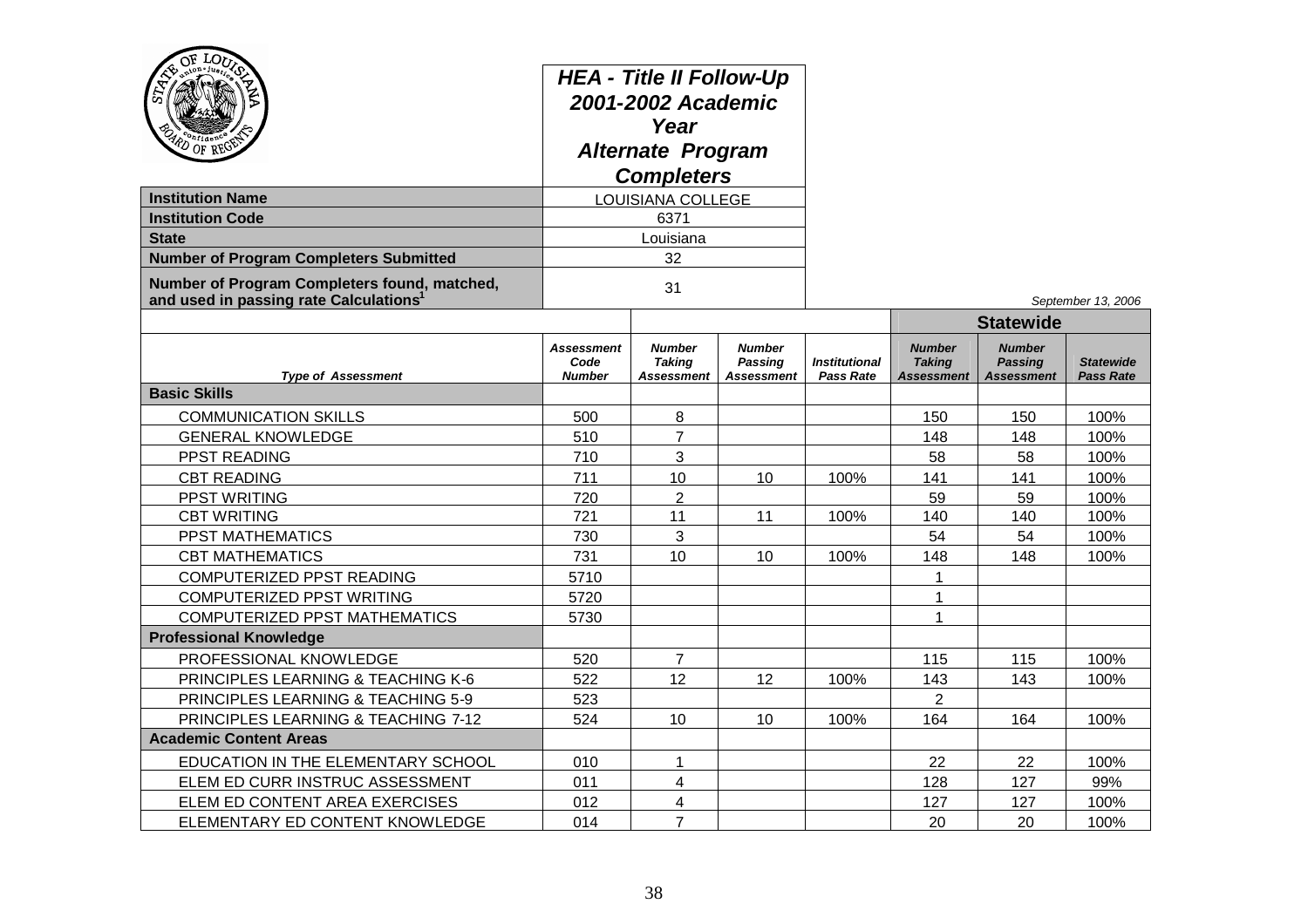| $^{20}$ of reg<br><b>Institution Name</b><br><b>Institution Code</b><br><b>State</b>               | <b>HEA - Title II Follow-Up</b><br>2001-2002 Academic<br>Year<br><b>Alternate Program</b><br><b>Completers</b><br>LOUISIANA COLLEGE<br>6371<br>Louisiana |                                              |                                               |                                          |                                              |                                                      |                                      |  |
|----------------------------------------------------------------------------------------------------|----------------------------------------------------------------------------------------------------------------------------------------------------------|----------------------------------------------|-----------------------------------------------|------------------------------------------|----------------------------------------------|------------------------------------------------------|--------------------------------------|--|
| <b>Number of Program Completers Submitted</b>                                                      | 32                                                                                                                                                       |                                              |                                               |                                          |                                              |                                                      |                                      |  |
| Number of Program Completers found, matched,<br>and used in passing rate Calculations <sup>1</sup> | 31                                                                                                                                                       |                                              |                                               |                                          |                                              |                                                      | September 13, 2006                   |  |
|                                                                                                    |                                                                                                                                                          |                                              |                                               |                                          |                                              | <b>Statewide</b>                                     |                                      |  |
| <b>Type of Assessment</b>                                                                          | Assessment<br>Code<br><b>Number</b>                                                                                                                      | <b>Number</b><br><b>Taking</b><br>Assessment | <b>Number</b><br>Passing<br><b>Assessment</b> | <b>Institutional</b><br><b>Pass Rate</b> | <b>Number</b><br><b>Taking</b><br>Assessment | <b>Number</b><br><b>Passing</b><br><b>Assessment</b> | <b>Statewide</b><br><b>Pass Rate</b> |  |
| <b>Academic Content Areas</b>                                                                      |                                                                                                                                                          |                                              |                                               |                                          |                                              |                                                      |                                      |  |
| EARLY CHILDHOOD EDUCATION                                                                          | 020                                                                                                                                                      |                                              |                                               |                                          | 9                                            |                                                      |                                      |  |
| <b>BIOLOGY AND GENERAL SCIENCE</b>                                                                 | 030                                                                                                                                                      |                                              |                                               |                                          | 38                                           | 37                                                   | 97%                                  |  |
| ENG LANG LIT COMP CONTENT KNOWLEDGE                                                                | 041                                                                                                                                                      | 4                                            |                                               |                                          | 44                                           | 44                                                   | 100%                                 |  |
| ENG LANG LIT COMP PEDAGOGY                                                                         | 043                                                                                                                                                      | 4                                            |                                               |                                          | 44                                           | 44                                                   | 100%                                 |  |
| <b>MATHEMATICS</b>                                                                                 | 060                                                                                                                                                      |                                              |                                               |                                          | 24                                           | 24                                                   | 100%                                 |  |
| CHEM PHYSICS AND GENERAL SCIENCE                                                                   | 070                                                                                                                                                      |                                              |                                               |                                          | 9                                            |                                                      |                                      |  |
| SOCIAL STUDIES                                                                                     | 080                                                                                                                                                      | 1                                            |                                               |                                          | $\overline{7}$                               |                                                      |                                      |  |
| SOCIAL STUDIES: CONTENT KNOWLEDGE                                                                  | 081                                                                                                                                                      | 1                                            |                                               |                                          | 36                                           | 36                                                   | 100%                                 |  |
| SOCIAL STUDIES: INTERPRET MATERIALS                                                                | 083                                                                                                                                                      | 1                                            |                                               |                                          | 36                                           | 35                                                   | 97%                                  |  |
| PHYSICAL EDUCATION                                                                                 | 090                                                                                                                                                      |                                              |                                               |                                          | 18                                           | 18                                                   | 100%                                 |  |
| <b>BUSINESS EDUCATION</b>                                                                          | 100                                                                                                                                                      | 1                                            |                                               |                                          | 12                                           | 12                                                   | 100%                                 |  |
| <b>MUSIC EDUCATION</b>                                                                             | 110                                                                                                                                                      |                                              |                                               |                                          | 11                                           | 11                                                   | 100%                                 |  |
| <b>FAMILY AND CONSUMER SCIENCES</b>                                                                | 120                                                                                                                                                      | 1                                            |                                               |                                          | 9                                            |                                                      |                                      |  |
| MIDDLE SCHOOL SUBJECTS: CK                                                                         | 146                                                                                                                                                      |                                              |                                               |                                          | $\overline{2}$                               |                                                      |                                      |  |
| <b>FRENCH</b>                                                                                      | 170                                                                                                                                                      |                                              |                                               |                                          | $\overline{2}$                               |                                                      |                                      |  |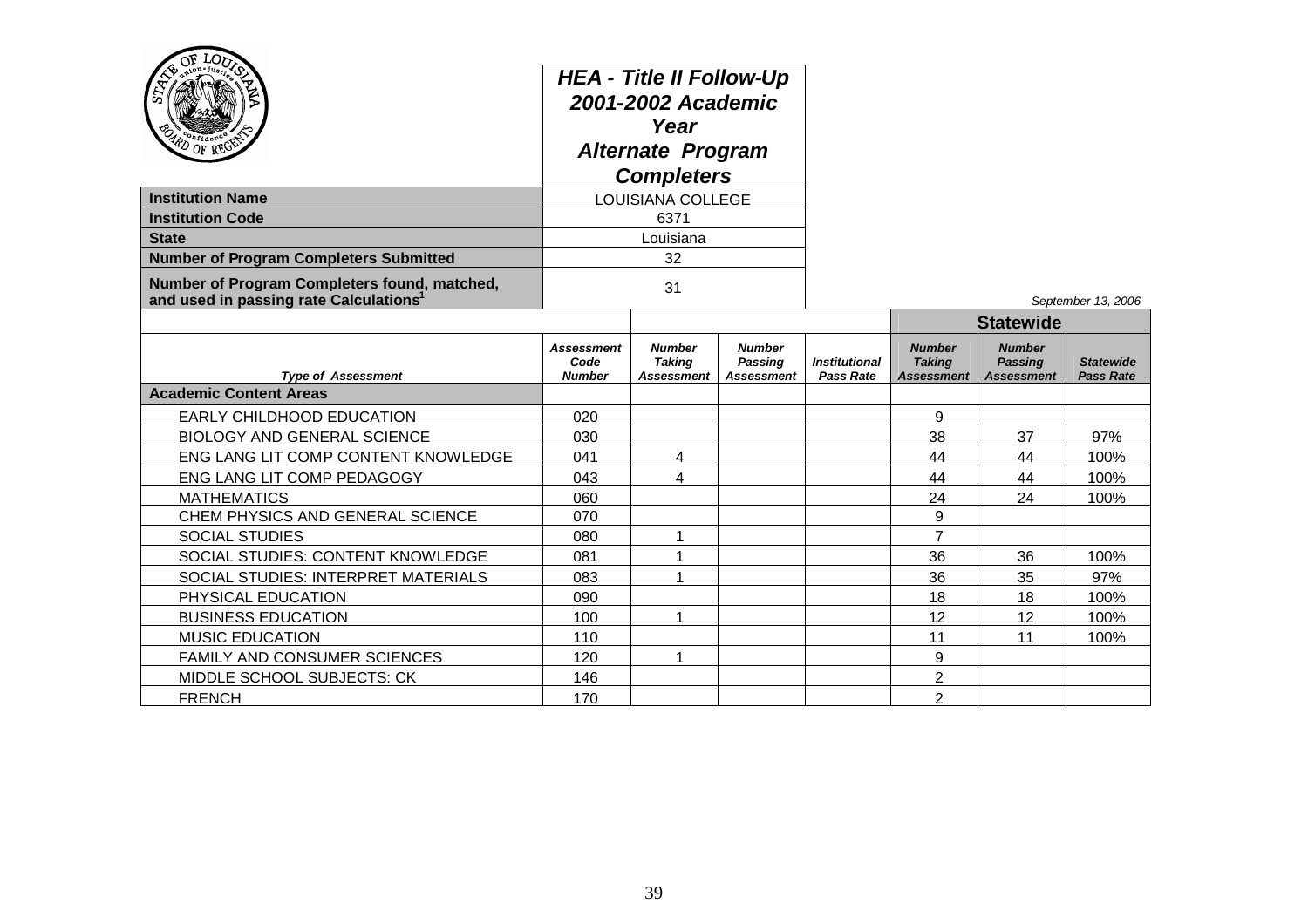|                                                                                                    | <b>HEA - Title II Follow-Up</b><br>2001-2002 Academic Year<br><b>Alternate Program</b><br><b>Completers</b><br>LOUISIANA COLLEGE |                                                            |                                          |                                                           |                                                            |                                      |
|----------------------------------------------------------------------------------------------------|----------------------------------------------------------------------------------------------------------------------------------|------------------------------------------------------------|------------------------------------------|-----------------------------------------------------------|------------------------------------------------------------|--------------------------------------|
| <b>Institution Name</b>                                                                            |                                                                                                                                  |                                                            |                                          |                                                           |                                                            |                                      |
| <b>Institution Code</b>                                                                            | 6371                                                                                                                             |                                                            |                                          |                                                           |                                                            |                                      |
| <b>State</b>                                                                                       |                                                                                                                                  | Louisiana                                                  |                                          |                                                           |                                                            |                                      |
| <b>Number of Program Completers Submitted</b>                                                      |                                                                                                                                  | 32                                                         |                                          |                                                           |                                                            |                                      |
| Number of Program Completers found, matched,<br>and used in passing rate Calculations <sup>1</sup> | 31                                                                                                                               |                                                            |                                          |                                                           |                                                            | September 13, 2006                   |
|                                                                                                    |                                                                                                                                  |                                                            |                                          |                                                           | <b>Statewide</b>                                           |                                      |
| Type of Assessment <sup>2</sup>                                                                    | <b>Number</b><br><b>Taking</b><br>Assessment <sup>3</sup>                                                                        | <b>Number</b><br><b>Passing</b><br>Assessment <sup>4</sup> | <b>Institutional</b><br><b>Pass Rate</b> | <b>Number</b><br><b>Taking</b><br>Assessment <sup>3</sup> | <b>Number</b><br><b>Passing</b><br>Assessment <sup>4</sup> | <b>Statewide</b><br><b>Pass Rate</b> |
| Aggregate - Basic Skills                                                                           | 21                                                                                                                               | 21                                                         | 100%                                     | 360                                                       | 360                                                        | 100%                                 |
| Aggregate - Professional Knowledge                                                                 | 29                                                                                                                               | 29                                                         | 100%                                     | 424                                                       | 424                                                        | 100%                                 |
| Aggregate - Academic Content Areas (Math, English,<br>Biology, etc.)                               | 20                                                                                                                               | 20                                                         | 100%                                     | 391                                                       | 388                                                        | 99%                                  |
| Aggregate - Other Content Areas (Career/Technical<br>Education, Health Educations, etc.)           |                                                                                                                                  |                                                            |                                          |                                                           |                                                            |                                      |
| Aggregate - Teaching Special Populations (Special<br>Education, ELS, etc.)                         |                                                                                                                                  |                                                            |                                          |                                                           |                                                            |                                      |
| Aggregate - Performance Assessments                                                                |                                                                                                                                  |                                                            |                                          |                                                           |                                                            |                                      |
| <b>Summary Totals and Pass Rates<sup>5</sup></b>                                                   | 31                                                                                                                               | 31                                                         | 100%                                     | 480                                                       | 477                                                        | 99%                                  |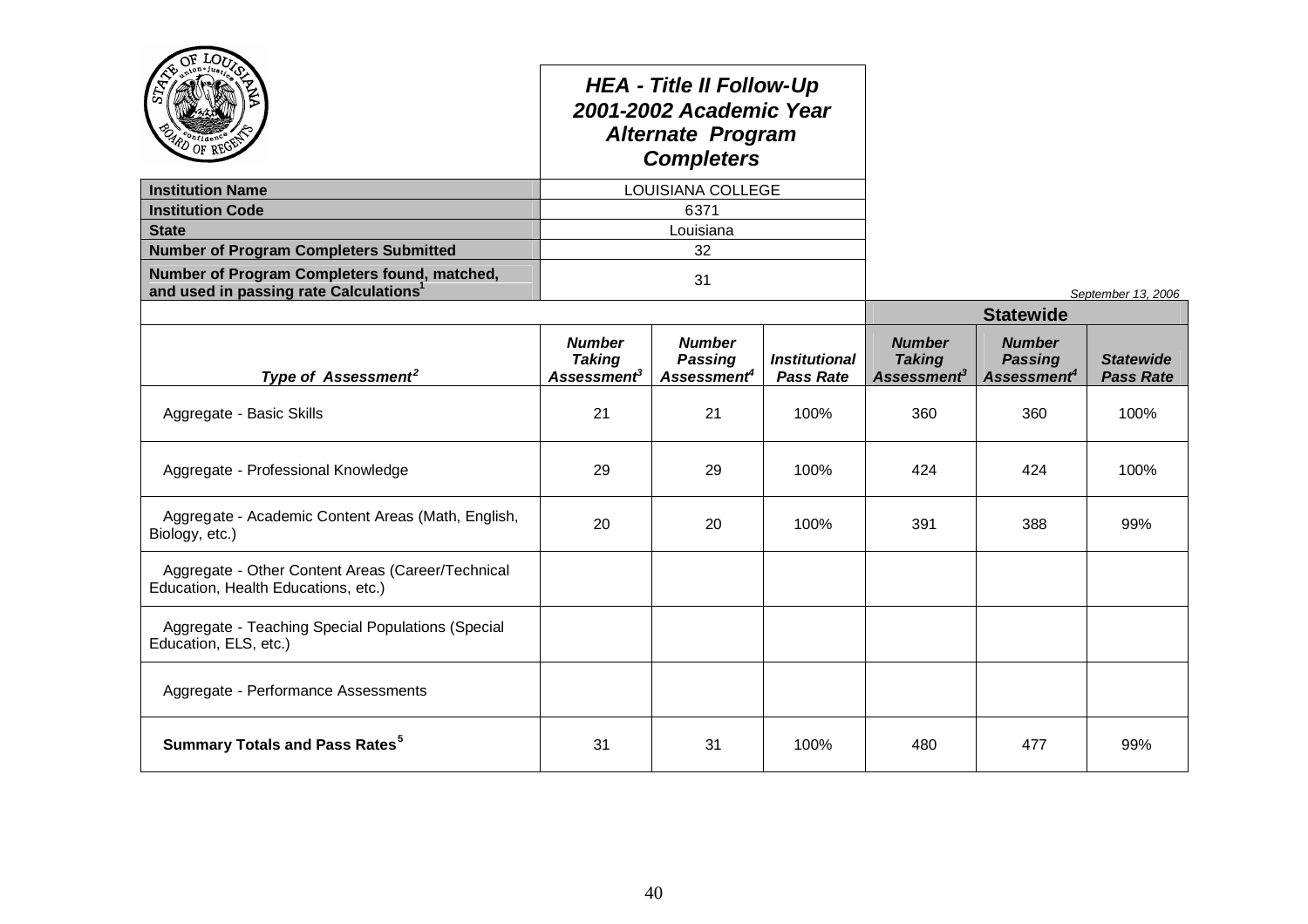$1$ The number of program completers found, matched and used in the passing rate calculation will not equal the sum of the column labeled "Number Taking Assessment" since a completer can take more than one assessment.

 $^{2}$  Institutions and/or States did not require the assessments within an aggregate where data cells are blank.

<sup>&</sup>lt;sup>3</sup> Number of completers who took one or more tests in a category and within their area of specialization.

<sup>4</sup> Number who passed all tests they took in a category and within their area of specialization.

<sup>&</sup>lt;sup>5</sup> Summary Totals and Pass Rate: Number of completers who successfully completed one or more tests across all categories used by the state for licensure and the total passrate.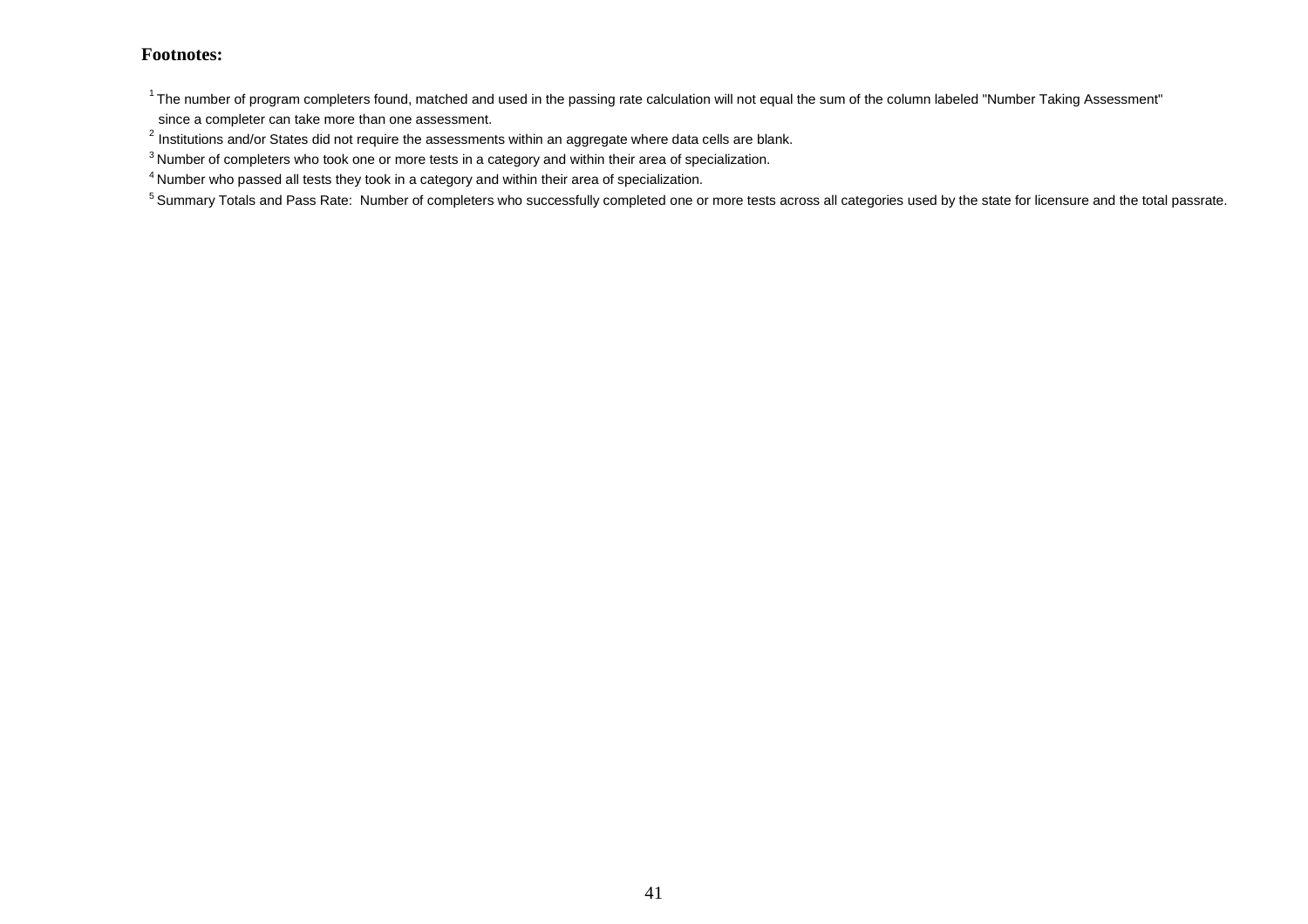### **LOUISIANA STATE UNIVERSITY AND A&M COLLEGE**

- **HEA TITLE II FOLLOW-UP – 2001-2002 ACADEMIC YEAR – QUARTILE RANKING**
- **HEA TITLE II FOLLOW-UP – 2001-2002 ACADEMIC YEAR - REGULAR PROGRAM COMPLETERS – PASSAGE RATE REPORT**
- **HEA TITLE II FOLLOW-UP – 2001-2002 ACADEMIC YEAR - ALTERNATE PROGRAM COMPLETERS – PASSAGE RATE REPORT**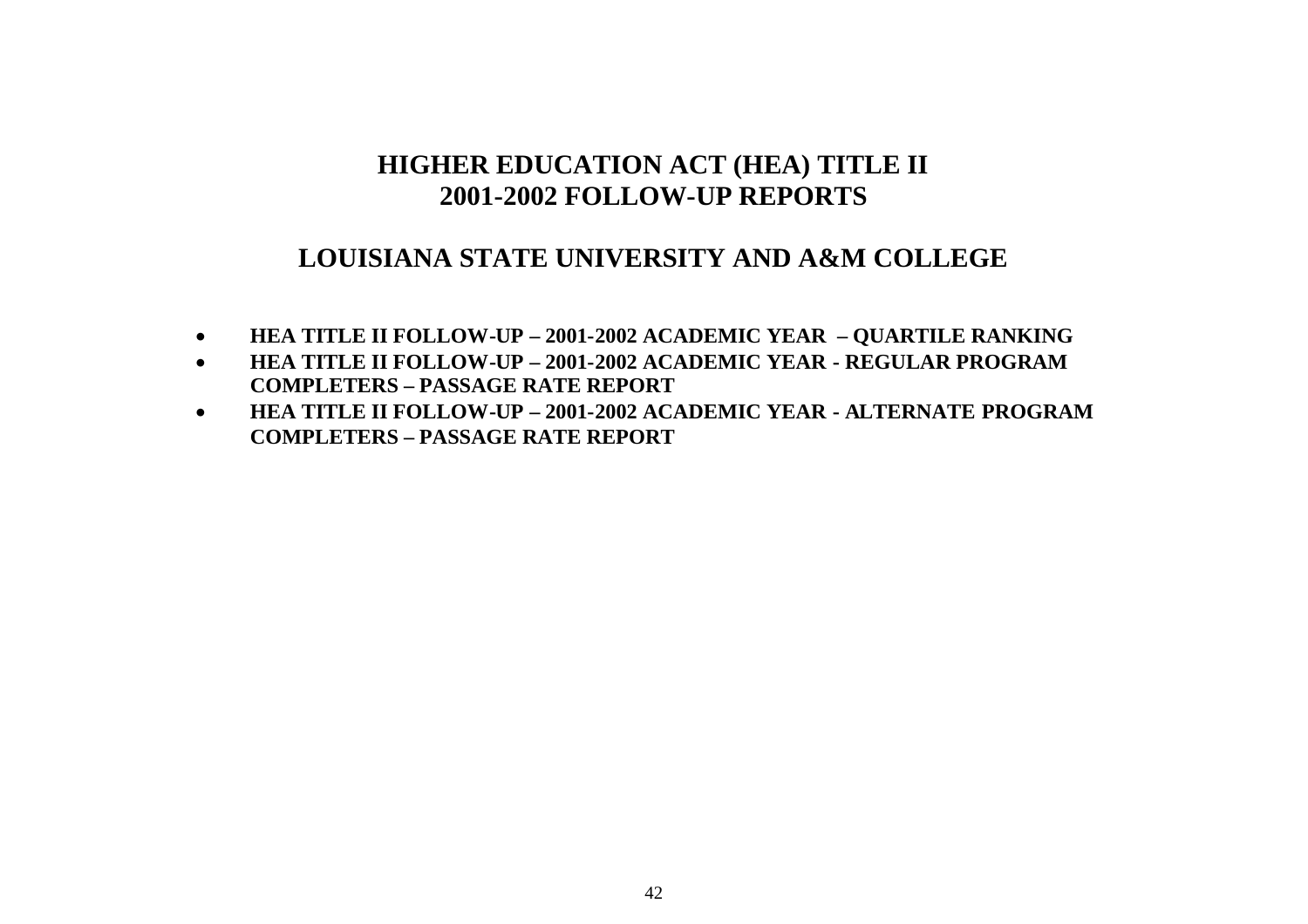|                                                    | <b>HEA - Title II Follow-Up</b><br>2001-2002 Academic<br>Year<br><b>Quartile Ranking</b><br><b>Regular Completers</b> |                    |
|----------------------------------------------------|-----------------------------------------------------------------------------------------------------------------------|--------------------|
|                                                    | LOUISIANA STATE UNIVERSITY -                                                                                          |                    |
| <b>Institution Name</b>                            | BR.                                                                                                                   |                    |
| <b>Institution Code</b>                            | 6373                                                                                                                  |                    |
| <b>State</b>                                       | Louisiana                                                                                                             |                    |
| <b>Number of Program Completers Submitted</b>      | 340                                                                                                                   |                    |
| Number of Program Completers found,                |                                                                                                                       |                    |
| matched,                                           | 338                                                                                                                   |                    |
| and used in passing rate Calculations <sup>1</sup> |                                                                                                                       |                    |
| <b>Number of Individuals Licensed</b>              |                                                                                                                       |                    |
| <b>Number of Out-Of-State Program Completers</b>   |                                                                                                                       |                    |
| <b>Number of In-State Program Completers</b>       | 1775                                                                                                                  | September 30, 2006 |

|                                                                                                |                                                           |                                                            |                                          |                                          | <b>Statewide</b>                                    |                                                            |                                      |  |
|------------------------------------------------------------------------------------------------|-----------------------------------------------------------|------------------------------------------------------------|------------------------------------------|------------------------------------------|-----------------------------------------------------|------------------------------------------------------------|--------------------------------------|--|
| Type of Assessment <sup>2</sup>                                                                | <b>Number</b><br><b>Taking</b><br>Assessment <sup>3</sup> | <b>Number</b><br><b>Passing</b><br>Assessment <sup>4</sup> | <b>Institutional</b><br><b>Pass Rate</b> | <b>Institutional</b><br>Quartile<br>Rank | <b>Number</b><br><b>Taking</b><br><b>Assessment</b> | <b>Number</b><br><b>Passing</b><br>Assessment <sup>4</sup> | <b>Statewide</b><br><b>Pass Rate</b> |  |
| Aggregate - Basic Skills                                                                       | 312                                                       | 308                                                        | 99%                                      | $\mathbf{H}$                             | 1684                                                | 1679                                                       | 100%                                 |  |
| Aggregate - Professional Knowledge                                                             | 337                                                       | 331                                                        | 98%                                      | Ш                                        | 1763                                                | 1743                                                       | 99%                                  |  |
| Aggregate - Academic Content Areas (Math,<br>English, Biology, etc.)                           | 324                                                       | 317                                                        | 98%                                      | Ш                                        | 1645                                                | 1627                                                       | 99%                                  |  |
| Aggregate - Other Content Areas<br>(Career/Technical Education, Health Educations,<br>$etc.$ ) |                                                           |                                                            |                                          |                                          |                                                     |                                                            |                                      |  |
| Aggregate - Teaching Special Populations<br>(Special Education, ELS, etc.)                     |                                                           |                                                            |                                          |                                          |                                                     |                                                            |                                      |  |
| Aggregate - Performance Assessments                                                            |                                                           |                                                            |                                          |                                          |                                                     |                                                            |                                      |  |
| <b>Summary Totals and Pass Rates</b> <sup>5</sup>                                              | 338                                                       | 326                                                        | 96%                                      | <b>IV</b>                                | 1775                                                | 1743                                                       | 98%                                  |  |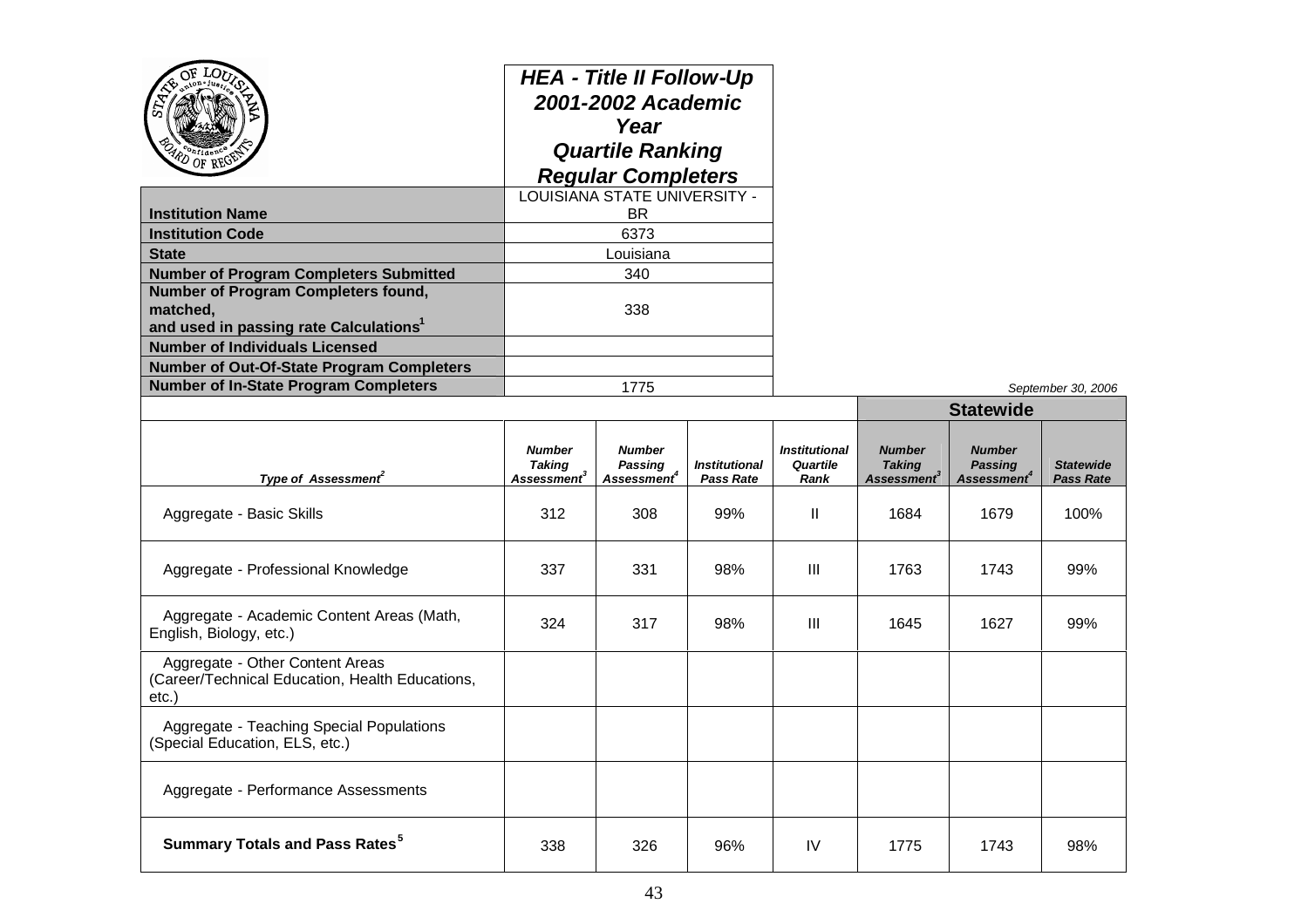| ОĘ<br><b>LOU</b><br>PO OF REG                                                         | <b>HEA - Title II Follow-Up</b><br>2001-2002 Academic Year<br><b>Regular Program</b><br><b>Completers</b><br><b>LOUISIANA STATE UNIVERSITY - BR</b> |                                              |                                        |                                          |                                              |                                                      |                                      |  |
|---------------------------------------------------------------------------------------|-----------------------------------------------------------------------------------------------------------------------------------------------------|----------------------------------------------|----------------------------------------|------------------------------------------|----------------------------------------------|------------------------------------------------------|--------------------------------------|--|
| <b>Institution Name</b>                                                               |                                                                                                                                                     |                                              |                                        |                                          |                                              |                                                      |                                      |  |
| <b>Institution Code</b>                                                               | 6373                                                                                                                                                |                                              |                                        |                                          |                                              |                                                      |                                      |  |
| <b>State</b>                                                                          |                                                                                                                                                     | Louisiana                                    |                                        |                                          |                                              |                                                      |                                      |  |
| <b>Number of Program Completers Submitted</b>                                         |                                                                                                                                                     | 340                                          |                                        |                                          |                                              |                                                      |                                      |  |
| Number of Program Completers found, matched,<br>and used in passing rate Calculations |                                                                                                                                                     | 338                                          |                                        |                                          |                                              |                                                      | September 30, 2006                   |  |
|                                                                                       |                                                                                                                                                     |                                              |                                        |                                          | <b>Statewide</b>                             |                                                      |                                      |  |
| <b>Type of Assessment</b>                                                             | <b>Assessment</b><br><b>Code Number</b>                                                                                                             | <b>Number</b><br><b>Taking</b><br>Assessment | <b>Number</b><br>Passing<br>Assessment | <b>Institutional</b><br><b>Pass Rate</b> | <b>Number</b><br><b>Taking</b><br>Assessment | <b>Number</b><br><b>Passing</b><br><b>Assessment</b> | <b>Statewide</b><br><b>Pass Rate</b> |  |
| <b>Basic Skills</b>                                                                   |                                                                                                                                                     |                                              |                                        |                                          |                                              |                                                      |                                      |  |
| <b>COMMUNICATION SKILLS</b>                                                           | 500                                                                                                                                                 | 96                                           | 96                                     | 100%                                     | 617                                          | 617                                                  | 100%                                 |  |
| <b>GENERAL KNOWLEDGE</b>                                                              | 510                                                                                                                                                 | 94                                           | 94                                     | 100%                                     | 550                                          | 550                                                  | 100%                                 |  |
| <b>PPST READING</b>                                                                   | 710                                                                                                                                                 | 49                                           | 48                                     | 98%                                      | 423                                          | 422                                                  | 100%                                 |  |
| <b>CBT READING</b>                                                                    | 711                                                                                                                                                 | 159                                          | 159                                    | 100%                                     | 620                                          | 620                                                  | 100%                                 |  |
| <b>PPST WRITING</b>                                                                   | 720                                                                                                                                                 | 53                                           | 53                                     | 100%                                     | 457                                          | 457                                                  | 100%                                 |  |
| <b>CBT WRITING</b>                                                                    | 721                                                                                                                                                 | 155                                          | 155                                    | 100%                                     | 578                                          | 578                                                  | 100%                                 |  |
| <b>PPST MATHEMATICS</b>                                                               | 730                                                                                                                                                 | 50                                           | 50                                     | 100%                                     | 457                                          | 457                                                  | 100%                                 |  |
| <b>CBT MATHEMATICS</b>                                                                | 731                                                                                                                                                 | 155                                          | 154                                    | 99%                                      | 650                                          | 649                                                  | 100%                                 |  |
| COMPUTERIZED PPST READING                                                             | 5710                                                                                                                                                | 8                                            |                                        |                                          | 16                                           | 15                                                   | 94%                                  |  |
| <b>COMPUTERIZED PPST WRITING</b>                                                      | 5720                                                                                                                                                | 8                                            |                                        |                                          | 17                                           | 16                                                   | 94%                                  |  |
| <b>COMPUTERIZED PPST MATHEMATICS</b>                                                  | 5730                                                                                                                                                | 12 <sup>2</sup>                              | 10                                     | 83%                                      | 21                                           | 18                                                   | 86%                                  |  |
| <b>Professional Knowledge</b>                                                         |                                                                                                                                                     |                                              |                                        |                                          |                                              |                                                      |                                      |  |
| PROFESSIONAL KNOWLEDGE                                                                | 520                                                                                                                                                 | 23                                           | 23                                     | 100%                                     | 87                                           | 86                                                   | 99%                                  |  |
| PRINCIPLES LEARNING & TEACHING K-6                                                    | 522                                                                                                                                                 | 193                                          | 190                                    | 98%                                      | 1129                                         | 1123                                                 | 99%                                  |  |
| PRINCIPLES LEARNING & TEACHING 5-9                                                    | 523                                                                                                                                                 |                                              |                                        |                                          | $\mathbf 1$                                  |                                                      |                                      |  |
| <b>PRINCIPLES LEARNING &amp; TEACHING 7-12</b>                                        | 524                                                                                                                                                 | 121                                          | 118                                    | 98%                                      | 546                                          | 533                                                  | 98%                                  |  |
| <b>Academic Content Areas</b>                                                         |                                                                                                                                                     |                                              |                                        |                                          |                                              |                                                      |                                      |  |
| EDUCATION IN THE ELEMENTARY SCHOOL                                                    | 010                                                                                                                                                 | 6                                            |                                        |                                          | 14                                           | 14                                                   | 100%                                 |  |
| ELEM ED CURR INSTRUC ASSESSMENT                                                       | 011                                                                                                                                                 | 176                                          | 174                                    | 99%                                      | 991                                          | 987                                                  | 100%                                 |  |
| ELEM ED CONTENT AREA EXERCISES                                                        | 012                                                                                                                                                 | 176                                          | 176                                    | 100%                                     | 991                                          | 991                                                  | 100%                                 |  |
| ELEMENTARY ED CONTENT KNOWLEDGE                                                       | 014                                                                                                                                                 | 4                                            |                                        |                                          | 8                                            | 8                                                    | 100%                                 |  |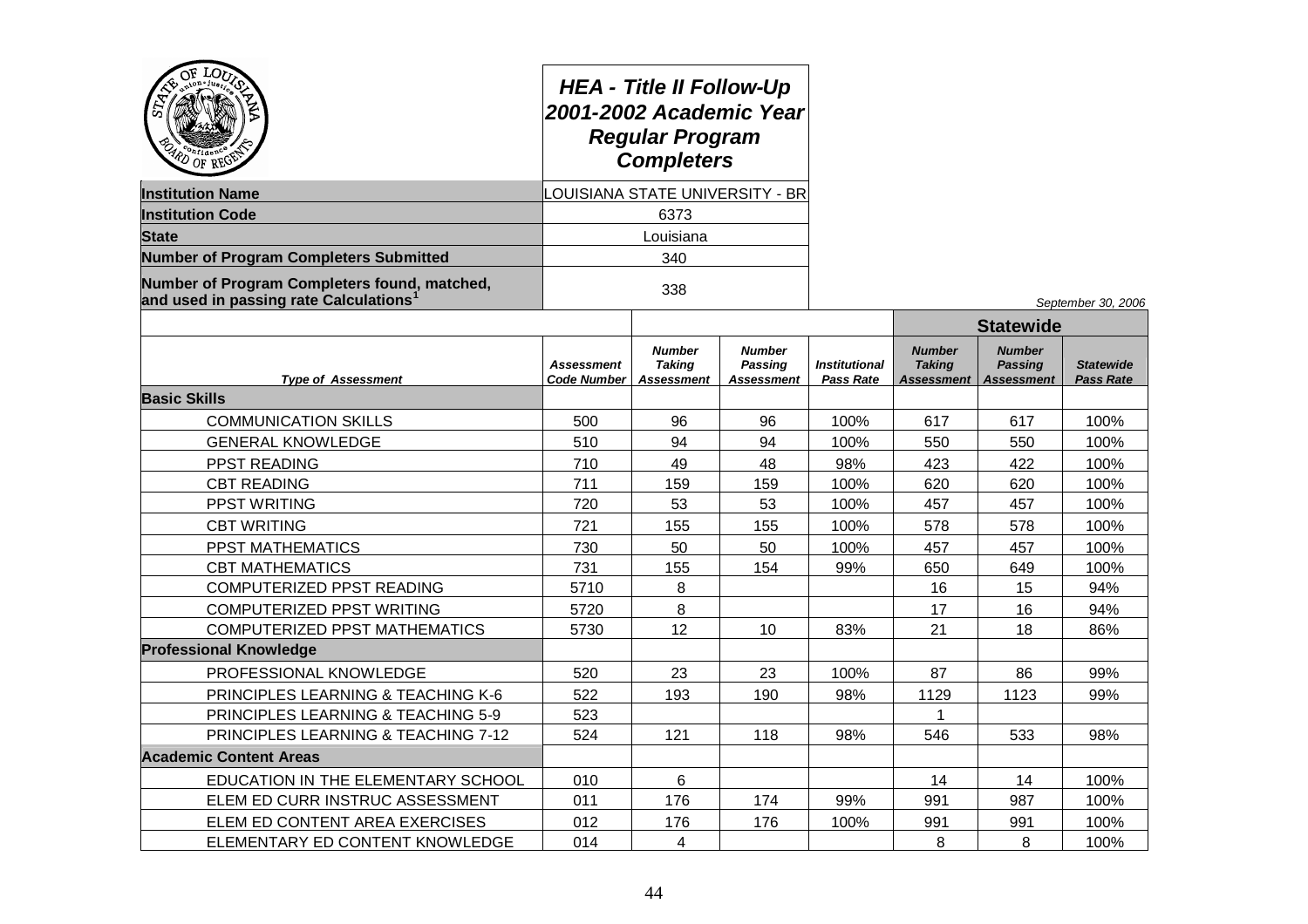| $Q_E$<br>LOU<br>$\overline{O}$ OF REG                                                              | <b>HEA - Title II Follow-Up</b><br>2001-2002 Academic Year<br><b>Regular Program</b><br><b>Completers</b><br>LOUISIANA STATE UNIVERSITY - BR |                                              |                                        |                                          |                                              |                                               |                               |
|----------------------------------------------------------------------------------------------------|----------------------------------------------------------------------------------------------------------------------------------------------|----------------------------------------------|----------------------------------------|------------------------------------------|----------------------------------------------|-----------------------------------------------|-------------------------------|
| <b>Institution Name</b>                                                                            |                                                                                                                                              |                                              |                                        |                                          |                                              |                                               |                               |
| <b>Institution Code</b>                                                                            |                                                                                                                                              | 6373                                         |                                        |                                          |                                              |                                               |                               |
| <b>State</b>                                                                                       |                                                                                                                                              | Louisiana                                    |                                        |                                          |                                              |                                               |                               |
| <b>Number of Program Completers Submitted</b>                                                      | 340                                                                                                                                          |                                              |                                        |                                          |                                              |                                               |                               |
| Number of Program Completers found, matched,<br>and used in passing rate Calculations <sup>1</sup> | 338                                                                                                                                          |                                              |                                        |                                          |                                              |                                               | September 30, 2006            |
|                                                                                                    |                                                                                                                                              |                                              |                                        |                                          |                                              | <b>Statewide</b>                              |                               |
| <b>Type of Assessment</b>                                                                          | <b>Assessment</b><br><b>Code Number</b>                                                                                                      | <b>Number</b><br><b>Taking</b><br>Assessment | <b>Number</b><br>Passing<br>Assessment | <b>Institutional</b><br><b>Pass Rate</b> | <b>Number</b><br><b>Taking</b><br>Assessment | <b>Number</b><br><b>Passing</b><br>Assessment | <b>Statewide</b><br>Pass Rate |
| <b>Academic Content Areas</b>                                                                      |                                                                                                                                              |                                              |                                        |                                          |                                              |                                               |                               |
| EARLY CHILDHOOD EDUCATION                                                                          | 020                                                                                                                                          | 14                                           | 14                                     | 100%                                     | 80                                           | 80                                            | 100%                          |
| <b>BIOLOGY AND GENERAL SCIENCE</b>                                                                 | 030                                                                                                                                          | 15                                           | 15                                     | 100%                                     | 31                                           | 31                                            | 100%                          |
| ENG LANG LIT COMP CONTENT KNOWLEDGE                                                                | 041                                                                                                                                          | 37                                           | 35                                     | 95%                                      | 105                                          | 102                                           | 97%                           |
| ENG LANG LIT COMP PEDAGOGY                                                                         | 043                                                                                                                                          | 37                                           | 37                                     | 100%                                     | 105                                          | 104                                           | 99%                           |
| <b>MATHEMATICS</b>                                                                                 | 060                                                                                                                                          | 15                                           | 15                                     | 100%                                     | 45                                           | 45                                            | 100%                          |
| CHEM PHYSICS AND GENERAL SCIENCE                                                                   | 070                                                                                                                                          | 5                                            |                                        |                                          | 8                                            | 7                                             | 88%                           |
| SOCIAL STUDIES: CONTENT KNOWLEDGE                                                                  | 081                                                                                                                                          | 23                                           | 23                                     | 100%                                     | 110                                          | 107                                           | 97%                           |
| SOCIAL STUDIES: INTERPRET MATERIALS                                                                | 083                                                                                                                                          | 23                                           | 21                                     | 91%                                      | 108                                          | 105                                           | 97%                           |
| PHYSICAL EDUCATION                                                                                 | 090                                                                                                                                          | 5                                            |                                        |                                          | 151                                          | 149                                           | 99%                           |
| <b>BUSINESS EDUCATION</b>                                                                          | 100                                                                                                                                          | 1                                            |                                        |                                          | 13                                           | 13                                            | 100%                          |
| <b>MUSIC EDUCATION</b>                                                                             | 110                                                                                                                                          | 21                                           | 21                                     | 100%                                     | 70                                           | 69                                            | 99%                           |
| MUSIC CONTENT KNOWLEDGE                                                                            | 113                                                                                                                                          |                                              |                                        |                                          | $\overline{2}$                               | $\overline{2}$                                |                               |
| <b>FAMILY AND CONSUMER SCIENCES</b>                                                                | 120                                                                                                                                          | $\overline{2}$                               |                                        |                                          | 15                                           | 15                                            | 100%                          |
| <b>FRENCH</b>                                                                                      | 170                                                                                                                                          |                                              |                                        |                                          | $\overline{2}$                               | $\overline{2}$                                |                               |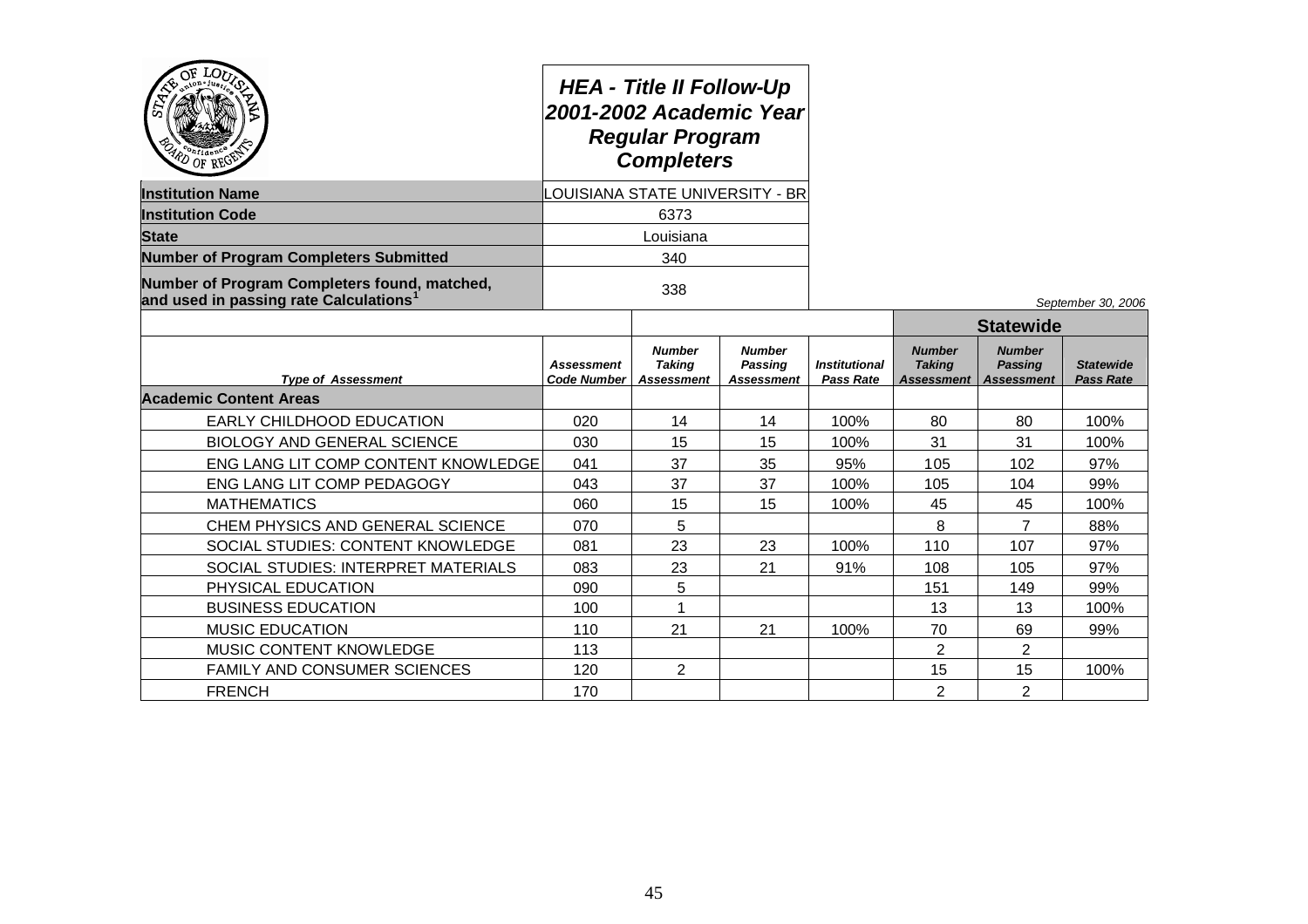| <b>COF REC</b>                                                                           |                                                     | <b>HEA - Title II Follow-Up</b><br>2001-2002 Academic Year<br><b>Regular Program Completers</b> |                                          |                                                           |                                                            |                                      |
|------------------------------------------------------------------------------------------|-----------------------------------------------------|-------------------------------------------------------------------------------------------------|------------------------------------------|-----------------------------------------------------------|------------------------------------------------------------|--------------------------------------|
| <b>Institution Name</b>                                                                  |                                                     | LOUISIANA STATE UNIVERSITY - BR                                                                 |                                          |                                                           |                                                            |                                      |
| <b>Institution Code</b>                                                                  |                                                     | 6373                                                                                            |                                          |                                                           |                                                            |                                      |
| <b>State</b>                                                                             |                                                     | Louisiana                                                                                       |                                          |                                                           |                                                            |                                      |
| <b>Number of Program Completers Submitted</b>                                            |                                                     | 340                                                                                             |                                          |                                                           |                                                            |                                      |
| Number of Program Completers found, matched,<br>and used in passing rate Calculations    |                                                     | 338                                                                                             |                                          |                                                           |                                                            | September 30, 2006                   |
|                                                                                          |                                                     |                                                                                                 |                                          |                                                           |                                                            |                                      |
| Type of Assessment <sup>2</sup>                                                          | <b>Number</b><br><b>Taking</b><br><b>Assessment</b> | <b>Number</b><br><b>Passing</b><br>Assessment <sup>4</sup>                                      | <b>Institutional</b><br><b>Pass Rate</b> | <b>Number</b><br><b>Taking</b><br>Assessment <sup>3</sup> | <b>Number</b><br><b>Passing</b><br>Assessment <sup>4</sup> | <b>Statewide</b><br><b>Pass Rate</b> |
| Aggregate - Basic Skills                                                                 | 312                                                 | 308                                                                                             | 99%                                      | 1684                                                      | 1679                                                       | 100%                                 |
| Aggregate - Professional Knowledge                                                       | 337                                                 | 331                                                                                             | 98%                                      | 1763                                                      | 1743                                                       | 99%                                  |
| Aggregate - Academic Content Areas (Math, English,<br>Biology, etc.)                     | 324                                                 | 317                                                                                             | 98%                                      | 1645                                                      | 1627                                                       | 99%                                  |
| Aggregate - Other Content Areas (Career/Technical<br>Education, Health Educations, etc.) |                                                     |                                                                                                 |                                          |                                                           |                                                            |                                      |
| Aggregate - Teaching Special Populations (Special<br>Education, ELS, etc.)               |                                                     |                                                                                                 |                                          |                                                           |                                                            |                                      |
| Aggregate - Performance Assessments                                                      |                                                     |                                                                                                 |                                          |                                                           |                                                            |                                      |
| <b>Summary Totals and Pass Rates</b> <sup>5</sup>                                        | 338                                                 | 326                                                                                             | 96%                                      | 1775                                                      | 1743                                                       | 98%                                  |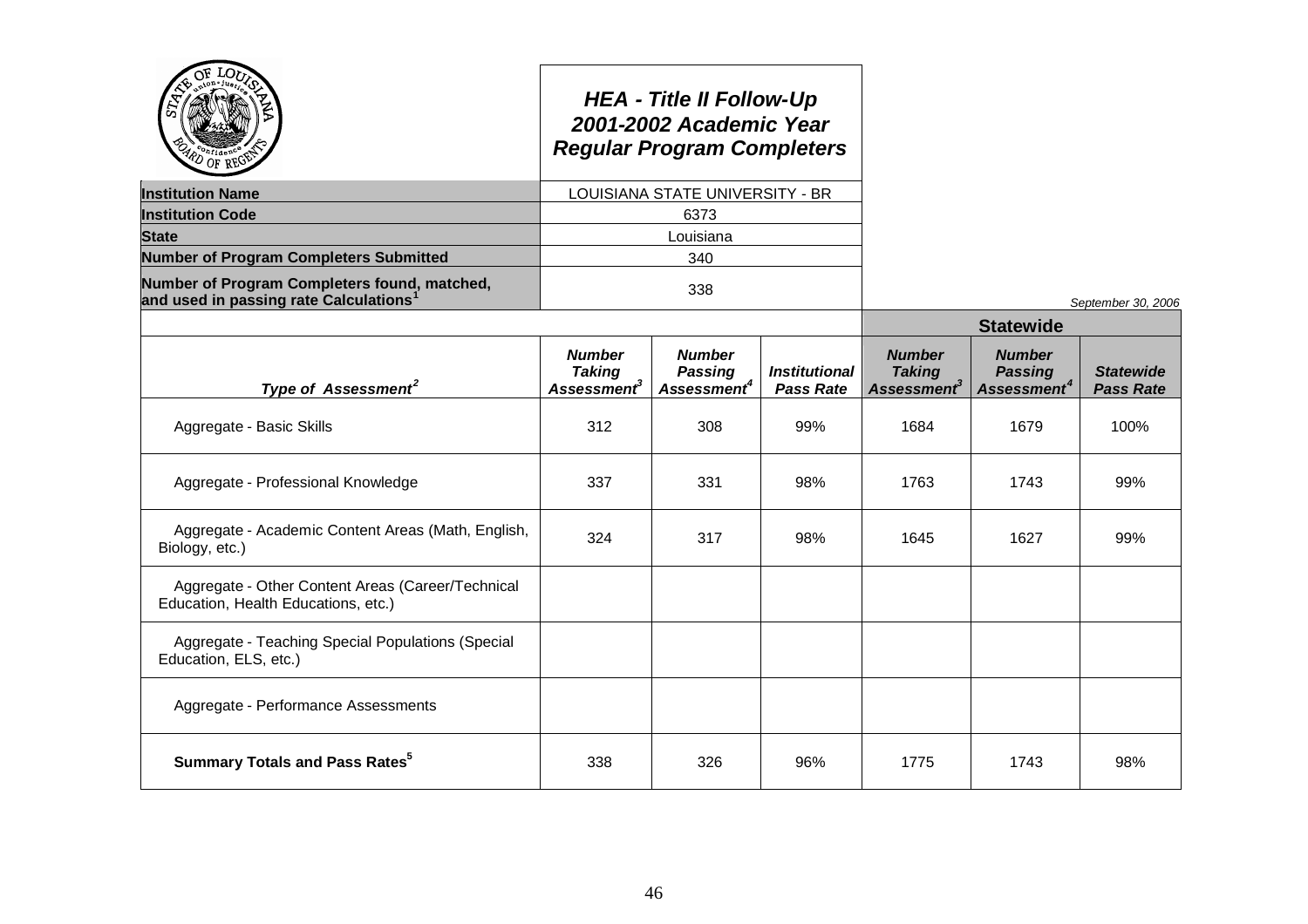| OF LOO<br>PD OF REGY                                                                  |                                  | <b>HEA - Title II Follow-Up</b><br>2001-2002 Academic Year<br><b>Alternate Program</b><br><b>Completers</b> |                                                      |                                                 |                                              |                                                      |                                      |
|---------------------------------------------------------------------------------------|----------------------------------|-------------------------------------------------------------------------------------------------------------|------------------------------------------------------|-------------------------------------------------|----------------------------------------------|------------------------------------------------------|--------------------------------------|
| <b>Institution Name</b>                                                               |                                  | LOUISIANA STATE UNIVERSITY - BR                                                                             |                                                      |                                                 |                                              |                                                      |                                      |
| <b>Institution Code</b>                                                               | 6373                             |                                                                                                             |                                                      |                                                 |                                              |                                                      |                                      |
| <b>State</b>                                                                          |                                  | Louisiana                                                                                                   |                                                      |                                                 |                                              |                                                      |                                      |
| <b>Number of Program Completers Submitted</b>                                         |                                  | 33                                                                                                          |                                                      |                                                 |                                              |                                                      |                                      |
| Number of Program Completers found, matched,<br>and used in passing rate Calculations |                                  | 32                                                                                                          |                                                      |                                                 |                                              |                                                      | September 13, 2006                   |
|                                                                                       |                                  |                                                                                                             |                                                      |                                                 |                                              | <b>Statewide</b>                                     |                                      |
| <b>Type of Assessment</b>                                                             | Assessment<br><b>Code Number</b> | <b>Number</b><br><b>Taking</b><br><b>Assessment</b>                                                         | <b>Number</b><br><b>Passing</b><br><b>Assessment</b> | <i><b>Institutional</b></i><br><b>Pass Rate</b> | <b>Number</b><br><b>Taking</b><br>Assessment | <b>Number</b><br><b>Passing</b><br><b>Assessment</b> | <b>Statewide</b><br><b>Pass Rate</b> |
| <b>Basic Skills</b>                                                                   |                                  |                                                                                                             |                                                      |                                                 |                                              |                                                      |                                      |
| <b>COMMUNICATION SKILLS</b>                                                           | 500                              | 3                                                                                                           |                                                      |                                                 | 150                                          | 150                                                  | 100%                                 |
| <b>GENERAL KNOWLEDGE</b>                                                              | 510                              | 5                                                                                                           |                                                      |                                                 | 148                                          | 148                                                  | 100%                                 |
| <b>PPST READING</b>                                                                   | 710                              | 1                                                                                                           |                                                      |                                                 | 58                                           | 58                                                   | 100%                                 |
| <b>CBT READING</b>                                                                    | 711                              | 20                                                                                                          | 20                                                   | 100%                                            | 141                                          | 141                                                  | 100%                                 |
| PPST WRITING                                                                          | 720                              | $\overline{c}$                                                                                              |                                                      |                                                 | 59                                           | 59                                                   | 100%                                 |
| <b>CBT WRITING</b>                                                                    | 721                              | 19                                                                                                          | 19                                                   | 100%                                            | 140                                          | 140                                                  | 100%                                 |
| PPST MATHEMATICS                                                                      | 730                              | 1                                                                                                           |                                                      |                                                 | 54                                           | 54                                                   | 100%                                 |
| <b>CBT MATHEMATICS</b>                                                                | 731                              | 20                                                                                                          | 20                                                   | 100%                                            | 148                                          | 148                                                  | 100%                                 |
| COMPUTERIZED PPST READING                                                             | 5710                             |                                                                                                             |                                                      |                                                 | $\mathbf{1}$                                 |                                                      |                                      |
| COMPUTERIZED PPST WRITING                                                             | 5720                             |                                                                                                             |                                                      |                                                 | 1                                            |                                                      |                                      |
| <b>COMPUTERIZED PPST MATHEMATICS</b>                                                  | 5730                             |                                                                                                             |                                                      |                                                 | $\mathbf{1}$                                 |                                                      |                                      |
| <b>Professional Knowledge</b>                                                         |                                  |                                                                                                             |                                                      |                                                 |                                              |                                                      |                                      |
| PROFESSIONAL KNOWLEDGE                                                                | 520                              |                                                                                                             |                                                      |                                                 | 115                                          | 115                                                  | 100%                                 |
| PRINCIPLES LEARNING & TEACHING K-6                                                    | 522                              | 14                                                                                                          | 14                                                   | 100%                                            | 143                                          | 143                                                  | 100%                                 |
| PRINCIPLES LEARNING & TEACHING 5-9                                                    | 523                              |                                                                                                             |                                                      |                                                 | $\overline{2}$                               |                                                      |                                      |
| PRINCIPLES LEARNING & TEACHING 7-12                                                   | 524                              | 15                                                                                                          | 15                                                   | 100%                                            | 164                                          | 164                                                  | 100%                                 |
| <b>Academic Content Areas</b>                                                         |                                  |                                                                                                             |                                                      |                                                 |                                              |                                                      |                                      |
| EDUCATION IN THE ELEMENTARY SCHOOL                                                    | 010                              |                                                                                                             |                                                      |                                                 | 22                                           | 22                                                   | 100%                                 |
| ELEM ED CURR INSTRUC ASSESSMENT                                                       | 011                              | 8                                                                                                           |                                                      |                                                 | 128                                          | 127                                                  | 99%                                  |
| ELEM ED CONTENT AREA EXERCISES                                                        | 012                              | 8                                                                                                           |                                                      |                                                 | 127                                          | 127                                                  | 100%                                 |
| ELEMENTARY ED CONTENT KNOWLEDGE                                                       | 014                              |                                                                                                             |                                                      |                                                 | 20                                           | 20                                                   | 100%                                 |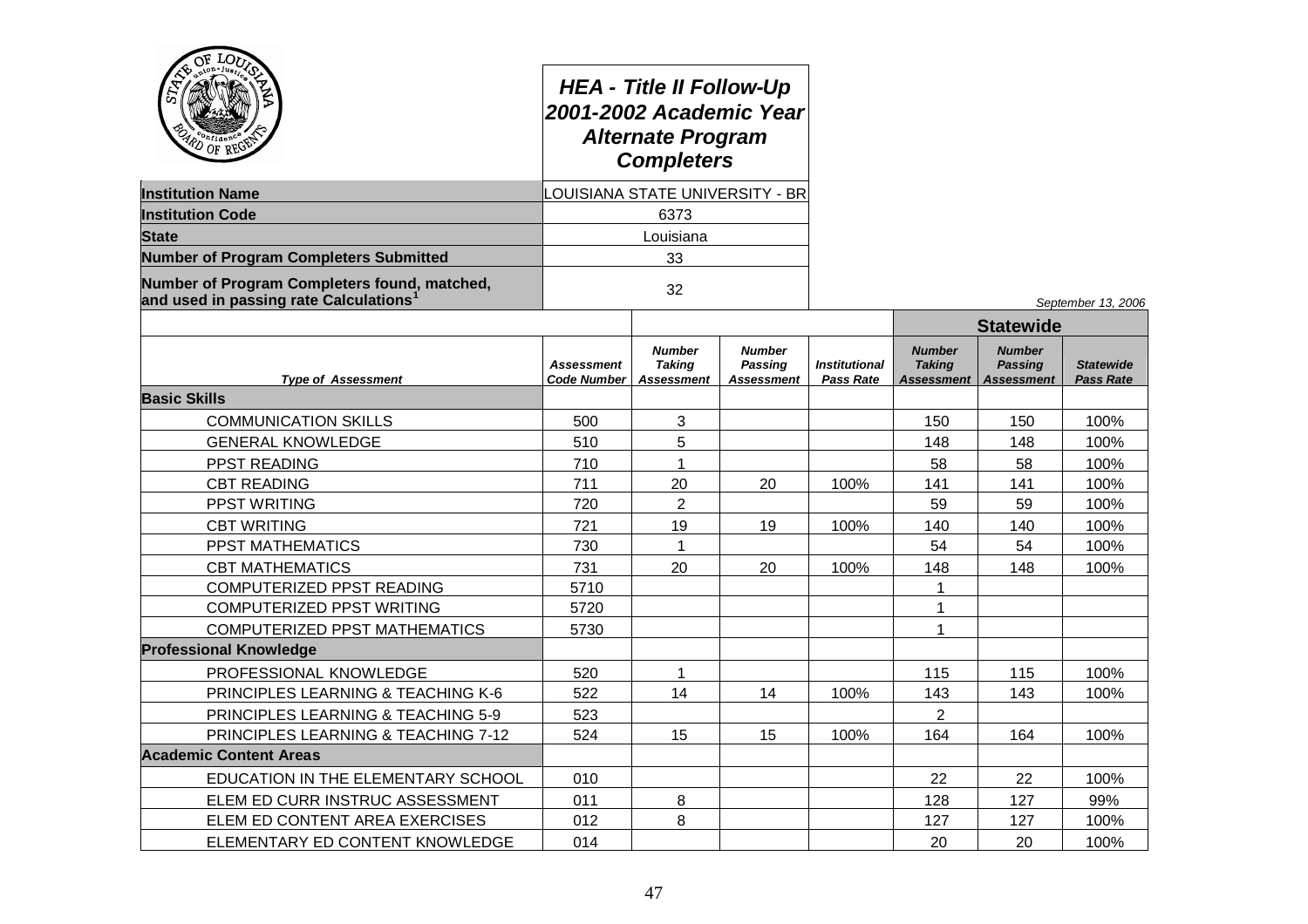| $Q_{\rm E}$<br>LOU<br><b>AD OF REG'S</b>                                              | <b>HEA - Title II Follow-Up</b><br>2001-2002 Academic Year<br><b>Alternate Program</b><br><b>Completers</b><br><b>LOUISIANA STATE UNIVERSITY - BR</b> |                                                     |                                                      |                                          |                                              |                                                      |                                      |
|---------------------------------------------------------------------------------------|-------------------------------------------------------------------------------------------------------------------------------------------------------|-----------------------------------------------------|------------------------------------------------------|------------------------------------------|----------------------------------------------|------------------------------------------------------|--------------------------------------|
| <b>Institution Name</b>                                                               |                                                                                                                                                       |                                                     |                                                      |                                          |                                              |                                                      |                                      |
| <b>Institution Code</b>                                                               |                                                                                                                                                       | 6373                                                |                                                      |                                          |                                              |                                                      |                                      |
| <b>State</b>                                                                          |                                                                                                                                                       | Louisiana                                           |                                                      |                                          |                                              |                                                      |                                      |
| <b>Number of Program Completers Submitted</b>                                         | 33                                                                                                                                                    |                                                     |                                                      |                                          |                                              |                                                      |                                      |
| Number of Program Completers found, matched,<br>and used in passing rate Calculations |                                                                                                                                                       | 32                                                  |                                                      |                                          |                                              |                                                      | September 13, 2006                   |
|                                                                                       |                                                                                                                                                       |                                                     |                                                      |                                          |                                              | <b>Statewide</b>                                     |                                      |
| <b>Type of Assessment</b>                                                             | <b>Assessment</b><br><b>Code Number</b>                                                                                                               | <b>Number</b><br><b>Taking</b><br><b>Assessment</b> | <b>Number</b><br><b>Passing</b><br><b>Assessment</b> | <b>Institutional</b><br><b>Pass Rate</b> | <b>Number</b><br><b>Taking</b><br>Assessment | <b>Number</b><br><b>Passing</b><br><b>Assessment</b> | <b>Statewide</b><br><b>Pass Rate</b> |
| <b>Academic Content Areas</b>                                                         |                                                                                                                                                       |                                                     |                                                      |                                          |                                              |                                                      |                                      |
| <b>EARLY CHILDHOOD EDUCATION</b>                                                      | 020                                                                                                                                                   |                                                     |                                                      |                                          | 9                                            |                                                      |                                      |
| <b>BIOLOGY AND GENERAL SCIENCE</b>                                                    | 030                                                                                                                                                   | 1                                                   |                                                      |                                          | 38                                           | 37                                                   | 97%                                  |
| ENG LANG LIT COMP CONTENT KNOWLEDGE                                                   | 041                                                                                                                                                   | 3                                                   |                                                      |                                          | 44                                           | 44                                                   | 100%                                 |
| ENG LANG LIT COMP PEDAGOGY                                                            | 043                                                                                                                                                   | 3                                                   |                                                      |                                          | 44                                           | 44                                                   | 100%                                 |
| <b>MATHEMATICS</b>                                                                    | 060                                                                                                                                                   | $\overline{2}$                                      |                                                      |                                          | 24                                           | 24                                                   | 100%                                 |
| CHEM PHYSICS AND GENERAL SCIENCE                                                      | 070                                                                                                                                                   | 1                                                   |                                                      |                                          | 9                                            |                                                      |                                      |
| <b>SOCIAL STUDIES</b>                                                                 | 080                                                                                                                                                   |                                                     |                                                      |                                          | 7                                            |                                                      |                                      |
| SOCIAL STUDIES: CONTENT KNOWLEDGE                                                     | 081                                                                                                                                                   | 2                                                   |                                                      |                                          | 36                                           | 36                                                   | 100%                                 |
| SOCIAL STUDIES: INTERPRET MATERIALS                                                   | 083                                                                                                                                                   | $\overline{2}$                                      |                                                      |                                          | 36                                           | 35                                                   | 97%                                  |
| PHYSICAL EDUCATION                                                                    | 090                                                                                                                                                   | 3                                                   |                                                      |                                          | 18                                           | 18                                                   | 100%                                 |
| <b>BUSINESS EDUCATION</b>                                                             | 100                                                                                                                                                   |                                                     |                                                      |                                          | 12                                           | 12                                                   | 100%                                 |
| <b>MUSIC EDUCATION</b>                                                                | 110                                                                                                                                                   | $\overline{2}$                                      |                                                      |                                          | 11                                           | 11                                                   | 100%                                 |
| FAMILY AND CONSUMER SCIENCES                                                          | 120                                                                                                                                                   |                                                     |                                                      |                                          | 9                                            |                                                      |                                      |
| MIDDLE SCHOOL SUBJECTS: CK                                                            | 146                                                                                                                                                   |                                                     |                                                      |                                          | 2                                            |                                                      |                                      |
| <b>FRENCH</b>                                                                         | 170                                                                                                                                                   |                                                     |                                                      |                                          | $\overline{2}$                               |                                                      |                                      |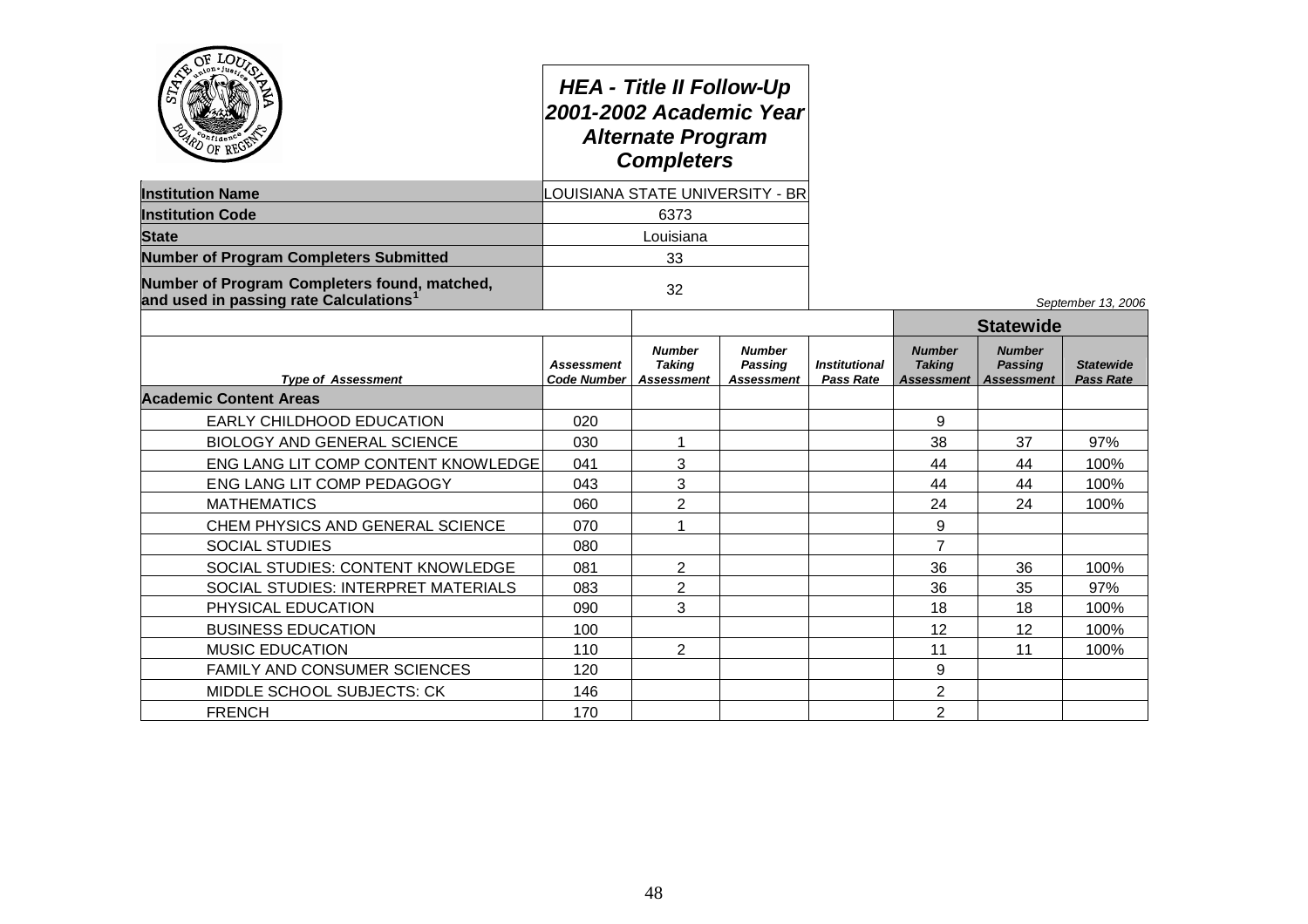| $\sigma$ of REV                                                                                    |                                                           | <b>HEA - Title II Follow-Up</b><br>2001-2002 Academic Year<br><b>Alternate Program Completers</b> |                                          |                                                           |                                                            |                                      |
|----------------------------------------------------------------------------------------------------|-----------------------------------------------------------|---------------------------------------------------------------------------------------------------|------------------------------------------|-----------------------------------------------------------|------------------------------------------------------------|--------------------------------------|
| <b>Institution Name</b>                                                                            |                                                           | LOUISIANA STATE UNIVERSITY - BR                                                                   |                                          |                                                           |                                                            |                                      |
| <b>Institution Code</b>                                                                            |                                                           | 6373                                                                                              |                                          |                                                           |                                                            |                                      |
| <b>State</b>                                                                                       |                                                           | Louisiana                                                                                         |                                          |                                                           |                                                            |                                      |
| <b>Number of Program Completers Submitted</b>                                                      |                                                           | 33                                                                                                |                                          |                                                           |                                                            |                                      |
| Number of Program Completers found, matched,<br>and used in passing rate Calculations <sup>1</sup> |                                                           | 32                                                                                                |                                          |                                                           |                                                            | September 13, 2006                   |
|                                                                                                    |                                                           |                                                                                                   |                                          |                                                           | <b>Statewide</b>                                           |                                      |
| Type of Assessment <sup>2</sup>                                                                    | <b>Number</b><br><b>Taking</b><br>Assessment <sup>3</sup> | <b>Number</b><br>Passing<br>Assessment <sup>4</sup>                                               | <b>Institutional</b><br><b>Pass Rate</b> | <b>Number</b><br><b>Taking</b><br>Assessment <sup>3</sup> | <b>Number</b><br><b>Passing</b><br>Assessment <sup>4</sup> | <b>Statewide</b><br><b>Pass Rate</b> |
| Aggregate - Basic Skills                                                                           | 25                                                        | 25                                                                                                | 100%                                     | 360                                                       | 360                                                        | 100%                                 |
| Aggregate - Professional Knowledge                                                                 | 30                                                        | 30                                                                                                | 100%                                     | 424                                                       | 424                                                        | 100%                                 |
| Aggregate - Academic Content Areas (Math, English,<br>Biology, etc.)                               | 22                                                        | 22                                                                                                | 100%                                     | 391                                                       | 388                                                        | 99%                                  |
| Aggregate - Other Content Areas (Career/Technical<br>Education, Health Educations, etc.)           |                                                           |                                                                                                   |                                          |                                                           |                                                            |                                      |
| Aggregate - Teaching Special Populations (Special<br>Education, ELS, etc.)                         |                                                           |                                                                                                   |                                          |                                                           |                                                            |                                      |
| Aggregate - Performance Assessments                                                                |                                                           |                                                                                                   |                                          |                                                           |                                                            |                                      |
| <b>Summary Totals and Pass Rates</b> <sup>5</sup>                                                  | 32                                                        | 32                                                                                                | 100%                                     | 480                                                       | 477                                                        | 99%                                  |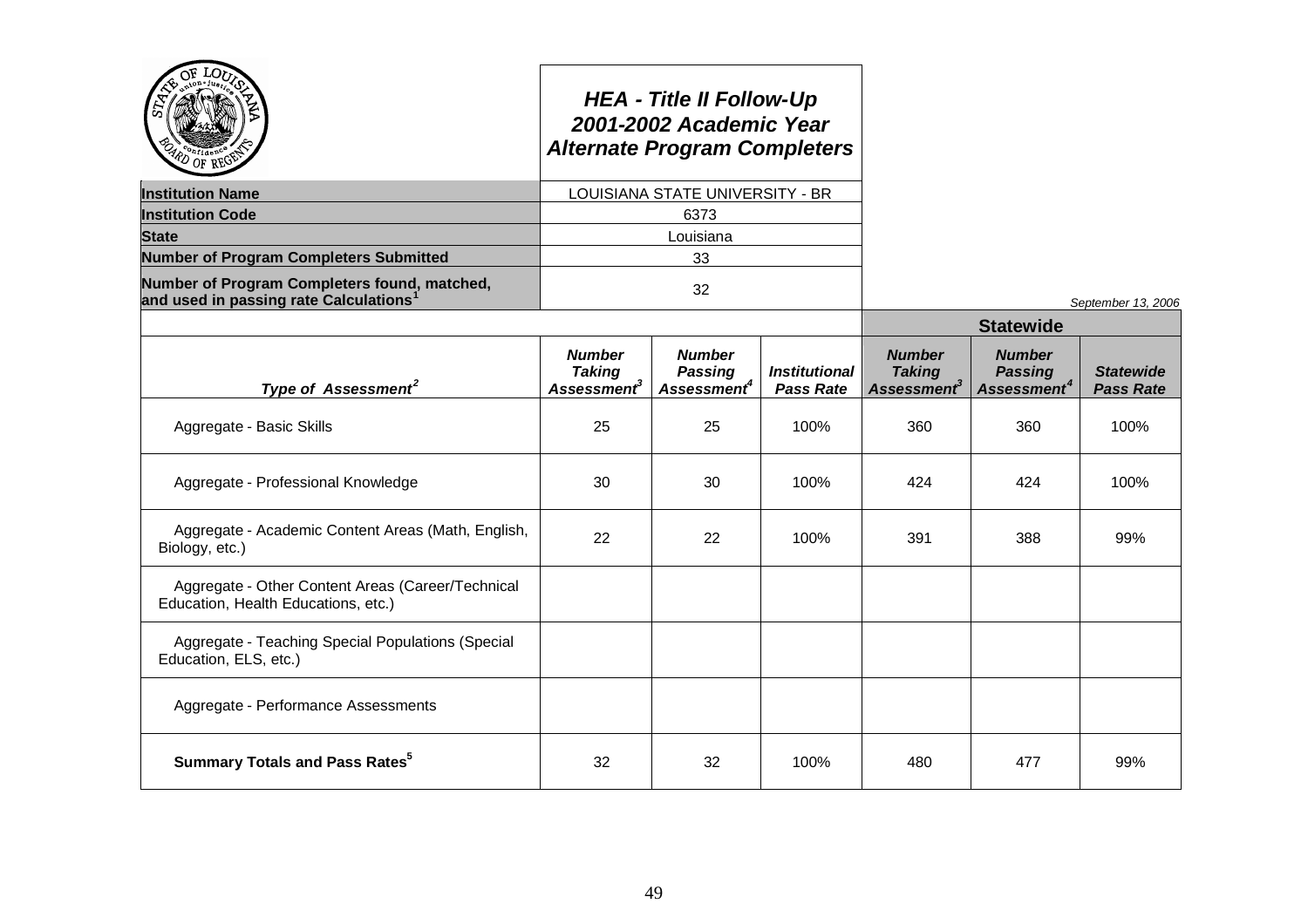$1$ The number of program completers found, matched and used in the passing rate calculation will not equal the sum of the column labeled "Number Taking Assessment" since a completer can take more than one assessment.

 $^{2}$  Institutions and/or States did not require the assessments within an aggregate where data cells are blank.

<sup>&</sup>lt;sup>3</sup> Number of completers who took one or more tests in a category and within their area of specialization.

<sup>4</sup> Number who passed all tests they took in a category and within their area of specialization.

<sup>&</sup>lt;sup>5</sup> Summary Totals and Pass Rate: Number of completers who successfully completed one or more tests across all categories used by the state for licensure and the total passrate.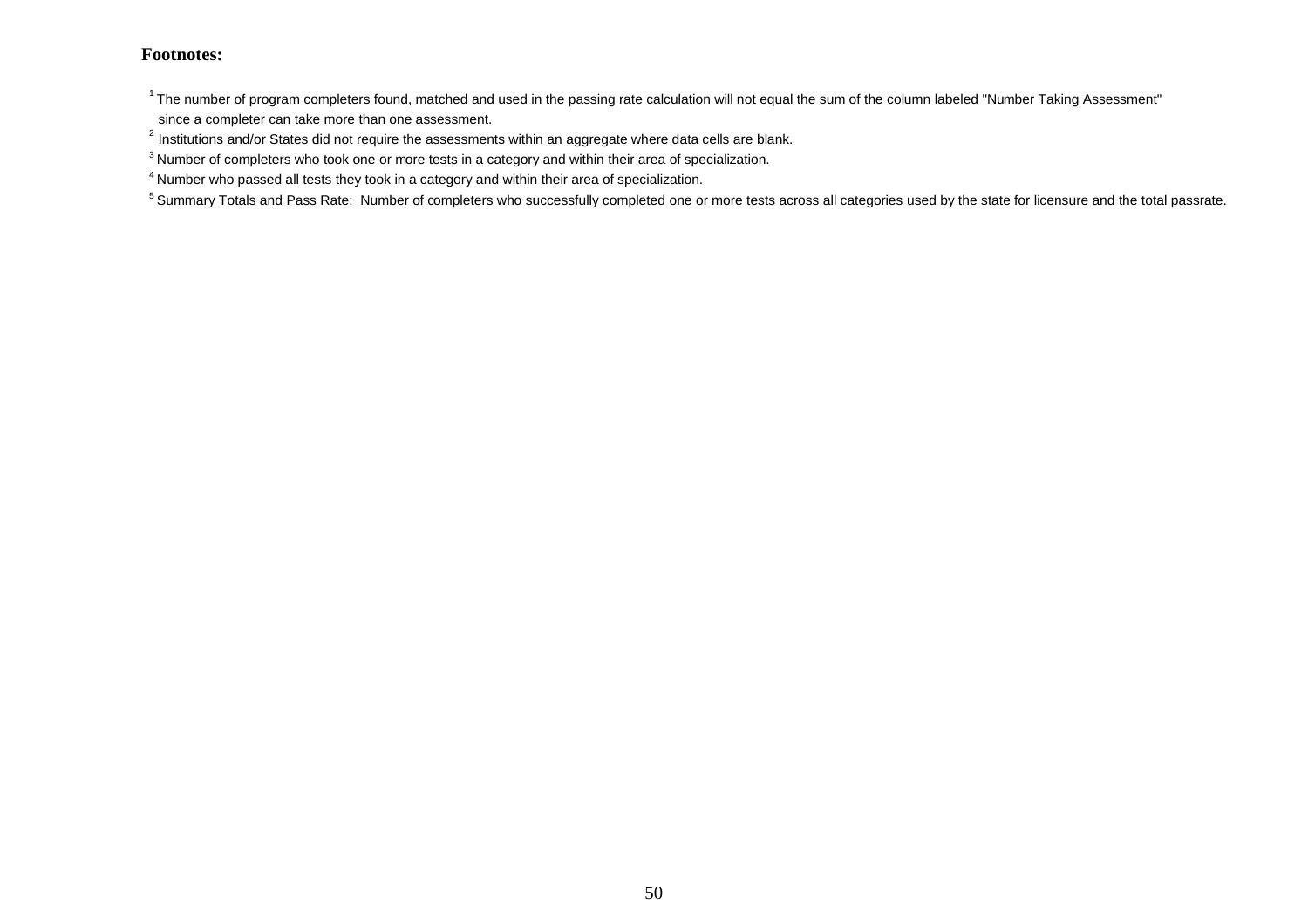## **LOUISIANA STATE UNIVERSITY AT SHREVEPORT**

- **HEA TITLE II FOLLOW-UP – 2001-2002 ACADEMIC YEAR – QUARTILE RANKING**
- **HEA TITLE II FOLLOW-UP – 2001-2002 ACADEMIC YEAR - REGULAR PROGRAM COMPLETERS – PASSAGE RATE REPORT**
- **HEA TITLE II FOLLOW-UP – 2001-2002 ACADEMIC YEAR - ALTERNATE PROGRAM COMPLETERS – PASSAGE RATE REPORT**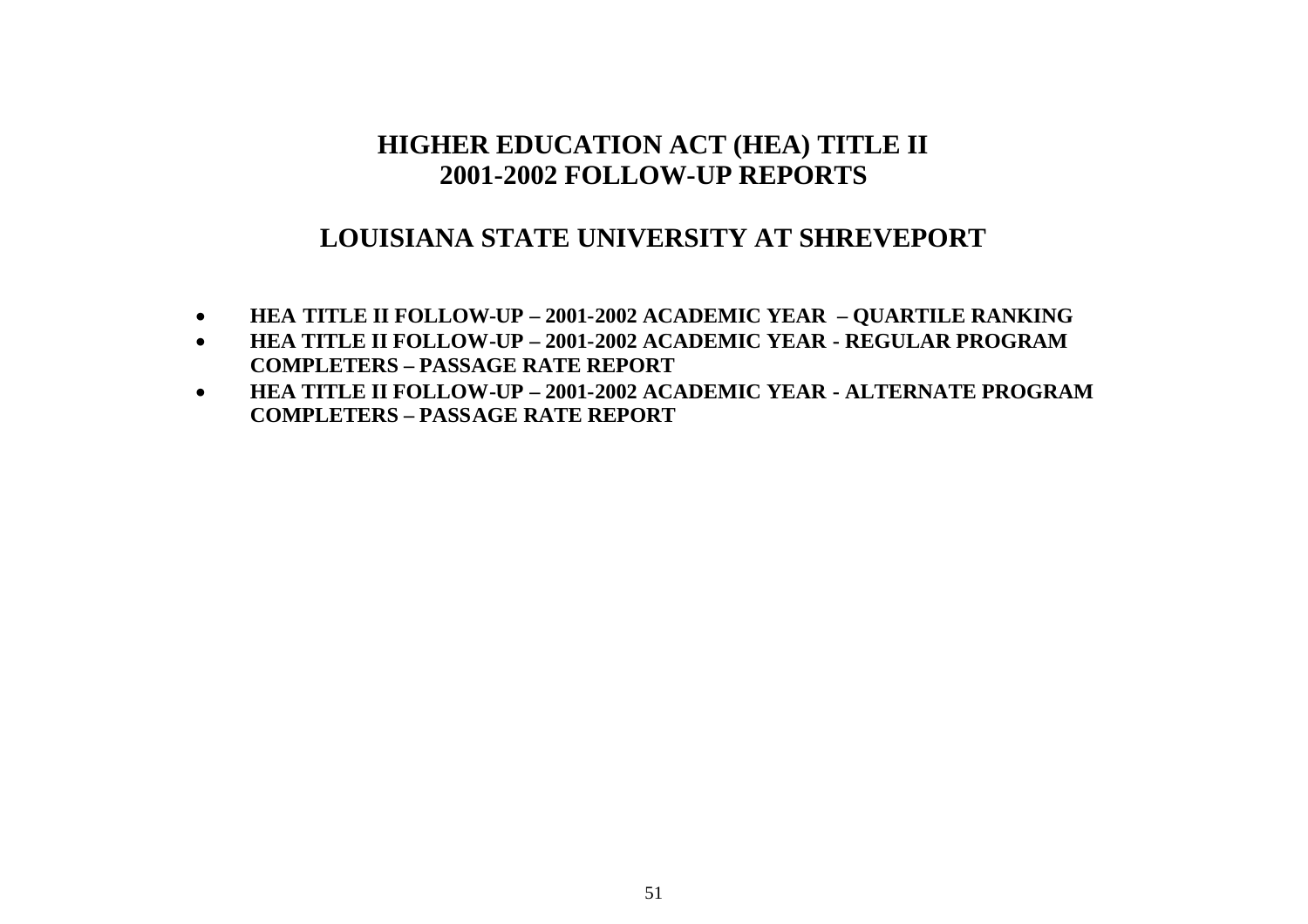| <b>Institution Name</b><br><b>Institution Code</b><br><b>State</b><br><b>Number of Program Completers Submitted</b><br>Number of Program Completers found, matched, |                                                           | <b>HEA - Title II Follow-Up</b><br>2001-2002 Academic Year<br><b>Quartile Ranking</b><br><b>Regular Completers</b><br><b>LOUISIANA STATE UNIV - SHREVEPORT</b><br>6355<br>Louisiana<br>63 |                                   |                                                               |                                |                                                            |                                      |
|---------------------------------------------------------------------------------------------------------------------------------------------------------------------|-----------------------------------------------------------|-------------------------------------------------------------------------------------------------------------------------------------------------------------------------------------------|-----------------------------------|---------------------------------------------------------------|--------------------------------|------------------------------------------------------------|--------------------------------------|
| and used in passing rate Calculations <sup>1</sup><br><b>Number of Individuals Licensed</b>                                                                         |                                                           | 63                                                                                                                                                                                        |                                   |                                                               |                                |                                                            |                                      |
| <b>Number of Out-Of-State Program Completers</b>                                                                                                                    |                                                           |                                                                                                                                                                                           |                                   |                                                               |                                |                                                            |                                      |
| <b>Number of In-State Program Completers</b>                                                                                                                        | 1775                                                      |                                                                                                                                                                                           |                                   |                                                               |                                |                                                            | September 30, 2006                   |
|                                                                                                                                                                     |                                                           |                                                                                                                                                                                           |                                   |                                                               |                                | <b>Statewide</b>                                           |                                      |
| Type of Assessment <sup>2</sup>                                                                                                                                     | <b>Number</b><br><b>Taking</b><br>Assessment <sup>3</sup> | <b>Number</b><br>Passing<br>Assessment <sup>4</sup>                                                                                                                                       | <b>Institutional</b><br>Pass Rate | <b>Institutional</b><br>Quartile Rank Assessment <sup>3</sup> | <b>Number</b><br><b>Taking</b> | <b>Number</b><br><b>Passing</b><br>Assessment <sup>*</sup> | <b>Statewide</b><br><b>Pass Rate</b> |
| Aggregate - Basic Skills                                                                                                                                            | 60                                                        | 60                                                                                                                                                                                        | 100%                              |                                                               | 1684                           | 1679                                                       | 100%                                 |
| Aggregate - Professional Knowledge                                                                                                                                  | 63                                                        | 63                                                                                                                                                                                        | 100%                              |                                                               | 1763                           | 1743                                                       | 99%                                  |
| Aggregate - Academic Content Areas (Math,<br>English, Biology, etc.)                                                                                                | 63                                                        | 63                                                                                                                                                                                        | 100%                              |                                                               | 1645                           | 1627                                                       | 99%                                  |
| Aggregate - Other Content Areas<br>(Career/Technical Education, Health Educations,<br>$etc.$ )                                                                      |                                                           |                                                                                                                                                                                           |                                   |                                                               |                                |                                                            |                                      |
| Aggregate - Teaching Special Populations<br>(Special Education, ELS, etc.)                                                                                          |                                                           |                                                                                                                                                                                           |                                   |                                                               |                                |                                                            |                                      |
| Aggregate - Performance Assessments                                                                                                                                 |                                                           |                                                                                                                                                                                           |                                   |                                                               |                                |                                                            |                                      |
| <b>Summary Totals and Pass Rates<sup>5</sup></b>                                                                                                                    | 63                                                        | 63                                                                                                                                                                                        | 100%                              |                                                               | 1775                           | 1743                                                       | 98%                                  |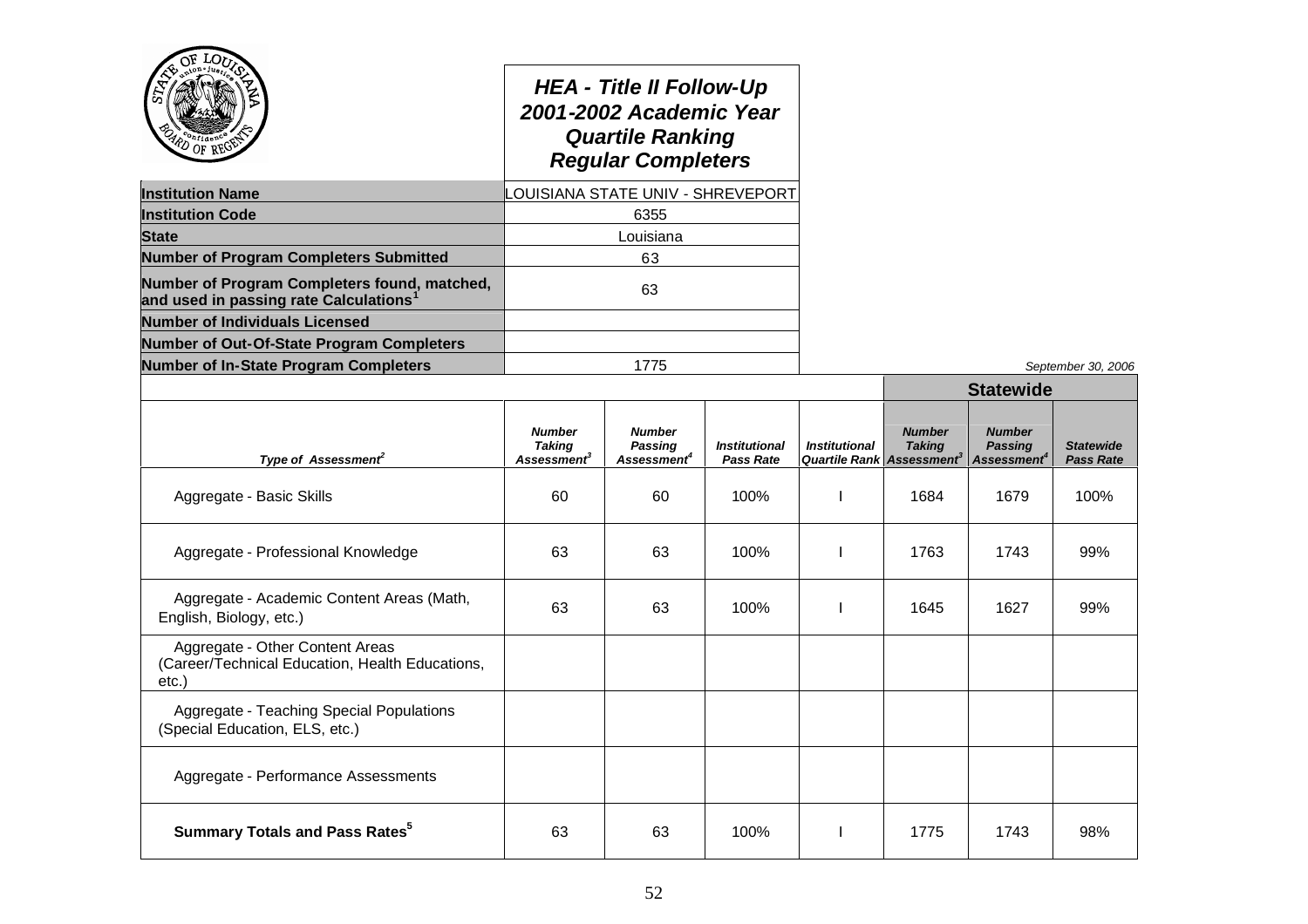| $O_{\tilde{E}}$<br>LON                                                                | <b>HEA - Title II Follow-Up</b><br>2001-2002 Academic Year<br><b>Regular Program</b><br><b>Completers</b><br>LOUISIANA STATE UNIV - SHREVEPORT |                                                     |                                               |                                          |                                                     |                                                      |                                      |
|---------------------------------------------------------------------------------------|------------------------------------------------------------------------------------------------------------------------------------------------|-----------------------------------------------------|-----------------------------------------------|------------------------------------------|-----------------------------------------------------|------------------------------------------------------|--------------------------------------|
| <b>Institution Name</b>                                                               |                                                                                                                                                |                                                     |                                               |                                          |                                                     |                                                      |                                      |
| <b>Institution Code</b>                                                               |                                                                                                                                                | 6355                                                |                                               |                                          |                                                     |                                                      |                                      |
| <b>State</b>                                                                          |                                                                                                                                                |                                                     |                                               |                                          |                                                     |                                                      |                                      |
| <b>Number of Program Completers Submitted</b>                                         |                                                                                                                                                | 63                                                  |                                               |                                          |                                                     |                                                      |                                      |
| Number of Program Completers found, matched,<br>and used in passing rate Calculations | 63                                                                                                                                             |                                                     |                                               |                                          |                                                     |                                                      | September 30, 2006                   |
|                                                                                       |                                                                                                                                                |                                                     |                                               |                                          |                                                     | <b>Statewide</b>                                     |                                      |
| <b>Type of Assessment</b>                                                             | <b>Assessment</b><br><b>Code Number</b>                                                                                                        | <b>Number</b><br><b>Taking</b><br><b>Assessment</b> | <b>Number</b><br>Passing<br><b>Assessment</b> | <b>Institutional</b><br><b>Pass Rate</b> | <b>Number</b><br><b>Taking</b><br><b>Assessment</b> | <b>Number</b><br><b>Passing</b><br><b>Assessment</b> | <b>Statewide</b><br><b>Pass Rate</b> |
| <b>Basic Skills</b>                                                                   |                                                                                                                                                |                                                     |                                               |                                          |                                                     |                                                      |                                      |
| <b>COMMUNICATION SKILLS</b>                                                           | 500                                                                                                                                            | 22                                                  | 22                                            | 100%                                     | 617                                                 | 617                                                  | 100%                                 |
| <b>GENERAL KNOWLEDGE</b>                                                              | 510                                                                                                                                            | 25                                                  | 25                                            | 100%                                     | 550                                                 | 550                                                  | 100%                                 |
| PPST READING                                                                          | 710                                                                                                                                            | 23                                                  | 23                                            | 100%                                     | 423                                                 | 422                                                  | 100%                                 |
| <b>CBT READING</b>                                                                    | 711                                                                                                                                            | 12                                                  | 12                                            | 100%                                     | 620                                                 | 620                                                  | 100%                                 |
| <b>PPST WRITING</b>                                                                   | 720                                                                                                                                            | 25                                                  | 25                                            | 100%                                     | 457                                                 | 457                                                  | 100%                                 |
| <b>CBT WRITING</b>                                                                    | 721                                                                                                                                            | 10                                                  | 10                                            | 100%                                     | 578                                                 | 578                                                  | 100%                                 |
| PPST MATHEMATICS                                                                      | 730                                                                                                                                            | 21                                                  | 21                                            | 100%                                     | 457                                                 | 457                                                  | 100%                                 |
| <b>CBT MATHEMATICS</b>                                                                | 731                                                                                                                                            | 12                                                  | 12                                            | 100%                                     | 650                                                 | 649                                                  | 100%                                 |
| COMPUTERIZED PPST READING                                                             | 5710                                                                                                                                           | $\overline{2}$                                      |                                               |                                          | 16                                                  | 15                                                   | 94%                                  |
| COMPUTERIZED PPST WRITING                                                             | 5720                                                                                                                                           | $\overline{2}$                                      |                                               |                                          | 17                                                  | 16                                                   | 94%                                  |
| <b>COMPUTERIZED PPST MATHEMATICS</b>                                                  | 5730                                                                                                                                           | $\overline{2}$                                      |                                               |                                          | 21                                                  | 18                                                   | 86%                                  |
| <b>Professional Knowledge</b>                                                         |                                                                                                                                                |                                                     |                                               |                                          |                                                     |                                                      |                                      |
| PROFESSIONAL KNOWLEDGE                                                                | 520                                                                                                                                            | 3                                                   |                                               |                                          | 87                                                  | 86                                                   | 99%                                  |
| PRINCIPLES LEARNING & TEACHING K-6                                                    | 522                                                                                                                                            | 46                                                  | 46                                            | 100%                                     | 1129                                                | 1123                                                 | 99%                                  |
| PRINCIPLES LEARNING & TEACHING 5-9                                                    | 523                                                                                                                                            |                                                     |                                               |                                          | 1                                                   |                                                      |                                      |
| PRINCIPLES LEARNING & TEACHING 7-12                                                   | 524                                                                                                                                            | 14                                                  | 14                                            | 100%                                     | 546                                                 | 533                                                  | 98%                                  |
| <b>Academic Content Areas</b>                                                         |                                                                                                                                                |                                                     |                                               |                                          |                                                     |                                                      |                                      |
| EDUCATION IN THE ELEMENTARY SCHOOL                                                    | 010                                                                                                                                            |                                                     |                                               |                                          | 14                                                  | 14                                                   | 100%                                 |
| ELEM ED CURR INSTRUC ASSESSMENT                                                       | 011                                                                                                                                            | 48                                                  | 48                                            | 100%                                     | 991                                                 | 987                                                  | 100%                                 |
| ELEM ED CONTENT AREA EXERCISES                                                        | 012                                                                                                                                            | 48                                                  | 48                                            | 100%                                     | 991                                                 | 991                                                  | 100%                                 |
| ELEMENTARY ED CONTENT KNOWLEDGE                                                       | 014                                                                                                                                            |                                                     |                                               |                                          | 8                                                   | 8                                                    | 100%                                 |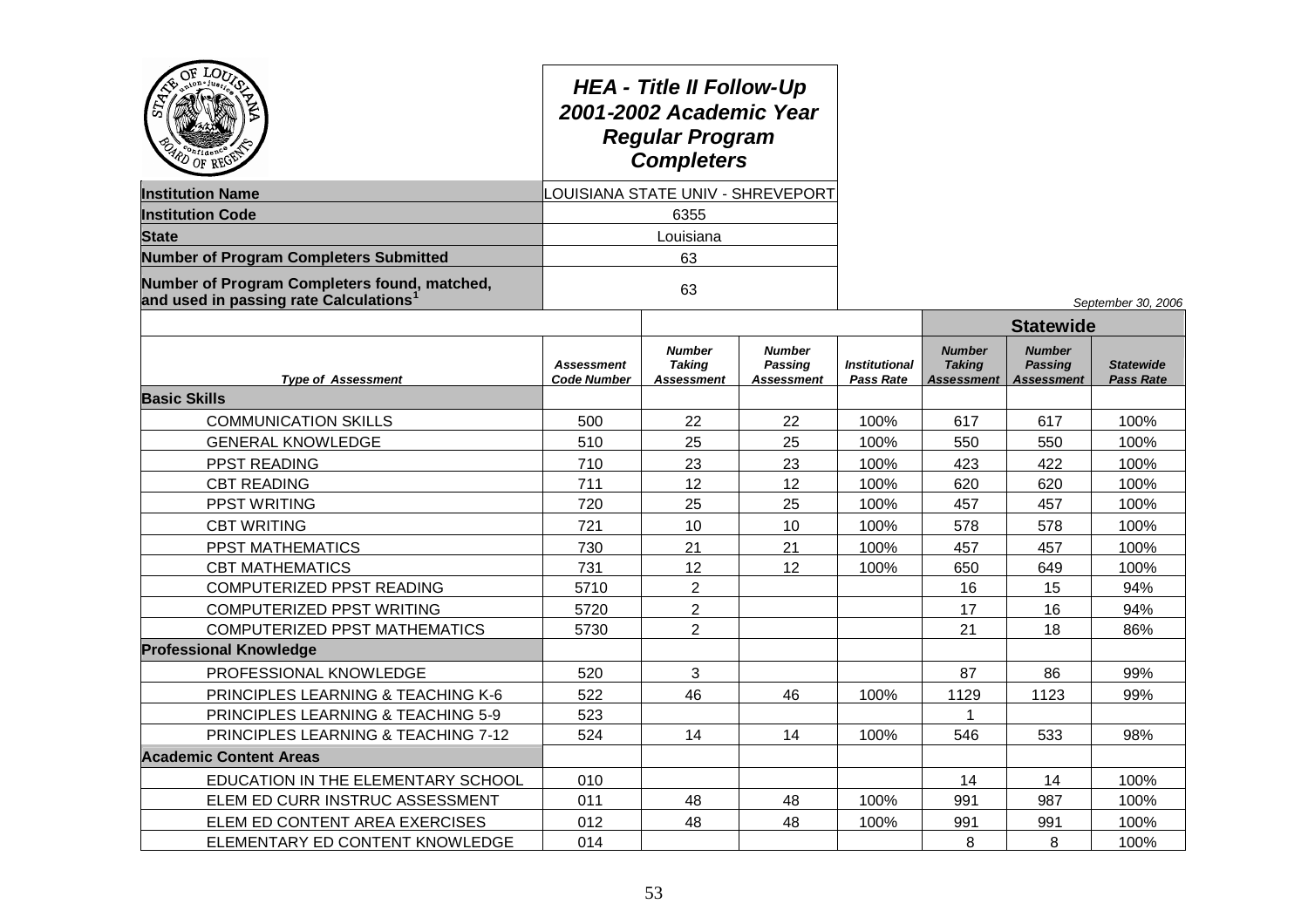|                                                                                                    | <b>HEA - Title II Follow-Up</b><br>2001-2002 Academic Year<br><b>Regular Program</b><br><b>Completers</b><br><b>CUISIANA STATE UNIV - SHREVEPORT</b> |                                                     |                                               |                                          |                                              |                                                      |                                      |
|----------------------------------------------------------------------------------------------------|------------------------------------------------------------------------------------------------------------------------------------------------------|-----------------------------------------------------|-----------------------------------------------|------------------------------------------|----------------------------------------------|------------------------------------------------------|--------------------------------------|
| <b>Institution Name</b>                                                                            |                                                                                                                                                      |                                                     |                                               |                                          |                                              |                                                      |                                      |
| <b>Institution Code</b>                                                                            |                                                                                                                                                      | 6355                                                |                                               |                                          |                                              |                                                      |                                      |
| <b>State</b>                                                                                       |                                                                                                                                                      | Louisiana                                           |                                               |                                          |                                              |                                                      |                                      |
| <b>Number of Program Completers Submitted</b>                                                      |                                                                                                                                                      | 63                                                  |                                               |                                          |                                              |                                                      |                                      |
| Number of Program Completers found, matched,<br>and used in passing rate Calculations <sup>1</sup> | 63                                                                                                                                                   |                                                     |                                               |                                          |                                              |                                                      | September 30, 2006                   |
|                                                                                                    |                                                                                                                                                      |                                                     |                                               |                                          |                                              | <b>Statewide</b>                                     |                                      |
| <b>Type of Assessment</b>                                                                          | <b>Assessment</b><br><b>Code Number</b>                                                                                                              | <b>Number</b><br><b>Taking</b><br><b>Assessment</b> | <b>Number</b><br><b>Passing</b><br>Assessment | <i><b>Institutional</b></i><br>Pass Rate | <b>Number</b><br><b>Taking</b><br>Assessment | <b>Number</b><br><b>Passing</b><br><b>Assessment</b> | <b>Statewide</b><br><b>Pass Rate</b> |
| <b>Basic Skills</b>                                                                                |                                                                                                                                                      |                                                     |                                               |                                          |                                              |                                                      |                                      |
| <b>Academic Content Areas</b>                                                                      |                                                                                                                                                      |                                                     |                                               |                                          |                                              |                                                      |                                      |
| EARLY CHILDHOOD EDUCATION                                                                          | 020                                                                                                                                                  |                                                     |                                               |                                          | 80                                           | 80                                                   | 100%                                 |
| <b>BIOLOGY AND GENERAL SCIENCE</b>                                                                 | 030                                                                                                                                                  | 1                                                   |                                               |                                          | 31                                           | 31                                                   | 100%                                 |
| ENG LANG LIT COMP CONTENT KNOWLEDGE                                                                | 041                                                                                                                                                  | 6                                                   |                                               |                                          | 105                                          | 102                                                  | 97%                                  |
| ENG LANG LIT COMP PEDAGOGY                                                                         | 043                                                                                                                                                  | 6                                                   |                                               |                                          | 105                                          | 104                                                  | 99%                                  |
| <b>MATHEMATICS</b>                                                                                 | 060                                                                                                                                                  | 1                                                   |                                               |                                          | 45                                           | 45                                                   | 100%                                 |
| CHEM PHYSICS AND GENERAL SCIENCE                                                                   | 070                                                                                                                                                  |                                                     |                                               |                                          | 8                                            | $\overline{7}$                                       | 88%                                  |
| SOCIAL STUDIES: CONTENT KNOWLEDGE                                                                  | 081                                                                                                                                                  | 3                                                   |                                               |                                          | 110                                          | 107                                                  | 97%                                  |
| SOCIAL STUDIES: INTERPRET MATERIALS                                                                | 083                                                                                                                                                  | 3                                                   |                                               |                                          | 108                                          | 105                                                  | 97%                                  |
| PHYSICAL EDUCATION                                                                                 | 090                                                                                                                                                  | 4                                                   |                                               |                                          | 151                                          | 149                                                  | 99%                                  |
| <b>BUSINESS EDUCATION</b>                                                                          | 100                                                                                                                                                  |                                                     |                                               |                                          | 13                                           | 13                                                   | 100%                                 |
| <b>MUSIC EDUCATION</b>                                                                             | 110                                                                                                                                                  |                                                     |                                               |                                          | 70                                           | 69                                                   | 99%                                  |
| MUSIC CONTENT KNOWLEDGE                                                                            | 113                                                                                                                                                  |                                                     |                                               |                                          | $\mathfrak{p}$                               | $\overline{2}$                                       |                                      |
| FAMILY AND CONSUMER SCIENCES                                                                       | 120                                                                                                                                                  |                                                     |                                               |                                          | 15                                           | 15                                                   | 100%                                 |
| <b>FRENCH</b>                                                                                      | 170                                                                                                                                                  |                                                     |                                               |                                          | $\overline{2}$                               | 2                                                    |                                      |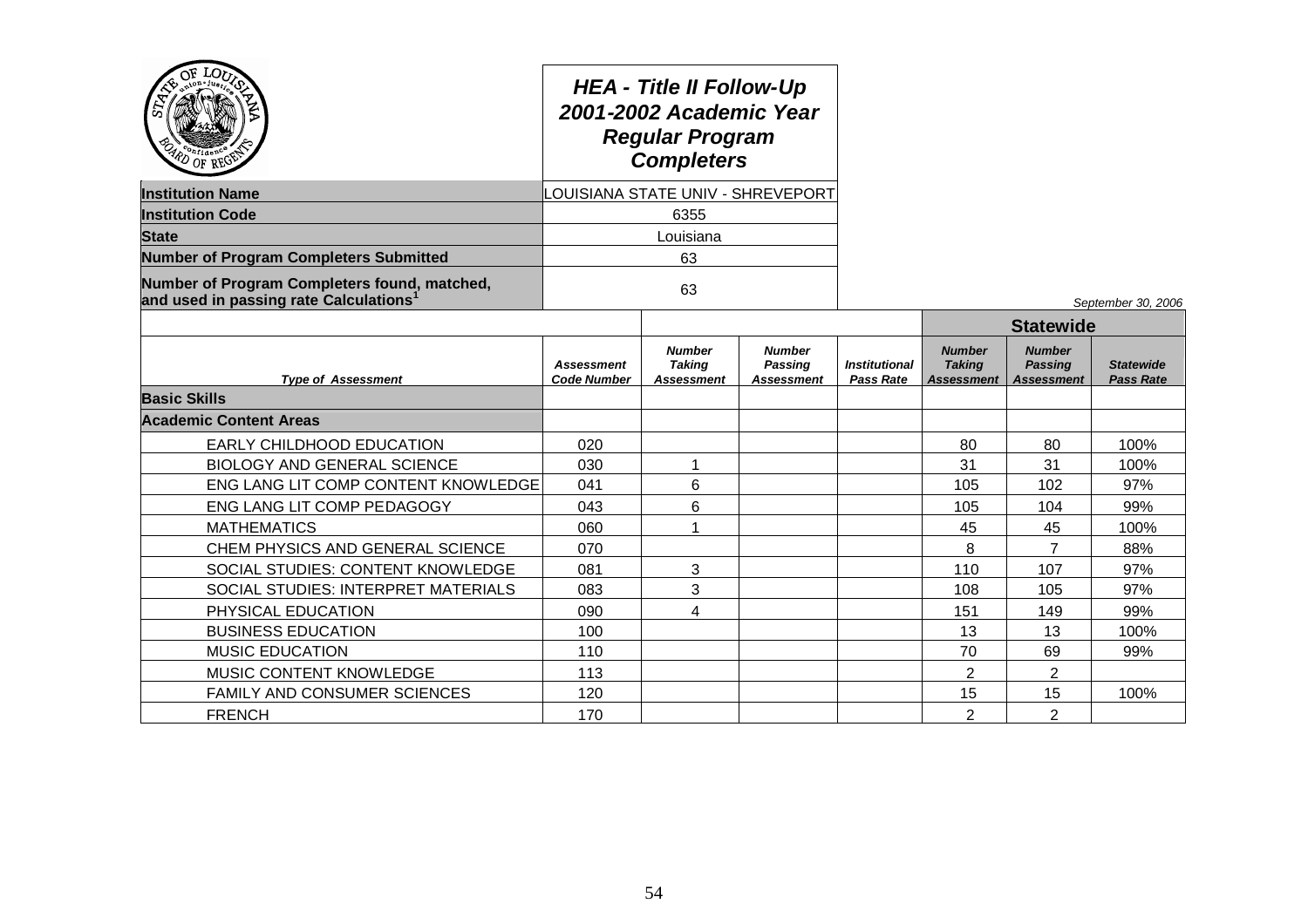|                                                                                                    |                                                                  | <b>HEA - Title II Follow-Up</b><br>2001-2002 Academic Year<br><b>Regular Program Completers</b> |                                          |                                                           |                                                            |                                      |
|----------------------------------------------------------------------------------------------------|------------------------------------------------------------------|-------------------------------------------------------------------------------------------------|------------------------------------------|-----------------------------------------------------------|------------------------------------------------------------|--------------------------------------|
| <b>Institution Name</b>                                                                            |                                                                  | LOUISIANA STATE UNIV - SHREVEPORT                                                               |                                          |                                                           |                                                            |                                      |
| <b>Institution Code</b>                                                                            |                                                                  | 6355                                                                                            |                                          |                                                           |                                                            |                                      |
| <b>State</b>                                                                                       |                                                                  | Louisiana                                                                                       |                                          |                                                           |                                                            |                                      |
| <b>Number of Program Completers Submitted</b>                                                      |                                                                  | 63                                                                                              |                                          |                                                           |                                                            |                                      |
| Number of Program Completers found, matched,<br>and used in passing rate Calculations <sup>1</sup> |                                                                  | 63                                                                                              |                                          |                                                           |                                                            | September 30, 2006                   |
|                                                                                                    |                                                                  |                                                                                                 |                                          |                                                           | <b>Statewide</b>                                           |                                      |
| Type of Assessment <sup>2</sup>                                                                    | <b>Number</b><br><b>Taking</b><br><b>Assessment</b> <sup>3</sup> | <b>Number</b><br><b>Passing</b><br>Assessment <sup>4</sup>                                      | <b>Institutional</b><br><b>Pass Rate</b> | <b>Number</b><br><b>Taking</b><br>Assessment <sup>3</sup> | <b>Number</b><br><b>Passing</b><br>Assessment <sup>4</sup> | <b>Statewide</b><br><b>Pass Rate</b> |
| Aggregate - Basic Skills                                                                           | 60                                                               | 60                                                                                              | 100%                                     | 1684                                                      | 1679                                                       | 100%                                 |
| Aggregate - Professional Knowledge                                                                 | 63                                                               | 63                                                                                              | 100%                                     | 1763                                                      | 1743                                                       | 99%                                  |
| Aggregate - Academic Content Areas (Math, English,<br>Biology, etc.)                               | 63                                                               | 63                                                                                              | 100%                                     | 1645                                                      | 1627                                                       | 99%                                  |
| Aggregate - Other Content Areas (Career/Technical<br>Education, Health Educations, etc.)           |                                                                  |                                                                                                 |                                          |                                                           |                                                            |                                      |
| Aggregate - Teaching Special Populations (Special<br>Education, ELS, etc.)                         |                                                                  |                                                                                                 |                                          |                                                           |                                                            |                                      |
| Aggregate - Performance Assessments                                                                |                                                                  |                                                                                                 |                                          |                                                           |                                                            |                                      |
| <b>Summary Totals and Pass Rates</b> <sup>5</sup>                                                  | 63                                                               | 63                                                                                              | 100%                                     | 1775                                                      | 1743                                                       | 98%                                  |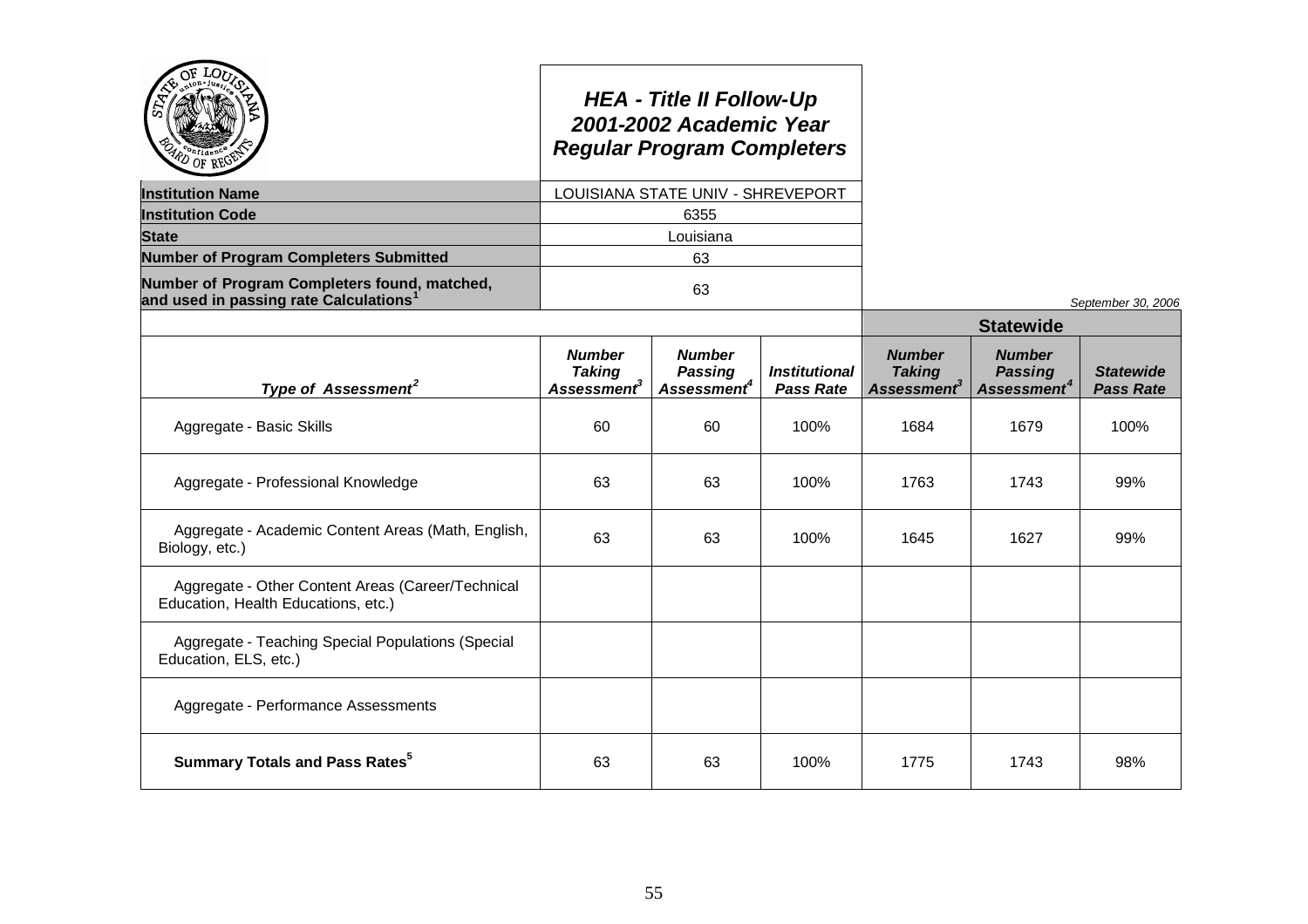| O <sub>E</sub><br><b>LO<sub>U</sub></b>                                                            |                                         | <b>HEA - Title II Follow-Up</b><br>2001-2002 Academic Year<br><b>Alternate Program</b><br><b>Completers</b><br><b>CUISIANA STATE UNIV - SHREVEPORT</b> |                                        |                                          |                                                     |                                                      |                                      |
|----------------------------------------------------------------------------------------------------|-----------------------------------------|--------------------------------------------------------------------------------------------------------------------------------------------------------|----------------------------------------|------------------------------------------|-----------------------------------------------------|------------------------------------------------------|--------------------------------------|
| <b>Institution Name</b>                                                                            |                                         |                                                                                                                                                        |                                        |                                          |                                                     |                                                      |                                      |
| <b>Institution Code</b>                                                                            |                                         | 6355                                                                                                                                                   |                                        |                                          |                                                     |                                                      |                                      |
| <b>State</b>                                                                                       | Louisiana                               |                                                                                                                                                        |                                        |                                          |                                                     |                                                      |                                      |
| <b>Number of Program Completers Submitted</b>                                                      | 44                                      |                                                                                                                                                        |                                        |                                          |                                                     |                                                      |                                      |
| Number of Program Completers found, matched,<br>and used in passing rate Calculations <sup>1</sup> | 40                                      |                                                                                                                                                        |                                        |                                          |                                                     |                                                      | September 13, 2006                   |
|                                                                                                    |                                         |                                                                                                                                                        |                                        |                                          |                                                     | <b>Statewide</b>                                     |                                      |
| <b>Type of Assessment</b>                                                                          | <b>Assessment</b><br><b>Code Number</b> | <b>Number</b><br><b>Taking</b><br>Assessment                                                                                                           | <b>Number</b><br>Passing<br>Assessment | <b>Institutional</b><br><b>Pass Rate</b> | <b>Number</b><br><b>Taking</b><br><b>Assessment</b> | <b>Number</b><br><b>Passing</b><br><b>Assessment</b> | <b>Statewide</b><br><b>Pass Rate</b> |
| <b>Basic Skills</b>                                                                                |                                         |                                                                                                                                                        |                                        |                                          |                                                     |                                                      |                                      |
| <b>COMMUNICATION SKILLS</b>                                                                        | 500                                     | 17                                                                                                                                                     | 17                                     | 100%                                     | 150                                                 | 150                                                  | 100%                                 |
| <b>GENERAL KNOWLEDGE</b>                                                                           | 510                                     | 17                                                                                                                                                     | 17                                     | 100%                                     | 148                                                 | 148                                                  | 100%                                 |
| PPST READING                                                                                       | 710                                     | 5                                                                                                                                                      |                                        |                                          | 58                                                  | 58                                                   | 100%                                 |
| <b>CBT READING</b>                                                                                 | 711                                     | 4                                                                                                                                                      |                                        |                                          | 141                                                 | 141                                                  | 100%                                 |
| <b>PPST WRITING</b>                                                                                | 720                                     | 5                                                                                                                                                      |                                        |                                          | 59                                                  | 59                                                   | 100%                                 |
| <b>CBT WRITING</b>                                                                                 | 721                                     | 4                                                                                                                                                      |                                        |                                          | 140                                                 | 140                                                  | 100%                                 |
| <b>PPST MATHEMATICS</b>                                                                            | 730                                     | 3                                                                                                                                                      |                                        |                                          | 54                                                  | 54                                                   | 100%                                 |
| <b>CBT MATHEMATICS</b>                                                                             | 731                                     | 6                                                                                                                                                      |                                        |                                          | 148                                                 | 148                                                  | 100%                                 |
| COMPUTERIZED PPST READING                                                                          | 5710                                    |                                                                                                                                                        |                                        |                                          | 1                                                   |                                                      |                                      |
| COMPUTERIZED PPST WRITING                                                                          | 5720                                    |                                                                                                                                                        |                                        |                                          | 1                                                   |                                                      |                                      |
| <b>COMPUTERIZED PPST MATHEMATICS</b>                                                               | 5730                                    |                                                                                                                                                        |                                        |                                          | 1                                                   |                                                      |                                      |
| <b>Professional Knowledge</b>                                                                      |                                         |                                                                                                                                                        |                                        |                                          |                                                     |                                                      |                                      |
| PROFESSIONAL KNOWLEDGE                                                                             | 520                                     | 13                                                                                                                                                     | 13                                     | 100%                                     | 115                                                 | 115                                                  | 100%                                 |
| PRINCIPLES LEARNING & TEACHING K-6                                                                 | 522                                     | 13                                                                                                                                                     | 13                                     | 100%                                     | 143                                                 | 143                                                  | 100%                                 |
| PRINCIPLES LEARNING & TEACHING 5-9                                                                 | 523                                     |                                                                                                                                                        |                                        |                                          | 2                                                   |                                                      |                                      |
| PRINCIPLES LEARNING & TEACHING 7-12                                                                | 524                                     | $\overline{7}$                                                                                                                                         |                                        |                                          | 164                                                 | 164                                                  | 100%                                 |
| <b>Academic Content Areas</b>                                                                      |                                         |                                                                                                                                                        |                                        |                                          |                                                     |                                                      |                                      |
| EDUCATION IN THE ELEMENTARY SCHOOL                                                                 | 010                                     | 8                                                                                                                                                      |                                        |                                          | 22                                                  | 22                                                   | 100%                                 |
| ELEM ED CURR INSTRUC ASSESSMENT                                                                    | 011                                     | 19                                                                                                                                                     | 19                                     | 100%                                     | 128                                                 | 127                                                  | 99%                                  |
| ELEM ED CONTENT AREA EXERCISES                                                                     | 012                                     | 19                                                                                                                                                     | 19                                     | 100%                                     | 127                                                 | 127                                                  | 100%                                 |
| ELEMENTARY ED CONTENT KNOWLEDGE                                                                    | 014                                     |                                                                                                                                                        |                                        |                                          | 20                                                  | 20                                                   | 100%                                 |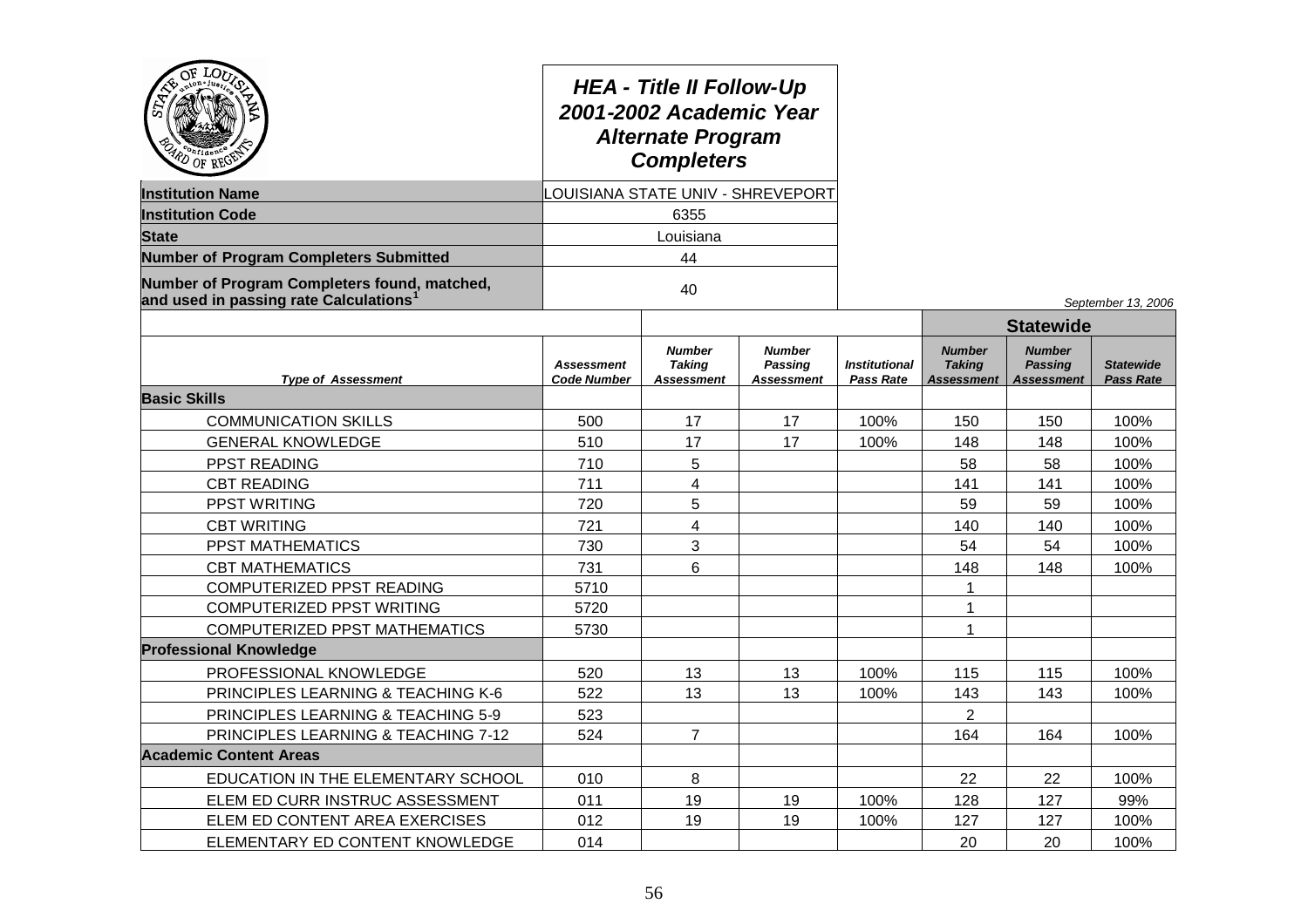| LOU<br>$Q_E$                                                                          | <b>HEA - Title II Follow-Up</b><br>2001-2002 Academic Year<br><b>Alternate Program</b><br><b>Completers</b> |                                       |                                         |                                   |                                                     |                                                      |                                      |
|---------------------------------------------------------------------------------------|-------------------------------------------------------------------------------------------------------------|---------------------------------------|-----------------------------------------|-----------------------------------|-----------------------------------------------------|------------------------------------------------------|--------------------------------------|
| <b>Institution Name</b>                                                               |                                                                                                             |                                       | <b>OUISIANA STATE UNIV - SHREVEPORT</b> |                                   |                                                     |                                                      |                                      |
| <b>Institution Code</b>                                                               | 6355                                                                                                        |                                       |                                         |                                   |                                                     |                                                      |                                      |
| <b>State</b>                                                                          | Louisiana                                                                                                   |                                       |                                         |                                   |                                                     |                                                      |                                      |
| <b>Number of Program Completers Submitted</b>                                         | 44                                                                                                          |                                       |                                         |                                   |                                                     |                                                      |                                      |
| Number of Program Completers found, matched,<br>and used in passing rate Calculations |                                                                                                             | 40                                    |                                         |                                   |                                                     |                                                      | September 13, 2006                   |
|                                                                                       |                                                                                                             |                                       |                                         |                                   |                                                     | <b>Statewide</b>                                     |                                      |
| <b>Type of Assessment</b>                                                             | <b>Assessment</b><br><b>Code Number</b>                                                                     | <b>Number</b><br>Takina<br>Assessment | <b>Number</b><br>Passing<br>Assessment  | <b>Institutional</b><br>Pass Rate | <b>Number</b><br><b>Taking</b><br><b>Assessment</b> | <b>Number</b><br><b>Passing</b><br><b>Assessment</b> | <b>Statewide</b><br><b>Pass Rate</b> |
| <b>Academic Content Areas</b>                                                         |                                                                                                             |                                       |                                         |                                   |                                                     |                                                      |                                      |
| EARLY CHILDHOOD EDUCATION                                                             | 020                                                                                                         |                                       |                                         |                                   | 9                                                   |                                                      |                                      |
| <b>BIOLOGY AND GENERAL SCIENCE</b>                                                    | 030                                                                                                         | 1                                     |                                         |                                   | 38                                                  | 37                                                   | 97%                                  |
| ENG LANG LIT COMP CONTENT KNOWLEDGE                                                   | 041                                                                                                         | 3                                     |                                         |                                   | 44                                                  | 44                                                   | 100%                                 |
| ENG LANG LIT COMP PEDAGOGY                                                            | 043                                                                                                         | 3                                     |                                         |                                   | 44                                                  | 44                                                   | 100%                                 |
| <b>MATHEMATICS</b>                                                                    | 060                                                                                                         | 3                                     |                                         |                                   | 24                                                  | 24                                                   | 100%                                 |
| CHEM PHYSICS AND GENERAL SCIENCE                                                      | 070                                                                                                         | $\overline{2}$                        |                                         |                                   | 9                                                   |                                                      |                                      |
| <b>SOCIAL STUDIES</b>                                                                 | 080                                                                                                         |                                       |                                         |                                   | $\overline{7}$                                      |                                                      |                                      |
| SOCIAL STUDIES: CONTENT KNOWLEDGE                                                     | 081                                                                                                         | 2                                     |                                         |                                   | 36                                                  | 36                                                   | 100%                                 |
| SOCIAL STUDIES: INTERPRET MATERIALS                                                   | 083                                                                                                         | $\overline{2}$                        |                                         |                                   | 36                                                  | 35                                                   | 97%                                  |
| PHYSICAL EDUCATION                                                                    | 090                                                                                                         |                                       |                                         |                                   | 18                                                  | 18                                                   | 100%                                 |
| <b>BUSINESS EDUCATION</b>                                                             | 100                                                                                                         |                                       |                                         |                                   | 12                                                  | 12                                                   | 100%                                 |
| <b>MUSIC EDUCATION</b>                                                                | 110                                                                                                         |                                       |                                         |                                   | 11                                                  | 11                                                   | 100%                                 |
| FAMILY AND CONSUMER SCIENCES                                                          | 120                                                                                                         |                                       |                                         |                                   | 9                                                   |                                                      |                                      |
| MIDDLE SCHOOL SUBJECTS: CK                                                            | 146                                                                                                         |                                       |                                         |                                   | 2                                                   |                                                      |                                      |
| <b>FRENCH</b>                                                                         | 170                                                                                                         |                                       |                                         |                                   | 2                                                   |                                                      |                                      |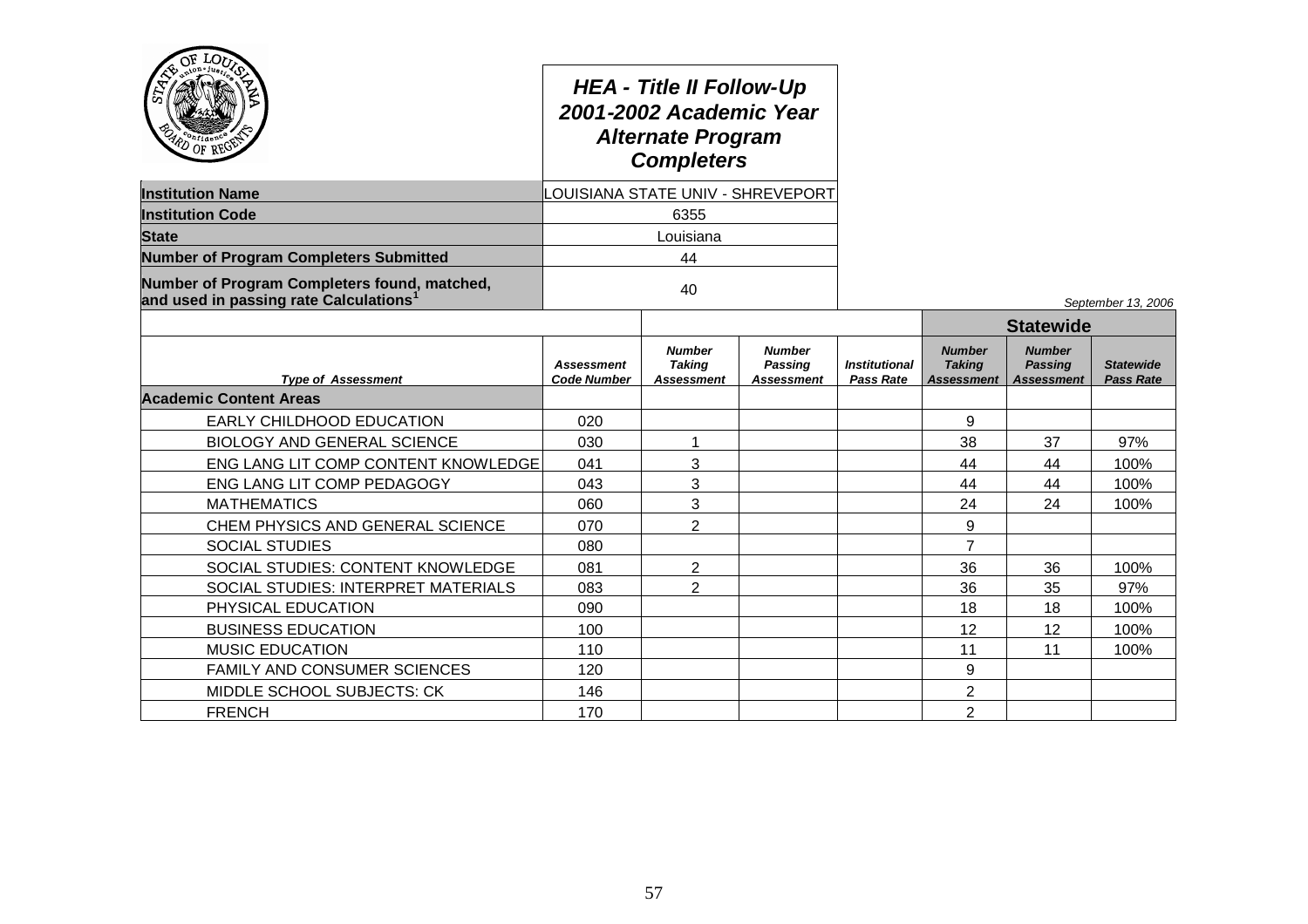| $\rm \sigma$ of Ry                                                                                 |                                                     | <b>HEA - Title II Follow-Up</b><br>2001-2002 Academic Year<br><b>Alternate Program Completers</b> |                                          |                                                           |                                                            |                                      |
|----------------------------------------------------------------------------------------------------|-----------------------------------------------------|---------------------------------------------------------------------------------------------------|------------------------------------------|-----------------------------------------------------------|------------------------------------------------------------|--------------------------------------|
| <b>Institution Name</b>                                                                            |                                                     | LOUISIANA STATE UNIV - SHREVEPORT                                                                 |                                          |                                                           |                                                            |                                      |
| <b>Institution Code</b>                                                                            |                                                     | 6355                                                                                              |                                          |                                                           |                                                            |                                      |
| <b>State</b>                                                                                       |                                                     | Louisiana                                                                                         |                                          |                                                           |                                                            |                                      |
| <b>Number of Program Completers Submitted</b>                                                      |                                                     | 44                                                                                                |                                          |                                                           |                                                            |                                      |
| Number of Program Completers found, matched,<br>and used in passing rate Calculations <sup>1</sup> |                                                     | 40                                                                                                |                                          |                                                           |                                                            | September 13, 2006                   |
|                                                                                                    |                                                     |                                                                                                   |                                          |                                                           | <b>Statewide</b>                                           |                                      |
| Type of Assessment <sup>2</sup>                                                                    | <b>Number</b><br><b>Taking</b><br><b>Assessment</b> | <b>Number</b><br><b>Passing</b><br>Assessment <sup>4</sup>                                        | <b>Institutional</b><br><b>Pass Rate</b> | <b>Number</b><br><b>Taking</b><br>Assessment <sup>3</sup> | <b>Number</b><br><b>Passing</b><br>Assessment <sup>4</sup> | <b>Statewide</b><br><b>Pass Rate</b> |
| Aggregate - Basic Skills                                                                           | 27                                                  | 27                                                                                                | 100%                                     | 360                                                       | 360                                                        | 100%                                 |
| Aggregate - Professional Knowledge                                                                 | 33                                                  | 33                                                                                                | 100%                                     | 424                                                       | 424                                                        | 100%                                 |
| Aggregate - Academic Content Areas (Math, English,<br>Biology, etc.)                               | 38                                                  | 38                                                                                                | 100%                                     | 391                                                       | 388                                                        | 99%                                  |
| Aggregate - Other Content Areas (Career/Technical<br>Education, Health Educations, etc.)           |                                                     |                                                                                                   |                                          |                                                           |                                                            |                                      |
| Aggregate - Teaching Special Populations (Special<br>Education, ELS, etc.)                         |                                                     |                                                                                                   |                                          |                                                           |                                                            |                                      |
| Aggregate - Performance Assessments                                                                |                                                     |                                                                                                   |                                          |                                                           |                                                            |                                      |
| <b>Summary Totals and Pass Rates</b> <sup>5</sup>                                                  | 40                                                  | 40                                                                                                | 100%                                     | 480                                                       | 477                                                        | 99%                                  |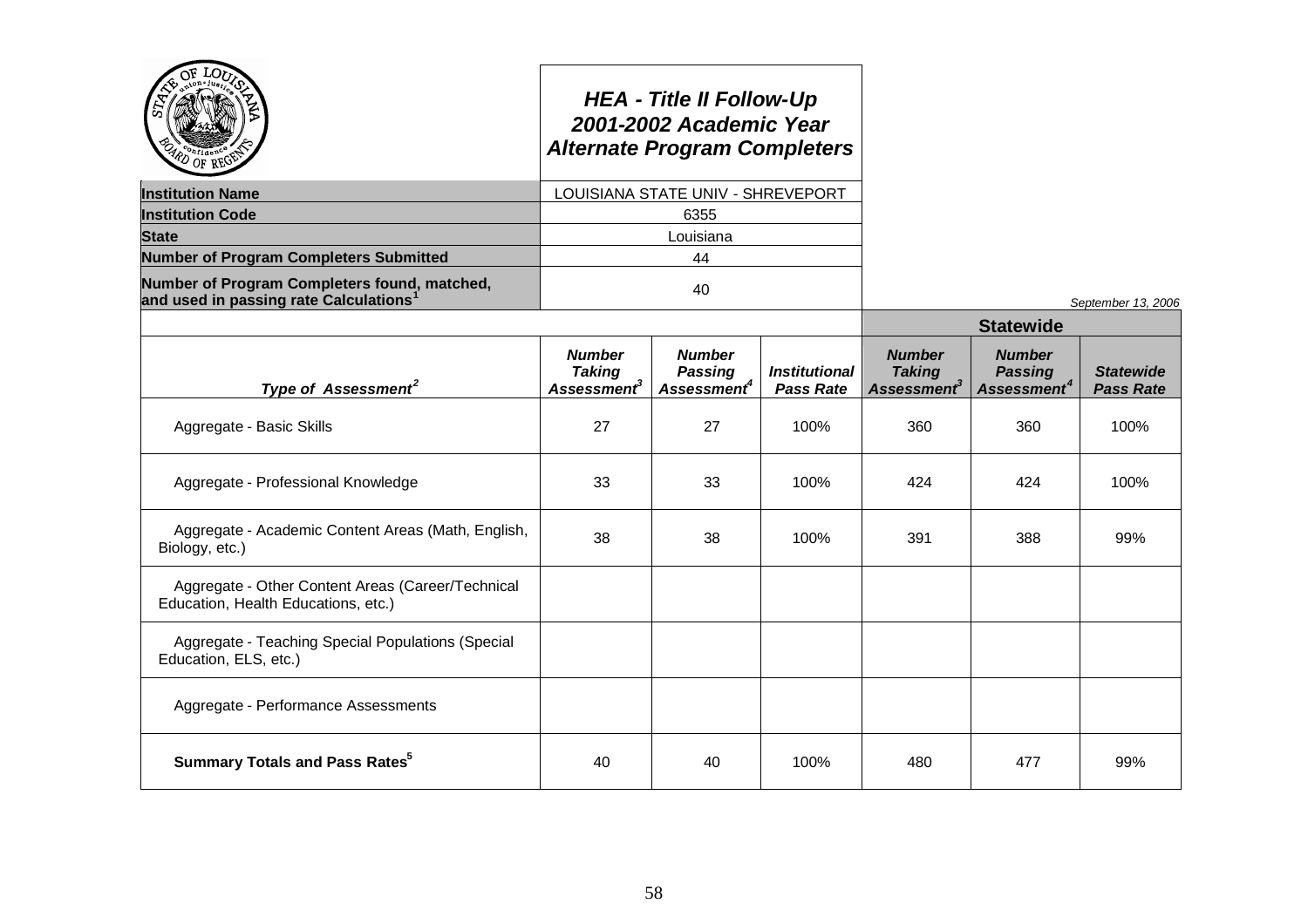$1$ The number of program completers found, matched and used in the passing rate calculation will not equal the sum of the column labeled "Number Taking Assessment"

since a completer can take more than one assessment.

 $^{2}$  Institutions and/or States did not require the assessments within an aggregate where data cells are blank.

<sup>&</sup>lt;sup>3</sup> Number of completers who took one or more tests in a category and within their area of specialization.

<sup>4</sup> Number who passed all tests they took in a category and within their area of specialization.

<sup>&</sup>lt;sup>5</sup> Summary Totals and Pass Rate: Number of completers who successfully completed one or more tests across all categories used by the state for licensure and the total passrate.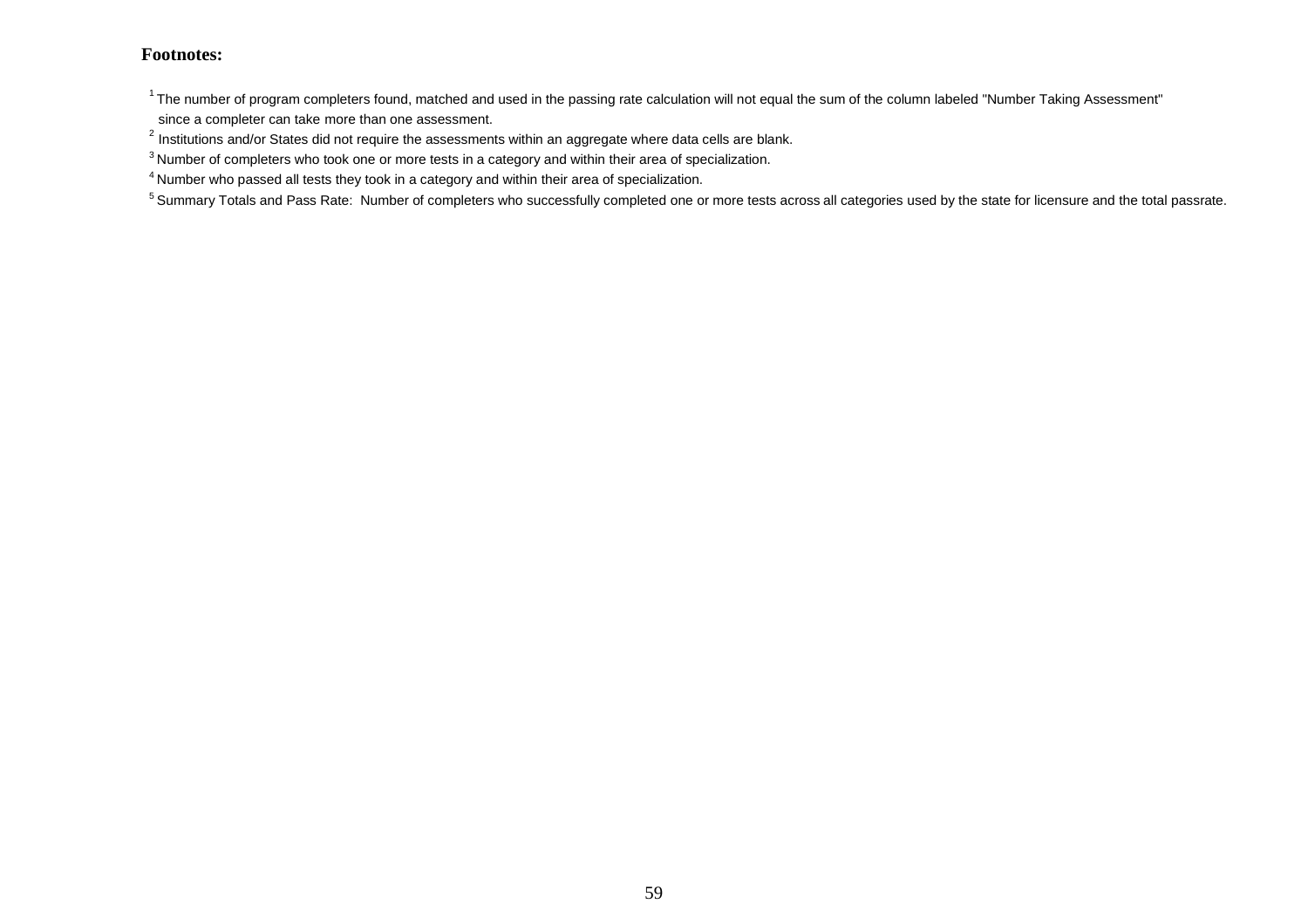### **LOUISIANA TECH UNIVERSITY**

- **HEA TITLE II FOLLOW-UP – 2001-2002 ACADEMIC YEAR – QUARTILE RANKING**
- **HEA TITLE II FOLLOW-UP – 2001-2002 ACADEMIC YEAR - REGULAR PROGRAM COMPLETERS – PASSAGE RATE REPORT**
- **HEA TITLE II FOLLOW-UP – 2001-2002 ACADEMIC YEAR - ALTERNATE PROGRAM COMPLETERS – PASSAGE RATE REPORT**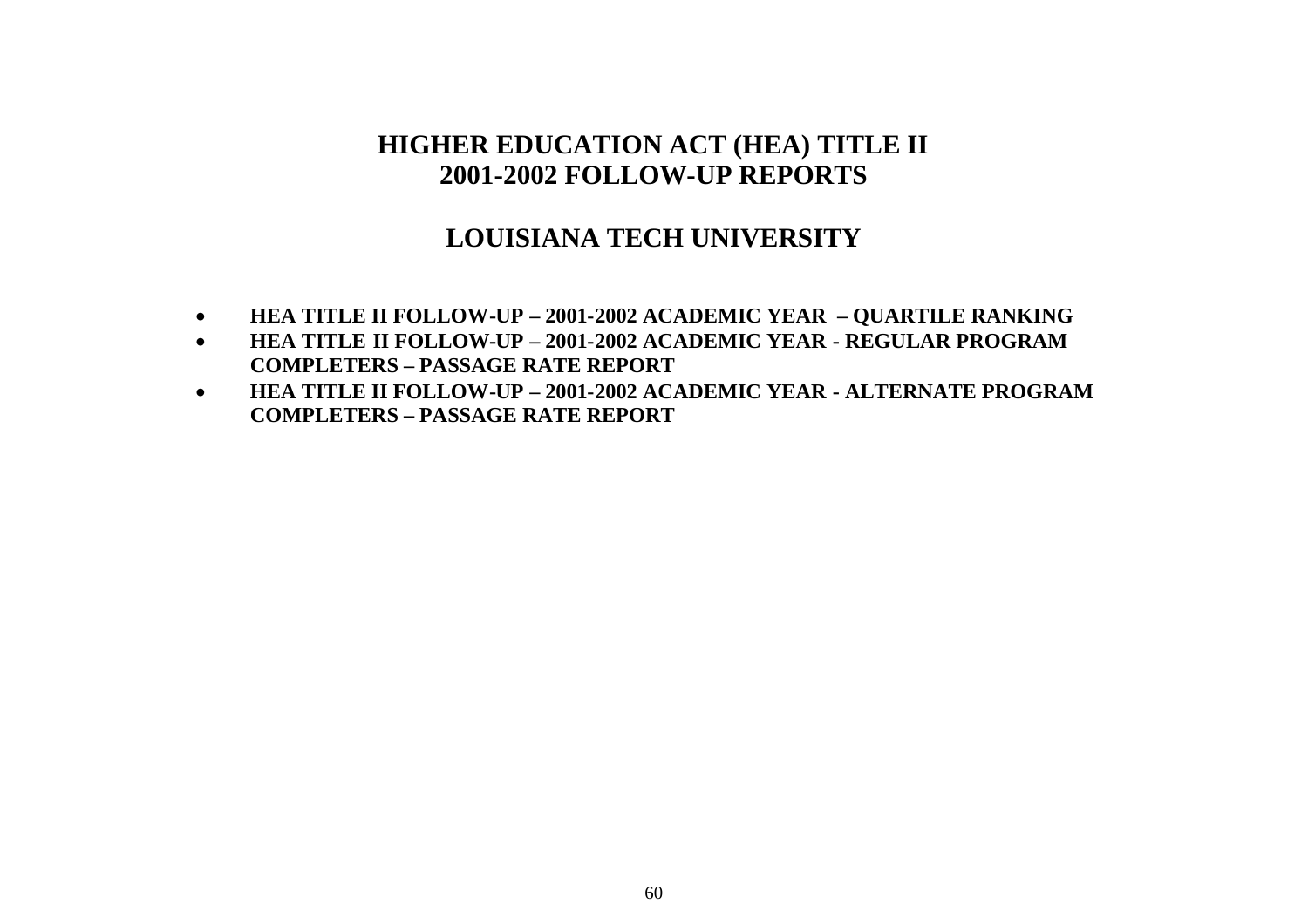| ОĒ<br>LO <sub>U</sub>                                                                            |                                                           | <b>HEA - Title II Follow-Up</b><br>2001-2002 Academic<br>Year<br><b>Quartile Ranking</b><br><b>Regular Completers</b> |                                          |                      |                                                                                |                                                            |                                      |
|--------------------------------------------------------------------------------------------------|-----------------------------------------------------------|-----------------------------------------------------------------------------------------------------------------------|------------------------------------------|----------------------|--------------------------------------------------------------------------------|------------------------------------------------------------|--------------------------------------|
| <b>Institution Name</b>                                                                          |                                                           | LOUISIANA TECH UNIVERSITY                                                                                             |                                          |                      |                                                                                |                                                            |                                      |
| <b>Institution Code</b>                                                                          |                                                           | 6372                                                                                                                  |                                          |                      |                                                                                |                                                            |                                      |
| <b>State</b>                                                                                     |                                                           | Louisiana                                                                                                             |                                          |                      |                                                                                |                                                            |                                      |
| <b>Number of Program Completers Submitted</b>                                                    | 115                                                       |                                                                                                                       |                                          |                      |                                                                                |                                                            |                                      |
| Number of Program Completers found, matched,<br>and used in passing rate Calculations $^{\rm 1}$ | 114                                                       |                                                                                                                       |                                          |                      |                                                                                |                                                            |                                      |
| <b>Number of Individuals Licensed</b>                                                            |                                                           |                                                                                                                       |                                          |                      |                                                                                |                                                            |                                      |
| Number of Out-Of-State Program Completers                                                        |                                                           |                                                                                                                       |                                          |                      |                                                                                |                                                            |                                      |
| <b>Number of In-State Program Completers</b>                                                     | 1775                                                      |                                                                                                                       |                                          |                      |                                                                                |                                                            | September 30, 2006                   |
|                                                                                                  |                                                           |                                                                                                                       |                                          |                      |                                                                                | <b>Statewide</b>                                           |                                      |
| Type of Assessment <sup>2</sup>                                                                  | <b>Number</b><br><b>Taking</b><br>Assessment <sup>3</sup> | <b>Number</b><br><b>Passing</b><br><u>Assessment<sup>4</sup></u>                                                      | <b>Institutional</b><br><b>Pass Rate</b> | <b>Institutional</b> | <b>Number</b><br><b>Taking</b><br><b>Quartile Rank Assessment</b> <sup>3</sup> | <b>Number</b><br><b>Passing</b><br>Assessment <sup>4</sup> | <b>Statewide</b><br><b>Pass Rate</b> |
| Aggregate - Basic Skills                                                                         | 108                                                       | 108                                                                                                                   | 100%                                     | $\mathbf{I}$         | 1684                                                                           | 1679                                                       | 100%                                 |
| Aggregate - Professional Knowledge                                                               | 114                                                       | 114                                                                                                                   | 100%                                     |                      | 1763                                                                           | 1743                                                       | 99%                                  |
| Aggregate - Academic Content Areas (Math,<br>English, Biology, etc.)                             | 107                                                       | 107                                                                                                                   | 100%                                     | $\mathbf{I}$         | 1645                                                                           | 1627                                                       | 99%                                  |
| Aggregate - Other Content Areas<br>(Career/Technical Education, Health Educations,<br>etc.       |                                                           |                                                                                                                       |                                          |                      |                                                                                |                                                            |                                      |
| Aggregate - Teaching Special Populations<br>(Special Education, ELS, etc.)                       |                                                           |                                                                                                                       |                                          |                      |                                                                                |                                                            |                                      |
| Aggregate - Performance Assessments                                                              |                                                           |                                                                                                                       |                                          |                      |                                                                                |                                                            |                                      |
| <b>Summary Totals and Pass Rates<sup>5</sup></b>                                                 | 114                                                       | 114                                                                                                                   | 100%                                     |                      | 1775                                                                           | 1743                                                       | 98%                                  |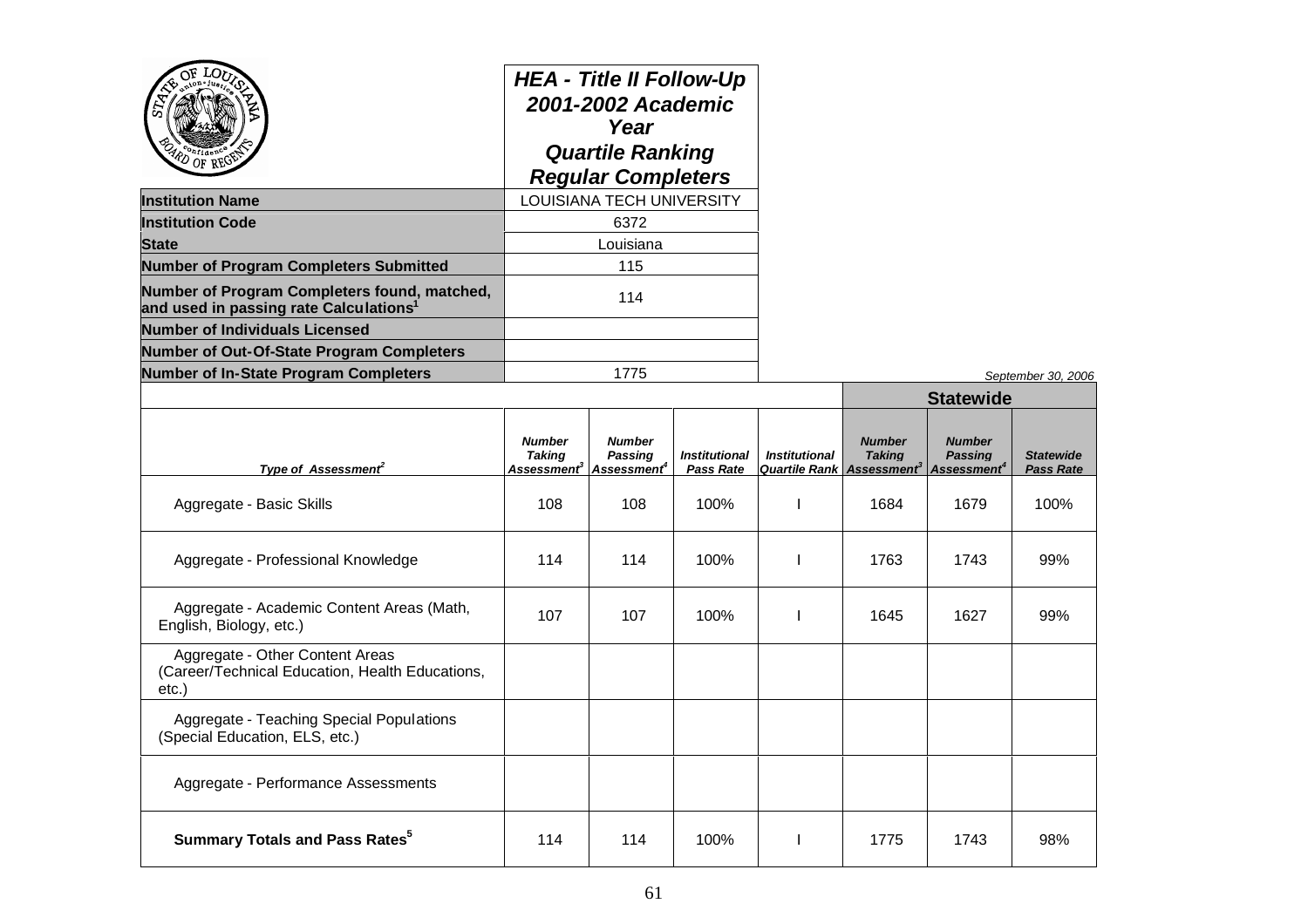| <b>ZO OF REGES</b>                                                                    | <b>HEA - Title II Follow-</b><br>Up<br>2001-2002 Academic<br>Year<br><b>Regular Program</b><br><b>Completers</b><br>LOUISIANA TECH UNIVERSITY |                                |                                                          |                                          |                                                     |                                                      |                                      |
|---------------------------------------------------------------------------------------|-----------------------------------------------------------------------------------------------------------------------------------------------|--------------------------------|----------------------------------------------------------|------------------------------------------|-----------------------------------------------------|------------------------------------------------------|--------------------------------------|
| <b>Institution Name</b>                                                               |                                                                                                                                               |                                |                                                          |                                          |                                                     |                                                      |                                      |
| <b>Institution Code</b>                                                               |                                                                                                                                               | 6372                           |                                                          |                                          |                                                     |                                                      |                                      |
| <b>State</b>                                                                          | Louisiana                                                                                                                                     |                                |                                                          |                                          |                                                     |                                                      |                                      |
| <b>Number of Program Completers Submitted</b>                                         |                                                                                                                                               | 115                            |                                                          |                                          |                                                     |                                                      |                                      |
| Number of Program Completers found, matched,<br>and used in passing rate Calculations |                                                                                                                                               | 114                            |                                                          |                                          |                                                     |                                                      | September 30, 2006                   |
|                                                                                       |                                                                                                                                               |                                |                                                          |                                          |                                                     | <b>Statewide</b>                                     |                                      |
| <b>Type of Assessment</b>                                                             | <b>Assessment</b><br>Code<br><b>Number</b>                                                                                                    | <b>Number</b><br><b>Taking</b> | <b>Number</b><br><b>Passing</b><br>Assessment Assessment | <b>Institutional</b><br><b>Pass Rate</b> | <b>Number</b><br><b>Taking</b><br><b>Assessment</b> | <b>Number</b><br><b>Passing</b><br><b>Assessment</b> | <b>Statewide</b><br><b>Pass Rate</b> |
| <b>Basic Skills</b>                                                                   |                                                                                                                                               |                                |                                                          |                                          |                                                     |                                                      |                                      |
| <b>COMMUNICATION SKILLS</b>                                                           | 500                                                                                                                                           | 13                             | 13                                                       | 100%                                     | 617                                                 | 617                                                  | 100%                                 |
| <b>GENERAL KNOWLEDGE</b>                                                              | 510                                                                                                                                           | 14                             | 14                                                       | 100%                                     | 550                                                 | 550                                                  | 100%                                 |
| PPST READING                                                                          | 710                                                                                                                                           | 28                             | 28                                                       | 100%                                     | 423                                                 | 422                                                  | 100%                                 |
| <b>CBT READING</b>                                                                    | 711                                                                                                                                           | 68                             | 68                                                       | 100%                                     | 620                                                 | 620                                                  | 100%                                 |
| PPST WRITING                                                                          | 720                                                                                                                                           | 28                             | 28                                                       | 100%                                     | 457                                                 | 457                                                  | 100%                                 |
| <b>CBT WRITING</b>                                                                    | 721                                                                                                                                           | 67                             | 67                                                       | 100%                                     | 578                                                 | 578                                                  | 100%                                 |
| PPST MATHEMATICS                                                                      | 730                                                                                                                                           | 26                             | 26                                                       | 100%                                     | 457                                                 | 457                                                  | 100%                                 |
| <b>CBT MATHEMATICS</b>                                                                | 731                                                                                                                                           | 69                             | 69                                                       | 100%                                     | 650                                                 | 649                                                  | 100%                                 |
| COMPUTERIZED PPST READING                                                             | 5710                                                                                                                                          |                                |                                                          |                                          | 16                                                  | 15                                                   | 94%                                  |
| COMPUTERIZED PPST WRITING                                                             | 5720                                                                                                                                          |                                |                                                          |                                          | 17                                                  | 16                                                   | 94%                                  |
| COMPUTERIZED PPST MATHEMATICS                                                         | 5730                                                                                                                                          |                                |                                                          |                                          | 21                                                  | 18                                                   | 86%                                  |
| <b>Professional Knowledge</b>                                                         |                                                                                                                                               |                                |                                                          |                                          |                                                     |                                                      |                                      |
| PROFESSIONAL KNOWLEDGE                                                                | 520                                                                                                                                           | 1                              |                                                          |                                          | 87                                                  | 86                                                   | 99%                                  |
| PRINCIPLES LEARNING & TEACHING K-6                                                    | 522                                                                                                                                           | 74                             | 74                                                       | 100%                                     | 1129                                                | 1123                                                 | 99%                                  |
| PRINCIPLES LEARNING & TEACHING 5-9                                                    | 523                                                                                                                                           |                                |                                                          |                                          | 1                                                   |                                                      |                                      |
| PRINCIPLES LEARNING & TEACHING 7-12                                                   | 524                                                                                                                                           | 39                             | 39                                                       | 100%                                     | 546                                                 | 533                                                  | 98%                                  |
| <b>Academic Content Areas</b>                                                         |                                                                                                                                               |                                |                                                          |                                          |                                                     |                                                      |                                      |
| EDUCATION IN THE ELEMENTARY SCHOOL                                                    | 010                                                                                                                                           |                                |                                                          |                                          | 14                                                  | 14                                                   | 100%                                 |
| ELEM ED CURR INSTRUC ASSESSMENT                                                       | 011                                                                                                                                           | 62                             | 62                                                       | 100%                                     | 991                                                 | 987                                                  | 100%                                 |
| ELEM ED CONTENT AREA EXERCISES                                                        | 012                                                                                                                                           | 62                             | 62                                                       | 100%                                     | 991                                                 | 991                                                  | 100%                                 |
| ELEMENTARY ED CONTENT KNOWLEDGE                                                       | 014                                                                                                                                           |                                |                                                          |                                          | 8                                                   | 8                                                    | 100%                                 |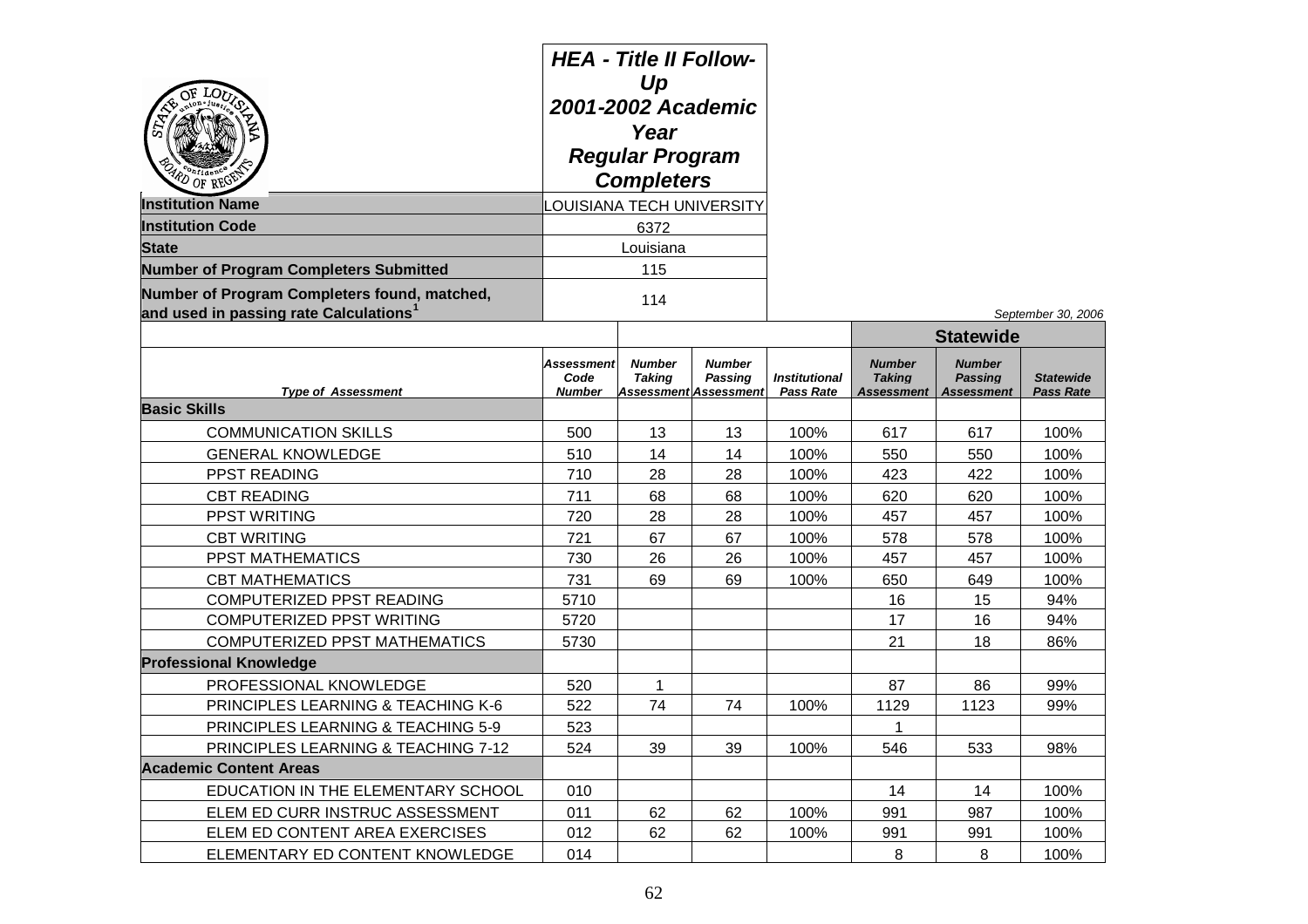| <b>TD OF REGS</b>                                                                                  | <b>HEA - Title II Follow-</b><br>Up<br>2001-2002 Academic<br>Year<br><b>Regular Program</b><br><b>Completers</b> |                                 |                                                   |                                                 |                                              |                                                      |                                      |
|----------------------------------------------------------------------------------------------------|------------------------------------------------------------------------------------------------------------------|---------------------------------|---------------------------------------------------|-------------------------------------------------|----------------------------------------------|------------------------------------------------------|--------------------------------------|
| <b>Institution Name</b>                                                                            |                                                                                                                  | <b>OUISIANA TECH UNIVERSITY</b> |                                                   |                                                 |                                              |                                                      |                                      |
| <b>Institution Code</b>                                                                            | 6372                                                                                                             |                                 |                                                   |                                                 |                                              |                                                      |                                      |
| <b>State</b>                                                                                       |                                                                                                                  | Louisiana                       |                                                   |                                                 |                                              |                                                      |                                      |
| <b>Number of Program Completers Submitted</b>                                                      | 115                                                                                                              |                                 |                                                   |                                                 |                                              |                                                      |                                      |
| Number of Program Completers found, matched,<br>and used in passing rate Calculations <sup>1</sup> | 114                                                                                                              |                                 |                                                   |                                                 |                                              |                                                      | September 30, 2006                   |
|                                                                                                    |                                                                                                                  |                                 |                                                   |                                                 |                                              | <b>Statewide</b>                                     |                                      |
| <b>Type of Assessment</b>                                                                          | Assessment<br>Code<br><b>Number</b>                                                                              | <b>Number</b><br>Takina         | <b>Number</b><br>Passing<br>Assessment Assessment | <i><b>Institutional</b></i><br><b>Pass Rate</b> | <b>Number</b><br><b>Taking</b><br>Assessment | <b>Number</b><br><b>Passing</b><br><b>Assessment</b> | <b>Statewide</b><br><b>Pass Rate</b> |
| <b>Academic Content Areas</b>                                                                      |                                                                                                                  |                                 |                                                   |                                                 |                                              |                                                      |                                      |
| EARLY CHILDHOOD EDUCATION                                                                          | 020                                                                                                              | 8                               |                                                   |                                                 | 80                                           | 80                                                   | 100%                                 |
| <b>BIOLOGY AND GENERAL SCIENCE</b>                                                                 | 030                                                                                                              | $\mathbf{1}$                    |                                                   |                                                 | 31                                           | 31                                                   | 100%                                 |
| ENG LANG LIT COMP CONTENT KNOWLEDGE                                                                | 041                                                                                                              | 9                               |                                                   |                                                 | 105                                          | 102                                                  | 97%                                  |
| ENG LANG LIT COMP PEDAGOGY                                                                         | 043                                                                                                              | 9                               |                                                   |                                                 | 105                                          | 104                                                  | 99%                                  |
| <b>MATHEMATICS</b>                                                                                 | 060                                                                                                              | 1                               |                                                   |                                                 | 45                                           | 45                                                   | 100%                                 |
| CHEM PHYSICS AND GENERAL SCIENCE                                                                   | 070                                                                                                              | 1                               |                                                   |                                                 | 8                                            | 7                                                    | 88%                                  |
| SOCIAL STUDIES: CONTENT KNOWLEDGE                                                                  | 081                                                                                                              | 1                               |                                                   |                                                 | 110                                          | 107                                                  | 97%                                  |
| SOCIAL STUDIES: INTERPRET MATERIALS                                                                | 083                                                                                                              | 1                               |                                                   |                                                 | 108                                          | 105                                                  | 97%                                  |
| PHYSICAL EDUCATION                                                                                 | 090                                                                                                              | 17                              | 17                                                | 100%                                            | 151                                          | 149                                                  | 99%                                  |
| <b>BUSINESS EDUCATION</b>                                                                          | 100                                                                                                              | 3                               |                                                   |                                                 | 13                                           | 13                                                   | 100%                                 |
| <b>MUSIC EDUCATION</b>                                                                             | 110                                                                                                              | $\overline{2}$                  |                                                   |                                                 | 70                                           | 69                                                   | 99%                                  |
| MUSIC CONTENT KNOWLEDGE                                                                            | 113                                                                                                              |                                 |                                                   |                                                 | 2                                            | 2                                                    |                                      |
| <b>FAMILY AND CONSUMER SCIENCES</b>                                                                | 120                                                                                                              | $\overline{2}$                  |                                                   |                                                 | 15                                           | 15                                                   | 100%                                 |
| <b>FRENCH</b>                                                                                      | 170                                                                                                              |                                 |                                                   |                                                 | $\overline{2}$                               | $\overline{2}$                                       |                                      |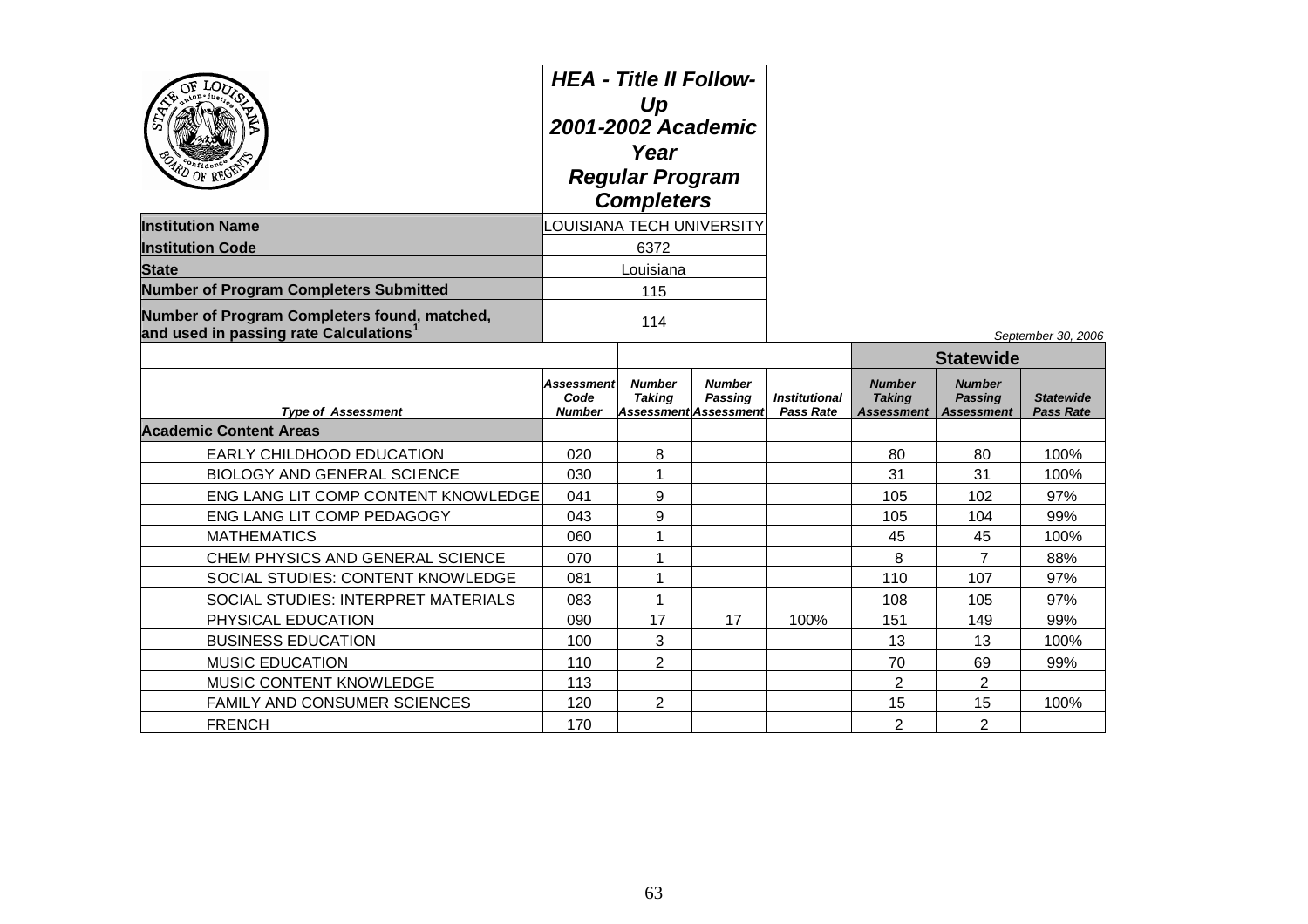| <b>PD OF REC</b>                                                                                   |                                                     | <b>HEA - Title II Follow-Up</b><br>2001-2002 Academic Year<br><b>Regular Program Completers</b> |                                          |                                                           |                                                            |                                      |
|----------------------------------------------------------------------------------------------------|-----------------------------------------------------|-------------------------------------------------------------------------------------------------|------------------------------------------|-----------------------------------------------------------|------------------------------------------------------------|--------------------------------------|
| <b>Institution Name</b>                                                                            |                                                     | LOUISIANA TECH UNIVERSITY                                                                       |                                          |                                                           |                                                            |                                      |
| <b>Institution Code</b>                                                                            |                                                     | 6372                                                                                            |                                          |                                                           |                                                            |                                      |
| <b>State</b>                                                                                       |                                                     | Louisiana                                                                                       |                                          |                                                           |                                                            |                                      |
| <b>Number of Program Completers Submitted</b>                                                      |                                                     | 115                                                                                             |                                          |                                                           |                                                            |                                      |
| Number of Program Completers found, matched,<br>and used in passing rate Calculations <sup>1</sup> |                                                     | 114                                                                                             |                                          |                                                           |                                                            | September 30, 2006                   |
|                                                                                                    |                                                     |                                                                                                 |                                          |                                                           | <b>Statewide</b>                                           |                                      |
| Type of Assessment <sup>2</sup>                                                                    | <b>Number</b><br><b>Taking</b><br><b>Assessment</b> | <b>Number</b><br><b>Passing</b><br>Assessment <sup>4</sup>                                      | <b>Institutional</b><br><b>Pass Rate</b> | <b>Number</b><br><b>Taking</b><br>Assessment <sup>3</sup> | <b>Number</b><br><b>Passing</b><br>Assessment <sup>4</sup> | <b>Statewide</b><br><b>Pass Rate</b> |
| Aggregate - Basic Skills                                                                           | 108                                                 | 108                                                                                             | 100%                                     | 1684                                                      | 1679                                                       | 100%                                 |
| Aggregate - Professional Knowledge                                                                 | 114                                                 | 114                                                                                             | 100%                                     | 1763                                                      | 1743                                                       | 99%                                  |
| Aggregate - Academic Content Areas (Math, English,<br>Biology, etc.)                               | 107                                                 | 107                                                                                             | 100%                                     | 1645                                                      | 1627                                                       | 99%                                  |
| Aggregate - Other Content Areas (Career/Technical<br>Education, Health Educations, etc.)           |                                                     |                                                                                                 |                                          |                                                           |                                                            |                                      |
| Aggregate - Teaching Special Populations (Special<br>Education, ELS, etc.)                         |                                                     |                                                                                                 |                                          |                                                           |                                                            |                                      |
| Aggregate - Performance Assessments                                                                |                                                     |                                                                                                 |                                          |                                                           |                                                            |                                      |
| <b>Summary Totals and Pass Rates</b> <sup>5</sup>                                                  | 114                                                 | 114                                                                                             | 100%                                     | 1775                                                      | 1743                                                       | 98%                                  |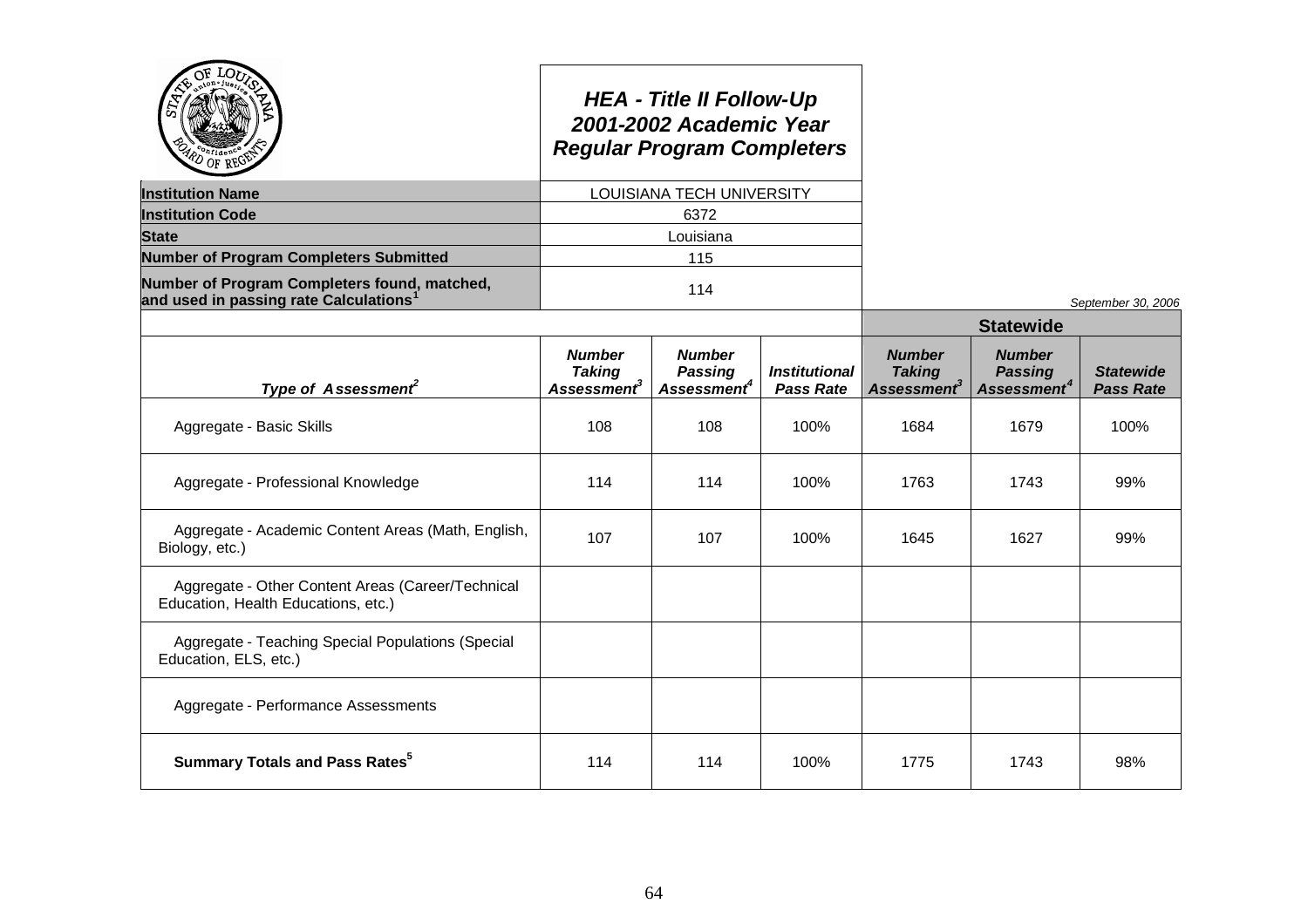| ОF<br><b>PO OF REGE</b>                                                                            | <b>HEA - Title II Follow-</b><br>Up<br>2001-2002 Academic<br>Year<br><b>Alternate Program</b><br><b>Completers</b> |                                |                                                                 |                                                 |                                                     |                                                      |                                      |  |
|----------------------------------------------------------------------------------------------------|--------------------------------------------------------------------------------------------------------------------|--------------------------------|-----------------------------------------------------------------|-------------------------------------------------|-----------------------------------------------------|------------------------------------------------------|--------------------------------------|--|
| <b>Institution Name</b>                                                                            | <b>OUISIANA TECH UNIVERSITY</b>                                                                                    |                                |                                                                 |                                                 |                                                     |                                                      |                                      |  |
| <b>Institution Code</b>                                                                            |                                                                                                                    | 6372                           |                                                                 |                                                 |                                                     |                                                      |                                      |  |
| <b>State</b>                                                                                       |                                                                                                                    | Louisiana                      |                                                                 |                                                 |                                                     |                                                      |                                      |  |
| <b>Number of Program Completers Submitted</b>                                                      | 10                                                                                                                 |                                |                                                                 |                                                 |                                                     |                                                      |                                      |  |
| Number of Program Completers found, matched,<br>and used in passing rate Calculations <sup>1</sup> | 10                                                                                                                 |                                |                                                                 | September 13, 2006                              |                                                     |                                                      |                                      |  |
|                                                                                                    |                                                                                                                    |                                |                                                                 |                                                 |                                                     | <b>Statewide</b>                                     |                                      |  |
| <b>Type of Assessment</b>                                                                          | <b>Assessment</b><br>Code<br><b>Number</b>                                                                         | <b>Number</b><br><b>Taking</b> | <b>Number</b><br><b>Passing</b><br><b>Assessment Assessment</b> | <i><b>Institutional</b></i><br><b>Pass Rate</b> | <b>Number</b><br><b>Taking</b><br><b>Assessment</b> | <b>Number</b><br><b>Passing</b><br><b>Assessment</b> | <b>Statewide</b><br><b>Pass Rate</b> |  |
| <b>Basic Skills</b>                                                                                |                                                                                                                    |                                |                                                                 |                                                 |                                                     |                                                      |                                      |  |
| <b>COMMUNICATION SKILLS</b>                                                                        | 500                                                                                                                | 4                              |                                                                 |                                                 | 150                                                 | 150                                                  | 100%                                 |  |
| <b>GENERAL KNOWLEDGE</b>                                                                           | 510                                                                                                                | 4                              |                                                                 |                                                 | 148                                                 | 148                                                  | 100%                                 |  |
| PPST READING                                                                                       | 710                                                                                                                |                                |                                                                 |                                                 | 58                                                  | 58                                                   | 100%                                 |  |
| <b>CBT READING</b>                                                                                 | 711                                                                                                                | 4                              |                                                                 |                                                 | 141                                                 | 141                                                  | 100%                                 |  |
| <b>PPST WRITING</b>                                                                                | 720                                                                                                                |                                |                                                                 |                                                 | 59                                                  | 59                                                   | 100%                                 |  |
| <b>CBT WRITING</b>                                                                                 | 721                                                                                                                | 4                              |                                                                 |                                                 | 140                                                 | 140                                                  | 100%                                 |  |
| <b>PPST MATHEMATICS</b>                                                                            | 730                                                                                                                |                                |                                                                 |                                                 | 54                                                  | 54                                                   | 100%                                 |  |
| <b>CBT MATHEMATICS</b>                                                                             | 731                                                                                                                | $\overline{4}$                 |                                                                 |                                                 | 148                                                 | 148                                                  | 100%                                 |  |
| COMPUTERIZED PPST READING                                                                          | 5710                                                                                                               |                                |                                                                 |                                                 | 1                                                   |                                                      |                                      |  |
| COMPUTERIZED PPST WRITING                                                                          | 5720                                                                                                               |                                |                                                                 |                                                 | 1                                                   |                                                      |                                      |  |
| <b>COMPUTERIZED PPST MATHEMATICS</b>                                                               | 5730                                                                                                               |                                |                                                                 |                                                 | 1                                                   |                                                      |                                      |  |
| <b>Professional Knowledge</b>                                                                      |                                                                                                                    |                                |                                                                 |                                                 |                                                     |                                                      |                                      |  |
| PROFESSIONAL KNOWLEDGE                                                                             | 520                                                                                                                | 4                              |                                                                 |                                                 | 115                                                 | 115                                                  | 100%                                 |  |
| PRINCIPLES LEARNING & TEACHING K-6                                                                 | 522                                                                                                                |                                |                                                                 |                                                 | 143                                                 | 143                                                  | 100%                                 |  |
| PRINCIPLES LEARNING & TEACHING 5-9                                                                 | 523                                                                                                                |                                |                                                                 |                                                 | $\overline{c}$                                      |                                                      |                                      |  |
| PRINCIPLES LEARNING & TEACHING 7-12                                                                | 524                                                                                                                | 6                              |                                                                 |                                                 | 164                                                 | 164                                                  | 100%                                 |  |
| <b>Academic Content Areas</b>                                                                      |                                                                                                                    |                                |                                                                 |                                                 |                                                     |                                                      |                                      |  |
| EDUCATION IN THE ELEMENTARY SCHOOL                                                                 | 010                                                                                                                |                                |                                                                 |                                                 | 22                                                  | 22                                                   | 100%                                 |  |
| ELEM ED CURR INSTRUC ASSESSMENT                                                                    | 011                                                                                                                |                                |                                                                 |                                                 | 128                                                 | 127                                                  | 99%                                  |  |
| ELEM ED CONTENT AREA EXERCISES                                                                     | 012                                                                                                                |                                |                                                                 |                                                 | 127                                                 | 127                                                  | 100%                                 |  |
| ELEMENTARY ED CONTENT KNOWLEDGE                                                                    | 014                                                                                                                |                                |                                                                 |                                                 | 20                                                  | 20                                                   | 100%                                 |  |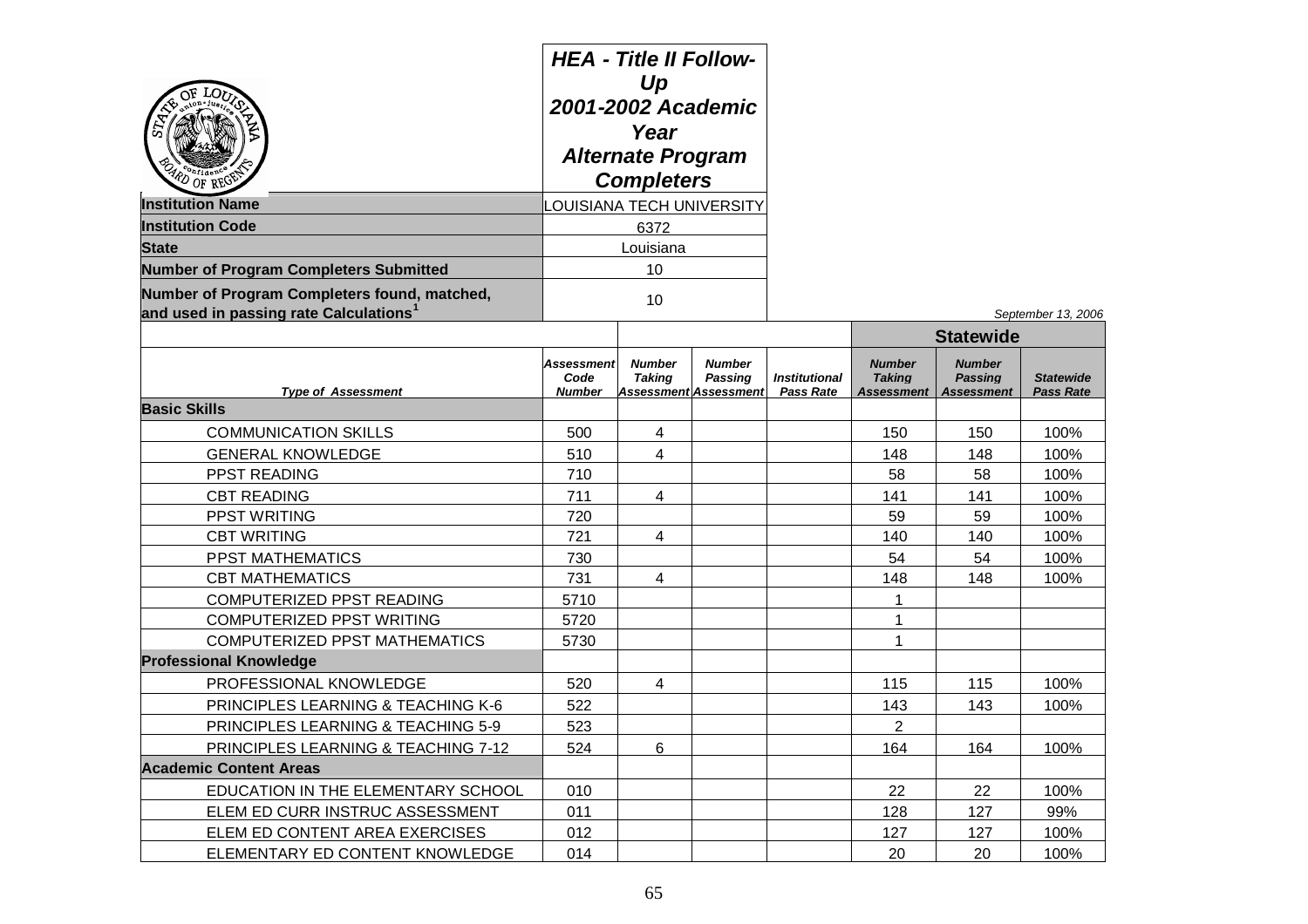| <b>PD</b> OF REGE                                                                     | <b>HEA - Title II Follow-</b><br>Up<br>2001-2002 Academic<br>Year<br><b>Alternate Program</b><br><b>Completers</b> |                                |                                                                 |                                          |                                              |                                                      |                                      |
|---------------------------------------------------------------------------------------|--------------------------------------------------------------------------------------------------------------------|--------------------------------|-----------------------------------------------------------------|------------------------------------------|----------------------------------------------|------------------------------------------------------|--------------------------------------|
| <b>Institution Name</b>                                                               | <b>OUISIANA TECH UNIVERSITY</b>                                                                                    |                                |                                                                 |                                          |                                              |                                                      |                                      |
| <b>Institution Code</b>                                                               |                                                                                                                    | 6372                           |                                                                 |                                          |                                              |                                                      |                                      |
| <b>State</b>                                                                          |                                                                                                                    | Louisiana                      |                                                                 |                                          |                                              |                                                      |                                      |
| <b>Number of Program Completers Submitted</b>                                         |                                                                                                                    | 10                             |                                                                 |                                          |                                              |                                                      |                                      |
| Number of Program Completers found, matched,<br>and used in passing rate Calculations | 10                                                                                                                 |                                |                                                                 |                                          |                                              | September 13, 2006                                   |                                      |
|                                                                                       |                                                                                                                    |                                |                                                                 |                                          | <b>Statewide</b>                             |                                                      |                                      |
| <b>Type of Assessment</b>                                                             | Assessment<br>Code<br><b>Number</b>                                                                                | <b>Number</b><br><b>Taking</b> | <b>Number</b><br><b>Passing</b><br><b>Assessment Assessment</b> | <b>Institutional</b><br><b>Pass Rate</b> | <b>Number</b><br><b>Taking</b><br>Assessment | <b>Number</b><br><b>Passing</b><br><b>Assessment</b> | <b>Statewide</b><br><b>Pass Rate</b> |
| <b>Academic Content Areas</b>                                                         |                                                                                                                    |                                |                                                                 |                                          |                                              |                                                      |                                      |
| EARLY CHILDHOOD EDUCATION                                                             | 020                                                                                                                |                                |                                                                 |                                          | 9                                            |                                                      |                                      |
| <b>BIOLOGY AND GENERAL SCIENCE</b>                                                    | 030                                                                                                                | 1                              |                                                                 |                                          | 38                                           | 37                                                   | 97%                                  |
| ENG LANG LIT COMP CONTENT KNOWLEDGE                                                   | 041                                                                                                                | 3                              |                                                                 |                                          | 44                                           | 44                                                   | 100%                                 |
| ENG LANG LIT COMP PEDAGOGY                                                            | 043                                                                                                                | 3                              |                                                                 |                                          | 44                                           | 44                                                   | 100%                                 |
| <b>MATHEMATICS</b>                                                                    | 060                                                                                                                | $\mathbf 1$                    |                                                                 |                                          | 24                                           | 24                                                   | 100%                                 |
| CHEM PHYSICS AND GENERAL SCIENCE                                                      | 070                                                                                                                | $\mathbf 1$                    |                                                                 |                                          | 9                                            |                                                      |                                      |
| <b>SOCIAL STUDIES</b>                                                                 | 080                                                                                                                |                                |                                                                 |                                          | $\overline{7}$                               |                                                      |                                      |
| SOCIAL STUDIES: CONTENT KNOWLEDGE                                                     | 081                                                                                                                | 1                              |                                                                 |                                          | 36                                           | 36                                                   | 100%                                 |
| SOCIAL STUDIES: INTERPRET MATERIALS                                                   | 083                                                                                                                | $\mathbf{1}$                   |                                                                 |                                          | 36                                           | 35                                                   | 97%                                  |
| PHYSICAL EDUCATION                                                                    | 090                                                                                                                | 1                              |                                                                 |                                          | 18                                           | 18                                                   | 100%                                 |
| <b>BUSINESS EDUCATION</b>                                                             | 100                                                                                                                |                                |                                                                 |                                          | 12                                           | 12                                                   | 100%                                 |
| <b>MUSIC EDUCATION</b>                                                                | 110                                                                                                                |                                |                                                                 |                                          | 11                                           | 11                                                   | 100%                                 |
| FAMILY AND CONSUMER SCIENCES                                                          | 120                                                                                                                |                                |                                                                 |                                          | 9                                            |                                                      |                                      |
| MIDDLE SCHOOL SUBJECTS: CK                                                            | 146                                                                                                                |                                |                                                                 |                                          | $\overline{c}$                               |                                                      |                                      |
| <b>FRENCH</b>                                                                         | 170                                                                                                                |                                |                                                                 |                                          | $\overline{2}$                               |                                                      |                                      |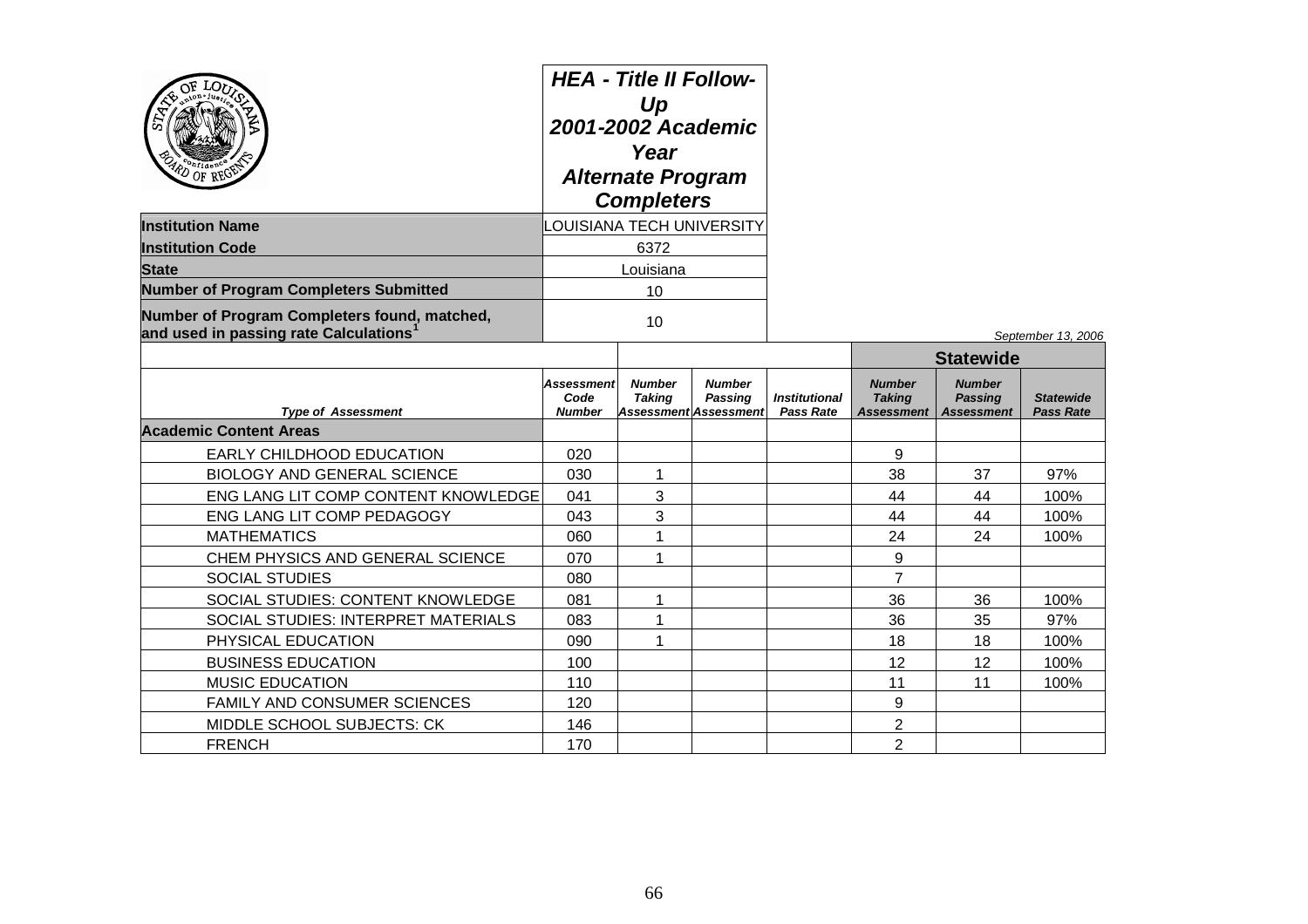|                                                                                                    | <b>HEA - Title II Follow-Up</b><br>2001-2002 Academic Year<br><b>Alternate Program Completers</b> |                                                            |                                                 |                                                           |                                                            |                                      |  |
|----------------------------------------------------------------------------------------------------|---------------------------------------------------------------------------------------------------|------------------------------------------------------------|-------------------------------------------------|-----------------------------------------------------------|------------------------------------------------------------|--------------------------------------|--|
| <b>Institution Name</b>                                                                            | LOUISIANA TECH UNIVERSITY                                                                         |                                                            |                                                 |                                                           |                                                            |                                      |  |
| <b>Institution Code</b>                                                                            |                                                                                                   | 6372                                                       |                                                 |                                                           |                                                            |                                      |  |
| <b>State</b>                                                                                       |                                                                                                   | Louisiana                                                  |                                                 |                                                           |                                                            |                                      |  |
| <b>Number of Program Completers Submitted</b>                                                      |                                                                                                   | 10                                                         |                                                 |                                                           |                                                            |                                      |  |
| Number of Program Completers found, matched,<br>and used in passing rate Calculations <sup>1</sup> |                                                                                                   | 10                                                         |                                                 |                                                           |                                                            | September 13, 2006                   |  |
|                                                                                                    |                                                                                                   |                                                            |                                                 | <b>Statewide</b>                                          |                                                            |                                      |  |
| Type of Assessment <sup>2</sup>                                                                    | <b>Number</b><br><b>Taking</b><br>Assessment <sup>3</sup>                                         | <b>Number</b><br><b>Passing</b><br>Assessment <sup>4</sup> | <i><b>Institutional</b></i><br><b>Pass Rate</b> | <b>Number</b><br><b>Taking</b><br>Assessment <sup>3</sup> | <b>Number</b><br><b>Passing</b><br>Assessment <sup>4</sup> | <b>Statewide</b><br><b>Pass Rate</b> |  |
| Aggregate - Basic Skills                                                                           | 8                                                                                                 |                                                            |                                                 | 360                                                       | 360                                                        | 100%                                 |  |
| Aggregate - Professional Knowledge                                                                 | 10                                                                                                | 10 <sup>1</sup>                                            | 100%                                            | 424                                                       | 424                                                        | 100%                                 |  |
| Aggregate - Academic Content Areas (Math, English,<br>Biology, etc.)                               | 8                                                                                                 |                                                            |                                                 | 391                                                       | 388                                                        | 99%                                  |  |
| Aggregate - Other Content Areas (Career/Technical<br>Education, Health Educations, etc.)           |                                                                                                   |                                                            |                                                 |                                                           |                                                            |                                      |  |
| Aggregate - Teaching Special Populations (Special<br>Education, ELS, etc.)                         |                                                                                                   |                                                            |                                                 |                                                           |                                                            |                                      |  |
| Aggregate - Performance Assessments                                                                |                                                                                                   |                                                            |                                                 |                                                           |                                                            |                                      |  |
| <b>Summary Totals and Pass Rates</b> <sup>5</sup>                                                  | 10                                                                                                | 10                                                         | 100%                                            | 480                                                       | 477                                                        | 99%                                  |  |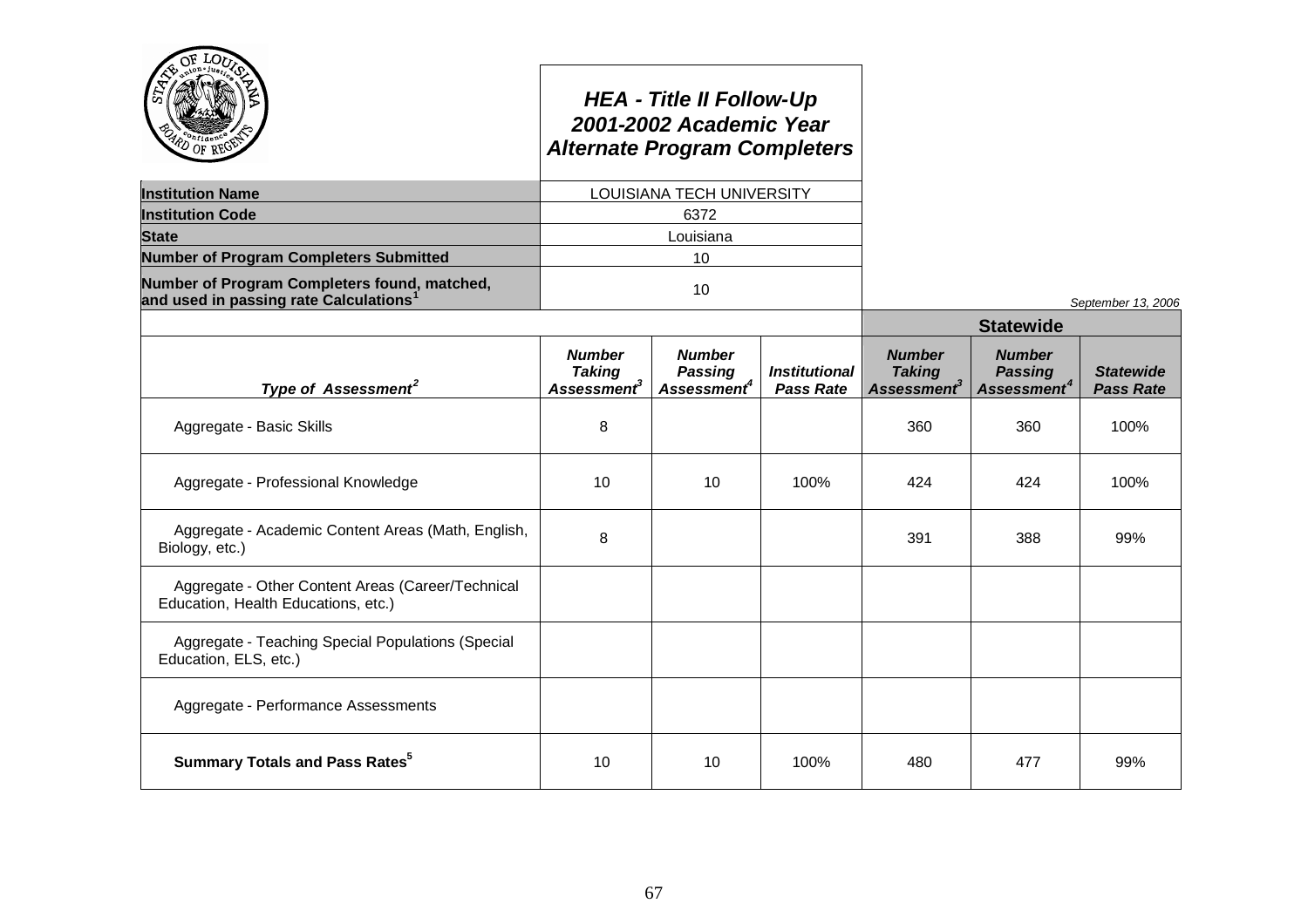$1$ The number of program completers found, matched and used in the passing rate calculation will not equal the sum of the column labeled "Number Taking Assessment" since a completer can take more than one assessment.

 $^{2}$  Institutions and/or States did not require the assessments within an aggregate where data cells are blank.

<sup>&</sup>lt;sup>3</sup> Number of completers who took one or more tests in a category and within their area of specialization.

<sup>4</sup> Number who passed all tests they took in a category and within their area of specialization.

<sup>&</sup>lt;sup>5</sup> Summary Totals and Pass Rate: Number of completers who successfully completed one or more tests across all categories used by the state for licensure and the total passrate.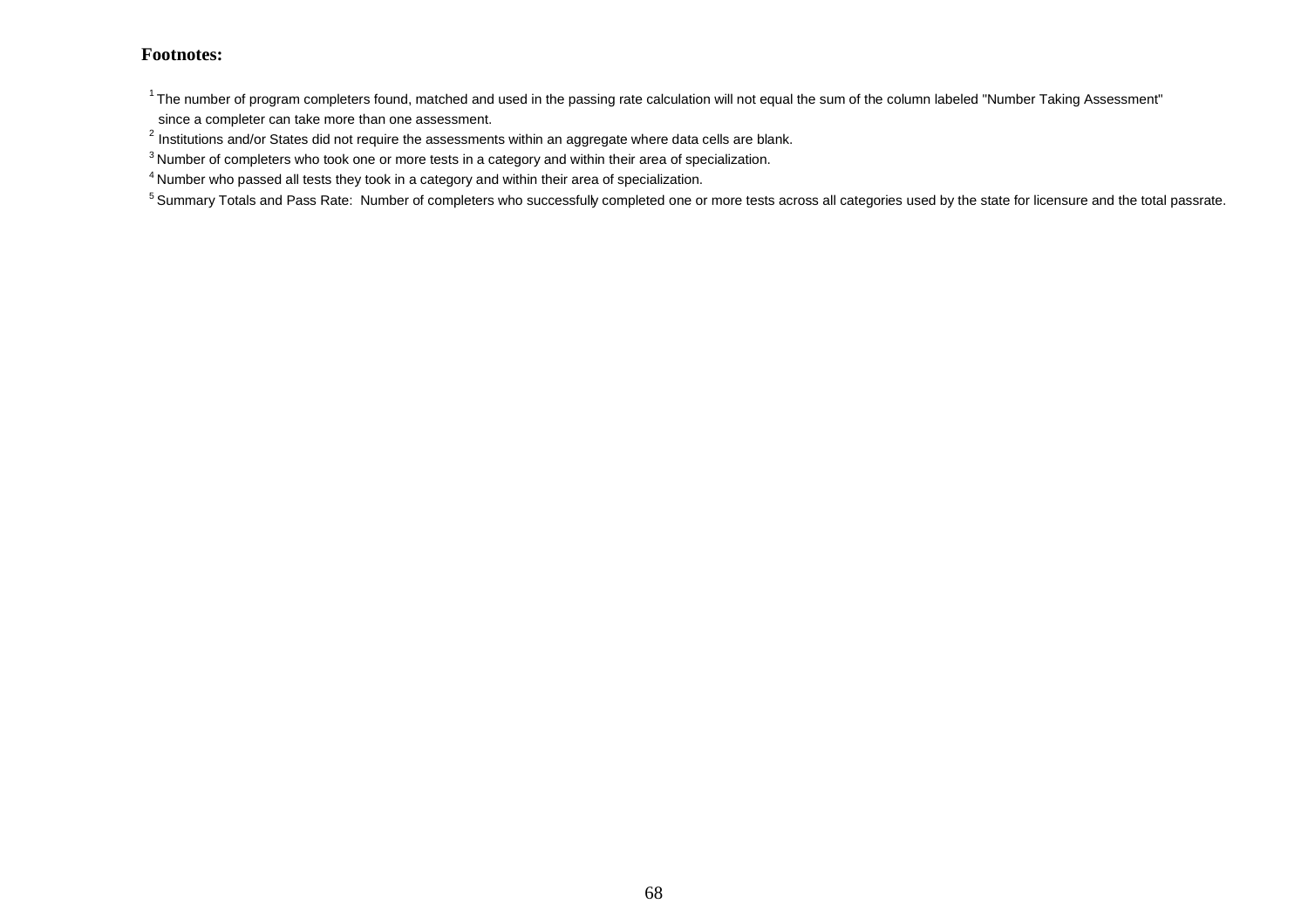# **LOYOLA UNIVERSITY**

- **HEA TITLE II FOLLOW-UP – 2001-2002 ACADEMIC YEAR – QUARTILE RANKING**
- **HEA TITLE II FOLLOW-UP – 2001-2002 ACADEMIC YEAR - REGULAR PROGRAM COMPLETERS – PASSAGE RATE REPORT**
- **HEA TITLE II FOLLOW-UP – 2001-2002 ACADEMIC YEAR - ALTERNATE PROGRAM COMPLETERS – PASSAGE RATE REPORT**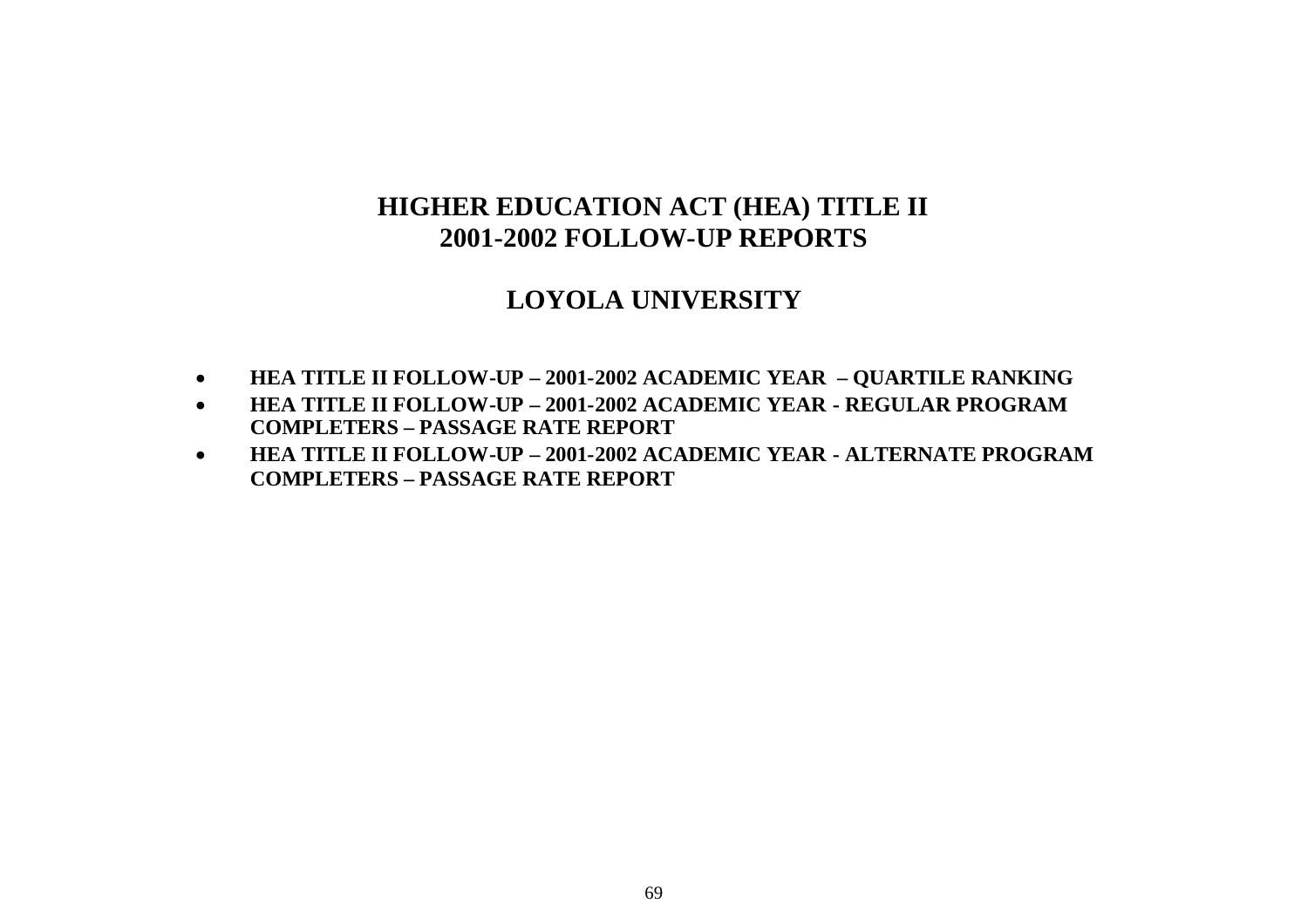|                                                                                                    | <b>HEA - Title II Follow-Up</b><br>2001-2002 Academic<br>Year<br><b>Quartile Ranking</b><br><b>Regular Completers</b> |
|----------------------------------------------------------------------------------------------------|-----------------------------------------------------------------------------------------------------------------------|
| <b>Institution Name</b>                                                                            | LOYOLA UNIVERSITY LOUISIANA                                                                                           |
| <b>Institution Code</b>                                                                            | 6374                                                                                                                  |
| <b>State</b>                                                                                       | Louisiana                                                                                                             |
| <b>Number of Program Completers Submitted</b>                                                      | 32                                                                                                                    |
| Number of Program Completers found, matched,<br>and used in passing rate Calculations <sup>1</sup> | 32                                                                                                                    |
| <b>Number of Individuals Licensed</b>                                                              |                                                                                                                       |
| <b>Number of Out-Of-State Program Completers</b>                                                   |                                                                                                                       |
| <b>Number of In-State Program Completers</b>                                                       | 1775                                                                                                                  |

|                                                                                            |                                                           |                                                     |                                          | <b>Statewide</b>     |                                                                                                 |                          |                                      |
|--------------------------------------------------------------------------------------------|-----------------------------------------------------------|-----------------------------------------------------|------------------------------------------|----------------------|-------------------------------------------------------------------------------------------------|--------------------------|--------------------------------------|
| Type of Assessment <sup>2</sup>                                                            | <b>Number</b><br><b>Taking</b><br>Assessment <sup>3</sup> | <b>Number</b><br>Passing<br>Assessment <sup>4</sup> | <b>Institutional</b><br><b>Pass Rate</b> | <b>Institutional</b> | <b>Number</b><br><b>Taking</b><br>Quartile Rank Assessment <sup>3</sup> Assessment <sup>4</sup> | <b>Number</b><br>Passing | <b>Statewide</b><br><b>Pass Rate</b> |
| Aggregate - Basic Skills                                                                   | 32                                                        | 32                                                  | 100%                                     |                      | 1684                                                                                            | 1679                     | 100%                                 |
| Aggregate - Professional Knowledge                                                         | 32                                                        | 31                                                  | 97%                                      | <b>IV</b>            | 1763                                                                                            | 1743                     | 99%                                  |
| Aggregate - Academic Content Areas (Math,<br>English, Biology, etc.)                       | 32                                                        | 30                                                  | 94%                                      | IV                   | 1645                                                                                            | 1627                     | 99%                                  |
| Aggregate - Other Content Areas<br>(Career/Technical Education, Health Educations,<br>etc. |                                                           |                                                     |                                          |                      |                                                                                                 |                          |                                      |
| Aggregate - Teaching Special Populations<br>(Special Education, ELS, etc.)                 |                                                           |                                                     |                                          |                      |                                                                                                 |                          |                                      |
| Aggregate - Performance Assessments                                                        |                                                           |                                                     |                                          |                      |                                                                                                 |                          |                                      |
| <b>Summary Totals and Pass Rates</b> <sup>5</sup>                                          | 32                                                        | 30                                                  | 94%                                      | IV                   | 1775                                                                                            | 1743                     | 98%                                  |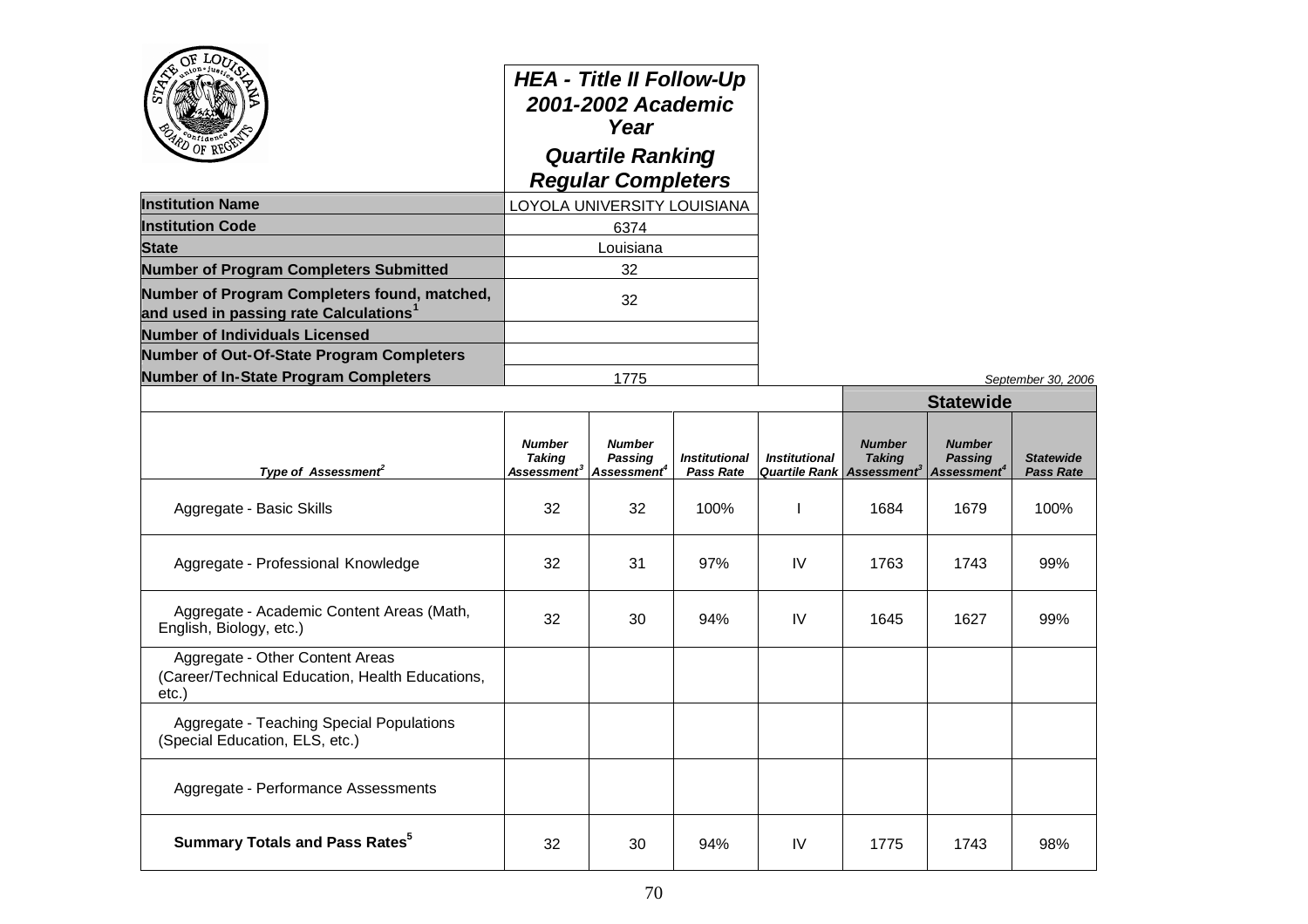| $O_{\text{E}}$<br><b>Institution Name</b><br><b>Institution Code</b><br><b>State</b>               | <b>HEA - Title II Follow-Up</b><br>2001-2002 Academic Year<br><b>Regular Program</b><br><b>Completers</b><br>LOYOLA UNIVERSITY LOUISIANA<br>6374<br>Louisiana |                                              |                                               |                                   |                                              |                                                      |                                      |  |
|----------------------------------------------------------------------------------------------------|---------------------------------------------------------------------------------------------------------------------------------------------------------------|----------------------------------------------|-----------------------------------------------|-----------------------------------|----------------------------------------------|------------------------------------------------------|--------------------------------------|--|
| <b>Number of Program Completers Submitted</b>                                                      |                                                                                                                                                               | 32                                           |                                               |                                   |                                              |                                                      |                                      |  |
| Number of Program Completers found, matched,<br>and used in passing rate Calculations <sup>1</sup> |                                                                                                                                                               | 32                                           |                                               |                                   |                                              |                                                      |                                      |  |
|                                                                                                    |                                                                                                                                                               |                                              |                                               |                                   |                                              | September 30, 2006<br><b>Statewide</b>               |                                      |  |
| <b>Type of Assessment</b>                                                                          | <b>Assessment</b><br><b>Code Number</b>                                                                                                                       | <b>Number</b><br><b>Taking</b><br>Assessment | <b>Number</b><br>Passing<br><b>Assessment</b> | <b>Institutional</b><br>Pass Rate | <b>Number</b><br><b>Taking</b><br>Assessment | <b>Number</b><br><b>Passing</b><br><b>Assessment</b> | <b>Statewide</b><br><b>Pass Rate</b> |  |
| <b>Basic Skills</b>                                                                                |                                                                                                                                                               |                                              |                                               |                                   |                                              |                                                      |                                      |  |
| <b>COMMUNICATION SKILLS</b>                                                                        | 500                                                                                                                                                           | 1                                            |                                               |                                   | 617                                          | 617                                                  | 100%                                 |  |
| <b>GENERAL KNOWLEDGE</b>                                                                           | 510                                                                                                                                                           | $\mathbf{1}$                                 |                                               |                                   | 550                                          | 550                                                  | 100%                                 |  |
| PPST READING                                                                                       | 710                                                                                                                                                           | 12                                           | 12                                            | 100%                              | 423                                          | 422                                                  | 100%                                 |  |
| <b>CBT READING</b>                                                                                 | 711                                                                                                                                                           | 15                                           | 15                                            | 100%                              | 620                                          | 620                                                  | 100%                                 |  |
| PPST WRITING                                                                                       | 720                                                                                                                                                           | 12                                           | 12<br>15                                      | 100%                              | 457                                          | 457                                                  | 100%<br>100%                         |  |
| <b>CBT WRITING</b><br>PPST MATHEMATICS                                                             | 721<br>730                                                                                                                                                    | 15<br>10                                     | 10                                            | 100%<br>100%                      | 578<br>457                                   | 578<br>457                                           | 100%                                 |  |
| <b>CBT MATHEMATICS</b>                                                                             | 731                                                                                                                                                           | 17                                           | 17                                            | 100%                              | 650                                          | 649                                                  | 100%                                 |  |
| COMPUTERIZED PPST READING                                                                          | 5710                                                                                                                                                          | 4                                            |                                               |                                   | 16                                           | 15                                                   | 94%                                  |  |
| COMPUTERIZED PPST WRITING                                                                          | 5720                                                                                                                                                          | 4                                            |                                               |                                   | 17                                           | 16                                                   | 94%                                  |  |
| <b>COMPUTERIZED PPST MATHEMATICS</b>                                                               | 5730                                                                                                                                                          | 4                                            |                                               |                                   | 21                                           | 18                                                   | 86%                                  |  |
| <b>Professional Knowledge</b>                                                                      |                                                                                                                                                               |                                              |                                               |                                   |                                              |                                                      |                                      |  |
| PROFESSIONAL KNOWLEDGE                                                                             | 520                                                                                                                                                           |                                              |                                               |                                   | 87                                           | 86                                                   | 99%                                  |  |
| PRINCIPLES LEARNING & TEACHING K-6                                                                 | 522                                                                                                                                                           | 22                                           | 22                                            | 100%                              | 1129                                         | 1123                                                 | 99%                                  |  |
| PRINCIPLES LEARNING & TEACHING 5-9                                                                 | 523                                                                                                                                                           |                                              |                                               |                                   |                                              |                                                      |                                      |  |
| PRINCIPLES LEARNING & TEACHING 7-12                                                                | 524                                                                                                                                                           | 10                                           | 9                                             | 90%                               | 546                                          | 533                                                  | 98%                                  |  |
| <b>Academic Content Areas</b>                                                                      |                                                                                                                                                               |                                              |                                               |                                   |                                              |                                                      |                                      |  |
| EDUCATION IN THE ELEMENTARY SCHOOL                                                                 | 010                                                                                                                                                           |                                              |                                               |                                   | 14                                           | 14                                                   | 100%                                 |  |
| ELEM ED CURR INSTRUC ASSESSMENT                                                                    | 011                                                                                                                                                           | 20                                           | 20                                            | 100%                              | 991                                          | 987                                                  | 100%                                 |  |
| ELEM ED CONTENT AREA EXERCISES                                                                     | 012<br>20<br>20                                                                                                                                               |                                              |                                               | 100%                              | 991                                          | 991                                                  | 100%                                 |  |
| ELEMENTARY ED CONTENT KNOWLEDGE                                                                    | 014                                                                                                                                                           |                                              | 8                                             | 8                                 | 100%                                         |                                                      |                                      |  |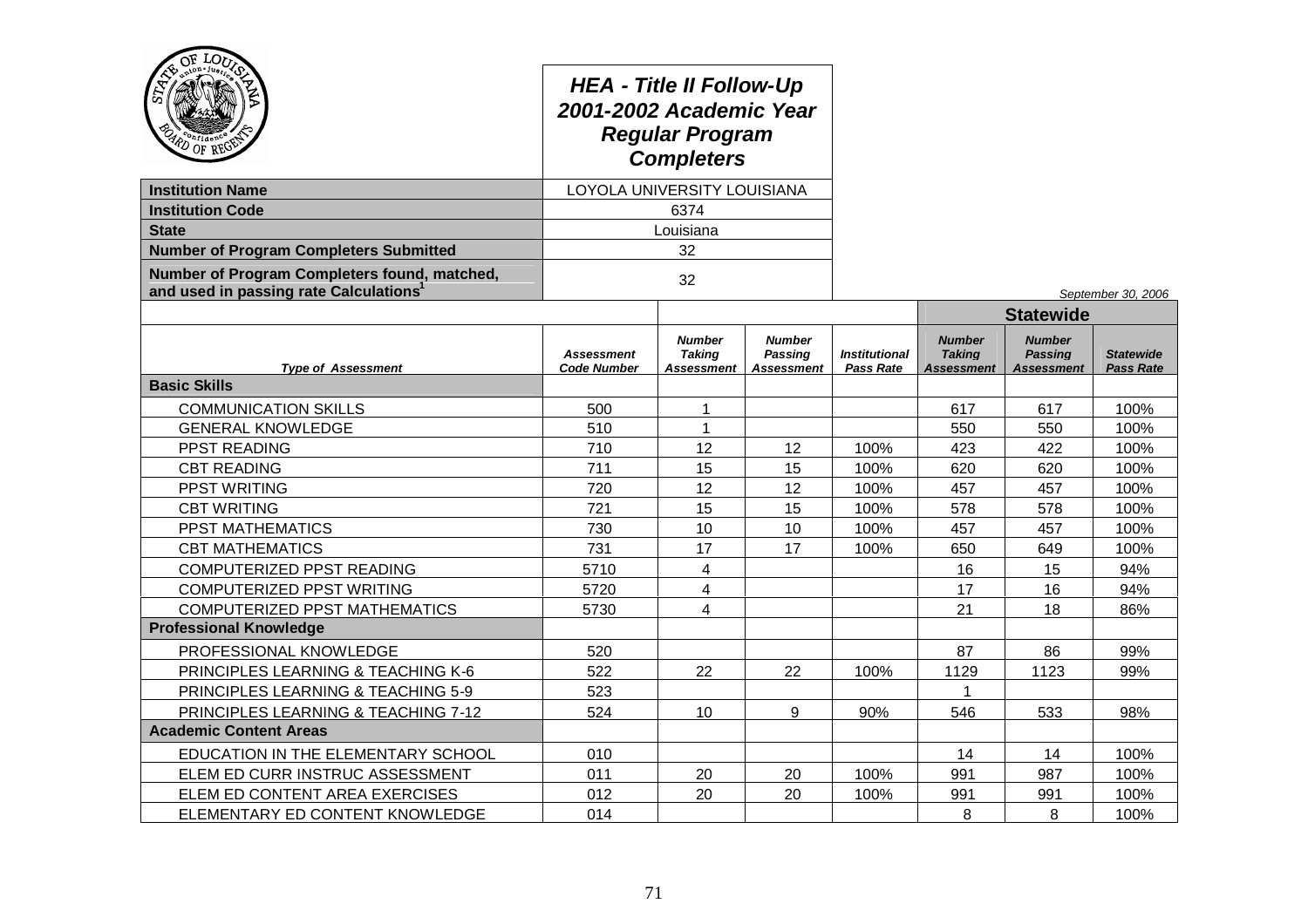| $O_E$<br>LO <sub>U</sub><br>PD OF REGE                                                             | <b>HEA - Title II Follow-Up</b><br>2001-2002 Academic<br>Year<br><b>Regular Program</b><br><b>Completers</b><br>LOYOLA UNIVERSITY LOUISIANA |                                              |                                        |                                   |                                              |                                                      |                                      |
|----------------------------------------------------------------------------------------------------|---------------------------------------------------------------------------------------------------------------------------------------------|----------------------------------------------|----------------------------------------|-----------------------------------|----------------------------------------------|------------------------------------------------------|--------------------------------------|
| <b>Institution Name</b>                                                                            |                                                                                                                                             |                                              |                                        |                                   |                                              |                                                      |                                      |
| <b>Institution Code</b>                                                                            | 6374                                                                                                                                        |                                              |                                        |                                   |                                              |                                                      |                                      |
| <b>State</b>                                                                                       | Louisiana                                                                                                                                   |                                              |                                        |                                   |                                              |                                                      |                                      |
| <b>Number of Program Completers Submitted</b>                                                      |                                                                                                                                             | 32                                           |                                        |                                   |                                              |                                                      |                                      |
| Number of Program Completers found, matched,<br>and used in passing rate Calculations <sup>1</sup> |                                                                                                                                             | 32                                           |                                        |                                   |                                              |                                                      | September 30, 2006                   |
|                                                                                                    |                                                                                                                                             |                                              |                                        |                                   |                                              | <b>Statewide</b>                                     |                                      |
| <b>Type of Assessment</b>                                                                          | Assessment<br>Code<br><b>Number</b>                                                                                                         | <b>Number</b><br><b>Taking</b><br>Assessment | <b>Number</b><br>Passing<br>Assessment | <b>Institutional</b><br>Pass Rate | <b>Number</b><br><b>Taking</b><br>Assessment | <b>Number</b><br><b>Passing</b><br><b>Assessment</b> | <b>Statewide</b><br><b>Pass Rate</b> |
| <b>Academic Content Areas</b>                                                                      |                                                                                                                                             |                                              |                                        |                                   |                                              |                                                      |                                      |
| <b>EARLY CHILDHOOD EDUCATION</b>                                                                   | 020                                                                                                                                         |                                              |                                        |                                   | 80                                           | 80                                                   | 100%                                 |
| <b>BIOLOGY AND GENERAL SCIENCE</b>                                                                 | 030                                                                                                                                         |                                              |                                        |                                   | 31                                           | 31                                                   | 100%                                 |
| ENG LANG LIT COMP CONTENT KNOWLEDGE                                                                | 041                                                                                                                                         | 1                                            |                                        |                                   | 105                                          | 102                                                  | 97%                                  |
| ENG LANG LIT COMP PEDAGOGY                                                                         | 043                                                                                                                                         | 1                                            |                                        |                                   | 105                                          | 104                                                  | 99%                                  |
| <b>MATHEMATICS</b>                                                                                 | 060                                                                                                                                         |                                              |                                        |                                   | 45                                           | 45                                                   | 100%                                 |
| CHEM PHYSICS AND GENERAL SCIENCE                                                                   | 070                                                                                                                                         |                                              |                                        |                                   | 8                                            | $\overline{7}$                                       | 88%                                  |
| SOCIAL STUDIES: CONTENT KNOWLEDGE                                                                  | 081                                                                                                                                         |                                              |                                        |                                   | 110                                          | 107                                                  | 97%                                  |
| SOCIAL STUDIES: INTERPRET MATERIALS                                                                | 083                                                                                                                                         |                                              |                                        |                                   | 108                                          | 105                                                  | 97%                                  |
| PHYSICAL EDUCATION                                                                                 | 090                                                                                                                                         |                                              |                                        |                                   | 151                                          | 149                                                  | 99%                                  |
| <b>BUSINESS EDUCATION</b>                                                                          | 100                                                                                                                                         |                                              |                                        |                                   | 13                                           | 13                                                   | 100%                                 |
| <b>MUSIC EDUCATION</b>                                                                             | 110                                                                                                                                         | 11                                           | 10                                     | 91%                               | 70                                           | 69                                                   | 99%                                  |
| MUSIC CONTENT KNOWLEDGE                                                                            | 113                                                                                                                                         |                                              |                                        |                                   | $\overline{2}$                               | $\overline{2}$                                       |                                      |
| FAMILY AND CONSUMER SCIENCES                                                                       | 120                                                                                                                                         |                                              |                                        |                                   | 15                                           | 15                                                   | 100%                                 |
| <b>FRENCH</b>                                                                                      | 170                                                                                                                                         |                                              |                                        |                                   | $\overline{2}$                               | $\overline{2}$                                       |                                      |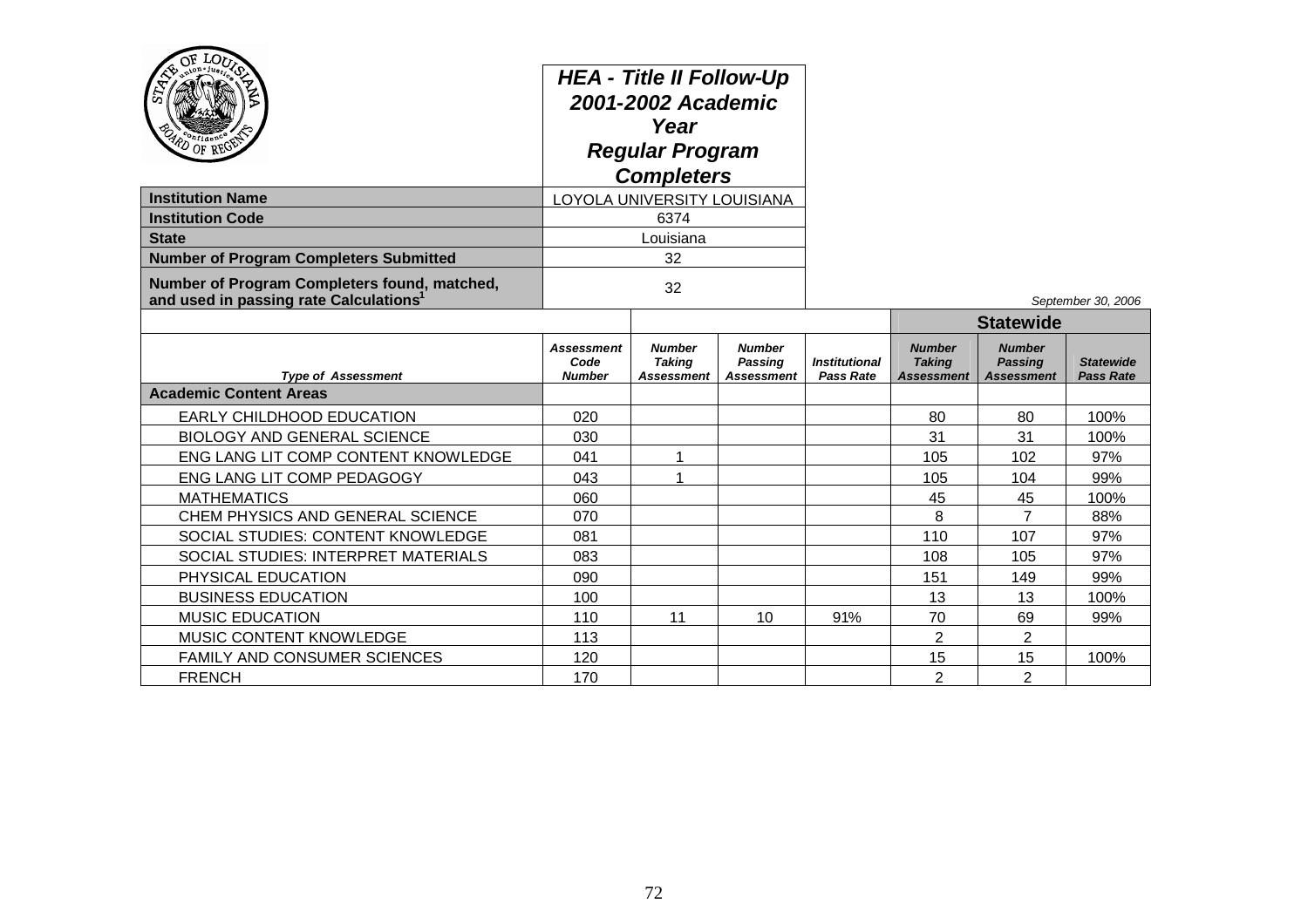|                                                                                                    |                                                           | <b>HEA - Title II Follow-Up</b><br>2001-2002 Academic Year<br><b>Regular Program Completers</b> |                                                 |                                                                  |                                                            |                                      |
|----------------------------------------------------------------------------------------------------|-----------------------------------------------------------|-------------------------------------------------------------------------------------------------|-------------------------------------------------|------------------------------------------------------------------|------------------------------------------------------------|--------------------------------------|
| <b>Institution Name</b>                                                                            |                                                           | LOYOLA UNIVERSITY LOUISIANA                                                                     |                                                 |                                                                  |                                                            |                                      |
| <b>Institution Code</b>                                                                            |                                                           | 6374                                                                                            |                                                 |                                                                  |                                                            |                                      |
| <b>State</b>                                                                                       |                                                           | Louisiana                                                                                       |                                                 |                                                                  |                                                            |                                      |
| <b>Number of Program Completers Submitted</b>                                                      |                                                           | 32                                                                                              |                                                 |                                                                  |                                                            |                                      |
| Number of Program Completers found, matched,<br>and used in passing rate Calculations <sup>1</sup> |                                                           | 32                                                                                              |                                                 |                                                                  |                                                            | September 30, 2006                   |
|                                                                                                    |                                                           |                                                                                                 |                                                 |                                                                  | <b>Statewide</b>                                           |                                      |
| Type of Assessment <sup>2</sup>                                                                    | <b>Number</b><br><b>Taking</b><br>Assessment <sup>3</sup> | <b>Number</b><br><b>Passing</b><br>Assessment <sup>4</sup>                                      | <i><b>Institutional</b></i><br><b>Pass Rate</b> | <b>Number</b><br><b>Taking</b><br><b>Assessment</b> <sup>3</sup> | <b>Number</b><br><b>Passing</b><br>Assessment <sup>4</sup> | <b>Statewide</b><br><b>Pass Rate</b> |
| Aggregate - Basic Skills                                                                           | 32                                                        | 32                                                                                              | 100%                                            | 1684                                                             | 1679                                                       | 100%                                 |
| Aggregate - Professional Knowledge                                                                 | 32                                                        | 31                                                                                              | 97%                                             | 1763                                                             | 1743                                                       | 99%                                  |
| Aggregate - Academic Content Areas (Math, English,<br>Biology, etc.)                               | 32                                                        | 30                                                                                              | 94%                                             | 1645                                                             | 1627                                                       | 99%                                  |
| Aggregate - Other Content Areas (Career/Technical<br>Education, Health Educations, etc.)           |                                                           |                                                                                                 |                                                 |                                                                  |                                                            |                                      |
| Aggregate - Teaching Special Populations (Special<br>Education, ELS, etc.)                         |                                                           |                                                                                                 |                                                 |                                                                  |                                                            |                                      |
| Aggregate - Performance Assessments                                                                |                                                           |                                                                                                 |                                                 |                                                                  |                                                            |                                      |
| <b>Summary Totals and Pass Rates<sup>5</sup></b>                                                   | 32                                                        | 30                                                                                              | 94%                                             | 1775                                                             | 1743                                                       | 98%                                  |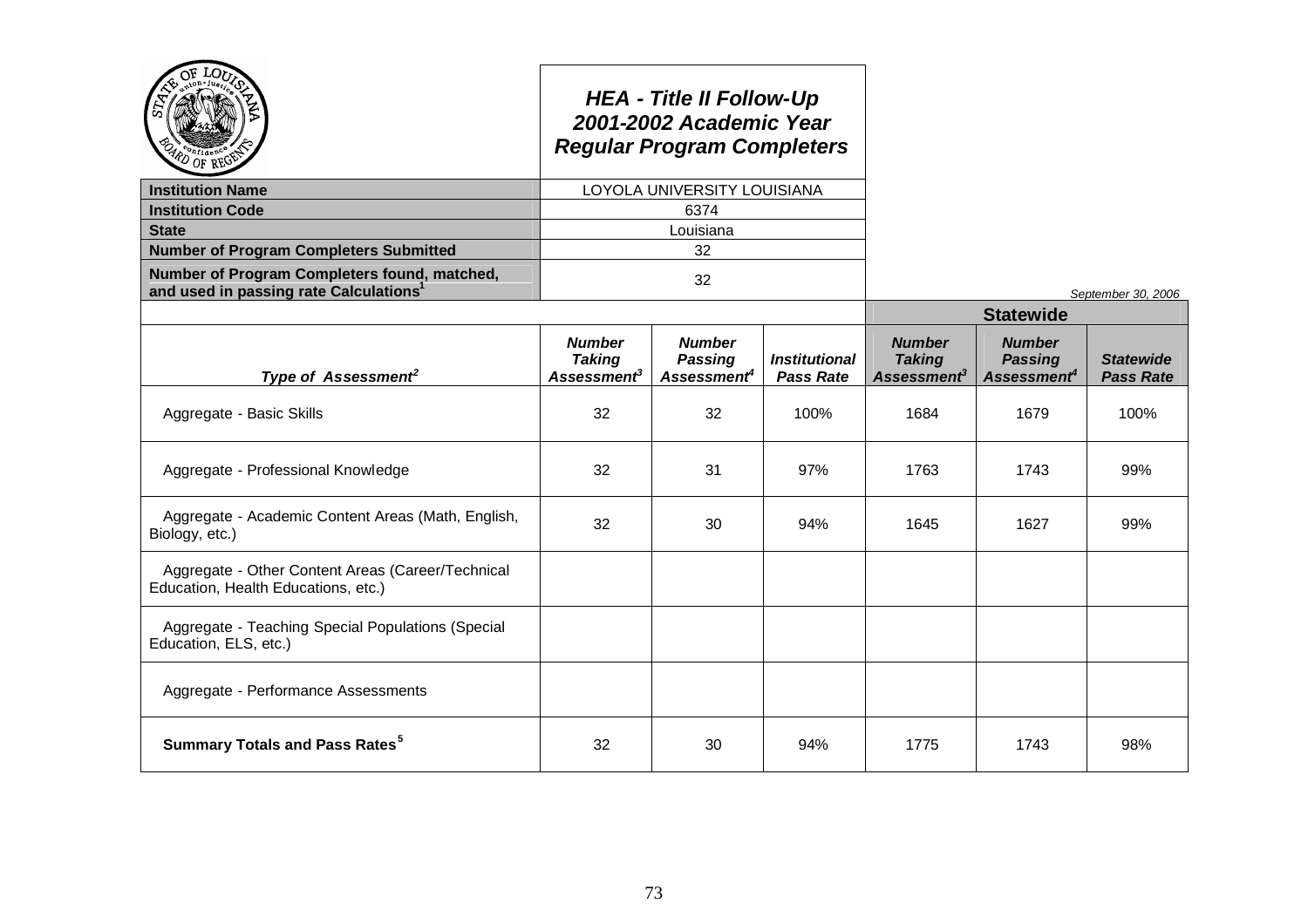| OF LO <sub>U</sub><br><b>Institution Name</b><br><b>Institution Code</b><br><b>State</b><br><b>Number of Program Completers Submitted</b><br>Number of Program Completers found, matched,<br>and used in passing rate Calculations <sup>1</sup> | <b>HEA - Title II Follow-Up</b><br>2001-2002 Academic<br>Year<br><b>Alternate Program</b><br><b>Completers</b><br>LOYOLA UNIVERSITY LOUISIANA<br>6374<br>Louisiana<br>2<br>$\overline{2}$ |                                              |                                               |                                          |                                                     |                                                      | September 13, 2006                   |
|-------------------------------------------------------------------------------------------------------------------------------------------------------------------------------------------------------------------------------------------------|-------------------------------------------------------------------------------------------------------------------------------------------------------------------------------------------|----------------------------------------------|-----------------------------------------------|------------------------------------------|-----------------------------------------------------|------------------------------------------------------|--------------------------------------|
|                                                                                                                                                                                                                                                 |                                                                                                                                                                                           |                                              |                                               |                                          |                                                     | <b>Statewide</b>                                     |                                      |
| <b>Type of Assessment</b>                                                                                                                                                                                                                       | Assessment<br>Code<br><b>Number</b>                                                                                                                                                       | <b>Number</b><br><b>Taking</b><br>Assessment | <b>Number</b><br>Passing<br><b>Assessment</b> | <b>Institutional</b><br><b>Pass Rate</b> | <b>Number</b><br><b>Taking</b><br><b>Assessment</b> | <b>Number</b><br><b>Passing</b><br><b>Assessment</b> | <b>Statewide</b><br><b>Pass Rate</b> |
| <b>Basic Skills</b>                                                                                                                                                                                                                             |                                                                                                                                                                                           |                                              |                                               |                                          |                                                     |                                                      |                                      |
| <b>COMMUNICATION SKILLS</b>                                                                                                                                                                                                                     | 500                                                                                                                                                                                       |                                              |                                               |                                          | 150                                                 | 150                                                  | 100%                                 |
| <b>GENERAL KNOWLEDGE</b>                                                                                                                                                                                                                        | 510                                                                                                                                                                                       |                                              |                                               |                                          | 148                                                 | 148                                                  | 100%                                 |
| PPST READING                                                                                                                                                                                                                                    | 710                                                                                                                                                                                       |                                              |                                               |                                          | 58                                                  | 58                                                   | 100%                                 |
| <b>CBT READING</b>                                                                                                                                                                                                                              | 711                                                                                                                                                                                       | $\overline{2}$                               |                                               |                                          | 141                                                 | 141                                                  | 100%                                 |
| <b>PPST WRITING</b>                                                                                                                                                                                                                             | 720                                                                                                                                                                                       |                                              |                                               |                                          | 59                                                  | 59                                                   | 100%                                 |
| <b>CBT WRITING</b>                                                                                                                                                                                                                              | 721                                                                                                                                                                                       | $\overline{2}$                               |                                               |                                          | 140                                                 | 140                                                  | 100%                                 |
| PPST MATHEMATICS                                                                                                                                                                                                                                | 730                                                                                                                                                                                       |                                              |                                               |                                          | 54                                                  | 54                                                   | 100%                                 |
| <b>CBT MATHEMATICS</b>                                                                                                                                                                                                                          | 731                                                                                                                                                                                       | $\overline{2}$                               |                                               |                                          | 148                                                 | 148                                                  | 100%                                 |
| COMPUTERIZED PPST READING                                                                                                                                                                                                                       | 5710                                                                                                                                                                                      |                                              |                                               |                                          | $\mathbf 1$                                         |                                                      |                                      |
| COMPUTERIZED PPST WRITING                                                                                                                                                                                                                       | 5720                                                                                                                                                                                      |                                              |                                               |                                          | 1                                                   |                                                      |                                      |
| <b>COMPUTERIZED PPST MATHEMATICS</b>                                                                                                                                                                                                            | 5730                                                                                                                                                                                      |                                              |                                               |                                          | 1                                                   |                                                      |                                      |
| <b>Professional Knowledge</b>                                                                                                                                                                                                                   |                                                                                                                                                                                           |                                              |                                               |                                          |                                                     |                                                      |                                      |
| PROFESSIONAL KNOWLEDGE                                                                                                                                                                                                                          | 520                                                                                                                                                                                       |                                              |                                               |                                          | 115                                                 | 115                                                  | 100%                                 |
| PRINCIPLES LEARNING & TEACHING K-6                                                                                                                                                                                                              | 522                                                                                                                                                                                       |                                              |                                               |                                          | 143                                                 | 143                                                  | 100%                                 |
| <b>PRINCIPLES LEARNING &amp; TEACHING 5-9</b>                                                                                                                                                                                                   | 523                                                                                                                                                                                       |                                              |                                               |                                          | $\overline{2}$                                      |                                                      |                                      |
| PRINCIPLES LEARNING & TEACHING 7-12                                                                                                                                                                                                             | 524                                                                                                                                                                                       | $\overline{2}$                               |                                               |                                          | 164                                                 | 164                                                  | 100%                                 |
| <b>Academic Content Areas</b>                                                                                                                                                                                                                   |                                                                                                                                                                                           |                                              |                                               |                                          |                                                     |                                                      |                                      |
| EDUCATION IN THE ELEMENTARY SCHOOL                                                                                                                                                                                                              | 010                                                                                                                                                                                       |                                              |                                               |                                          | 22                                                  | 22                                                   | 100%                                 |
| ELEM ED CURR INSTRUC ASSESSMENT                                                                                                                                                                                                                 | 011                                                                                                                                                                                       |                                              |                                               |                                          | 128                                                 | 127                                                  | 99%                                  |
| ELEM ED CONTENT AREA EXERCISES                                                                                                                                                                                                                  | 012                                                                                                                                                                                       |                                              |                                               |                                          | 127                                                 | 127                                                  | 100%                                 |
| ELEMENTARY ED CONTENT KNOWLEDGE                                                                                                                                                                                                                 | 014                                                                                                                                                                                       |                                              |                                               |                                          | 20                                                  | 20                                                   | 100%                                 |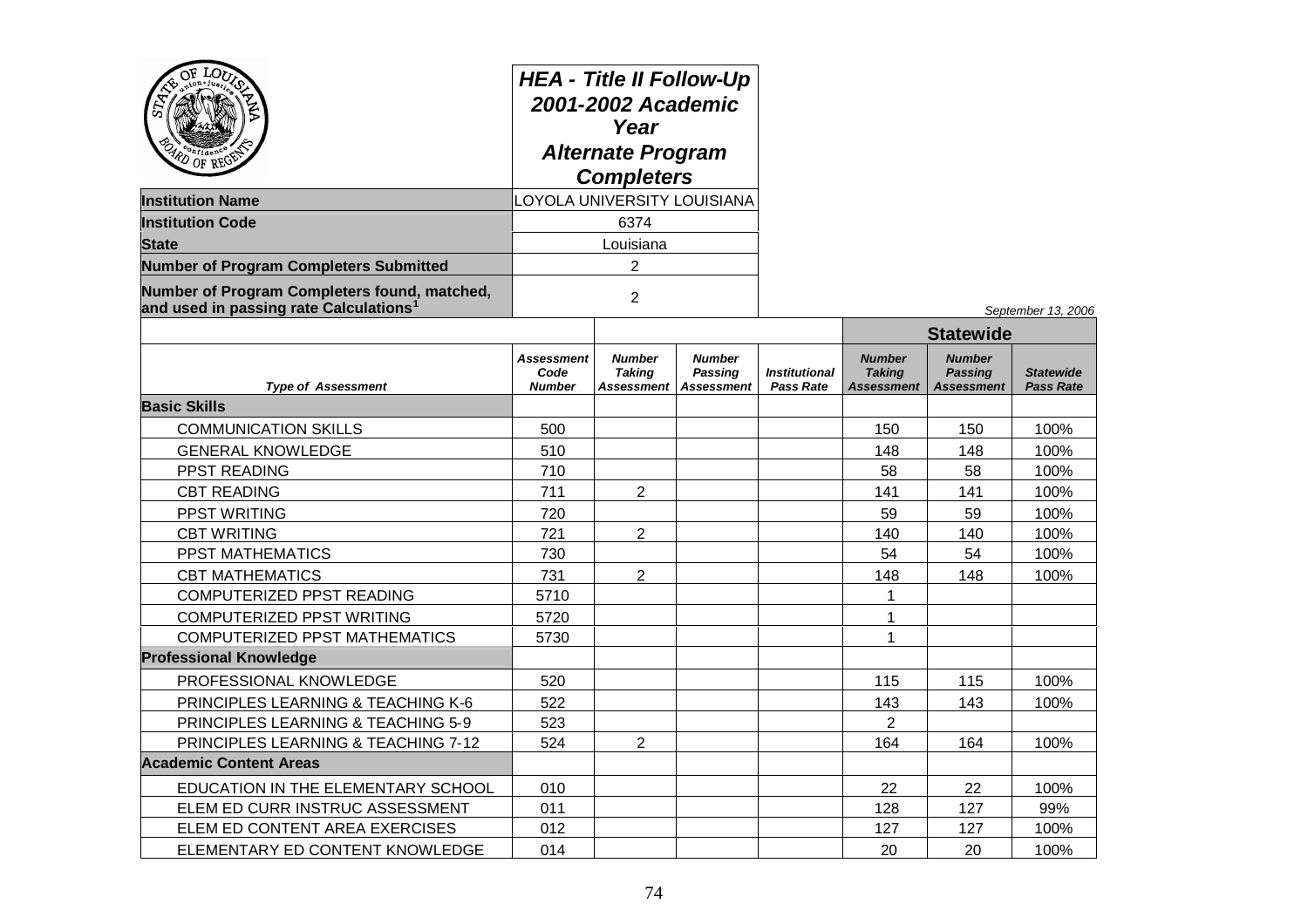| AD OF REGS                                                                                         | <b>HEA - Title II Follow-Up</b><br>2001-2002 Academic<br>Year<br><b>Alternate Program</b><br><b>Completers</b> |                                              |                                                      |                                                 |                                                     |                                                      |                                      |
|----------------------------------------------------------------------------------------------------|----------------------------------------------------------------------------------------------------------------|----------------------------------------------|------------------------------------------------------|-------------------------------------------------|-----------------------------------------------------|------------------------------------------------------|--------------------------------------|
| <b>Institution Name</b>                                                                            |                                                                                                                | LOYOLA UNIVERSITY LOUISIANA                  |                                                      |                                                 |                                                     |                                                      |                                      |
| <b>Institution Code</b>                                                                            |                                                                                                                | 6374                                         |                                                      |                                                 |                                                     |                                                      |                                      |
| <b>State</b>                                                                                       |                                                                                                                | Louisiana                                    |                                                      |                                                 |                                                     |                                                      |                                      |
| <b>Number of Program Completers Submitted</b>                                                      |                                                                                                                | 2                                            |                                                      |                                                 |                                                     |                                                      |                                      |
| Number of Program Completers found, matched,<br>and used in passing rate Calculations <sup>1</sup> | 2                                                                                                              |                                              |                                                      |                                                 |                                                     |                                                      | September 13, 2006                   |
|                                                                                                    |                                                                                                                |                                              |                                                      |                                                 | <b>Statewide</b>                                    |                                                      |                                      |
| <b>Type of Assessment</b>                                                                          | <b>Assessment</b><br>Code<br><b>Number</b>                                                                     | <b>Number</b><br><b>Taking</b><br>Assessment | <b>Number</b><br><b>Passing</b><br><b>Assessment</b> | <i><b>Institutional</b></i><br><b>Pass Rate</b> | <b>Number</b><br><b>Taking</b><br><b>Assessment</b> | <b>Number</b><br><b>Passing</b><br><b>Assessment</b> | <b>Statewide</b><br><b>Pass Rate</b> |
| <b>Academic Content Areas</b>                                                                      |                                                                                                                |                                              |                                                      |                                                 |                                                     |                                                      |                                      |
| <b>EARLY CHILDHOOD EDUCATION</b>                                                                   | 020                                                                                                            |                                              |                                                      |                                                 | 9                                                   |                                                      |                                      |
| <b>BIOLOGY AND GENERAL SCIENCE</b>                                                                 | 030                                                                                                            |                                              |                                                      |                                                 | 38                                                  | 37                                                   | 97%                                  |
| ENG LANG LIT COMP CONTENT KNOWLEDGE                                                                | 041                                                                                                            | $\overline{2}$                               |                                                      |                                                 | 44                                                  | 44                                                   | 100%                                 |
| ENG LANG LIT COMP PEDAGOGY                                                                         | 043                                                                                                            | $\overline{2}$                               |                                                      |                                                 | 44                                                  | 44                                                   | 100%                                 |
| <b>MATHEMATICS</b>                                                                                 | 060                                                                                                            |                                              |                                                      |                                                 | 24                                                  | 24                                                   | 100%                                 |
| CHEM PHYSICS AND GENERAL SCIENCE                                                                   | 070                                                                                                            |                                              |                                                      |                                                 | 9                                                   |                                                      |                                      |
| <b>SOCIAL STUDIES</b>                                                                              | 080                                                                                                            |                                              |                                                      |                                                 | $\overline{7}$                                      |                                                      |                                      |
| SOCIAL STUDIES: CONTENT KNOWLEDGE                                                                  | 081                                                                                                            |                                              |                                                      |                                                 | 36                                                  | 36                                                   | 100%                                 |
| SOCIAL STUDIES: INTERPRET MATERIALS                                                                | 083                                                                                                            |                                              |                                                      |                                                 | 36                                                  | 35                                                   | 97%                                  |
| PHYSICAL EDUCATION                                                                                 | 090                                                                                                            |                                              |                                                      |                                                 | 18                                                  | 18                                                   | 100%                                 |
| <b>BUSINESS EDUCATION</b>                                                                          | 100                                                                                                            |                                              |                                                      |                                                 | 12                                                  | 12                                                   | 100%                                 |
| <b>MUSIC EDUCATION</b>                                                                             | 110                                                                                                            |                                              |                                                      |                                                 | 11                                                  | 11                                                   | 100%                                 |
| FAMILY AND CONSUMER SCIENCES                                                                       | 120                                                                                                            |                                              |                                                      |                                                 | 9                                                   |                                                      |                                      |
| <b>MIDDLE SCHOOL SUBJECTS: CK</b>                                                                  | 146                                                                                                            |                                              |                                                      |                                                 | 2                                                   |                                                      |                                      |
| <b>FRENCH</b>                                                                                      | 170                                                                                                            |                                              |                                                      |                                                 | $\overline{2}$                                      |                                                      |                                      |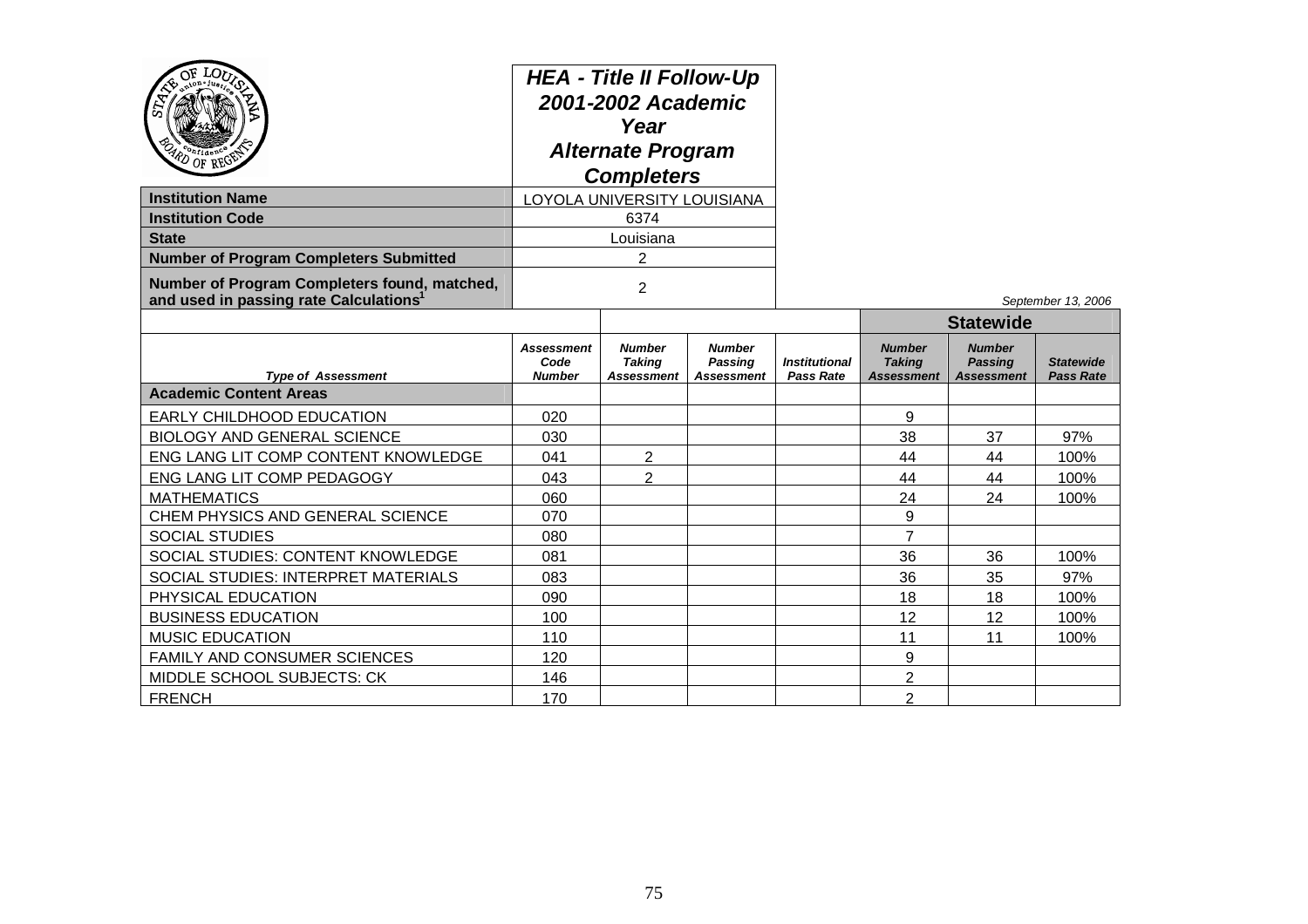|                                                                                                    | <b>HEA - Title II Follow-Up</b><br>2001-2002 Academic Year<br><b>Alternate Program Completers</b><br>LOYOLA UNIVERSITY LOUISIANA |                                                            |                                          |                                                                  |                                                            |                                      |
|----------------------------------------------------------------------------------------------------|----------------------------------------------------------------------------------------------------------------------------------|------------------------------------------------------------|------------------------------------------|------------------------------------------------------------------|------------------------------------------------------------|--------------------------------------|
| <b>Institution Name</b>                                                                            |                                                                                                                                  |                                                            |                                          |                                                                  |                                                            |                                      |
| <b>Institution Code</b>                                                                            | 6374                                                                                                                             |                                                            |                                          |                                                                  |                                                            |                                      |
| <b>State</b>                                                                                       | Louisiana                                                                                                                        |                                                            |                                          |                                                                  |                                                            |                                      |
| <b>Number of Program Completers Submitted</b>                                                      | $\overline{2}$                                                                                                                   |                                                            |                                          |                                                                  |                                                            |                                      |
| Number of Program Completers found, matched,<br>and used in passing rate Calculations <sup>1</sup> |                                                                                                                                  | $\overline{2}$                                             |                                          |                                                                  |                                                            | September 13, 2006                   |
|                                                                                                    |                                                                                                                                  |                                                            |                                          |                                                                  | <b>Statewide</b>                                           |                                      |
| Type of Assessment <sup>2</sup>                                                                    | <b>Number</b><br><b>Taking</b><br><b>Assessment</b> <sup>3</sup>                                                                 | <b>Number</b><br><b>Passing</b><br>Assessment <sup>4</sup> | <b>Institutional</b><br><b>Pass Rate</b> | <b>Number</b><br><b>Taking</b><br><b>Assessment</b> <sup>3</sup> | <b>Number</b><br><b>Passing</b><br>Assessment <sup>4</sup> | <b>Statewide</b><br><b>Pass Rate</b> |
| Aggregate - Basic Skills                                                                           | 2                                                                                                                                |                                                            |                                          | 360                                                              | 360                                                        | 100%                                 |
| Aggregate - Professional Knowledge                                                                 | $\overline{2}$                                                                                                                   |                                                            |                                          | 424                                                              | 424                                                        | 100%                                 |
| Aggregate - Academic Content Areas (Math, English,<br>Biology, etc.)                               | $\overline{2}$                                                                                                                   |                                                            |                                          | 391                                                              | 388                                                        | 99%                                  |
| Aggregate - Other Content Areas (Career/Technical<br>Education, Health Educations, etc.)           |                                                                                                                                  |                                                            |                                          |                                                                  |                                                            |                                      |
| Aggregate - Teaching Special Populations (Special<br>Education, ELS, etc.)                         |                                                                                                                                  |                                                            |                                          |                                                                  |                                                            |                                      |
| Aggregate - Performance Assessments                                                                |                                                                                                                                  |                                                            |                                          |                                                                  |                                                            |                                      |
| <b>Summary Totals and Pass Rates<sup>5</sup></b>                                                   | $\overline{2}$                                                                                                                   |                                                            |                                          | 480                                                              | 477                                                        | 99%                                  |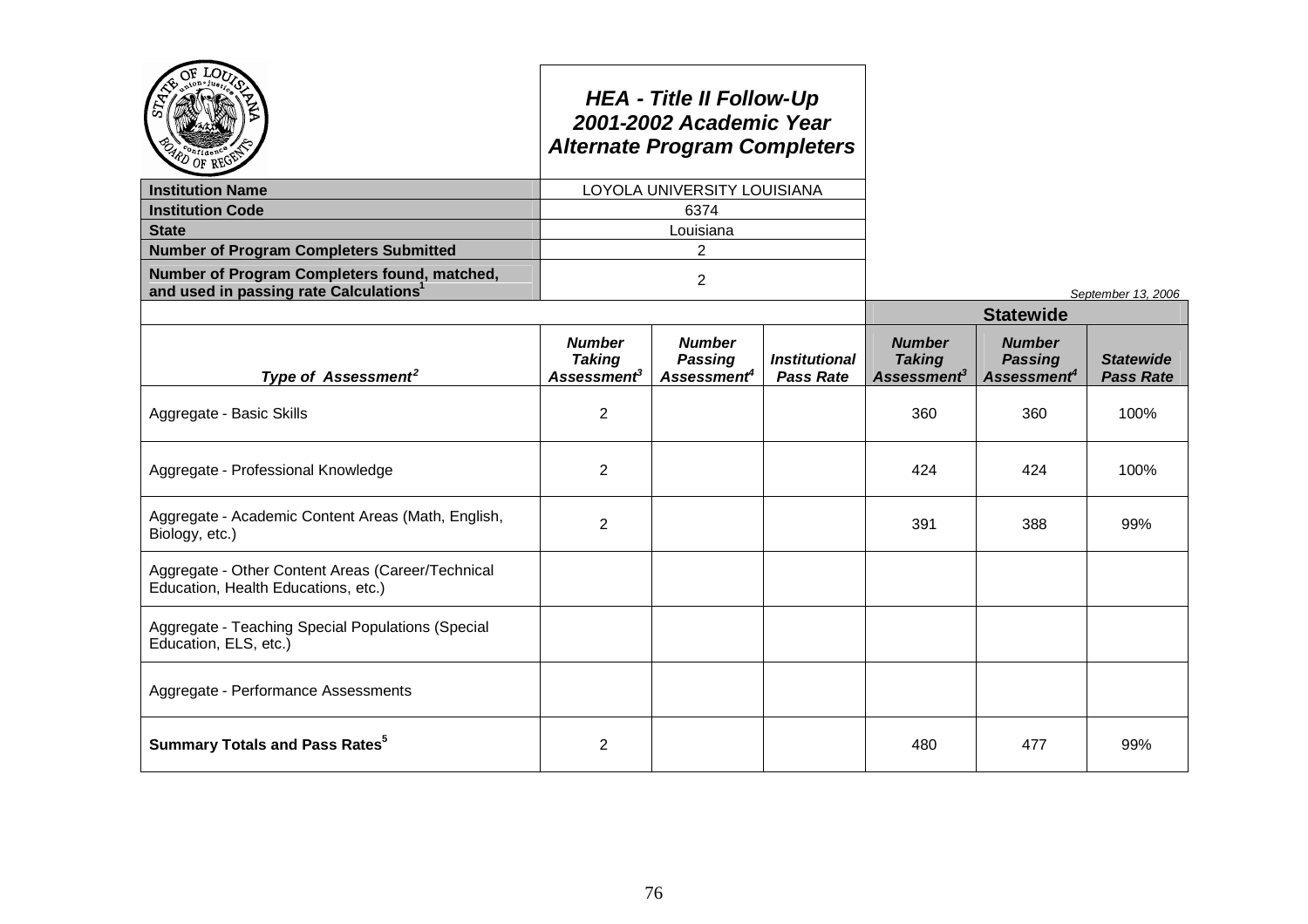$1$ The number of program completers found, matched and used in the passing rate calculation will not equal the sum of the column labeled "Number Taking Assessment"

since a completer can take more than one assessment.

 $^{2}$  Institutions and/or States did not require the assessments within an aggregate where data cells are blank.

<sup>3</sup> Number of completers who took one or more tests in a category and within their area of specialization.

<sup>4</sup> Number who passed all tests they took in a category and within their area of specialization.

<sup>5</sup> Summary Totals and Pass Rate: Number of completers who successfully completed one or more tests across all categories used by the state for licensure and the total passrate.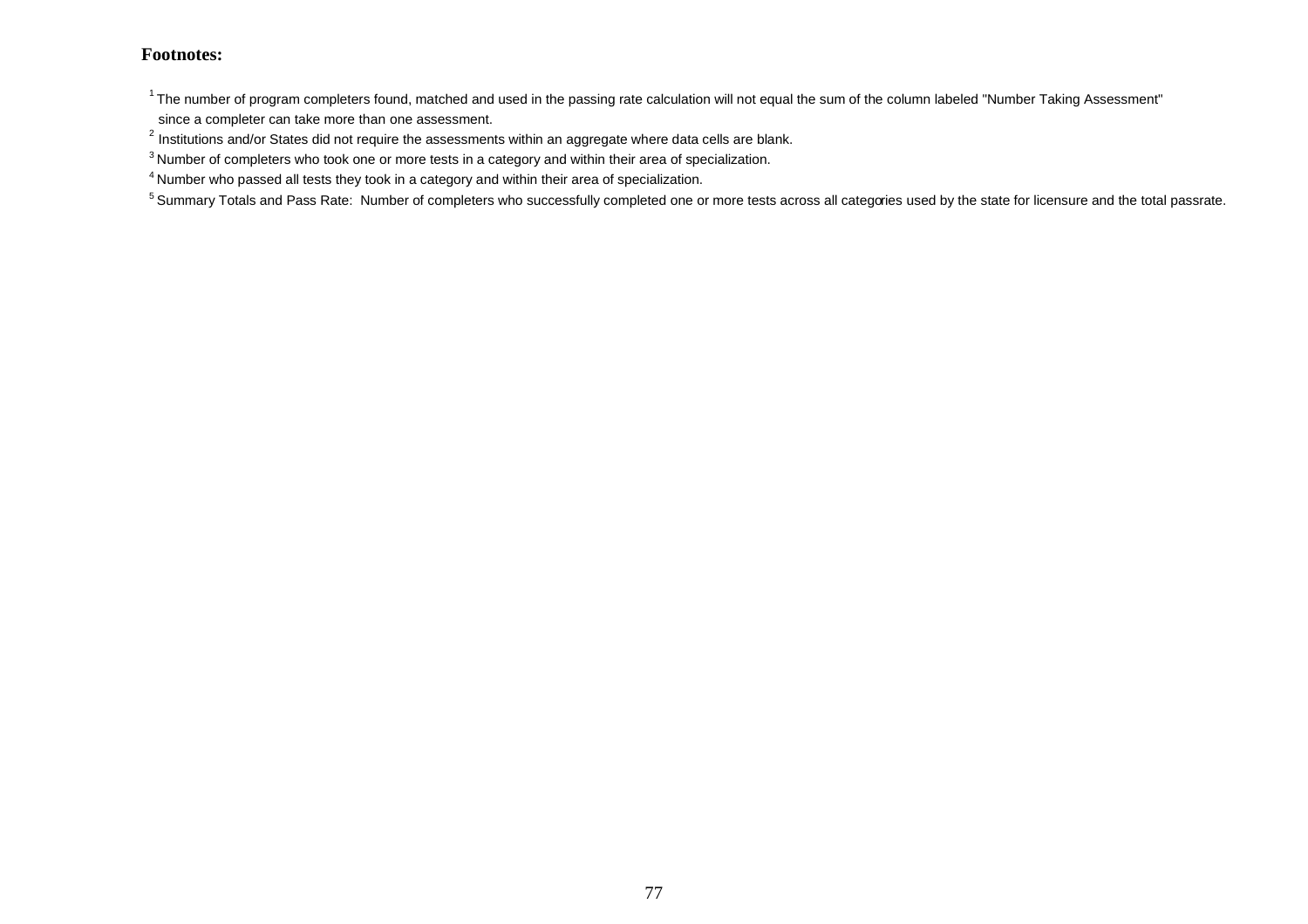### **MCNEESE STATE UNIVERSITY**

- **HEA TITLE II FOLLOW-UP – 2001-2002 ACADEMIC YEAR – QUARTILE RANKING**
- **HEA TITLE II FOLLOW-UP – 2001-2002 ACADEMIC YEAR - REGULAR PROGRAM COMPLETERS – PASSAGE RATE REPORT**
- **HEA TITLE II FOLLOW-UP – 2001-2002 ACADEMIC YEAR - ALTERNATE PROGRAM COMPLETERS – PASSAGE RATE REPORT**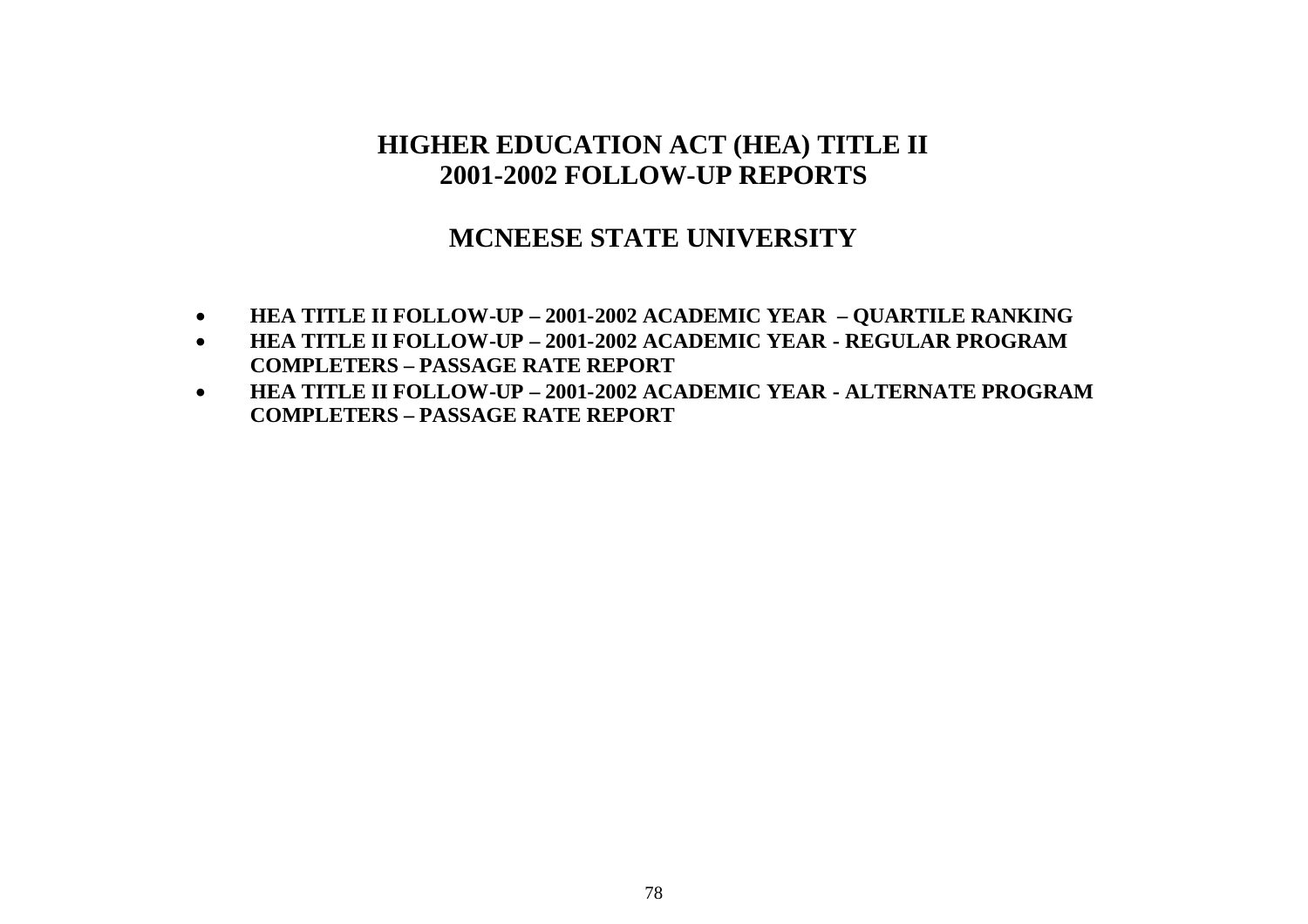| $\overline{O}$<br>LOU                                                                                                    | <b>HEA - Title II Follow-Up</b><br>2001-2002 Academic<br>Year<br><b>Quartile Ranking</b><br><b>Regular Completers</b><br>MCNEESE STATE UNIVERSITY |                                                     |                                          |                      |                                                                                |                                                            |                                      |
|--------------------------------------------------------------------------------------------------------------------------|---------------------------------------------------------------------------------------------------------------------------------------------------|-----------------------------------------------------|------------------------------------------|----------------------|--------------------------------------------------------------------------------|------------------------------------------------------------|--------------------------------------|
| <b>Institution Name</b>                                                                                                  |                                                                                                                                                   |                                                     |                                          |                      |                                                                                |                                                            |                                      |
| <b>Institution Code</b>                                                                                                  |                                                                                                                                                   | 6403                                                |                                          |                      |                                                                                |                                                            |                                      |
| <b>State</b>                                                                                                             |                                                                                                                                                   | Louisiana                                           |                                          |                      |                                                                                |                                                            |                                      |
| <b>Number of Program Completers Submitted</b>                                                                            | 144                                                                                                                                               |                                                     |                                          |                      |                                                                                |                                                            |                                      |
| Number of Program Completers found, matched,<br>and used in passing rate Calculations $^{\text{\tiny{\text{\tiny{1}}}}}$ | 143                                                                                                                                               |                                                     |                                          |                      |                                                                                |                                                            |                                      |
| <b>Number of Individuals Licensed</b>                                                                                    |                                                                                                                                                   |                                                     |                                          |                      |                                                                                |                                                            |                                      |
| Number of Out-Of-State Program Completers                                                                                |                                                                                                                                                   |                                                     |                                          |                      |                                                                                |                                                            |                                      |
| <b>Number of In-State Program Completers</b>                                                                             | 1775                                                                                                                                              |                                                     |                                          |                      |                                                                                | September 30, 2006                                         |                                      |
|                                                                                                                          |                                                                                                                                                   |                                                     |                                          |                      | <b>Statewide</b>                                                               |                                                            |                                      |
| Type of Assessment <sup>2</sup>                                                                                          | <b>Number</b><br><b>Taking</b><br>Assessment $^{\rm 3}$                                                                                           | <b>Number</b><br>Passing<br>Assessment <sup>4</sup> | <b>Institutional</b><br><b>Pass Rate</b> | <b>Institutional</b> | <b>Number</b><br><b>Taking</b><br><b>Quartile Rank Assessment</b> <sup>3</sup> | <b>Number</b><br><b>Passing</b><br>Assessment <sup>4</sup> | <b>Statewide</b><br><b>Pass Rate</b> |
| Aggregate - Basic Skills                                                                                                 | 129                                                                                                                                               | 129                                                 | 100%                                     | $\mathbf{I}$         | 1684                                                                           | 1679                                                       | 100%                                 |
| Aggregate - Professional Knowledge                                                                                       | 142                                                                                                                                               | 141                                                 | 99%                                      | Ш                    | 1763                                                                           | 1743                                                       | 99%                                  |
| Aggregate - Academic Content Areas (Math,<br>English, Biology, etc.)                                                     | 129                                                                                                                                               | 129                                                 | 100%                                     | $\mathbf{I}$         | 1645                                                                           | 1627                                                       | 99%                                  |
| Aggregate - Other Content Areas<br>(Career/Technical Education, Health Educations,<br>etc.)                              |                                                                                                                                                   |                                                     |                                          |                      |                                                                                |                                                            |                                      |
| Aggregate - Teaching Special Populations (Special<br>Education, ELS, etc.)                                               |                                                                                                                                                   |                                                     |                                          |                      |                                                                                |                                                            |                                      |
| Aggregate - Performance Assessments                                                                                      |                                                                                                                                                   |                                                     |                                          |                      |                                                                                |                                                            |                                      |
| <b>Summary Totals and Pass Rates<sup>5</sup></b>                                                                         | 143                                                                                                                                               | 142                                                 | 99%                                      | H.                   | 1775                                                                           | 1743                                                       | 98%                                  |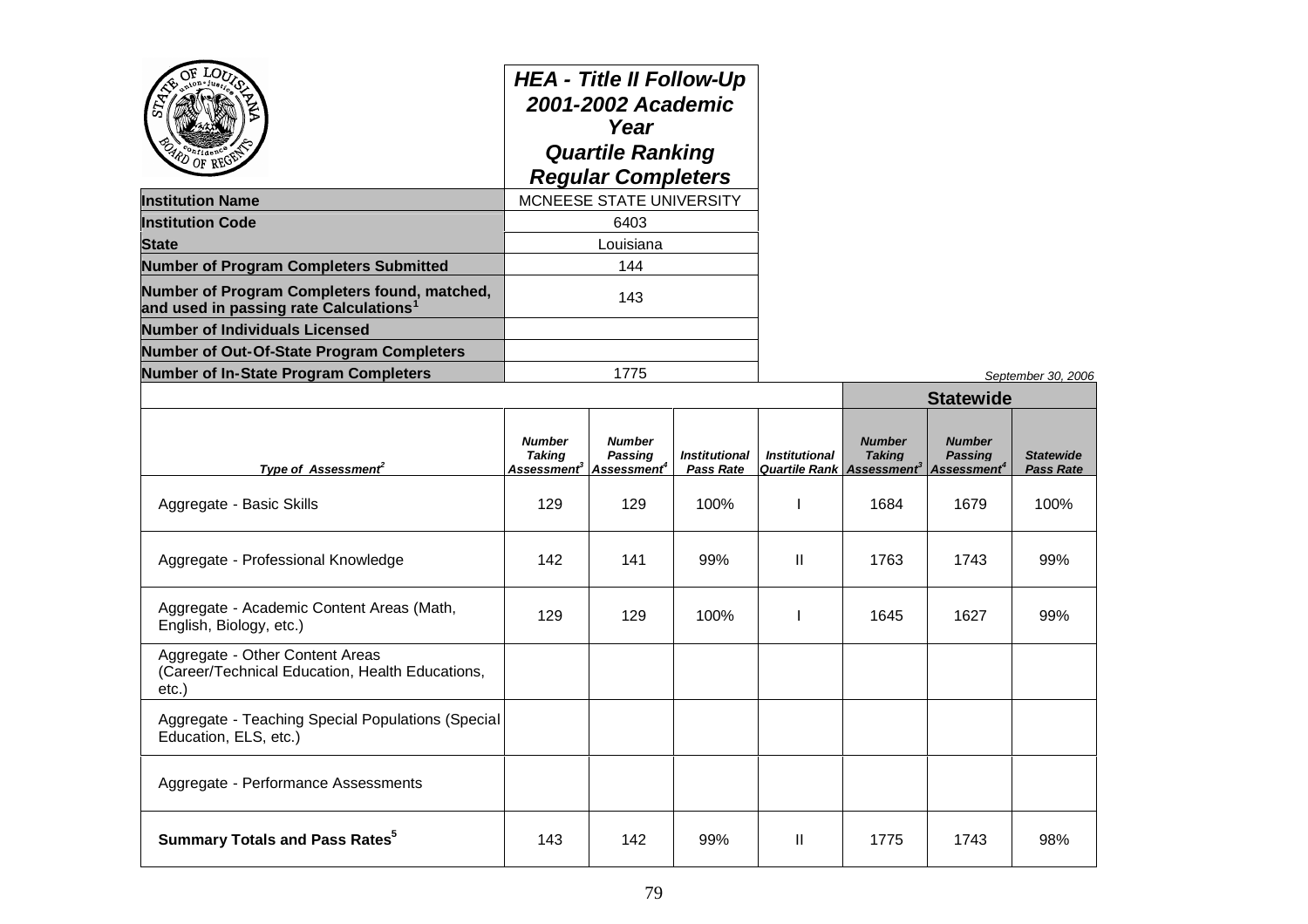| OF LO <sub>U</sub><br><b>Institution Name</b><br><b>Institution Code</b><br>State<br><b>Number of Program Completers Submitted</b> | <b>HEA - Title II Follow-Up</b><br>2001-2002 Academic<br>Year<br><b>Regular Program</b><br><b>Completers</b><br>MCNEESE STATE UNIVERSITY<br>6403<br>Louisiana<br>144 |                                       |                                               |                                          |                                                     |                                                      |                                      |
|------------------------------------------------------------------------------------------------------------------------------------|----------------------------------------------------------------------------------------------------------------------------------------------------------------------|---------------------------------------|-----------------------------------------------|------------------------------------------|-----------------------------------------------------|------------------------------------------------------|--------------------------------------|
| Number of Program Completers found, matched,<br>and used in passing rate Calculations <sup>1</sup>                                 | 143                                                                                                                                                                  |                                       |                                               |                                          |                                                     | September 30, 2006                                   |                                      |
|                                                                                                                                    |                                                                                                                                                                      |                                       |                                               |                                          |                                                     | <b>Statewide</b>                                     |                                      |
| <b>Type of Assessment</b>                                                                                                          | <b>Assessment</b><br>Code<br><b>Number</b>                                                                                                                           | <b>Number</b><br>Takina<br>Assessment | <b>Number</b><br>Passing<br><b>Assessment</b> | <b>Institutional</b><br><b>Pass Rate</b> | <b>Number</b><br><b>Taking</b><br><b>Assessment</b> | <b>Number</b><br><b>Passing</b><br><b>Assessment</b> | <b>Statewide</b><br><b>Pass Rate</b> |
| <b>Basic Skills</b>                                                                                                                |                                                                                                                                                                      |                                       |                                               |                                          |                                                     |                                                      |                                      |
| <b>COMMUNICATION SKILLS</b>                                                                                                        | 500                                                                                                                                                                  | 57                                    | 57                                            | 100%                                     | 617                                                 | 617                                                  | 100%                                 |
| <b>GENERAL KNOWLEDGE</b>                                                                                                           | 510                                                                                                                                                                  | 40                                    | 40                                            | 100%                                     | 550                                                 | 550                                                  | 100%                                 |
| PPST READING                                                                                                                       | 710                                                                                                                                                                  | 35                                    | 35                                            | 100%                                     | 423                                                 | 422                                                  | 100%                                 |
| <b>CBT READING</b>                                                                                                                 | 711                                                                                                                                                                  | 38                                    | 38                                            | 100%                                     | 620                                                 | 620                                                  | 100%                                 |
| PPST WRITING                                                                                                                       | 720                                                                                                                                                                  | 33                                    | 33                                            | 100%                                     | 457                                                 | 457                                                  | 100%                                 |
| <b>CBT WRITING</b>                                                                                                                 | 721                                                                                                                                                                  | 35                                    | 35                                            | 100%                                     | 578                                                 | 578                                                  | 100%                                 |
| PPST MATHEMATICS                                                                                                                   | 730                                                                                                                                                                  | 39                                    | 39                                            | 100%                                     | 457                                                 | 457                                                  | 100%                                 |
| <b>CBT MATHEMATICS</b>                                                                                                             | 731                                                                                                                                                                  | 46                                    | 46                                            | 100%                                     | 650                                                 | 649                                                  | 100%                                 |
| COMPUTERIZED PPST READING                                                                                                          | 5710                                                                                                                                                                 |                                       |                                               |                                          | 16                                                  | 15                                                   | 94%                                  |
| <b>COMPUTERIZED PPST WRITING</b>                                                                                                   | 5720                                                                                                                                                                 |                                       |                                               |                                          | 17                                                  | 16                                                   | 94%                                  |
| <b>COMPUTERIZED PPST MATHEMATICS</b>                                                                                               | 5730                                                                                                                                                                 | $\mathbf{1}$                          |                                               |                                          | 21                                                  | 18                                                   | 86%                                  |
| <b>Professional Knowledge</b>                                                                                                      |                                                                                                                                                                      |                                       |                                               |                                          |                                                     |                                                      |                                      |
| PROFESSIONAL KNOWLEDGE                                                                                                             | 520                                                                                                                                                                  | 13                                    | 13                                            | 100%                                     | 87                                                  | 86                                                   | 99%                                  |
| PRINCIPLES LEARNING & TEACHING K-6                                                                                                 | 522                                                                                                                                                                  | 83                                    | 83                                            | 100%                                     | 1129                                                | 1123                                                 | 99%                                  |
| <b>PRINCIPLES LEARNING &amp; TEACHING 5-9</b>                                                                                      | 523                                                                                                                                                                  |                                       |                                               |                                          | 1                                                   |                                                      |                                      |
| PRINCIPLES LEARNING & TEACHING 7-12                                                                                                | 524                                                                                                                                                                  | 46                                    | 45                                            | 98%                                      | 546                                                 | 533                                                  | 98%                                  |
| <b>Academic Content Areas</b>                                                                                                      |                                                                                                                                                                      |                                       |                                               |                                          |                                                     |                                                      |                                      |
| EDUCATION IN THE ELEMENTARY SCHOOL                                                                                                 | 010                                                                                                                                                                  |                                       |                                               |                                          | 14                                                  | 14                                                   | 100%                                 |
| ELEM ED CURR INSTRUC ASSESSMENT                                                                                                    | 011                                                                                                                                                                  | 50                                    | 50                                            | 100%                                     | 991                                                 | 987                                                  | 100%                                 |
| ELEM ED CONTENT AREA EXERCISES                                                                                                     | 012                                                                                                                                                                  | 50                                    | 50                                            | 100%                                     | 991                                                 | 991                                                  | 100%                                 |
| ELEMENTARY ED CONTENT KNOWLEDGE                                                                                                    | 014                                                                                                                                                                  | $\overline{2}$                        |                                               |                                          | 8                                                   | 8                                                    | 100%                                 |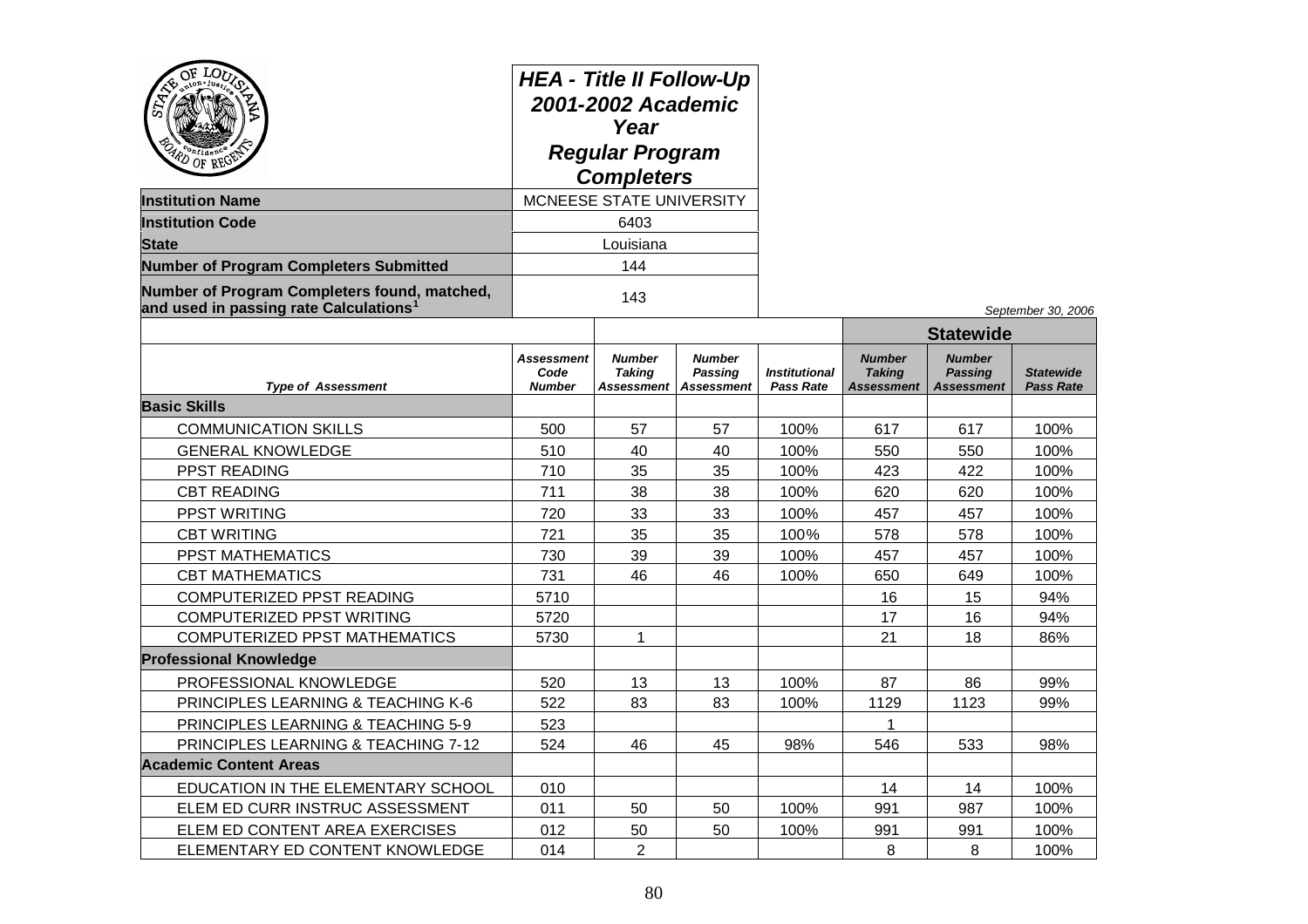| OF $LO$<br>ದಿ<br>APD OF REGE                                                                       | <b>HEA - Title II Follow-Up</b><br>2001-2002 Academic<br>Year<br><b>Regular Program</b><br><b>Completers</b> |                                              |                                               |                                                 |                                              |                                                      |                                      |
|----------------------------------------------------------------------------------------------------|--------------------------------------------------------------------------------------------------------------|----------------------------------------------|-----------------------------------------------|-------------------------------------------------|----------------------------------------------|------------------------------------------------------|--------------------------------------|
| <b>Institution Name</b>                                                                            |                                                                                                              | MCNEESE STATE UNIVERSITY                     |                                               |                                                 |                                              |                                                      |                                      |
| <b>Institution Code</b>                                                                            | 6403                                                                                                         |                                              |                                               |                                                 |                                              |                                                      |                                      |
| <b>State</b>                                                                                       |                                                                                                              | Louisiana                                    |                                               |                                                 |                                              |                                                      |                                      |
| <b>Number of Program Completers Submitted</b>                                                      |                                                                                                              | 144                                          |                                               |                                                 |                                              |                                                      |                                      |
| Number of Program Completers found, matched,<br>and used in passing rate Calculations <sup>1</sup> |                                                                                                              | 143                                          |                                               |                                                 |                                              |                                                      | September 30, 2006                   |
|                                                                                                    |                                                                                                              |                                              |                                               |                                                 |                                              | <b>Statewide</b>                                     |                                      |
| <b>Type of Assessment</b>                                                                          | Assessment<br>Code<br><b>Number</b>                                                                          | <b>Number</b><br><b>Taking</b><br>Assessment | <b>Number</b><br>Passing<br><b>Assessment</b> | <i><b>Institutional</b></i><br><b>Pass Rate</b> | <b>Number</b><br><b>Taking</b><br>Assessment | <b>Number</b><br><b>Passing</b><br><b>Assessment</b> | <b>Statewide</b><br><b>Pass Rate</b> |
| <b>Academic Content Areas</b>                                                                      |                                                                                                              |                                              |                                               |                                                 |                                              |                                                      |                                      |
| <b>EARLY CHILDHOOD EDUCATION</b>                                                                   | 020                                                                                                          | 23                                           | 23                                            | 100%                                            | 80                                           | 80                                                   | 100%                                 |
| <b>BIOLOGY AND GENERAL SCIENCE</b>                                                                 | 030                                                                                                          | $\mathbf{1}$                                 |                                               |                                                 | 31                                           | 31                                                   | 100%                                 |
| ENG LANG LIT COMP CONTENT KNOWLEDGE                                                                | 041                                                                                                          | 12                                           | $12 \overline{ }$                             | 100%                                            | 105                                          | 102                                                  | 97%                                  |
| ENG LANG LIT COMP PEDAGOGY                                                                         | 043                                                                                                          | 12                                           | 12                                            | 100%                                            | 105                                          | 104                                                  | 99%                                  |
| <b>MATHEMATICS</b>                                                                                 | 060                                                                                                          | $\overline{\mathbf{4}}$                      |                                               |                                                 | 45                                           | 45                                                   | 100%                                 |
| CHEM PHYSICS AND GENERAL SCIENCE                                                                   | 070                                                                                                          |                                              |                                               |                                                 | 8                                            | 7                                                    | 88%                                  |
| SOCIAL STUDIES: CONTENT KNOWLEDGE                                                                  | 081                                                                                                          | 6                                            |                                               |                                                 | 110                                          | 107                                                  | 97%                                  |
| SOCIAL STUDIES: INTERPRET MATERIALS                                                                | 083                                                                                                          | 6                                            |                                               |                                                 | 108                                          | 105                                                  | 97%                                  |
| PHYSICAL EDUCATION                                                                                 | 090                                                                                                          | 20                                           | 20                                            | 100%                                            | 151                                          | 149                                                  | 99%                                  |
| <b>BUSINESS EDUCATION</b>                                                                          | 100                                                                                                          | 4                                            |                                               |                                                 | 13                                           | 13                                                   | 100%                                 |
| <b>MUSIC EDUCATION</b>                                                                             | 110                                                                                                          | 5                                            |                                               |                                                 | 70                                           | 69                                                   | 99%                                  |
| MUSIC CONTENT KNOWLEDGE                                                                            | 113                                                                                                          |                                              |                                               |                                                 | 2                                            | $\overline{2}$                                       |                                      |
| FAMILY AND CONSUMER SCIENCES                                                                       | 120                                                                                                          |                                              |                                               |                                                 | 15                                           | 15                                                   | 100%                                 |
| <b>FRENCH</b>                                                                                      | 170                                                                                                          | $\mathbf{2}$                                 |                                               |                                                 | $\overline{2}$                               | $\overline{2}$                                       |                                      |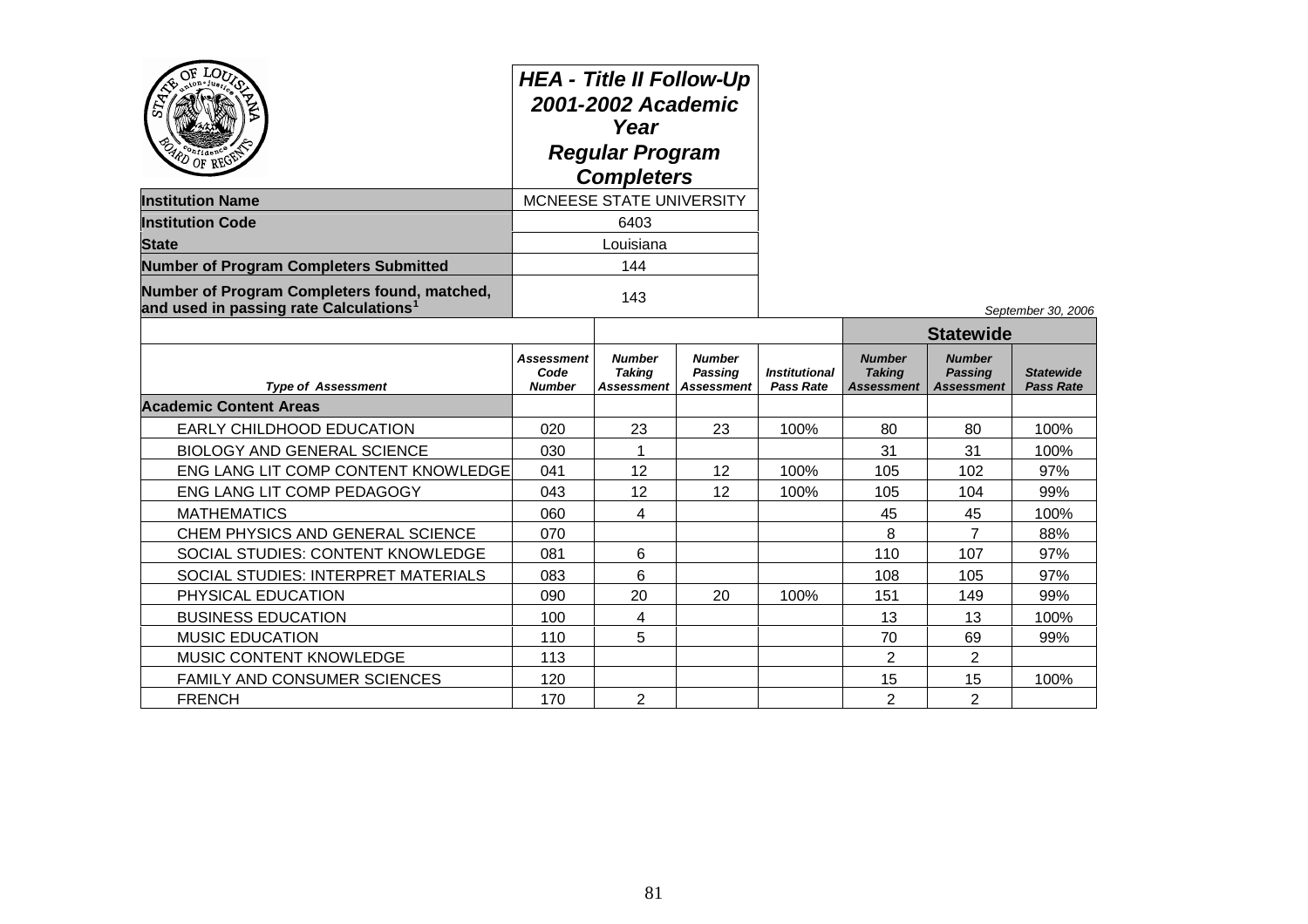|                                                                                          |                                                           | <b>HEA - Title II Follow-Up</b><br>2001-2002 Academic Year<br><b>Regular Program Completers</b> |                                                 |                                                           |                                                            |                                      |
|------------------------------------------------------------------------------------------|-----------------------------------------------------------|-------------------------------------------------------------------------------------------------|-------------------------------------------------|-----------------------------------------------------------|------------------------------------------------------------|--------------------------------------|
| <b>Institution Name</b>                                                                  |                                                           | MCNEESE STATE UNIVERSITY                                                                        |                                                 |                                                           |                                                            |                                      |
| <b>Institution Code</b>                                                                  |                                                           | 6403                                                                                            |                                                 |                                                           |                                                            |                                      |
| <b>State</b>                                                                             |                                                           | Louisiana                                                                                       |                                                 |                                                           |                                                            |                                      |
| <b>Number of Program Completers Submitted</b>                                            |                                                           | 144                                                                                             |                                                 |                                                           |                                                            |                                      |
| Number of Program Completers found, matched,<br>and used in passing rate Calculations    |                                                           | 143                                                                                             |                                                 |                                                           |                                                            | September 30, 2006                   |
|                                                                                          |                                                           |                                                                                                 |                                                 |                                                           | <b>Statewide</b>                                           |                                      |
| Type of Assessment <sup>2</sup>                                                          | <b>Number</b><br><b>Taking</b><br>Assessment <sup>3</sup> | <b>Number</b><br><b>Passing</b><br>Assessment <sup>4</sup>                                      | <i><b>Institutional</b></i><br><b>Pass Rate</b> | <b>Number</b><br><b>Taking</b><br>Assessment <sup>3</sup> | <b>Number</b><br><b>Passing</b><br>Assessment <sup>4</sup> | <b>Statewide</b><br><b>Pass Rate</b> |
| Aggregate - Basic Skills                                                                 | 129                                                       | 129                                                                                             | 100%                                            | 1684                                                      | 1679                                                       | 100%                                 |
| Aggregate - Professional Knowledge                                                       | 142                                                       | 141                                                                                             | 99%                                             | 1763                                                      | 1743                                                       | 99%                                  |
| Aggregate - Academic Content Areas (Math, English,<br>Biology, etc.)                     | 129                                                       | 129                                                                                             | 100%                                            | 1645                                                      | 1627                                                       | 99%                                  |
| Aggregate - Other Content Areas (Career/Technical<br>Education, Health Educations, etc.) |                                                           |                                                                                                 |                                                 |                                                           |                                                            |                                      |
| Aggregate - Teaching Special Populations (Special<br>Education, ELS, etc.)               |                                                           |                                                                                                 |                                                 |                                                           |                                                            |                                      |
| Aggregate - Performance Assessments                                                      |                                                           |                                                                                                 |                                                 |                                                           |                                                            |                                      |
| <b>Summary Totals and Pass Rates</b> <sup>5</sup>                                        | 143                                                       | 142                                                                                             | 99%                                             | 1775                                                      | 1743                                                       | 98%                                  |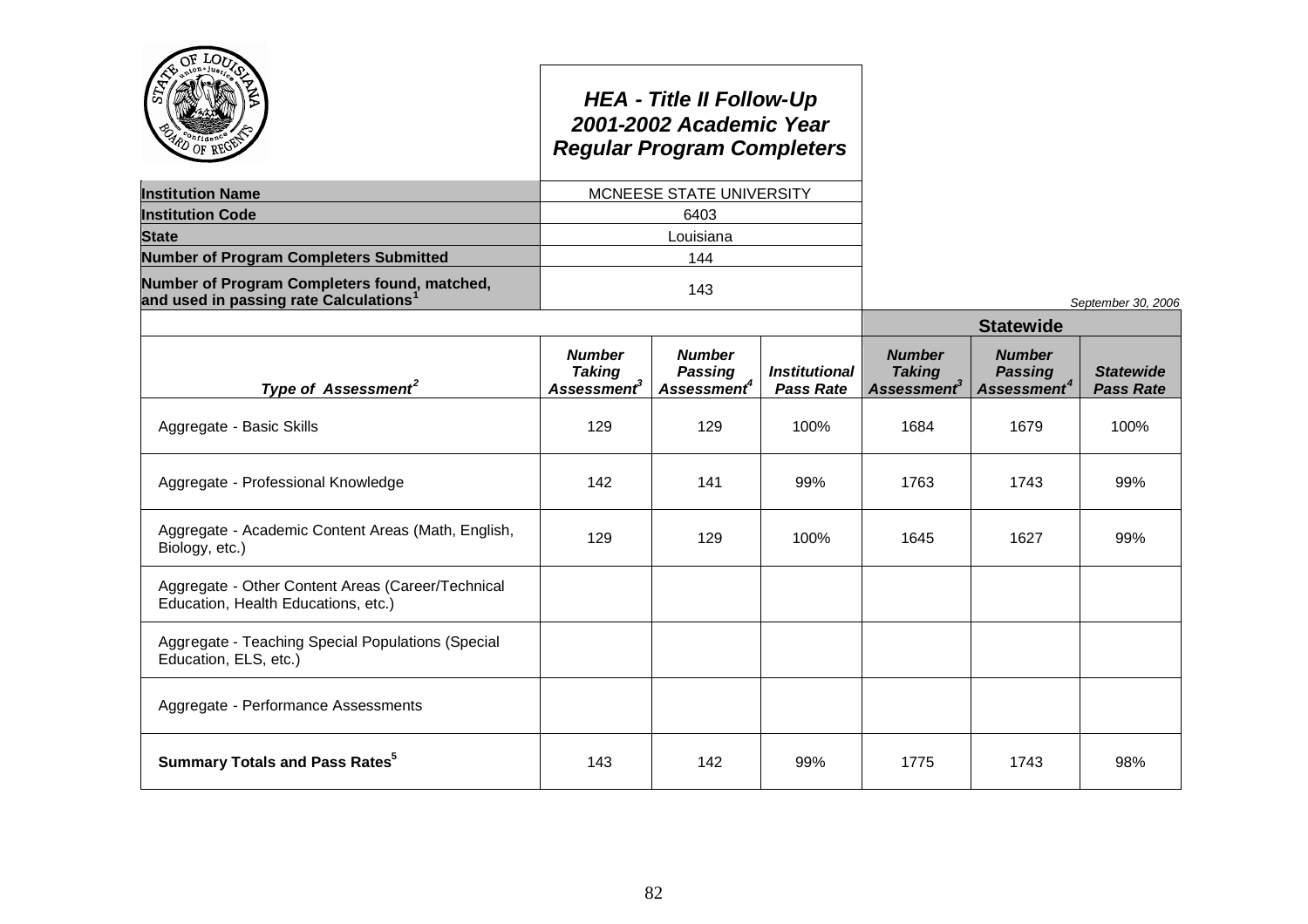| OF LOD<br><b>Institution Name</b><br><b>Institution Code</b><br><b>State</b><br><b>Number of Program Completers Submitted</b> | <b>HEA - Title II Follow-Up</b><br>2001-2002 Academic<br>Year<br><b>Alternate Program</b><br><b>Completers</b><br>MCNEESE STATE UNIVERSITY<br>6403<br>Louisiana<br>18 |                                              |                                               |                                          |                                              |                                                      |                                      |
|-------------------------------------------------------------------------------------------------------------------------------|-----------------------------------------------------------------------------------------------------------------------------------------------------------------------|----------------------------------------------|-----------------------------------------------|------------------------------------------|----------------------------------------------|------------------------------------------------------|--------------------------------------|
| Number of Program Completers found, matched,<br>and used in passing rate Calculations <sup>1</sup>                            | 17                                                                                                                                                                    |                                              |                                               |                                          |                                              | September 13, 2006                                   |                                      |
|                                                                                                                               |                                                                                                                                                                       |                                              |                                               |                                          |                                              | <b>Statewide</b>                                     |                                      |
| <b>Type of Assessment</b>                                                                                                     | <b>Assessment</b><br>Code<br><b>Number</b>                                                                                                                            | <b>Number</b><br><b>Taking</b><br>Assessment | <b>Number</b><br>Passing<br><b>Assessment</b> | <b>Institutional</b><br><b>Pass Rate</b> | <b>Number</b><br><b>Taking</b><br>Assessment | <b>Number</b><br><b>Passing</b><br><b>Assessment</b> | <b>Statewide</b><br><b>Pass Rate</b> |
| <b>Basic Skills</b>                                                                                                           |                                                                                                                                                                       |                                              |                                               |                                          |                                              |                                                      |                                      |
| <b>COMMUNICATION SKILLS</b>                                                                                                   | 500                                                                                                                                                                   | $\overline{4}$                               |                                               |                                          | 150                                          | 150                                                  | 100%                                 |
| <b>GENERAL KNOWLEDGE</b>                                                                                                      | 510                                                                                                                                                                   | 4                                            |                                               |                                          | 148                                          | 148                                                  | 100%                                 |
| PPST READING                                                                                                                  | 710                                                                                                                                                                   | $\mathbf{1}$                                 |                                               |                                          | 58                                           | 58                                                   | 100%                                 |
| <b>CBT READING</b>                                                                                                            | 711                                                                                                                                                                   | 5                                            |                                               |                                          | 141                                          | 141                                                  | 100%                                 |
| PPST WRITING                                                                                                                  | 720                                                                                                                                                                   | $\mathbf{1}$                                 |                                               |                                          | 59                                           | 59                                                   | 100%                                 |
| <b>CBT WRITING</b>                                                                                                            | 721                                                                                                                                                                   | 5                                            |                                               |                                          | 140                                          | 140                                                  | 100%                                 |
| PPST MATHEMATICS                                                                                                              | 730                                                                                                                                                                   | $\mathbf{1}$                                 |                                               |                                          | 54                                           | 54                                                   | 100%                                 |
| <b>CBT MATHEMATICS</b>                                                                                                        | 731                                                                                                                                                                   | 5                                            |                                               |                                          | 148                                          | 148                                                  | 100%                                 |
| COMPUTERIZED PPST READING                                                                                                     | 5710                                                                                                                                                                  |                                              |                                               |                                          | 1                                            |                                                      |                                      |
| COMPUTERIZED PPST WRITING                                                                                                     | 5720                                                                                                                                                                  |                                              |                                               |                                          | 1                                            |                                                      |                                      |
| COMPUTERIZED PPST MATHEMATICS                                                                                                 | 5730                                                                                                                                                                  |                                              |                                               |                                          | 1                                            |                                                      |                                      |
| <b>Professional Knowledge</b>                                                                                                 |                                                                                                                                                                       |                                              |                                               |                                          |                                              |                                                      |                                      |
| PROFESSIONAL KNOWLEDGE                                                                                                        | 520                                                                                                                                                                   |                                              |                                               |                                          | 115                                          | 115                                                  | 100%                                 |
| PRINCIPLES LEARNING & TEACHING K-6                                                                                            | 522                                                                                                                                                                   | $\overline{4}$                               |                                               |                                          | 143                                          | 143                                                  | 100%                                 |
| <b>PRINCIPLES LEARNING &amp; TEACHING 5-9</b>                                                                                 | 523                                                                                                                                                                   |                                              |                                               |                                          | $\overline{2}$                               |                                                      |                                      |
| PRINCIPLES LEARNING & TEACHING 7-12                                                                                           | 524                                                                                                                                                                   | 11                                           | 11                                            | 100%                                     | 164                                          | 164                                                  | 100%                                 |
| <b>Academic Content Areas</b>                                                                                                 |                                                                                                                                                                       |                                              |                                               |                                          |                                              |                                                      |                                      |
| EDUCATION IN THE ELEMENTARY SCHOOL                                                                                            | 010                                                                                                                                                                   |                                              |                                               |                                          | 22                                           | 22                                                   | 100%                                 |
| ELEM ED CURR INSTRUC ASSESSMENT                                                                                               | 011                                                                                                                                                                   | $\overline{2}$                               |                                               |                                          | 128                                          | 127                                                  | 99%                                  |
| ELEM ED CONTENT AREA EXERCISES                                                                                                | 012                                                                                                                                                                   | $\overline{2}$                               |                                               |                                          | 127                                          | 127                                                  | 100%                                 |
| ELEMENTARY ED CONTENT KNOWLEDGE                                                                                               | 014                                                                                                                                                                   |                                              |                                               |                                          | 20                                           | 20                                                   | 100%                                 |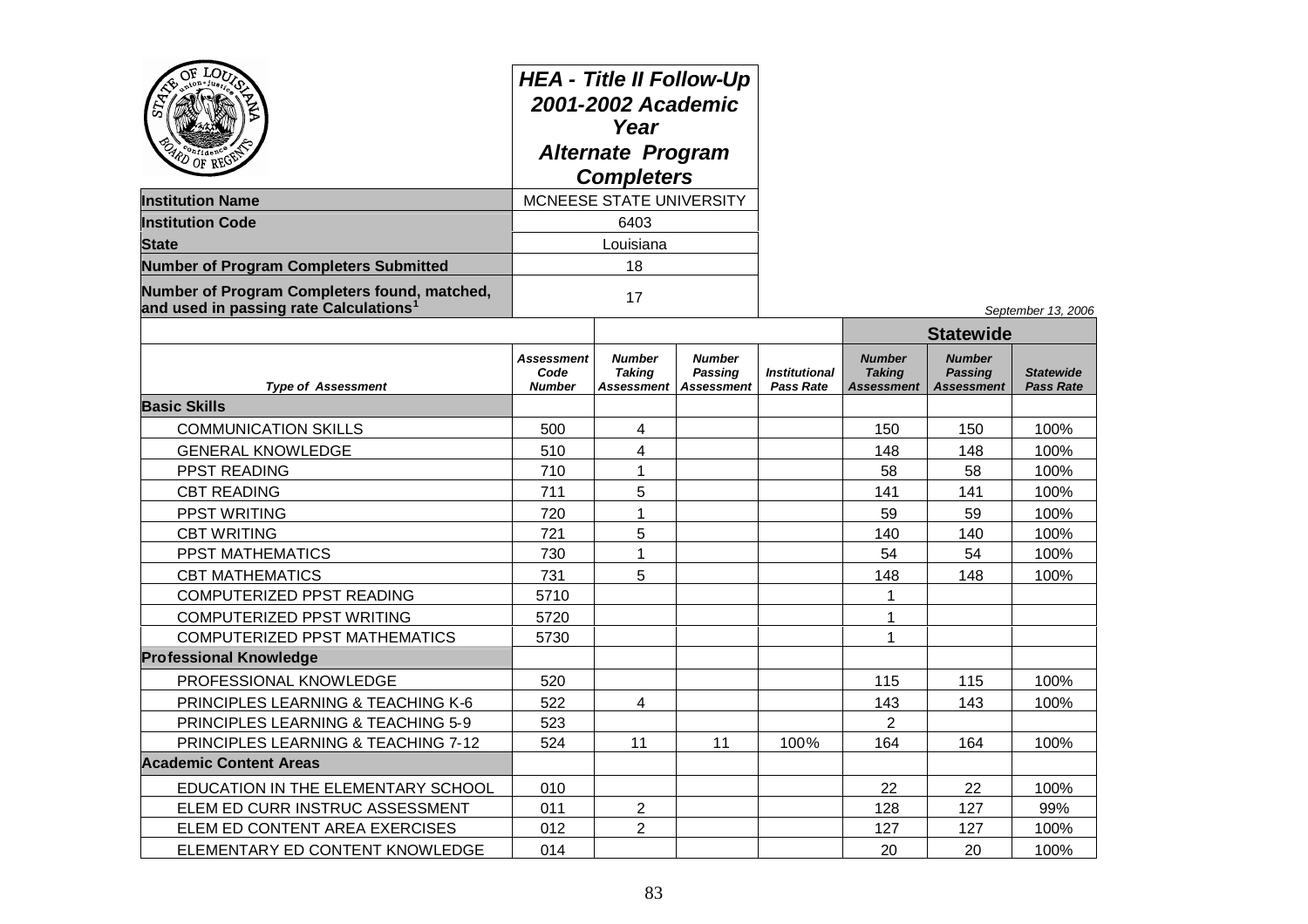| OF LOD,<br>APD OF REGE<br><b>Institution Name</b><br><b>Institution Code</b><br><b>State</b><br><b>Number of Program Completers Submitted</b> | <b>HEA - Title II Follow-Up</b><br>2001-2002 Academic<br>Year<br><b>Alternate Program</b><br><b>Completers</b><br>MCNEESE STATE UNIVERSITY<br>6403<br>Louisiana<br>18 |                                              |                                                      |                                                 |                                                     |                                                      |                                      |
|-----------------------------------------------------------------------------------------------------------------------------------------------|-----------------------------------------------------------------------------------------------------------------------------------------------------------------------|----------------------------------------------|------------------------------------------------------|-------------------------------------------------|-----------------------------------------------------|------------------------------------------------------|--------------------------------------|
| Number of Program Completers found, matched,<br>and used in passing rate Calculations <sup>1</sup>                                            |                                                                                                                                                                       | 17                                           |                                                      |                                                 |                                                     |                                                      |                                      |
|                                                                                                                                               |                                                                                                                                                                       |                                              |                                                      |                                                 |                                                     | <b>Statewide</b>                                     | September 13, 2006                   |
| <b>Type of Assessment</b>                                                                                                                     | <b>Assessment</b><br>Code<br><b>Number</b>                                                                                                                            | <b>Number</b><br><b>Taking</b><br>Assessment | <b>Number</b><br><b>Passing</b><br><b>Assessment</b> | <i><b>Institutional</b></i><br><b>Pass Rate</b> | <b>Number</b><br><b>Taking</b><br><b>Assessment</b> | <b>Number</b><br><b>Passing</b><br><b>Assessment</b> | <b>Statewide</b><br><b>Pass Rate</b> |
| <b>Academic Content Areas</b>                                                                                                                 |                                                                                                                                                                       |                                              |                                                      |                                                 |                                                     |                                                      |                                      |
| EARLY CHILDHOOD EDUCATION                                                                                                                     | 020                                                                                                                                                                   |                                              |                                                      |                                                 | 9                                                   |                                                      |                                      |
| <b>BIOLOGY AND GENERAL SCIENCE</b>                                                                                                            | 030                                                                                                                                                                   | 4                                            |                                                      |                                                 | 38                                                  | 37                                                   | 97%                                  |
| ENG LANG LIT COMP CONTENT KNOWLEDGE                                                                                                           | 041                                                                                                                                                                   | $\overline{2}$                               |                                                      |                                                 | 44                                                  | 44                                                   | 100%                                 |
| ENG LANG LIT COMP PEDAGOGY                                                                                                                    | 043                                                                                                                                                                   | 2                                            |                                                      |                                                 | 44                                                  | 44                                                   | 100%                                 |
| <b>MATHEMATICS</b>                                                                                                                            | 060                                                                                                                                                                   |                                              |                                                      |                                                 | 24                                                  | 24                                                   | 100%                                 |
| CHEM PHYSICS AND GENERAL SCIENCE                                                                                                              | 070                                                                                                                                                                   |                                              |                                                      |                                                 | 9                                                   |                                                      |                                      |
| <b>SOCIAL STUDIES</b>                                                                                                                         | 080                                                                                                                                                                   |                                              |                                                      |                                                 | $\overline{7}$                                      |                                                      |                                      |
| SOCIAL STUDIES: CONTENT KNOWLEDGE                                                                                                             | 081                                                                                                                                                                   | 4                                            |                                                      |                                                 | 36                                                  | 36                                                   | 100%                                 |
| SOCIAL STUDIES: INTERPRET MATERIALS                                                                                                           | 083                                                                                                                                                                   | $\overline{4}$                               |                                                      |                                                 | 36                                                  | 35                                                   | 97%                                  |
| PHYSICAL EDUCATION                                                                                                                            | 090                                                                                                                                                                   | $\overline{2}$                               |                                                      |                                                 | 18                                                  | 18                                                   | 100%                                 |
| <b>BUSINESS EDUCATION</b>                                                                                                                     | 100                                                                                                                                                                   |                                              |                                                      |                                                 | 12                                                  | 12                                                   | 100%                                 |
| <b>MUSIC EDUCATION</b>                                                                                                                        | 110                                                                                                                                                                   |                                              |                                                      |                                                 | 11                                                  | 11                                                   | 100%                                 |
| FAMILY AND CONSUMER SCIENCES                                                                                                                  | 120                                                                                                                                                                   |                                              |                                                      |                                                 | 9                                                   |                                                      |                                      |
| MIDDLE SCHOOL SUBJECTS: CK                                                                                                                    | 146                                                                                                                                                                   |                                              |                                                      |                                                 | $\overline{2}$                                      |                                                      |                                      |
| <b>FRENCH</b>                                                                                                                                 | 170                                                                                                                                                                   | 1                                            |                                                      |                                                 | $\overline{2}$                                      |                                                      |                                      |

سندر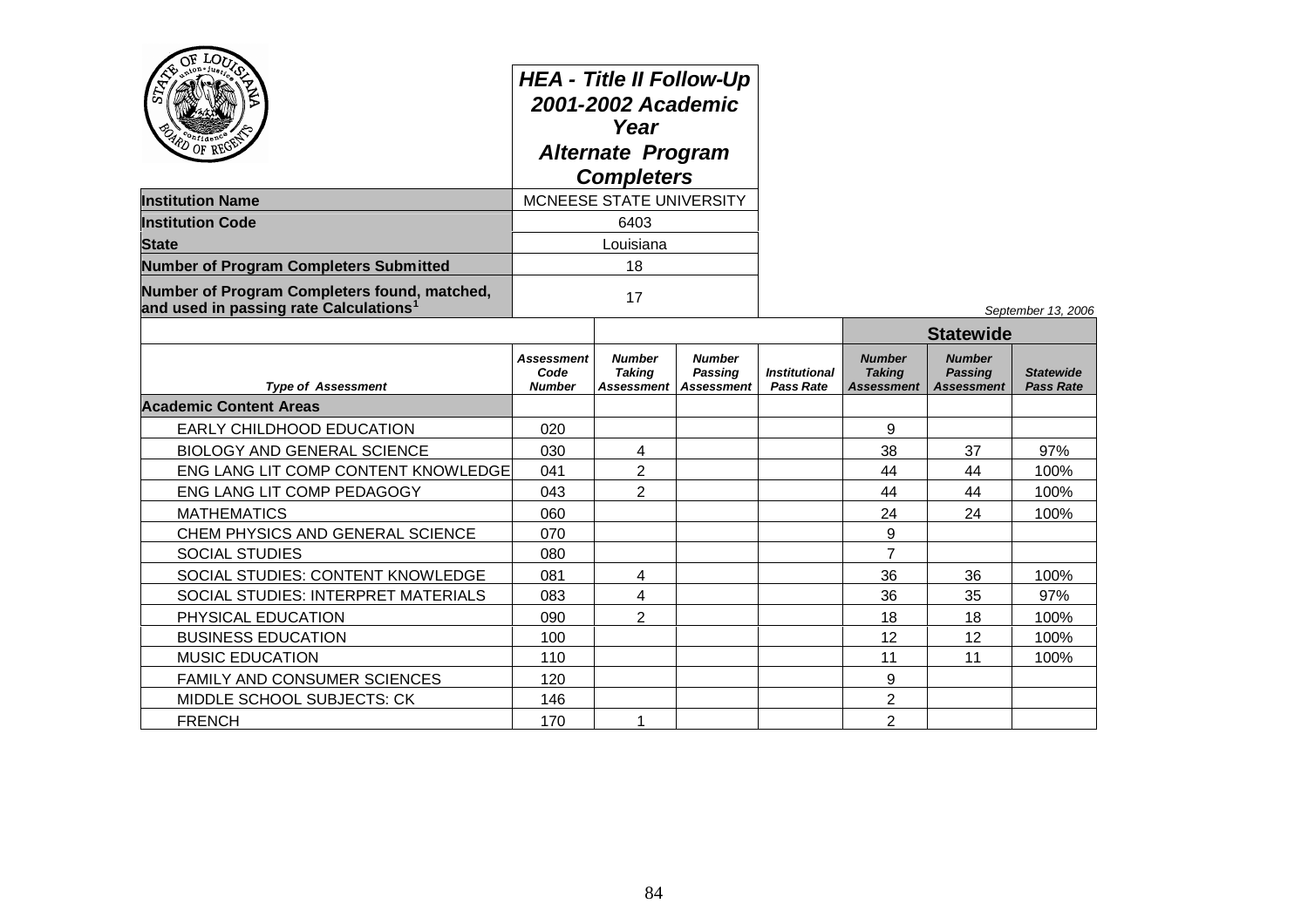| ' OF RF                                                                                            |                                                           | <b>HEA - Title II Follow-Up</b><br>2001-2002 Academic Year<br><b>Alternate Program Completers</b> |                                                 |                                                           |                                                            |                                      |
|----------------------------------------------------------------------------------------------------|-----------------------------------------------------------|---------------------------------------------------------------------------------------------------|-------------------------------------------------|-----------------------------------------------------------|------------------------------------------------------------|--------------------------------------|
| <b>Institution Name</b>                                                                            |                                                           | MCNEESE STATE UNIVERSITY                                                                          |                                                 |                                                           |                                                            |                                      |
| <b>Institution Code</b>                                                                            |                                                           | 6403                                                                                              |                                                 |                                                           |                                                            |                                      |
| <b>State</b>                                                                                       |                                                           | Louisiana                                                                                         |                                                 |                                                           |                                                            |                                      |
| <b>Number of Program Completers Submitted</b>                                                      |                                                           | 18                                                                                                |                                                 |                                                           |                                                            |                                      |
| Number of Program Completers found, matched,<br>and used in passing rate Calculations <sup>1</sup> |                                                           | 17                                                                                                |                                                 |                                                           |                                                            | September 13, 2006                   |
|                                                                                                    |                                                           |                                                                                                   |                                                 |                                                           | <b>Statewide</b>                                           |                                      |
| Type of Assessment <sup>2</sup>                                                                    | <b>Number</b><br><b>Taking</b><br>Assessment <sup>3</sup> | <b>Number</b><br><b>Passing</b><br><b>Assessment</b> <sup>4</sup>                                 | <i><b>Institutional</b></i><br><b>Pass Rate</b> | <b>Number</b><br><b>Taking</b><br>Assessment <sup>3</sup> | <b>Number</b><br><b>Passing</b><br>Assessment <sup>4</sup> | <b>Statewide</b><br><b>Pass Rate</b> |
| Aggregate - Basic Skills                                                                           | 10                                                        | 10                                                                                                | 100%                                            | 360                                                       | 360                                                        | 100%                                 |
| Aggregate - Professional Knowledge                                                                 | 15                                                        | 15                                                                                                | 100%                                            | 424                                                       | 424                                                        | 100%                                 |
| Aggregate - Academic Content Areas (Math, English,<br>Biology, etc.)                               | 15                                                        | 15                                                                                                | 100%                                            | 391                                                       | 388                                                        | 99%                                  |
| Aggregate - Other Content Areas (Career/Technical<br>Education, Health Educations, etc.)           |                                                           |                                                                                                   |                                                 |                                                           |                                                            |                                      |
| Aggregate - Teaching Special Populations (Special<br>Education, ELS, etc.)                         |                                                           |                                                                                                   |                                                 |                                                           |                                                            |                                      |
| Aggregate - Performance Assessments                                                                |                                                           |                                                                                                   |                                                 |                                                           |                                                            |                                      |
| <b>Summary Totals and Pass Rates</b> <sup>5</sup>                                                  | 17                                                        | 17                                                                                                | 100%                                            | 480                                                       | 477                                                        | 99%                                  |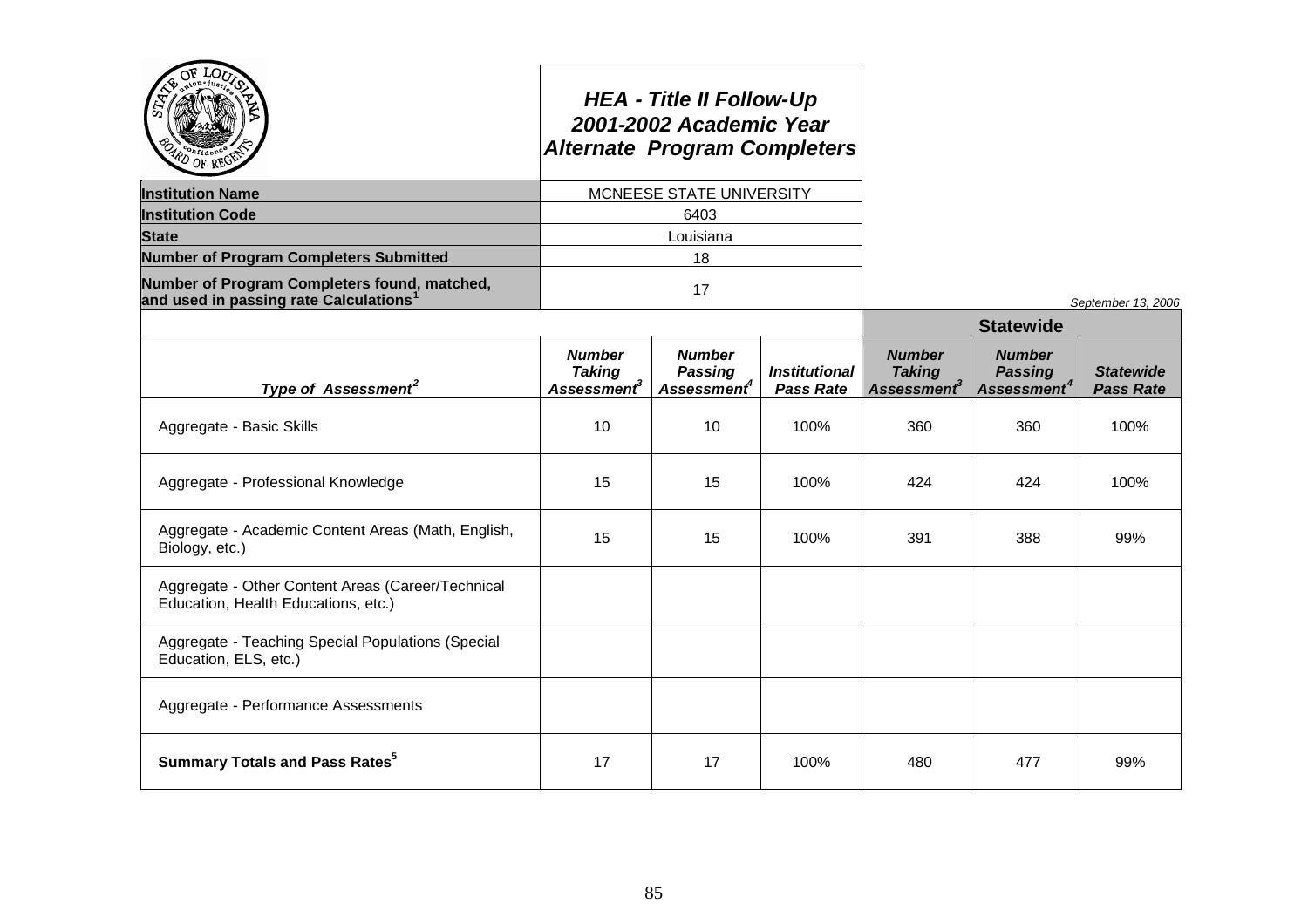$^1$ The number of program completers found, matched and used in the passing rate calculation will not equal the sum of the column labeled "Number Taking Assessment" since a completer can take more than one assessment.

 $^{2}$  Institutions and/or States did not require the assessments within an aggregate where data cells are blank.

<sup>&</sup>lt;sup>3</sup> Number of completers who took one or more tests in a category and within their area of specialization.

<sup>4</sup> Number who passed all tests they took in a category and within their area of specialization.

<sup>&</sup>lt;sup>5</sup> Summary Totals and Pass Rate: Number of completers who successfully completed one or more tests across all categories used by the state for licensure and the total passrate.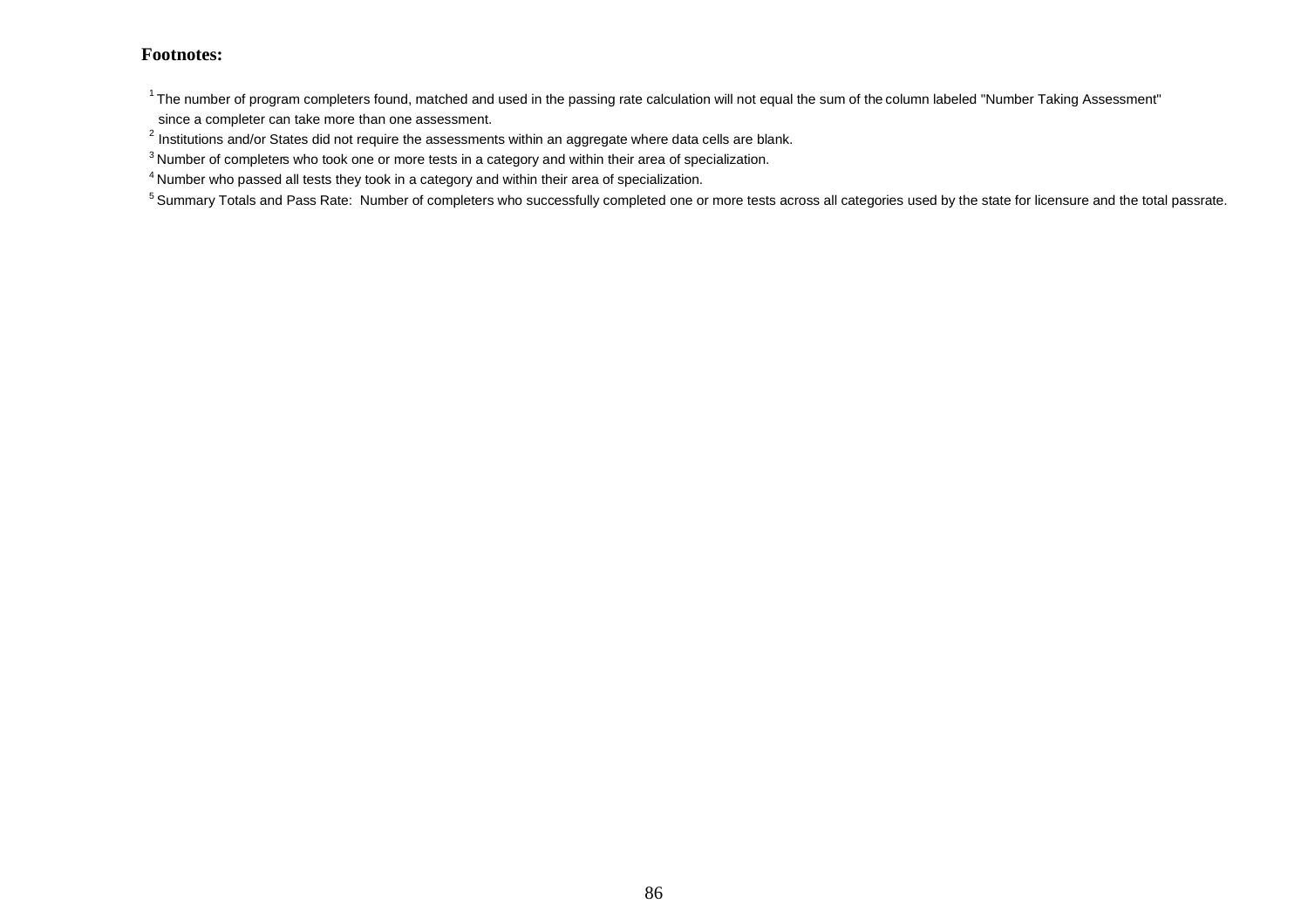# **NICHOLLS STATE UNIVERSITY**

- **HEA TITLE II FOLLOW-UP – 2001-2002 ACADEMIC YEAR – QUARTILE RANKING**
- **HEA TITLE II FOLLOW-UP – 2001-2002 ACADEMIC YEAR - REGULAR PROGRAM COMPLETERS – PASSAGE RATE REPORT**
- **HEA TITLE II FOLLOW-UP – 2001-2002 ACADEMIC YEAR - ALTERNATE PROGRAM COMPLETERS – PASSAGE RATE REPORT**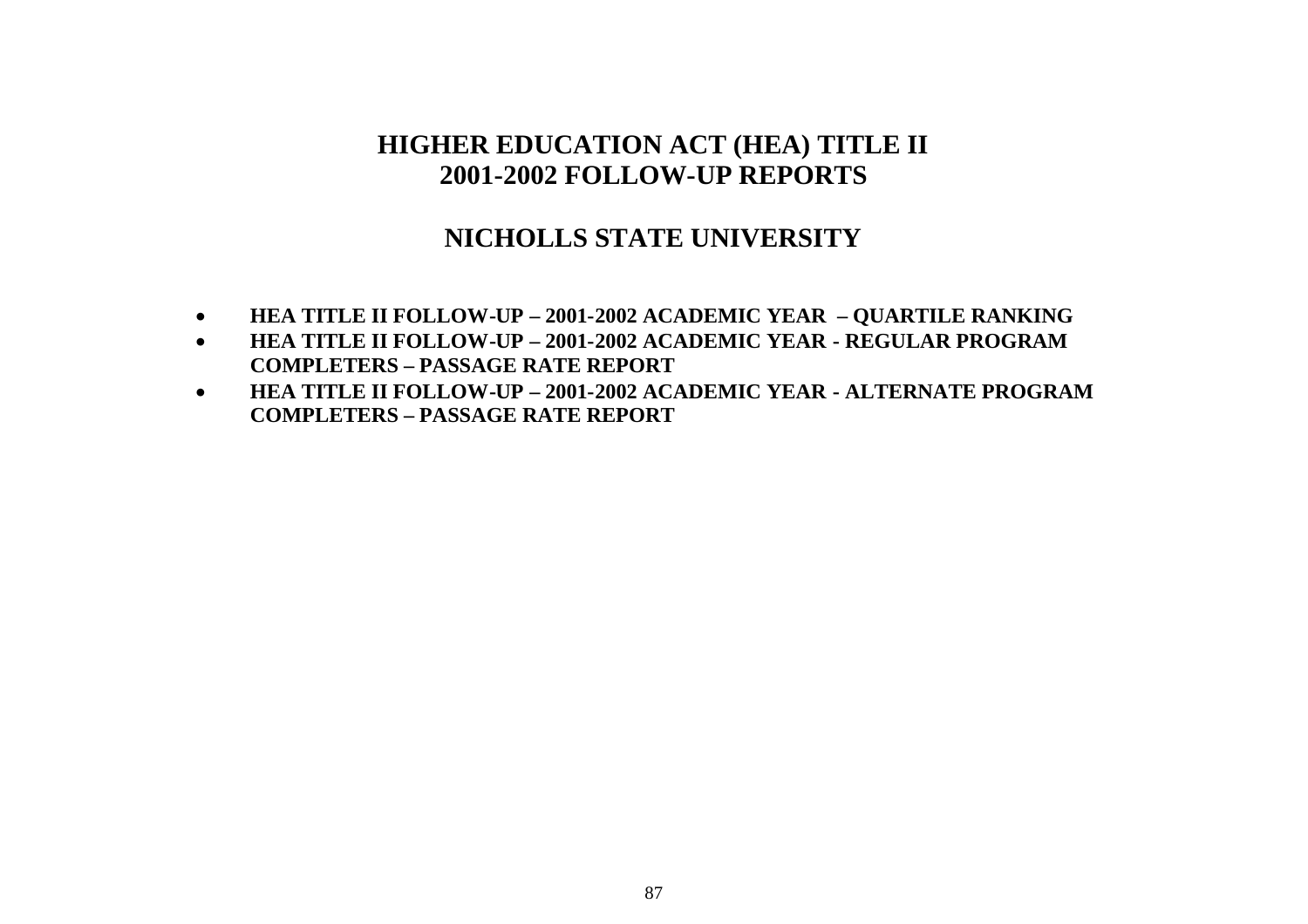| $O_{\vec{E}}$<br><b>PD</b> OF REG                                                                   | <b>HEA - Title II Follow-Up</b><br>2001-2002 Academic<br>Year<br><b>Quartile Ranking</b><br><b>Regular Completers</b><br>NICHOLLS STATE UNIVERSITY |                                                                                    |                                          |                                                     |                                                           |                                                            |                                      |
|-----------------------------------------------------------------------------------------------------|----------------------------------------------------------------------------------------------------------------------------------------------------|------------------------------------------------------------------------------------|------------------------------------------|-----------------------------------------------------|-----------------------------------------------------------|------------------------------------------------------------|--------------------------------------|
| <b>Institution Name</b>                                                                             |                                                                                                                                                    |                                                                                    |                                          |                                                     |                                                           |                                                            |                                      |
| <b>Institution Code</b>                                                                             | 6221                                                                                                                                               |                                                                                    |                                          |                                                     |                                                           |                                                            |                                      |
| <b>State</b>                                                                                        | Louisiana                                                                                                                                          |                                                                                    |                                          |                                                     |                                                           |                                                            |                                      |
| <b>Number of Program Completers Submitted</b>                                                       |                                                                                                                                                    | 162                                                                                |                                          |                                                     |                                                           |                                                            |                                      |
| Number of Program Completers found, matched,<br>and used in passing rate Calculations $^{\text{1}}$ |                                                                                                                                                    | 154                                                                                |                                          |                                                     |                                                           |                                                            |                                      |
| <b>Number of Individuals Licensed</b>                                                               |                                                                                                                                                    |                                                                                    |                                          |                                                     |                                                           |                                                            |                                      |
| Number of Out-Of-State Program Completers                                                           |                                                                                                                                                    |                                                                                    |                                          |                                                     |                                                           |                                                            |                                      |
| <b>Number of In-State Program Completers</b>                                                        |                                                                                                                                                    | 1775                                                                               |                                          |                                                     |                                                           |                                                            | September 30, 2006                   |
|                                                                                                     |                                                                                                                                                    |                                                                                    |                                          |                                                     |                                                           | <b>Statewide</b>                                           |                                      |
| Type of Assessment <sup>2</sup>                                                                     | <b>Number</b><br><b>Taking</b>                                                                                                                     | <b>Number</b><br><b>Passing</b><br>Assessment <sup>3</sup> Assessment <sup>4</sup> | <b>Institutional</b><br><b>Pass Rate</b> | <i><b>Institutional</b></i><br><b>Quartile Rank</b> | <b>Number</b><br><b>Taking</b><br>Assessment <sup>3</sup> | <b>Number</b><br><b>Passing</b><br>Assessment <sup>4</sup> | <b>Statewide</b><br><b>Pass Rate</b> |
| Aggregate - Basic Skills                                                                            | 146                                                                                                                                                | 146                                                                                | 100%                                     |                                                     | 1684                                                      | 1679                                                       | 100%                                 |
| Aggregate - Professional Knowledge                                                                  | 153                                                                                                                                                | 152                                                                                | 99%                                      | Ш                                                   | 1763                                                      | 1743                                                       | 99%                                  |
| Aggregate - Academic Content Areas (Math,<br>English, Biology, etc.)                                | 120                                                                                                                                                | 119                                                                                | 99%                                      | Ш                                                   | 1645                                                      | 1627                                                       | 99%                                  |
| Aggregate - Other Content Areas<br>(Career/Technical Education, Health Educations,<br>etc.)         |                                                                                                                                                    |                                                                                    |                                          |                                                     |                                                           |                                                            |                                      |
| Aggregate - Teaching Special Populations (Special<br>Education, ELS, etc.)                          |                                                                                                                                                    |                                                                                    |                                          |                                                     |                                                           |                                                            |                                      |
| Aggregate - Performance Assessments                                                                 |                                                                                                                                                    |                                                                                    |                                          |                                                     |                                                           |                                                            |                                      |
| <b>Summary Totals and Pass Rates<sup>5</sup></b>                                                    | 154                                                                                                                                                | 153                                                                                | 99%                                      | Ш                                                   | 1775                                                      | 1743                                                       | 98%                                  |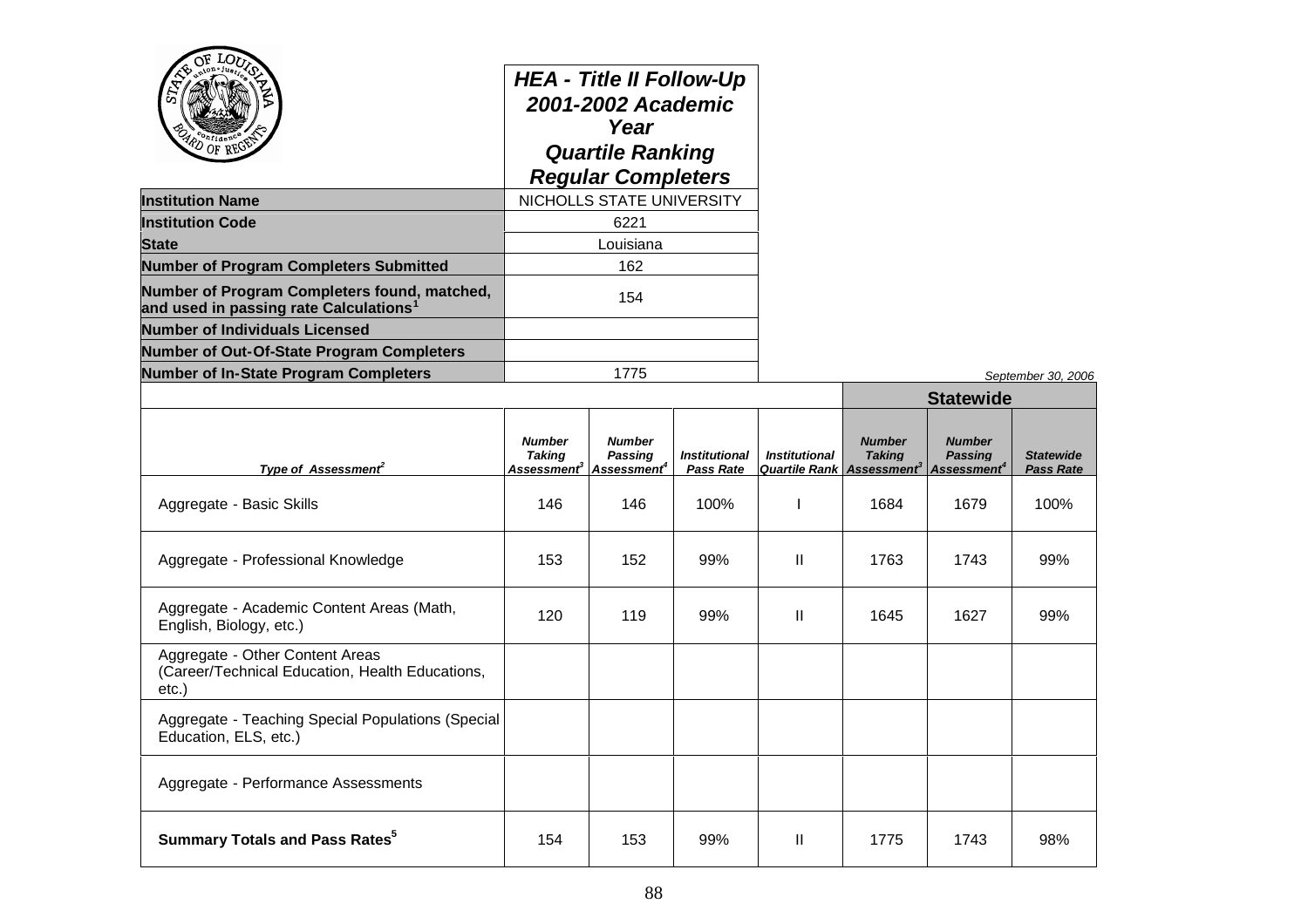|                                                                                                    | <b>HEA - Title II Follow-Up</b><br>2001-2002 Academic<br>Year<br><b>Regular Program</b><br><b>Completers</b> |                                       |                                                      |                                          |                                              |                                                      |                                      |
|----------------------------------------------------------------------------------------------------|--------------------------------------------------------------------------------------------------------------|---------------------------------------|------------------------------------------------------|------------------------------------------|----------------------------------------------|------------------------------------------------------|--------------------------------------|
| <b>Institution Name</b>                                                                            |                                                                                                              | NICHOLLS STATE UNIVERSITY             |                                                      |                                          |                                              |                                                      |                                      |
| <b>Institution Code</b>                                                                            |                                                                                                              | 6221                                  |                                                      |                                          |                                              |                                                      |                                      |
| <b>State</b>                                                                                       |                                                                                                              | Louisiana                             |                                                      |                                          |                                              |                                                      |                                      |
| <b>Number of Program Completers Submitted</b>                                                      |                                                                                                              | 162                                   |                                                      |                                          |                                              |                                                      |                                      |
| Number of Program Completers found, matched,<br>and used in passing rate Calculations <sup>1</sup> |                                                                                                              | 154                                   |                                                      |                                          |                                              |                                                      | September 30, 2006                   |
|                                                                                                    |                                                                                                              |                                       |                                                      |                                          |                                              | <b>Statewide</b>                                     |                                      |
| <b>Type of Assessment</b>                                                                          | Assessment<br>Code<br><b>Number</b>                                                                          | Number<br><b>Taking</b><br>Assessment | <b>Number</b><br><b>Passing</b><br><b>Assessment</b> | <b>Institutional</b><br><b>Pass Rate</b> | <b>Number</b><br><b>Taking</b><br>Assessment | <b>Number</b><br><b>Passing</b><br><b>Assessment</b> | <b>Statewide</b><br><b>Pass Rate</b> |
| <b>Basic Skills</b>                                                                                |                                                                                                              |                                       |                                                      |                                          |                                              |                                                      |                                      |
| <b>COMMUNICATION SKILLS</b>                                                                        | 500                                                                                                          | 35                                    | 35                                                   | 100%                                     | 617                                          | 617                                                  | 100%                                 |
| <b>GENERAL KNOWLEDGE</b>                                                                           | 510                                                                                                          | 36                                    | 36                                                   | 100%                                     | 550                                          | 550                                                  | 100%                                 |
| PPST READING                                                                                       | 710                                                                                                          | 55                                    | 55                                                   | 100%                                     | 423                                          | 422                                                  | 100%                                 |
| <b>CBT READING</b>                                                                                 | 711                                                                                                          | 56                                    | 56                                                   | 100%                                     | 620                                          | 620                                                  | 100%                                 |
| PPST WRITING                                                                                       | 720                                                                                                          | 63                                    | 63                                                   | 100%                                     | 457                                          | 457                                                  | 100%                                 |
| <b>CBT WRITING</b>                                                                                 | 721                                                                                                          | 48                                    | 48                                                   | 100%                                     | 578                                          | 578                                                  | 100%                                 |
| PPST MATHEMATICS                                                                                   | 730                                                                                                          | 59                                    | 59                                                   | 100%                                     | 457                                          | 457                                                  | 100%                                 |
| <b>CBT MATHEMATICS</b>                                                                             | 731                                                                                                          | 50                                    | 50                                                   | 100%                                     | 650                                          | 649                                                  | 100%                                 |
| COMPUTERIZED PPST READING                                                                          | 5710                                                                                                         |                                       |                                                      |                                          | 16                                           | 15                                                   | 94%                                  |
| COMPUTERIZED PPST WRITING                                                                          | 5720                                                                                                         |                                       |                                                      |                                          | 17                                           | 16                                                   | 94%                                  |
| <b>COMPUTERIZED PPST MATHEMATICS</b>                                                               | 5730                                                                                                         |                                       |                                                      |                                          | 21                                           | 18                                                   | 86%                                  |
| <b>Professional Knowledge</b>                                                                      |                                                                                                              |                                       |                                                      |                                          |                                              |                                                      |                                      |
| PROFESSIONAL KNOWLEDGE                                                                             | 520                                                                                                          | 1                                     |                                                      |                                          | 87                                           | 86                                                   | 99%                                  |
| PRINCIPLES LEARNING & TEACHING K-6                                                                 | 522                                                                                                          | 107                                   | 107                                                  | 100%                                     | 1129                                         | 1123                                                 | 99%                                  |
| <b>PRINCIPLES LEARNING &amp; TEACHING 5-9</b>                                                      | 523                                                                                                          | 1                                     |                                                      |                                          |                                              |                                                      |                                      |
| PRINCIPLES LEARNING & TEACHING 7-12                                                                | 524                                                                                                          | 44                                    | 43                                                   | 98%                                      | 546                                          | 533                                                  | 98%                                  |
| <b>Academic Content Areas</b>                                                                      |                                                                                                              |                                       |                                                      |                                          |                                              |                                                      |                                      |
| EDUCATION IN THE ELEMENTARY SCHOOL                                                                 | 010                                                                                                          |                                       |                                                      |                                          | 14                                           | 14                                                   | 100%                                 |
| ELEM ED CURR INSTRUC ASSESSMENT                                                                    | 011                                                                                                          | 72                                    | 72                                                   | 100%                                     | 991                                          | 987                                                  | 100%                                 |
| ELEM ED CONTENT AREA EXERCISES                                                                     | 012                                                                                                          | 72                                    | 72                                                   | 100%                                     | 991                                          | 991                                                  | 100%                                 |
| ELEMENTARY ED CONTENT KNOWLEDGE                                                                    | 014                                                                                                          |                                       |                                                      |                                          | 8                                            | 8                                                    | 100%                                 |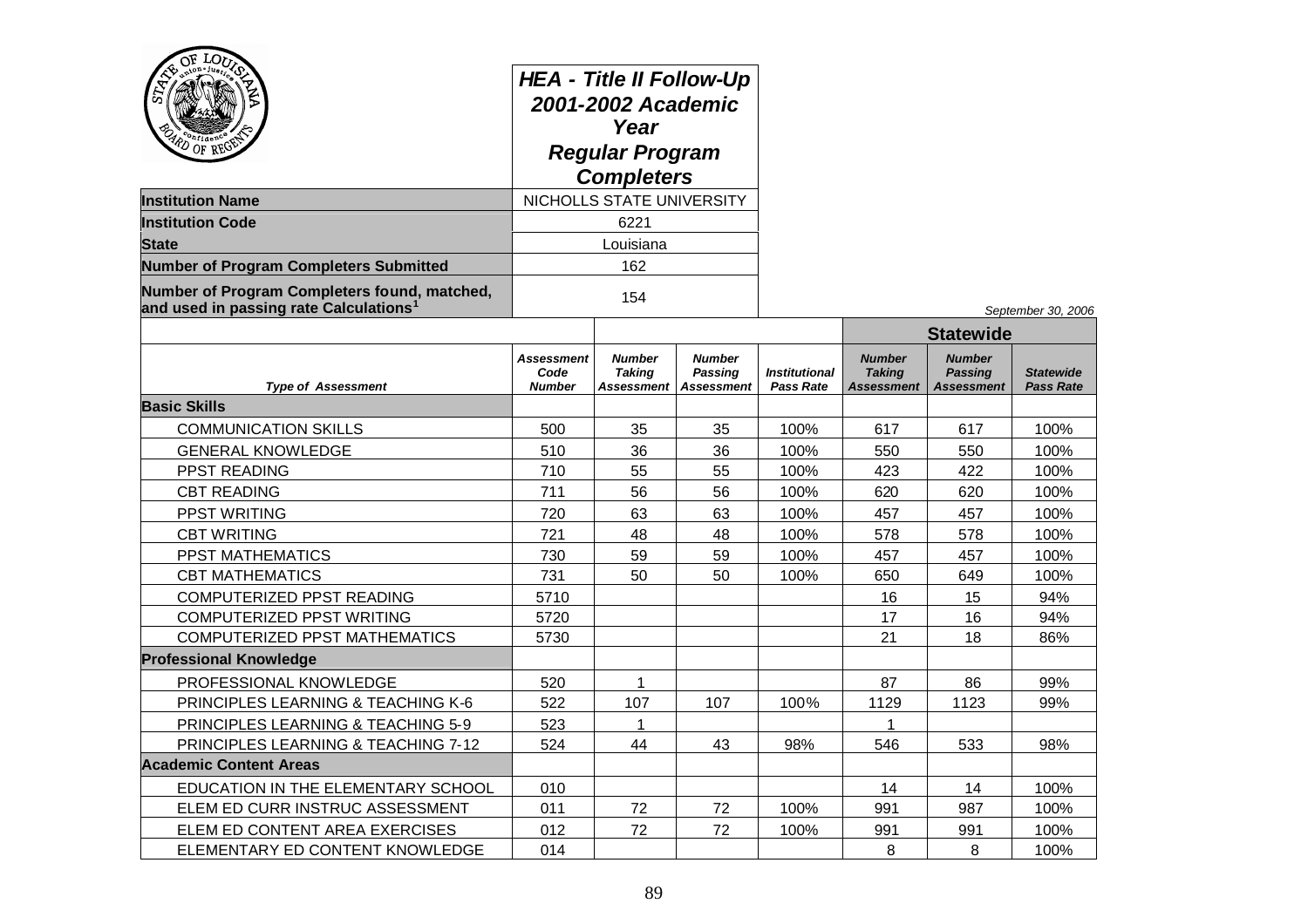|                                                                                                    |                                            | <b>HEA - Title II Follow-Up</b><br>2001-2002 Academic |                                                      |                                          |                                              |                                                      |                                      |
|----------------------------------------------------------------------------------------------------|--------------------------------------------|-------------------------------------------------------|------------------------------------------------------|------------------------------------------|----------------------------------------------|------------------------------------------------------|--------------------------------------|
| PD OF REGE                                                                                         |                                            | Year<br><b>Regular Program</b><br><b>Completers</b>   |                                                      |                                          |                                              |                                                      |                                      |
| <b>Institution Name</b>                                                                            |                                            | NICHOLLS STATE UNIVERSITY                             |                                                      |                                          |                                              |                                                      |                                      |
| <b>Institution Code</b>                                                                            |                                            | 6221                                                  |                                                      |                                          |                                              |                                                      |                                      |
| <b>State</b>                                                                                       |                                            | Louisiana                                             |                                                      |                                          |                                              |                                                      |                                      |
| <b>Number of Program Completers Submitted</b>                                                      |                                            | 162                                                   |                                                      |                                          |                                              |                                                      |                                      |
| Number of Program Completers found, matched,<br>and used in passing rate Calculations <sup>1</sup> |                                            | 154                                                   |                                                      |                                          |                                              |                                                      | September 30, 2006                   |
|                                                                                                    |                                            |                                                       |                                                      |                                          |                                              | <b>Statewide</b>                                     |                                      |
| <b>Type of Assessment</b>                                                                          | <b>Assessment</b><br>Code<br><b>Number</b> | <b>Number</b><br><b>Taking</b><br>Assessment          | <b>Number</b><br><b>Passing</b><br><b>Assessment</b> | <b>Institutional</b><br><b>Pass Rate</b> | <b>Number</b><br><b>Taking</b><br>Assessment | <b>Number</b><br><b>Passing</b><br><b>Assessment</b> | <b>Statewide</b><br><b>Pass Rate</b> |
| <b>Academic Content Areas</b>                                                                      |                                            |                                                       |                                                      |                                          |                                              |                                                      |                                      |
| EARLY CHILDHOOD EDUCATION                                                                          | 020                                        |                                                       |                                                      |                                          | 80                                           | 80                                                   | 100%                                 |
| <b>BIOLOGY AND GENERAL SCIENCE</b>                                                                 | 030                                        | $\overline{2}$                                        |                                                      |                                          | 31                                           | 31                                                   | 100%                                 |
| ENG LANG LIT COMP CONTENT KNOWLEDGE                                                                | 041                                        | 8                                                     |                                                      |                                          | 105                                          | 102                                                  | 97%                                  |
| ENG LANG LIT COMP PEDAGOGY                                                                         | 043                                        | 9                                                     |                                                      |                                          | 105                                          | 104                                                  | 99%                                  |
| <b>MATHEMATICS</b>                                                                                 | 060                                        | 4                                                     |                                                      |                                          | 45                                           | 45                                                   | 100%                                 |
| CHEM PHYSICS AND GENERAL SCIENCE                                                                   | 070                                        |                                                       |                                                      |                                          | 8                                            | $\overline{7}$                                       | 88%                                  |
| SOCIAL STUDIES: CONTENT KNOWLEDGE                                                                  | 081                                        | 8                                                     |                                                      |                                          | 110                                          | 107                                                  | 97%                                  |
| SOCIAL STUDIES: INTERPRET MATERIALS                                                                | 083                                        | 8                                                     |                                                      |                                          | 108                                          | 105                                                  | 97%                                  |
| PHYSICAL EDUCATION                                                                                 | 090                                        | 17                                                    | 16                                                   | 94%                                      | 151                                          | 149                                                  | 99%                                  |
| <b>BUSINESS EDUCATION</b>                                                                          | 100                                        | 2                                                     |                                                      |                                          | 13                                           | 13                                                   | 100%                                 |
| <b>MUSIC EDUCATION</b>                                                                             | 110                                        |                                                       |                                                      |                                          | 70                                           | 69                                                   | 99%                                  |
| <b>MUSIC CONTENT KNOWLEDGE</b>                                                                     | 113                                        | 1                                                     |                                                      |                                          | $\overline{2}$                               | $\overline{2}$                                       |                                      |
| FAMILY AND CONSUMER SCIENCES                                                                       | 120                                        | 6                                                     |                                                      |                                          | 15                                           | 15                                                   | 100%                                 |
| <b>FRENCH</b>                                                                                      | 170                                        |                                                       |                                                      |                                          | $\overline{2}$                               | $\overline{2}$                                       |                                      |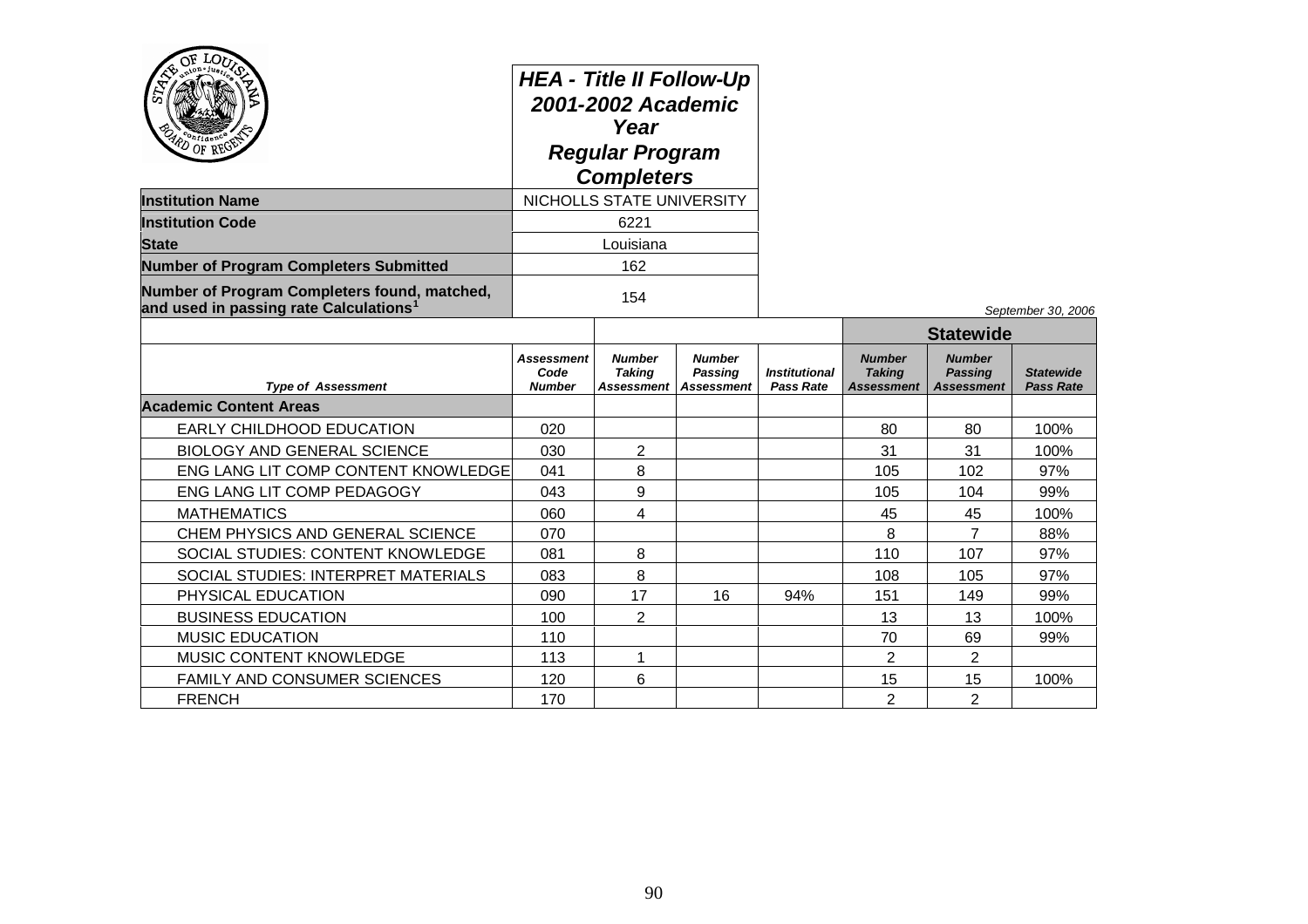| $^{\mathcal{D}}$ of RF                                                                   |                                                           | <b>HEA - Title II Follow-Up</b><br>2001-2002 Academic Year<br><b>Regular Program</b><br><b>Completers</b> |                                          |                                                           |                                                            |                                      |
|------------------------------------------------------------------------------------------|-----------------------------------------------------------|-----------------------------------------------------------------------------------------------------------|------------------------------------------|-----------------------------------------------------------|------------------------------------------------------------|--------------------------------------|
| <b>Institution Name</b>                                                                  |                                                           | NICHOLLS STATE UNIVERSITY                                                                                 |                                          |                                                           |                                                            |                                      |
| <b>Institution Code</b>                                                                  |                                                           | 6221                                                                                                      |                                          |                                                           |                                                            |                                      |
| <b>State</b>                                                                             |                                                           | Louisiana                                                                                                 |                                          |                                                           |                                                            |                                      |
| <b>Number of Program Completers Submitted</b>                                            |                                                           | 162                                                                                                       |                                          |                                                           |                                                            |                                      |
| Number of Program Completers found, matched,<br>and used in passing rate Calculations    |                                                           | 154                                                                                                       |                                          |                                                           |                                                            | September 30, 2006                   |
|                                                                                          |                                                           |                                                                                                           |                                          |                                                           | <b>Statewide</b>                                           |                                      |
| Type of Assessment <sup>2</sup>                                                          | <b>Number</b><br><b>Taking</b><br>Assessment <sup>3</sup> | <b>Number</b><br><b>Passing</b><br>Assessment <sup>4</sup>                                                | <b>Institutional</b><br><b>Pass Rate</b> | <b>Number</b><br><b>Taking</b><br>Assessment <sup>3</sup> | <b>Number</b><br><b>Passing</b><br>Assessment <sup>4</sup> | <b>Statewide</b><br><b>Pass Rate</b> |
| Aggregate - Basic Skills                                                                 | 146                                                       | 146                                                                                                       | 100%                                     | 1684                                                      | 1679                                                       | 100%                                 |
| Aggregate - Professional Knowledge                                                       | 153                                                       | 152                                                                                                       | 99%                                      | 1763                                                      | 1743                                                       | 99%                                  |
| Aggregate - Academic Content Areas (Math, English,<br>Biology, etc.)                     | 120                                                       | 119                                                                                                       | 99%                                      | 1645                                                      | 1627                                                       | 99%                                  |
| Aggregate - Other Content Areas (Career/Technical<br>Education, Health Educations, etc.) |                                                           |                                                                                                           |                                          |                                                           |                                                            |                                      |
| Aggregate - Teaching Special Populations (Special<br>Education, ELS, etc.)               |                                                           |                                                                                                           |                                          |                                                           |                                                            |                                      |
| Aggregate - Performance Assessments                                                      |                                                           |                                                                                                           |                                          |                                                           |                                                            |                                      |
| <b>Summary Totals and Pass Rates</b> <sup>5</sup>                                        | 154                                                       | 153                                                                                                       | 99%                                      | 1775                                                      | 1743                                                       | 98%                                  |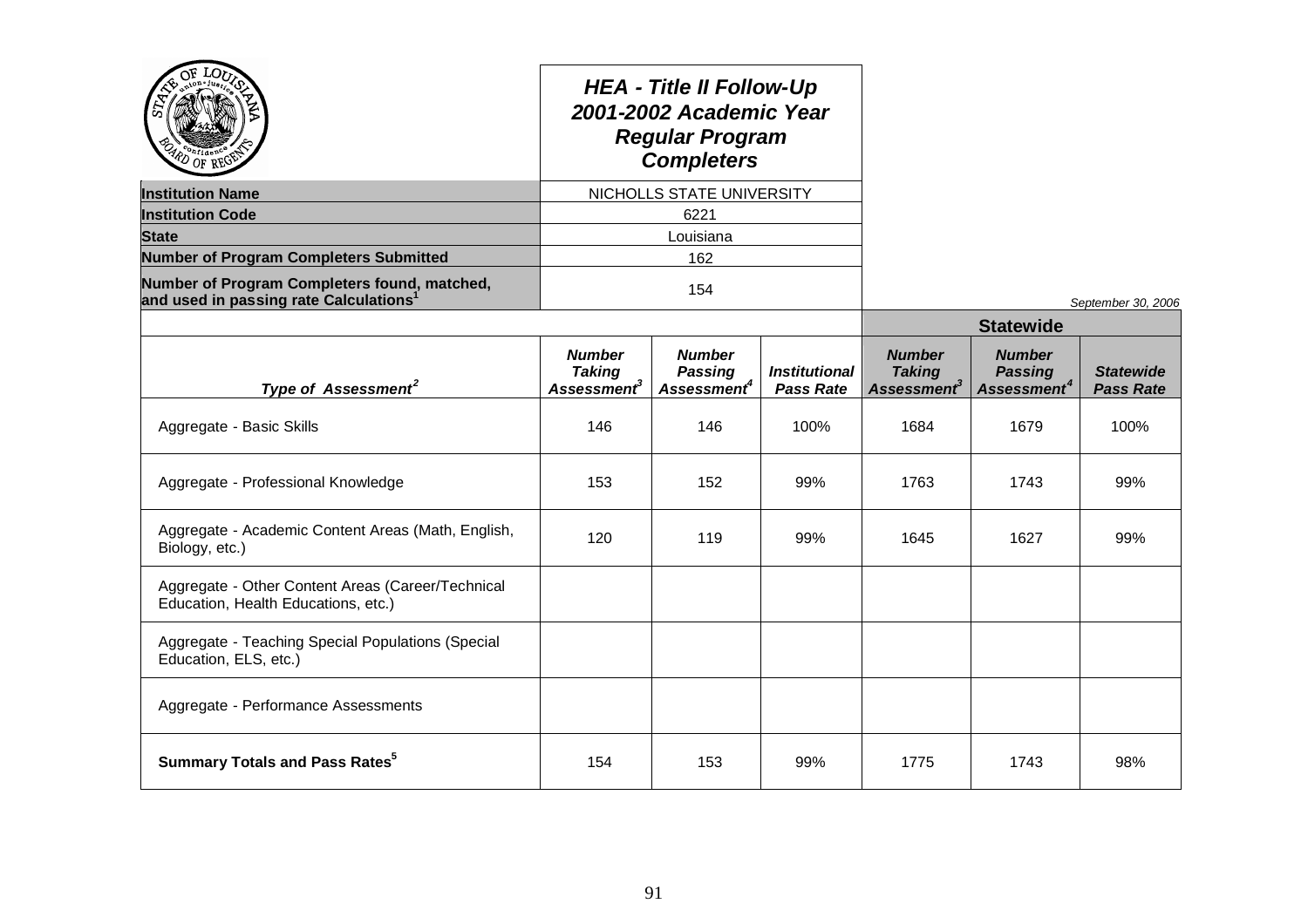| OF LOD<br><b>Institution Name</b><br><b>Institution Code</b><br><b>State</b><br><b>Number of Program Completers Submitted</b><br>Number of Program Completers found, matched,<br>and used in passing rate Calculations | <b>HEA - Title II Follow-Up</b><br>2001-2002 Academic<br>Year<br><b>Alternate Program</b><br><b>Completers</b><br>NICHOLLS STATE UNIVERSITY<br>6221<br>Louisiana<br>53<br>49 |                                                     |                                               |                                          |                                                     |                                                      | September 13, 2006                   |
|------------------------------------------------------------------------------------------------------------------------------------------------------------------------------------------------------------------------|------------------------------------------------------------------------------------------------------------------------------------------------------------------------------|-----------------------------------------------------|-----------------------------------------------|------------------------------------------|-----------------------------------------------------|------------------------------------------------------|--------------------------------------|
|                                                                                                                                                                                                                        |                                                                                                                                                                              |                                                     |                                               |                                          |                                                     | <b>Statewide</b>                                     |                                      |
| <b>Type of Assessment</b>                                                                                                                                                                                              | <b>Assessment</b><br>Code<br><b>Number</b>                                                                                                                                   | <b>Number</b><br><b>Taking</b><br><b>Assessment</b> | <b>Number</b><br>Passing<br><b>Assessment</b> | <b>Institutional</b><br><b>Pass Rate</b> | <b>Number</b><br><b>Taking</b><br><b>Assessment</b> | <b>Number</b><br><b>Passing</b><br><b>Assessment</b> | <b>Statewide</b><br><b>Pass Rate</b> |
| <b>Basic Skills</b>                                                                                                                                                                                                    |                                                                                                                                                                              |                                                     |                                               |                                          |                                                     |                                                      |                                      |
| <b>COMMUNICATION SKILLS</b>                                                                                                                                                                                            | 500                                                                                                                                                                          | 19                                                  | 19                                            | 100%                                     | 150                                                 | 150                                                  | 100%                                 |
| <b>GENERAL KNOWLEDGE</b>                                                                                                                                                                                               | 510                                                                                                                                                                          | 18                                                  | 18                                            | 100%                                     | 148                                                 | 148                                                  | 100%                                 |
| PPST READING                                                                                                                                                                                                           | 710                                                                                                                                                                          | 9                                                   |                                               |                                          | 58                                                  | 58                                                   | 100%                                 |
| <b>CBT READING</b>                                                                                                                                                                                                     | 711                                                                                                                                                                          | 13                                                  | 13                                            | 100%                                     | 141                                                 | 141                                                  | 100%                                 |
| PPST WRITING                                                                                                                                                                                                           | 720                                                                                                                                                                          | 9                                                   |                                               |                                          | 59                                                  | 59                                                   | 100%                                 |
| <b>CBT WRITING</b>                                                                                                                                                                                                     | 721                                                                                                                                                                          | 13                                                  | 13                                            | 100%                                     | 140                                                 | 140                                                  | 100%                                 |
| PPST MATHEMATICS                                                                                                                                                                                                       | 730                                                                                                                                                                          | $\overline{7}$                                      |                                               |                                          | 54                                                  | 54                                                   | 100%                                 |
| <b>CBT MATHEMATICS</b>                                                                                                                                                                                                 | 731                                                                                                                                                                          | 15                                                  | 15                                            | 100%                                     | 148                                                 | 148                                                  | 100%                                 |
| <b>COMPUTERIZED PPST READING</b>                                                                                                                                                                                       | 5710                                                                                                                                                                         |                                                     |                                               |                                          | 1                                                   |                                                      |                                      |
| <b>COMPUTERIZED PPST WRITING</b>                                                                                                                                                                                       | 5720                                                                                                                                                                         |                                                     |                                               |                                          | $\mathbf 1$                                         |                                                      |                                      |
| <b>COMPUTERIZED PPST MATHEMATICS</b>                                                                                                                                                                                   | 5730                                                                                                                                                                         |                                                     |                                               |                                          | $\overline{1}$                                      |                                                      |                                      |
| <b>Professional Knowledge</b>                                                                                                                                                                                          |                                                                                                                                                                              |                                                     |                                               |                                          |                                                     |                                                      |                                      |
| <b>PROFESSIONAL KNOWLEDGE</b>                                                                                                                                                                                          | 520                                                                                                                                                                          | 11                                                  | 11                                            | 100%                                     | 115                                                 | 115                                                  | 100%                                 |
| PRINCIPLES LEARNING & TEACHING K-6                                                                                                                                                                                     | 522                                                                                                                                                                          | 18                                                  | 18                                            | 100%                                     | 143                                                 | 143                                                  | 100%                                 |
| PRINCIPLES LEARNING & TEACHING 5-9                                                                                                                                                                                     | 523                                                                                                                                                                          |                                                     |                                               |                                          | 2                                                   |                                                      |                                      |
| PRINCIPLES LEARNING & TEACHING 7-12                                                                                                                                                                                    | 524                                                                                                                                                                          | 13                                                  | 13                                            | 100%                                     | 164                                                 | 164                                                  | 100%                                 |
| <b>Academic Content Areas</b>                                                                                                                                                                                          |                                                                                                                                                                              |                                                     |                                               |                                          |                                                     |                                                      |                                      |
| EDUCATION IN THE ELEMENTARY SCHOOL                                                                                                                                                                                     | 010                                                                                                                                                                          | $\mathbf 1$                                         |                                               |                                          | 22                                                  | 22                                                   | 100%                                 |
| ELEM ED CURR INSTRUC ASSESSMENT                                                                                                                                                                                        | 011                                                                                                                                                                          | 23                                                  | 23                                            | 100%                                     | 128                                                 | 127                                                  | 99%                                  |
| ELEM ED CONTENT AREA EXERCISES                                                                                                                                                                                         | 012                                                                                                                                                                          | 23                                                  | 23                                            | 100%                                     | 127                                                 | 127                                                  | 100%                                 |
| ELEMENTARY ED CONTENT KNOWLEDGE                                                                                                                                                                                        | 014                                                                                                                                                                          | $\mathbf 1$                                         |                                               |                                          | 20                                                  | 20                                                   | 100%                                 |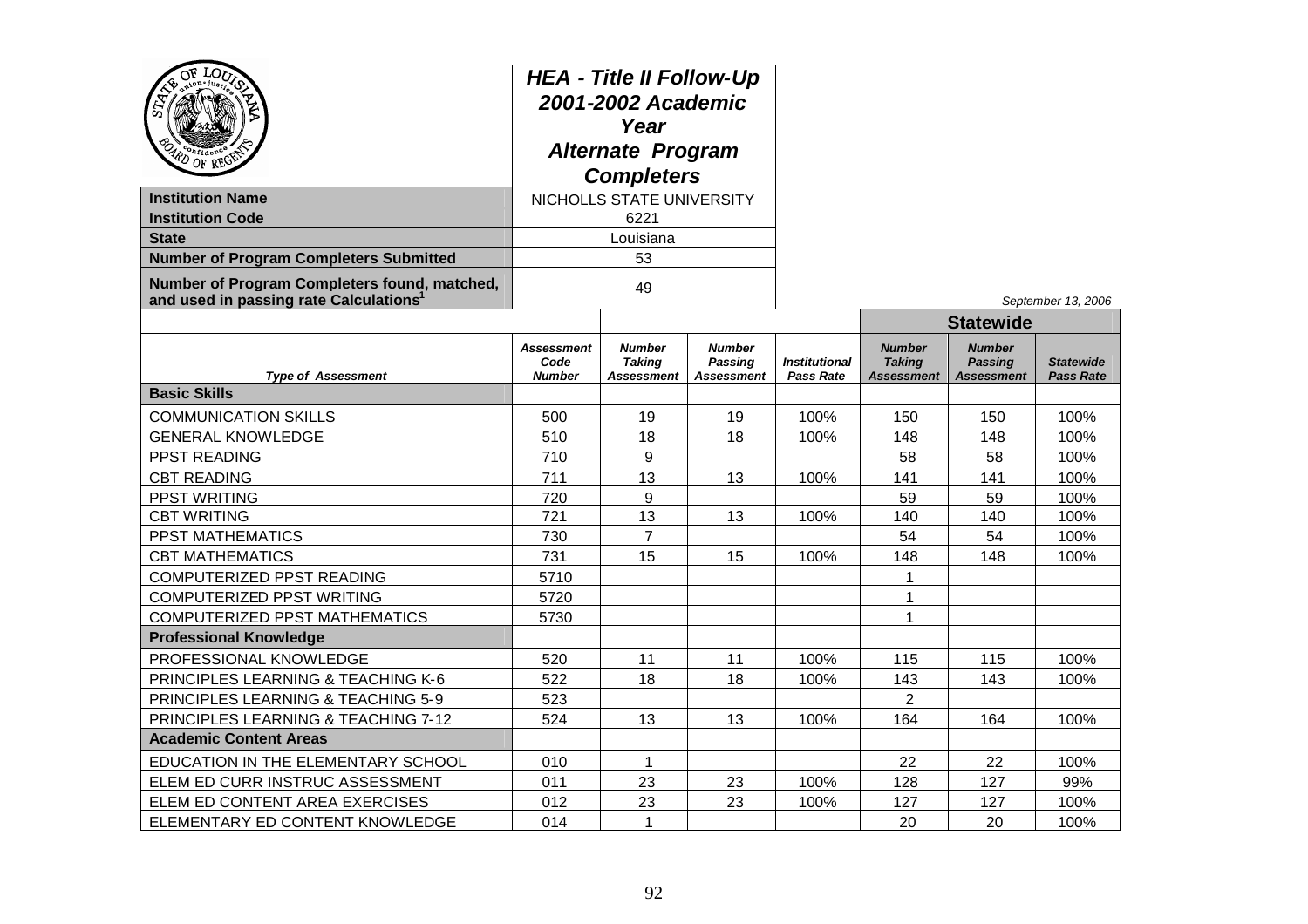| AD OF REGA                                                                                         | <b>HEA - Title II Follow-Up</b><br>2001-2002 Academic<br>Year<br><b>Alternate Program</b><br><b>Completers</b> |                                              |                                                      |                                                 |                                                     |                                                      |                                      |
|----------------------------------------------------------------------------------------------------|----------------------------------------------------------------------------------------------------------------|----------------------------------------------|------------------------------------------------------|-------------------------------------------------|-----------------------------------------------------|------------------------------------------------------|--------------------------------------|
| <b>Institution Name</b>                                                                            | NICHOLLS STATE UNIVERSITY                                                                                      |                                              |                                                      |                                                 |                                                     |                                                      |                                      |
| <b>Institution Code</b>                                                                            |                                                                                                                | 6221                                         |                                                      |                                                 |                                                     |                                                      |                                      |
| <b>State</b>                                                                                       |                                                                                                                | Louisiana                                    |                                                      |                                                 |                                                     |                                                      |                                      |
| <b>Number of Program Completers Submitted</b>                                                      |                                                                                                                | 53                                           |                                                      |                                                 |                                                     |                                                      |                                      |
| Number of Program Completers found, matched,<br>and used in passing rate Calculations <sup>1</sup> | 49                                                                                                             |                                              |                                                      |                                                 |                                                     |                                                      | September 13, 2006                   |
|                                                                                                    |                                                                                                                |                                              |                                                      |                                                 |                                                     | <b>Statewide</b>                                     |                                      |
| <b>Type of Assessment</b>                                                                          | <b>Assessment</b><br>Code<br><b>Number</b>                                                                     | <b>Number</b><br><b>Taking</b><br>Assessment | <b>Number</b><br><b>Passing</b><br><b>Assessment</b> | <i><b>Institutional</b></i><br><b>Pass Rate</b> | <b>Number</b><br><b>Taking</b><br><b>Assessment</b> | <b>Number</b><br><b>Passing</b><br><b>Assessment</b> | <b>Statewide</b><br><b>Pass Rate</b> |
| <b>Academic Content Areas</b>                                                                      |                                                                                                                |                                              |                                                      |                                                 |                                                     |                                                      |                                      |
| <b>EARLY CHILDHOOD EDUCATION</b>                                                                   | 020                                                                                                            |                                              |                                                      |                                                 | 9                                                   |                                                      |                                      |
| <b>BIOLOGY AND GENERAL SCIENCE</b>                                                                 | 030                                                                                                            | 2                                            |                                                      |                                                 | 38                                                  | 37                                                   | 97%                                  |
| ENG LANG LIT COMP CONTENT KNOWLEDGE                                                                | 041                                                                                                            | 3                                            |                                                      |                                                 | 44                                                  | 44                                                   | 100%                                 |
| ENG LANG LIT COMP PEDAGOGY                                                                         | 043                                                                                                            | 3                                            |                                                      |                                                 | 44                                                  | 44                                                   | 100%                                 |
| <b>MATHEMATICS</b>                                                                                 | 060                                                                                                            | $\blacktriangleleft$                         |                                                      |                                                 | 24                                                  | 24                                                   | 100%                                 |
| CHEM PHYSICS AND GENERAL SCIENCE                                                                   | 070                                                                                                            |                                              |                                                      |                                                 | 9                                                   |                                                      |                                      |
| <b>SOCIAL STUDIES</b>                                                                              | 080                                                                                                            |                                              |                                                      |                                                 | $\overline{7}$                                      |                                                      |                                      |
| SOCIAL STUDIES: CONTENT KNOWLEDGE                                                                  | 081                                                                                                            | 5                                            |                                                      |                                                 | 36                                                  | 36                                                   | 100%                                 |
| SOCIAL STUDIES: INTERPRET MATERIALS                                                                | 083                                                                                                            | 5                                            |                                                      |                                                 | 36                                                  | 35                                                   | 97%                                  |
| PHYSICAL EDUCATION                                                                                 | 090                                                                                                            | 3                                            |                                                      |                                                 | 18                                                  | 18                                                   | 100%                                 |
| <b>BUSINESS EDUCATION</b>                                                                          | 100                                                                                                            | $\overline{2}$                               |                                                      |                                                 | 12                                                  | 12                                                   | 100%                                 |
| <b>MUSIC EDUCATION</b>                                                                             | 110                                                                                                            |                                              |                                                      |                                                 | 11                                                  | 11                                                   | 100%                                 |
| FAMILY AND CONSUMER SCIENCES                                                                       | 120                                                                                                            |                                              |                                                      |                                                 | 9                                                   |                                                      |                                      |
| <b>MIDDLE SCHOOL SUBJECTS: CK</b>                                                                  | 146                                                                                                            |                                              |                                                      |                                                 | 2                                                   |                                                      |                                      |
| <b>FRENCH</b>                                                                                      | 170                                                                                                            |                                              |                                                      |                                                 | $\overline{2}$                                      |                                                      |                                      |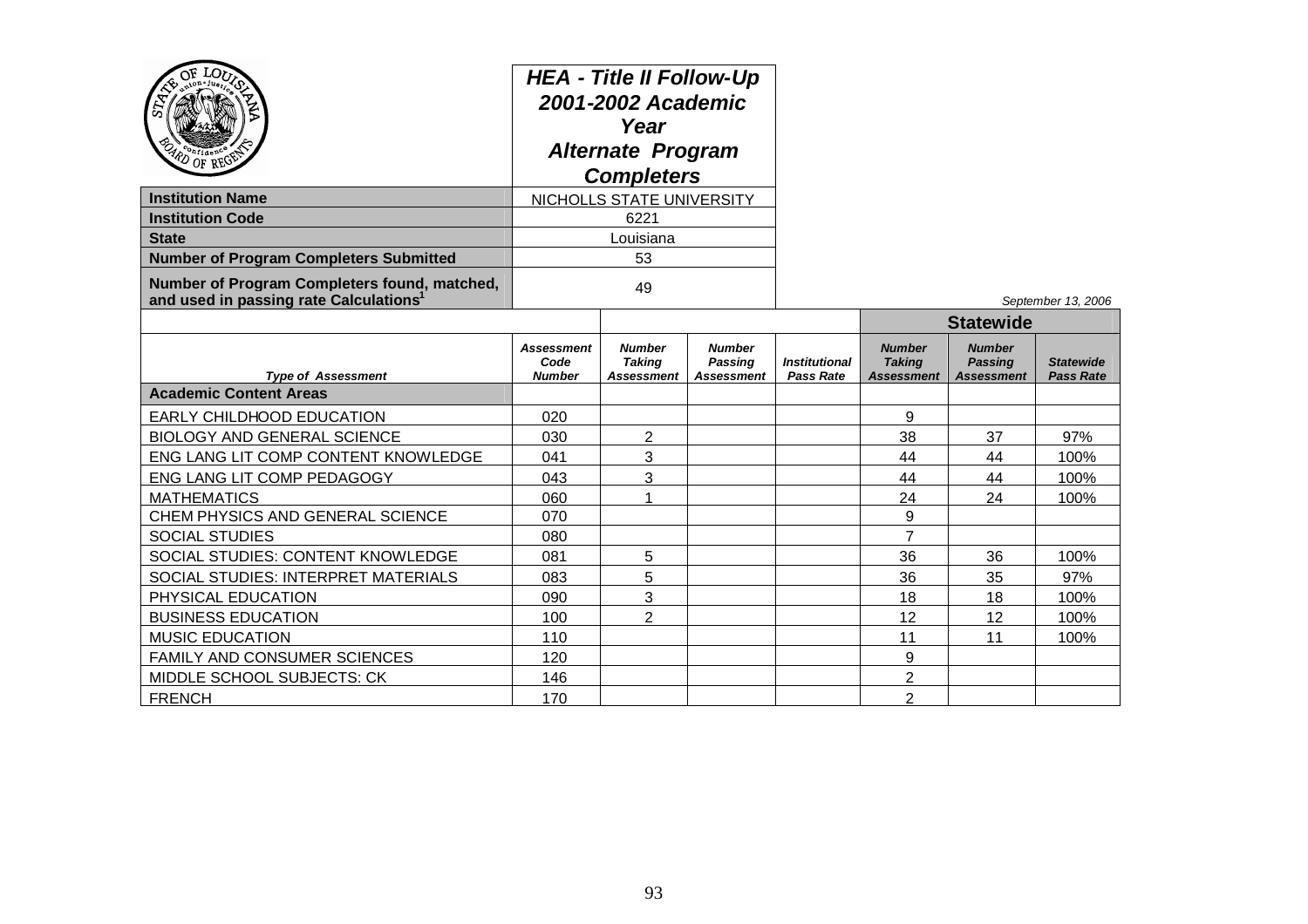|                                                                                          |                                                                  | <b>HEA - Title II Follow-Up</b><br>2001-2002 Academic Year<br><b>Alternate Program</b><br><b>Completers</b> |                                          |                                                           |                                                            |                                      |
|------------------------------------------------------------------------------------------|------------------------------------------------------------------|-------------------------------------------------------------------------------------------------------------|------------------------------------------|-----------------------------------------------------------|------------------------------------------------------------|--------------------------------------|
| <b>Institution Name</b>                                                                  |                                                                  | NICHOLLS STATE UNIVERSITY                                                                                   |                                          |                                                           |                                                            |                                      |
| <b>Institution Code</b>                                                                  |                                                                  | 6221                                                                                                        |                                          |                                                           |                                                            |                                      |
| <b>State</b>                                                                             |                                                                  | Louisiana                                                                                                   |                                          |                                                           |                                                            |                                      |
| <b>Number of Program Completers Submitted</b>                                            |                                                                  | 53                                                                                                          |                                          |                                                           |                                                            |                                      |
| Number of Program Completers found, matched,<br>and used in passing rate Calculations    |                                                                  | 49                                                                                                          |                                          |                                                           |                                                            | September 13, 2006                   |
|                                                                                          |                                                                  |                                                                                                             |                                          |                                                           | <b>Statewide</b>                                           |                                      |
| Type of Assessment <sup>2</sup>                                                          | <b>Number</b><br><b>Taking</b><br><b>Assessment</b> <sup>3</sup> | <b>Number</b><br><b>Passing</b><br>Assessment <sup>4</sup>                                                  | <b>Institutional</b><br><b>Pass Rate</b> | <b>Number</b><br><b>Taking</b><br>Assessment <sup>3</sup> | <b>Number</b><br><b>Passing</b><br>Assessment <sup>4</sup> | <b>Statewide</b><br><b>Pass Rate</b> |
| Aggregate - Basic Skills                                                                 | 41                                                               | 41                                                                                                          | 100%                                     | 360                                                       | 360                                                        | 100%                                 |
| Aggregate - Professional Knowledge                                                       | 42                                                               | 42                                                                                                          | 100%                                     | 424                                                       | 424                                                        | 100%                                 |
| Aggregate - Academic Content Areas (Math, English,<br>Biology, etc.)                     | 41                                                               | 41                                                                                                          | 100%                                     | 391                                                       | 388                                                        | 99%                                  |
| Aggregate - Other Content Areas (Career/Technical<br>Education, Health Educations, etc.) |                                                                  |                                                                                                             |                                          |                                                           |                                                            |                                      |
| Aggregate - Teaching Special Populations (Special<br>Education, ELS, etc.)               |                                                                  |                                                                                                             |                                          |                                                           |                                                            |                                      |
| Aggregate - Performance Assessments                                                      |                                                                  |                                                                                                             |                                          |                                                           |                                                            |                                      |
| <b>Summary Totals and Pass Rates</b> <sup>5</sup>                                        | 49                                                               | 49                                                                                                          | 100%                                     | 480                                                       | 477                                                        | 99%                                  |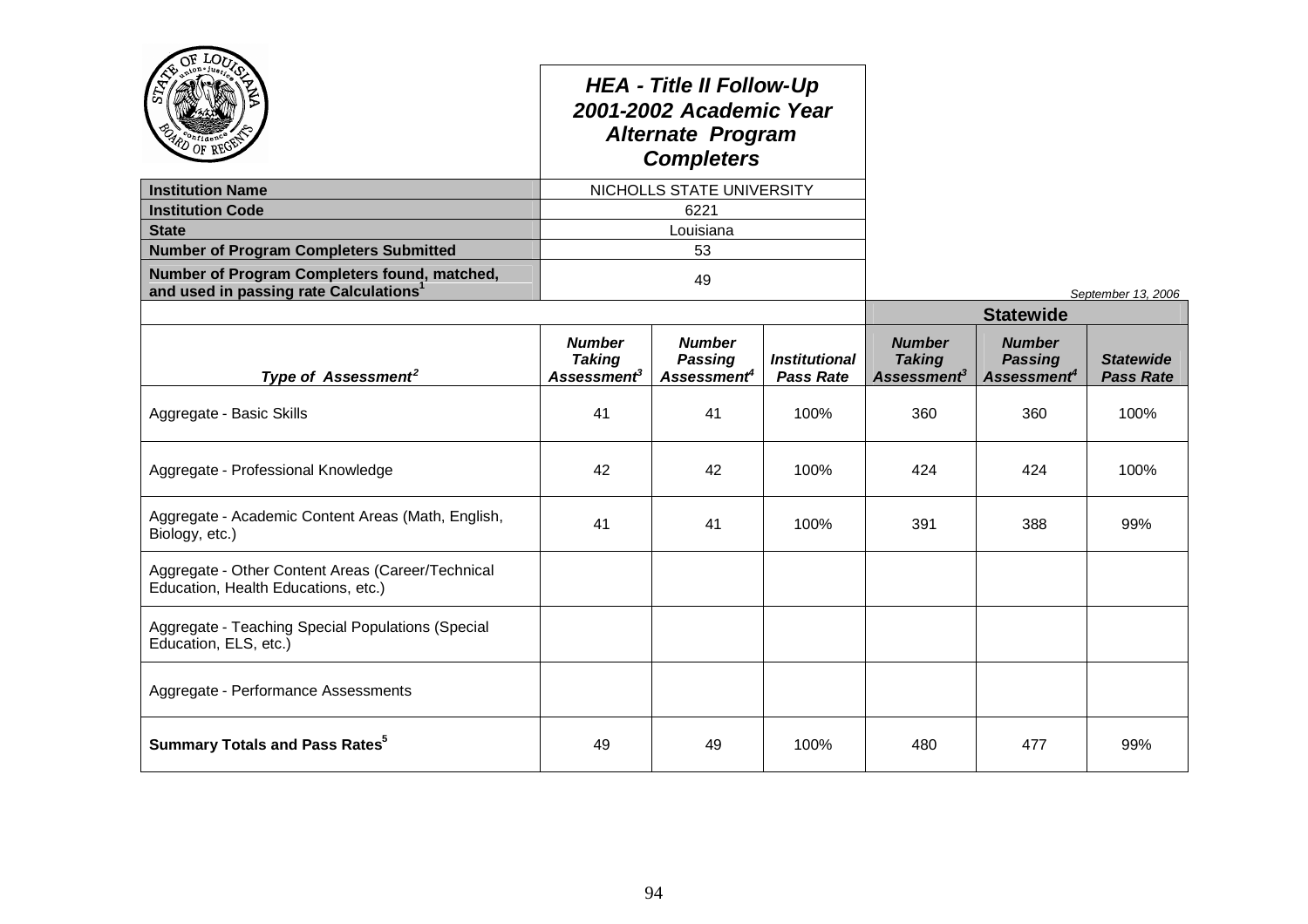$1$ The number of program completers found, matched and used in the passing rate calculation will not equal the sum of the column labeled "Number Taking Assessment" since a completer can take more than one assessment.

 $^{2}$  Institutions and/or States did not require the assessments within an aggregate where data cells are blank.

<sup>3</sup> Number of completers who took one or more tests in a category and within their area of specialization.

<sup>4</sup> Number who passed all tests they took in a category and within their area of specialization.

<sup>5</sup> Summary Totals and Pass Rate: Number of completers who successfully completed one or more tests across all categories used by the state for licensure and the total passrate.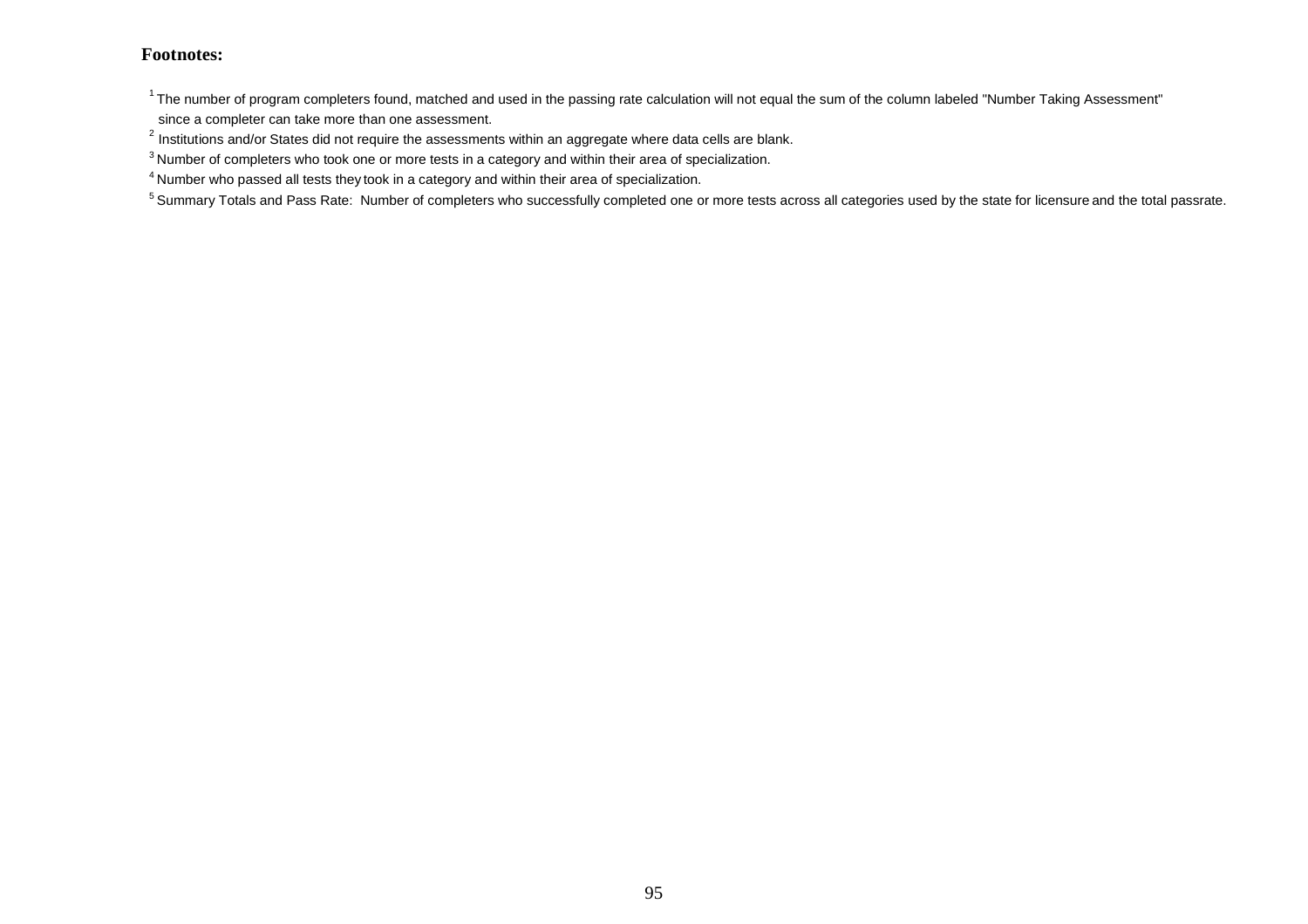### **NORTHWESTERN STATE UNIVERSITY**

- **HEA TITLE II FOLLOW-UP – 2001-2002 ACADEMIC YEAR – QUARTILE RANKING**
- **HEA TITLE II FOLLOW-UP – 2001-2002 ACADEMIC YEAR - REGULAR PROGRAM COMPLETERS – PASSAGE RATE REPORT**
- **HEA TITLE II FOLLOW-UP – 2001-2002 ACADEMIC YEAR - ALTERNATE PROGRAM COMPLETERS – PASSAGE RATE REPORT**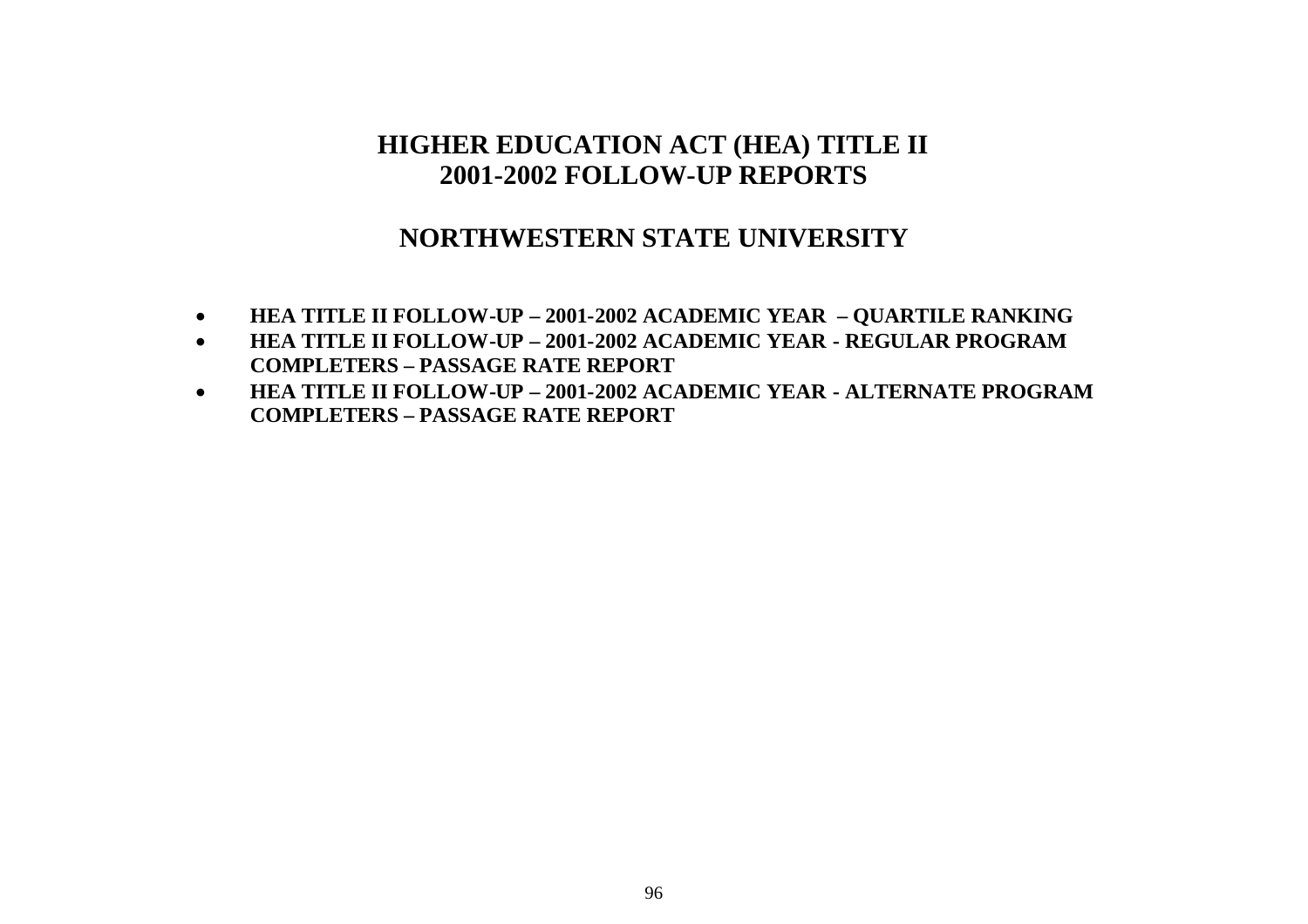|                                                                                            | <b>HEA - Title II Follow-Up</b><br>2001-2002 Academic Year<br><b>Quartile Ranking</b><br><b>Regular Completers</b><br>NORTHWESTERN STATE UNIVERSITY |                                                            |                                          |                                              |                                                           |                                                            |                                      |
|--------------------------------------------------------------------------------------------|-----------------------------------------------------------------------------------------------------------------------------------------------------|------------------------------------------------------------|------------------------------------------|----------------------------------------------|-----------------------------------------------------------|------------------------------------------------------------|--------------------------------------|
| <b>Institution Name</b>                                                                    |                                                                                                                                                     |                                                            |                                          |                                              |                                                           |                                                            |                                      |
| <b>Institution Code</b>                                                                    |                                                                                                                                                     | 6492                                                       |                                          |                                              |                                                           |                                                            |                                      |
| <b>State</b>                                                                               |                                                                                                                                                     | Louisiana                                                  |                                          |                                              |                                                           |                                                            |                                      |
| <b>Number of Program Completers Submitted</b>                                              | 75                                                                                                                                                  |                                                            |                                          |                                              |                                                           |                                                            |                                      |
| Number of Program Completers found, matched,<br>and used in passing rate Calculations      | 75                                                                                                                                                  |                                                            |                                          |                                              |                                                           |                                                            |                                      |
| <b>Number of Individuals Licensed</b>                                                      |                                                                                                                                                     |                                                            |                                          |                                              |                                                           |                                                            |                                      |
| Number of Out-Of-State Program Completers                                                  |                                                                                                                                                     |                                                            |                                          |                                              |                                                           |                                                            |                                      |
| <b>Number of In-State Program Completers</b>                                               |                                                                                                                                                     | 1775                                                       |                                          |                                              |                                                           |                                                            | September 30, 2006                   |
|                                                                                            |                                                                                                                                                     |                                                            |                                          |                                              |                                                           | <b>Statewide</b>                                           |                                      |
| Type of Assessment <sup>2</sup>                                                            | <b>Number</b><br><b>Taking</b><br>Assessment <sup>3</sup>                                                                                           | <b>Number</b><br><b>Passing</b><br>Assessment <sup>4</sup> | <b>Institutional</b><br><b>Pass Rate</b> | <b>Institutional</b><br><b>Quartile Rank</b> | <b>Number</b><br><b>Taking</b><br>Assessment <sup>3</sup> | <b>Number</b><br><b>Passing</b><br>Assessment <sup>4</sup> | <b>Statewide</b><br><b>Pass Rate</b> |
| Aggregate - Basic Skills                                                                   | 74                                                                                                                                                  | 74                                                         | 100%                                     | T                                            | 1684                                                      | 1679                                                       | 100%                                 |
| Aggregate - Professional Knowledge                                                         | 75                                                                                                                                                  | 74                                                         | 99%                                      | Ш                                            | 1763                                                      | 1743                                                       | 99%                                  |
| Aggregate - Academic Content Areas (Math,<br>English, Biology, etc.)                       | 73                                                                                                                                                  | 73                                                         | 100%                                     |                                              | 1645                                                      | 1627                                                       | 99%                                  |
| Aggregate - Other Content Areas<br>(Career/Technical Education, Health Educations,<br>etc. |                                                                                                                                                     |                                                            |                                          |                                              |                                                           |                                                            |                                      |
| Aggregate - Teaching Special Populations (Special<br>Education, ELS, etc.)                 |                                                                                                                                                     |                                                            |                                          |                                              |                                                           |                                                            |                                      |
| Aggregate - Performance Assessments                                                        |                                                                                                                                                     |                                                            |                                          |                                              |                                                           |                                                            |                                      |
| <b>Summary Totals and Pass Rates</b> <sup>5</sup>                                          | 75                                                                                                                                                  | 74                                                         | 99%                                      | Ш                                            | 1775                                                      | 1743                                                       | 98%                                  |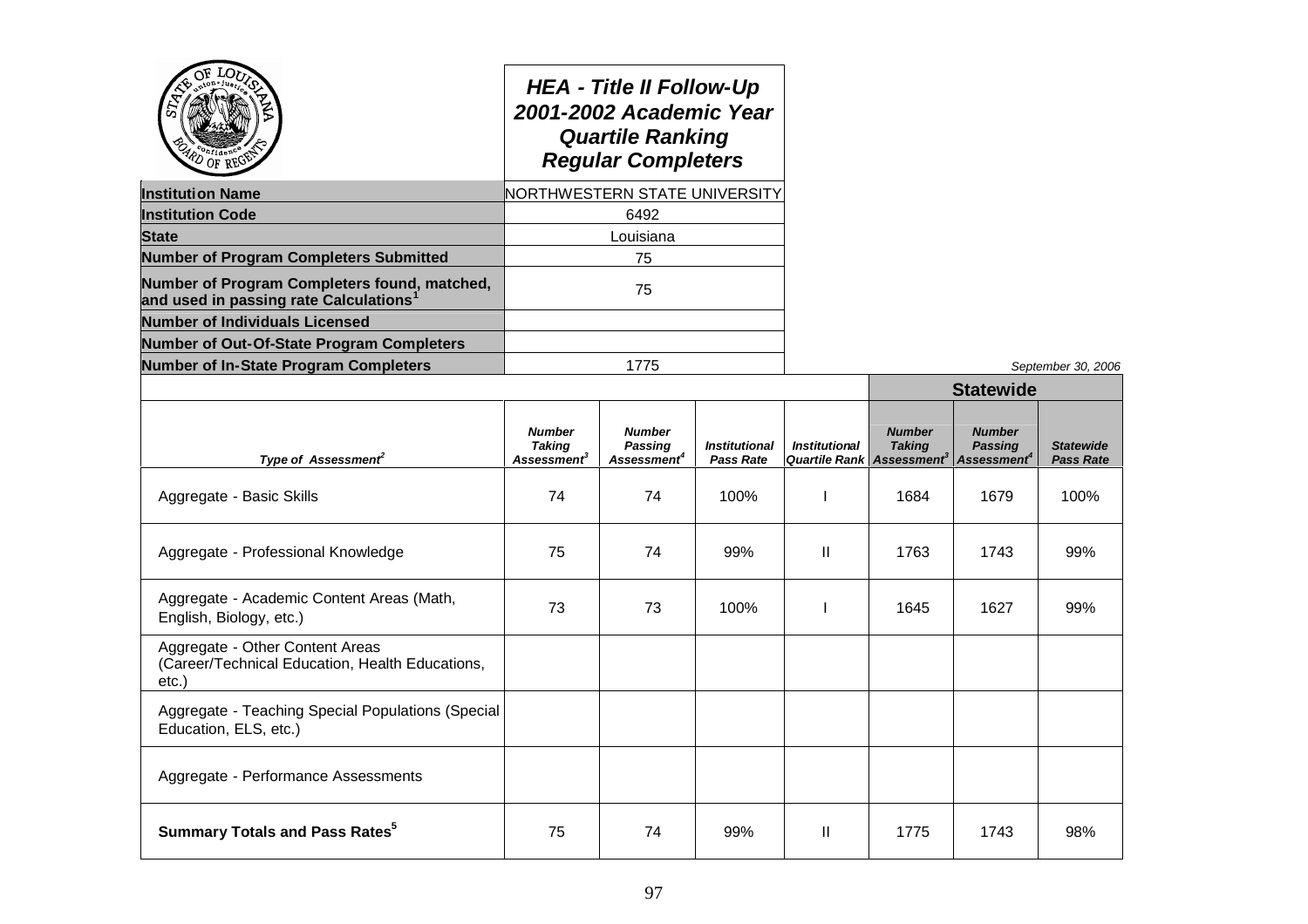| afiden <sup>c</sup><br>APD OF REG'S                                                                |                                         | <b>HEA - Title II Follow-Up</b><br>2001-2002 Academic Year<br><b>Regular Program</b><br><b>Completers</b> |                                               |                                   |                                              |                                                      |                                      |
|----------------------------------------------------------------------------------------------------|-----------------------------------------|-----------------------------------------------------------------------------------------------------------|-----------------------------------------------|-----------------------------------|----------------------------------------------|------------------------------------------------------|--------------------------------------|
| <b>Institution Name</b>                                                                            |                                         | NORTHWESTERN STATE UNIVERSITY                                                                             |                                               |                                   |                                              |                                                      |                                      |
| <b>Institution Code</b>                                                                            |                                         | 6492                                                                                                      |                                               |                                   |                                              |                                                      |                                      |
| <b>State</b>                                                                                       |                                         | Louisiana                                                                                                 |                                               |                                   |                                              |                                                      |                                      |
| <b>Number of Program Completers Submitted</b>                                                      |                                         | 75                                                                                                        |                                               |                                   |                                              |                                                      |                                      |
| Number of Program Completers found, matched,<br>and used in passing rate Calculations <sup>1</sup> |                                         | 75                                                                                                        |                                               |                                   |                                              |                                                      | September 30, 2006                   |
|                                                                                                    |                                         |                                                                                                           |                                               |                                   |                                              | <b>Statewide</b>                                     |                                      |
| <b>Type of Assessment</b>                                                                          | <b>Assessment</b><br><b>Code Number</b> | <b>Number</b><br><b>Taking</b><br>Assessment                                                              | <b>Number</b><br><b>Passing</b><br>Assessment | <b>Institutional</b><br>Pass Rate | <b>Number</b><br><b>Taking</b><br>Assessment | <b>Number</b><br><b>Passing</b><br><b>Assessment</b> | <b>Statewide</b><br><b>Pass Rate</b> |
| <b>Basic Skills</b>                                                                                |                                         |                                                                                                           |                                               |                                   |                                              |                                                      |                                      |
| <b>COMMUNICATION SKILLS</b>                                                                        | 500                                     | 31                                                                                                        | 31                                            | 100%                              | 617                                          | 617                                                  | 100%                                 |
| <b>GENERAL KNOWLEDGE</b>                                                                           | 510                                     | 29                                                                                                        | 29                                            | 100%                              | 550                                          | 550                                                  | 100%                                 |
| PPST READING                                                                                       | 710                                     | 24                                                                                                        | 24                                            | 100%                              | 423                                          | 422                                                  | 100%                                 |
| <b>CBT READING</b>                                                                                 | 711                                     | 19                                                                                                        | 19                                            | 100%                              | 620                                          | 620                                                  | 100%                                 |
| PPST WRITING                                                                                       | 720                                     | 24                                                                                                        | 24                                            | 100%                              | 457                                          | 457                                                  | 100%                                 |
| <b>CBT WRITING</b>                                                                                 | 721                                     | 19                                                                                                        | 19                                            | 100%                              | 578                                          | 578                                                  | 100%                                 |
| PPST MATHEMATICS                                                                                   | 730                                     | 24                                                                                                        | 24                                            | 100%                              | 457                                          | 457                                                  | 100%                                 |
| <b>CBT MATHEMATICS</b>                                                                             | 731                                     | 21                                                                                                        | 21                                            | 100%                              | 650                                          | 649                                                  | 100%                                 |
| COMPUTERIZED PPST READING                                                                          | 5710                                    |                                                                                                           |                                               |                                   | 16                                           | 15                                                   | 94%                                  |
| COMPUTERIZED PPST WRITING                                                                          | 5720                                    |                                                                                                           |                                               |                                   | 17                                           | 16                                                   | 94%                                  |
| <b>COMPUTERIZED PPST MATHEMATICS</b>                                                               | 5730                                    |                                                                                                           |                                               |                                   | 21                                           | 18                                                   | 86%                                  |
| <b>Professional Knowledge</b>                                                                      |                                         |                                                                                                           |                                               |                                   |                                              |                                                      |                                      |
| PROFESSIONAL KNOWLEDGE                                                                             | 520                                     |                                                                                                           |                                               |                                   | 87                                           | 86                                                   | 99%                                  |
| PRINCIPLES LEARNING & TEACHING K-6                                                                 | 522                                     | 41                                                                                                        | 41                                            | 100%                              | 1129                                         | 1123                                                 | 99%                                  |
| PRINCIPLES LEARNING & TEACHING 5-9                                                                 | 523                                     |                                                                                                           |                                               |                                   | 1                                            |                                                      |                                      |
| PRINCIPLES LEARNING & TEACHING 7-12                                                                | 524                                     | 33                                                                                                        | 32                                            | 97%                               | 546                                          | 533                                                  | 98%                                  |
| <b>Academic Content Areas</b>                                                                      |                                         |                                                                                                           |                                               |                                   |                                              |                                                      |                                      |
| EDUCATION IN THE ELEMENTARY SCHOOL                                                                 | 010                                     | 1                                                                                                         |                                               |                                   | 14                                           | 14                                                   | 100%                                 |
| ELEM ED CURR INSTRUC ASSESSMENT                                                                    | 011                                     | 29                                                                                                        | 29                                            | 100%                              | 991                                          | 987                                                  | 100%                                 |
| ELEM ED CONTENT AREA EXERCISES                                                                     | 012                                     | 29                                                                                                        | 29                                            | 100%                              | 991                                          | 991                                                  | 100%                                 |
| ELEMENTARY ED CONTENT KNOWLEDGE                                                                    | 014                                     |                                                                                                           |                                               |                                   | 8                                            | 8                                                    | 100%                                 |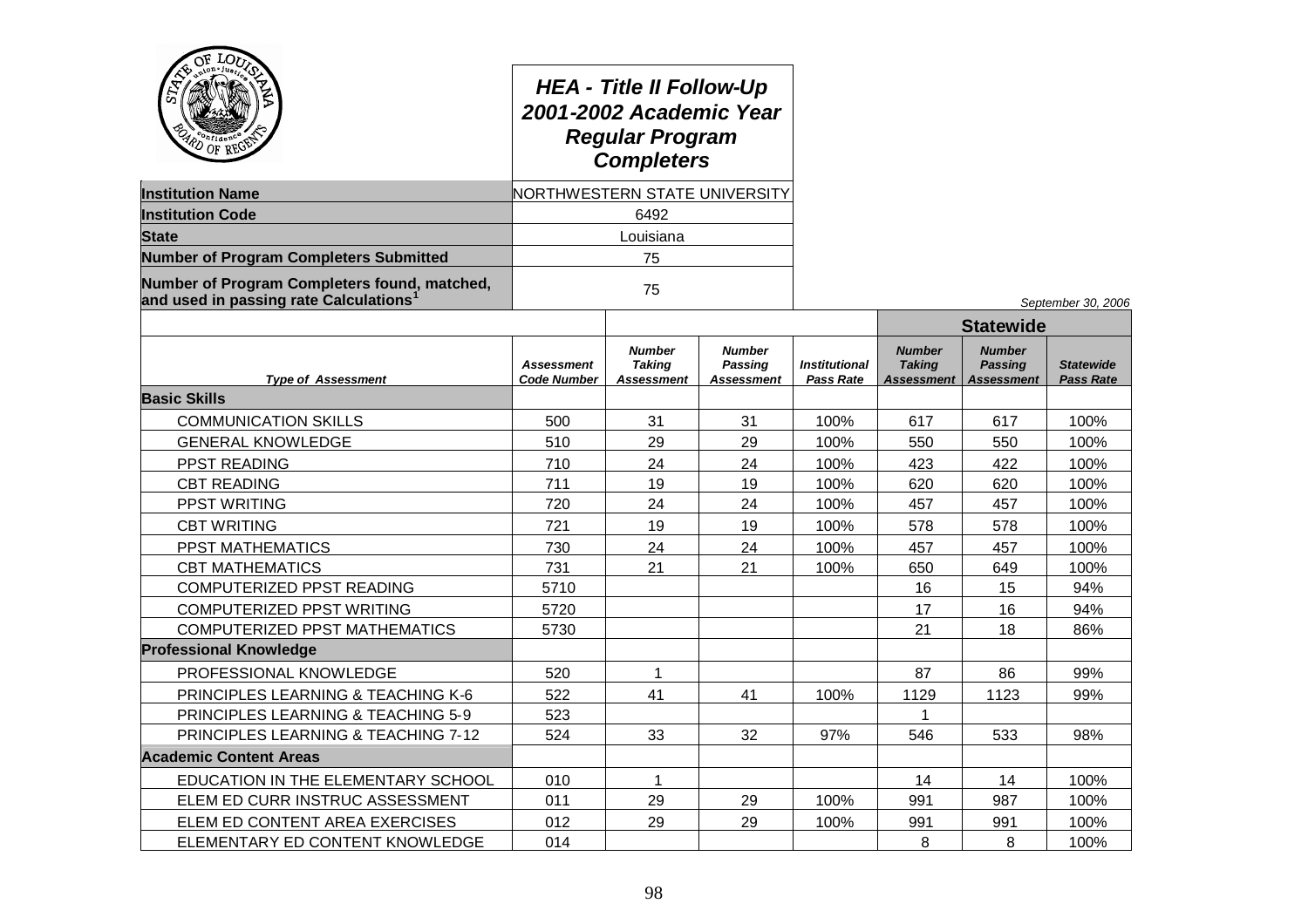| OF LOO                                                                                | <b>HEA - Title II Follow-Up</b><br>2001-2002 Academic Year<br><b>Regular Program</b><br><b>Completers</b><br><b>NORTHWESTERN STATE UNIVERSITY</b> |                                              |                                        |                                          |                                              |                                                      |                                      |
|---------------------------------------------------------------------------------------|---------------------------------------------------------------------------------------------------------------------------------------------------|----------------------------------------------|----------------------------------------|------------------------------------------|----------------------------------------------|------------------------------------------------------|--------------------------------------|
| <b>Institution Name</b>                                                               |                                                                                                                                                   |                                              |                                        |                                          |                                              |                                                      |                                      |
| <b>Institution Code</b>                                                               |                                                                                                                                                   | 6492                                         |                                        |                                          |                                              |                                                      |                                      |
| <b>State</b>                                                                          |                                                                                                                                                   | Louisiana                                    |                                        |                                          |                                              |                                                      |                                      |
| <b>Number of Program Completers Submitted</b>                                         |                                                                                                                                                   | 75                                           |                                        |                                          |                                              |                                                      |                                      |
| Number of Program Completers found, matched,<br>and used in passing rate Calculations |                                                                                                                                                   | 75                                           |                                        |                                          |                                              |                                                      | September 30, 2006                   |
|                                                                                       |                                                                                                                                                   |                                              |                                        |                                          |                                              | <b>Statewide</b>                                     |                                      |
| <b>Type of Assessment</b>                                                             | <b>Assessment</b><br><b>Code Number</b>                                                                                                           | <b>Number</b><br><b>Taking</b><br>Assessment | <b>Number</b><br>Passing<br>Assessment | <b>Institutional</b><br><b>Pass Rate</b> | <b>Number</b><br><b>Taking</b><br>Assessment | <b>Number</b><br><b>Passing</b><br><b>Assessment</b> | <b>Statewide</b><br><b>Pass Rate</b> |
| <b>Academic Content Areas</b>                                                         |                                                                                                                                                   |                                              |                                        |                                          |                                              |                                                      |                                      |
| EARLY CHILDHOOD EDUCATION                                                             | 020                                                                                                                                               | 10                                           | 10                                     | 100%                                     | 80                                           | 80                                                   | 100%                                 |
| <b>BIOLOGY AND GENERAL SCIENCE</b>                                                    | 030                                                                                                                                               | 2                                            |                                        |                                          | 31                                           | 31                                                   | 100%                                 |
| ENG LANG LIT COMP CONTENT KNOWLEDGE                                                   | 041                                                                                                                                               | 1                                            |                                        |                                          | 105                                          | 102                                                  | 97%                                  |
| ENG LANG LIT COMP PEDAGOGY                                                            | 043                                                                                                                                               |                                              |                                        |                                          | 105                                          | 104                                                  | 99%                                  |
| <b>MATHEMATICS</b>                                                                    | 060                                                                                                                                               | 4                                            |                                        |                                          | 45                                           | 45                                                   | 100%                                 |
| CHEM PHYSICS AND GENERAL SCIENCE                                                      | 070                                                                                                                                               |                                              |                                        |                                          | 8                                            | 7                                                    | 88%                                  |
| SOCIAL STUDIES: CONTENT KNOWLEDGE                                                     | 081                                                                                                                                               | 5                                            |                                        |                                          | 110                                          | 107                                                  | 97%                                  |
| SOCIAL STUDIES: INTERPRET MATERIALS                                                   | 083                                                                                                                                               | 5                                            |                                        |                                          | 108                                          | 105                                                  | 97%                                  |
| PHYSICAL EDUCATION                                                                    | 090                                                                                                                                               | 11                                           | 11                                     | 100%                                     | 151                                          | 149                                                  | 99%                                  |
| <b>BUSINESS EDUCATION</b>                                                             | 100                                                                                                                                               |                                              |                                        |                                          | 13                                           | 13                                                   | 100%                                 |
| <b>MUSIC EDUCATION</b>                                                                | 110                                                                                                                                               | 10 <sup>1</sup>                              | 10                                     | 100%                                     | 70                                           | 69                                                   | 99%                                  |
| MUSIC CONTENT KNOWLEDGE                                                               | 113                                                                                                                                               |                                              |                                        |                                          | $\overline{2}$                               | $\overline{2}$                                       |                                      |
| <b>FAMILY AND CONSUMER SCIENCES</b>                                                   | 120                                                                                                                                               |                                              |                                        |                                          | 15                                           | 15                                                   | 100%                                 |
| <b>FRENCH</b>                                                                         | 170                                                                                                                                               |                                              |                                        |                                          | $\overline{2}$                               | $\overline{2}$                                       |                                      |

سد

÷.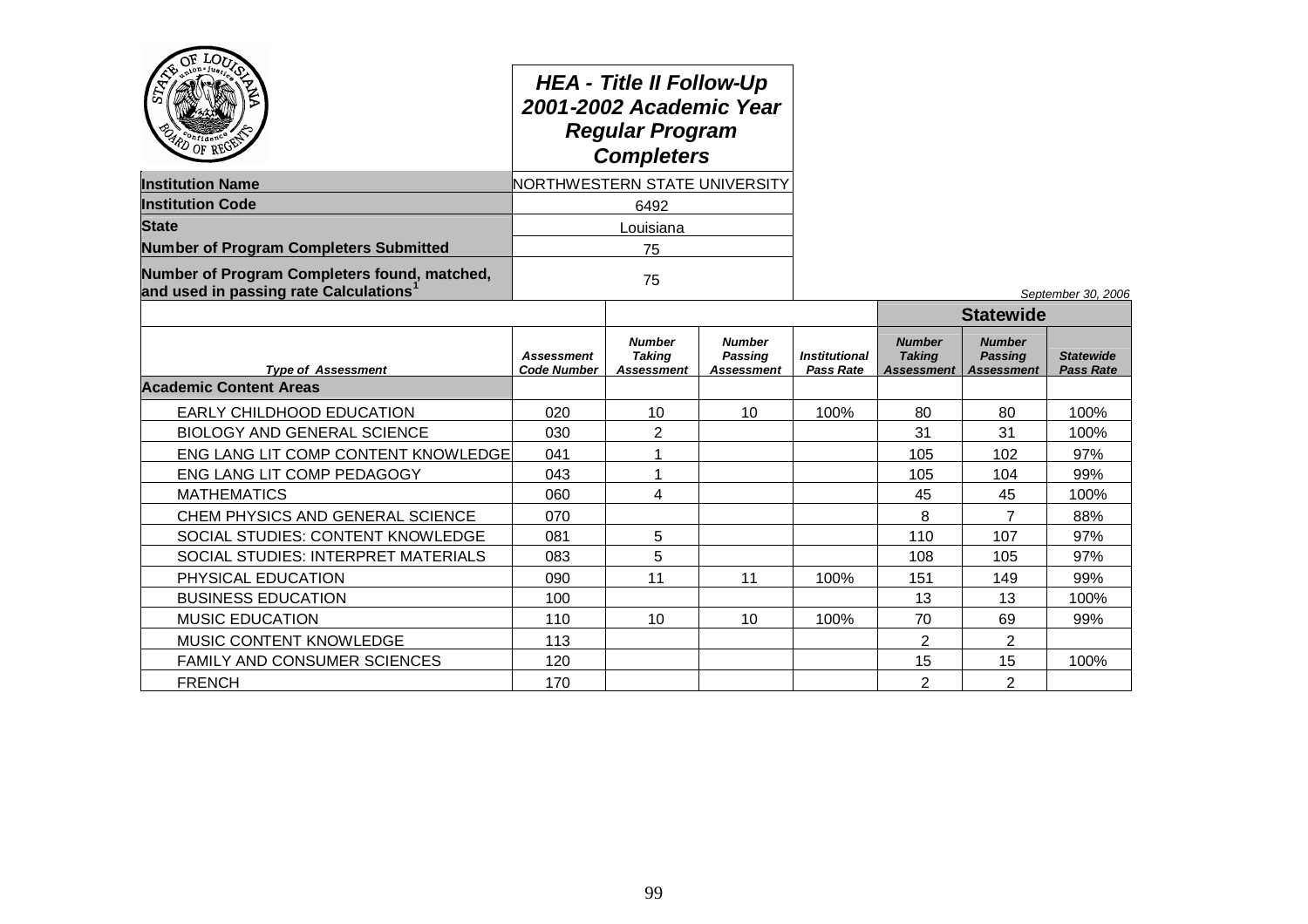| <i>U</i> OF RT                                                                                     |                                              | <b>HEA - Title II Follow-Up</b><br>2001-2002 Academic Year<br><b>Regular Program Completers</b> |                                          |                                                           |                                                            |                                      |
|----------------------------------------------------------------------------------------------------|----------------------------------------------|-------------------------------------------------------------------------------------------------|------------------------------------------|-----------------------------------------------------------|------------------------------------------------------------|--------------------------------------|
| <b>Institution Name</b>                                                                            |                                              | NORTHWESTERN STATE UNIVERSITY                                                                   |                                          |                                                           |                                                            |                                      |
| <b>Institution Code</b>                                                                            |                                              | 6492                                                                                            |                                          |                                                           |                                                            |                                      |
| <b>State</b>                                                                                       |                                              | Louisiana                                                                                       |                                          |                                                           |                                                            |                                      |
| <b>Number of Program Completers Submitted</b>                                                      |                                              | 75                                                                                              |                                          |                                                           |                                                            |                                      |
| Number of Program Completers found, matched,<br>and used in passing rate Calculations <sup>1</sup> |                                              | 75                                                                                              |                                          |                                                           |                                                            | September 30, 2006                   |
|                                                                                                    |                                              |                                                                                                 |                                          |                                                           | <b>Statewide</b>                                           |                                      |
| Type of Assessment <sup>2</sup>                                                                    | <b>Number</b><br><b>Taking</b><br>Assessment | <b>Number</b><br><b>Passing</b><br>Assessment <sup>4</sup>                                      | <b>Institutional</b><br><b>Pass Rate</b> | <b>Number</b><br><b>Taking</b><br>Assessment <sup>3</sup> | <b>Number</b><br><b>Passing</b><br>Assessment <sup>4</sup> | <b>Statewide</b><br><b>Pass Rate</b> |
| Aggregate - Basic Skills                                                                           | 74                                           | 74                                                                                              | 100%                                     | 1684                                                      | 1679                                                       | 100%                                 |
| Aggregate - Professional Knowledge                                                                 | 75                                           | 74                                                                                              | 99%                                      | 1763                                                      | 1743                                                       | 99%                                  |
| Aggregate - Academic Content Areas (Math, English,<br>Biology, etc.)                               | 73                                           | 73                                                                                              | 100%                                     | 1645                                                      | 1627                                                       | 99%                                  |
| Aggregate - Other Content Areas (Career/Technical<br>Education, Health Educations, etc.)           |                                              |                                                                                                 |                                          |                                                           |                                                            |                                      |
| Aggregate - Teaching Special Populations (Special<br>Education, ELS, etc.)                         |                                              |                                                                                                 |                                          |                                                           |                                                            |                                      |
| Aggregate - Performance Assessments                                                                |                                              |                                                                                                 |                                          |                                                           |                                                            |                                      |
| <b>Summary Totals and Pass Rates</b> <sup>5</sup>                                                  | 75                                           | 74                                                                                              | 99%                                      | 1775                                                      | 1743                                                       | 98%                                  |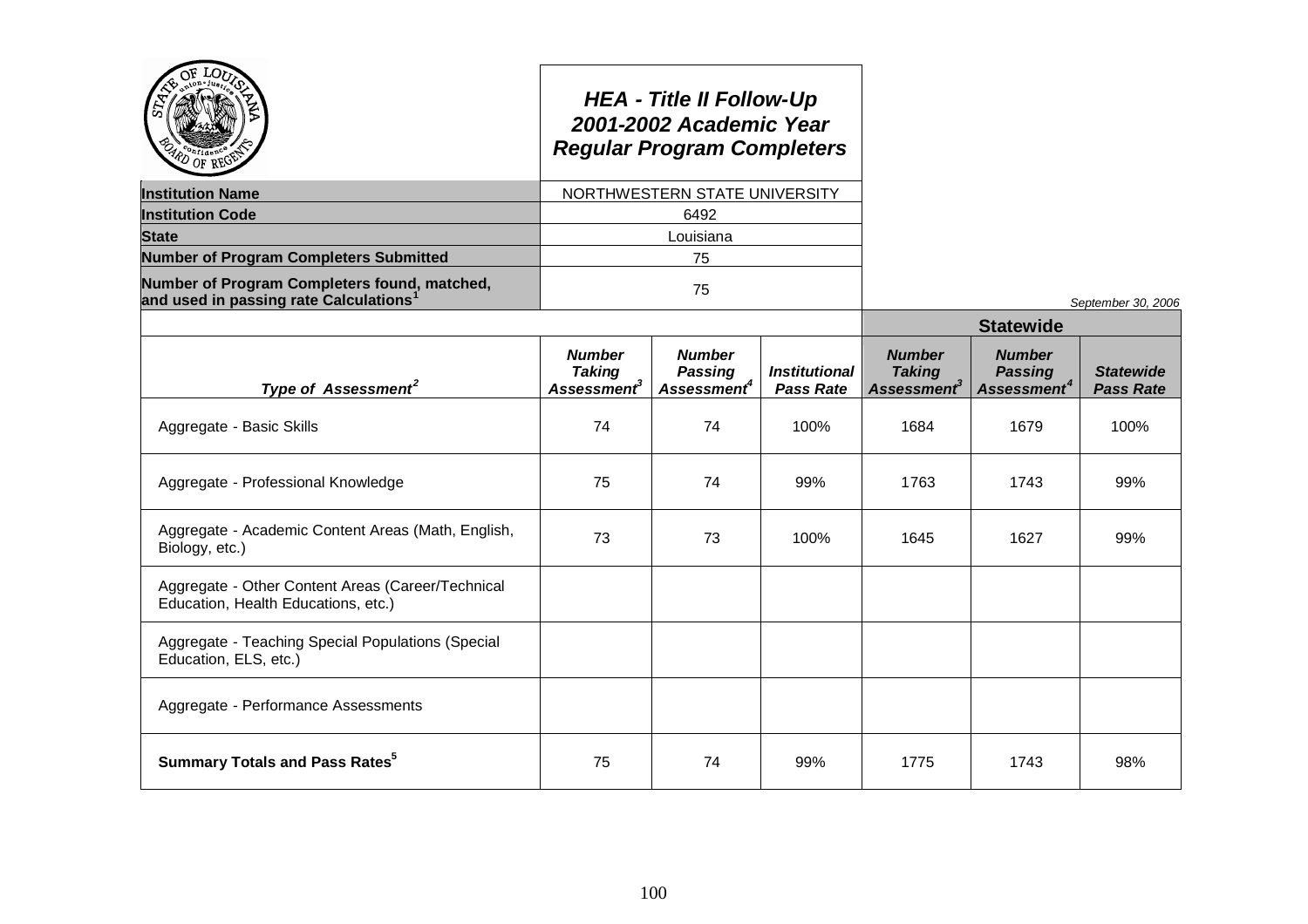| OF<br><b>LOU</b><br>PD OF REG                                                         | <b>HEA - Title II Follow-Up</b><br>2001-2002 Academic Year<br><b>Alternate Program</b><br><b>Completers</b><br>NORTHWESTERN STATE UNIVERSITY |                                              |                                                      |                                          |                                              |                                               |                                      |
|---------------------------------------------------------------------------------------|----------------------------------------------------------------------------------------------------------------------------------------------|----------------------------------------------|------------------------------------------------------|------------------------------------------|----------------------------------------------|-----------------------------------------------|--------------------------------------|
| <b>Institution Name</b>                                                               |                                                                                                                                              |                                              |                                                      |                                          |                                              |                                               |                                      |
| <b>Institution Code</b>                                                               |                                                                                                                                              | 6492                                         |                                                      |                                          |                                              |                                               |                                      |
| <b>State</b>                                                                          |                                                                                                                                              | Louisiana                                    |                                                      |                                          |                                              |                                               |                                      |
| <b>Number of Program Completers Submitted</b>                                         |                                                                                                                                              | 36                                           |                                                      |                                          |                                              |                                               |                                      |
| Number of Program Completers found, matched,<br>and used in passing rate Calculations |                                                                                                                                              | 35                                           |                                                      |                                          |                                              |                                               | September 13, 2006                   |
|                                                                                       |                                                                                                                                              |                                              |                                                      |                                          |                                              | <b>Statewide</b>                              |                                      |
| <b>Type of Assessment</b>                                                             | <b>Assessment</b><br><b>Code Number</b>                                                                                                      | <b>Number</b><br><b>Taking</b><br>Assessment | <b>Number</b><br><b>Passing</b><br><b>Assessment</b> | <b>Institutional</b><br><b>Pass Rate</b> | <b>Number</b><br><b>Taking</b><br>Assessment | <b>Number</b><br>Passina<br><b>Assessment</b> | <b>Statewide</b><br><b>Pass Rate</b> |
| <b>Basic Skills</b>                                                                   |                                                                                                                                              |                                              |                                                      |                                          |                                              |                                               |                                      |
| <b>COMMUNICATION SKILLS</b>                                                           | 500                                                                                                                                          | 10                                           | 10                                                   | 100%                                     | 150                                          | 150                                           | 100%                                 |
| <b>GENERAL KNOWLEDGE</b>                                                              | 510                                                                                                                                          | 9                                            |                                                      |                                          | 148                                          | 148                                           | 100%                                 |
| <b>PPST READING</b>                                                                   | 710                                                                                                                                          | 9                                            |                                                      |                                          | 58                                           | 58                                            | 100%                                 |
| <b>CBT READING</b>                                                                    | 711                                                                                                                                          | 9                                            |                                                      |                                          | 141                                          | 141                                           | 100%                                 |
| <b>PPST WRITING</b>                                                                   | 720                                                                                                                                          | 9                                            |                                                      |                                          | 59                                           | 59                                            | 100%                                 |
| <b>CBT WRITING</b>                                                                    | 721                                                                                                                                          | 9                                            |                                                      |                                          | 140                                          | 140                                           | 100%                                 |
| PPST MATHEMATICS                                                                      | 730                                                                                                                                          | 9                                            |                                                      |                                          | 54                                           | 54                                            | 100%                                 |
| <b>CBT MATHEMATICS</b>                                                                | 731                                                                                                                                          | 9                                            |                                                      |                                          | 148                                          | 148                                           | 100%                                 |
| COMPUTERIZED PPST READING                                                             | 5710                                                                                                                                         |                                              |                                                      |                                          | $\mathbf{1}$                                 |                                               |                                      |
| COMPUTERIZED PPST WRITING                                                             | 5720                                                                                                                                         |                                              |                                                      |                                          | $\mathbf{1}$                                 |                                               |                                      |
| <b>COMPUTERIZED PPST MATHEMATICS</b>                                                  | 5730                                                                                                                                         |                                              |                                                      |                                          | $\mathbf{1}$                                 |                                               |                                      |
| <b>Professional Knowledge</b>                                                         |                                                                                                                                              |                                              |                                                      |                                          |                                              |                                               |                                      |
| PROFESSIONAL KNOWLEDGE                                                                | 520                                                                                                                                          | 9                                            |                                                      |                                          | 115                                          | 115                                           | 100%                                 |
| PRINCIPLES LEARNING & TEACHING K-6                                                    | 522                                                                                                                                          | 4                                            |                                                      |                                          | 143                                          | 143                                           | 100%                                 |
| PRINCIPLES LEARNING & TEACHING 5-9                                                    | 523                                                                                                                                          | $\overline{2}$                               |                                                      |                                          | $\overline{2}$                               |                                               |                                      |
| PRINCIPLES LEARNING & TEACHING 7-12                                                   | 524                                                                                                                                          | 16                                           | 16                                                   | 100%                                     | 164                                          | 164                                           | 100%                                 |
| <b>Academic Content Areas</b>                                                         |                                                                                                                                              |                                              |                                                      |                                          |                                              |                                               |                                      |
| EDUCATION IN THE ELEMENTARY SCHOOL                                                    | 010                                                                                                                                          |                                              |                                                      |                                          | 22                                           | 22                                            | 100%                                 |
| ELEM ED CURR INSTRUC ASSESSMENT                                                       | 011                                                                                                                                          | 4                                            |                                                      |                                          | 128                                          | 127                                           | 99%                                  |
| ELEM ED CONTENT AREA EXERCISES                                                        | 012                                                                                                                                          | 4                                            |                                                      |                                          | 127                                          | 127                                           | 100%                                 |
| ELEMENTARY ED CONTENT KNOWLEDGE                                                       | 014                                                                                                                                          | $\overline{7}$                               |                                                      |                                          | 20                                           | 20                                            | 100%                                 |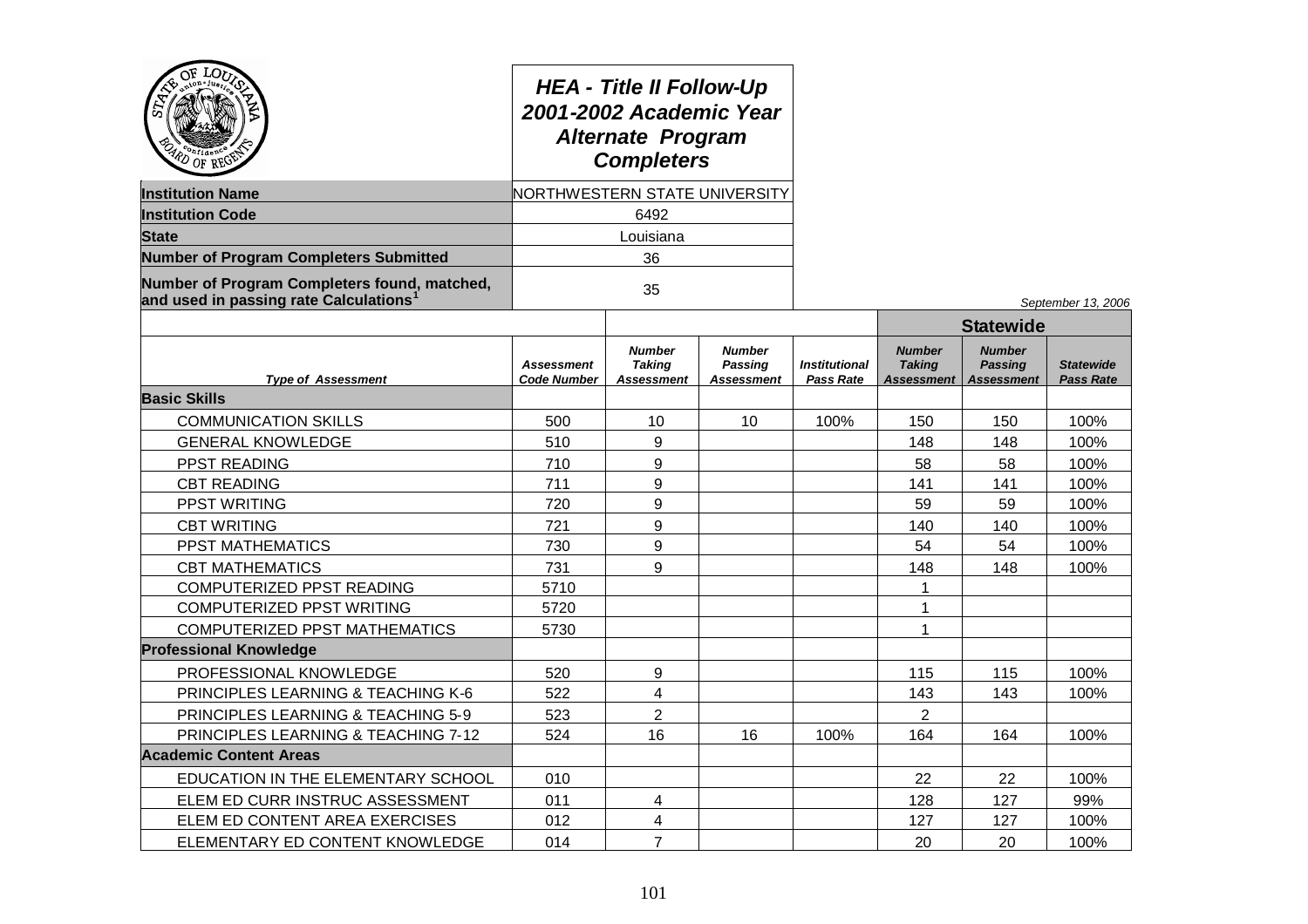| OF LOD<br>APD OF REGU<br><b>Institution Name</b>                                      | <b>HEA - Title II Follow-Up</b><br>2001-2002 Academic Year<br><b>Alternate Program</b><br><b>Completers</b><br>NORTHWESTERN STATE UNIVERSITY |                                              |                                                      |                                                 |                                              |                                                      |                                      |
|---------------------------------------------------------------------------------------|----------------------------------------------------------------------------------------------------------------------------------------------|----------------------------------------------|------------------------------------------------------|-------------------------------------------------|----------------------------------------------|------------------------------------------------------|--------------------------------------|
| <b>Institution Code</b>                                                               |                                                                                                                                              | 6492                                         |                                                      |                                                 |                                              |                                                      |                                      |
| <b>State</b>                                                                          | Louisiana                                                                                                                                    |                                              |                                                      |                                                 |                                              |                                                      |                                      |
| <b>Number of Program Completers Submitted</b>                                         | 36                                                                                                                                           |                                              |                                                      |                                                 |                                              |                                                      |                                      |
| Number of Program Completers found, matched,<br>and used in passing rate Calculations | 35                                                                                                                                           |                                              |                                                      |                                                 |                                              |                                                      | September 13, 2006                   |
|                                                                                       |                                                                                                                                              |                                              |                                                      |                                                 | <b>Statewide</b>                             |                                                      |                                      |
| <b>Type of Assessment</b>                                                             | <b>Assessment</b><br>Code Number                                                                                                             | <b>Number</b><br><b>Taking</b><br>Assessment | <b>Number</b><br><b>Passing</b><br><b>Assessment</b> | <i><b>Institutional</b></i><br><b>Pass Rate</b> | <b>Number</b><br><b>Taking</b><br>Assessment | <b>Number</b><br><b>Passing</b><br><b>Assessment</b> | <b>Statewide</b><br><b>Pass Rate</b> |
| <b>Academic Content Areas</b>                                                         |                                                                                                                                              |                                              |                                                      |                                                 |                                              |                                                      |                                      |
| EARLY CHILDHOOD EDUCATION                                                             | 020                                                                                                                                          | $\overline{2}$                               |                                                      |                                                 | 9                                            |                                                      |                                      |
| <b>BIOLOGY AND GENERAL SCIENCE</b>                                                    | 030                                                                                                                                          | 1                                            |                                                      |                                                 | 38                                           | 37                                                   | 97%                                  |
| ENG LANG LIT COMP CONTENT KNOWLEDGE                                                   | 041                                                                                                                                          | 4                                            |                                                      |                                                 | 44                                           | 44                                                   | 100%                                 |
| ENG LANG LIT COMP PEDAGOGY                                                            | 043                                                                                                                                          | 4                                            |                                                      |                                                 | 44                                           | 44                                                   | 100%                                 |
| <b>MATHEMATICS</b>                                                                    | 060                                                                                                                                          | 4                                            |                                                      |                                                 | 24                                           | 24                                                   | 100%                                 |
| CHEM PHYSICS AND GENERAL SCIENCE                                                      | 070                                                                                                                                          |                                              |                                                      |                                                 | 9                                            |                                                      |                                      |
| <b>SOCIAL STUDIES</b>                                                                 | 080                                                                                                                                          |                                              |                                                      |                                                 | 7                                            |                                                      |                                      |
| SOCIAL STUDIES: CONTENT KNOWLEDGE                                                     | 081                                                                                                                                          | 4                                            |                                                      |                                                 | 36                                           | 36                                                   | 100%                                 |
| SOCIAL STUDIES: INTERPRET MATERIALS                                                   | 083                                                                                                                                          | 4                                            |                                                      |                                                 | 36                                           | 35                                                   | 97%                                  |
| PHYSICAL EDUCATION                                                                    | 090                                                                                                                                          |                                              |                                                      |                                                 | 18                                           | 18                                                   | 100%                                 |
| <b>BUSINESS EDUCATION</b>                                                             | 100                                                                                                                                          | 5                                            |                                                      |                                                 | 12                                           | 12                                                   | 100%                                 |
| <b>MUSIC EDUCATION</b>                                                                | 110                                                                                                                                          |                                              |                                                      |                                                 | 11                                           | 11                                                   | 100%                                 |
| <b>FAMILY AND CONSUMER SCIENCES</b>                                                   | 120                                                                                                                                          |                                              |                                                      |                                                 | 9                                            |                                                      |                                      |
| MIDDLE SCHOOL SUBJECTS: CK                                                            | 146                                                                                                                                          | 2                                            |                                                      |                                                 | 2                                            |                                                      |                                      |
| <b>FRENCH</b>                                                                         | 170                                                                                                                                          |                                              |                                                      |                                                 | 2                                            |                                                      |                                      |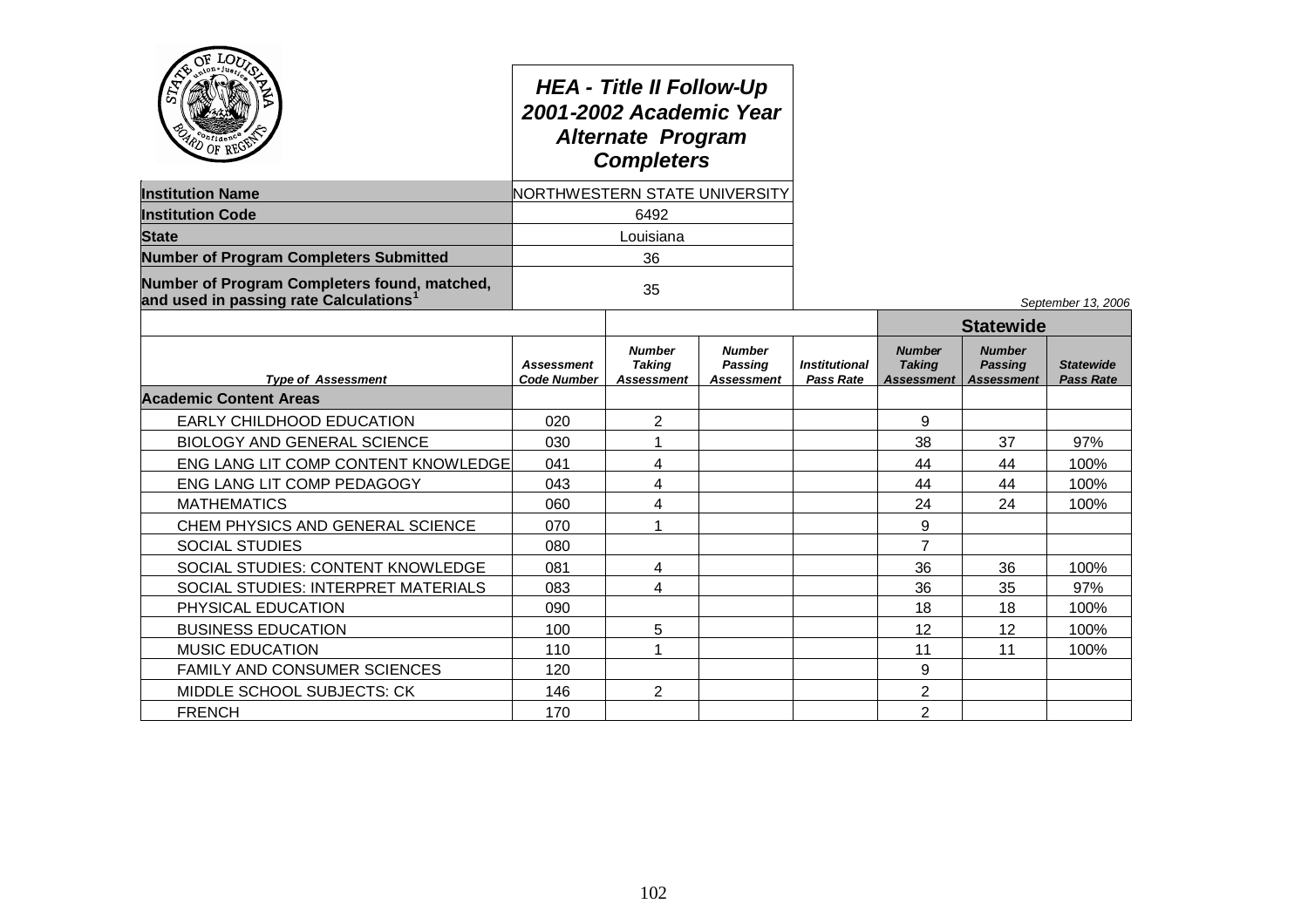|                                                                                                    |                                                           | <b>HEA - Title II Follow-Up</b><br>2001-2002 Academic Year<br><b>Alternate Program Completers</b> |                                                 |                                                           |                                                            |                                      |
|----------------------------------------------------------------------------------------------------|-----------------------------------------------------------|---------------------------------------------------------------------------------------------------|-------------------------------------------------|-----------------------------------------------------------|------------------------------------------------------------|--------------------------------------|
| <b>Institution Name</b>                                                                            |                                                           | NORTHWESTERN STATE UNIVERSITY                                                                     |                                                 |                                                           |                                                            |                                      |
| <b>Institution Code</b>                                                                            |                                                           | 6492                                                                                              |                                                 |                                                           |                                                            |                                      |
| <b>State</b>                                                                                       |                                                           | Louisiana                                                                                         |                                                 |                                                           |                                                            |                                      |
| <b>Number of Program Completers Submitted</b>                                                      |                                                           | 36                                                                                                |                                                 |                                                           |                                                            |                                      |
| Number of Program Completers found, matched,<br>and used in passing rate Calculations <sup>1</sup> |                                                           | 35                                                                                                |                                                 |                                                           |                                                            |                                      |
|                                                                                                    |                                                           |                                                                                                   |                                                 | <b>Statewide</b>                                          |                                                            |                                      |
| Type of Assessment <sup>2</sup>                                                                    | <b>Number</b><br><b>Taking</b><br>Assessment <sup>3</sup> | <b>Number</b><br><b>Passing</b><br>Assessment <sup>4</sup>                                        | <i><b>Institutional</b></i><br><b>Pass Rate</b> | <b>Number</b><br><b>Taking</b><br>Assessment <sup>3</sup> | <b>Number</b><br><b>Passing</b><br>Assessment <sup>4</sup> | <b>Statewide</b><br><b>Pass Rate</b> |
| Aggregate - Basic Skills                                                                           | 28                                                        | 28                                                                                                | 100%                                            | 360                                                       | 360                                                        | 100%                                 |
| Aggregate - Professional Knowledge                                                                 | 31                                                        | 31                                                                                                | 100%                                            | 424                                                       | 424                                                        | 100%                                 |
| Aggregate - Academic Content Areas (Math, English,<br>Biology, etc.)                               | 35                                                        | 35                                                                                                | 100%                                            | 391                                                       | 388                                                        | 99%                                  |
| Aggregate - Other Content Areas (Career/Technical<br>Education, Health Educations, etc.)           |                                                           |                                                                                                   |                                                 |                                                           |                                                            |                                      |
| Aggregate - Teaching Special Populations (Special<br>Education, ELS, etc.)                         |                                                           |                                                                                                   |                                                 |                                                           |                                                            |                                      |
| Aggregate - Performance Assessments                                                                |                                                           |                                                                                                   |                                                 |                                                           |                                                            |                                      |
| <b>Summary Totals and Pass Rates</b> <sup>5</sup>                                                  | 35                                                        | 35                                                                                                | 100%                                            | 480                                                       | 477                                                        | 99%                                  |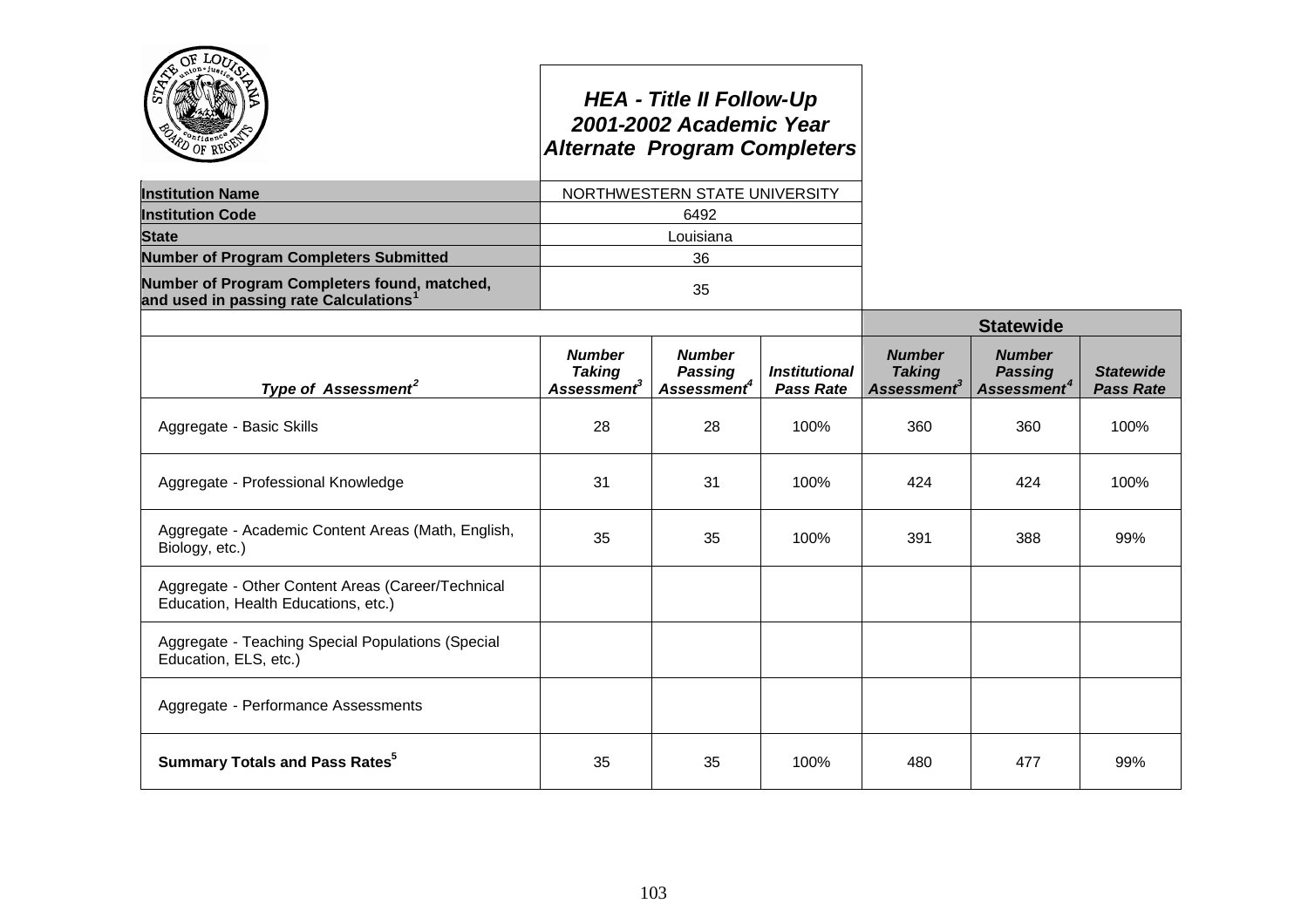$1$ The number of program completers found, matched and used in the passing rate calculation will not equal the sum of the column labeled "Number Taking Assessment" since a completer can take more than one assessment.

 $^{2}$  Institutions and/or States did not require the assessments within an aggregate where data cells are blank.

 $3$  Number of completers who took one or more tests in a category and within their area of specialization.

<sup>4</sup> Number who passed all tests they took in a category and within their area of specialization.

<sup>5</sup> Summary Totals and Pass Rate: Number of completers who successfully completed one or more tests across all categories used by the state for licensure and the total passrate.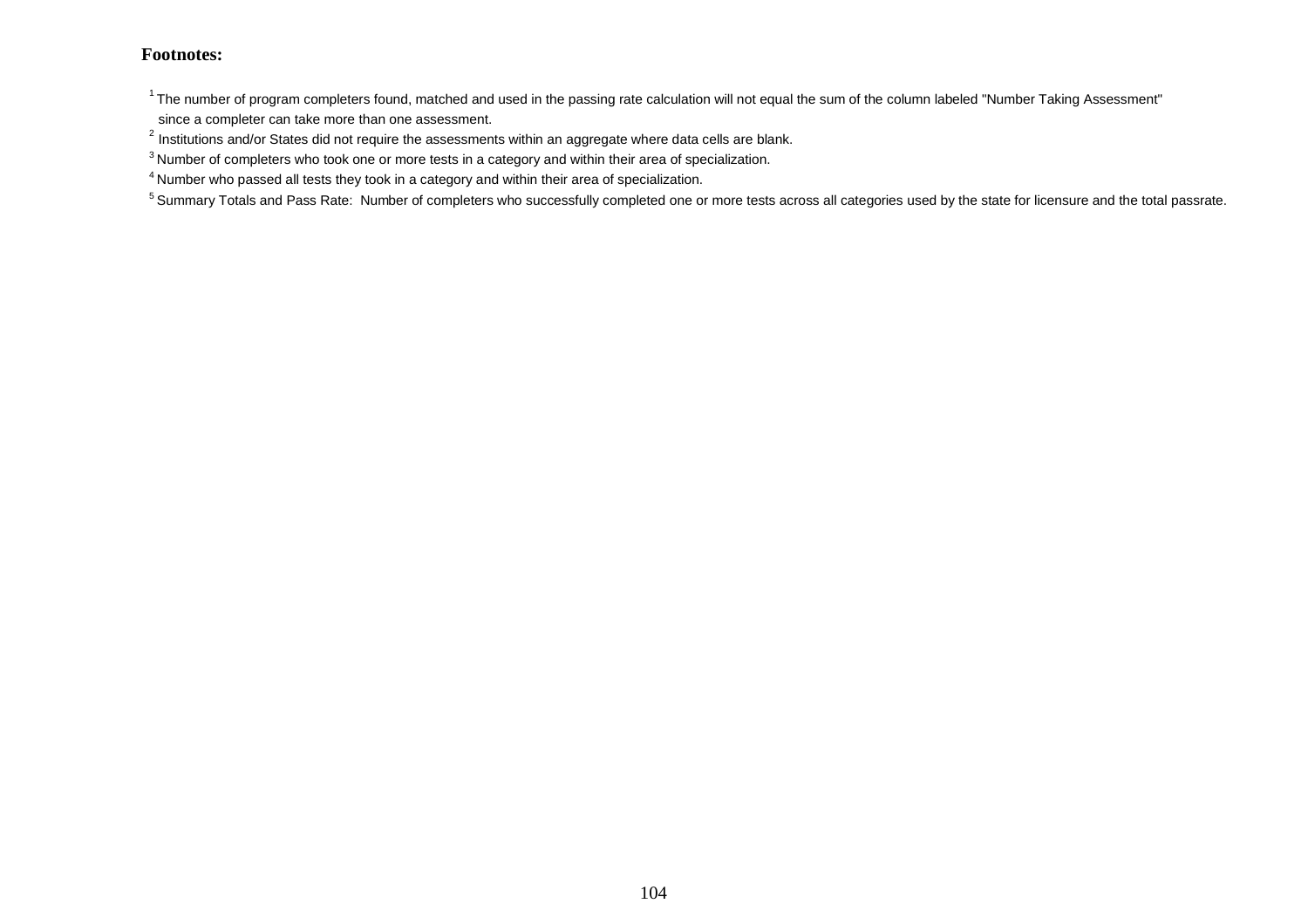# **OUR LADY OF HOLY CROSS COLLEGE**

- **HEA TITLE II FOLLOW-UP – 2001-2002 ACADEMIC YEAR – QUARTILE RANKING**
- **HEA TITLE II FOLLOW-UP – 2001-2002 ACADEMIC YEAR - REGULAR PROGRAM COMPLETERS – PASSAGE RATE REPORT**
- **HEA TITLE II FOLLOW-UP – 2001-2002 ACADEMIC YEAR - ALTERNATE PROGRAM COMPLETERS – PASSAGE RATE REPORT**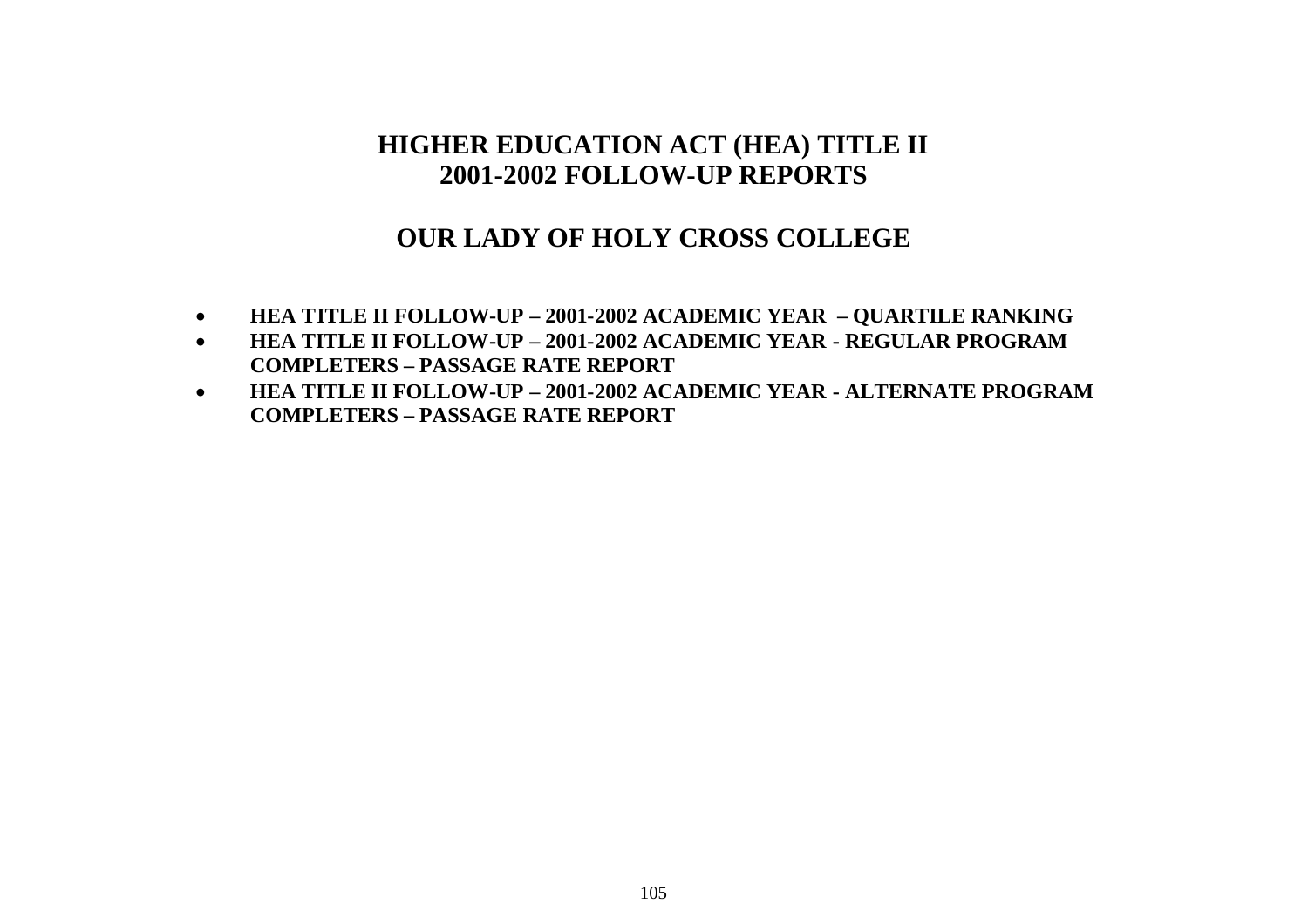|                                                                                                    | <b>HEA - Title II Follow-Up</b><br>2001-2002 Academic<br>Year<br><b>Quartile Ranking</b><br><b>Regular Completers</b> |
|----------------------------------------------------------------------------------------------------|-----------------------------------------------------------------------------------------------------------------------|
| <b>Institution Name</b>                                                                            | OUR LADY HOLY CROSS COLLEGE                                                                                           |
| <b>Institution Code</b>                                                                            | 6002                                                                                                                  |
| <b>State</b>                                                                                       | Louisiana                                                                                                             |
| <b>Number of Program Completers Submitted</b>                                                      | 31                                                                                                                    |
| Number of Program Completers found, matched,<br>and used in passing rate Calculations <sup>1</sup> | 31                                                                                                                    |
| <b>Number of Individuals Licensed</b>                                                              |                                                                                                                       |
| <b>Number of Out-Of-State Program Completers</b>                                                   |                                                                                                                       |
| <b>Number of In-State Program Completers</b>                                                       | 1775                                                                                                                  |

|                                                                                             |                                                           |                                                            |                                          |                                                         | <b>Statewide</b>               |                                                                   |                                      |
|---------------------------------------------------------------------------------------------|-----------------------------------------------------------|------------------------------------------------------------|------------------------------------------|---------------------------------------------------------|--------------------------------|-------------------------------------------------------------------|--------------------------------------|
| Type of Assessment <sup>2</sup>                                                             | <b>Number</b><br><b>Taking</b><br>Assessment <sup>3</sup> | <b>Number</b><br><b>Passing</b><br>Assessment <sup>4</sup> | <b>Institutional</b><br><b>Pass Rate</b> | <b>Institutional</b><br><b>Quartile Rank Assessment</b> | <b>Number</b><br><b>Taking</b> | <b>Number</b><br><b>Passing</b><br><b>Assessment</b> <sup>4</sup> | <b>Statewide</b><br><b>Pass Rate</b> |
| Aggregate - Basic Skills                                                                    | 30                                                        | 30                                                         | 100%                                     |                                                         | 1684                           | 1679                                                              | 100%                                 |
| Aggregate - Professional Knowledge                                                          | 31                                                        | 31                                                         | 100%                                     |                                                         | 1763                           | 1743                                                              | 99%                                  |
| Aggregate - Academic Content Areas (Math,<br>English, Biology, etc.)                        | 31                                                        | 31                                                         | 100%                                     |                                                         | 1645                           | 1627                                                              | 99%                                  |
| Aggregate - Other Content Areas<br>(Career/Technical Education, Health Educations,<br>etc.) |                                                           |                                                            |                                          |                                                         |                                |                                                                   |                                      |
| Aggregate - Teaching Special Populations (Special<br>Education, ELS, etc.)                  |                                                           |                                                            |                                          |                                                         |                                |                                                                   |                                      |
| Aggregate - Performance Assessments                                                         |                                                           |                                                            |                                          |                                                         |                                |                                                                   |                                      |
| <b>Summary Totals and Pass Rates</b> <sup>5</sup>                                           | 31                                                        | 31                                                         | 100%                                     |                                                         | 1775                           | 1743                                                              | 98%                                  |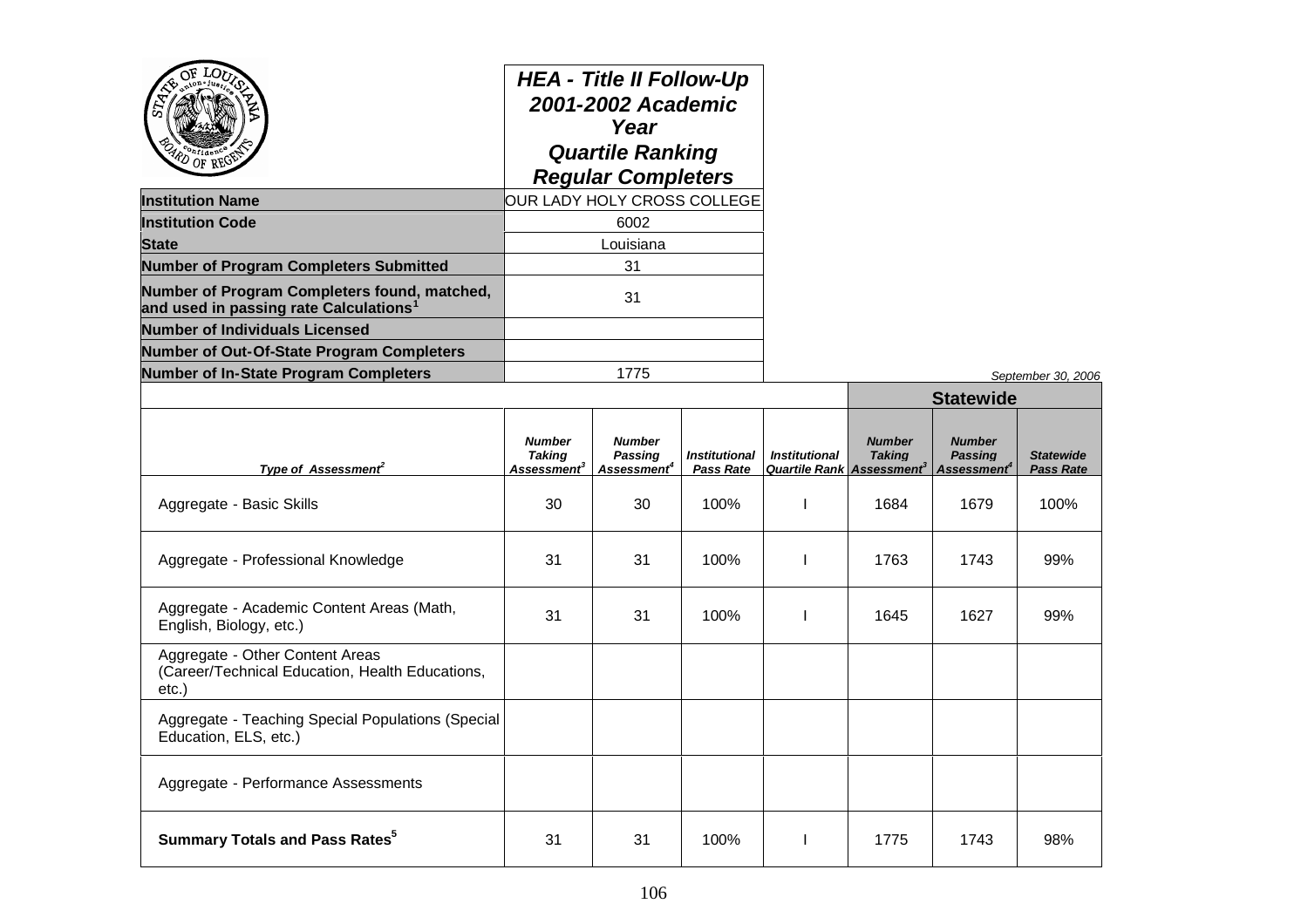| OF<br>LOTT<br><b>Institution Name</b><br><b>Institution Code</b><br><b>State</b><br><b>Number of Program Completers Submitted</b> | <b>HEA - Title II Follow-Up</b><br>2001-2002 Academic<br>Year<br><b>Regular Program</b><br><b>Completers</b><br>OUR LADY HOLY CROSS COLLEGE<br>6002<br>Louisiana<br>31 |                                                     |                                                      |                            |                                                     |                                                      |                                      |
|-----------------------------------------------------------------------------------------------------------------------------------|------------------------------------------------------------------------------------------------------------------------------------------------------------------------|-----------------------------------------------------|------------------------------------------------------|----------------------------|-----------------------------------------------------|------------------------------------------------------|--------------------------------------|
| Number of Program Completers found, matched,<br>and used in passing rate Calculations <sup>1</sup>                                | 31                                                                                                                                                                     |                                                     |                                                      |                            |                                                     | September 30, 2006                                   |                                      |
|                                                                                                                                   |                                                                                                                                                                        |                                                     |                                                      |                            | <b>Statewide</b>                                    |                                                      |                                      |
| <b>Type of Assessment</b>                                                                                                         | <b>Assessment</b><br><b>Code Number</b>                                                                                                                                | <b>Number</b><br><b>Taking</b><br><b>Assessment</b> | <b>Number</b><br><b>Passing</b><br><b>Assessment</b> | Institutional<br>Pass Rate | <b>Number</b><br><b>Taking</b><br><b>Assessment</b> | <b>Number</b><br><b>Passing</b><br><b>Assessment</b> | <b>Statewide</b><br><b>Pass Rate</b> |
| <b>Basic Skills</b>                                                                                                               |                                                                                                                                                                        |                                                     |                                                      |                            |                                                     |                                                      |                                      |
| <b>COMMUNICATION SKILLS</b>                                                                                                       | 500                                                                                                                                                                    | 11                                                  | 11                                                   | 100%                       | 617                                                 | 617                                                  | 100%                                 |
| <b>GENERAL KNOWLEDGE</b>                                                                                                          | 510                                                                                                                                                                    | 11                                                  | 11                                                   | 100%                       | 550                                                 | 550                                                  | 100%                                 |
| PPST READING                                                                                                                      | 710                                                                                                                                                                    | 5                                                   |                                                      |                            | 423                                                 | 422                                                  | 100%                                 |
| <b>CBT READING</b>                                                                                                                | 711                                                                                                                                                                    | 13                                                  | 13                                                   | 100%                       | 620                                                 | 620                                                  | 100%                                 |
| PPST WRITING                                                                                                                      | 720                                                                                                                                                                    | 9                                                   |                                                      |                            | 457                                                 | 457                                                  | 100%                                 |
| <b>CBT WRITING</b>                                                                                                                | 721                                                                                                                                                                    | 9                                                   |                                                      |                            | 578                                                 | 578                                                  | 100%                                 |
| PPST MATHEMATICS                                                                                                                  | 730                                                                                                                                                                    | 5                                                   |                                                      |                            | 457                                                 | 457                                                  | 100%                                 |
| <b>CBT MATHEMATICS</b>                                                                                                            | 731                                                                                                                                                                    | 14                                                  | 14                                                   | 100%                       | 650                                                 | 649                                                  | 100%                                 |
| COMPUTERIZED PPST READING                                                                                                         | 5710                                                                                                                                                                   |                                                     |                                                      |                            | 16                                                  | 15                                                   | 94%                                  |
| COMPUTERIZED PPST WRITING                                                                                                         | 5720                                                                                                                                                                   |                                                     |                                                      |                            | 17                                                  | 16                                                   | 94%                                  |
| <b>COMPUTERIZED PPST MATHEMATICS</b>                                                                                              | 5730                                                                                                                                                                   |                                                     |                                                      |                            | 21                                                  | 18                                                   | 86%                                  |
| <b>Professional Knowledge</b>                                                                                                     |                                                                                                                                                                        |                                                     |                                                      |                            |                                                     |                                                      |                                      |
| PROFESSIONAL KNOWLEDGE                                                                                                            | 520                                                                                                                                                                    | 1                                                   |                                                      |                            | 87                                                  | 86                                                   | 99%                                  |
| <b>PRINCIPLES LEARNING &amp; TEACHING K-6</b>                                                                                     | 522                                                                                                                                                                    | 30                                                  | 30                                                   | 100%                       | 1129                                                | 1123                                                 | 99%                                  |
| PRINCIPLES LEARNING & TEACHING 5-9                                                                                                | 523                                                                                                                                                                    |                                                     |                                                      |                            | 1                                                   |                                                      |                                      |
| PRINCIPLES LEARNING & TEACHING 7-12                                                                                               | 524                                                                                                                                                                    |                                                     |                                                      |                            | 546                                                 | 533                                                  | 98%                                  |
| <b>Academic Content Areas</b>                                                                                                     |                                                                                                                                                                        |                                                     |                                                      |                            |                                                     |                                                      |                                      |
| EDUCATION IN THE ELEMENTARY SCHOOL                                                                                                | 010                                                                                                                                                                    |                                                     |                                                      |                            | 14                                                  | 14                                                   | 100%                                 |
| ELEM ED CURR INSTRUC ASSESSMENT                                                                                                   | 011                                                                                                                                                                    | 31                                                  | 31                                                   | 100%                       | 991                                                 | 987                                                  | 100%                                 |
| ELEM ED CONTENT AREA EXERCISES                                                                                                    | 012                                                                                                                                                                    | 31                                                  | 31                                                   | 100%                       | 991                                                 | 991                                                  | 100%                                 |
| ELEMENTARY ED CONTENT KNOWLEDGE                                                                                                   | 014                                                                                                                                                                    |                                                     |                                                      |                            | 8                                                   | 8                                                    | 100%                                 |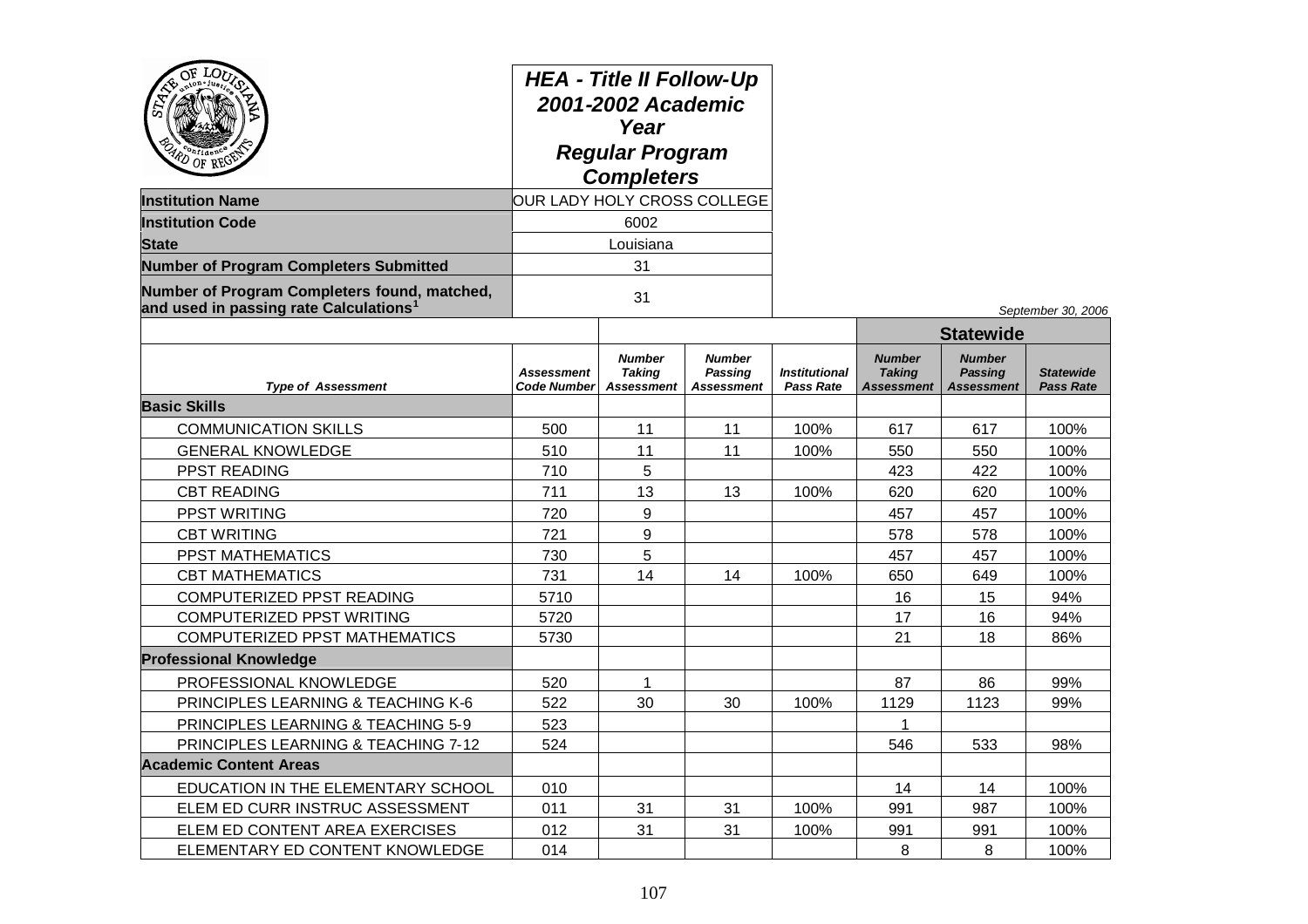| AD OF REG'                                                                                         | <b>HEA - Title II Follow-Up</b><br>2001-2002 Academic<br>Year<br><b>Regular Program</b><br><b>Completers</b><br>OUR LADY HOLY CROSS COLLEGE |                                                     |                                               |                            |                                                     |                                                      |                                      |
|----------------------------------------------------------------------------------------------------|---------------------------------------------------------------------------------------------------------------------------------------------|-----------------------------------------------------|-----------------------------------------------|----------------------------|-----------------------------------------------------|------------------------------------------------------|--------------------------------------|
| <b>Institution Name</b>                                                                            |                                                                                                                                             |                                                     |                                               |                            |                                                     |                                                      |                                      |
| <b>Institution Code</b>                                                                            |                                                                                                                                             | 6002                                                |                                               |                            |                                                     |                                                      |                                      |
| <b>State</b>                                                                                       |                                                                                                                                             | Louisiana                                           |                                               |                            |                                                     |                                                      |                                      |
| <b>Number of Program Completers Submitted</b>                                                      |                                                                                                                                             | 31                                                  |                                               |                            |                                                     |                                                      |                                      |
| Number of Program Completers found, matched,<br>and used in passing rate Calculations <sup>1</sup> | 31                                                                                                                                          |                                                     |                                               |                            |                                                     |                                                      | September 30, 2006                   |
|                                                                                                    |                                                                                                                                             |                                                     |                                               |                            |                                                     | <b>Statewide</b>                                     |                                      |
| <b>Type of Assessment</b>                                                                          | <b>Assessment</b><br><b>Code Number</b>                                                                                                     | <b>Number</b><br><b>Taking</b><br><b>Assessment</b> | <b>Number</b><br>Passing<br><b>Assessment</b> | Institutional<br>Pass Rate | <b>Number</b><br><b>Taking</b><br><b>Assessment</b> | <b>Number</b><br><b>Passing</b><br><b>Assessment</b> | <b>Statewide</b><br><b>Pass Rate</b> |
| <b>Academic Content Areas</b>                                                                      |                                                                                                                                             |                                                     |                                               |                            |                                                     |                                                      |                                      |
| <b>EARLY CHILDHOOD EDUCATION</b>                                                                   | 020                                                                                                                                         |                                                     |                                               |                            | 80                                                  | 80                                                   | 100%                                 |
| <b>BIOLOGY AND GENERAL SCIENCE</b>                                                                 | 030                                                                                                                                         |                                                     |                                               |                            | 31                                                  | 31                                                   | 100%                                 |
| ENG LANG LIT COMP CONTENT KNOWLEDGE                                                                | 041                                                                                                                                         |                                                     |                                               |                            | 105                                                 | 102                                                  | 97%                                  |
| ENG LANG LIT COMP PEDAGOGY                                                                         | 043                                                                                                                                         |                                                     |                                               |                            | 105                                                 | 104                                                  | 99%                                  |
| <b>MATHEMATICS</b>                                                                                 | 060                                                                                                                                         |                                                     |                                               |                            | 45                                                  | 45                                                   | 100%                                 |
| CHEM PHYSICS AND GENERAL SCIENCE                                                                   | 070                                                                                                                                         |                                                     |                                               |                            | 8                                                   | $\overline{7}$                                       | 88%                                  |
| SOCIAL STUDIES: CONTENT KNOWLEDGE                                                                  | 081                                                                                                                                         |                                                     |                                               |                            | 110                                                 | 107                                                  | 97%                                  |
| SOCIAL STUDIES: INTERPRET MATERIALS                                                                | 083                                                                                                                                         |                                                     |                                               |                            | 108                                                 | 105                                                  | 97%                                  |
| PHYSICAL EDUCATION                                                                                 | 090                                                                                                                                         |                                                     |                                               |                            | 151                                                 | 149                                                  | 99%                                  |
| <b>BUSINESS EDUCATION</b>                                                                          | 100                                                                                                                                         |                                                     |                                               |                            | 13                                                  | 13                                                   | 100%                                 |
| <b>MUSIC EDUCATION</b>                                                                             | 110                                                                                                                                         |                                                     |                                               |                            | 70                                                  | 69                                                   | 99%                                  |
| <b>MUSIC CONTENT KNOWLEDGE</b>                                                                     | 113                                                                                                                                         |                                                     |                                               |                            | 2                                                   | $\overline{2}$                                       |                                      |
| <b>FAMILY AND CONSUMER SCIENCES</b>                                                                | 120                                                                                                                                         |                                                     |                                               |                            | 15                                                  | 15                                                   | 100%                                 |
| <b>FRENCH</b>                                                                                      | 170                                                                                                                                         |                                                     |                                               |                            | $\overline{2}$                                      | $\overline{2}$                                       |                                      |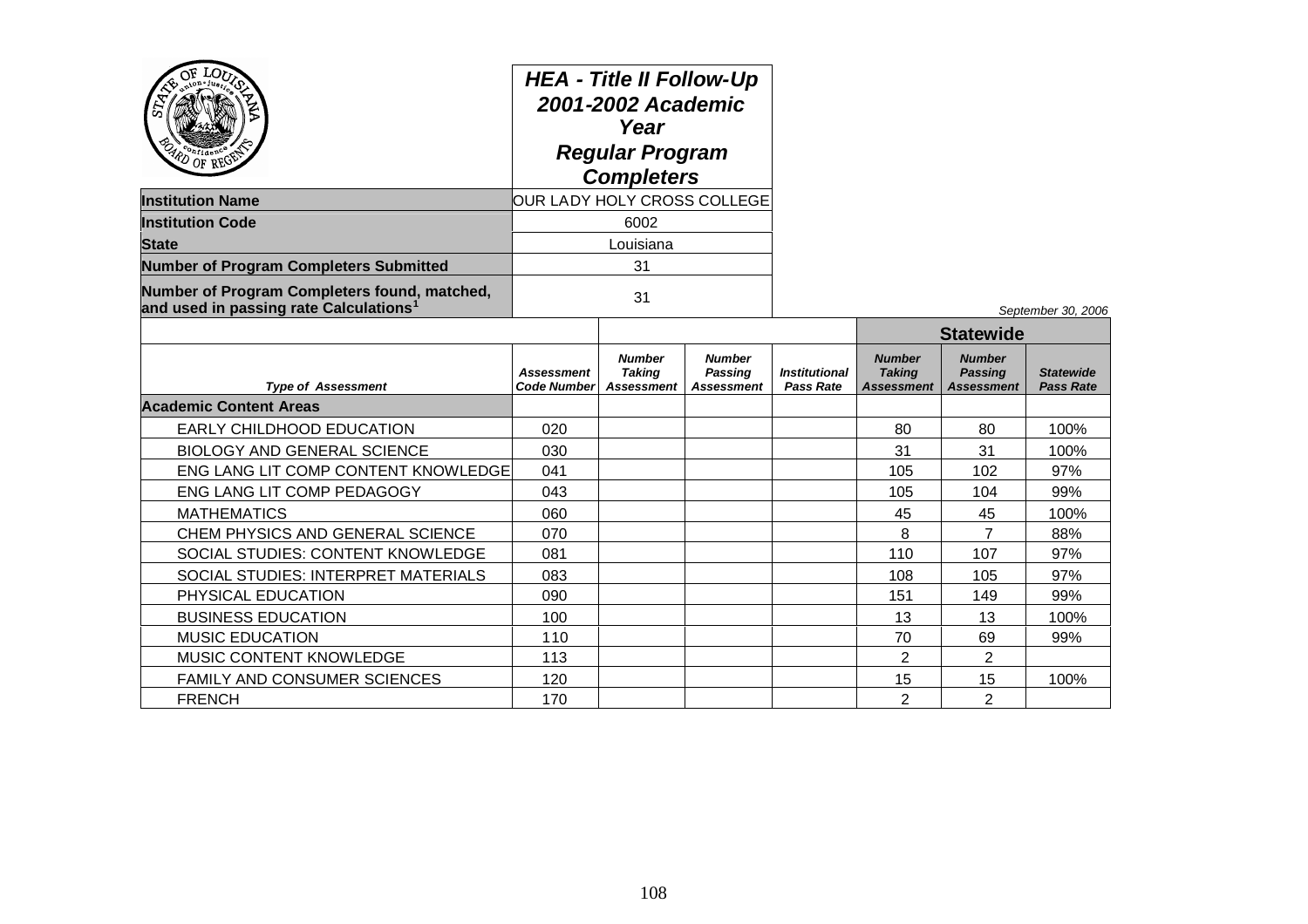| $\mathfrak{D}$ of RE                                                                               |                                                           | <b>HEA - Title II Follow-Up</b><br>2001-2002 Academic Year<br><b>Regular Program Completers</b> |                                          |                                                           |                                                            |                                      |
|----------------------------------------------------------------------------------------------------|-----------------------------------------------------------|-------------------------------------------------------------------------------------------------|------------------------------------------|-----------------------------------------------------------|------------------------------------------------------------|--------------------------------------|
| <b>Institution Name</b>                                                                            |                                                           | OUR LADY HOLY CROSS COLLEGE                                                                     |                                          |                                                           |                                                            |                                      |
| <b>Institution Code</b>                                                                            |                                                           | 6002                                                                                            |                                          |                                                           |                                                            |                                      |
| <b>State</b>                                                                                       |                                                           | Louisiana                                                                                       |                                          |                                                           |                                                            |                                      |
| <b>Number of Program Completers Submitted</b>                                                      |                                                           | 31                                                                                              |                                          |                                                           |                                                            |                                      |
| Number of Program Completers found, matched,<br>and used in passing rate Calculations <sup>1</sup> |                                                           | 31                                                                                              |                                          |                                                           |                                                            | September 30, 2006                   |
|                                                                                                    |                                                           |                                                                                                 |                                          |                                                           | <b>Statewide</b>                                           |                                      |
| Type of Assessment <sup>2</sup>                                                                    | <b>Number</b><br><b>Taking</b><br>Assessment <sup>3</sup> | <b>Number</b><br><b>Passing</b><br>Assessment <sup>4</sup>                                      | <b>Institutional</b><br><b>Pass Rate</b> | <b>Number</b><br><b>Taking</b><br>Assessment <sup>3</sup> | <b>Number</b><br><b>Passing</b><br>Assessment <sup>4</sup> | <b>Statewide</b><br><b>Pass Rate</b> |
| Aggregate - Basic Skills                                                                           | 30                                                        | 30                                                                                              | 100%                                     | 1684                                                      | 1679                                                       | 100%                                 |
| Aggregate - Professional Knowledge                                                                 | 31                                                        | 31                                                                                              | 100%                                     | 1763                                                      | 1743                                                       | 99%                                  |
| Aggregate - Academic Content Areas (Math, English,<br>Biology, etc.)                               | 31                                                        | 31                                                                                              | 100%                                     | 1645                                                      | 1627                                                       | 99%                                  |
| Aggregate - Other Content Areas (Career/Technical<br>Education, Health Educations, etc.)           |                                                           |                                                                                                 |                                          |                                                           |                                                            |                                      |
| Aggregate - Teaching Special Populations (Special<br>Education, ELS, etc.)                         |                                                           |                                                                                                 |                                          |                                                           |                                                            |                                      |
| Aggregate - Performance Assessments                                                                |                                                           |                                                                                                 |                                          |                                                           |                                                            |                                      |
| <b>Summary Totals and Pass Rates</b> <sup>5</sup>                                                  | 31                                                        | 31                                                                                              | 100%                                     | 1775                                                      | 1743                                                       | 98%                                  |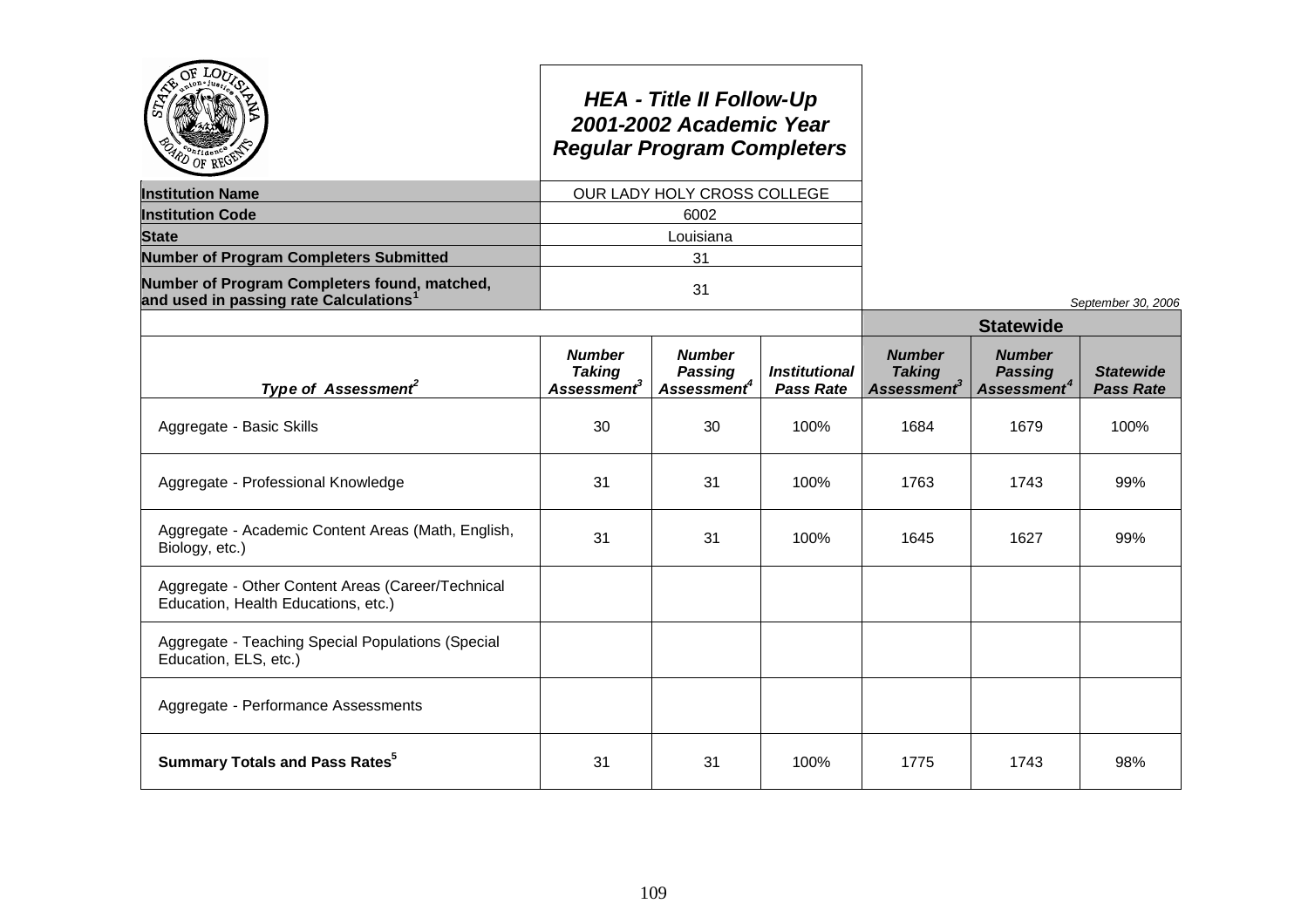| ОĘ<br><b>LOT</b><br>0F.<br><b>Institution Name</b>                                                 | <b>HEA - Title II Follow-Up</b><br>2001-2002 Academic<br>Year<br><b>Alternate Program</b><br><b>Completers</b><br>OUR LADY HOLY CROSS COLLEGE |                                                     |                                               |                                          |                                                     |                                                      |                                      |
|----------------------------------------------------------------------------------------------------|-----------------------------------------------------------------------------------------------------------------------------------------------|-----------------------------------------------------|-----------------------------------------------|------------------------------------------|-----------------------------------------------------|------------------------------------------------------|--------------------------------------|
| <b>Institution Code</b>                                                                            |                                                                                                                                               | 6002                                                |                                               |                                          |                                                     |                                                      |                                      |
| <b>State</b>                                                                                       |                                                                                                                                               | Louisiana                                           |                                               |                                          |                                                     |                                                      |                                      |
| <b>Number of Program Completers Submitted</b>                                                      |                                                                                                                                               | 2                                                   |                                               |                                          |                                                     |                                                      |                                      |
| Number of Program Completers found, matched,<br>and used in passing rate Calculations <sup>1</sup> | $\overline{2}$                                                                                                                                |                                                     |                                               |                                          |                                                     | September 13, 2006                                   |                                      |
|                                                                                                    |                                                                                                                                               |                                                     |                                               |                                          |                                                     | <b>Statewide</b>                                     |                                      |
| <b>Type of Assessment</b>                                                                          | <b>Assessment</b><br><b>Code Number</b>                                                                                                       | <b>Number</b><br><b>Taking</b><br><b>Assessment</b> | <b>Number</b><br>Passing<br><b>Assessment</b> | <b>Institutional</b><br><b>Pass Rate</b> | <b>Number</b><br><b>Taking</b><br><b>Assessment</b> | <b>Number</b><br><b>Passing</b><br><b>Assessment</b> | <b>Statewide</b><br><b>Pass Rate</b> |
| <b>Basic Skills</b>                                                                                |                                                                                                                                               |                                                     |                                               |                                          |                                                     |                                                      |                                      |
| <b>COMMUNICATION SKILLS</b>                                                                        | 500                                                                                                                                           | $\mathbf{1}$                                        |                                               |                                          | 150                                                 | 150                                                  | 100%                                 |
| <b>GENERAL KNOWLEDGE</b>                                                                           | 510                                                                                                                                           | $\mathbf{1}$                                        |                                               |                                          | 148                                                 | 148                                                  | 100%                                 |
| PPST READING                                                                                       | 710                                                                                                                                           |                                                     |                                               |                                          | 58                                                  | 58                                                   | 100%                                 |
| <b>CBT READING</b>                                                                                 | 711                                                                                                                                           |                                                     |                                               |                                          | 141                                                 | 141                                                  | 100%                                 |
| PPST WRITING                                                                                       | 720                                                                                                                                           |                                                     |                                               |                                          | 59                                                  | 59                                                   | 100%                                 |
| <b>CBT WRITING</b>                                                                                 | 721                                                                                                                                           |                                                     |                                               |                                          | 140                                                 | 140                                                  | 100%                                 |
| PPST MATHEMATICS                                                                                   | 730                                                                                                                                           |                                                     |                                               |                                          | 54                                                  | 54                                                   | 100%                                 |
| <b>CBT MATHEMATICS</b>                                                                             | 731                                                                                                                                           |                                                     |                                               |                                          | 148                                                 | 148                                                  | 100%                                 |
| COMPUTERIZED PPST READING                                                                          | 5710                                                                                                                                          |                                                     |                                               |                                          | 1                                                   |                                                      |                                      |
| <b>COMPUTERIZED PPST WRITING</b>                                                                   | 5720                                                                                                                                          |                                                     |                                               |                                          | 1                                                   |                                                      |                                      |
| COMPUTERIZED PPST MATHEMATICS                                                                      | 5730                                                                                                                                          |                                                     |                                               |                                          | 1                                                   |                                                      |                                      |
| <b>Professional Knowledge</b>                                                                      |                                                                                                                                               |                                                     |                                               |                                          |                                                     |                                                      |                                      |
| PROFESSIONAL KNOWLEDGE                                                                             | 520                                                                                                                                           | 1                                                   |                                               |                                          | 115                                                 | 115                                                  | 100%                                 |
| PRINCIPLES LEARNING & TEACHING K-6                                                                 | 522                                                                                                                                           | 1                                                   |                                               |                                          | 143                                                 | 143                                                  | 100%                                 |
| <b>PRINCIPLES LEARNING &amp; TEACHING 5-9</b>                                                      | 523                                                                                                                                           |                                                     |                                               |                                          | $\overline{2}$                                      |                                                      |                                      |
| PRINCIPLES LEARNING & TEACHING 7-12                                                                | 524                                                                                                                                           |                                                     |                                               |                                          | 164                                                 | 164                                                  | 100%                                 |
| <b>Academic Content Areas</b>                                                                      |                                                                                                                                               |                                                     |                                               |                                          |                                                     |                                                      |                                      |
| EDUCATION IN THE ELEMENTARY SCHOOL                                                                 | 010                                                                                                                                           |                                                     |                                               |                                          | 22                                                  | 22                                                   | 100%                                 |
| ELEM ED CURR INSTRUC ASSESSMENT                                                                    | 011                                                                                                                                           |                                                     |                                               |                                          | 128                                                 | 127                                                  | 99%                                  |
| ELEM ED CONTENT AREA EXERCISES                                                                     | 012                                                                                                                                           |                                                     |                                               |                                          | 127                                                 | 127                                                  | 100%                                 |
| ELEMENTARY ED CONTENT KNOWLEDGE                                                                    | 014                                                                                                                                           | $\mathbf{1}$                                        |                                               |                                          | 20                                                  | 20                                                   | 100%                                 |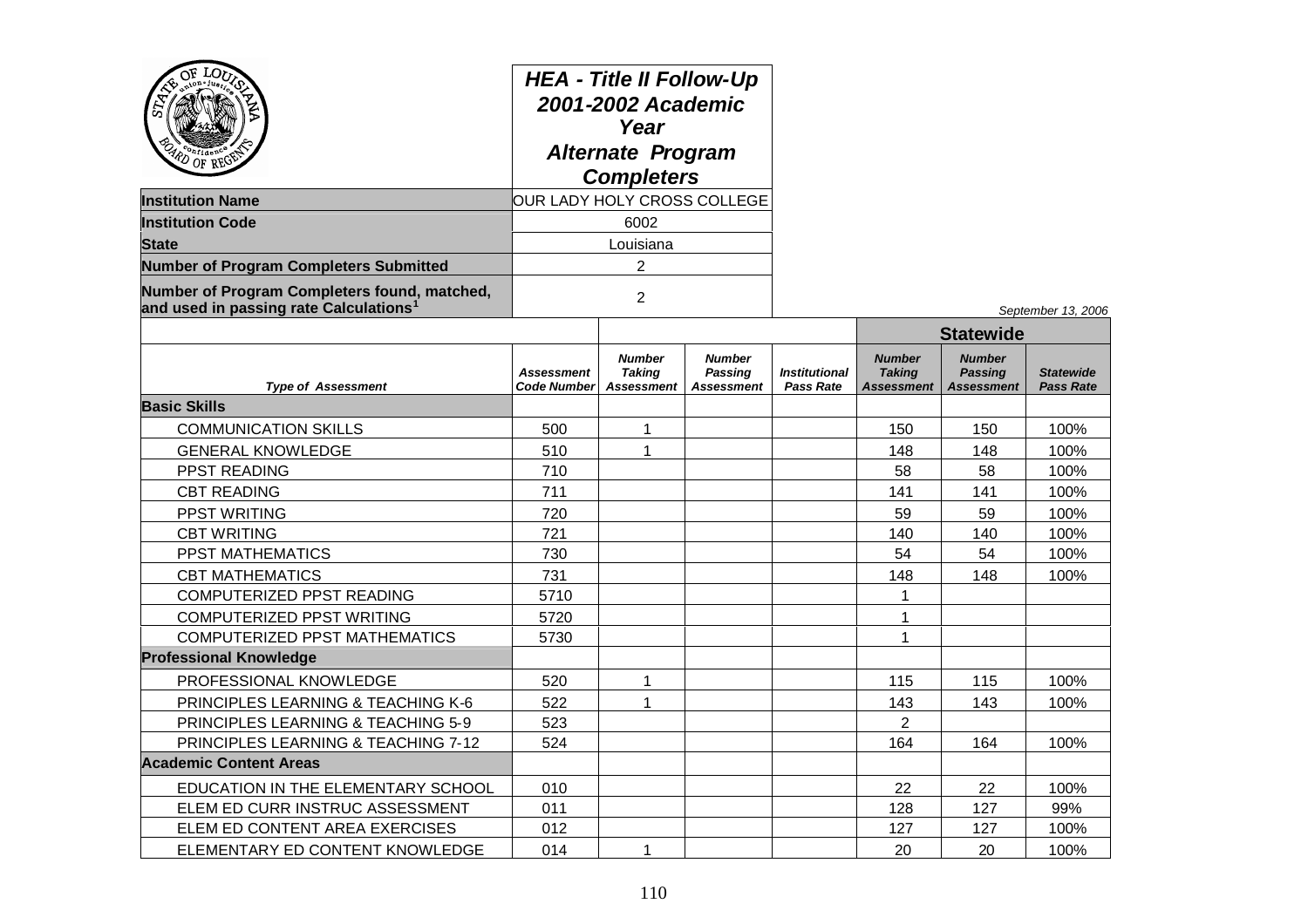| <b>D</b> OF REG                                                                                    | <b>HEA - Title II Follow-Up</b><br>2001-2002 Academic<br>Year<br><b>Alternate Program</b><br><b>Completers</b><br>OUR LADY HOLY CROSS COLLEGE |                                              |                                                      |                                          |                                                     |                                                      |                                      |
|----------------------------------------------------------------------------------------------------|-----------------------------------------------------------------------------------------------------------------------------------------------|----------------------------------------------|------------------------------------------------------|------------------------------------------|-----------------------------------------------------|------------------------------------------------------|--------------------------------------|
| <b>Institution Name</b>                                                                            |                                                                                                                                               |                                              |                                                      |                                          |                                                     |                                                      |                                      |
| <b>Institution Code</b>                                                                            | 6002                                                                                                                                          |                                              |                                                      |                                          |                                                     |                                                      |                                      |
| <b>State</b>                                                                                       |                                                                                                                                               | Louisiana                                    |                                                      |                                          |                                                     |                                                      |                                      |
| <b>Number of Program Completers Submitted</b>                                                      |                                                                                                                                               | 2                                            |                                                      |                                          |                                                     |                                                      |                                      |
| Number of Program Completers found, matched,<br>and used in passing rate Calculations <sup>1</sup> | $\overline{2}$                                                                                                                                |                                              |                                                      |                                          |                                                     |                                                      | September 13, 2006                   |
|                                                                                                    |                                                                                                                                               |                                              |                                                      |                                          | <b>Statewide</b>                                    |                                                      |                                      |
| <b>Type of Assessment</b>                                                                          | <b>Assessment</b><br><b>Code Number</b>                                                                                                       | <b>Number</b><br><b>Taking</b><br>Assessment | <b>Number</b><br><b>Passing</b><br><b>Assessment</b> | <b>Institutional</b><br><b>Pass Rate</b> | <b>Number</b><br><b>Taking</b><br><b>Assessment</b> | <b>Number</b><br><b>Passing</b><br><b>Assessment</b> | <b>Statewide</b><br><b>Pass Rate</b> |
| <b>Academic Content Areas</b>                                                                      |                                                                                                                                               |                                              |                                                      |                                          |                                                     |                                                      |                                      |
| EARLY CHILDHOOD EDUCATION                                                                          | 020                                                                                                                                           |                                              |                                                      |                                          | 9                                                   |                                                      |                                      |
| <b>BIOLOGY AND GENERAL SCIENCE</b>                                                                 | 030                                                                                                                                           |                                              |                                                      |                                          | 38                                                  | 37                                                   | 97%                                  |
| ENG LANG LIT COMP CONTENT KNOWLEDGE                                                                | 041                                                                                                                                           | $\mathbf{1}$                                 |                                                      |                                          | 44                                                  | 44                                                   | 100%                                 |
| ENG LANG LIT COMP PEDAGOGY                                                                         | 043                                                                                                                                           | 1                                            |                                                      |                                          | 44                                                  | 44                                                   | 100%                                 |
| <b>MATHEMATICS</b>                                                                                 | 060                                                                                                                                           |                                              |                                                      |                                          | 24                                                  | 24                                                   | 100%                                 |
| CHEM PHYSICS AND GENERAL SCIENCE                                                                   | 070                                                                                                                                           |                                              |                                                      |                                          | 9                                                   |                                                      |                                      |
| <b>SOCIAL STUDIES</b>                                                                              | 080                                                                                                                                           |                                              |                                                      |                                          | $\overline{7}$                                      |                                                      |                                      |
| SOCIAL STUDIES: CONTENT KNOWLEDGE                                                                  | 081                                                                                                                                           |                                              |                                                      |                                          | 36                                                  | 36                                                   | 100%                                 |
| SOCIAL STUDIES: INTERPRET MATERIALS                                                                | 083                                                                                                                                           |                                              |                                                      |                                          | 36                                                  | 35                                                   | 97%                                  |
| PHYSICAL EDUCATION                                                                                 | 090                                                                                                                                           |                                              |                                                      |                                          | 18                                                  | 18                                                   | 100%                                 |
| <b>BUSINESS EDUCATION</b>                                                                          | 100                                                                                                                                           |                                              |                                                      |                                          | 12                                                  | 12                                                   | 100%                                 |
| <b>MUSIC EDUCATION</b>                                                                             | 110                                                                                                                                           |                                              |                                                      |                                          | 11                                                  | 11                                                   | 100%                                 |
| FAMILY AND CONSUMER SCIENCES                                                                       | 120                                                                                                                                           |                                              |                                                      |                                          | 9                                                   |                                                      |                                      |
| MIDDLE SCHOOL SUBJECTS: CK                                                                         | 146                                                                                                                                           |                                              |                                                      |                                          | $\overline{2}$                                      |                                                      |                                      |
| <b>FRENCH</b>                                                                                      | 170                                                                                                                                           |                                              |                                                      |                                          | $\overline{2}$                                      |                                                      |                                      |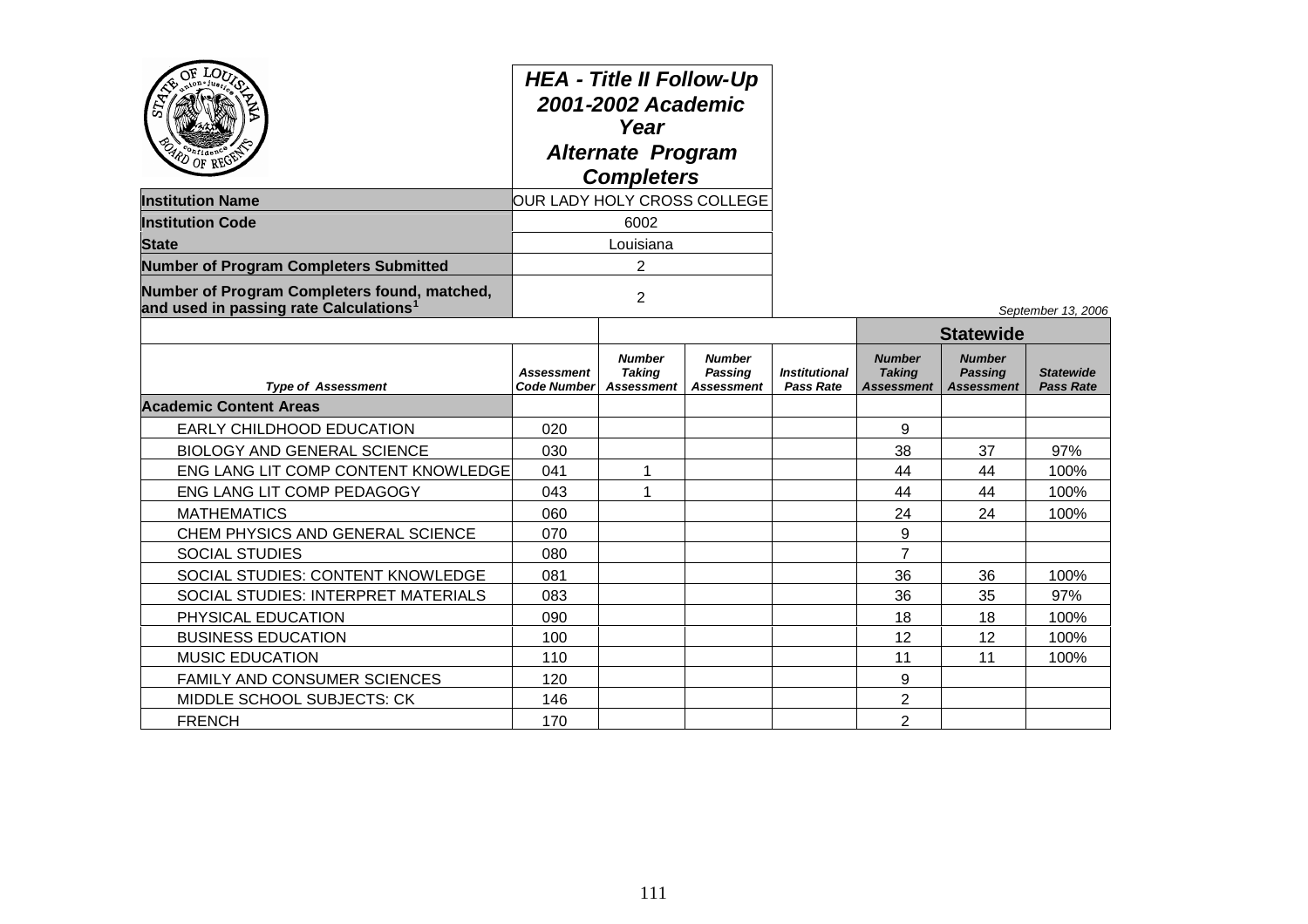| $\omega$ of RES                                                                                    |                                              | <b>HEA - Title II Follow-Up</b><br>2001-2002 Academic Year<br><b>Alternate Program Completers</b> |                                          |                                                           |                                                            |                                      |
|----------------------------------------------------------------------------------------------------|----------------------------------------------|---------------------------------------------------------------------------------------------------|------------------------------------------|-----------------------------------------------------------|------------------------------------------------------------|--------------------------------------|
| <b>Institution Name</b>                                                                            |                                              | OUR LADY HOLY CROSS COLLEGE                                                                       |                                          |                                                           |                                                            |                                      |
| <b>Institution Code</b>                                                                            |                                              | 6002                                                                                              |                                          |                                                           |                                                            |                                      |
| <b>State</b>                                                                                       |                                              | Louisiana                                                                                         |                                          |                                                           |                                                            |                                      |
| <b>Number of Program Completers Submitted</b>                                                      |                                              | $\overline{2}$                                                                                    |                                          |                                                           |                                                            |                                      |
| Number of Program Completers found, matched,<br>and used in passing rate Calculations <sup>1</sup> |                                              | $\overline{2}$                                                                                    |                                          |                                                           |                                                            | September 13, 2006                   |
|                                                                                                    |                                              |                                                                                                   |                                          |                                                           | <b>Statewide</b>                                           |                                      |
| Type of Assessment <sup>2</sup>                                                                    | <b>Number</b><br><b>Taking</b><br>Assessment | <b>Number</b><br><b>Passing</b><br>Assessment <sup>4</sup>                                        | <b>Institutional</b><br><b>Pass Rate</b> | <b>Number</b><br><b>Taking</b><br>Assessment <sup>3</sup> | <b>Number</b><br><b>Passing</b><br>Assessment <sup>4</sup> | <b>Statewide</b><br><b>Pass Rate</b> |
| Aggregate - Basic Skills                                                                           | $\mathbf{1}$                                 |                                                                                                   |                                          | 360                                                       | 360                                                        | 100%                                 |
| Aggregate - Professional Knowledge                                                                 | $\overline{2}$                               |                                                                                                   |                                          | 424                                                       | 424                                                        | 100%                                 |
| Aggregate - Academic Content Areas (Math, English,<br>Biology, etc.)                               | $\overline{2}$                               |                                                                                                   |                                          | 391                                                       | 388                                                        | 99%                                  |
| Aggregate - Other Content Areas (Career/Technical<br>Education, Health Educations, etc.)           |                                              |                                                                                                   |                                          |                                                           |                                                            |                                      |
| Aggregate - Teaching Special Populations (Special<br>Education, ELS, etc.)                         |                                              |                                                                                                   |                                          |                                                           |                                                            |                                      |
| Aggregate - Performance Assessments                                                                |                                              |                                                                                                   |                                          |                                                           |                                                            |                                      |
| <b>Summary Totals and Pass Rates</b> <sup>5</sup>                                                  | $\overline{2}$                               |                                                                                                   |                                          | 480                                                       | 477                                                        | 99%                                  |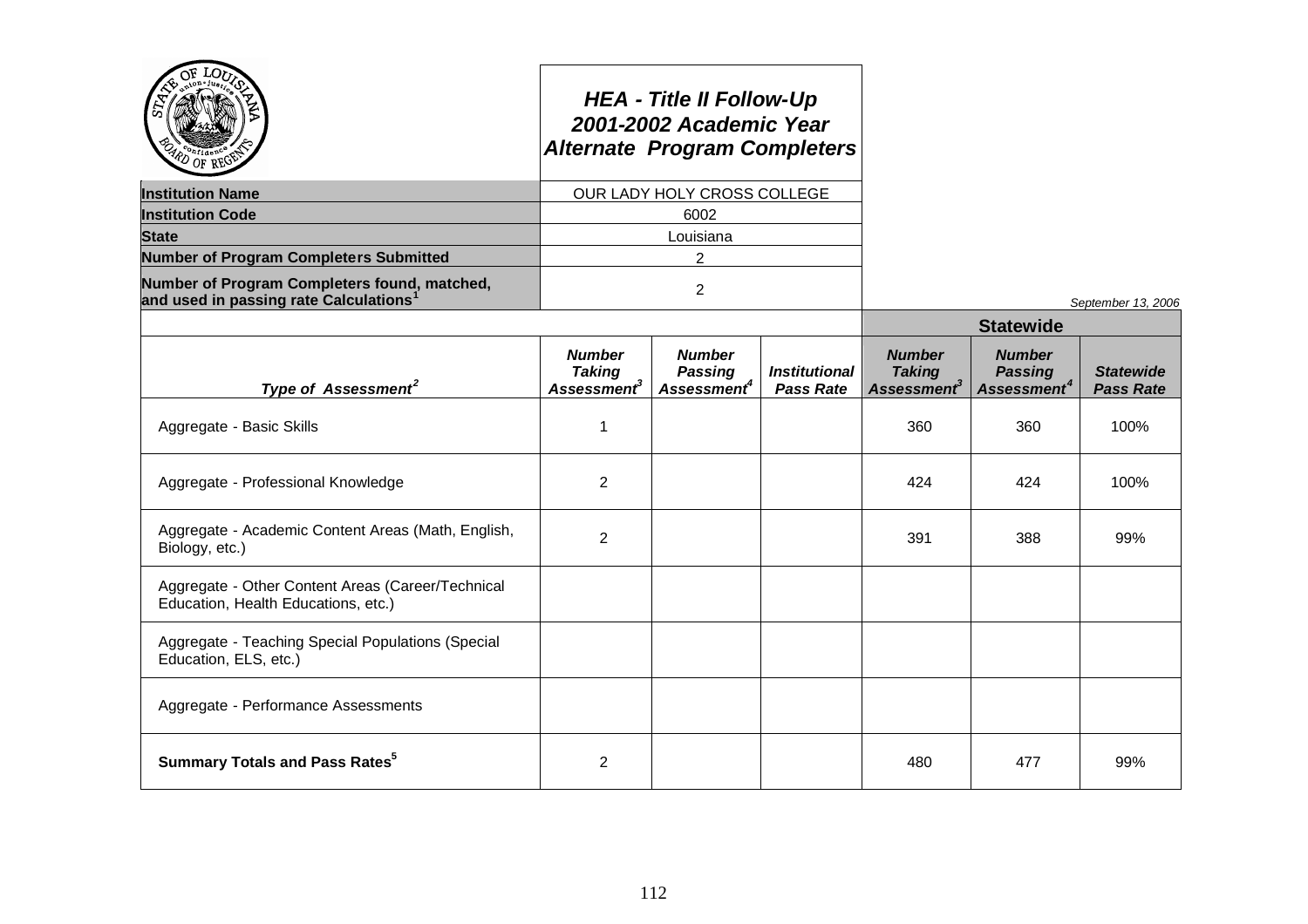<sup>4</sup> Number who passed all tests they took in a category and within their area of specialization.

<sup>5</sup> Summary Totals and Pass Rate: Number of completers who successfully completed one or more tests across all categories used by the state for licensure and the total passrate.

 $1$ The number of program completers found, matched and used in the passing rate calculation will not equal the sum of the column labeled "Number Taking Assessment" since a completer can take more than one assessment.

 $^{2}$  Institutions and/or States did not require the assessments within an aggregate where data cells are blank.

<sup>&</sup>lt;sup>3</sup> Number of completers who took one or more tests in a category and within their area of specialization.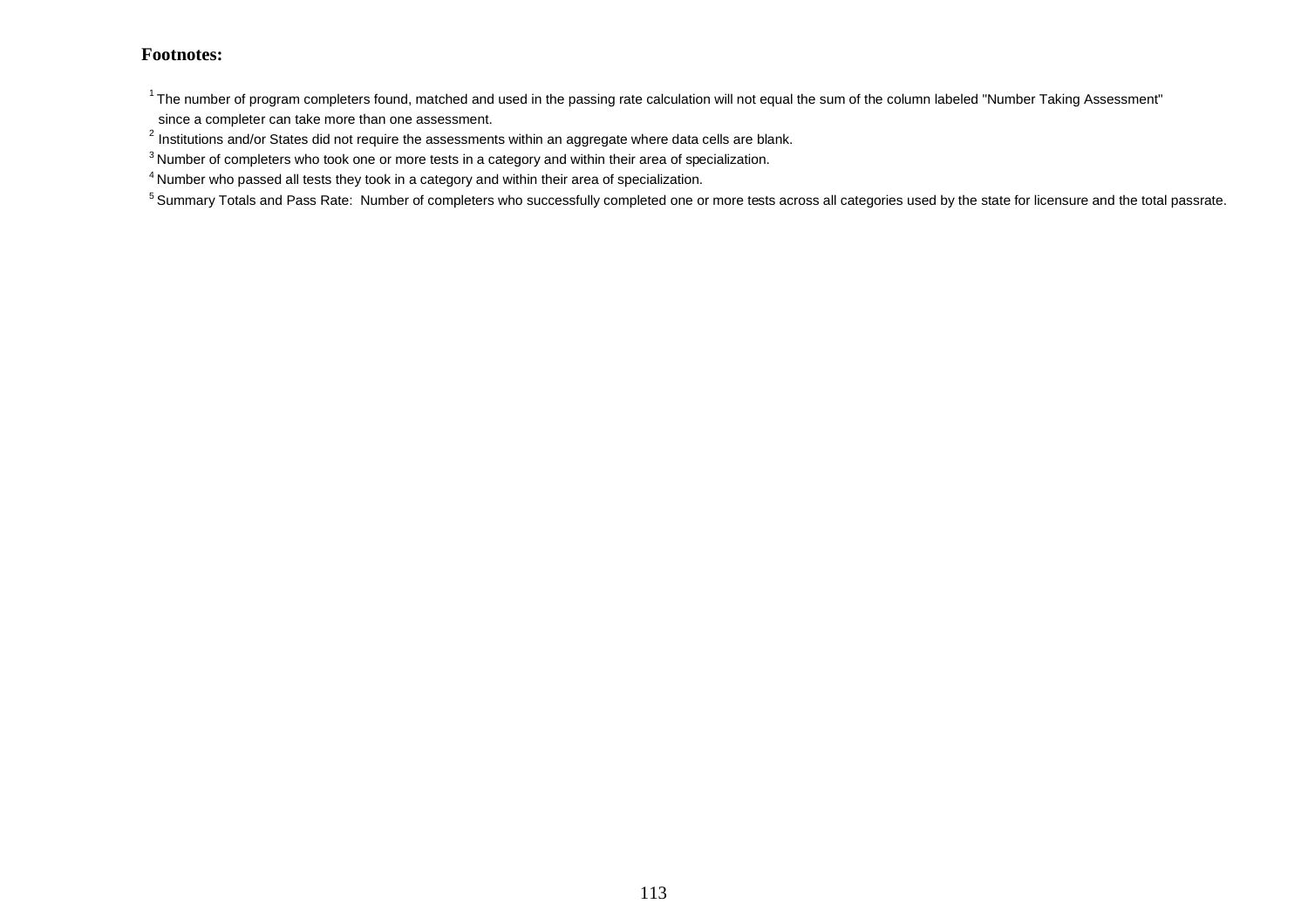### **SOUTHEASTERN LOUISIANA UNIVERSITY**

- **HEA TITLE II FOLLOW-UP – 2001-2002 ACADEMIC YEAR – QUARTILE RANKING**
- **HEA TITLE II FOLLOW-UP – 2001-2002 ACADEMIC YEAR - REGULAR PROGRAM COMPLETERS – PASSAGE RATE REPORT**
- **HEA TITLE II FOLLOW-UP – 2001-2002 ACADEMIC YEAR - ALTERNATE PROGRAM COMPLETERS – PASSAGE RATE REPORT**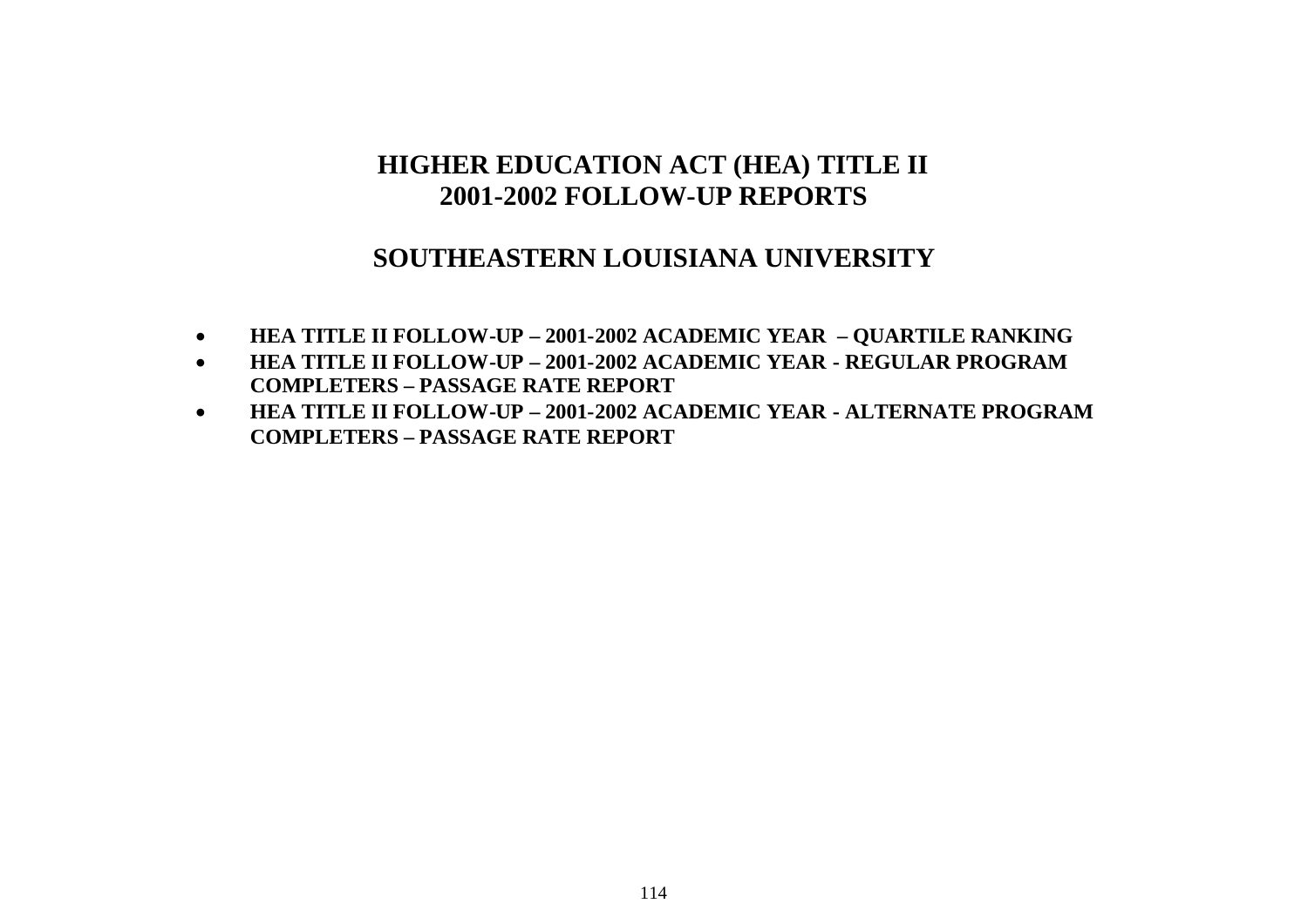| <b>Institution Name</b>                                                                            | <b>HEA - Title II Follow-Up</b><br>2001-2002 Academic<br>Year<br><b>Quartile Ranking</b><br><b>Regular Completers</b><br>SOUTHEASTERN LOUISIANA UNIV.<br>6656 |                                                            |                                   |                      |                                                                                |                                                            |                            |
|----------------------------------------------------------------------------------------------------|---------------------------------------------------------------------------------------------------------------------------------------------------------------|------------------------------------------------------------|-----------------------------------|----------------------|--------------------------------------------------------------------------------|------------------------------------------------------------|----------------------------|
| <b>Institution Code</b>                                                                            |                                                                                                                                                               |                                                            |                                   |                      |                                                                                |                                                            |                            |
| <b>State</b>                                                                                       |                                                                                                                                                               | Louisiana                                                  |                                   |                      |                                                                                |                                                            |                            |
| <b>Number of Program Completers Submitted</b>                                                      |                                                                                                                                                               | 234                                                        |                                   |                      |                                                                                |                                                            |                            |
| Number of Program Completers found, matched,<br>and used in passing rate Calculations <sup>1</sup> |                                                                                                                                                               | 234                                                        |                                   |                      |                                                                                |                                                            |                            |
| <b>Number of Individuals Licensed</b>                                                              |                                                                                                                                                               |                                                            |                                   |                      |                                                                                |                                                            |                            |
| <b>Number of Out-Of-State Program Completers</b>                                                   |                                                                                                                                                               |                                                            |                                   |                      |                                                                                |                                                            |                            |
| <b>Number of In-State Program Completers</b>                                                       |                                                                                                                                                               | 1775                                                       |                                   |                      |                                                                                |                                                            | September 30, 2            |
|                                                                                                    |                                                                                                                                                               |                                                            |                                   |                      | <b>Statewide</b>                                                               |                                                            |                            |
| Type of Assessment <sup>2</sup>                                                                    | <b>Number</b><br><b>Taking</b><br>Assessment $^3$                                                                                                             | <b>Number</b><br><b>Passing</b><br>Assessment <sup>4</sup> | <b>Institutional</b><br>Pass Rate | <b>Institutional</b> | <b>Number</b><br><b>Taking</b><br><b>Quartile Rank Assessment</b> <sup>3</sup> | <b>Number</b><br><b>Passing</b><br>Assessment <sup>4</sup> | <b>Statewic</b><br>Pass Ra |
| Aggregate - Basic Skills                                                                           | 229                                                                                                                                                           | 229                                                        | 100%                              | J.                   | 1684                                                                           | 1679                                                       | 100%                       |
| Aggregate - Professional Knowledge                                                                 | 234                                                                                                                                                           | 228                                                        | 97%                               | IV                   | 1763                                                                           | 1743                                                       | 99%                        |
| Aggregate - Academic Content Areas (Math,<br>English, Biology, etc.)                               | 226                                                                                                                                                           | 224                                                        | 99%                               | $\mathbf{II}$        | 1645                                                                           | 1627                                                       | 99%                        |
| Aggregate - Other Content Areas<br>(Career/Technical Education, Health Educations,<br>$etc.$ )     |                                                                                                                                                               |                                                            |                                   |                      |                                                                                |                                                            |                            |
| Aggregate - Teaching Special Populations (Special<br>Education, ELS, etc.)                         |                                                                                                                                                               |                                                            |                                   |                      |                                                                                |                                                            |                            |
|                                                                                                    |                                                                                                                                                               |                                                            |                                   |                      |                                                                                |                                                            |                            |

Aggregate - Performance Assessments

**Summary Totals and Pass Rates<sup>5</sup>**

**Number of In-State Program Completers** 1775 *September 30, 2006*

*Statewide Pass Rate*

234 | 228 | 97% | III | 1775 | 1743 | 98%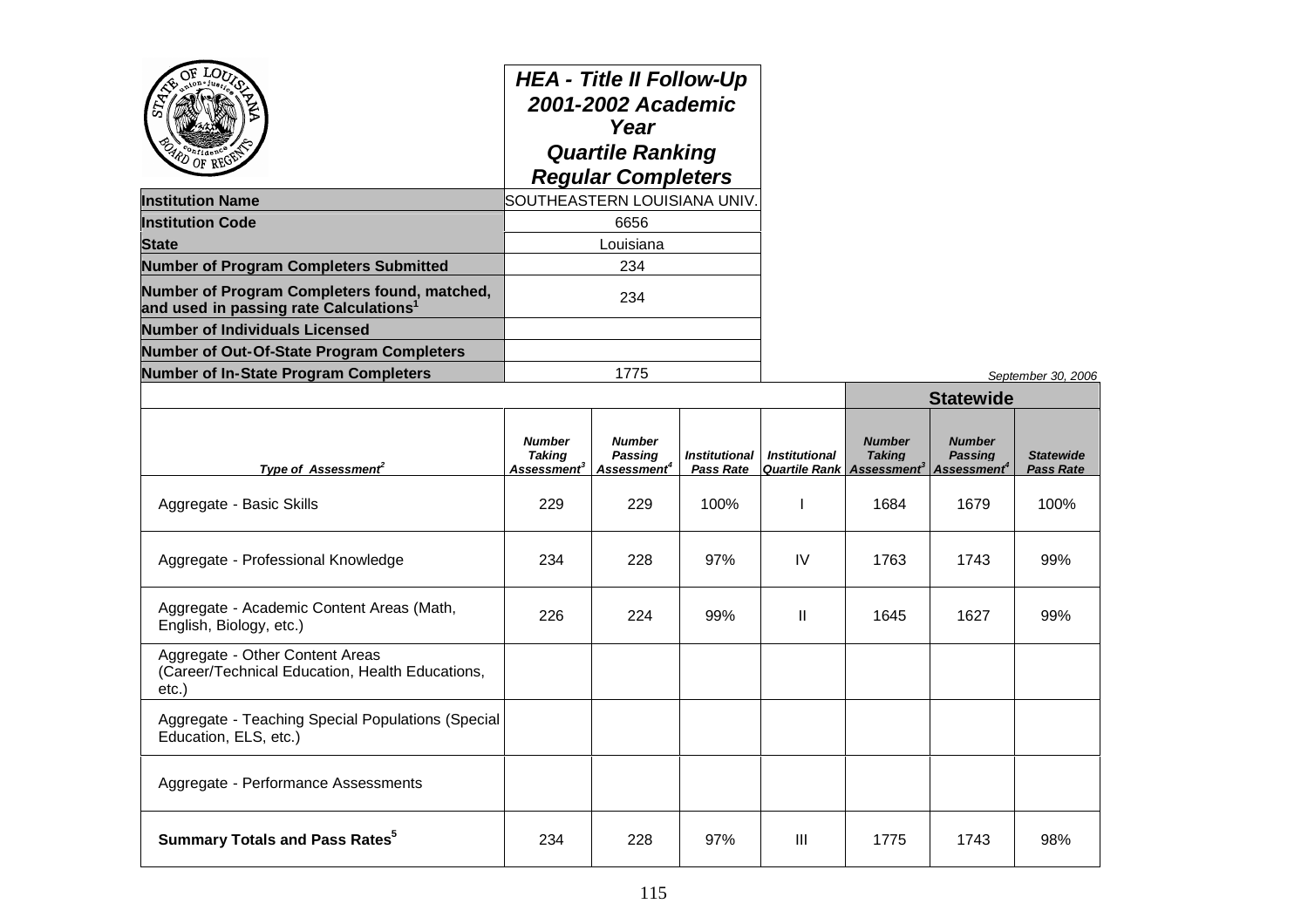| Ö٤<br>LOU<br>PO OF REG                                                                | <b>HEA - Title II Follow-Up</b><br>2001-2002 Academic Year<br><b>Regular Program Completers</b><br>SOUTHEASTERN LOUISIANA UNIVERSITY |                                              |                                                      |                                          |                                              |                                               |                                      |
|---------------------------------------------------------------------------------------|--------------------------------------------------------------------------------------------------------------------------------------|----------------------------------------------|------------------------------------------------------|------------------------------------------|----------------------------------------------|-----------------------------------------------|--------------------------------------|
| <b>Institution Name</b>                                                               |                                                                                                                                      |                                              |                                                      |                                          |                                              |                                               |                                      |
| <b>Institution Code</b>                                                               |                                                                                                                                      |                                              |                                                      |                                          |                                              |                                               |                                      |
| <b>State</b>                                                                          |                                                                                                                                      | Louisiana                                    |                                                      |                                          |                                              |                                               |                                      |
| <b>Number of Program Completers Submitted</b>                                         |                                                                                                                                      | 234                                          |                                                      |                                          |                                              |                                               |                                      |
| Number of Program Completers found, matched,<br>and used in passing rate Calculations | 234                                                                                                                                  |                                              |                                                      |                                          |                                              |                                               | September 30, 2006                   |
|                                                                                       |                                                                                                                                      |                                              |                                                      |                                          |                                              | <b>Statewide</b>                              |                                      |
| <b>Type of Assessment</b>                                                             | <b>Assessment</b><br><b>Code Number</b>                                                                                              | <b>Number</b><br><b>Taking</b><br>Assessment | <b>Number</b><br><b>Passing</b><br><b>Assessment</b> | <b>Institutional</b><br><b>Pass Rate</b> | <b>Number</b><br><b>Taking</b><br>Assessment | <b>Number</b><br>Passing<br><b>Assessment</b> | <b>Statewide</b><br><b>Pass Rate</b> |
| <b>Basic Skills</b>                                                                   |                                                                                                                                      |                                              |                                                      |                                          |                                              |                                               |                                      |
| <b>COMMUNICATION SKILLS</b>                                                           | 500                                                                                                                                  | 119                                          | 119                                                  | 100%                                     | 617                                          | 617                                           | 100%                                 |
| <b>GENERAL KNOWLEDGE</b>                                                              | 510                                                                                                                                  | 100                                          | 100                                                  | 100%                                     | 550                                          | 550                                           | 100%                                 |
| PPST READING                                                                          | 710                                                                                                                                  | 74                                           | 74                                                   | 100%                                     | 423                                          | 422                                           | 100%                                 |
| <b>CBT READING</b>                                                                    | 711                                                                                                                                  | 35                                           | 35                                                   | 100%                                     | 620                                          | 620                                           | 100%                                 |
| PPST WRITING                                                                          | 720                                                                                                                                  | 76                                           | 76                                                   | 100%                                     | 457                                          | 457                                           | 100%                                 |
| <b>CBT WRITING</b>                                                                    | 721                                                                                                                                  | 33                                           | 33                                                   | 100%                                     | 578                                          | 578                                           | 100%                                 |
| PPST MATHEMATICS                                                                      | 730                                                                                                                                  | 81                                           | 81                                                   | 100%                                     | 457                                          | 457                                           | 100%                                 |
| <b>CBT MATHEMATICS</b>                                                                | 731                                                                                                                                  | 48                                           | 48                                                   | 100%                                     | 650                                          | 649                                           | 100%                                 |
| COMPUTERIZED PPST READING                                                             | 5710                                                                                                                                 |                                              |                                                      |                                          | 16                                           | 15                                            | 94%                                  |
| COMPUTERIZED PPST WRITING                                                             | 5720                                                                                                                                 |                                              |                                                      |                                          | 17                                           | 16                                            | 94%                                  |
| <b>COMPUTERIZED PPST MATHEMATICS</b>                                                  | 5730                                                                                                                                 |                                              |                                                      |                                          | 21                                           | 18                                            | 86%                                  |
| <b>Professional Knowledge</b>                                                         |                                                                                                                                      |                                              |                                                      |                                          |                                              |                                               |                                      |
| PROFESSIONAL KNOWLEDGE                                                                | 520                                                                                                                                  | $\overline{7}$                               |                                                      |                                          | 87                                           | 86                                            | 99%                                  |
| PRINCIPLES LEARNING & TEACHING K-6                                                    | 522                                                                                                                                  | 173                                          | 171                                                  | 99%                                      | 1129                                         | 1123                                          | 99%                                  |
| PRINCIPLES LEARNING & TEACHING 5-9                                                    | 523                                                                                                                                  |                                              |                                                      |                                          | 1                                            |                                               |                                      |
| PRINCIPLES LEARNING & TEACHING 7-12                                                   | 524                                                                                                                                  | 54                                           | 50                                                   | 93%                                      | 546                                          | 533                                           | 98%                                  |
| <b>Academic Content Areas</b>                                                         |                                                                                                                                      |                                              |                                                      |                                          |                                              |                                               |                                      |
| EDUCATION IN THE ELEMENTARY SCHOOL                                                    | 010                                                                                                                                  | $\overline{2}$                               |                                                      |                                          | 14                                           | 14                                            | 100%                                 |
| ELEM ED CURR INSTRUC ASSESSMENT                                                       | 011                                                                                                                                  | 172                                          | 171                                                  | 99%                                      | 991                                          | 987                                           | 100%                                 |
| ELEM ED CONTENT AREA EXERCISES                                                        | 012                                                                                                                                  | 173                                          | 173                                                  | 100%                                     | 991                                          | 991                                           | 100%                                 |
| ELEMENTARY ED CONTENT KNOWLEDGE                                                       | 014                                                                                                                                  |                                              |                                                      |                                          | 8                                            | 8                                             | 100%                                 |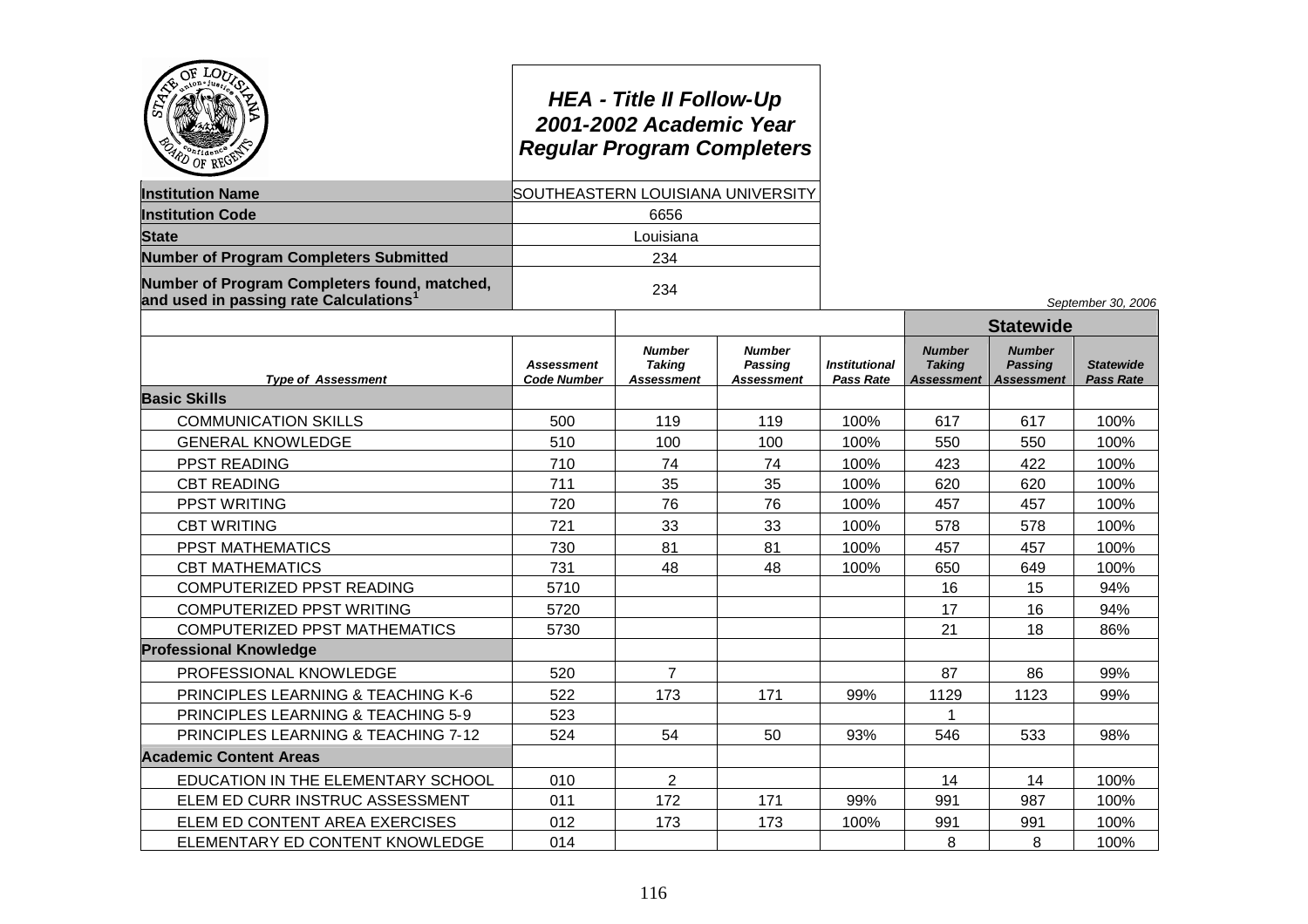| $Q_E$<br>PD OF REGS                                                                   | <b>HEA - Title II Follow-Up</b><br>2001-2002 Academic Year<br><b>Regular Program Completers</b><br>SOUTHEASTERN LOUISIANA UNIVERSITY |                                              |                                        |                                          |                                              |                                                      |                                      |
|---------------------------------------------------------------------------------------|--------------------------------------------------------------------------------------------------------------------------------------|----------------------------------------------|----------------------------------------|------------------------------------------|----------------------------------------------|------------------------------------------------------|--------------------------------------|
| <b>Institution Name</b>                                                               |                                                                                                                                      |                                              |                                        |                                          |                                              |                                                      |                                      |
| <b>Institution Code</b>                                                               | 6656                                                                                                                                 |                                              |                                        |                                          |                                              |                                                      |                                      |
| <b>State</b>                                                                          | Louisiana                                                                                                                            |                                              |                                        |                                          |                                              |                                                      |                                      |
| <b>Number of Program Completers Submitted</b>                                         |                                                                                                                                      | 234                                          |                                        |                                          |                                              |                                                      |                                      |
| Number of Program Completers found, matched,<br>and used in passing rate Calculations |                                                                                                                                      | 234                                          |                                        |                                          |                                              |                                                      | September 30, 2006                   |
|                                                                                       |                                                                                                                                      |                                              |                                        |                                          |                                              | <b>Statewide</b>                                     |                                      |
| <b>Type of Assessment</b>                                                             | <b>Assessment</b><br><b>Code Number</b>                                                                                              | <b>Number</b><br><b>Taking</b><br>Assessment | <b>Number</b><br>Passing<br>Assessment | <b>Institutional</b><br><b>Pass Rate</b> | <b>Number</b><br><b>Taking</b><br>Assessment | <b>Number</b><br><b>Passing</b><br><b>Assessment</b> | <b>Statewide</b><br><b>Pass Rate</b> |
| <b>Academic Content Areas</b>                                                         |                                                                                                                                      |                                              |                                        |                                          |                                              |                                                      |                                      |
| EARLY CHILDHOOD EDUCATION                                                             | 020                                                                                                                                  |                                              |                                        |                                          | 80                                           | 80                                                   | 100%                                 |
| <b>BIOLOGY AND GENERAL SCIENCE</b>                                                    | 030                                                                                                                                  | 3                                            |                                        |                                          | 31                                           | 31                                                   | 100%                                 |
| ENG LANG LIT COMP CONTENT KNOWLEDGE                                                   | 041                                                                                                                                  | 6                                            |                                        |                                          | 105                                          | 102                                                  | 97%                                  |
| ENG LANG LIT COMP PEDAGOGY                                                            | 043                                                                                                                                  | 6                                            |                                        |                                          | 105                                          | 104                                                  | 99%                                  |
| <b>MATHEMATICS</b>                                                                    | 060                                                                                                                                  | $\overline{2}$                               |                                        |                                          | 45                                           | 45                                                   | 100%                                 |
| CHEM PHYSICS AND GENERAL SCIENCE                                                      | 070                                                                                                                                  |                                              |                                        |                                          | 8                                            | $\overline{7}$                                       | 88%                                  |
| SOCIAL STUDIES: CONTENT KNOWLEDGE                                                     | 081                                                                                                                                  | 12                                           | 11                                     | 92%                                      | 110                                          | 107                                                  | 97%                                  |
| SOCIAL STUDIES: INTERPRET MATERIALS                                                   | 083                                                                                                                                  | 12                                           | 11                                     | 92%                                      | 108                                          | 105                                                  | 97%                                  |
| PHYSICAL EDUCATION                                                                    | 090                                                                                                                                  | 22                                           | 22                                     | 100%                                     | 151                                          | 149                                                  | 99%                                  |
| <b>BUSINESS EDUCATION</b>                                                             | 100                                                                                                                                  |                                              |                                        |                                          | 13                                           | 13                                                   | 100%                                 |
| <b>MUSIC EDUCATION</b>                                                                | 110                                                                                                                                  | 6                                            |                                        |                                          | 70                                           | 69                                                   | 99%                                  |
| MUSIC CONTENT KNOWLEDGE                                                               | 113                                                                                                                                  |                                              |                                        |                                          | $\overline{2}$                               | 2                                                    |                                      |
| <b>FAMILY AND CONSUMER SCIENCES</b>                                                   | 120                                                                                                                                  | 1                                            |                                        |                                          | 15                                           | 15                                                   | 100%                                 |
| <b>FRENCH</b>                                                                         | 170                                                                                                                                  |                                              |                                        |                                          | $\overline{2}$                               | $\overline{2}$                                       |                                      |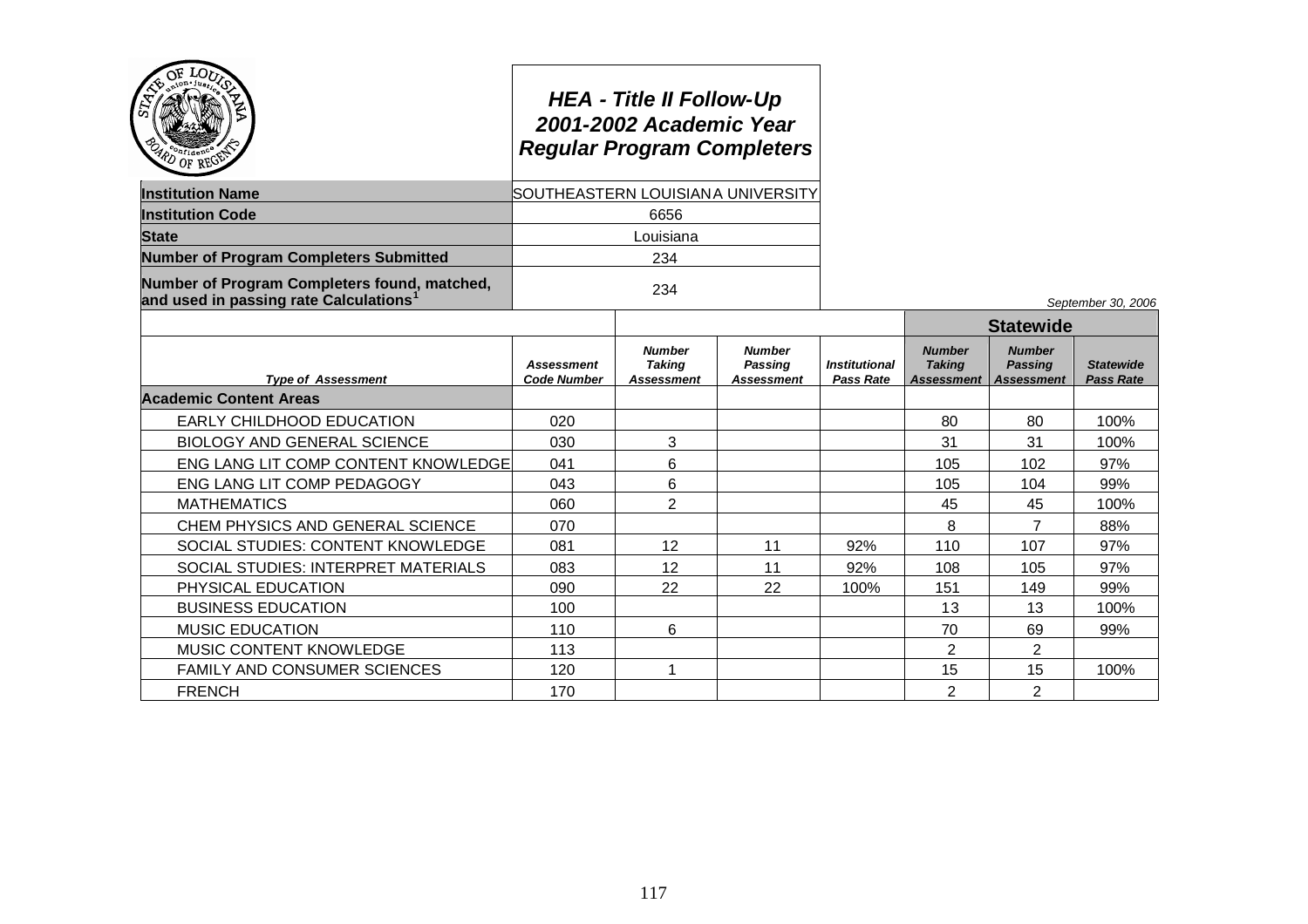|                                                                                                    |                                                           | <b>HEA - Title II Follow-Up</b><br>2001-2002 Academic Year<br><b>Regular Program Completers</b> |                                                 |                                                           |                                                            |                                      |
|----------------------------------------------------------------------------------------------------|-----------------------------------------------------------|-------------------------------------------------------------------------------------------------|-------------------------------------------------|-----------------------------------------------------------|------------------------------------------------------------|--------------------------------------|
| <b>Institution Name</b>                                                                            |                                                           | SOUTHEASTERN LOUISIANA UNIVERSITY                                                               |                                                 |                                                           |                                                            |                                      |
| <b>Institution Code</b>                                                                            |                                                           | 6656                                                                                            |                                                 |                                                           |                                                            |                                      |
| <b>State</b>                                                                                       |                                                           | Louisiana                                                                                       |                                                 |                                                           |                                                            |                                      |
| <b>Number of Program Completers Submitted</b>                                                      |                                                           | 234                                                                                             |                                                 |                                                           |                                                            |                                      |
| Number of Program Completers found, matched,<br>and used in passing rate Calculations <sup>1</sup> |                                                           | 234                                                                                             |                                                 |                                                           |                                                            | September 30, 2006                   |
|                                                                                                    |                                                           |                                                                                                 |                                                 |                                                           | <b>Statewide</b>                                           |                                      |
| Type of Assessment <sup>2</sup>                                                                    | <b>Number</b><br><b>Taking</b><br>Assessment <sup>3</sup> | <b>Number</b><br><b>Passing</b><br><b>Assessment</b> <sup>4</sup>                               | <i><b>Institutional</b></i><br><b>Pass Rate</b> | <b>Number</b><br><b>Taking</b><br>Assessment <sup>3</sup> | <b>Number</b><br><b>Passing</b><br>Assessment <sup>4</sup> | <b>Statewide</b><br><b>Pass Rate</b> |
| Aggregate - Basic Skills                                                                           | 229                                                       | 229                                                                                             | 100%                                            | 1684                                                      | 1679                                                       | 100%                                 |
| Aggregate - Professional Knowledge                                                                 | 234                                                       | 228                                                                                             | 97%                                             | 1763                                                      | 1743                                                       | 99%                                  |
| Aggregate - Academic Content Areas (Math, English,<br>Biology, etc.)                               | 226                                                       | 224                                                                                             | 99%                                             | 1645                                                      | 1627                                                       | 99%                                  |
| Aggregate - Other Content Areas (Career/Technical<br>Education, Health Educations, etc.)           |                                                           |                                                                                                 |                                                 |                                                           |                                                            |                                      |
| Aggregate - Teaching Special Populations (Special<br>Education, ELS, etc.)                         |                                                           |                                                                                                 |                                                 |                                                           |                                                            |                                      |
| Aggregate - Performance Assessments                                                                |                                                           |                                                                                                 |                                                 |                                                           |                                                            |                                      |
| <b>Summary Totals and Pass Rates</b> <sup>5</sup>                                                  | 234                                                       | 228                                                                                             | 97%                                             | 1775                                                      | 1743                                                       | 98%                                  |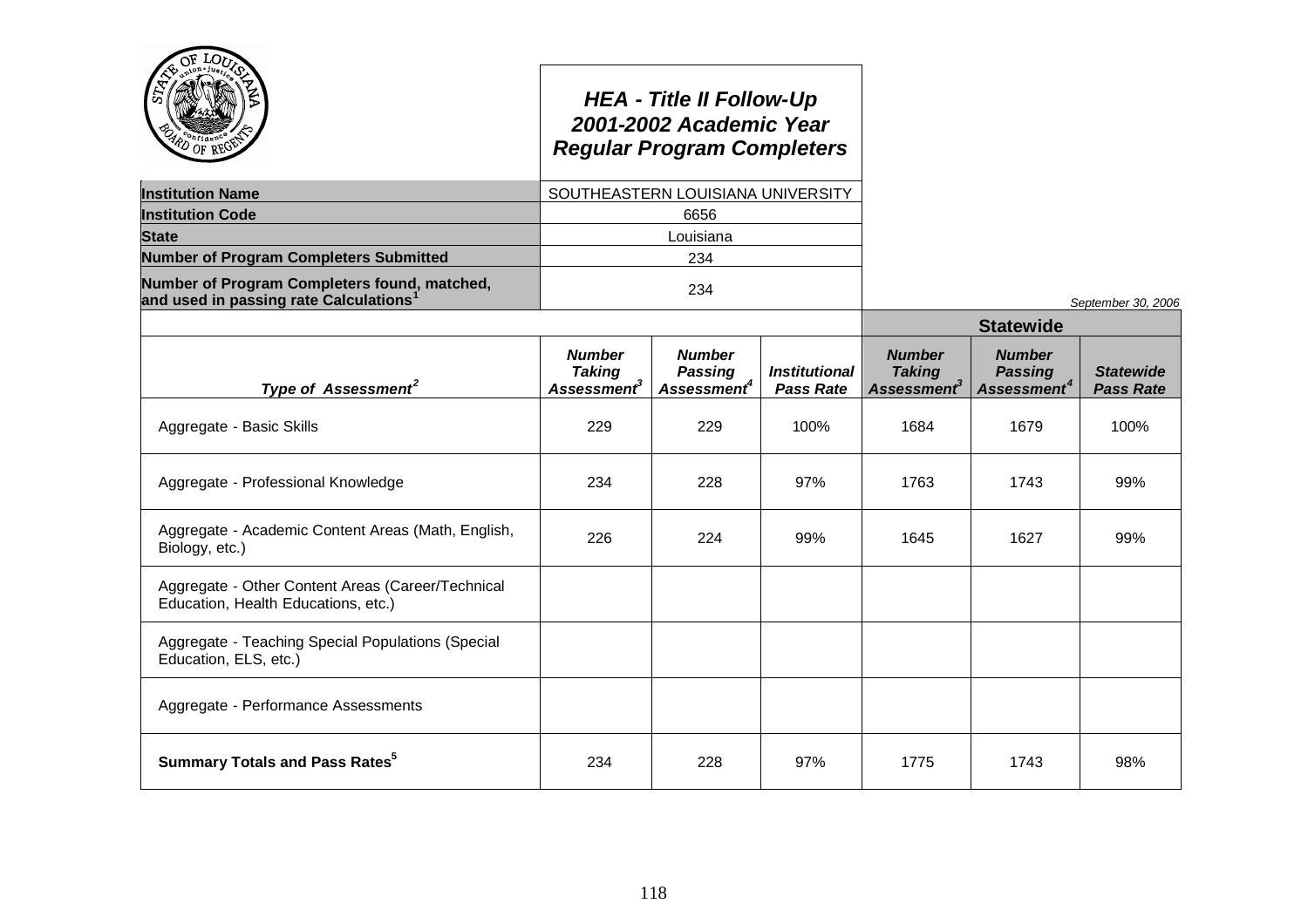| ОĖ<br><sup>i</sup> O of Re                                                            | <b>HEA - Title II Follow-Up</b><br>2001-2002 Academic Year<br><b>Alternate Program</b><br><b>Completers</b><br>SOUTHEASTERN LOUISIANA UNIVERSITY |                                                     |                                        |                                          |                                                     |                                                      |                                      |
|---------------------------------------------------------------------------------------|--------------------------------------------------------------------------------------------------------------------------------------------------|-----------------------------------------------------|----------------------------------------|------------------------------------------|-----------------------------------------------------|------------------------------------------------------|--------------------------------------|
| <b>Institution Name</b>                                                               |                                                                                                                                                  |                                                     |                                        |                                          |                                                     |                                                      |                                      |
| <b>Institution Code</b>                                                               |                                                                                                                                                  | 6656                                                |                                        |                                          |                                                     |                                                      |                                      |
| <b>State</b>                                                                          |                                                                                                                                                  | Louisiana                                           |                                        |                                          |                                                     |                                                      |                                      |
| <b>Number of Program Completers Submitted</b>                                         |                                                                                                                                                  | 34                                                  |                                        |                                          |                                                     |                                                      |                                      |
| Number of Program Completers found, matched,<br>and used in passing rate Calculations | 33                                                                                                                                               |                                                     |                                        |                                          |                                                     |                                                      | September 13, 2006                   |
|                                                                                       |                                                                                                                                                  |                                                     |                                        |                                          |                                                     | <b>Statewide</b>                                     |                                      |
| <b>Type of Assessment</b>                                                             | <b>Assessment</b><br><b>Code Number</b>                                                                                                          | <b>Number</b><br><b>Taking</b><br><b>Assessment</b> | <b>Number</b><br>Passing<br>Assessment | <b>Institutional</b><br><b>Pass Rate</b> | <b>Number</b><br><b>Taking</b><br><b>Assessment</b> | <b>Number</b><br><b>Passing</b><br><b>Assessment</b> | <b>Statewide</b><br><b>Pass Rate</b> |
| <b>Basic Skills</b>                                                                   |                                                                                                                                                  |                                                     |                                        |                                          |                                                     |                                                      |                                      |
| <b>COMMUNICATION SKILLS</b>                                                           | 500                                                                                                                                              | 5                                                   |                                        |                                          | 150                                                 | 150                                                  | 100%                                 |
| <b>GENERAL KNOWLEDGE</b>                                                              | 510                                                                                                                                              | 4                                                   |                                        |                                          | 148                                                 | 148                                                  | 100%                                 |
| PPST READING                                                                          | 710                                                                                                                                              | $\overline{7}$                                      |                                        |                                          | 58                                                  | 58                                                   | 100%                                 |
| <b>CBT READING</b>                                                                    | 711                                                                                                                                              | 15                                                  | 15                                     | 100%                                     | 141                                                 | 141                                                  | 100%                                 |
| <b>PPST WRITING</b>                                                                   | 720                                                                                                                                              | 8                                                   |                                        |                                          | 59                                                  | 59                                                   | 100%                                 |
| <b>CBT WRITING</b>                                                                    | 721                                                                                                                                              | 14                                                  | 14                                     | 100%                                     | 140                                                 | 140                                                  | 100%                                 |
| PPST MATHEMATICS                                                                      | 730                                                                                                                                              | $\overline{7}$                                      |                                        |                                          | 54                                                  | 54                                                   | 100%                                 |
| <b>CBT MATHEMATICS</b>                                                                | 731                                                                                                                                              | 15                                                  | 15                                     | 100%                                     | 148                                                 | 148                                                  | 100%                                 |
| COMPUTERIZED PPST READING                                                             | 5710                                                                                                                                             |                                                     |                                        |                                          | $\mathbf{1}$                                        |                                                      |                                      |
| COMPUTERIZED PPST WRITING                                                             | 5720                                                                                                                                             |                                                     |                                        |                                          | $\mathbf{1}$                                        |                                                      |                                      |
| <b>COMPUTERIZED PPST MATHEMATICS</b>                                                  | 5730                                                                                                                                             |                                                     |                                        |                                          | $\mathbf{1}$                                        |                                                      |                                      |
| <b>Professional Knowledge</b>                                                         |                                                                                                                                                  |                                                     |                                        |                                          |                                                     |                                                      |                                      |
| PROFESSIONAL KNOWLEDGE                                                                | 520                                                                                                                                              | $\overline{2}$                                      |                                        |                                          | 115                                                 | 115                                                  | 100%                                 |
| PRINCIPLES LEARNING & TEACHING K-6                                                    | 522                                                                                                                                              | 12                                                  | 12                                     | 100%                                     | 143                                                 | 143                                                  | 100%                                 |
| PRINCIPLES LEARNING & TEACHING 5-9                                                    | 523                                                                                                                                              |                                                     |                                        |                                          | $\overline{2}$                                      |                                                      |                                      |
| PRINCIPLES LEARNING & TEACHING 7-12                                                   | 524                                                                                                                                              | 17                                                  | 17                                     | 100%                                     | 164                                                 | 164                                                  | 100%                                 |
| <b>Academic Content Areas</b>                                                         |                                                                                                                                                  |                                                     |                                        |                                          |                                                     |                                                      |                                      |
| EDUCATION IN THE ELEMENTARY SCHOOL                                                    | 010                                                                                                                                              |                                                     |                                        |                                          | 22                                                  | 22                                                   | 100%                                 |
| ELEM ED CURR INSTRUC ASSESSMENT                                                       | 011                                                                                                                                              | 12                                                  | 12                                     | 100%                                     | 128                                                 | 127                                                  | 99%                                  |
| ELEM ED CONTENT AREA EXERCISES                                                        | 012                                                                                                                                              | 12                                                  | $12 \overline{ }$                      | 100%                                     | 127                                                 | 127                                                  | 100%                                 |
| ELEMENTARY ED CONTENT KNOWLEDGE                                                       | 014                                                                                                                                              |                                                     |                                        |                                          | 20                                                  | 20                                                   | 100%                                 |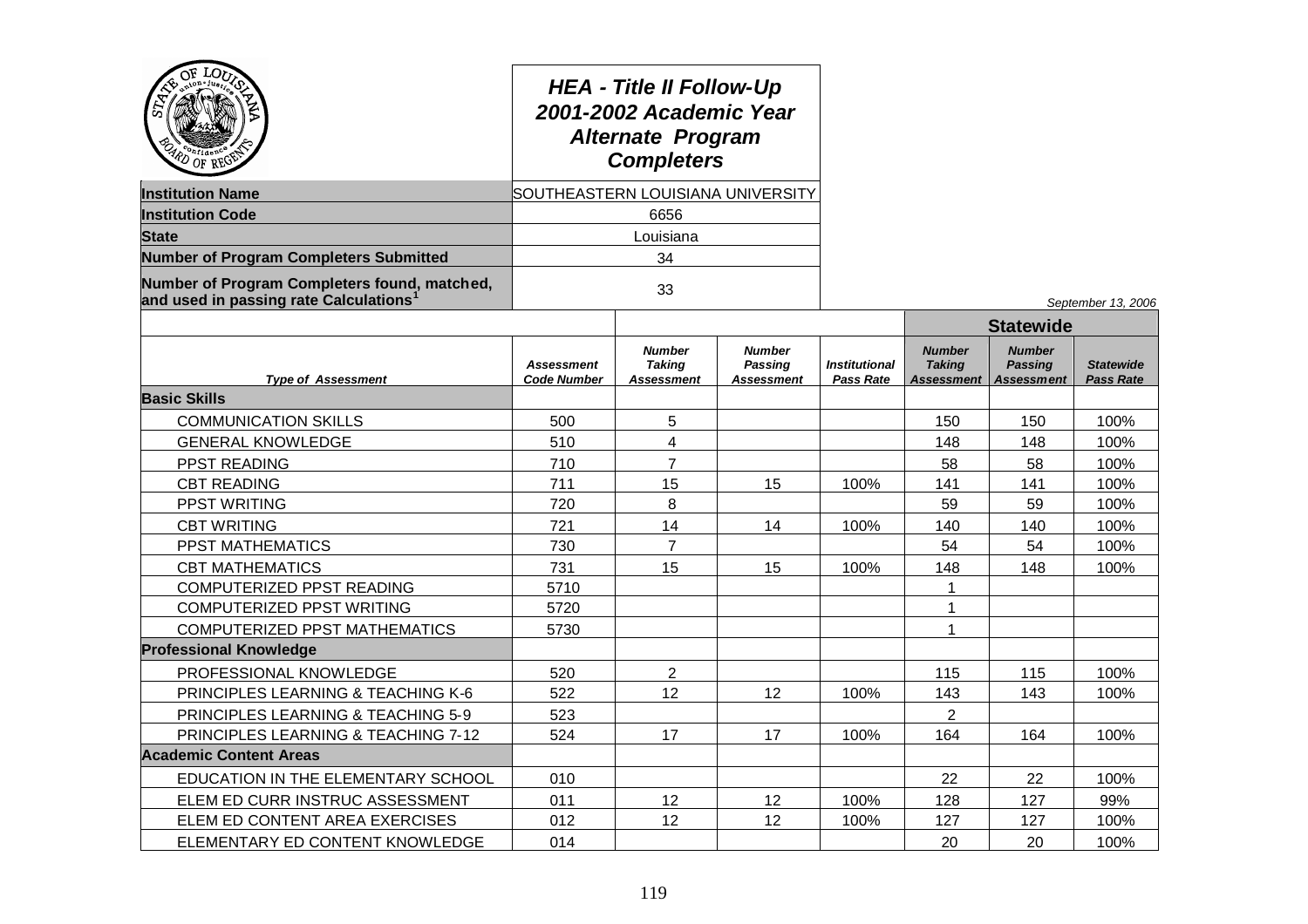| $Q_{\tilde{E}}$<br>LOU<br>PD OF REG'S                                                 | <b>HEA - Title II Follow-Up</b><br>2001-2002 Academic Year<br><b>Alternate Program</b><br><b>Completers</b><br>SOUTHEASTERN LOUISIANA UNIVERSITY |                                                     |                                               |                                          |                                                     |                                                      |                                      |
|---------------------------------------------------------------------------------------|--------------------------------------------------------------------------------------------------------------------------------------------------|-----------------------------------------------------|-----------------------------------------------|------------------------------------------|-----------------------------------------------------|------------------------------------------------------|--------------------------------------|
| <b>Institution Name</b>                                                               |                                                                                                                                                  |                                                     |                                               |                                          |                                                     |                                                      |                                      |
| <b>Institution Code</b>                                                               | 6656                                                                                                                                             |                                                     |                                               |                                          |                                                     |                                                      |                                      |
| <b>State</b>                                                                          |                                                                                                                                                  | Louisiana                                           |                                               |                                          |                                                     |                                                      |                                      |
| <b>Number of Program Completers Submitted</b>                                         |                                                                                                                                                  | 34                                                  |                                               |                                          |                                                     |                                                      |                                      |
| Number of Program Completers found, matched,<br>and used in passing rate Calculations |                                                                                                                                                  | 33                                                  |                                               |                                          |                                                     |                                                      | September 13, 2006                   |
|                                                                                       |                                                                                                                                                  |                                                     |                                               |                                          |                                                     | <b>Statewide</b>                                     |                                      |
| <b>Type of Assessment</b>                                                             | <b>Assessment</b><br><b>Code Number</b>                                                                                                          | <b>Number</b><br><b>Taking</b><br><b>Assessment</b> | <b>Number</b><br>Passing<br><b>Assessment</b> | <b>Institutional</b><br><b>Pass Rate</b> | <b>Number</b><br><b>Taking</b><br><b>Assessment</b> | <b>Number</b><br><b>Passing</b><br><b>Assessment</b> | <b>Statewide</b><br><b>Pass Rate</b> |
| <b>Basic Skills</b>                                                                   |                                                                                                                                                  |                                                     |                                               |                                          |                                                     |                                                      |                                      |
| <b>Academic Content Areas</b>                                                         |                                                                                                                                                  |                                                     |                                               |                                          |                                                     |                                                      |                                      |
| EARLY CHILDHOOD EDUCATION                                                             | 020                                                                                                                                              |                                                     |                                               |                                          | 9                                                   |                                                      |                                      |
| <b>BIOLOGY AND GENERAL SCIENCE</b>                                                    | 030                                                                                                                                              | 4                                                   |                                               |                                          | 38                                                  | 37                                                   | 97%                                  |
| ENG LANG LIT COMP CONTENT KNOWLEDGE                                                   | 041                                                                                                                                              | 4                                                   |                                               |                                          | 44                                                  | 44                                                   | 100%                                 |
| ENG LANG LIT COMP PEDAGOGY                                                            | 043                                                                                                                                              | 4                                                   |                                               |                                          | 44                                                  | 44                                                   | 100%                                 |
| <b>MATHEMATICS</b>                                                                    | 060                                                                                                                                              | $\overline{2}$                                      |                                               |                                          | 24                                                  | 24                                                   | 100%                                 |
| CHEM PHYSICS AND GENERAL SCIENCE                                                      | 070                                                                                                                                              |                                                     |                                               |                                          | 9                                                   |                                                      |                                      |
| <b>SOCIAL STUDIES</b>                                                                 | 080                                                                                                                                              |                                                     |                                               |                                          | $\overline{7}$                                      |                                                      |                                      |
| SOCIAL STUDIES: CONTENT KNOWLEDGE                                                     | 081                                                                                                                                              | 1                                                   |                                               |                                          | 36                                                  | 36                                                   | 100%                                 |
| SOCIAL STUDIES: INTERPRET MATERIALS                                                   | 083                                                                                                                                              |                                                     |                                               |                                          | 36                                                  | 35                                                   | 97%                                  |
| PHYSICAL EDUCATION                                                                    | 090                                                                                                                                              |                                                     |                                               |                                          | 18                                                  | 18                                                   | 100%                                 |
| <b>BUSINESS EDUCATION</b>                                                             | 100                                                                                                                                              |                                                     |                                               |                                          | 12                                                  | 12                                                   | 100%                                 |
| <b>MUSIC EDUCATION</b>                                                                | 110                                                                                                                                              |                                                     |                                               |                                          | 11                                                  | 11                                                   | 100%                                 |
| <b>FAMILY AND CONSUMER SCIENCES</b>                                                   | 120                                                                                                                                              | 4                                                   |                                               |                                          | 9                                                   |                                                      |                                      |
| MIDDLE SCHOOL SUBJECTS: CK                                                            | 146                                                                                                                                              |                                                     |                                               |                                          | $\overline{2}$                                      |                                                      |                                      |
| <b>FRENCH</b>                                                                         | 170                                                                                                                                              |                                                     |                                               |                                          | $\overline{2}$                                      |                                                      |                                      |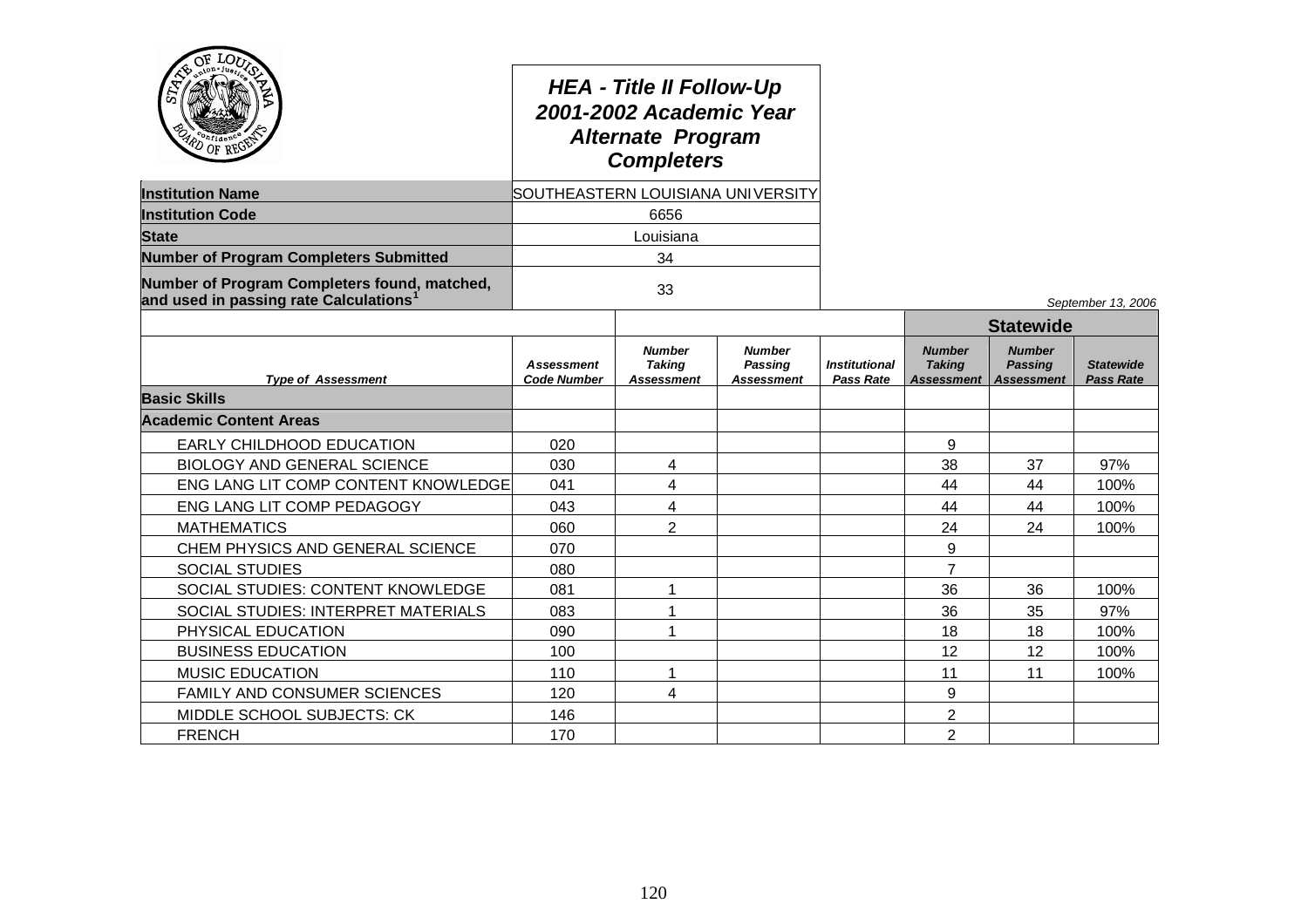|                                                                                                    | <b>Alternate Program Completers</b>                       | <b>HEA - Title II Follow-Up</b><br>2001-2002 Academic Year |                                                 |                                                           |                                                            |                                      |
|----------------------------------------------------------------------------------------------------|-----------------------------------------------------------|------------------------------------------------------------|-------------------------------------------------|-----------------------------------------------------------|------------------------------------------------------------|--------------------------------------|
| <b>Institution Name</b>                                                                            |                                                           | SOUTHEASTERN LOUISIANA UNIVERSITY                          |                                                 |                                                           |                                                            |                                      |
| <b>Institution Code</b>                                                                            |                                                           | 6656                                                       |                                                 |                                                           |                                                            |                                      |
| <b>State</b>                                                                                       |                                                           | Louisiana                                                  |                                                 |                                                           |                                                            |                                      |
| <b>Number of Program Completers Submitted</b>                                                      |                                                           | 34                                                         |                                                 |                                                           |                                                            |                                      |
| Number of Program Completers found, matched,<br>and used in passing rate Calculations <sup>1</sup> |                                                           | 33                                                         |                                                 |                                                           |                                                            | September 13, 2006                   |
|                                                                                                    |                                                           |                                                            |                                                 |                                                           | <b>Statewide</b>                                           |                                      |
| Type of Assessment <sup>2</sup>                                                                    | <b>Number</b><br><b>Taking</b><br>Assessment <sup>3</sup> | <b>Number</b><br><b>Passing</b><br>Assessment <sup>4</sup> | <i><b>Institutional</b></i><br><b>Pass Rate</b> | <b>Number</b><br><b>Taking</b><br>Assessment <sup>3</sup> | <b>Number</b><br><b>Passing</b><br>Assessment <sup>4</sup> | <b>Statewide</b><br><b>Pass Rate</b> |
| Aggregate - Basic Skills                                                                           | 27                                                        | 27                                                         | 100%                                            | 360                                                       | 360                                                        | 100%                                 |
| Aggregate - Professional Knowledge                                                                 | 31                                                        | 31                                                         | 100%                                            | 424                                                       | 424                                                        | 100%                                 |
| Aggregate - Academic Content Areas (Math, English,<br>Biology, etc.)                               | 29                                                        | 29                                                         | 100%                                            | 391                                                       | 388                                                        | 99%                                  |
| Aggregate - Other Content Areas (Career/Technical<br>Education, Health Educations, etc.)           |                                                           |                                                            |                                                 |                                                           |                                                            |                                      |
| Aggregate - Teaching Special Populations (Special<br>Education, ELS, etc.)                         |                                                           |                                                            |                                                 |                                                           |                                                            |                                      |
| Aggregate - Performance Assessments                                                                |                                                           |                                                            |                                                 |                                                           |                                                            |                                      |
| <b>Summary Totals and Pass Rates</b> <sup>5</sup>                                                  | 33                                                        | 33                                                         | 100%                                            | 480                                                       | 477                                                        | 99%                                  |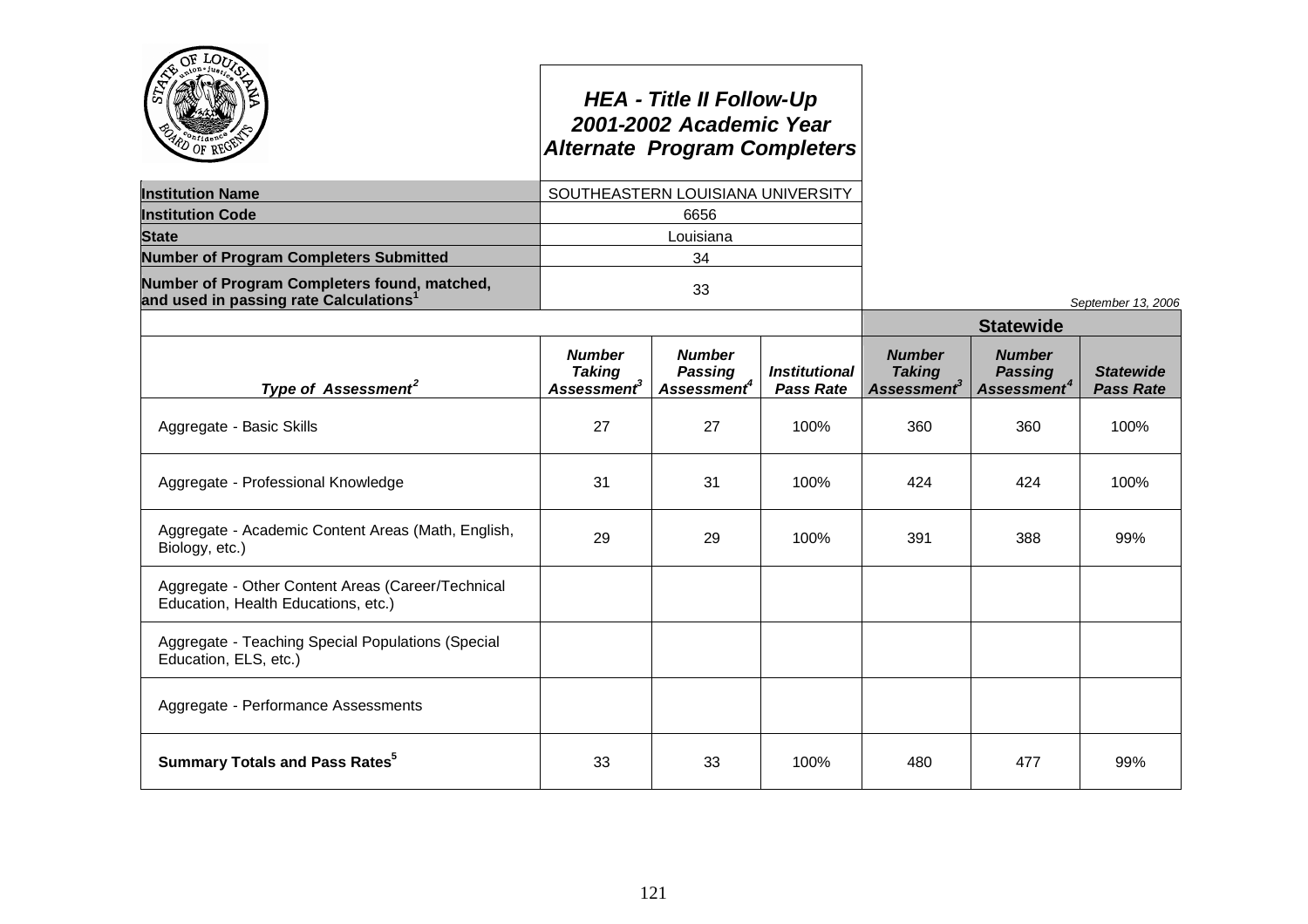$1$ The number of program completers found, matched and used in the passing rate calculation will not equal the sum of the column labeled "Number Taking Assessment" since a completer can take more than one assessment.

 $^{2}$  Institutions and/or States did not require the assessments within an aggregate where data cells are blank.

<sup>&</sup>lt;sup>3</sup> Number of completers who took one or more tests in a category and within their area of specialization.

<sup>4</sup> Number who passed all tests they took in a category and within their area of specialization.

<sup>&</sup>lt;sup>5</sup> Summary Totals and Pass Rate: Number of completers who successfully completed one or more tests across all categories used by the state for licensure and the total passrate.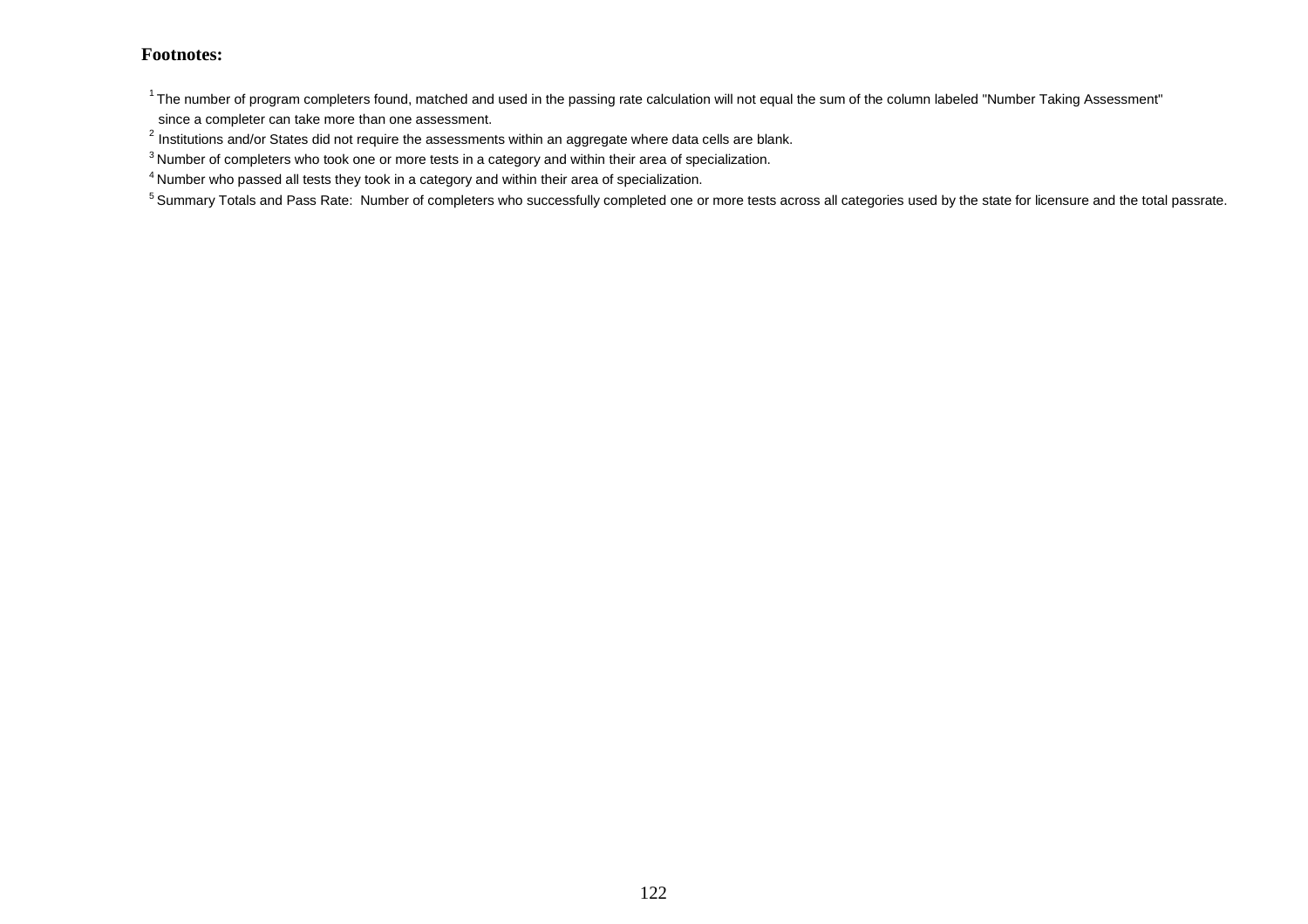### **SOUTHERN UNIVERSITY AND A&M COLLEGE**

- **HEA TITLE II FOLLOW-UP – 2001-2002 ACADEMIC YEAR – QUARTILE RANKING**
- **HEA TITLE II FOLLOW-UP – 2001-2002 ACADEMIC YEAR - REGULAR PROGRAM COMPLETERS – PASSAGE RATE REPORT**
- **HEA TITLE II FOLLOW-UP – 2001-2002 ACADEMIC YEAR - ALTERNATE PROGRAM COMPLETERS – PASSAGE RATE REPORT**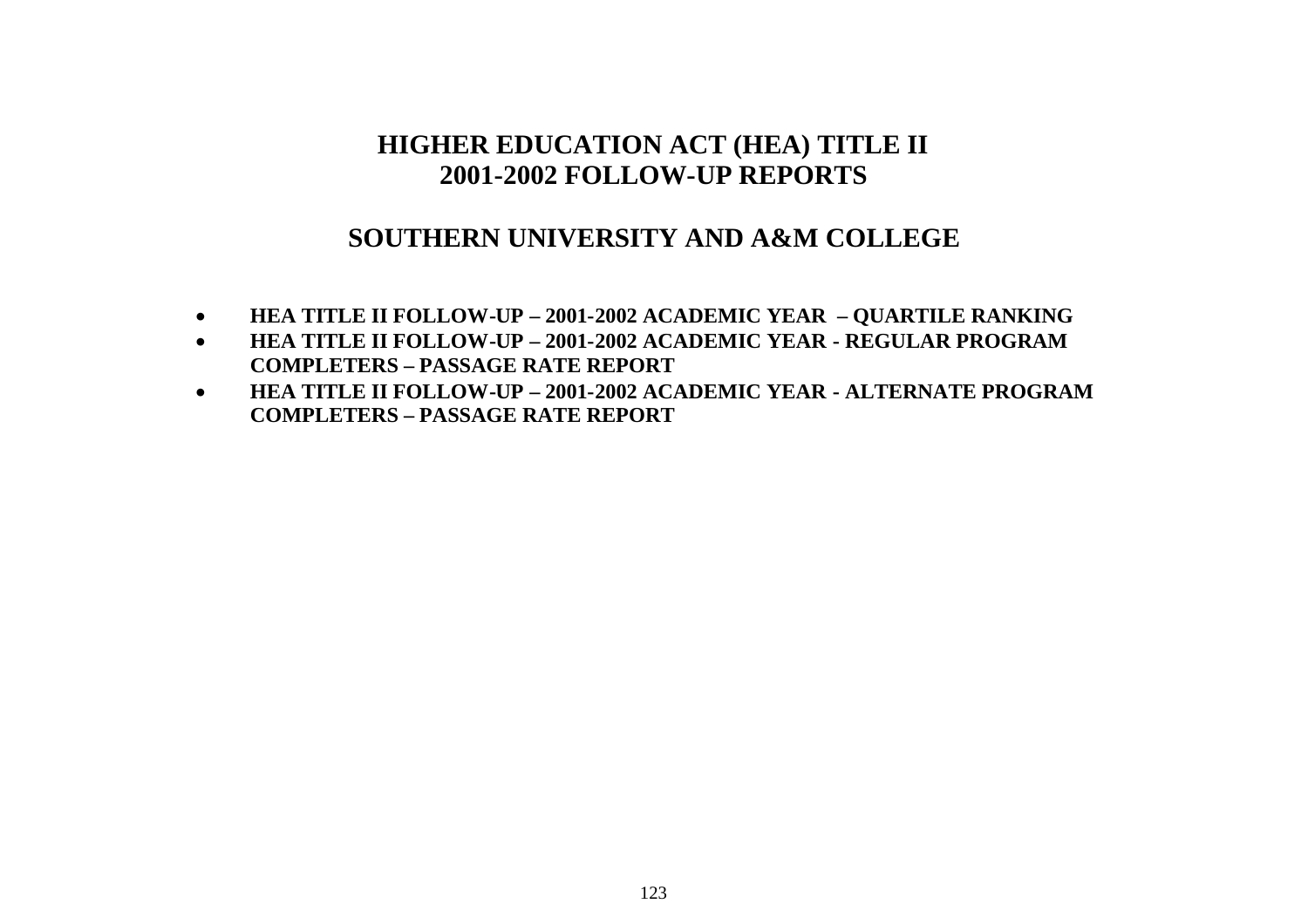|                                                                                                    |                                                         | <b>HEA - Title II Follow-Up</b><br>2001-2002 Academic Year<br><b>Quartile Ranking</b><br><b>Regular Completers</b> |                                          |                                                          |                                |                                                            |                                      |
|----------------------------------------------------------------------------------------------------|---------------------------------------------------------|--------------------------------------------------------------------------------------------------------------------|------------------------------------------|----------------------------------------------------------|--------------------------------|------------------------------------------------------------|--------------------------------------|
| <b>Institution Name</b>                                                                            | SOUTHERN UNIV A and M COLLEGE                           |                                                                                                                    |                                          |                                                          |                                |                                                            |                                      |
| <b>Institution Code</b>                                                                            |                                                         | 6663                                                                                                               |                                          |                                                          |                                |                                                            |                                      |
| <b>State</b>                                                                                       |                                                         | Louisiana                                                                                                          |                                          |                                                          |                                |                                                            |                                      |
| <b>Number of Program Completers Submitted</b>                                                      |                                                         | 63                                                                                                                 |                                          |                                                          |                                |                                                            |                                      |
| Number of Program Completers found, matched,<br>and used in passing rate Calculations <sup>1</sup> |                                                         | 63                                                                                                                 |                                          |                                                          |                                |                                                            |                                      |
| <b>Number of Individuals Licensed</b>                                                              |                                                         |                                                                                                                    |                                          |                                                          |                                |                                                            |                                      |
| <b>Number of Out-Of-State Program Completers</b>                                                   |                                                         |                                                                                                                    |                                          |                                                          |                                |                                                            |                                      |
| <b>Number of In-State Program Completers</b>                                                       |                                                         | 1775                                                                                                               |                                          |                                                          |                                |                                                            | September 30, 2006                   |
|                                                                                                    |                                                         |                                                                                                                    |                                          |                                                          | <b>Statewide</b>               |                                                            |                                      |
| Type of Assessment <sup>2</sup>                                                                    | <b>Number</b><br><b>Taking</b><br>Assessment $^{\circ}$ | <b>Number</b><br><b>Passing</b><br>Assessment <sup>4</sup>                                                         | <i><b>Institutional</b></i><br>Pass Rate | <b>Institutional</b><br><b>Quartile Rank Assessment3</b> | <b>Number</b><br><b>Taking</b> | <b>Number</b><br><b>Passing</b><br>Assessment <sup>4</sup> | <b>Statewide</b><br><b>Pass Rate</b> |
| Aggregate - Basic Skills                                                                           | 61                                                      | 60                                                                                                                 | 98%                                      | $\mathbf{III}$                                           | 1684                           | 1679                                                       | 100%                                 |
| Aggregate - Professional Knowledge                                                                 | 61                                                      | 59                                                                                                                 | 97%                                      | IV                                                       | 1763                           | 1743                                                       | 99%                                  |
| Aggregate - Academic Content Areas (Math,<br>English, Biology, etc.)                               | 53                                                      | 52                                                                                                                 | 98%                                      | Ш                                                        | 1645                           | 1627                                                       | 99%                                  |
| Aggregate - Other Content Areas<br>(Career/Technical Education, Health Educations,<br>$etc.$ )     |                                                         |                                                                                                                    |                                          |                                                          |                                |                                                            |                                      |
| Aggregate - Teaching Special Populations (Special<br>Education, ELS, etc.)                         |                                                         |                                                                                                                    |                                          |                                                          |                                |                                                            |                                      |
| Aggregate - Performance Assessments                                                                |                                                         |                                                                                                                    |                                          |                                                          |                                |                                                            |                                      |
| <b>Summary Totals and Pass Rates</b> <sup>5</sup>                                                  | 63                                                      | 61                                                                                                                 | 97%                                      | $\ensuremath{\mathsf{III}}\xspace$                       | 1775                           | 1743                                                       | 98%                                  |

124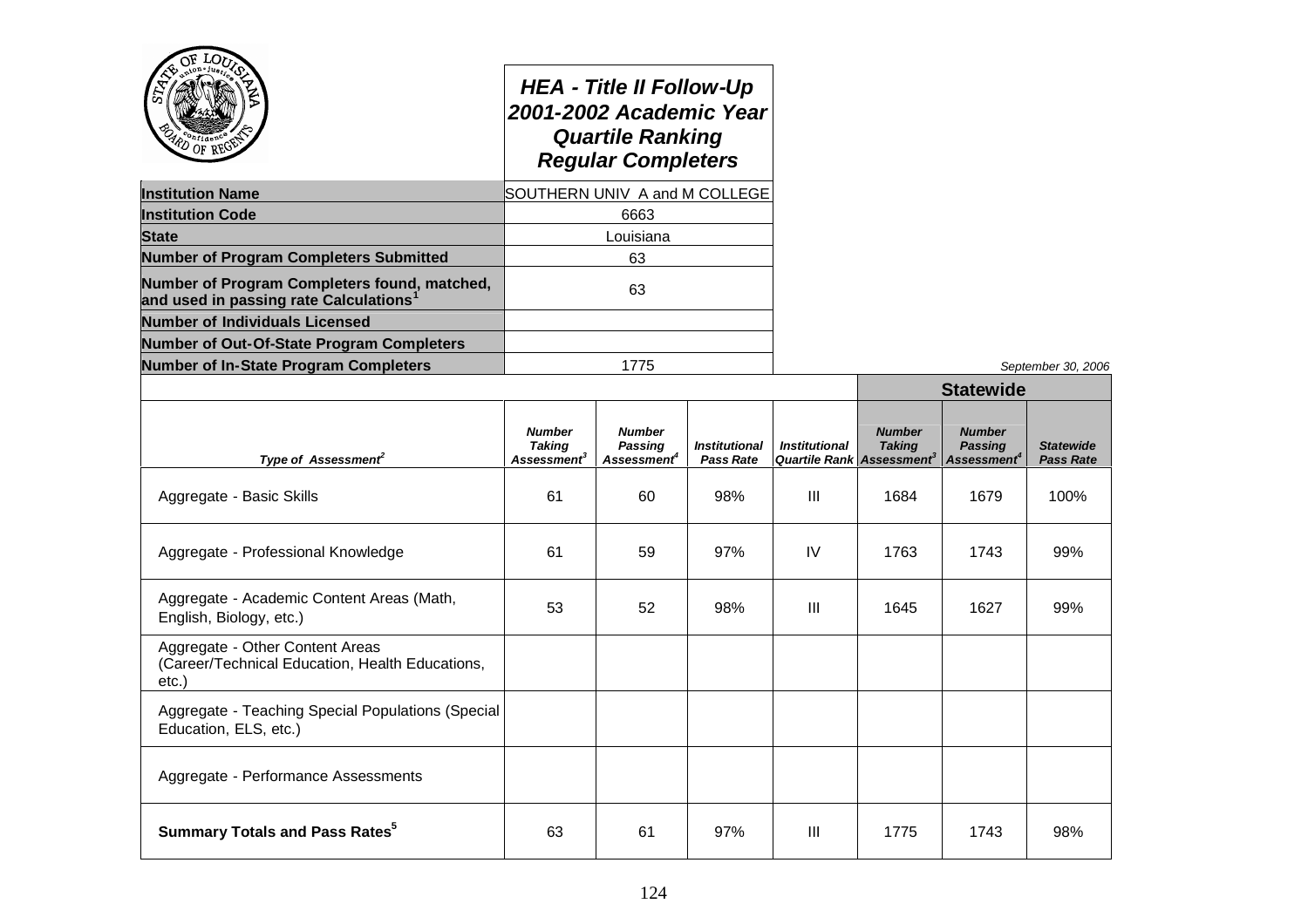| $O_{\tilde{E}}$<br>LOU<br><b>PD</b> OF REGN                                           | <b>HEA - Title II Follow-Up</b><br>2001-2002 Academic Year<br><b>Regular Program</b><br><b>Completers</b><br>SOUTHERN UNIV A and M COLLEGE |                                                     |                                                      |                                          |                                                     |                                                      |                                      |
|---------------------------------------------------------------------------------------|--------------------------------------------------------------------------------------------------------------------------------------------|-----------------------------------------------------|------------------------------------------------------|------------------------------------------|-----------------------------------------------------|------------------------------------------------------|--------------------------------------|
| <b>Institution Name</b>                                                               |                                                                                                                                            |                                                     |                                                      |                                          |                                                     |                                                      |                                      |
| <b>Institution Code</b>                                                               | 6663                                                                                                                                       |                                                     |                                                      |                                          |                                                     |                                                      |                                      |
| <b>State</b>                                                                          |                                                                                                                                            | Louisiana                                           |                                                      |                                          |                                                     |                                                      |                                      |
| <b>Number of Program Completers Submitted</b>                                         |                                                                                                                                            | 63                                                  |                                                      |                                          |                                                     |                                                      |                                      |
| Number of Program Completers found, matched,<br>and used in passing rate Calculations |                                                                                                                                            | 63                                                  |                                                      |                                          |                                                     |                                                      | September 30, 2006                   |
|                                                                                       |                                                                                                                                            |                                                     |                                                      |                                          |                                                     | <b>Statewide</b>                                     |                                      |
| <b>Type of Assessment</b>                                                             | <b>Assessment</b><br>Code Number                                                                                                           | <b>Number</b><br><b>Taking</b><br><b>Assessment</b> | <b>Number</b><br><b>Passing</b><br><b>Assessment</b> | <b>Institutional</b><br><b>Pass Rate</b> | <b>Number</b><br><b>Taking</b><br><b>Assessment</b> | <b>Number</b><br><b>Passing</b><br><b>Assessment</b> | <b>Statewide</b><br><b>Pass Rate</b> |
| <b>Basic Skills</b>                                                                   |                                                                                                                                            |                                                     |                                                      |                                          |                                                     |                                                      |                                      |
| <b>COMMUNICATION SKILLS</b>                                                           | 500                                                                                                                                        | 16                                                  | 16                                                   | 100%                                     | 617                                                 | 617                                                  | 100%                                 |
| <b>GENERAL KNOWLEDGE</b>                                                              | 510                                                                                                                                        | 11                                                  | 11                                                   | 100%                                     | 550                                                 | 550                                                  | 100%                                 |
| PPST READING                                                                          | 710                                                                                                                                        | 8                                                   |                                                      |                                          | 423                                                 | 422                                                  | 100%                                 |
| <b>CBT READING</b>                                                                    | 711                                                                                                                                        | 34                                                  | 34                                                   | 100%                                     | 620                                                 | 620                                                  | 100%                                 |
| <b>PPST WRITING</b>                                                                   | 720                                                                                                                                        | 9                                                   |                                                      |                                          | 457                                                 | 457                                                  | 100%                                 |
| <b>CBT WRITING</b>                                                                    | 721                                                                                                                                        | 32                                                  | 32                                                   | 100%                                     | 578                                                 | 578                                                  | 100%                                 |
| <b>PPST MATHEMATICS</b>                                                               | 730                                                                                                                                        | 12                                                  | 12                                                   | 100%                                     | 457                                                 | 457                                                  | 100%                                 |
| <b>CBT MATHEMATICS</b>                                                                | 731                                                                                                                                        | 37                                                  | 37                                                   | 100%                                     | 650                                                 | 649                                                  | 100%                                 |
| COMPUTERIZED PPST READING                                                             | 5710                                                                                                                                       | 1                                                   |                                                      |                                          | 16                                                  | 15                                                   | 94%                                  |
| COMPUTERIZED PPST WRITING                                                             | 5720                                                                                                                                       | $\overline{2}$                                      |                                                      |                                          | 17                                                  | 16                                                   | 94%                                  |
| <b>COMPUTERIZED PPST MATHEMATICS</b>                                                  | 5730                                                                                                                                       | 1                                                   |                                                      |                                          | 21                                                  | 18                                                   | 86%                                  |
| <b>Professional Knowledge</b>                                                         |                                                                                                                                            |                                                     |                                                      |                                          |                                                     |                                                      |                                      |
| PROFESSIONAL KNOWLEDGE                                                                | 520                                                                                                                                        | $\mathbf{1}$                                        |                                                      |                                          | 87                                                  | 86                                                   | 99%                                  |
| PRINCIPLES LEARNING & TEACHING K-6                                                    | 522                                                                                                                                        | 29                                                  | 29                                                   | 100%                                     | 1129                                                | 1123                                                 | 99%                                  |
| PRINCIPLES LEARNING & TEACHING 5-9                                                    | 523                                                                                                                                        |                                                     |                                                      |                                          | 1                                                   |                                                      |                                      |
| PRINCIPLES LEARNING & TEACHING 7-12                                                   | 524                                                                                                                                        | 31                                                  | 30                                                   | 97%                                      | 546                                                 | 533                                                  | 98%                                  |
| <b>Academic Content Areas</b>                                                         |                                                                                                                                            |                                                     |                                                      |                                          |                                                     |                                                      |                                      |
| EDUCATION IN THE ELEMENTARY SCHOOL                                                    | 010                                                                                                                                        | 1                                                   |                                                      |                                          | 14                                                  | 14                                                   | 100%                                 |
| ELEM ED CURR INSTRUC ASSESSMENT                                                       | 011<br>26<br>26                                                                                                                            |                                                     |                                                      | 100%                                     | 991                                                 | 987                                                  | 100%                                 |
| ELEM ED CONTENT AREA EXERCISES                                                        | 012                                                                                                                                        | 26                                                  | 26                                                   | 100%                                     | 991                                                 | 991                                                  | 100%                                 |
| ELEMENTARY ED CONTENT KNOWLEDGE                                                       | 014                                                                                                                                        |                                                     |                                                      |                                          | 8                                                   | 8                                                    | 100%                                 |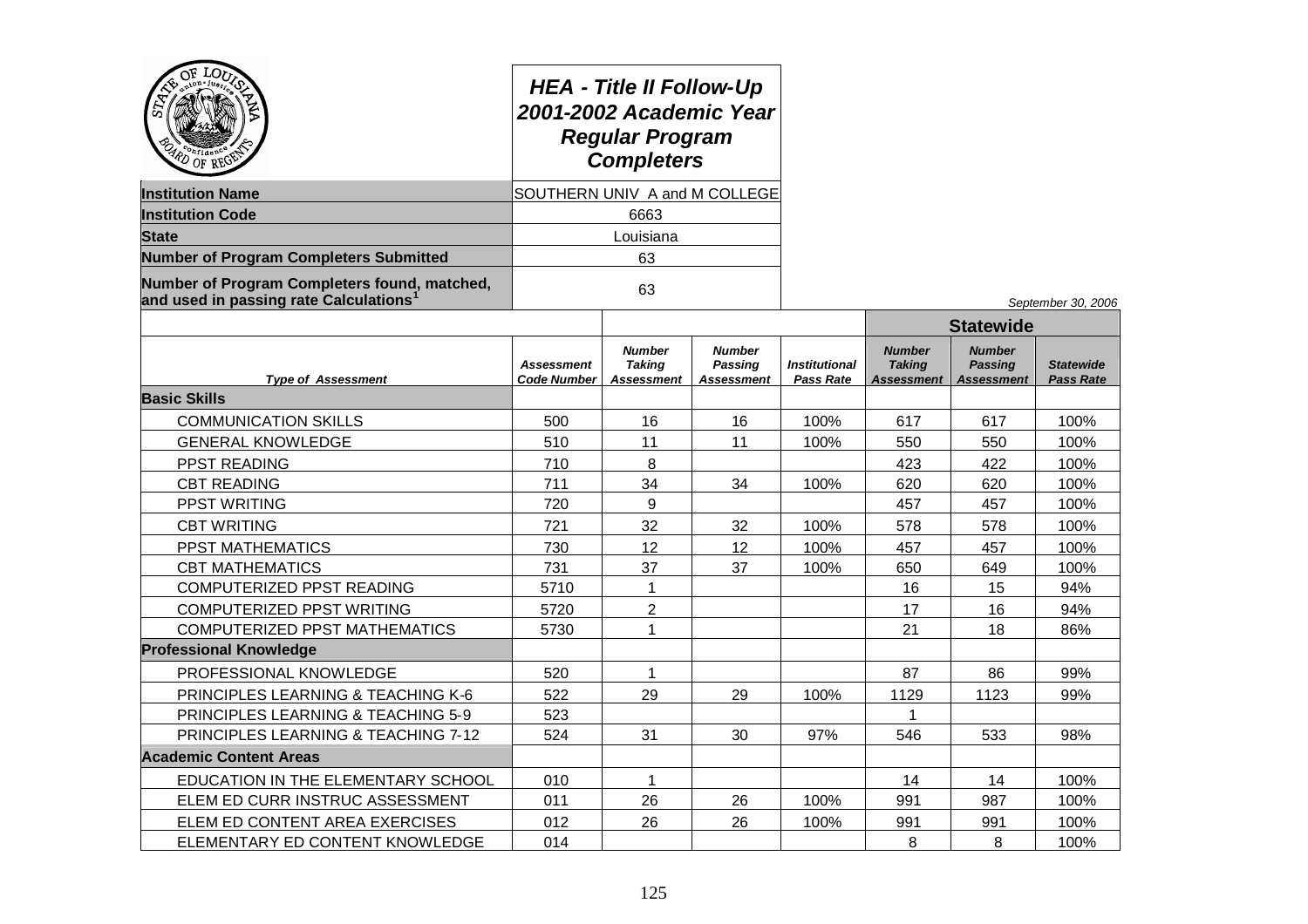| $O_{\tilde{E}}$<br>LOUT<br>PD OF REGE                                                 | <b>HEA - Title II Follow-Up</b><br>2001-2002 Academic Year<br><b>Regular Program</b><br><b>Completers</b><br>SOUTHERN UNIV A and M COLLEGE |                                              |                                               |                                   |                                                     |                                               |                                      |
|---------------------------------------------------------------------------------------|--------------------------------------------------------------------------------------------------------------------------------------------|----------------------------------------------|-----------------------------------------------|-----------------------------------|-----------------------------------------------------|-----------------------------------------------|--------------------------------------|
| <b>Institution Name</b>                                                               |                                                                                                                                            |                                              |                                               |                                   |                                                     |                                               |                                      |
| <b>Institution Code</b>                                                               | 6663                                                                                                                                       |                                              |                                               |                                   |                                                     |                                               |                                      |
| <b>State</b>                                                                          |                                                                                                                                            | Louisiana                                    |                                               |                                   |                                                     |                                               |                                      |
| <b>Number of Program Completers Submitted</b>                                         |                                                                                                                                            | 63                                           |                                               |                                   |                                                     |                                               |                                      |
| Number of Program Completers found, matched,<br>and used in passing rate Calculations |                                                                                                                                            | 63                                           |                                               |                                   |                                                     |                                               | September 30, 2006                   |
|                                                                                       |                                                                                                                                            |                                              |                                               |                                   |                                                     | <b>Statewide</b>                              |                                      |
| <b>Type of Assessment</b>                                                             | Assessment<br>Code Number                                                                                                                  | <b>Number</b><br><b>Taking</b><br>Assessment | <b>Number</b><br><b>Passing</b><br>Assessment | <b>Institutional</b><br>Pass Rate | <b>Number</b><br><b>Taking</b><br><b>Assessment</b> | <b>Number</b><br>Passing<br><b>Assessment</b> | <b>Statewide</b><br><b>Pass Rate</b> |
| <b>Academic Content Areas</b>                                                         |                                                                                                                                            |                                              |                                               |                                   |                                                     |                                               |                                      |
| EARLY CHILDHOOD EDUCATION                                                             | 020                                                                                                                                        |                                              |                                               |                                   | 80                                                  | 80                                            | 100%                                 |
| <b>BIOLOGY AND GENERAL SCIENCE</b>                                                    | 030                                                                                                                                        | $\overline{2}$                               |                                               |                                   | 31                                                  | 31                                            | 100%                                 |
| ENG LANG LIT COMP CONTENT KNOWLEDGE                                                   | 041                                                                                                                                        | 4                                            |                                               |                                   | 105                                                 | 102                                           | 97%                                  |
| ENG LANG LIT COMP PEDAGOGY                                                            | 043                                                                                                                                        | 4                                            |                                               |                                   | 105                                                 | 104                                           | 99%                                  |
| <b>MATHEMATICS</b>                                                                    | 060                                                                                                                                        | $\overline{2}$                               |                                               |                                   | 45                                                  | 45                                            | 100%                                 |
| CHEM PHYSICS AND GENERAL SCIENCE                                                      | 070                                                                                                                                        |                                              |                                               |                                   | 8                                                   | 7                                             | 88%                                  |
| SOCIAL STUDIES: CONTENT KNOWLEDGE                                                     | 081                                                                                                                                        | 7                                            |                                               |                                   | 110                                                 | 107                                           | 97%                                  |
| SOCIAL STUDIES: INTERPRET MATERIALS                                                   | 083                                                                                                                                        | 7                                            |                                               |                                   | 108                                                 | 105                                           | 97%                                  |
| PHYSICAL EDUCATION                                                                    | 090                                                                                                                                        | 8                                            |                                               |                                   | 151                                                 | 149                                           | 99%                                  |
| <b>BUSINESS EDUCATION</b>                                                             | 100                                                                                                                                        |                                              |                                               |                                   | 13                                                  | 13                                            | 100%                                 |
| <b>MUSIC EDUCATION</b>                                                                | 110                                                                                                                                        | 3                                            |                                               |                                   | 70                                                  | 69                                            | 99%                                  |
| MUSIC CONTENT KNOWLEDGE                                                               | 113                                                                                                                                        |                                              |                                               |                                   | $\overline{2}$                                      | $\overline{2}$                                |                                      |
| <b>FAMILY AND CONSUMER SCIENCES</b>                                                   | 120                                                                                                                                        |                                              |                                               |                                   | 15                                                  | 15                                            | 100%                                 |
| <b>FRENCH</b>                                                                         | 170                                                                                                                                        |                                              |                                               |                                   | $\overline{2}$                                      | $\overline{2}$                                |                                      |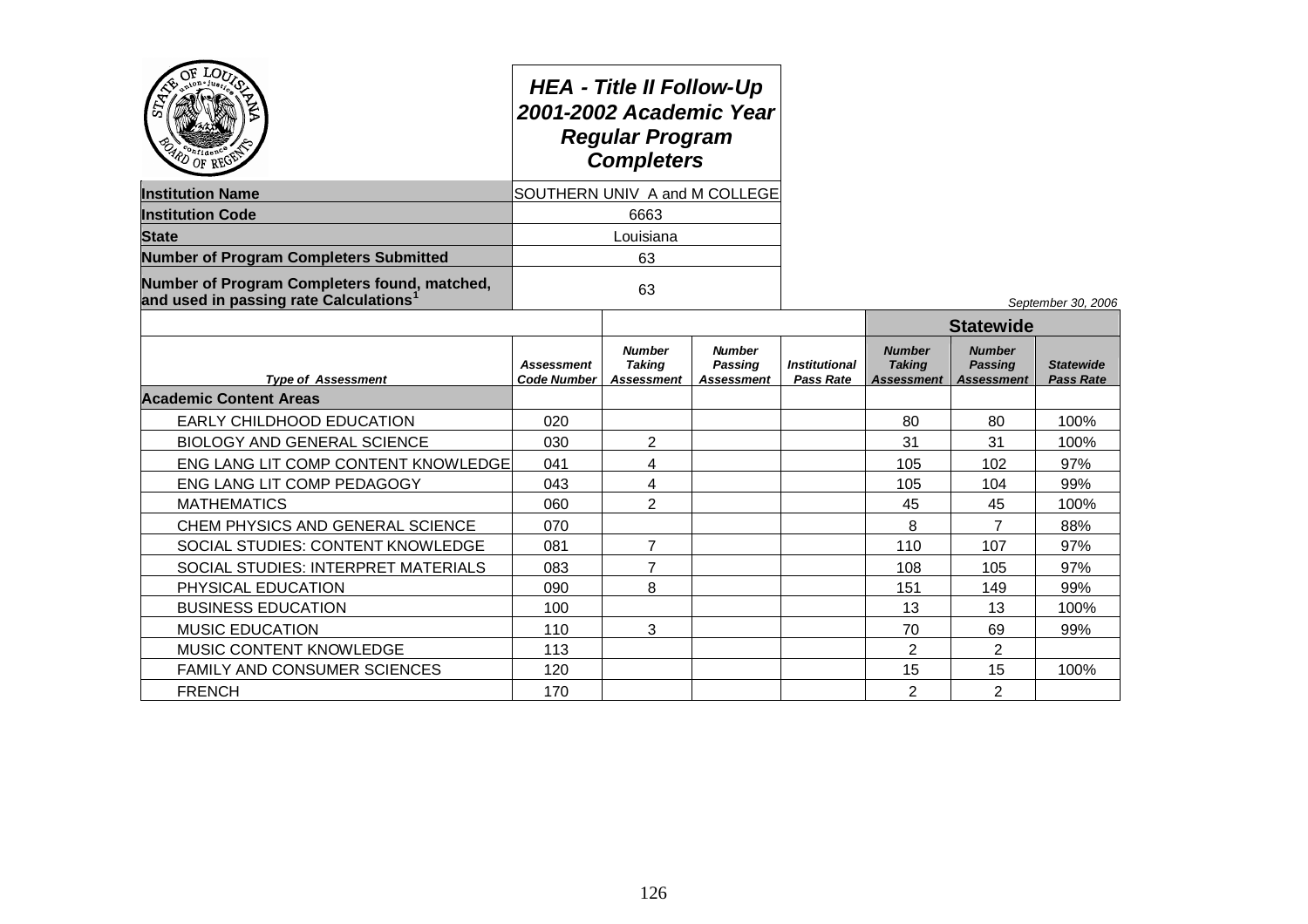|                                                                                                    |                                                           | <b>HEA - Title II Follow-Up</b><br>2001-2002 Academic Year<br><b>Regular Program Completers</b> |                                          |                                                           |                                                            |                                      |
|----------------------------------------------------------------------------------------------------|-----------------------------------------------------------|-------------------------------------------------------------------------------------------------|------------------------------------------|-----------------------------------------------------------|------------------------------------------------------------|--------------------------------------|
| <b>Institution Name</b>                                                                            |                                                           | SOUTHERN UNIV A and M COLLEGE                                                                   |                                          |                                                           |                                                            |                                      |
| <b>Institution Code</b>                                                                            |                                                           | 6663                                                                                            |                                          |                                                           |                                                            |                                      |
| <b>State</b>                                                                                       |                                                           | Louisiana                                                                                       |                                          |                                                           |                                                            |                                      |
| <b>Number of Program Completers Submitted</b>                                                      |                                                           | 63                                                                                              |                                          |                                                           |                                                            |                                      |
| Number of Program Completers found, matched,<br>and used in passing rate Calculations <sup>1</sup> |                                                           | 63                                                                                              |                                          |                                                           |                                                            | September 30, 2006                   |
|                                                                                                    |                                                           |                                                                                                 |                                          |                                                           | <b>Statewide</b>                                           |                                      |
| Type of Assessment <sup>2</sup>                                                                    | <b>Number</b><br><b>Taking</b><br>Assessment <sup>3</sup> | <b>Number</b><br><b>Passing</b><br>Assessment <sup>4</sup>                                      | <b>Institutional</b><br><b>Pass Rate</b> | <b>Number</b><br><b>Taking</b><br>Assessment <sup>3</sup> | <b>Number</b><br><b>Passing</b><br>Assessment <sup>4</sup> | <b>Statewide</b><br><b>Pass Rate</b> |
| Aggregate - Basic Skills                                                                           | 61                                                        | 60                                                                                              | 98%                                      | 1684                                                      | 1679                                                       | 100%                                 |
| Aggregate - Professional Knowledge                                                                 | 61                                                        | 59                                                                                              | 97%                                      | 1763                                                      | 1743                                                       | 99%                                  |
| Aggregate - Academic Content Areas (Math, English,<br>Biology, etc.)                               | 53                                                        | 52                                                                                              | 98%                                      | 1645                                                      | 1627                                                       | 99%                                  |
| Aggregate - Other Content Areas (Career/Technical<br>Education, Health Educations, etc.)           |                                                           |                                                                                                 |                                          |                                                           |                                                            |                                      |
| Aggregate - Teaching Special Populations (Special<br>Education, ELS, etc.)                         |                                                           |                                                                                                 |                                          |                                                           |                                                            |                                      |
| Aggregate - Performance Assessments                                                                |                                                           |                                                                                                 |                                          |                                                           |                                                            |                                      |
| <b>Summary Totals and Pass Rates</b> <sup>5</sup>                                                  | 63                                                        | 61                                                                                              | 97%                                      | 1775                                                      | 1743                                                       | 98%                                  |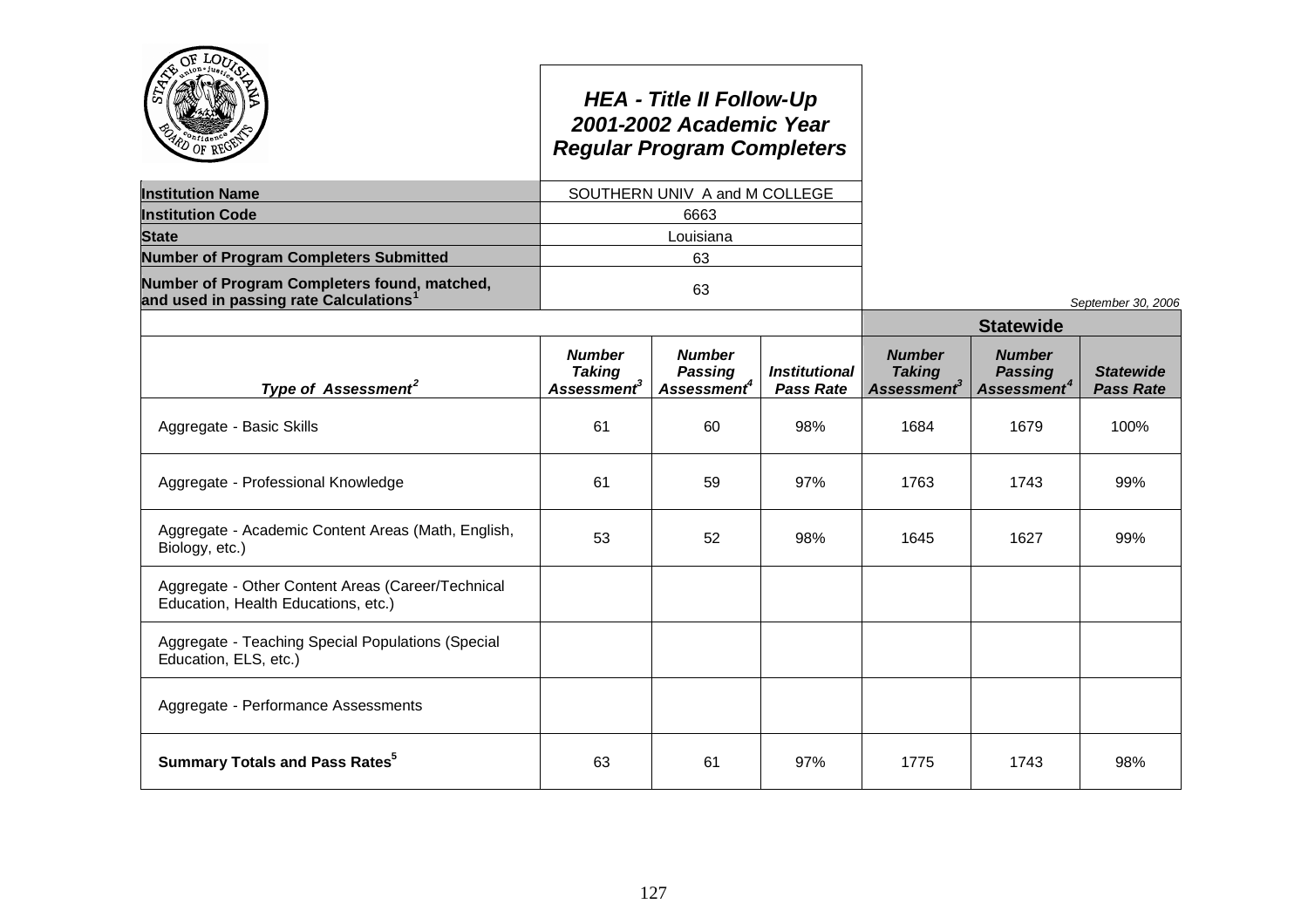| $Q_{\tilde{E}}$<br>LOU<br>$v_{0F}$<br><b>Institution Name</b><br><b>Institution Code</b><br><b>State</b><br><b>Number of Program Completers Submitted</b><br>Number of Program Completers found, matched,<br>and used in passing rate Calculations <sup>1</sup> | <b>HEA - Title II Follow-Up</b><br>2001-2002 Academic<br>Year<br><b>Alternate Program</b><br><b>Completers</b><br>SOUTHERN UNIV A and M<br><b>COLLEGE</b><br>6663<br>Louisiana<br>2<br>$\overline{2}$ |                                                     |                                                      |                                          |                                              |                                                      | September 13, 2006                   |
|-----------------------------------------------------------------------------------------------------------------------------------------------------------------------------------------------------------------------------------------------------------------|-------------------------------------------------------------------------------------------------------------------------------------------------------------------------------------------------------|-----------------------------------------------------|------------------------------------------------------|------------------------------------------|----------------------------------------------|------------------------------------------------------|--------------------------------------|
|                                                                                                                                                                                                                                                                 |                                                                                                                                                                                                       |                                                     |                                                      |                                          |                                              | <b>Statewide</b>                                     |                                      |
| <b>Type of Assessment</b>                                                                                                                                                                                                                                       | <b>Assessment</b><br>Code<br><b>Number</b>                                                                                                                                                            | <b>Number</b><br><b>Taking</b><br><b>Assessment</b> | <b>Number</b><br><b>Passing</b><br><b>Assessment</b> | <b>Institutional</b><br><b>Pass Rate</b> | <b>Number</b><br><b>Taking</b><br>Assessment | <b>Number</b><br><b>Passing</b><br><b>Assessment</b> | <b>Statewide</b><br><b>Pass Rate</b> |
| <b>Basic Skills</b>                                                                                                                                                                                                                                             |                                                                                                                                                                                                       |                                                     |                                                      |                                          |                                              |                                                      |                                      |
| <b>COMMUNICATION SKILLS</b>                                                                                                                                                                                                                                     | 500                                                                                                                                                                                                   | $\mathbf{1}$                                        |                                                      |                                          | 150                                          | 150                                                  | 100%                                 |
| <b>GENERAL KNOWLEDGE</b>                                                                                                                                                                                                                                        | 510                                                                                                                                                                                                   | 1                                                   |                                                      |                                          | 148                                          | 148                                                  | 100%                                 |
| PPST READING                                                                                                                                                                                                                                                    | 710                                                                                                                                                                                                   |                                                     |                                                      |                                          | 58                                           | 58                                                   | 100%                                 |
| <b>CBT READING</b>                                                                                                                                                                                                                                              | 711                                                                                                                                                                                                   | 1                                                   |                                                      |                                          | 141                                          | 141                                                  | 100%                                 |
| <b>PPST WRITING</b>                                                                                                                                                                                                                                             | 720                                                                                                                                                                                                   |                                                     |                                                      |                                          | 59                                           | 59                                                   | 100%                                 |
| <b>CBT WRITING</b>                                                                                                                                                                                                                                              | 721                                                                                                                                                                                                   | $\mathbf{1}$                                        |                                                      |                                          | 140                                          | 140                                                  | 100%                                 |
| PPST MATHEMATICS                                                                                                                                                                                                                                                | 730                                                                                                                                                                                                   |                                                     |                                                      |                                          | 54                                           | 54                                                   | 100%                                 |
| <b>CBT MATHEMATICS</b>                                                                                                                                                                                                                                          | 731                                                                                                                                                                                                   | $\mathbf{1}$                                        |                                                      |                                          | 148                                          | 148                                                  | 100%                                 |
| COMPUTERIZED PPST READING                                                                                                                                                                                                                                       | 5710                                                                                                                                                                                                  |                                                     |                                                      |                                          | 1                                            |                                                      |                                      |
| COMPUTERIZED PPST WRITING                                                                                                                                                                                                                                       | 5720                                                                                                                                                                                                  |                                                     |                                                      |                                          | 1                                            |                                                      |                                      |
| <b>COMPUTERIZED PPST MATHEMATICS</b>                                                                                                                                                                                                                            | 5730                                                                                                                                                                                                  |                                                     |                                                      |                                          | 1                                            |                                                      |                                      |
| <b>Professional Knowledge</b>                                                                                                                                                                                                                                   |                                                                                                                                                                                                       |                                                     |                                                      |                                          |                                              |                                                      |                                      |
| PROFESSIONAL KNOWLEDGE                                                                                                                                                                                                                                          | 520                                                                                                                                                                                                   |                                                     |                                                      |                                          | 115                                          | 115                                                  | 100%                                 |
| PRINCIPLES LEARNING & TEACHING K-6                                                                                                                                                                                                                              | 522                                                                                                                                                                                                   | 1                                                   |                                                      |                                          | 143                                          | 143                                                  | 100%                                 |
| PRINCIPLES LEARNING & TEACHING 5-9                                                                                                                                                                                                                              | 523                                                                                                                                                                                                   |                                                     |                                                      |                                          | $\overline{2}$                               |                                                      |                                      |
| PRINCIPLES LEARNING & TEACHING 7-12                                                                                                                                                                                                                             | 524                                                                                                                                                                                                   | 1                                                   |                                                      |                                          | 164                                          | 164                                                  | 100%                                 |
| <b>Academic Content Areas</b>                                                                                                                                                                                                                                   |                                                                                                                                                                                                       |                                                     |                                                      |                                          |                                              |                                                      |                                      |
| EDUCATION IN THE ELEMENTARY SCHOOL                                                                                                                                                                                                                              | 010                                                                                                                                                                                                   |                                                     |                                                      |                                          | 22                                           | 22                                                   | 100%                                 |
| ELEM ED CURR INSTRUC ASSESSMENT                                                                                                                                                                                                                                 | 011                                                                                                                                                                                                   | $\mathbf{1}$                                        |                                                      |                                          | 128                                          | 127                                                  | 99%                                  |
| ELEM ED CONTENT AREA EXERCISES                                                                                                                                                                                                                                  | 012                                                                                                                                                                                                   | $\mathbf{1}$                                        |                                                      |                                          | 127                                          | 127                                                  | 100%                                 |
| ELEMENTARY ED CONTENT KNOWLEDGE                                                                                                                                                                                                                                 | 014                                                                                                                                                                                                   |                                                     |                                                      |                                          | 20                                           | 20                                                   | 100%                                 |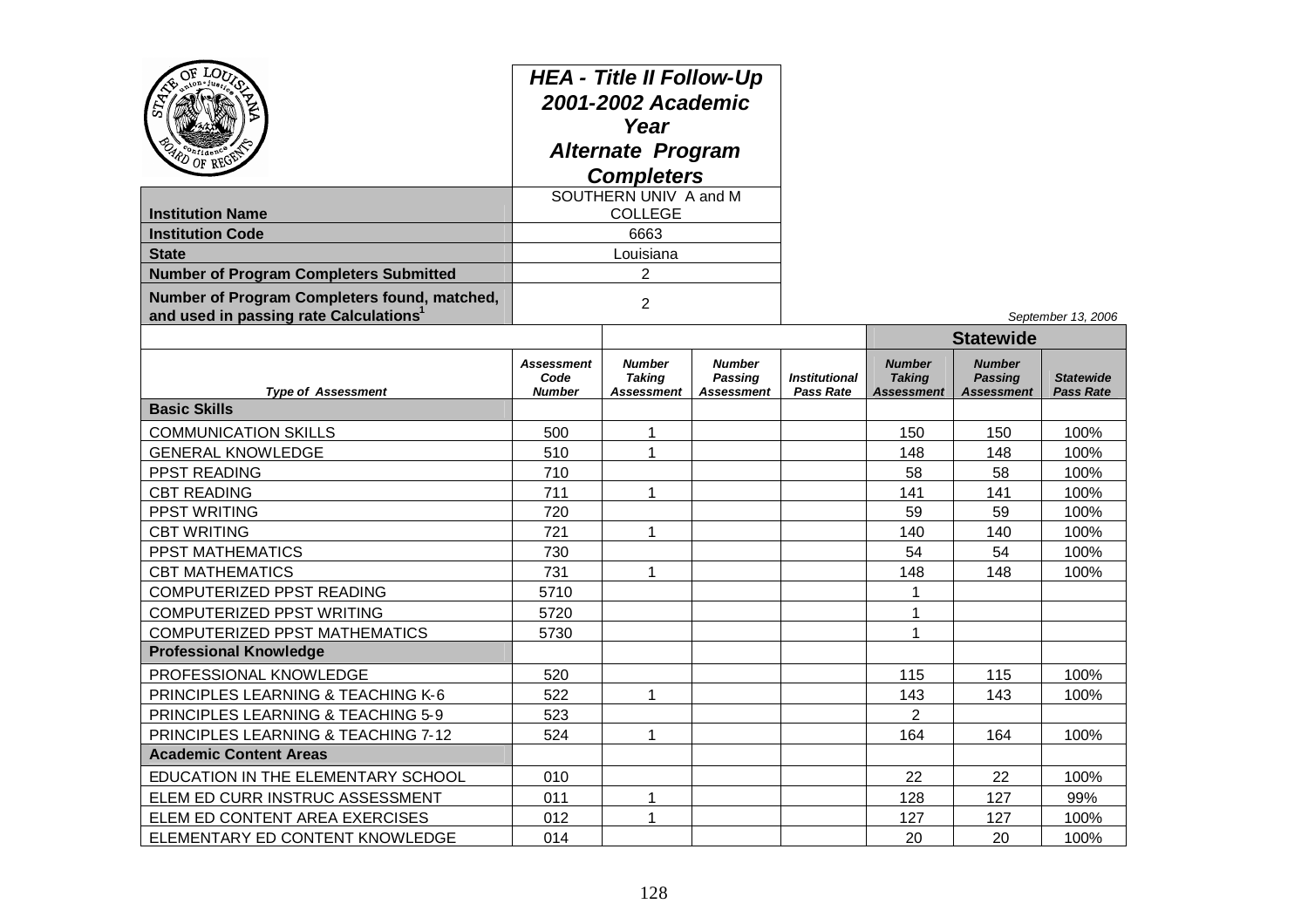| ۲Ğ                                                                                                 | <b>HEA - Title II Follow-Up</b><br>2001-2002 Academic<br>Year<br><b>Alternate Program</b><br><b>Completers</b> |                                              |                                                      |                                          |                                              |                                                      |                                      |
|----------------------------------------------------------------------------------------------------|----------------------------------------------------------------------------------------------------------------|----------------------------------------------|------------------------------------------------------|------------------------------------------|----------------------------------------------|------------------------------------------------------|--------------------------------------|
|                                                                                                    |                                                                                                                | SOUTHERN UNIV A and M                        |                                                      |                                          |                                              |                                                      |                                      |
| <b>Institution Name</b>                                                                            |                                                                                                                | <b>COLLEGE</b>                               |                                                      |                                          |                                              |                                                      |                                      |
| <b>Institution Code</b>                                                                            |                                                                                                                | 6663                                         |                                                      |                                          |                                              |                                                      |                                      |
| <b>State</b>                                                                                       |                                                                                                                | Louisiana                                    |                                                      |                                          |                                              |                                                      |                                      |
| <b>Number of Program Completers Submitted</b>                                                      |                                                                                                                | 2                                            |                                                      |                                          |                                              |                                                      |                                      |
| Number of Program Completers found, matched,<br>and used in passing rate Calculations <sup>1</sup> |                                                                                                                | $\overline{2}$                               |                                                      |                                          |                                              |                                                      | September 13, 2006                   |
|                                                                                                    |                                                                                                                |                                              |                                                      |                                          | <b>Statewide</b>                             |                                                      |                                      |
| <b>Type of Assessment</b>                                                                          | <b>Assessment</b><br>Code<br><b>Number</b>                                                                     | <b>Number</b><br><b>Taking</b><br>Assessment | <b>Number</b><br><b>Passing</b><br><b>Assessment</b> | <b>Institutional</b><br><b>Pass Rate</b> | <b>Number</b><br><b>Taking</b><br>Assessment | <b>Number</b><br><b>Passing</b><br><b>Assessment</b> | <b>Statewide</b><br><b>Pass Rate</b> |
| <b>Academic Content Areas</b>                                                                      |                                                                                                                |                                              |                                                      |                                          |                                              |                                                      |                                      |
| EARLY CHILDHOOD EDUCATION                                                                          | 020                                                                                                            |                                              |                                                      |                                          | 80                                           | 80                                                   | 100%                                 |
| <b>BIOLOGY AND GENERAL SCIENCE</b>                                                                 | 030                                                                                                            |                                              |                                                      |                                          | 38                                           | 37                                                   | 97%                                  |
| ENG LANG LIT COMP CONTENT KNOWLEDGE                                                                | 041                                                                                                            |                                              |                                                      |                                          | 44                                           | 44                                                   | 100%                                 |
| ENG LANG LIT COMP PEDAGOGY                                                                         | 043                                                                                                            |                                              |                                                      |                                          | 44                                           | 44                                                   | 100%                                 |
| <b>MATHEMATICS</b>                                                                                 | 060                                                                                                            |                                              |                                                      |                                          | 24                                           | 24                                                   | 100%                                 |
| CHEM PHYSICS AND GENERAL SCIENCE                                                                   | 070                                                                                                            |                                              |                                                      |                                          | 9                                            |                                                      |                                      |
| <b>SOCIAL STUDIES</b>                                                                              | 080                                                                                                            |                                              |                                                      |                                          | $\overline{7}$                               |                                                      |                                      |
| SOCIAL STUDIES: CONTENT KNOWLEDGE                                                                  | 081                                                                                                            | 1                                            |                                                      |                                          | 36                                           | 36                                                   | 100%                                 |
| SOCIAL STUDIES: INTERPRET MATERIALS                                                                | 083                                                                                                            | 1                                            |                                                      |                                          | 36                                           | 35                                                   | 97%                                  |
| PHYSICAL EDUCATION                                                                                 | 090                                                                                                            |                                              |                                                      |                                          | 18                                           | 18                                                   | 100%                                 |
| <b>BUSINESS EDUCATION</b>                                                                          | 100                                                                                                            |                                              |                                                      |                                          | 12                                           | 12                                                   | 100%                                 |
| <b>MUSIC EDUCATION</b>                                                                             | 110                                                                                                            |                                              |                                                      |                                          | 11                                           | 11                                                   | 100%                                 |
| <b>FAMILY AND CONSUMER SCIENCES</b>                                                                | 120                                                                                                            |                                              |                                                      |                                          | 9                                            |                                                      |                                      |
| MIDDLE SCHOOL SUBJECTS: CK                                                                         | 146                                                                                                            |                                              |                                                      |                                          | $\overline{2}$                               |                                                      |                                      |
| <b>FRENCH</b>                                                                                      | 170                                                                                                            |                                              |                                                      |                                          | $\overline{2}$                               |                                                      |                                      |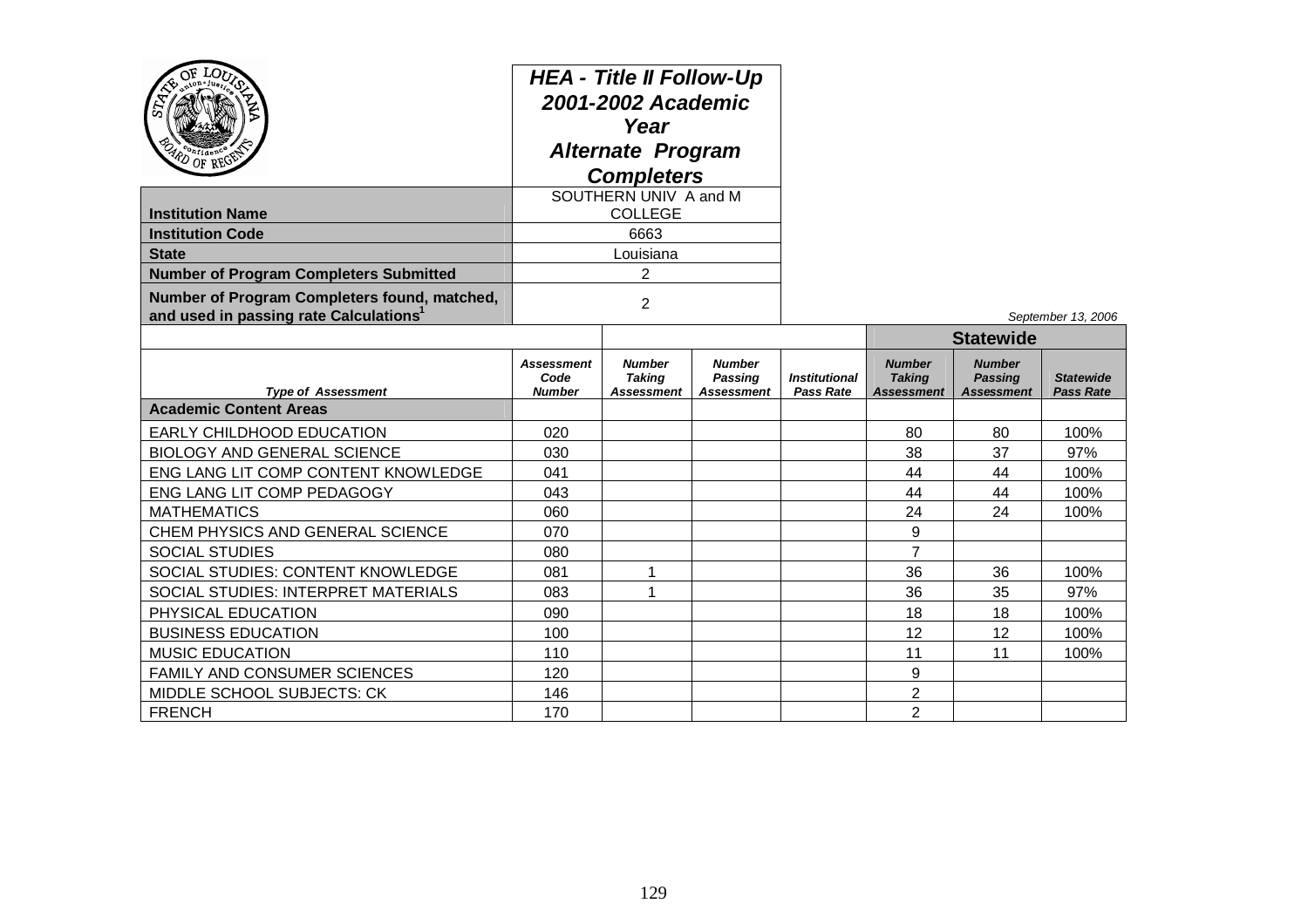|                                                                                                    | <b>Alternate Program Completers</b>                       | <b>HEA - Title II Follow-Up</b><br>2001-2002 Academic Year |                                          |                                                           |                                                            |                                      |
|----------------------------------------------------------------------------------------------------|-----------------------------------------------------------|------------------------------------------------------------|------------------------------------------|-----------------------------------------------------------|------------------------------------------------------------|--------------------------------------|
| <b>Institution Name</b>                                                                            |                                                           | SOUTHERN UNIV A and M COLLEGE                              |                                          |                                                           |                                                            |                                      |
| <b>Institution Code</b>                                                                            |                                                           | 6663                                                       |                                          |                                                           |                                                            |                                      |
| <b>State</b>                                                                                       |                                                           | Louisiana                                                  |                                          |                                                           |                                                            |                                      |
| <b>Number of Program Completers Submitted</b>                                                      |                                                           | $\overline{2}$                                             |                                          |                                                           |                                                            |                                      |
| Number of Program Completers found, matched,<br>and used in passing rate Calculations <sup>1</sup> |                                                           | $\overline{2}$                                             |                                          |                                                           |                                                            | September 13, 2006                   |
|                                                                                                    |                                                           |                                                            |                                          |                                                           | <b>Statewide</b>                                           |                                      |
| Type of Assessment <sup>2</sup>                                                                    | <b>Number</b><br><b>Taking</b><br>Assessment <sup>3</sup> | <b>Number</b><br><b>Passing</b><br>Assessment <sup>4</sup> | <b>Institutional</b><br><b>Pass Rate</b> | <b>Number</b><br><b>Taking</b><br>Assessment <sup>3</sup> | <b>Number</b><br><b>Passing</b><br>Assessment <sup>4</sup> | <b>Statewide</b><br><b>Pass Rate</b> |
| Aggregate - Basic Skills                                                                           | $\overline{2}$                                            |                                                            |                                          | 360                                                       | 360                                                        | 100%                                 |
| Aggregate - Professional Knowledge                                                                 | 2                                                         |                                                            |                                          | 424                                                       | 424                                                        | 100%                                 |
| Aggregate - Academic Content Areas (Math, English,<br>Biology, etc.)                               | 2                                                         |                                                            |                                          | 391                                                       | 388                                                        | 99%                                  |
| Aggregate - Other Content Areas (Career/Technical<br>Education, Health Educations, etc.)           |                                                           |                                                            |                                          |                                                           |                                                            |                                      |
| Aggregate - Teaching Special Populations (Special<br>Education, ELS, etc.)                         |                                                           |                                                            |                                          |                                                           |                                                            |                                      |
| Aggregate - Performance Assessments                                                                |                                                           |                                                            |                                          |                                                           |                                                            |                                      |
| <b>Summary Totals and Pass Rates</b> <sup>5</sup>                                                  | $\overline{2}$                                            |                                                            |                                          | 480                                                       | 477                                                        | 99%                                  |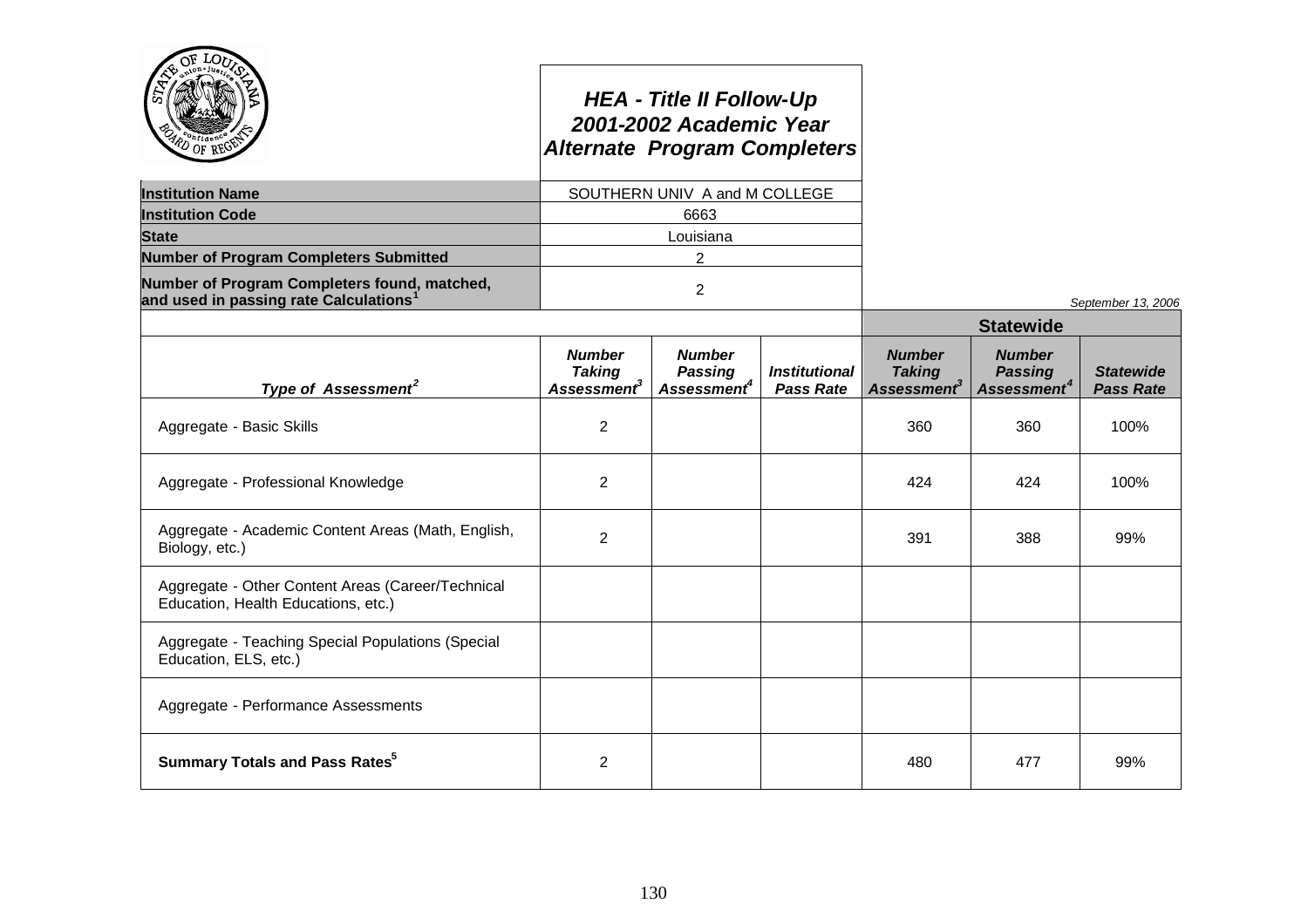$1$ The number of program completers found, matched and used in the passing rate calculation will not equal the sum of the column labeled "Number Taking Assessment"

since a completer can take more than one assessment.

 $^{2}$  Institutions and/or States did not require the assessments within an aggregate where data cells are blank.

<sup>&</sup>lt;sup>3</sup> Number of completers who took one or more tests in a category and within their area of specialization.

<sup>4</sup> Number who passed all tests they took in a category and within their area of specialization.

<sup>&</sup>lt;sup>5</sup> Summary Totals and Pass Rate: Number of completers who successfully completed one or more tests across all categories used by the state for licensure and the total passrate.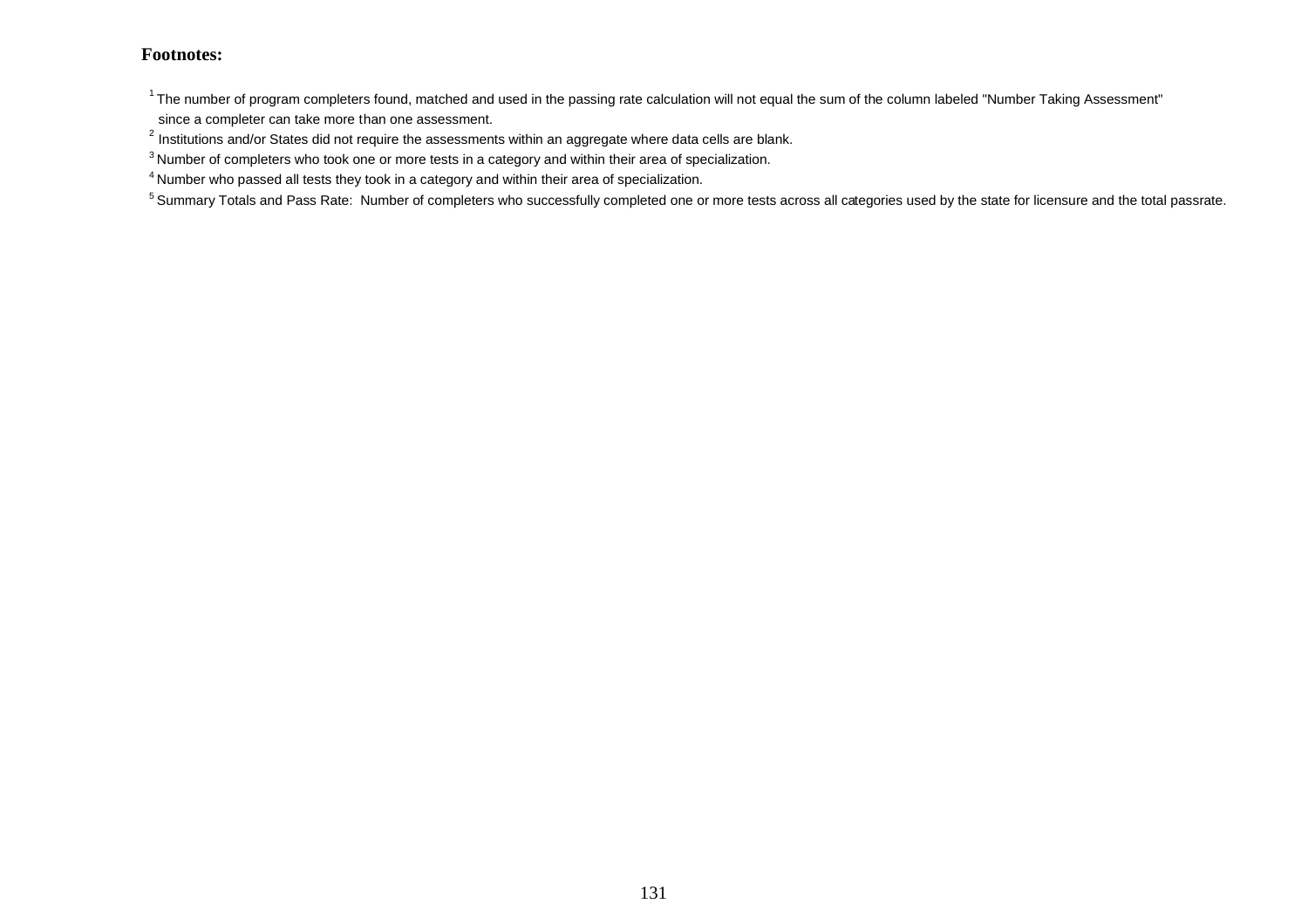### **S0UTHERN UNIVERSITY AT NEW ORLEANS**

- **HEA TITLE II FOLLOW-UP – 2001-2002 ACADEMIC YEAR – QUARTILE RANKING**
- **HEA TITLE II FOLLOW-UP – 2001-2002 ACADEMIC YEAR - REGULAR PROGRAM COMPLETERS – PASSAGE RATE REPORT**
- **HEA TITLE II FOLLOW-UP – 2001-2002 ACADEMIC YEAR - ALTERNATE PROGRAM COMPLETERS – PASSAGE RATE REPORT**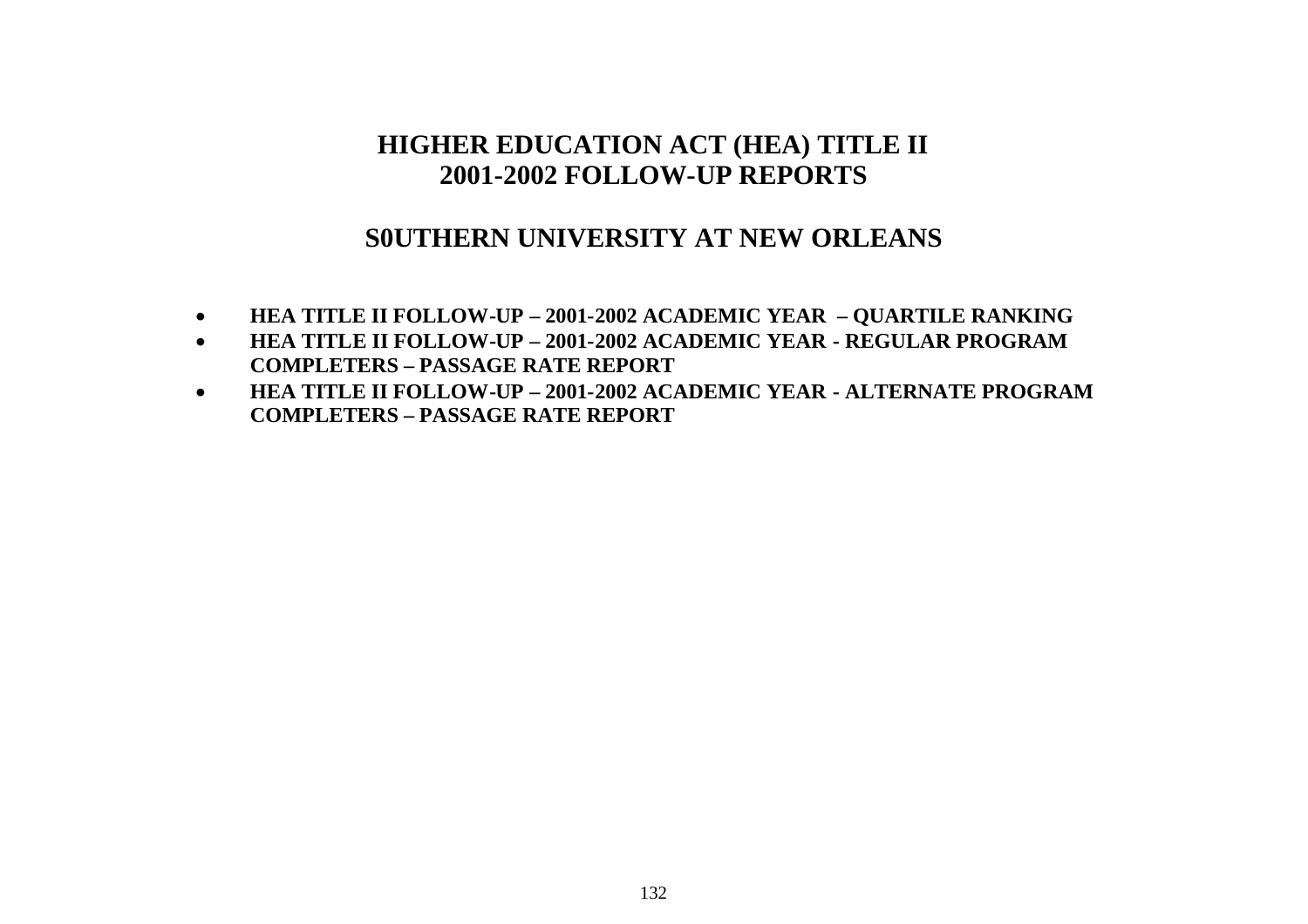| OF LOD,<br><b>Institution Name</b><br><b>Institution Code</b><br><b>State</b><br><b>Number of Program Completers Submitted</b><br>Number of Program Completers found,<br>matched.<br>and used in passing rate Calculations <sup>1</sup> |                                                           | <b>HEA - Title II Follow-Up</b><br>2001-2002 Academic<br>Year<br><b>Quartile Ranking</b><br><b>Regular Completers</b><br>SOUTHERN UNIV - NEW ORLEANS<br>6711<br>Louisiana<br>26<br>26 |                                          |                                          |                                                           |                                                            |                                      |
|-----------------------------------------------------------------------------------------------------------------------------------------------------------------------------------------------------------------------------------------|-----------------------------------------------------------|---------------------------------------------------------------------------------------------------------------------------------------------------------------------------------------|------------------------------------------|------------------------------------------|-----------------------------------------------------------|------------------------------------------------------------|--------------------------------------|
| <b>Number of Individuals Licensed</b>                                                                                                                                                                                                   |                                                           |                                                                                                                                                                                       |                                          |                                          |                                                           |                                                            |                                      |
| Number of Out-Of-State Program Completers                                                                                                                                                                                               |                                                           |                                                                                                                                                                                       |                                          |                                          |                                                           |                                                            |                                      |
| <b>Number of In-State Program Completers</b>                                                                                                                                                                                            |                                                           | 1775                                                                                                                                                                                  |                                          |                                          |                                                           |                                                            | September 30, 2006                   |
|                                                                                                                                                                                                                                         |                                                           |                                                                                                                                                                                       |                                          |                                          |                                                           | <b>Statewide</b>                                           |                                      |
| Type of Assessment <sup>2</sup>                                                                                                                                                                                                         | <b>Number</b><br><b>Taking</b><br>Assessment <sup>3</sup> | <b>Number</b><br><b>Passing</b><br>Assessment <sup>e</sup>                                                                                                                            | <b>Institutional</b><br><b>Pass Rate</b> | <b>Institutional</b><br>Quartile<br>Rank | <b>Number</b><br><b>Taking</b><br>Assessment <sup>3</sup> | <b>Number</b><br><b>Passing</b><br>Assessment <sup>4</sup> | <b>Statewide</b><br><b>Pass Rate</b> |
| Aggregate - Basic Skills                                                                                                                                                                                                                | 26                                                        | 26                                                                                                                                                                                    | 100%                                     | ı                                        | 1684                                                      | 1679                                                       | 100%                                 |
| Aggregate - Professional Knowledge                                                                                                                                                                                                      | 26                                                        | 26                                                                                                                                                                                    | 100%                                     | -1                                       | 1763                                                      | 1743                                                       | 99%                                  |
| Aggregate - Academic Content Areas (Math,<br>English, Biology, etc.)                                                                                                                                                                    | 26                                                        | 26                                                                                                                                                                                    | 100%                                     | $\mathbf{I}$                             | 1645                                                      | 1627                                                       | 99%                                  |
| Aggregate - Other Content Areas (Career/Technical<br>Education, Health Educations, etc.)                                                                                                                                                |                                                           |                                                                                                                                                                                       |                                          |                                          |                                                           |                                                            |                                      |
| Aggregate - Teaching Special Populations (Special<br>Education, ELS, etc.)                                                                                                                                                              |                                                           |                                                                                                                                                                                       |                                          |                                          |                                                           |                                                            |                                      |
| Aggregate - Performance Assessments                                                                                                                                                                                                     |                                                           |                                                                                                                                                                                       |                                          |                                          |                                                           |                                                            |                                      |
| <b>Summary Totals and Pass Rates<sup>5</sup></b>                                                                                                                                                                                        | 26                                                        | 26                                                                                                                                                                                    | 100%                                     | $\mathbf{I}$                             | 1775                                                      | 1743                                                       | 98%                                  |

سد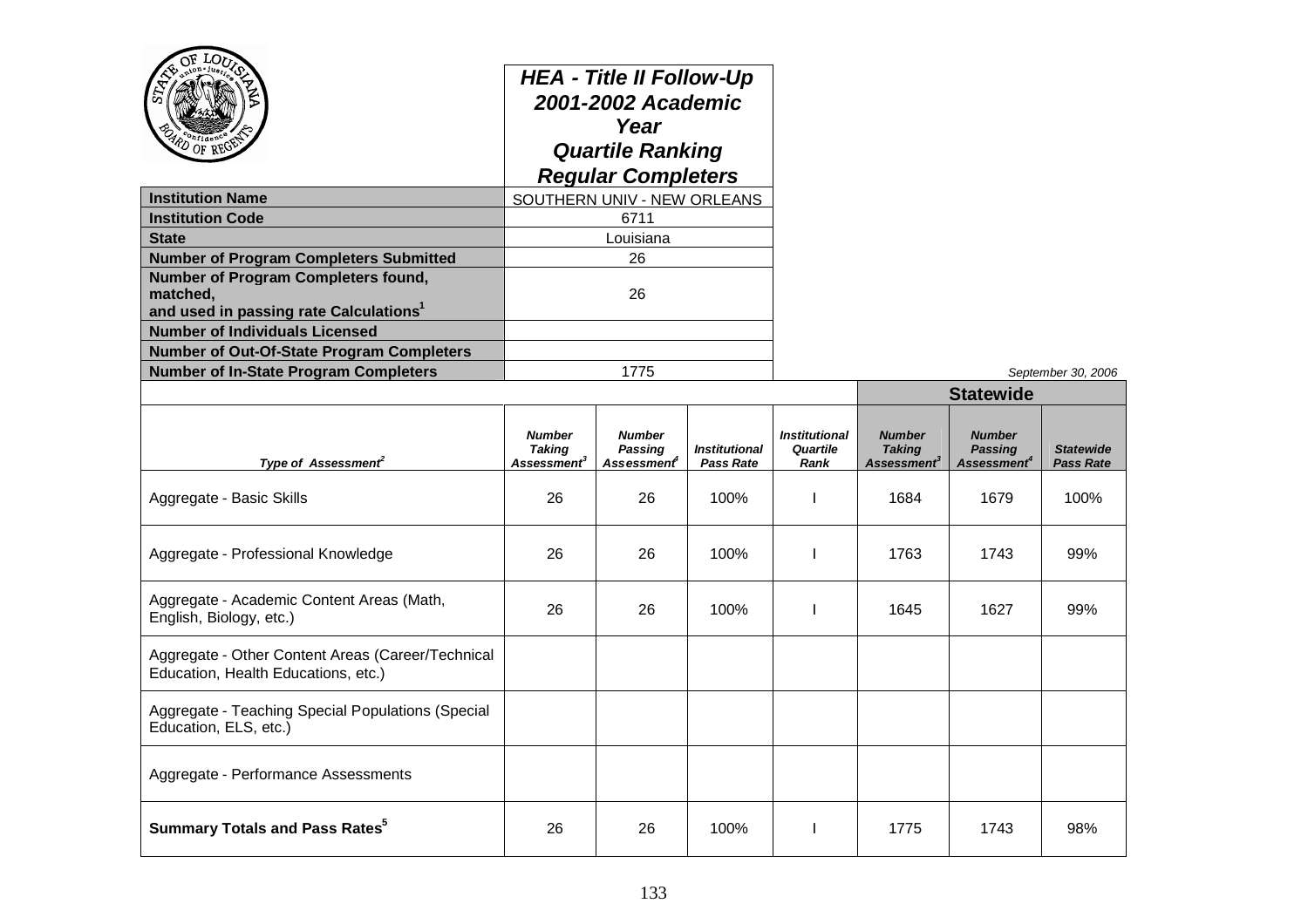| OF LO <sub>U</sub><br><b>Institution Name</b><br><b>Institution Code</b><br><b>State</b><br><b>Number of Program Completers Submitted</b><br>Number of Program Completers found, matched,<br>and used in passing rate Calculations <sup>1</sup> | <b>HEA - Title II Follow-Up</b><br>2001-2002 Academic<br>Year<br><b>Regular Program</b><br><b>Completers</b><br>SOUTHERN UNIV - NEW<br><b>ORLEANS</b><br>6711<br>Louisiana<br>26<br>26 |                                              |                                               |                                          |                                              |                                                      |                                      |
|-------------------------------------------------------------------------------------------------------------------------------------------------------------------------------------------------------------------------------------------------|----------------------------------------------------------------------------------------------------------------------------------------------------------------------------------------|----------------------------------------------|-----------------------------------------------|------------------------------------------|----------------------------------------------|------------------------------------------------------|--------------------------------------|
|                                                                                                                                                                                                                                                 |                                                                                                                                                                                        |                                              |                                               |                                          |                                              | <b>Statewide</b>                                     | September 30, 2006                   |
| <b>Type of Assessment</b>                                                                                                                                                                                                                       | <b>Assessment</b><br>Code<br><b>Number</b>                                                                                                                                             | <b>Number</b><br><b>Taking</b><br>Assessment | <b>Number</b><br><b>Passing</b><br>Assessment | <b>Institutional</b><br><b>Pass Rate</b> | <b>Number</b><br><b>Taking</b><br>Assessment | <b>Number</b><br><b>Passing</b><br><b>Assessment</b> | <b>Statewide</b><br><b>Pass Rate</b> |
| <b>Basic Skills</b>                                                                                                                                                                                                                             |                                                                                                                                                                                        |                                              |                                               |                                          |                                              |                                                      |                                      |
| <b>COMMUNICATION SKILLS</b>                                                                                                                                                                                                                     | 500                                                                                                                                                                                    | 6                                            |                                               |                                          | 617                                          | 617                                                  | 100%                                 |
| <b>GENERAL KNOWLEDGE</b>                                                                                                                                                                                                                        | 510                                                                                                                                                                                    | 3                                            |                                               |                                          | 550                                          | 550                                                  | 100%                                 |
| PPST READING                                                                                                                                                                                                                                    | 710                                                                                                                                                                                    | 3                                            |                                               |                                          | 423                                          | 422                                                  | 100%                                 |
| <b>CBT READING</b>                                                                                                                                                                                                                              | 711                                                                                                                                                                                    | 16                                           | 16                                            | 100%                                     | 620                                          | 620                                                  | 100%                                 |
| <b>PPST WRITING</b>                                                                                                                                                                                                                             | 720                                                                                                                                                                                    | 4                                            |                                               |                                          | 457                                          | 457                                                  | 100%                                 |
| <b>CBT WRITING</b>                                                                                                                                                                                                                              | 721                                                                                                                                                                                    | 15                                           | 15                                            | 100%                                     | 578                                          | 578                                                  | 100%                                 |
| PPST MATHEMATICS                                                                                                                                                                                                                                | 730                                                                                                                                                                                    | 3                                            |                                               |                                          | 457                                          | 457                                                  | 100%                                 |
| <b>CBT MATHEMATICS</b>                                                                                                                                                                                                                          | 731                                                                                                                                                                                    | 20                                           | 20                                            | 100%                                     | 650                                          | 649                                                  | 100%                                 |
| COMPUTERIZED PPST READING                                                                                                                                                                                                                       | 5710                                                                                                                                                                                   |                                              |                                               |                                          | 16                                           | 15                                                   | 94%                                  |
| COMPUTERIZED PPST WRITING                                                                                                                                                                                                                       | 5720                                                                                                                                                                                   |                                              |                                               |                                          | 17                                           | 16                                                   | 94%                                  |
| <b>COMPUTERIZED PPST MATHEMATICS</b>                                                                                                                                                                                                            | 5730                                                                                                                                                                                   |                                              |                                               |                                          | 21                                           | 18                                                   | 86%                                  |
| <b>Professional Knowledge</b>                                                                                                                                                                                                                   |                                                                                                                                                                                        |                                              |                                               |                                          |                                              |                                                      |                                      |
| PROFESSIONAL KNOWLEDGE                                                                                                                                                                                                                          | 520                                                                                                                                                                                    | 5                                            |                                               |                                          | 87                                           | 86                                                   | 99%                                  |
| PRINCIPLES LEARNING & TEACHING K-6                                                                                                                                                                                                              | 522                                                                                                                                                                                    | 19                                           | 19                                            | 100%                                     | 1129                                         | 1123                                                 | 99%                                  |
| PRINCIPLES LEARNING & TEACHING 5-9                                                                                                                                                                                                              | 523                                                                                                                                                                                    |                                              |                                               |                                          | 1                                            |                                                      |                                      |
| PRINCIPLES LEARNING & TEACHING 7-12                                                                                                                                                                                                             | 524                                                                                                                                                                                    | 2                                            |                                               |                                          | 546                                          | 533                                                  | 98%                                  |
| <b>Academic Content Areas</b>                                                                                                                                                                                                                   |                                                                                                                                                                                        |                                              |                                               |                                          |                                              |                                                      |                                      |
| EDUCATION IN THE ELEMENTARY SCHOOL                                                                                                                                                                                                              | 010                                                                                                                                                                                    | $\mathbf 1$                                  |                                               |                                          | 14                                           | 14                                                   | 100%                                 |
| ELEM ED CURR INSTRUC ASSESSMENT                                                                                                                                                                                                                 | 011                                                                                                                                                                                    | 23                                           | 23                                            | 100%                                     | 991                                          | 987                                                  | 100%                                 |
| ELEM ED CONTENT AREA EXERCISES                                                                                                                                                                                                                  | 012                                                                                                                                                                                    | 23                                           | 23                                            | 100%                                     | 991                                          | 991                                                  | 100%                                 |
| ELEMENTARY ED CONTENT KNOWLEDGE                                                                                                                                                                                                                 | 014                                                                                                                                                                                    |                                              |                                               |                                          | 8                                            | 8                                                    | 100%                                 |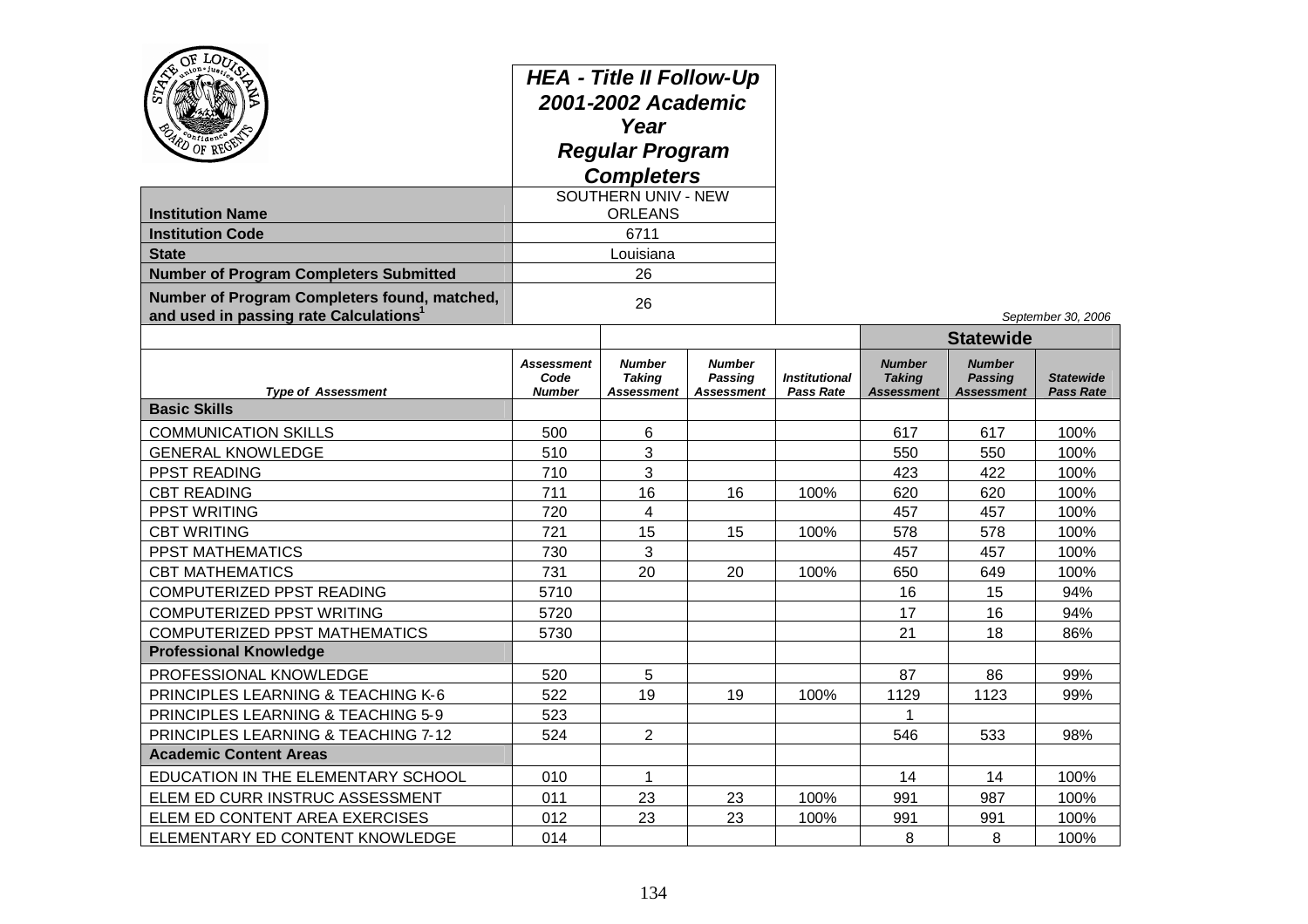| LOU<br>PD OF REGS                                                                                  | <b>HEA - Title II Follow-Up</b><br>2001-2002 Academic<br>Year<br><b>Regular Program</b><br><b>Completers</b><br><b>SOUTHERN UNIV - NEW</b> |                                              |                                               |                                                 |                                              |                                                      |                                      |
|----------------------------------------------------------------------------------------------------|--------------------------------------------------------------------------------------------------------------------------------------------|----------------------------------------------|-----------------------------------------------|-------------------------------------------------|----------------------------------------------|------------------------------------------------------|--------------------------------------|
|                                                                                                    |                                                                                                                                            | <b>ORLEANS</b>                               |                                               |                                                 |                                              |                                                      |                                      |
| <b>Institution Name</b><br><b>Institution Code</b>                                                 |                                                                                                                                            | 6711                                         |                                               |                                                 |                                              |                                                      |                                      |
| <b>State</b>                                                                                       |                                                                                                                                            | Louisiana                                    |                                               |                                                 |                                              |                                                      |                                      |
| <b>Number of Program Completers Submitted</b>                                                      |                                                                                                                                            | 26                                           |                                               |                                                 |                                              |                                                      |                                      |
| Number of Program Completers found, matched,<br>and used in passing rate Calculations <sup>1</sup> | 26                                                                                                                                         |                                              |                                               |                                                 |                                              |                                                      | September 30, 2006                   |
|                                                                                                    |                                                                                                                                            |                                              |                                               |                                                 |                                              | <b>Statewide</b>                                     |                                      |
| <b>Type of Assessment</b>                                                                          | <b>Assessment</b><br>Code<br><b>Number</b>                                                                                                 | <b>Number</b><br><b>Taking</b><br>Assessment | <b>Number</b><br>Passing<br><b>Assessment</b> | <i><b>Institutional</b></i><br><b>Pass Rate</b> | <b>Number</b><br><b>Taking</b><br>Assessment | <b>Number</b><br><b>Passing</b><br><b>Assessment</b> | <b>Statewide</b><br><b>Pass Rate</b> |
| <b>Academic Content Areas</b>                                                                      |                                                                                                                                            |                                              |                                               |                                                 |                                              |                                                      |                                      |
| EARLY CHILDHOOD EDUCATION                                                                          | 020                                                                                                                                        |                                              |                                               |                                                 | 80                                           | 80                                                   | 100%                                 |
| <b>BIOLOGY AND GENERAL SCIENCE</b>                                                                 | 030                                                                                                                                        |                                              |                                               |                                                 | 31                                           | 31                                                   | 100%                                 |
| ENG LANG LIT COMP CONTENT KNOWLEDGE                                                                | 041                                                                                                                                        |                                              |                                               |                                                 | 105                                          | 102                                                  | 97%                                  |
| ENG LANG LIT COMP PEDAGOGY                                                                         | 043                                                                                                                                        |                                              |                                               |                                                 | 105                                          | 104                                                  | 99%                                  |
| <b>MATHEMATICS</b>                                                                                 | 060                                                                                                                                        |                                              |                                               |                                                 | 45                                           | 45                                                   | 100%                                 |
| CHEM PHYSICS AND GENERAL SCIENCE                                                                   | 070                                                                                                                                        |                                              |                                               |                                                 | 8                                            | $\overline{7}$                                       | 88%                                  |
| SOCIAL STUDIES: CONTENT KNOWLEDGE                                                                  | 081                                                                                                                                        | $\overline{2}$                               |                                               |                                                 | 110                                          | 107                                                  | 97%                                  |
| SOCIAL STUDIES: INTERPRET MATERIALS                                                                | 083                                                                                                                                        | $\overline{2}$                               |                                               |                                                 | 108                                          | 105                                                  | 97%                                  |
| PHYSICAL EDUCATION                                                                                 | 090                                                                                                                                        |                                              |                                               |                                                 | 151                                          | 149                                                  | 99%                                  |
| <b>BUSINESS EDUCATION</b>                                                                          | 100                                                                                                                                        |                                              |                                               |                                                 | 13                                           | 13                                                   | 100%                                 |
| <b>MUSIC EDUCATION</b>                                                                             | 110                                                                                                                                        |                                              |                                               |                                                 | 70                                           | 69                                                   | 99%                                  |
| MUSIC CONTENT KNOWLEDGE                                                                            | 113                                                                                                                                        |                                              |                                               |                                                 | 2                                            | $\overline{2}$                                       |                                      |
|                                                                                                    |                                                                                                                                            |                                              |                                               |                                                 |                                              |                                                      |                                      |
| FAMILY AND CONSUMER SCIENCES                                                                       | 120                                                                                                                                        |                                              |                                               |                                                 | 15                                           | 15                                                   | 100%                                 |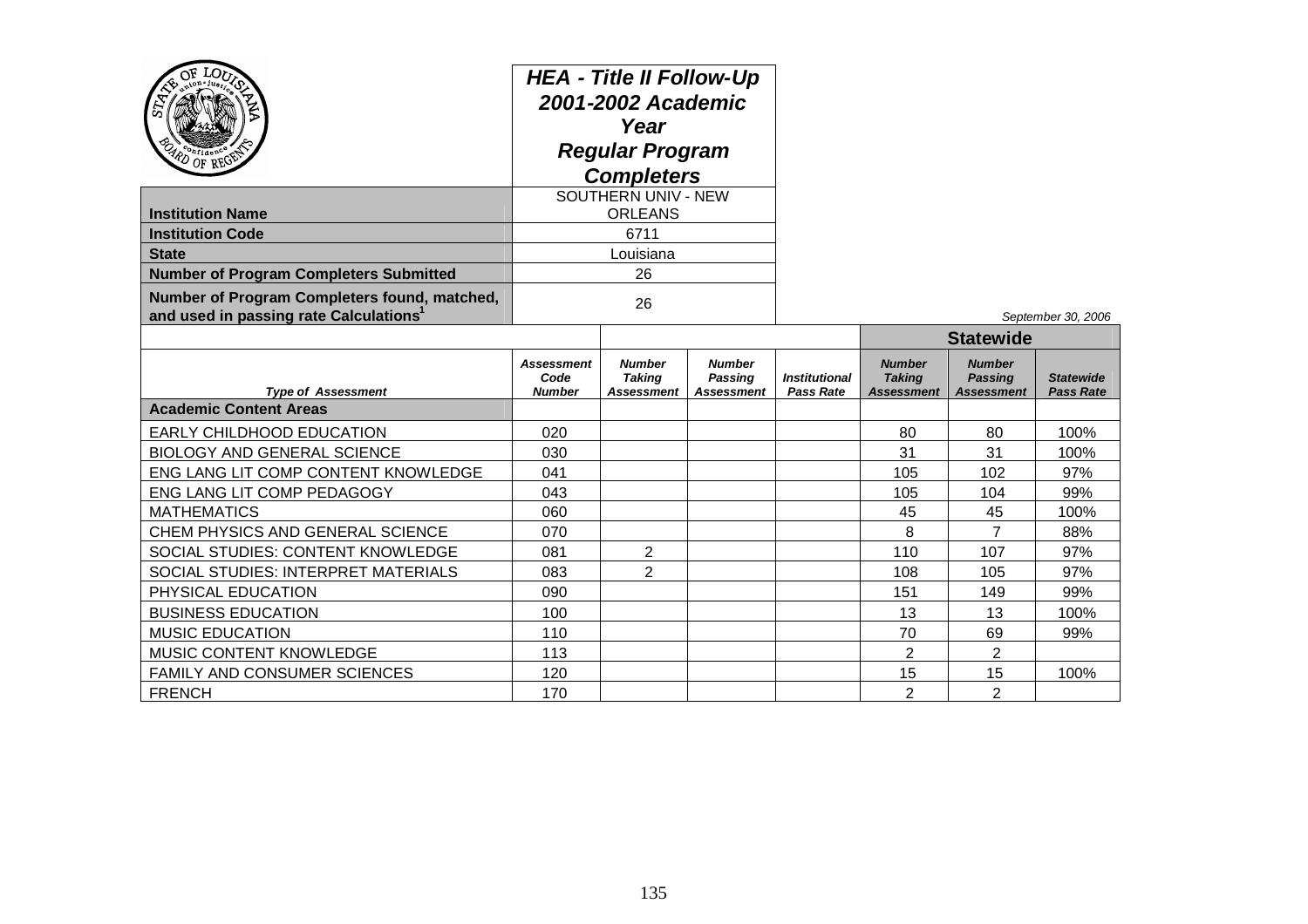|                                                                                                    |                                                                  | <b>HEA - Title II Follow-Up</b><br>2001-2002 Academic Year<br><b>Regular Program Completers</b> |                                          |                                                           |                                                            |                                      |
|----------------------------------------------------------------------------------------------------|------------------------------------------------------------------|-------------------------------------------------------------------------------------------------|------------------------------------------|-----------------------------------------------------------|------------------------------------------------------------|--------------------------------------|
| <b>Institution Name</b>                                                                            |                                                                  | SOUTHERN UNIV - NEW ORLEANS                                                                     |                                          |                                                           |                                                            |                                      |
| <b>Institution Code</b>                                                                            |                                                                  | 6711                                                                                            |                                          |                                                           |                                                            |                                      |
| <b>State</b>                                                                                       |                                                                  | Louisiana                                                                                       |                                          |                                                           |                                                            |                                      |
| <b>Number of Program Completers Submitted</b>                                                      |                                                                  | 26                                                                                              |                                          |                                                           |                                                            |                                      |
| Number of Program Completers found, matched,<br>and used in passing rate Calculations <sup>1</sup> |                                                                  | 26                                                                                              |                                          |                                                           |                                                            | September 30, 2006                   |
|                                                                                                    |                                                                  |                                                                                                 |                                          |                                                           | <b>Statewide</b>                                           |                                      |
| Type of Assessment <sup>2</sup>                                                                    | <b>Number</b><br><b>Taking</b><br><b>Assessment</b> <sup>3</sup> | <b>Number</b><br><b>Passing</b><br>Assessment <sup>4</sup>                                      | <b>Institutional</b><br><b>Pass Rate</b> | <b>Number</b><br><b>Taking</b><br>Assessment <sup>3</sup> | <b>Number</b><br><b>Passing</b><br>Assessment <sup>4</sup> | <b>Statewide</b><br><b>Pass Rate</b> |
| Aggregate - Basic Skills                                                                           | 26                                                               | 26                                                                                              | 100%                                     | 1684                                                      | 1679                                                       | 100%                                 |
| Aggregate - Professional Knowledge                                                                 | 26                                                               | 26                                                                                              | 100%                                     | 1763                                                      | 1743                                                       | 99%                                  |
| Aggregate - Academic Content Areas (Math, English,<br>Biology, etc.)                               | 26                                                               | 26                                                                                              | 100%                                     | 1645                                                      | 1627                                                       | 99%                                  |
| Aggregate - Other Content Areas (Career/Technical<br>Education, Health Educations, etc.)           |                                                                  |                                                                                                 |                                          |                                                           |                                                            |                                      |
| Aggregate - Teaching Special Populations (Special<br>Education, ELS, etc.)                         |                                                                  |                                                                                                 |                                          |                                                           |                                                            |                                      |
| Aggregate - Performance Assessments                                                                |                                                                  |                                                                                                 |                                          |                                                           |                                                            |                                      |
| <b>Summary Totals and Pass Rates<sup>5</sup></b>                                                   | 26                                                               | 26                                                                                              | 100%                                     | 1775                                                      | 1743                                                       | 98%                                  |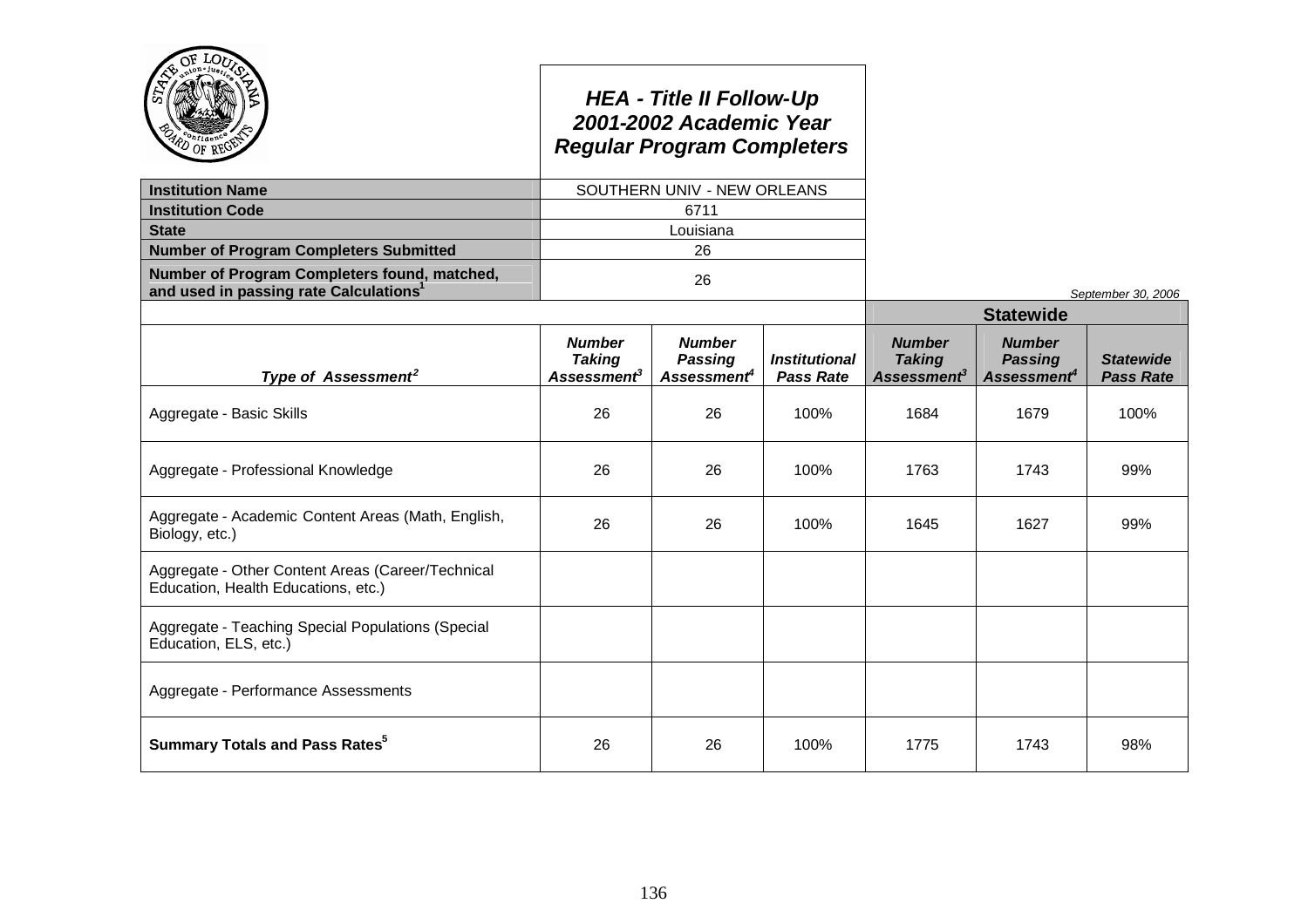| Ö٤<br>LOU<br>$v_{0F}$<br><b>Institution Name</b><br><b>Institution Code</b><br><b>State</b><br><b>Number of Program Completers Submitted</b><br>Number of Program Completers found, matched,<br>and used in passing rate Calculations <sup>1</sup> | <b>HEA - Title II Follow-Up</b><br>2001-2002 Academic<br>Year<br><b>Alternate Program</b><br><b>Completers</b><br><b>SOUTHERN UNIV - NEW</b><br><b>ORLEANS</b><br>6711<br>Louisiana<br>18<br>14 |                                                     |                                                      |                                          |                                              |                                                      | September 13, 2006                   |
|----------------------------------------------------------------------------------------------------------------------------------------------------------------------------------------------------------------------------------------------------|-------------------------------------------------------------------------------------------------------------------------------------------------------------------------------------------------|-----------------------------------------------------|------------------------------------------------------|------------------------------------------|----------------------------------------------|------------------------------------------------------|--------------------------------------|
|                                                                                                                                                                                                                                                    |                                                                                                                                                                                                 |                                                     |                                                      |                                          |                                              | <b>Statewide</b>                                     |                                      |
| <b>Type of Assessment</b>                                                                                                                                                                                                                          | <b>Assessment</b><br>Code<br><b>Number</b>                                                                                                                                                      | <b>Number</b><br><b>Taking</b><br><b>Assessment</b> | <b>Number</b><br><b>Passing</b><br><b>Assessment</b> | <b>Institutional</b><br><b>Pass Rate</b> | <b>Number</b><br><b>Taking</b><br>Assessment | <b>Number</b><br><b>Passing</b><br><b>Assessment</b> | <b>Statewide</b><br><b>Pass Rate</b> |
| <b>Basic Skills</b>                                                                                                                                                                                                                                |                                                                                                                                                                                                 |                                                     |                                                      |                                          |                                              |                                                      |                                      |
| <b>COMMUNICATION SKILLS</b>                                                                                                                                                                                                                        | 500                                                                                                                                                                                             | 6                                                   |                                                      |                                          | 150                                          | 150                                                  | 100%                                 |
| <b>GENERAL KNOWLEDGE</b>                                                                                                                                                                                                                           | 510                                                                                                                                                                                             | 5                                                   |                                                      |                                          | 148                                          | 148                                                  | 100%                                 |
| PPST READING                                                                                                                                                                                                                                       | 710                                                                                                                                                                                             | $\overline{2}$                                      |                                                      |                                          | 58                                           | 58                                                   | 100%                                 |
| <b>CBT READING</b>                                                                                                                                                                                                                                 | 711                                                                                                                                                                                             | 3                                                   |                                                      |                                          | 141                                          | 141                                                  | 100%                                 |
| PPST WRITING                                                                                                                                                                                                                                       | 720                                                                                                                                                                                             | $\overline{2}$                                      |                                                      |                                          | 59                                           | 59                                                   | 100%                                 |
| <b>CBT WRITING</b>                                                                                                                                                                                                                                 | 721                                                                                                                                                                                             | 3                                                   |                                                      |                                          | 140                                          | 140                                                  | 100%                                 |
| PPST MATHEMATICS                                                                                                                                                                                                                                   | 730                                                                                                                                                                                             | $\overline{2}$                                      |                                                      |                                          | 54                                           | 54                                                   | 100%                                 |
| <b>CBT MATHEMATICS</b>                                                                                                                                                                                                                             | 731                                                                                                                                                                                             | 5                                                   |                                                      |                                          | 148                                          | 148                                                  | 100%                                 |
| COMPUTERIZED PPST READING                                                                                                                                                                                                                          | 5710                                                                                                                                                                                            |                                                     |                                                      |                                          | 1                                            |                                                      |                                      |
| COMPUTERIZED PPST WRITING                                                                                                                                                                                                                          | 5720                                                                                                                                                                                            |                                                     |                                                      |                                          | 1                                            |                                                      |                                      |
| <b>COMPUTERIZED PPST MATHEMATICS</b>                                                                                                                                                                                                               | 5730                                                                                                                                                                                            |                                                     |                                                      |                                          | 1                                            |                                                      |                                      |
| <b>Professional Knowledge</b>                                                                                                                                                                                                                      |                                                                                                                                                                                                 |                                                     |                                                      |                                          |                                              |                                                      |                                      |
| PROFESSIONAL KNOWLEDGE                                                                                                                                                                                                                             | 520                                                                                                                                                                                             | 5                                                   |                                                      |                                          | 115                                          | 115                                                  | 100%                                 |
| PRINCIPLES LEARNING & TEACHING K-6                                                                                                                                                                                                                 | 522                                                                                                                                                                                             | 3                                                   |                                                      |                                          | 143                                          | 143                                                  | 100%                                 |
| PRINCIPLES LEARNING & TEACHING 5-9                                                                                                                                                                                                                 | 523                                                                                                                                                                                             |                                                     |                                                      |                                          | $\overline{2}$                               |                                                      |                                      |
| PRINCIPLES LEARNING & TEACHING 7-12                                                                                                                                                                                                                | 524                                                                                                                                                                                             | 4                                                   |                                                      |                                          | 164                                          | 164                                                  | 100%                                 |
| <b>Academic Content Areas</b>                                                                                                                                                                                                                      |                                                                                                                                                                                                 |                                                     |                                                      |                                          |                                              |                                                      |                                      |
| EDUCATION IN THE ELEMENTARY SCHOOL                                                                                                                                                                                                                 | 010                                                                                                                                                                                             |                                                     |                                                      |                                          | 22                                           | 22                                                   | 100%                                 |
| ELEM ED CURR INSTRUC ASSESSMENT                                                                                                                                                                                                                    | 011                                                                                                                                                                                             | 5                                                   |                                                      |                                          | 128                                          | 127                                                  | 99%                                  |
| ELEM ED CONTENT AREA EXERCISES                                                                                                                                                                                                                     | 012                                                                                                                                                                                             | 5                                                   |                                                      |                                          | 127                                          | 127                                                  | 100%                                 |
| ELEMENTARY ED CONTENT KNOWLEDGE                                                                                                                                                                                                                    | 014                                                                                                                                                                                             |                                                     |                                                      |                                          | 20                                           | 20                                                   | 100%                                 |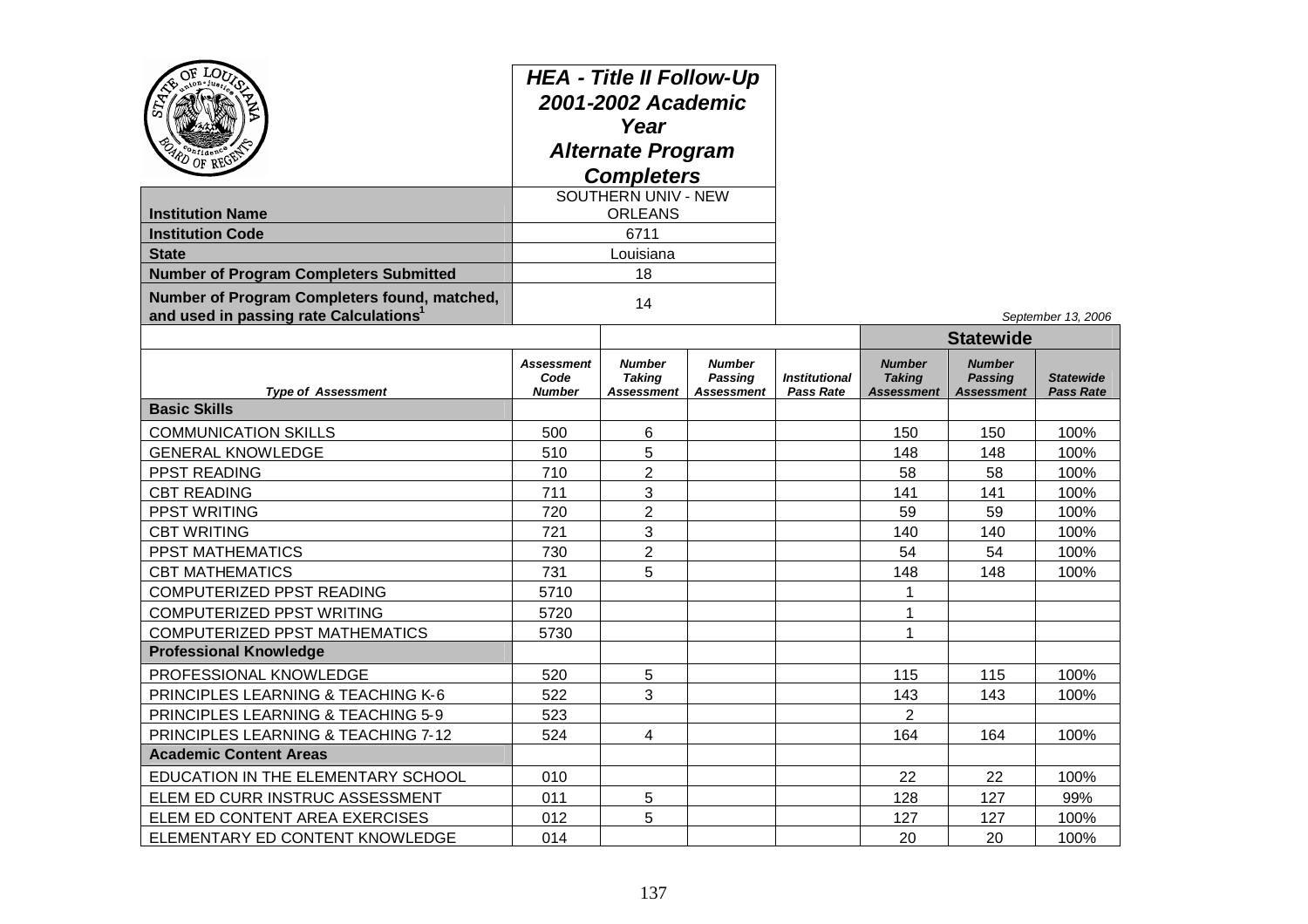| ာ                                                                                                  | <b>HEA - Title II Follow-Up</b><br>2001-2002 Academic<br>Year<br><b>Alternate Program</b><br><b>Completers</b><br>SOUTHERN UNIV - NEW |                                              |                                                      |                                                 |                                                     |                                                      |                                      |
|----------------------------------------------------------------------------------------------------|---------------------------------------------------------------------------------------------------------------------------------------|----------------------------------------------|------------------------------------------------------|-------------------------------------------------|-----------------------------------------------------|------------------------------------------------------|--------------------------------------|
| <b>Institution Name</b>                                                                            |                                                                                                                                       | <b>ORLEANS</b>                               |                                                      |                                                 |                                                     |                                                      |                                      |
| <b>Institution Code</b>                                                                            |                                                                                                                                       | 6711                                         |                                                      |                                                 |                                                     |                                                      |                                      |
| <b>State</b>                                                                                       |                                                                                                                                       | Louisiana                                    |                                                      |                                                 |                                                     |                                                      |                                      |
| <b>Number of Program Completers Submitted</b>                                                      |                                                                                                                                       | 18                                           |                                                      |                                                 |                                                     |                                                      |                                      |
| Number of Program Completers found, matched,<br>and used in passing rate Calculations <sup>1</sup> | 14                                                                                                                                    |                                              |                                                      |                                                 |                                                     | September 13, 2006                                   |                                      |
|                                                                                                    |                                                                                                                                       |                                              |                                                      |                                                 |                                                     | <b>Statewide</b>                                     |                                      |
| <b>Type of Assessment</b>                                                                          | <b>Assessment</b><br>Code<br><b>Number</b>                                                                                            | <b>Number</b><br><b>Taking</b><br>Assessment | <b>Number</b><br><b>Passing</b><br><b>Assessment</b> | <i><b>Institutional</b></i><br><b>Pass Rate</b> | <b>Number</b><br><b>Taking</b><br><b>Assessment</b> | <b>Number</b><br><b>Passing</b><br><b>Assessment</b> | <b>Statewide</b><br><b>Pass Rate</b> |
| <b>Academic Content Areas</b>                                                                      |                                                                                                                                       |                                              |                                                      |                                                 |                                                     |                                                      |                                      |
| EARLY CHILDHOOD EDUCATION                                                                          | 020                                                                                                                                   |                                              |                                                      |                                                 | 9                                                   |                                                      |                                      |
| <b>BIOLOGY AND GENERAL SCIENCE</b>                                                                 | 030                                                                                                                                   | 1                                            |                                                      |                                                 | 38                                                  | 37                                                   | 97%                                  |
| ENG LANG LIT COMP CONTENT KNOWLEDGE                                                                | 041                                                                                                                                   | $\overline{2}$                               |                                                      |                                                 | 44                                                  | 44                                                   | 100%                                 |
| ENG LANG LIT COMP PEDAGOGY                                                                         | 043                                                                                                                                   | $\overline{2}$                               |                                                      |                                                 | 44                                                  | 44                                                   | 100%                                 |
| <b>MATHEMATICS</b>                                                                                 | 060                                                                                                                                   | 1                                            |                                                      |                                                 | 24                                                  | 24                                                   | 100%                                 |
| CHEM PHYSICS AND GENERAL SCIENCE                                                                   | 070                                                                                                                                   |                                              |                                                      |                                                 | 9                                                   |                                                      |                                      |
| <b>SOCIAL STUDIES</b>                                                                              | 080                                                                                                                                   |                                              |                                                      |                                                 | $\overline{7}$                                      |                                                      |                                      |
| SOCIAL STUDIES: CONTENT KNOWLEDGE                                                                  | 081                                                                                                                                   | 2                                            |                                                      |                                                 | 36                                                  | 36                                                   | 100%                                 |
| SOCIAL STUDIES: INTERPRET MATERIALS                                                                | 083                                                                                                                                   | $\overline{2}$                               |                                                      |                                                 | 36                                                  | 35                                                   | 97%                                  |
| PHYSICAL EDUCATION                                                                                 | 090                                                                                                                                   |                                              |                                                      |                                                 | 18                                                  | 18                                                   | 100%                                 |
| <b>BUSINESS EDUCATION</b>                                                                          | 100                                                                                                                                   |                                              |                                                      |                                                 | 12                                                  | 12                                                   | 100%                                 |
| <b>MUSIC EDUCATION</b>                                                                             | 110                                                                                                                                   |                                              |                                                      |                                                 | 11                                                  | 11                                                   | 100%                                 |
| <b>FAMILY AND CONSUMER SCIENCES</b>                                                                | 120                                                                                                                                   |                                              |                                                      |                                                 | 9                                                   |                                                      |                                      |
| MIDDLE SCHOOL SUBJECTS: CK                                                                         | 146                                                                                                                                   |                                              |                                                      |                                                 | 2                                                   |                                                      |                                      |
| <b>FRENCH</b>                                                                                      | 170                                                                                                                                   |                                              |                                                      |                                                 | $\overline{2}$                                      |                                                      |                                      |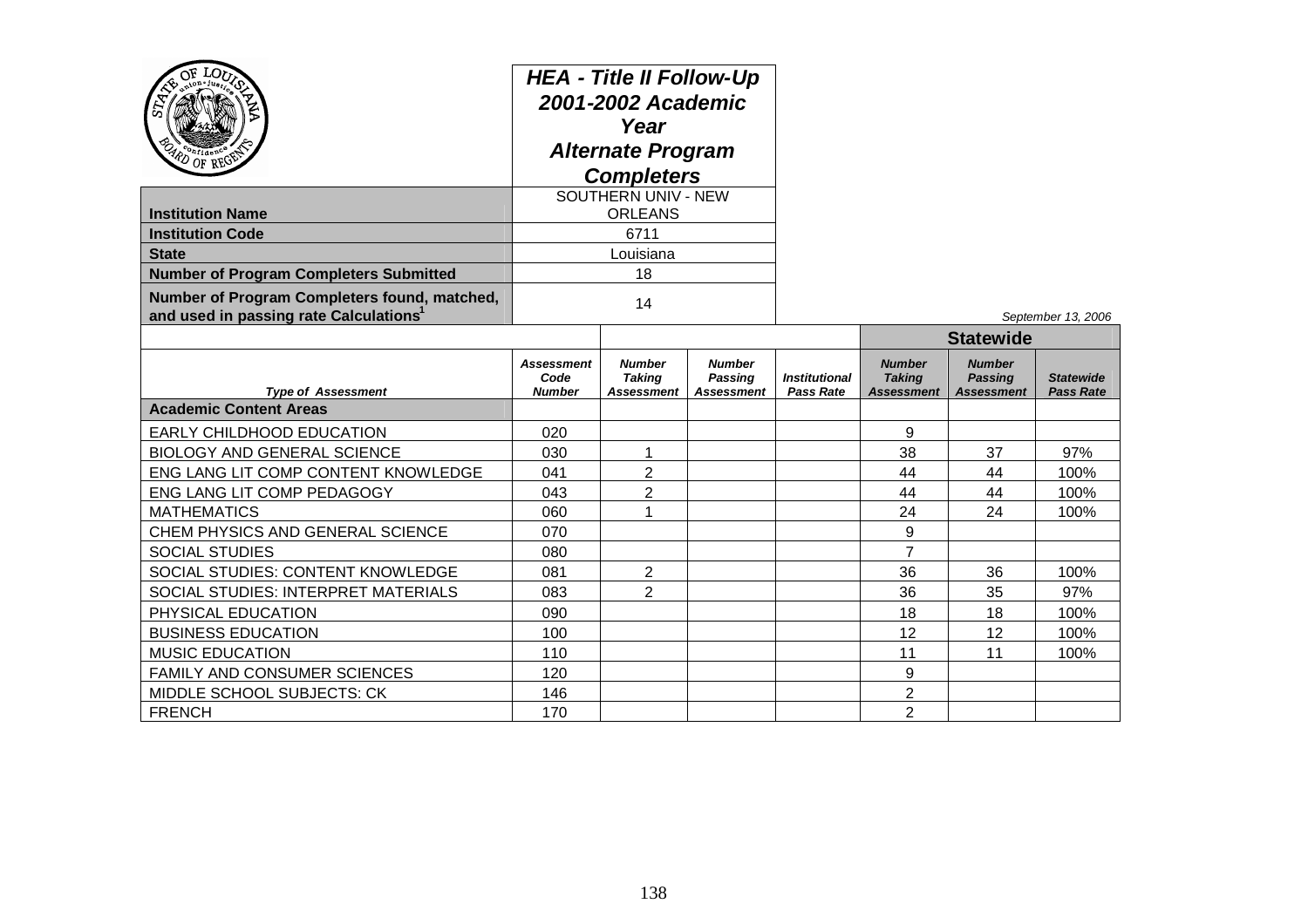|                                                                                                    |                                                                  | <b>HEA - Title II Follow-Up</b><br>2001-2002 Academic Year<br><b>Alternate Program Completers</b> |                                                 |                                                                  |                                                            |                                      |
|----------------------------------------------------------------------------------------------------|------------------------------------------------------------------|---------------------------------------------------------------------------------------------------|-------------------------------------------------|------------------------------------------------------------------|------------------------------------------------------------|--------------------------------------|
| <b>Institution Name</b>                                                                            |                                                                  | SOUTHERN UNIV - NEW ORLEANS                                                                       |                                                 |                                                                  |                                                            |                                      |
| <b>Institution Code</b>                                                                            |                                                                  | 6711                                                                                              |                                                 |                                                                  |                                                            |                                      |
| <b>State</b>                                                                                       |                                                                  | Louisiana                                                                                         |                                                 |                                                                  |                                                            |                                      |
| <b>Number of Program Completers Submitted</b>                                                      |                                                                  | 18                                                                                                |                                                 |                                                                  |                                                            |                                      |
| Number of Program Completers found, matched,<br>and used in passing rate Calculations <sup>1</sup> |                                                                  | 14                                                                                                |                                                 |                                                                  |                                                            | September 13, 2006                   |
|                                                                                                    |                                                                  |                                                                                                   |                                                 |                                                                  | <b>Statewide</b>                                           |                                      |
| Type of Assessment <sup>2</sup>                                                                    | <b>Number</b><br><b>Taking</b><br><b>Assessment</b> <sup>3</sup> | <b>Number</b><br><b>Passing</b><br>Assessment <sup>4</sup>                                        | <i><b>Institutional</b></i><br><b>Pass Rate</b> | <b>Number</b><br><b>Taking</b><br><b>Assessment</b> <sup>3</sup> | <b>Number</b><br><b>Passing</b><br>Assessment <sup>4</sup> | <b>Statewide</b><br><b>Pass Rate</b> |
| Aggregate - Basic Skills                                                                           | 12                                                               | 12                                                                                                | 100%                                            | 360                                                              | 360                                                        | 100%                                 |
| Aggregate - Professional Knowledge                                                                 | 12                                                               | 12                                                                                                | 100%                                            | 424                                                              | 424                                                        | 100%                                 |
| Aggregate - Academic Content Areas (Math, English,<br>Biology, etc.)                               | 11                                                               | 11                                                                                                | 100%                                            | 391                                                              | 388                                                        | 99%                                  |
| Aggregate - Other Content Areas (Career/Technical<br>Education, Health Educations, etc.)           |                                                                  |                                                                                                   |                                                 |                                                                  |                                                            |                                      |
| Aggregate - Teaching Special Populations (Special<br>Education, ELS, etc.)                         |                                                                  |                                                                                                   |                                                 |                                                                  |                                                            |                                      |
| Aggregate - Performance Assessments                                                                |                                                                  |                                                                                                   |                                                 |                                                                  |                                                            |                                      |
| <b>Summary Totals and Pass Rates</b> <sup>5</sup>                                                  | 14                                                               | 14                                                                                                | 100%                                            | 480                                                              | 477                                                        | 99%                                  |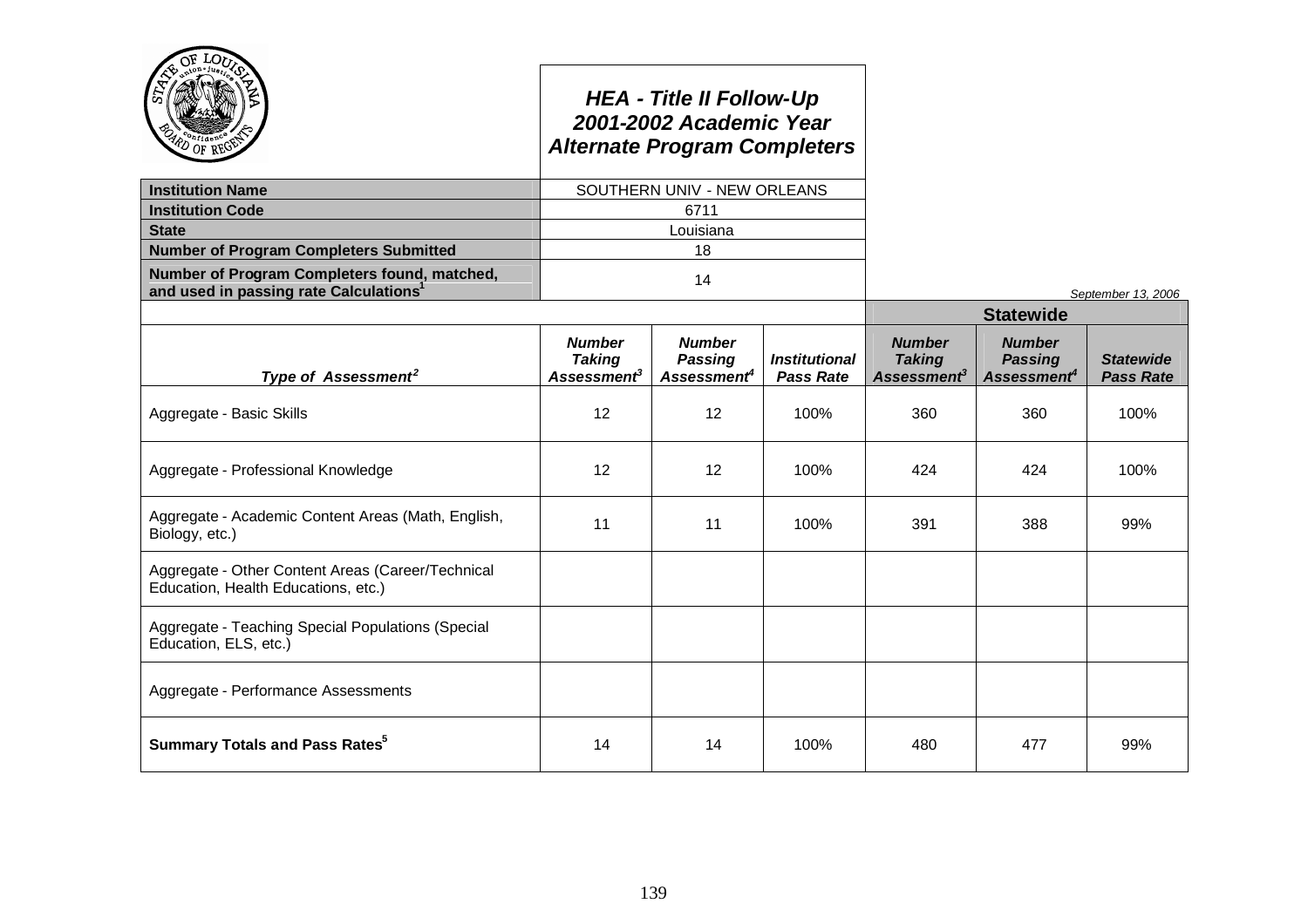$1$ The number of program completers found, matched and used in the passing rate calculation will not equal the sum of the column labeled "Number Taking Assessment"

since a completer can take more than one assessment.

 $^{2}$  Institutions and/or States did not require the assessments within an aggregate where data cells are blank.

<sup>&</sup>lt;sup>3</sup> Number of completers who took one or more tests in a category and within their area of specialization.

<sup>4</sup> Number who passed all tests they took in a category and within their area of specialization.

<sup>&</sup>lt;sup>5</sup> Summary Totals and Pass Rate: Number of completers who successfully completed one or more tests across all categories used by the state for licensure and the total passrate.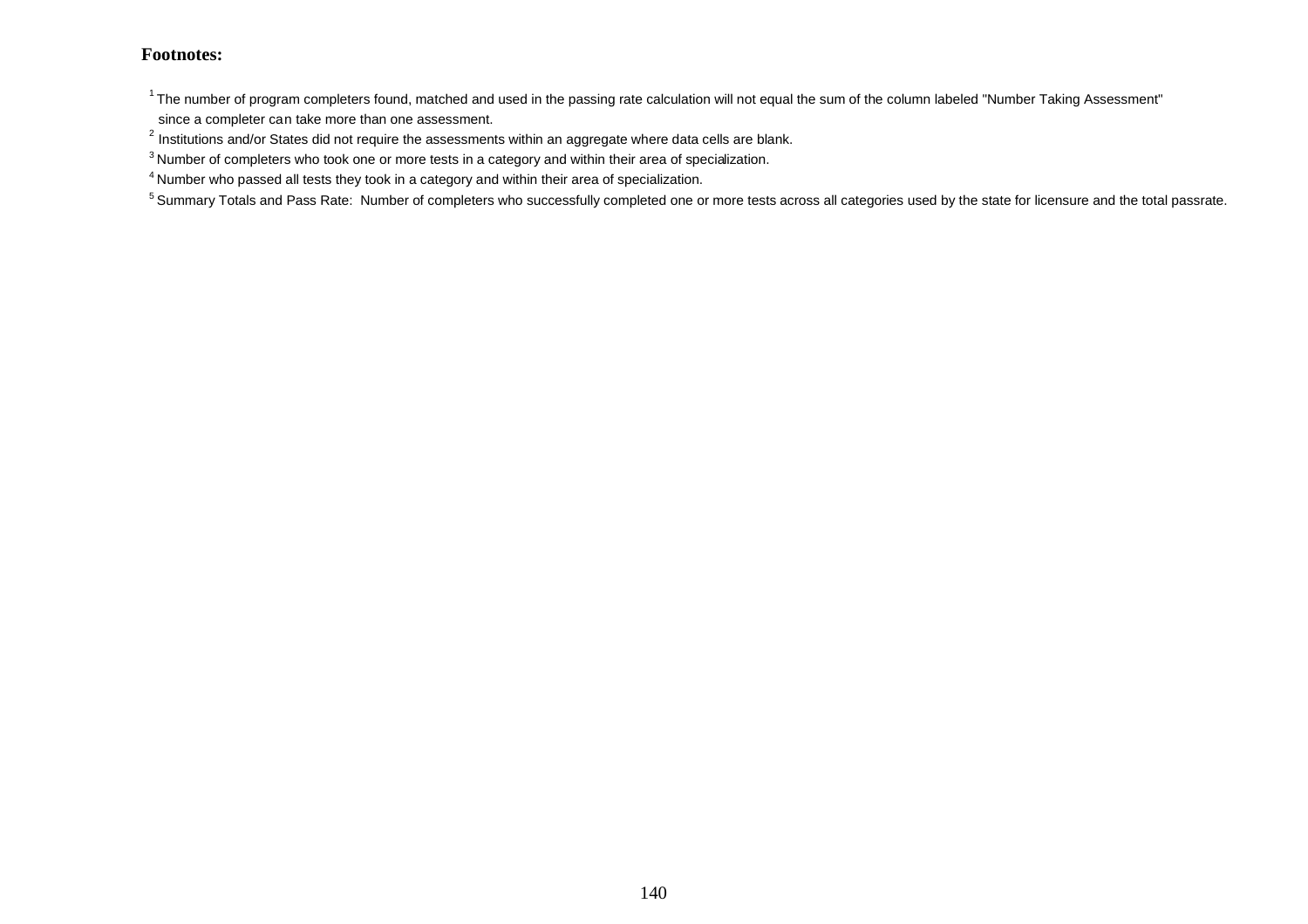# **UNIVERSITY OF LOUISIANA AT LAFAYETTE**

- **HEA TITLE II FOLLOW-UP – 2001-2002 ACADEMIC YEAR – QUARTILE RANKING**
- **HEA TITLE II FOLLOW-UP – 2001-2002 ACADEMIC YEAR - REGULAR PROGRAM COMPLETERS – PASSAGE RATE REPORT**
- **HEA TITLE II FOLLOW-UP – 2001-2002 ACADEMIC YEAR - ALTERNATE PROGRAM COMPLETERS – PASSAGE RATE REPORT**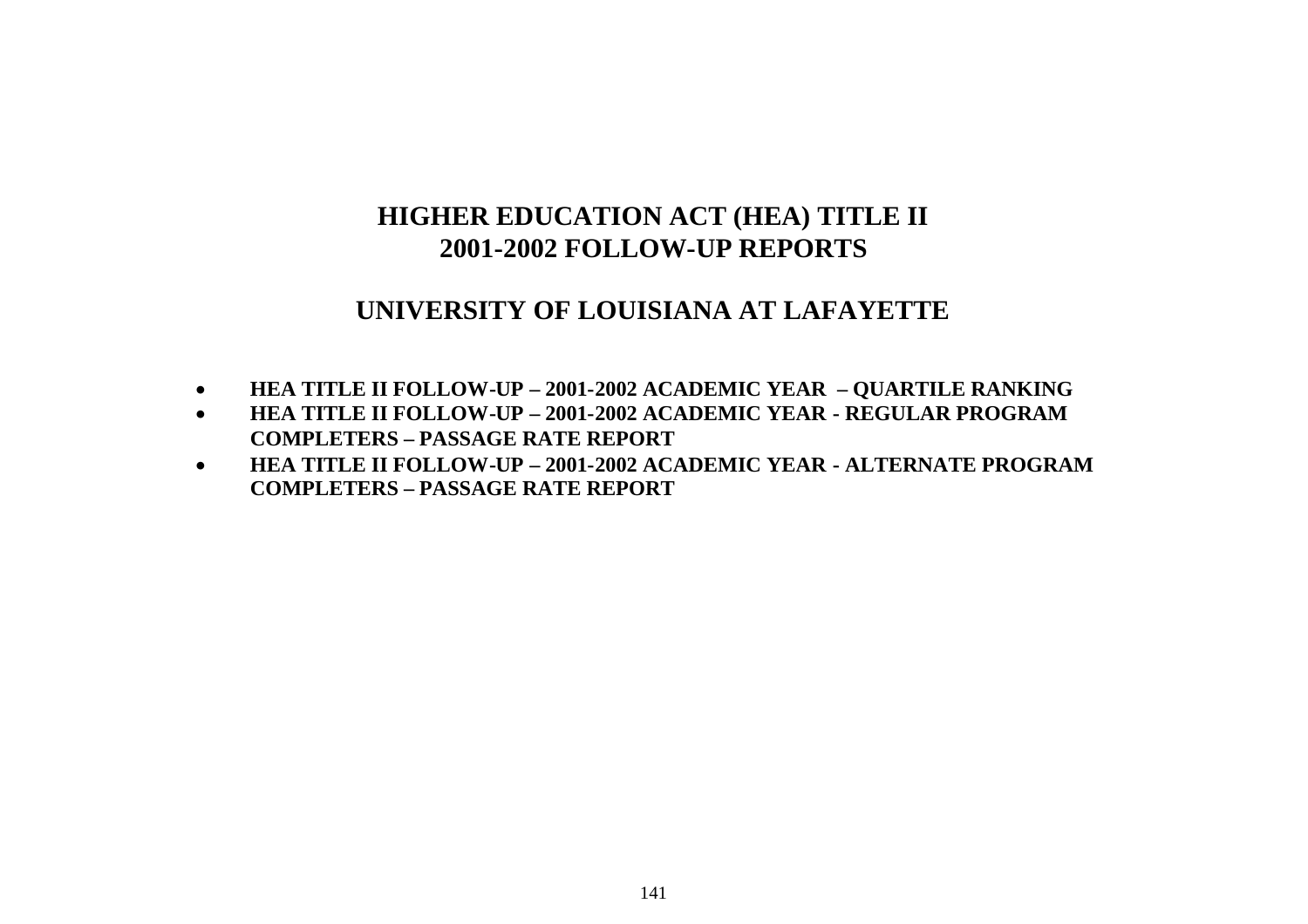| UNIVERSITY OF LA AT LAFAYETTE<br>6672<br><b>State</b><br>Louisiana<br><b>Number of Program Completers Submitted</b><br>207<br>Number of Program Completers found, matched,<br>207<br>and used in passing rate Calculations <sup>1</sup><br><b>Number of Out-Of-State Program Completers</b><br>1775 | hfiden                                       |                         | <b>HEA - Title II Follow-Up</b><br>2001-2002 Academic<br>Year<br><b>Quartile Ranking</b><br><b>Regular Completers</b> |                           |  |
|-----------------------------------------------------------------------------------------------------------------------------------------------------------------------------------------------------------------------------------------------------------------------------------------------------|----------------------------------------------|-------------------------|-----------------------------------------------------------------------------------------------------------------------|---------------------------|--|
|                                                                                                                                                                                                                                                                                                     | <b>Institution Name</b>                      |                         |                                                                                                                       |                           |  |
|                                                                                                                                                                                                                                                                                                     | <b>Institution Code</b>                      |                         |                                                                                                                       |                           |  |
|                                                                                                                                                                                                                                                                                                     |                                              |                         |                                                                                                                       |                           |  |
|                                                                                                                                                                                                                                                                                                     |                                              |                         |                                                                                                                       |                           |  |
|                                                                                                                                                                                                                                                                                                     |                                              |                         |                                                                                                                       |                           |  |
|                                                                                                                                                                                                                                                                                                     | <b>Number of Individuals Licensed</b>        |                         |                                                                                                                       |                           |  |
|                                                                                                                                                                                                                                                                                                     |                                              |                         |                                                                                                                       |                           |  |
|                                                                                                                                                                                                                                                                                                     | <b>Number of In-State Program Completers</b> |                         |                                                                                                                       |                           |  |
|                                                                                                                                                                                                                                                                                                     |                                              | <b>Number</b><br>Takinn | Number<br>Passina                                                                                                     | Institutional Institution |  |

**Number of In-State Program Completers** 1775 *September 30, 2006*

|                                                                                             |                                                           |                                                            |                                          |                      |                                                                                          | <b>Statewide</b>                |                                      |
|---------------------------------------------------------------------------------------------|-----------------------------------------------------------|------------------------------------------------------------|------------------------------------------|----------------------|------------------------------------------------------------------------------------------|---------------------------------|--------------------------------------|
| Type of Assessment <sup>2</sup>                                                             | <b>Number</b><br><b>Taking</b><br>Assessment <sup>3</sup> | <b>Number</b><br><b>Passing</b><br>Assessment <sup>4</sup> | <b>Institutional</b><br><b>Pass Rate</b> | <b>Institutional</b> | <b>Number</b><br><b>Taking</b><br><b>Quartile Rank Assessment<sup>3</sup> Assessment</b> | <b>Number</b><br><b>Passing</b> | <b>Statewide</b><br><b>Pass Rate</b> |
| Aggregate - Basic Skills                                                                    | 197                                                       | 197                                                        | 100%                                     |                      | 1684                                                                                     | 1679                            | 100%                                 |
| Aggregate - Professional Knowledge                                                          | 203                                                       | 202                                                        | 100%                                     |                      | 1763                                                                                     | 1743                            | 99%                                  |
| Aggregate - Academic Content Areas (Math,<br>English, Biology, etc.)                        | 183                                                       | 179                                                        | 98%                                      | III                  | 1645                                                                                     | 1627                            | 99%                                  |
| Aggregate - Other Content Areas<br>(Career/Technical Education, Health Educations,<br>etc.) |                                                           |                                                            |                                          |                      |                                                                                          |                                 |                                      |
| Aggregate - Teaching Special Populations (Special<br>Education, ELS, etc.)                  |                                                           |                                                            |                                          |                      |                                                                                          |                                 |                                      |
| Aggregate - Performance Assessments                                                         |                                                           |                                                            |                                          |                      |                                                                                          |                                 |                                      |
| <b>Summary Totals and Pass Rates</b> <sup>5</sup>                                           | 207                                                       | 202                                                        | 98%                                      | III                  | 1775                                                                                     | 1743                            | 98%                                  |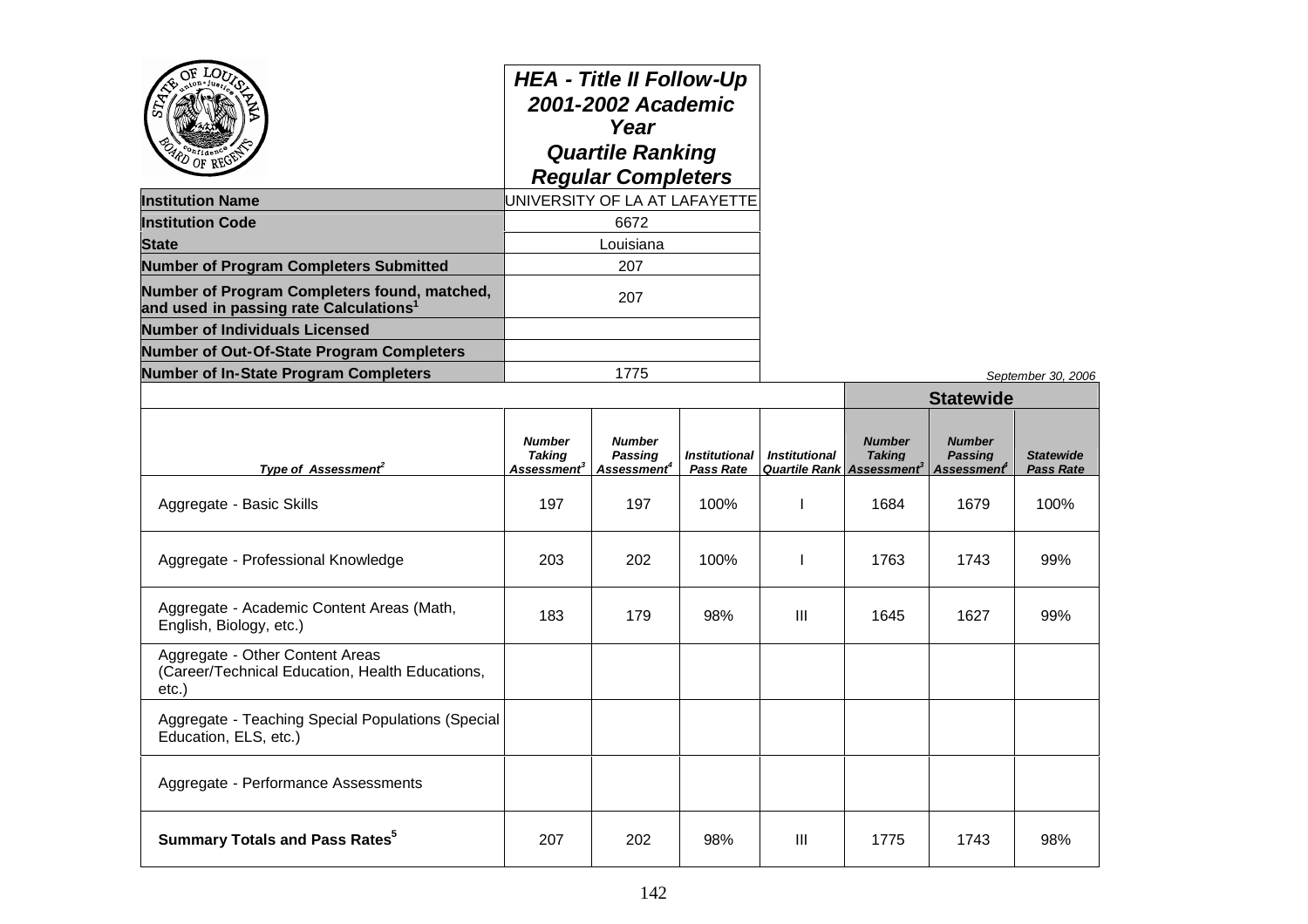| Ö٤<br>LOU<br><b>Institution Name</b><br><b>Institution Code</b><br><b>State</b><br><b>Number of Program Completers Submitted</b><br>Number of Program Completers found, matched,<br>and used in passing rate Calculations <sup>1</sup> |                                         | <b>HEA - Title II Follow-Up</b><br>2001-2002 Academic<br>Year<br><b>Regular Program</b><br><b>Completers</b><br>UNIVERSITY OF LA AT LAFAYETTE<br>6672<br>Louisiana<br>207<br>207 |                                                      |                                          |                                                     |                                                      | September 30, 2006                   |
|----------------------------------------------------------------------------------------------------------------------------------------------------------------------------------------------------------------------------------------|-----------------------------------------|----------------------------------------------------------------------------------------------------------------------------------------------------------------------------------|------------------------------------------------------|------------------------------------------|-----------------------------------------------------|------------------------------------------------------|--------------------------------------|
|                                                                                                                                                                                                                                        |                                         |                                                                                                                                                                                  |                                                      |                                          |                                                     | <b>Statewide</b>                                     |                                      |
| <b>Type of Assessment</b>                                                                                                                                                                                                              | <b>Assessment</b><br><b>Code Number</b> | <b>Number</b><br><b>Taking</b><br><b>Assessment</b>                                                                                                                              | <b>Number</b><br><b>Passing</b><br><b>Assessment</b> | <b>Institutional</b><br><b>Pass Rate</b> | <b>Number</b><br><b>Taking</b><br><b>Assessment</b> | <b>Number</b><br><b>Passing</b><br><b>Assessment</b> | <b>Statewide</b><br><b>Pass Rate</b> |
| <b>Basic Skills</b>                                                                                                                                                                                                                    |                                         |                                                                                                                                                                                  |                                                      |                                          |                                                     |                                                      |                                      |
| <b>COMMUNICATION SKILLS</b>                                                                                                                                                                                                            | 500                                     | 114                                                                                                                                                                              | 114                                                  | 100%                                     | 617                                                 | 617                                                  | 100%                                 |
| <b>GENERAL KNOWLEDGE</b>                                                                                                                                                                                                               | 510                                     | 104                                                                                                                                                                              | 104                                                  | 100%                                     | 550                                                 | 550                                                  | 100%                                 |
| <b>PPST READING</b>                                                                                                                                                                                                                    | 710                                     | 54                                                                                                                                                                               | 54                                                   | 100%                                     | 423                                                 | 422                                                  | 100%                                 |
| <b>CBT READING</b>                                                                                                                                                                                                                     | 711                                     | 26                                                                                                                                                                               | 26                                                   | 100%                                     | 620                                                 | 620                                                  | 100%                                 |
| PPST WRITING                                                                                                                                                                                                                           | 720                                     | 62                                                                                                                                                                               | 62                                                   | 100%                                     | 457                                                 | 457                                                  | 100%                                 |
| <b>CBT WRITING</b>                                                                                                                                                                                                                     | 721                                     | 18                                                                                                                                                                               | 18                                                   | 100%                                     | 578                                                 | 578                                                  | 100%                                 |
| PPST MATHEMATICS                                                                                                                                                                                                                       | 730                                     | 65                                                                                                                                                                               | 65                                                   | 100%                                     | 457                                                 | 457                                                  | 100%                                 |
| <b>CBT MATHEMATICS</b>                                                                                                                                                                                                                 | 731                                     | 26                                                                                                                                                                               | 26                                                   | 100%                                     | 650                                                 | 649                                                  | 100%                                 |
| COMPUTERIZED PPST READING                                                                                                                                                                                                              | 5710                                    | $\mathbf{1}$                                                                                                                                                                     |                                                      |                                          | 16                                                  | 15                                                   | 94%                                  |
| COMPUTERIZED PPST WRITING                                                                                                                                                                                                              | 5720                                    | $\mathbf{1}$                                                                                                                                                                     |                                                      |                                          | 17                                                  | 16                                                   | 94%                                  |
| <b>COMPUTERIZED PPST MATHEMATICS</b>                                                                                                                                                                                                   | 5730                                    | $\mathbf{1}$                                                                                                                                                                     |                                                      |                                          | 21                                                  | 18                                                   | 86%                                  |
| <b>Professional Knowledge</b>                                                                                                                                                                                                          |                                         |                                                                                                                                                                                  |                                                      |                                          |                                                     |                                                      |                                      |
| PROFESSIONAL KNOWLEDGE                                                                                                                                                                                                                 | 520                                     | 14                                                                                                                                                                               | 14                                                   | 100%                                     | 87                                                  | 86                                                   | 99%                                  |
| <b>PRINCIPLES LEARNING &amp; TEACHING K-6</b>                                                                                                                                                                                          | 522                                     | 135                                                                                                                                                                              | 135                                                  | 100%                                     | 1129                                                | 1123                                                 | 99%                                  |
| PRINCIPLES LEARNING & TEACHING 5-9                                                                                                                                                                                                     | 523                                     |                                                                                                                                                                                  |                                                      |                                          | 1                                                   |                                                      |                                      |
| PRINCIPLES LEARNING & TEACHING 7-12                                                                                                                                                                                                    | 524                                     | 54                                                                                                                                                                               | 53                                                   | 98%                                      | 546                                                 | 533                                                  | 98%                                  |
| <b>Academic Content Areas</b>                                                                                                                                                                                                          |                                         |                                                                                                                                                                                  |                                                      |                                          |                                                     |                                                      |                                      |
| EDUCATION IN THE ELEMENTARY SCHOOL                                                                                                                                                                                                     | 010                                     | 3                                                                                                                                                                                |                                                      |                                          | 14                                                  | 14                                                   | 100%                                 |
| ELEM ED CURR INSTRUC ASSESSMENT                                                                                                                                                                                                        | 011                                     | 133                                                                                                                                                                              | 132                                                  | 99%                                      | 991                                                 | 987                                                  | 100%                                 |
| ELEM ED CONTENT AREA EXERCISES                                                                                                                                                                                                         | 012                                     | 133                                                                                                                                                                              | 133                                                  | 100%                                     | 991                                                 | 991                                                  | 100%                                 |
| ELEMENTARY ED CONTENT KNOWLEDGE                                                                                                                                                                                                        | 014                                     |                                                                                                                                                                                  |                                                      |                                          | 8                                                   | 8                                                    | 100%                                 |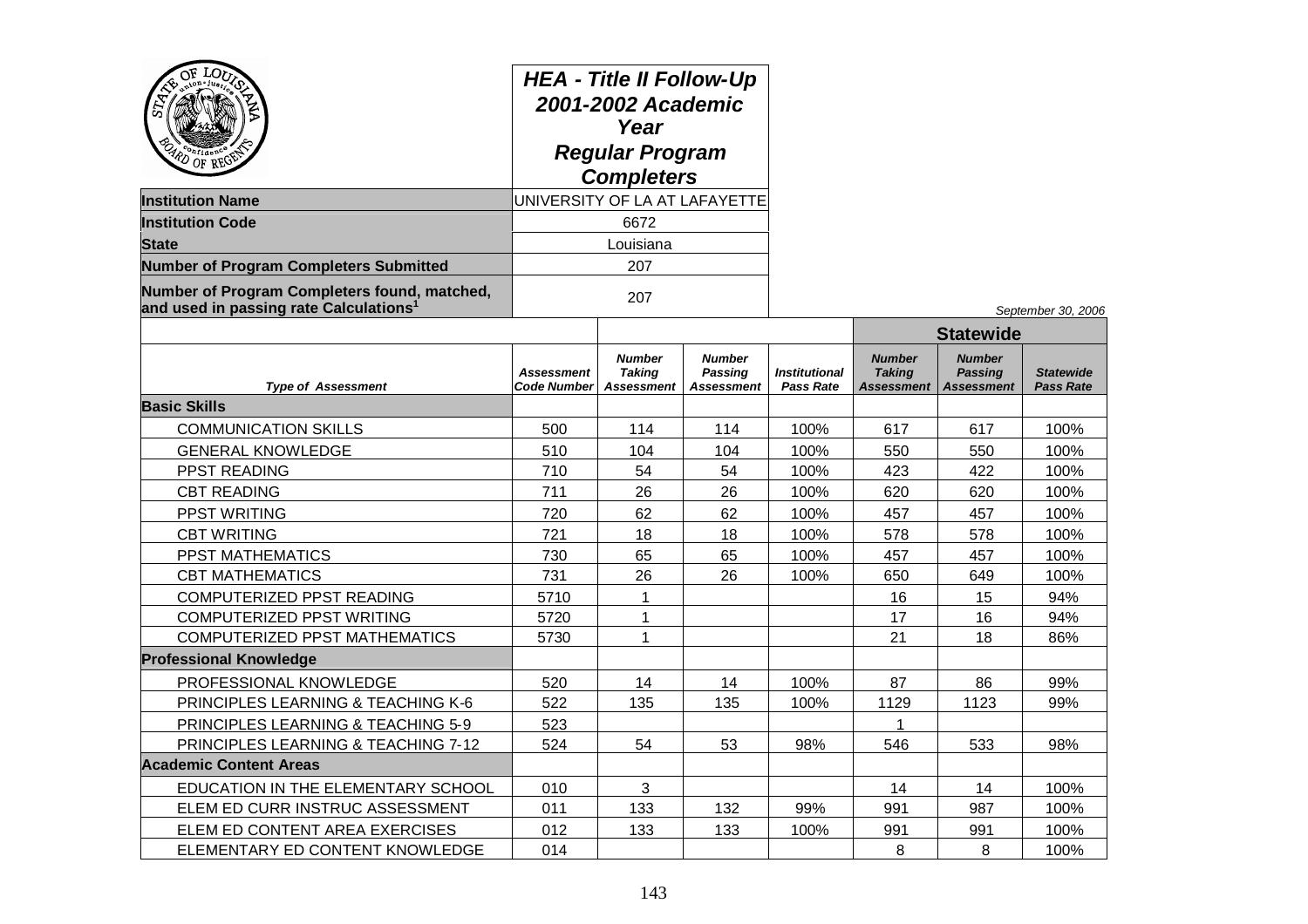| OF LO <sub>L</sub><br><b>PD OF REGES</b>                                                           | <b>HEA - Title II Follow-Up</b><br>2001-2002 Academic<br>Year<br><b>Regular Program</b><br><b>Completers</b> |                                              |                                               |                                          |                                              |                                                      |                                      |
|----------------------------------------------------------------------------------------------------|--------------------------------------------------------------------------------------------------------------|----------------------------------------------|-----------------------------------------------|------------------------------------------|----------------------------------------------|------------------------------------------------------|--------------------------------------|
| <b>Institution Name</b>                                                                            |                                                                                                              | UNIVERSITY OF LA AT LAFAYETTE                |                                               |                                          |                                              |                                                      |                                      |
| <b>Institution Code</b>                                                                            |                                                                                                              | 6672                                         |                                               |                                          |                                              |                                                      |                                      |
| <b>State</b>                                                                                       |                                                                                                              | Louisiana                                    |                                               |                                          |                                              |                                                      |                                      |
| <b>Number of Program Completers Submitted</b>                                                      |                                                                                                              | 207                                          |                                               |                                          |                                              |                                                      |                                      |
| Number of Program Completers found, matched,<br>and used in passing rate Calculations <sup>1</sup> |                                                                                                              | 207                                          |                                               |                                          |                                              |                                                      | September 30, 2006                   |
|                                                                                                    |                                                                                                              |                                              |                                               |                                          | <b>Statewide</b>                             |                                                      |                                      |
| <b>Type of Assessment</b>                                                                          | <b>Assessment</b><br>Code Number                                                                             | <b>Number</b><br><b>Taking</b><br>Assessment | <b>Number</b><br><b>Passing</b><br>Assessment | <b>Institutional</b><br><b>Pass Rate</b> | <b>Number</b><br><b>Taking</b><br>Assessment | <b>Number</b><br><b>Passing</b><br><b>Assessment</b> | <b>Statewide</b><br><b>Pass Rate</b> |
| <b>Academic Content Areas</b>                                                                      |                                                                                                              |                                              |                                               |                                          |                                              |                                                      |                                      |
| <b>EARLY CHILDHOOD EDUCATION</b>                                                                   | 020                                                                                                          |                                              |                                               |                                          | 80                                           | 80                                                   | 100%                                 |
| <b>BIOLOGY AND GENERAL SCIENCE</b>                                                                 | 030                                                                                                          | 1                                            |                                               |                                          | 31                                           | 31                                                   | 100%                                 |
| ENG LANG LIT COMP CONTENT KNOWLEDGE                                                                | 041                                                                                                          | 9                                            |                                               |                                          | 105                                          | 102                                                  | 97%                                  |
| ENG LANG LIT COMP PEDAGOGY                                                                         | 043                                                                                                          | 9                                            |                                               |                                          | 105                                          | 104                                                  | 99%                                  |
| <b>MATHEMATICS</b>                                                                                 | 060                                                                                                          | 3                                            |                                               |                                          | 45                                           | 45                                                   | 100%                                 |
| CHEM PHYSICS AND GENERAL SCIENCE                                                                   | 070                                                                                                          |                                              |                                               |                                          | 8                                            | $\overline{7}$                                       | 88%                                  |
| SOCIAL STUDIES: CONTENT KNOWLEDGE                                                                  | 081                                                                                                          | 16                                           | 14                                            | 88%                                      | 110                                          | 107                                                  | 97%                                  |
| SOCIAL STUDIES: INTERPRET MATERIALS                                                                | 083                                                                                                          | 14                                           | 14                                            | 100%                                     | 108                                          | 105                                                  | 97%                                  |
| PHYSICAL EDUCATION                                                                                 | 090                                                                                                          | 12                                           | 12                                            | 100%                                     | 151                                          | 149                                                  | 99%                                  |
| <b>BUSINESS EDUCATION</b>                                                                          | 100                                                                                                          | $\overline{2}$                               |                                               |                                          | 13                                           | 13                                                   | 100%                                 |
| <b>MUSIC EDUCATION</b>                                                                             | 110                                                                                                          | 1                                            |                                               |                                          | 70                                           | 69                                                   | 99%                                  |
| MUSIC CONTENT KNOWLEDGE                                                                            | 113                                                                                                          |                                              |                                               |                                          | 2                                            | $\overline{2}$                                       |                                      |
| <b>FAMILY AND CONSUMER SCIENCES</b>                                                                | 120                                                                                                          | 3                                            |                                               |                                          | 15                                           | 15                                                   | 100%                                 |
| <b>FRENCH</b>                                                                                      | 170                                                                                                          |                                              |                                               |                                          | $\overline{2}$                               | $\overline{2}$                                       |                                      |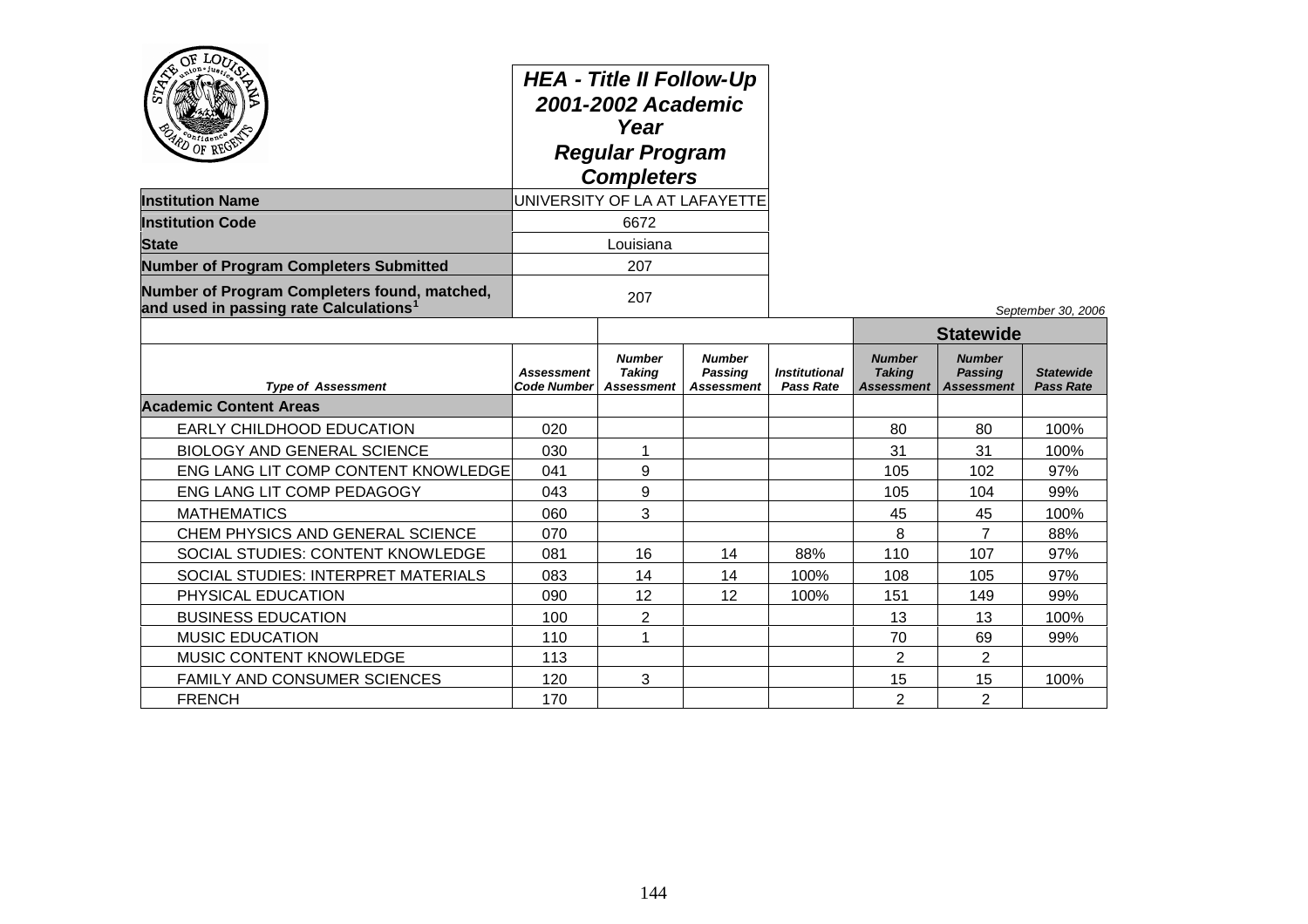|                                                                                                    |                                                           | <b>HEA - Title II Follow-Up</b><br>2001-2002 Academic Year<br><b>Regular Program Completers</b> |                                                 |                                                           |                                                            |                                      |
|----------------------------------------------------------------------------------------------------|-----------------------------------------------------------|-------------------------------------------------------------------------------------------------|-------------------------------------------------|-----------------------------------------------------------|------------------------------------------------------------|--------------------------------------|
| <b>Institution Name</b>                                                                            |                                                           | UNIVERSITY OF LA AT LAFAYETTE                                                                   |                                                 |                                                           |                                                            |                                      |
| <b>Institution Code</b>                                                                            |                                                           | 6672                                                                                            |                                                 |                                                           |                                                            |                                      |
| <b>State</b>                                                                                       |                                                           | Louisiana                                                                                       |                                                 |                                                           |                                                            |                                      |
| <b>Number of Program Completers Submitted</b>                                                      |                                                           | 207                                                                                             |                                                 |                                                           |                                                            |                                      |
| Number of Program Completers found, matched,<br>and used in passing rate Calculations <sup>1</sup> |                                                           | 207                                                                                             |                                                 |                                                           |                                                            | September 30, 2006                   |
|                                                                                                    |                                                           |                                                                                                 |                                                 |                                                           | <b>Statewide</b>                                           |                                      |
| Type of Assessment <sup>2</sup>                                                                    | <b>Number</b><br><b>Taking</b><br>Assessment <sup>3</sup> | <b>Number</b><br><b>Passing</b><br>Assessment <sup>4</sup>                                      | <i><b>Institutional</b></i><br><b>Pass Rate</b> | <b>Number</b><br><b>Taking</b><br>Assessment <sup>3</sup> | <b>Number</b><br><b>Passing</b><br>Assessment <sup>4</sup> | <b>Statewide</b><br><b>Pass Rate</b> |
| Aggregate - Basic Skills                                                                           | 197                                                       | 197                                                                                             | 100%                                            | 1684                                                      | 1679                                                       | 100%                                 |
| Aggregate - Professional Knowledge                                                                 | 203                                                       | 202                                                                                             | 100%                                            | 1763                                                      | 1743                                                       | 99%                                  |
| Aggregate - Academic Content Areas (Math, English,<br>Biology, etc.)                               | 183                                                       | 179                                                                                             | 98%                                             | 1645                                                      | 1627                                                       | 99%                                  |
| Aggregate - Other Content Areas (Career/Technical<br>Education, Health Educations, etc.)           |                                                           |                                                                                                 |                                                 |                                                           |                                                            |                                      |
| Aggregate - Teaching Special Populations (Special<br>Education, ELS, etc.)                         |                                                           |                                                                                                 |                                                 |                                                           |                                                            |                                      |
| Aggregate - Performance Assessments                                                                |                                                           |                                                                                                 |                                                 |                                                           |                                                            |                                      |
| <b>Summary Totals and Pass Rates</b> <sup>5</sup>                                                  | 207                                                       | 202                                                                                             | 98%                                             | 1775                                                      | 1743                                                       | 98%                                  |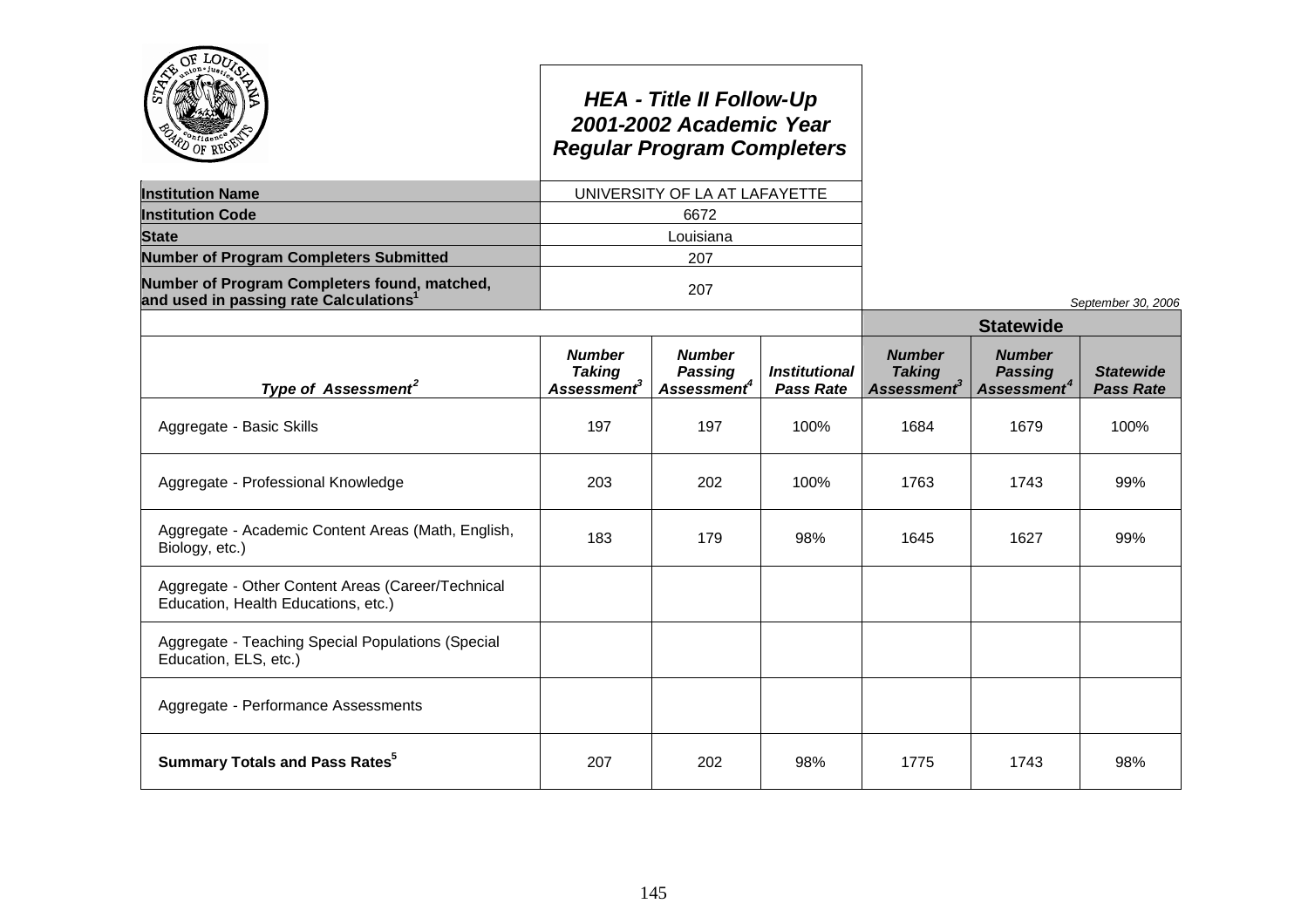| $\overline{O}$<br>LOUT<br>PD OF REGS                                                               | <b>HEA - Title II Follow-Up</b><br>2001-2002 Academic<br>Year<br><b>Alternate Program</b><br><b>Completers</b><br>UNIVERSITY OF LA AT LAFAYETTE |                                              |                                 |                                   |                                              |                                                      |                               |
|----------------------------------------------------------------------------------------------------|-------------------------------------------------------------------------------------------------------------------------------------------------|----------------------------------------------|---------------------------------|-----------------------------------|----------------------------------------------|------------------------------------------------------|-------------------------------|
| <b>Institution Name</b>                                                                            |                                                                                                                                                 |                                              |                                 |                                   |                                              |                                                      |                               |
| <b>Institution Code</b><br><b>State</b>                                                            |                                                                                                                                                 | 6672                                         |                                 |                                   |                                              |                                                      |                               |
|                                                                                                    |                                                                                                                                                 | Louisiana                                    |                                 |                                   |                                              |                                                      |                               |
| <b>Number of Program Completers Submitted</b>                                                      |                                                                                                                                                 | 37                                           |                                 |                                   |                                              |                                                      |                               |
| Number of Program Completers found, matched,<br>and used in passing rate Calculations <sup>1</sup> |                                                                                                                                                 | 35                                           |                                 |                                   |                                              |                                                      | September 13, 2006            |
|                                                                                                    |                                                                                                                                                 |                                              |                                 |                                   |                                              | <b>Statewide</b>                                     |                               |
| <b>Type of Assessment</b>                                                                          | <b>Assessment</b><br><b>Code Number</b>                                                                                                         | <b>Number</b><br><b>Taking</b><br>Assessment | Number<br>Passing<br>Assessment | Institutional<br><b>Pass Rate</b> | <b>Number</b><br><b>Taking</b><br>Assessment | <b>Number</b><br><b>Passing</b><br><b>Assessment</b> | <b>Statewide</b><br>Pass Rate |
| <b>Basic Skills</b>                                                                                |                                                                                                                                                 |                                              |                                 |                                   |                                              |                                                      |                               |
| <b>COMMUNICATION SKILLS</b>                                                                        | 500                                                                                                                                             | 12                                           | 12                              | 100%                              | 150                                          | 150                                                  | 100%                          |
| <b>GENERAL KNOWLEDGE</b>                                                                           | 510                                                                                                                                             | 11                                           | 11                              | 100%                              | 148                                          | 148                                                  | 100%                          |
| <b>PPST READING</b>                                                                                | 710                                                                                                                                             | 7                                            |                                 |                                   | 58                                           | 58                                                   | 100%                          |
| <b>CBT READING</b>                                                                                 | 711                                                                                                                                             | 8                                            |                                 |                                   | 141                                          | 141                                                  | 100%                          |
| <b>PPST WRITING</b>                                                                                | 720                                                                                                                                             | 6                                            |                                 |                                   | 59                                           | 59                                                   | 100%                          |
| <b>CBT WRITING</b>                                                                                 | 721                                                                                                                                             | 9                                            |                                 |                                   | 140                                          | 140                                                  | 100%                          |
| PPST MATHEMATICS                                                                                   | 730                                                                                                                                             | 7                                            |                                 |                                   | 54                                           | 54                                                   | 100%                          |
| <b>CBT MATHEMATICS</b>                                                                             | 731                                                                                                                                             | 9                                            |                                 |                                   | 148                                          | 148                                                  | 100%                          |
| COMPUTERIZED PPST READING                                                                          | 5710                                                                                                                                            |                                              |                                 |                                   | 1                                            |                                                      |                               |
| COMPUTERIZED PPST WRITING                                                                          | 5720                                                                                                                                            |                                              |                                 |                                   |                                              |                                                      |                               |
| COMPUTERIZED PPST MATHEMATICS                                                                      | 5730                                                                                                                                            |                                              |                                 |                                   |                                              |                                                      |                               |
| <b>Professional Knowledge</b>                                                                      |                                                                                                                                                 |                                              |                                 |                                   |                                              |                                                      |                               |
| PROFESSIONAL KNOWLEDGE                                                                             | 520                                                                                                                                             | 4                                            |                                 |                                   | 115                                          | 115                                                  | 100%                          |
| <b>PRINCIPLES LEARNING &amp; TEACHING K-6</b>                                                      | 522                                                                                                                                             | 15                                           | 15                              | 100%                              | 143                                          | 143                                                  | 100%                          |
| PRINCIPLES LEARNING & TEACHING 5-9                                                                 | 523                                                                                                                                             |                                              |                                 |                                   | 2                                            |                                                      |                               |
| PRINCIPLES LEARNING & TEACHING 7-12                                                                | 524                                                                                                                                             | 14                                           | 14                              | 100%                              | 164                                          | 164                                                  | 100%                          |
| <b>Academic Content Areas</b>                                                                      |                                                                                                                                                 |                                              |                                 |                                   |                                              |                                                      |                               |
| EDUCATION IN THE ELEMENTARY SCHOOL                                                                 | 010                                                                                                                                             | $\mathbf 1$                                  |                                 |                                   | 22                                           | 22                                                   | 100%                          |
| ELEM ED CURR INSTRUC ASSESSMENT                                                                    | 011                                                                                                                                             | 14                                           | 14                              | 100%                              | 128                                          | 127                                                  | 99%                           |
| ELEM ED CONTENT AREA EXERCISES                                                                     | 012                                                                                                                                             | 14                                           | 14                              | 100%                              | 127                                          | 127                                                  | 100%                          |
| ELEMENTARY ED CONTENT KNOWLEDGE                                                                    | 014                                                                                                                                             |                                              |                                 |                                   | 20                                           | 20                                                   | 100%                          |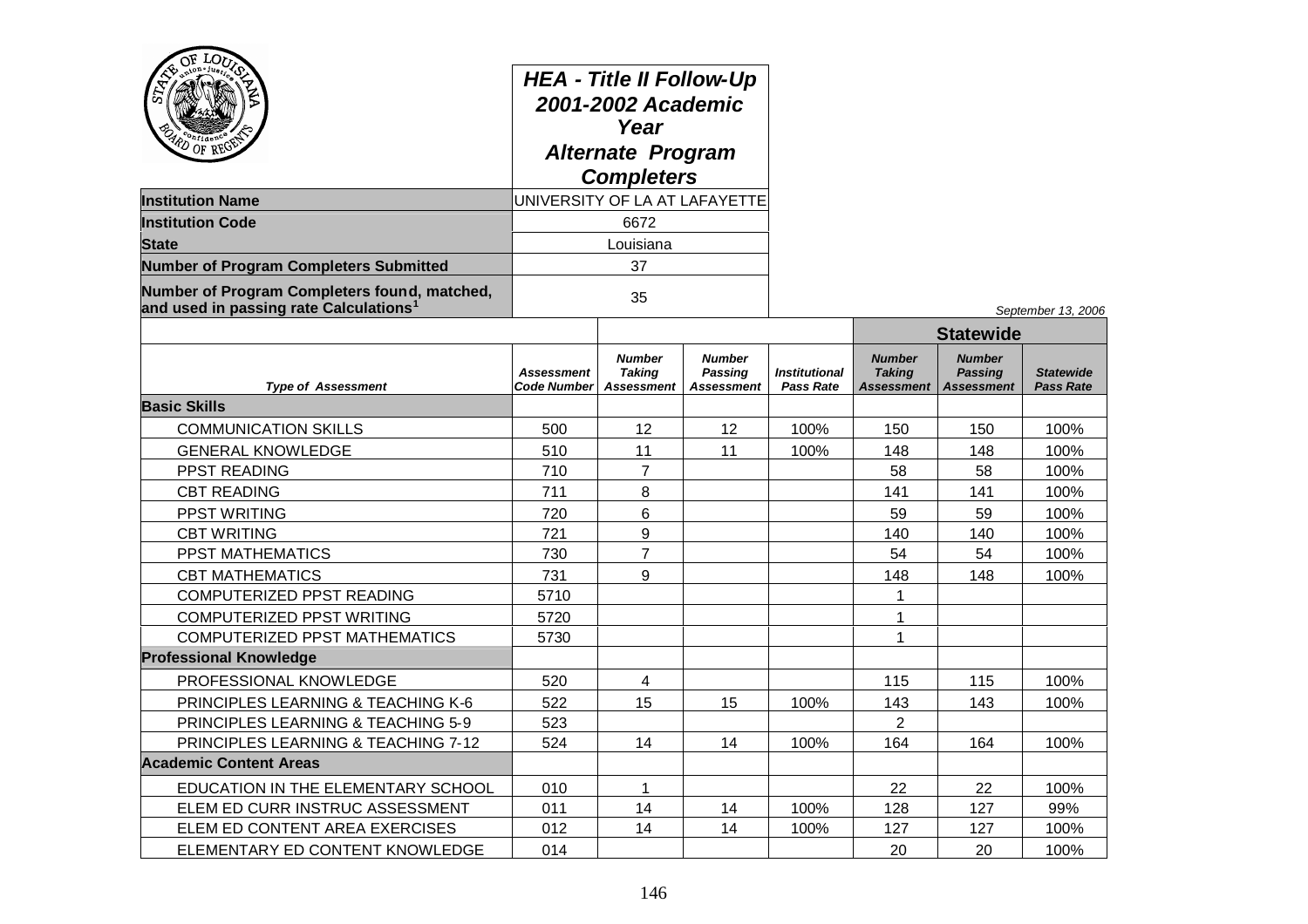| OF LOUT<br>AD OF REGE<br><b>Institution Name</b>                                                   | <b>HEA - Title II Follow-Up</b><br>2001-2002 Academic<br>Year<br><b>Alternate Program</b><br><b>Completers</b><br>UNIVERSITY OF LA AT LAFAYETTE |                                                     |                                               |                                          |                                              |                                                      |                                      |
|----------------------------------------------------------------------------------------------------|-------------------------------------------------------------------------------------------------------------------------------------------------|-----------------------------------------------------|-----------------------------------------------|------------------------------------------|----------------------------------------------|------------------------------------------------------|--------------------------------------|
| <b>Institution Code</b>                                                                            |                                                                                                                                                 | 6672                                                |                                               |                                          |                                              |                                                      |                                      |
| <b>State</b>                                                                                       |                                                                                                                                                 | Louisiana                                           |                                               |                                          |                                              |                                                      |                                      |
| <b>Number of Program Completers Submitted</b>                                                      |                                                                                                                                                 | 37                                                  |                                               |                                          |                                              |                                                      |                                      |
| Number of Program Completers found, matched,<br>and used in passing rate Calculations <sup>1</sup> | 35                                                                                                                                              |                                                     |                                               |                                          |                                              |                                                      | September 13, 2006                   |
|                                                                                                    |                                                                                                                                                 |                                                     |                                               |                                          |                                              | <b>Statewide</b>                                     |                                      |
| <b>Type of Assessment</b>                                                                          | <b>Assessment</b><br><b>Code Number</b>                                                                                                         | <b>Number</b><br><b>Taking</b><br><b>Assessment</b> | <b>Number</b><br>Passing<br><b>Assessment</b> | <b>Institutional</b><br><b>Pass Rate</b> | <b>Number</b><br><b>Taking</b><br>Assessment | <b>Number</b><br><b>Passing</b><br><b>Assessment</b> | <b>Statewide</b><br><b>Pass Rate</b> |
| <b>Academic Content Areas</b>                                                                      |                                                                                                                                                 |                                                     |                                               |                                          |                                              |                                                      |                                      |
| EARLY CHILDHOOD EDUCATION                                                                          | 020                                                                                                                                             |                                                     |                                               |                                          | 9                                            |                                                      |                                      |
| <b>BIOLOGY AND GENERAL SCIENCE</b>                                                                 | 030                                                                                                                                             | 5                                                   |                                               |                                          | 38                                           | 37                                                   | 97%                                  |
| ENG LANG LIT COMP CONTENT KNOWLEDGE                                                                | 041                                                                                                                                             | 2                                                   |                                               |                                          | 44                                           | 44                                                   | 100%                                 |
| ENG LANG LIT COMP PEDAGOGY                                                                         | 043                                                                                                                                             | $\overline{2}$                                      |                                               |                                          | 44                                           | 44                                                   | 100%                                 |
| <b>MATHEMATICS</b>                                                                                 | 060                                                                                                                                             | $\overline{2}$                                      |                                               |                                          | 24                                           | 24                                                   | 100%                                 |
| CHEM PHYSICS AND GENERAL SCIENCE                                                                   | 070                                                                                                                                             |                                                     |                                               |                                          | 9                                            |                                                      |                                      |
| <b>SOCIAL STUDIES</b>                                                                              | 080                                                                                                                                             |                                                     |                                               |                                          | $\overline{7}$                               |                                                      |                                      |
| SOCIAL STUDIES: CONTENT KNOWLEDGE                                                                  | 081                                                                                                                                             | 6                                                   |                                               |                                          | 36                                           | 36                                                   | 100%                                 |
| SOCIAL STUDIES: INTERPRET MATERIALS                                                                | 083                                                                                                                                             | 6                                                   |                                               |                                          | 36                                           | 35                                                   | 97%                                  |
| PHYSICAL EDUCATION                                                                                 | 090                                                                                                                                             |                                                     |                                               |                                          | 18                                           | 18                                                   | 100%                                 |
| <b>BUSINESS EDUCATION</b>                                                                          | 100                                                                                                                                             |                                                     |                                               |                                          | 12                                           | 12                                                   | 100%                                 |
| <b>MUSIC EDUCATION</b>                                                                             | 110                                                                                                                                             | 2                                                   |                                               |                                          | 11                                           | 11                                                   | 100%                                 |
| FAMILY AND CONSUMER SCIENCES                                                                       | 120                                                                                                                                             | $\overline{2}$                                      |                                               |                                          | 9                                            |                                                      |                                      |
| MIDDLE SCHOOL SUBJECTS: CK                                                                         | 146                                                                                                                                             |                                                     |                                               |                                          | $\overline{2}$                               |                                                      |                                      |
| <b>FRENCH</b>                                                                                      | 170                                                                                                                                             |                                                     |                                               |                                          | $\overline{c}$                               |                                                      |                                      |

سا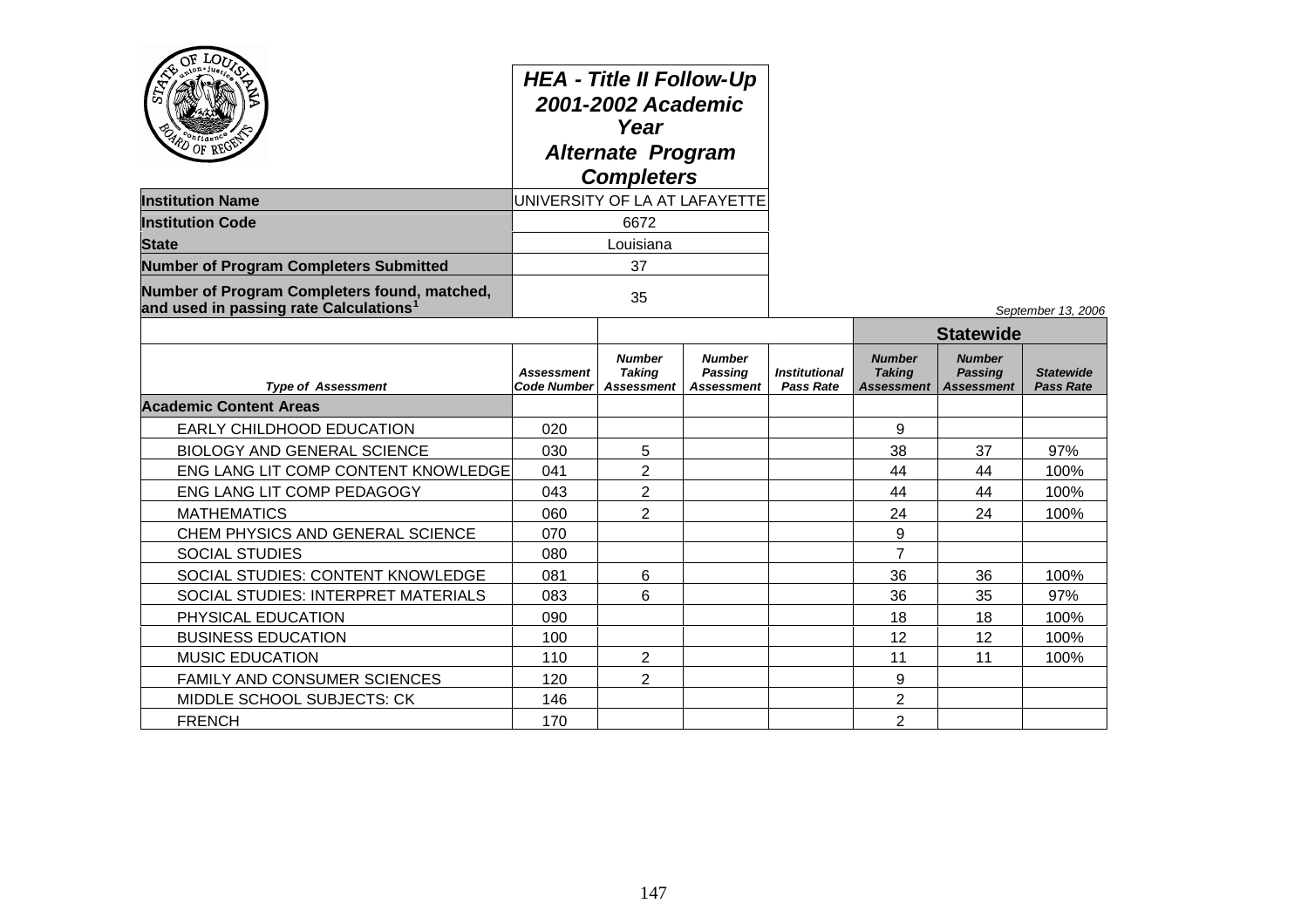|                                                                                                    | <b>Alternate Program Completers</b>                       | <b>HEA - Title II Follow-Up</b><br>2001-2002 Academic Year |                                                 |                                                           |                                                            |                                      |
|----------------------------------------------------------------------------------------------------|-----------------------------------------------------------|------------------------------------------------------------|-------------------------------------------------|-----------------------------------------------------------|------------------------------------------------------------|--------------------------------------|
| <b>Institution Name</b>                                                                            |                                                           | UNIVERSITY OF LA AT LAFAYETTE                              |                                                 |                                                           |                                                            |                                      |
| <b>Institution Code</b>                                                                            |                                                           | 6672                                                       |                                                 |                                                           |                                                            |                                      |
| <b>State</b>                                                                                       |                                                           | Louisiana                                                  |                                                 |                                                           |                                                            |                                      |
| <b>Number of Program Completers Submitted</b>                                                      |                                                           | 37                                                         |                                                 |                                                           |                                                            |                                      |
| Number of Program Completers found, matched,<br>and used in passing rate Calculations <sup>1</sup> |                                                           | 35                                                         |                                                 |                                                           |                                                            | September 13, 2006                   |
|                                                                                                    |                                                           |                                                            |                                                 |                                                           | <b>Statewide</b>                                           |                                      |
| Type of Assessment <sup>2</sup>                                                                    | <b>Number</b><br><b>Taking</b><br>Assessment <sup>3</sup> | <b>Number</b><br><b>Passing</b><br>Assessment <sup>4</sup> | <i><b>Institutional</b></i><br><b>Pass Rate</b> | <b>Number</b><br><b>Taking</b><br>Assessment <sup>3</sup> | <b>Number</b><br><b>Passing</b><br>Assessment <sup>4</sup> | <b>Statewide</b><br><b>Pass Rate</b> |
| Aggregate - Basic Skills                                                                           | 27                                                        | 27                                                         | 100%                                            | 360                                                       | 360                                                        | 100%                                 |
| Aggregate - Professional Knowledge                                                                 | 33                                                        | 33                                                         | 100%                                            | 424                                                       | 424                                                        | 100%                                 |
| Aggregate - Academic Content Areas (Math, English,<br>Biology, etc.)                               | 34                                                        | 34                                                         | 100%                                            | 391                                                       | 388                                                        | 99%                                  |
| Aggregate - Other Content Areas (Career/Technical<br>Education, Health Educations, etc.)           |                                                           |                                                            |                                                 |                                                           |                                                            |                                      |
| Aggregate - Teaching Special Populations (Special<br>Education, ELS, etc.)                         |                                                           |                                                            |                                                 |                                                           |                                                            |                                      |
| Aggregate - Performance Assessments                                                                |                                                           |                                                            |                                                 |                                                           |                                                            |                                      |
| <b>Summary Totals and Pass Rates</b> <sup>5</sup>                                                  | 35                                                        | 35                                                         | 100%                                            | 480                                                       | 477                                                        | 99%                                  |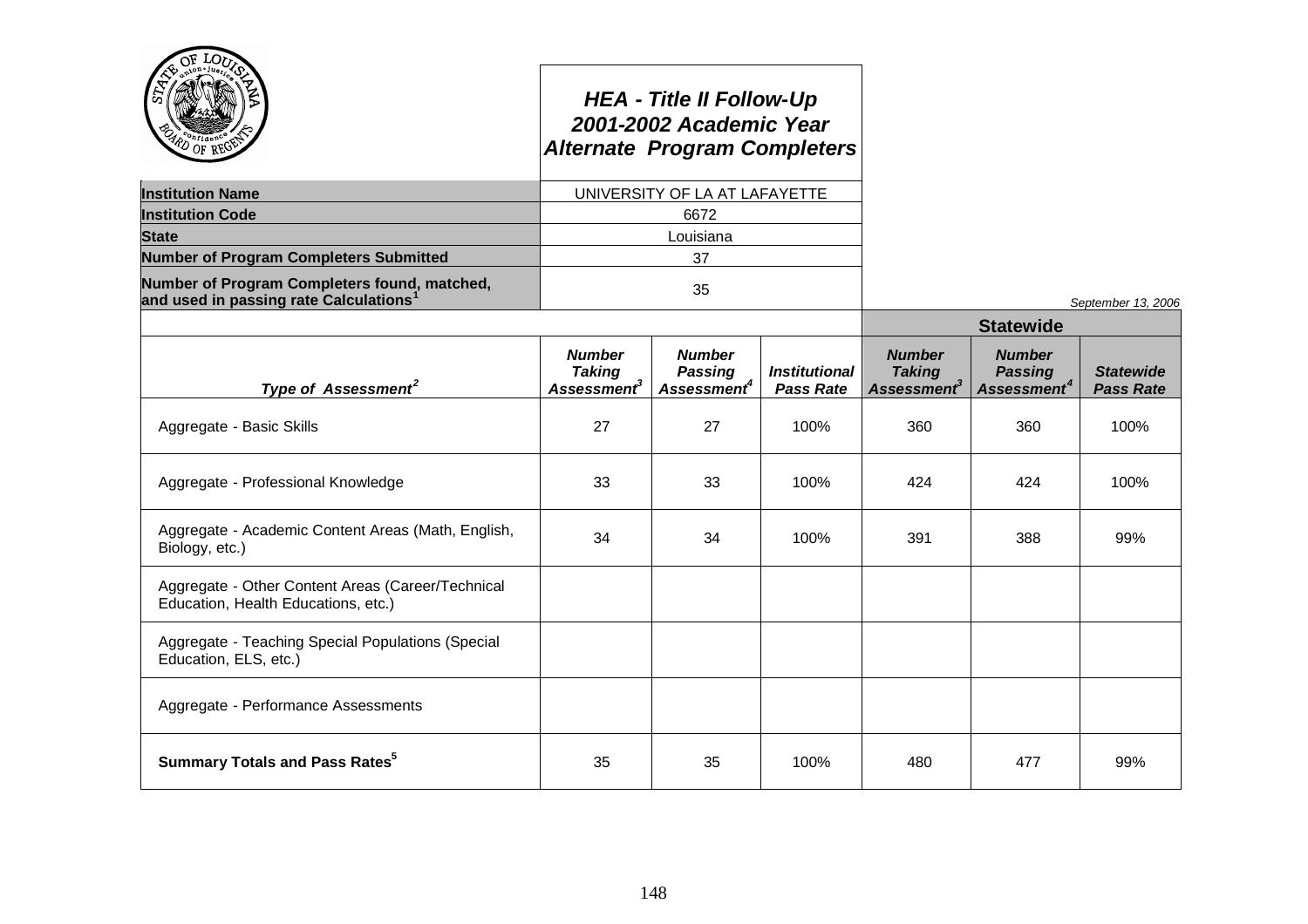$1$ The number of program completers found, matched and used in the passing rate calculation will not equal the sum of the column labeled "Number Taking Assessment" since a completer can take more than one assessment.

 $^{2}$  Institutions and/or States did not require the assessments within an aggregate where data cells are blank.

<sup>&</sup>lt;sup>3</sup> Number of completers who took one or more tests in a category and within their area of specialization.

<sup>4</sup> Number who passed all tests they took in a category and within their area of specialization.

<sup>&</sup>lt;sup>5</sup> Summary Totals and Pass Rate: Number of completers who successfully completed one or more tests across all categories used by the state for licensure and the total passrate.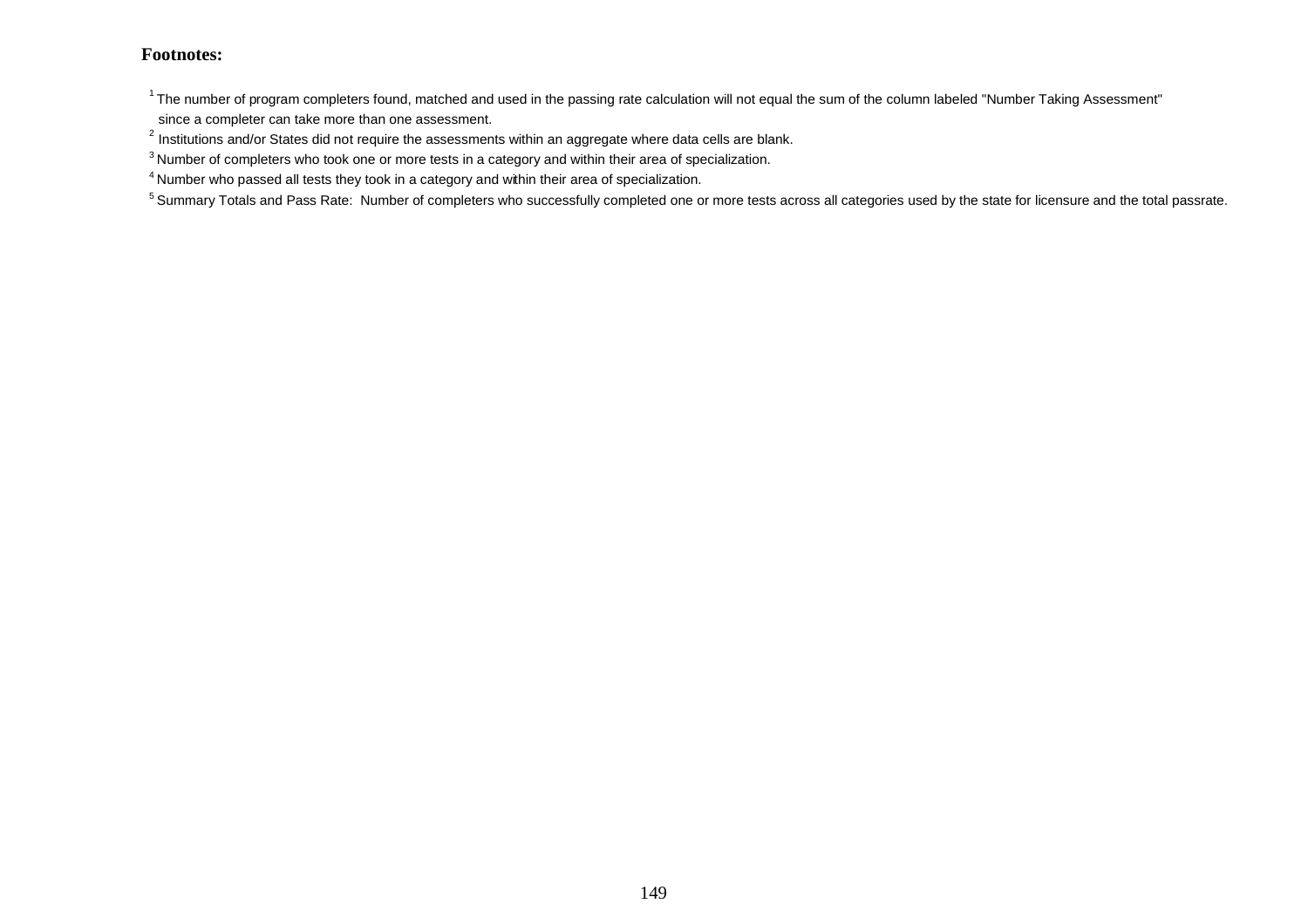# **HIGHER EDUCATION ACT (HEA) TITLE II 2001-2002 FOLLOW-UP REPORTS**

### **UNIVERSITY OF LOUISIANA AT MONROE**

- **HEA TITLE II FOLLOW-UP – 2001-2002 ACADEMIC YEAR – QUARTILE RANKING**
- **HEA TITLE II FOLLOW-UP – 2001-2002 ACADEMIC YEAR - REGULAR PROGRAM COMPLETERS – PASSAGE RATE REPORT**
- **HEA TITLE II FOLLOW-UP – 2001-2002 ACADEMIC YEAR - ALTERNATE PROGRAM COMPLETERS – PASSAGE RATE REPORT**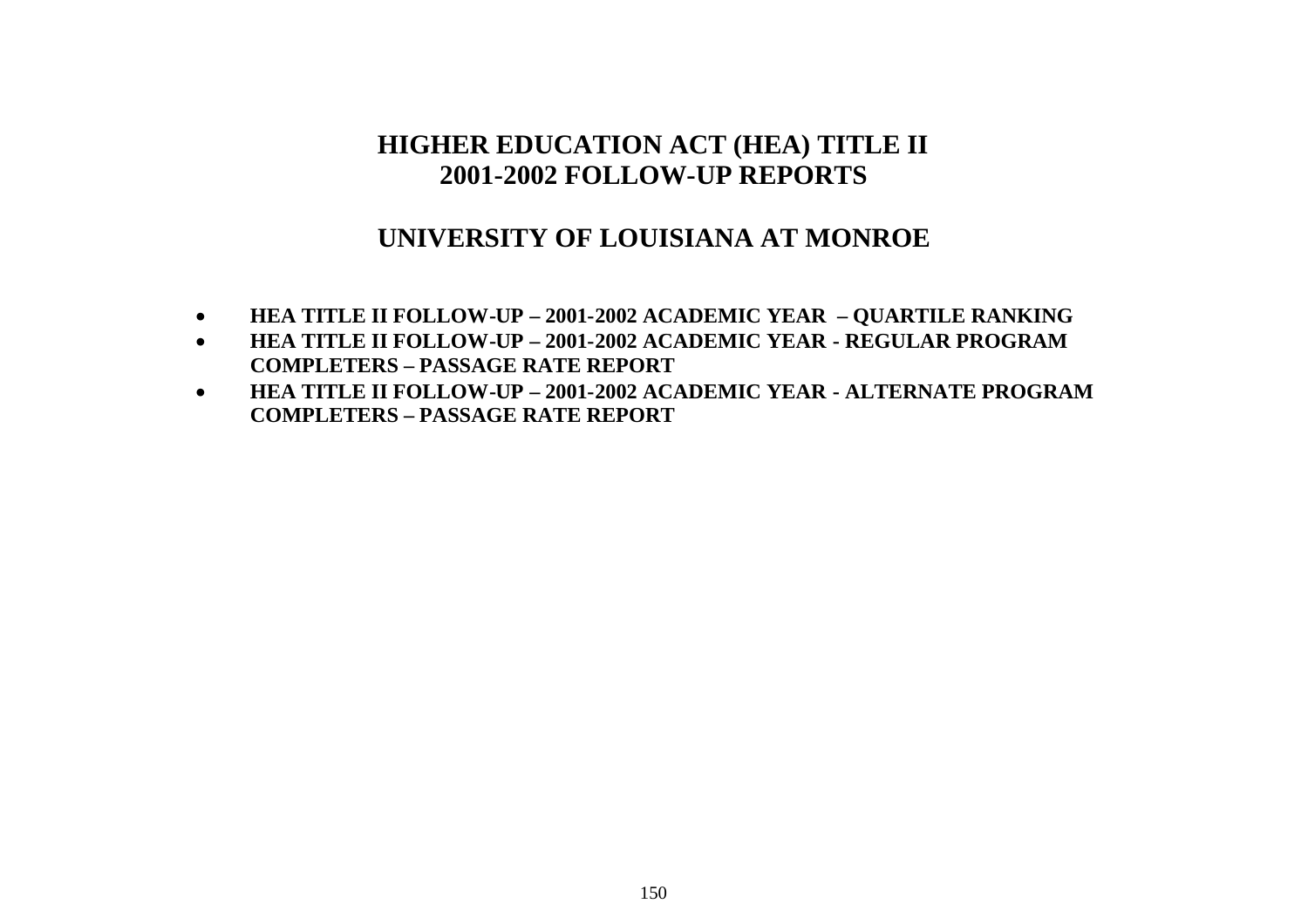| <b>Institution Name</b><br><b>Institution Code</b><br><b>State</b><br><b>Number of Program Completers Submitted</b><br>Number of Program Completers found,<br>matched,<br>and used in passing rate Calculations <sup>1</sup><br><b>Number of Individuals Licensed</b> | <b>HEA - Title II Follow-Up</b><br>2001-2002 Academic<br>Year<br><b>Quartile Ranking</b><br><b>Regular Completers</b><br>UNIVERSITY OF LA AT MONROE<br>6482<br>Louisiana<br>100<br>100 |                                                            |                                   |                                          |                                                         |                                                            |                                      |
|-----------------------------------------------------------------------------------------------------------------------------------------------------------------------------------------------------------------------------------------------------------------------|----------------------------------------------------------------------------------------------------------------------------------------------------------------------------------------|------------------------------------------------------------|-----------------------------------|------------------------------------------|---------------------------------------------------------|------------------------------------------------------------|--------------------------------------|
| <b>Number of Out-Of-State Program Completers</b>                                                                                                                                                                                                                      |                                                                                                                                                                                        |                                                            |                                   |                                          |                                                         |                                                            |                                      |
| <b>Number of In-State Program Completers</b>                                                                                                                                                                                                                          |                                                                                                                                                                                        | 1775                                                       |                                   |                                          |                                                         |                                                            | September 30, 2006                   |
|                                                                                                                                                                                                                                                                       |                                                                                                                                                                                        |                                                            |                                   |                                          |                                                         | <b>Statewide</b>                                           |                                      |
| Type of Assessment <sup>2</sup>                                                                                                                                                                                                                                       | <b>Number</b><br><b>Taking</b><br><b>Assessment</b>                                                                                                                                    | <b>Number</b><br><b>Passing</b><br>Assessment <sup>4</sup> | <b>Institutional</b><br>Pass Rate | <b>Institutional</b><br>Quartile<br>Rank | <b>Number</b><br><b>Taking</b><br>Assessment $^{\rm 3}$ | <b>Number</b><br><b>Passing</b><br>Assessment <sup>4</sup> | <b>Statewide</b><br><b>Pass Rate</b> |
| Aggregate - Basic Skills                                                                                                                                                                                                                                              | 98                                                                                                                                                                                     | 98                                                         | 100%                              | H                                        | 1684                                                    | 1679                                                       | 100%                                 |
| Aggregate - Professional Knowledge                                                                                                                                                                                                                                    | 100                                                                                                                                                                                    | 100                                                        | 100%                              | I.                                       | 1763                                                    | 1743                                                       | 99%                                  |
| Aggregate - Academic Content Areas (Math,<br>English, Biology, etc.)                                                                                                                                                                                                  | 99                                                                                                                                                                                     | 99                                                         | 100%                              | ı                                        | 1645                                                    | 1627                                                       | 99%                                  |
| Aggregate - Other Content Areas (Career/Technical<br>Education, Health Educations, etc.)                                                                                                                                                                              |                                                                                                                                                                                        |                                                            |                                   |                                          |                                                         |                                                            |                                      |
| Aggregate - Teaching Special Populations (Special<br>Education, ELS, etc.)                                                                                                                                                                                            |                                                                                                                                                                                        |                                                            |                                   |                                          |                                                         |                                                            |                                      |
| Aggregate - Performance Assessments                                                                                                                                                                                                                                   |                                                                                                                                                                                        |                                                            |                                   |                                          |                                                         |                                                            |                                      |
| <b>Summary Totals and Pass Rates</b> <sup>5</sup>                                                                                                                                                                                                                     | 100                                                                                                                                                                                    | 100                                                        | 100%                              | J.                                       | 1775                                                    | 1743                                                       | 98%                                  |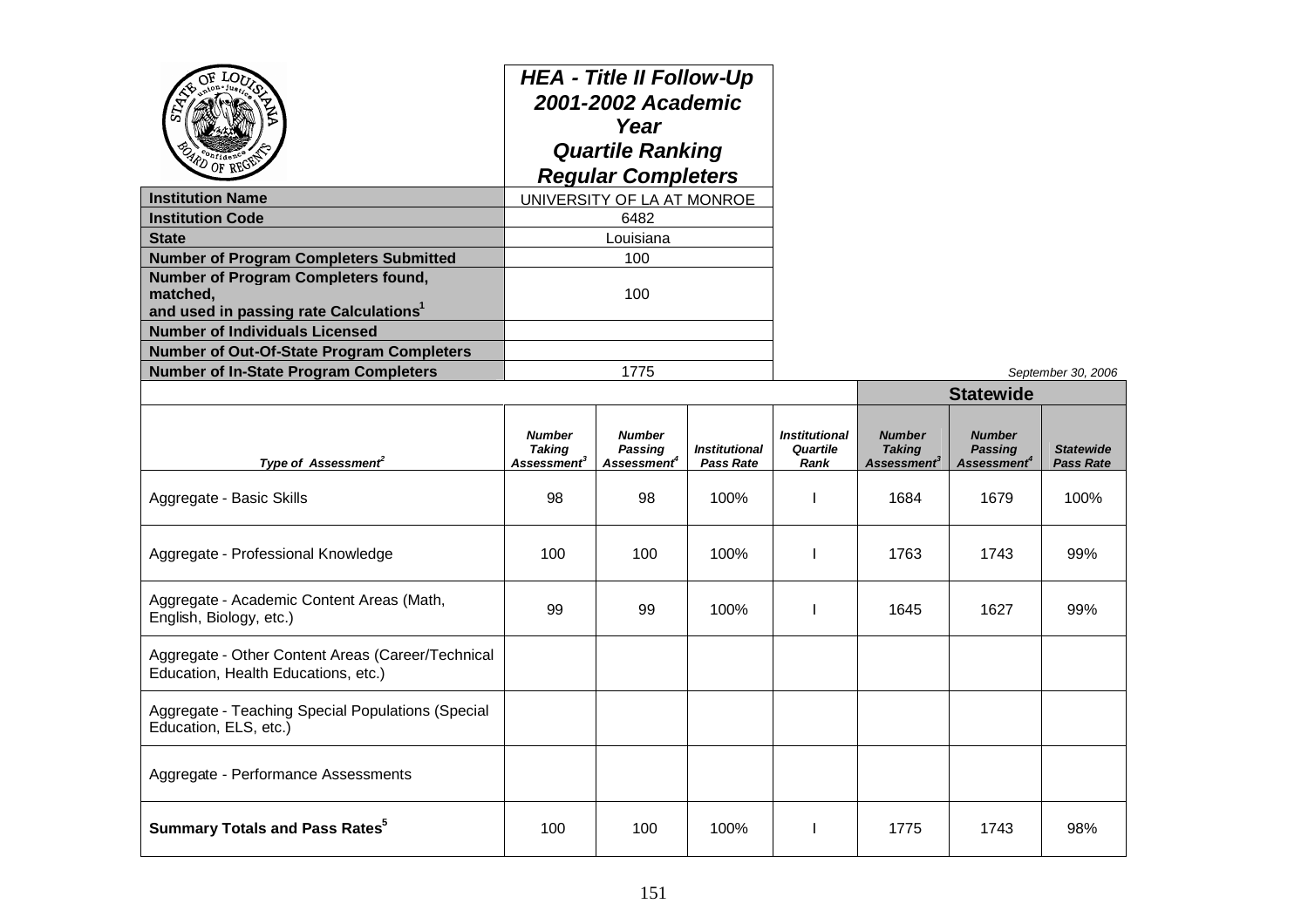| $Q_E$<br>LOU<br><b>Institution Name</b><br><b>Institution Code</b><br><b>State</b><br><b>Number of Program Completers Submitted</b><br>Number of Program Completers found, matched,<br>and used in passing rate Calculations | <b>HEA - Title II Follow-Up</b><br>2001-2002 Academic<br>Year<br><b>Regular Program</b><br><b>Completers</b><br>UNIVERSITY OF LA AT MONROE<br>6482<br>Louisiana<br>100<br>100 |                                                     |                                                      |                                          |                                                     |                                                      | September 30, 2006                   |
|------------------------------------------------------------------------------------------------------------------------------------------------------------------------------------------------------------------------------|-------------------------------------------------------------------------------------------------------------------------------------------------------------------------------|-----------------------------------------------------|------------------------------------------------------|------------------------------------------|-----------------------------------------------------|------------------------------------------------------|--------------------------------------|
|                                                                                                                                                                                                                              |                                                                                                                                                                               |                                                     |                                                      |                                          |                                                     | <b>Statewide</b>                                     |                                      |
| <b>Type of Assessment</b>                                                                                                                                                                                                    | <b>Assessment</b><br>Code<br><b>Number</b>                                                                                                                                    | <b>Number</b><br><b>Taking</b><br><b>Assessment</b> | <b>Number</b><br><b>Passing</b><br><b>Assessment</b> | <b>Institutional</b><br><b>Pass Rate</b> | <b>Number</b><br><b>Taking</b><br><b>Assessment</b> | <b>Number</b><br><b>Passing</b><br><b>Assessment</b> | <b>Statewide</b><br><b>Pass Rate</b> |
| <b>Basic Skills</b>                                                                                                                                                                                                          |                                                                                                                                                                               |                                                     |                                                      |                                          |                                                     |                                                      |                                      |
| <b>COMMUNICATION SKILLS</b>                                                                                                                                                                                                  | 500                                                                                                                                                                           | 25                                                  | 25                                                   | 100%                                     | 617                                                 | 617                                                  | 100%                                 |
| <b>GENERAL KNOWLEDGE</b>                                                                                                                                                                                                     | 510                                                                                                                                                                           | 23                                                  | 23                                                   | 100%                                     | 550                                                 | 550                                                  | 100%                                 |
| PPST READING                                                                                                                                                                                                                 | 710                                                                                                                                                                           | 8                                                   |                                                      |                                          | 423                                                 | 422                                                  | 100%                                 |
| <b>CBT READING</b>                                                                                                                                                                                                           | 711                                                                                                                                                                           | 65                                                  | 65                                                   | 100%                                     | 620                                                 | 620                                                  | 100%                                 |
| PPST WRITING                                                                                                                                                                                                                 | 720                                                                                                                                                                           | 11                                                  | 11                                                   | 100%                                     | 457                                                 | 457                                                  | 100%                                 |
| <b>CBT WRITING</b>                                                                                                                                                                                                           | 721                                                                                                                                                                           | 62                                                  | 62                                                   | 100%                                     | 578                                                 | 578                                                  | 100%                                 |
| PPST MATHEMATICS                                                                                                                                                                                                             | 730                                                                                                                                                                           | 8                                                   |                                                      |                                          | 457                                                 | 457                                                  | 100%                                 |
| <b>CBT MATHEMATICS</b>                                                                                                                                                                                                       | 731                                                                                                                                                                           | 67                                                  | 67                                                   | 100%                                     | 650                                                 | 649                                                  | 100%                                 |
| COMPUTERIZED PPST READING                                                                                                                                                                                                    | 5710                                                                                                                                                                          |                                                     |                                                      |                                          | 16                                                  | 15                                                   | 94%                                  |
| <b>COMPUTERIZED PPST WRITING</b>                                                                                                                                                                                             | 5720                                                                                                                                                                          |                                                     |                                                      |                                          | 17                                                  | 16                                                   | 94%                                  |
| <b>COMPUTERIZED PPST MATHEMATICS</b>                                                                                                                                                                                         | 5730                                                                                                                                                                          |                                                     |                                                      |                                          | 21                                                  | 18                                                   | 86%                                  |
| <b>Professional Knowledge</b>                                                                                                                                                                                                |                                                                                                                                                                               |                                                     |                                                      |                                          |                                                     |                                                      |                                      |
| PROFESSIONAL KNOWLEDGE                                                                                                                                                                                                       | 520                                                                                                                                                                           | 2                                                   |                                                      |                                          | 87                                                  | 86                                                   | 99%                                  |
| PRINCIPLES LEARNING & TEACHING K-6                                                                                                                                                                                           | 522                                                                                                                                                                           | 60                                                  | 60                                                   | 100%                                     | 1129                                                | 1123                                                 | 99%                                  |
| PRINCIPLES LEARNING & TEACHING 5-9                                                                                                                                                                                           | 523                                                                                                                                                                           |                                                     |                                                      |                                          | -1                                                  |                                                      |                                      |
| PRINCIPLES LEARNING & TEACHING 7-12                                                                                                                                                                                          | 524                                                                                                                                                                           | 38                                                  | 38                                                   | 100%                                     | 546                                                 | 533                                                  | 98%                                  |
| <b>Academic Content Areas</b>                                                                                                                                                                                                |                                                                                                                                                                               |                                                     |                                                      |                                          |                                                     |                                                      |                                      |
| EDUCATION IN THE ELEMENTARY SCHOOL                                                                                                                                                                                           | 010                                                                                                                                                                           |                                                     |                                                      |                                          | 14                                                  | 14                                                   | 100%                                 |
| ELEM ED CURR INSTRUC ASSESSMENT                                                                                                                                                                                              | 011                                                                                                                                                                           | 36                                                  | 36                                                   | 100%                                     | 991                                                 | 987                                                  | 100%                                 |
| ELEM ED CONTENT AREA EXERCISES                                                                                                                                                                                               | 012                                                                                                                                                                           | 36                                                  | 36                                                   | 100%                                     | 991                                                 | 991                                                  | 100%                                 |
| ELEMENTARY ED CONTENT KNOWLEDGE                                                                                                                                                                                              | 014                                                                                                                                                                           |                                                     |                                                      |                                          | 8                                                   | 8                                                    | 100%                                 |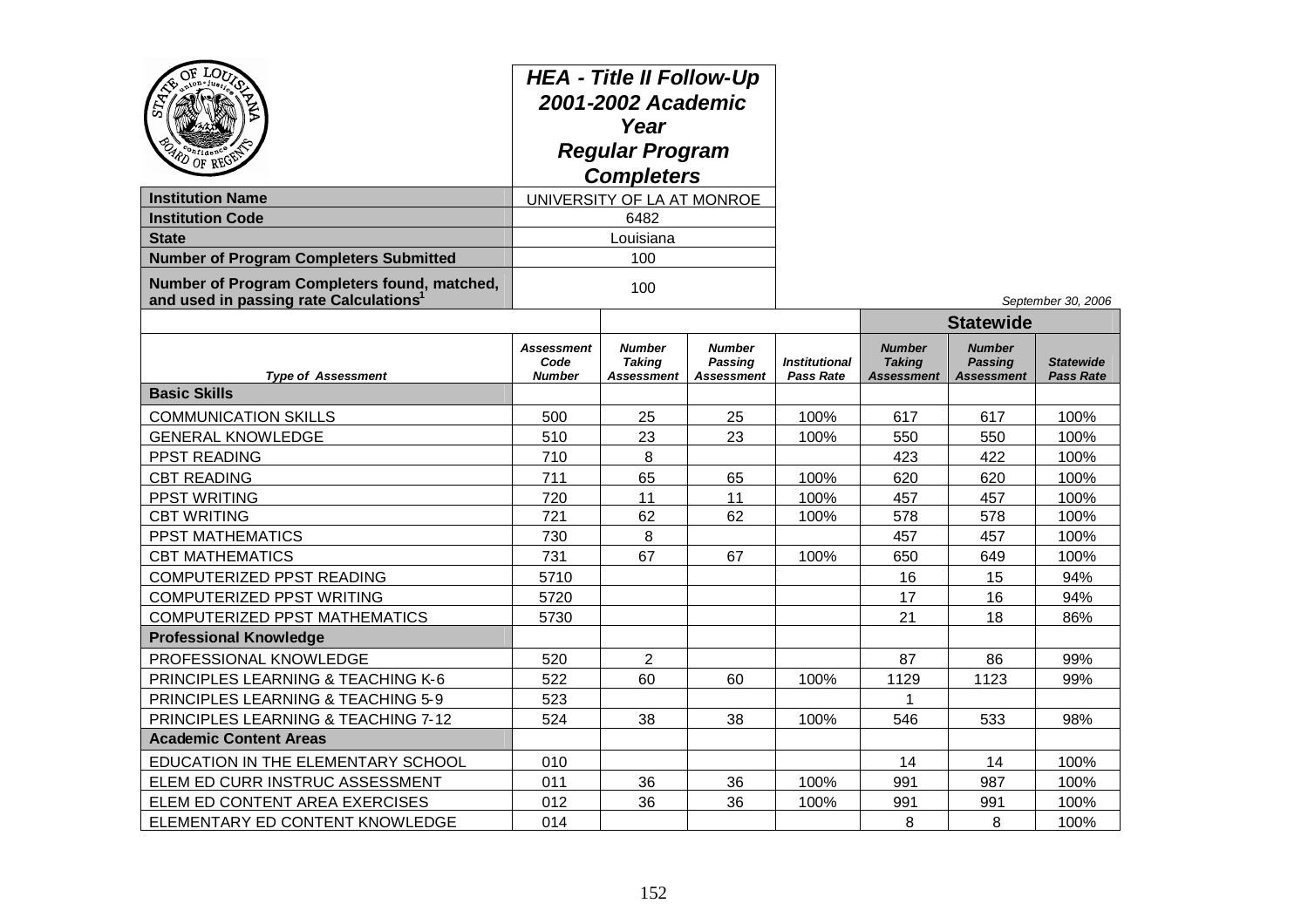| PO OF REGE                                                                                         | <b>HEA - Title II Follow-Up</b><br>2001-2002 Academic<br>Year<br><b>Regular Program</b><br><b>Completers</b> |                                              |                                                      |                                                 |                                              |                                                      |                                      |
|----------------------------------------------------------------------------------------------------|--------------------------------------------------------------------------------------------------------------|----------------------------------------------|------------------------------------------------------|-------------------------------------------------|----------------------------------------------|------------------------------------------------------|--------------------------------------|
| <b>Institution Name</b>                                                                            | UNIVERSITY OF LA AT MONROE                                                                                   |                                              |                                                      |                                                 |                                              |                                                      |                                      |
| <b>Institution Code</b>                                                                            |                                                                                                              | 6482                                         |                                                      |                                                 |                                              |                                                      |                                      |
| <b>State</b>                                                                                       |                                                                                                              | Louisiana                                    |                                                      |                                                 |                                              |                                                      |                                      |
| <b>Number of Program Completers Submitted</b>                                                      |                                                                                                              | 100                                          |                                                      |                                                 |                                              |                                                      |                                      |
| Number of Program Completers found, matched,<br>and used in passing rate Calculations <sup>1</sup> | 100                                                                                                          |                                              |                                                      |                                                 |                                              |                                                      | September 30, 2006                   |
|                                                                                                    |                                                                                                              |                                              |                                                      |                                                 |                                              | <b>Statewide</b>                                     |                                      |
| <b>Type of Assessment</b>                                                                          | Assessment<br>Code<br><b>Number</b>                                                                          | <b>Number</b><br><b>Taking</b><br>Assessment | <b>Number</b><br><b>Passing</b><br><b>Assessment</b> | <i><b>Institutional</b></i><br><b>Pass Rate</b> | <b>Number</b><br><b>Taking</b><br>Assessment | <b>Number</b><br><b>Passing</b><br><b>Assessment</b> | <b>Statewide</b><br><b>Pass Rate</b> |
| <b>Academic Content Areas</b>                                                                      |                                                                                                              |                                              |                                                      |                                                 |                                              |                                                      |                                      |
| EARLY CHILDHOOD EDUCATION                                                                          | 020                                                                                                          | 25                                           | 25                                                   | 100%                                            | 80                                           | 80                                                   | 100%                                 |
| <b>BIOLOGY AND GENERAL SCIENCE</b>                                                                 | 030                                                                                                          |                                              |                                                      |                                                 | 31                                           | 31                                                   | 100%                                 |
| ENG LANG LIT COMP CONTENT KNOWLEDGE                                                                | 041                                                                                                          |                                              |                                                      |                                                 | 105                                          | 102                                                  | 97%                                  |
| ENG LANG LIT COMP PEDAGOGY                                                                         | 043                                                                                                          |                                              |                                                      |                                                 | 105                                          | 104                                                  | 99%                                  |
| <b>MATHEMATICS</b>                                                                                 | 060                                                                                                          |                                              |                                                      |                                                 | 45                                           | 45                                                   | 100%                                 |
| CHEM PHYSICS AND GENERAL SCIENCE                                                                   | 070                                                                                                          |                                              |                                                      |                                                 | 8                                            | 7                                                    | 88%                                  |
| SOCIAL STUDIES: CONTENT KNOWLEDGE                                                                  | 081                                                                                                          | 6                                            |                                                      |                                                 | 110                                          | 107                                                  | 97%                                  |
| SOCIAL STUDIES: INTERPRET MATERIALS                                                                | 083                                                                                                          | 6                                            |                                                      |                                                 | 108                                          | 105                                                  | 97%                                  |
| PHYSICAL EDUCATION                                                                                 | 090                                                                                                          | 25                                           | 25                                                   | 100%                                            | 151                                          | 149                                                  | 99%                                  |
| <b>BUSINESS EDUCATION</b>                                                                          | 100                                                                                                          |                                              |                                                      |                                                 | 13                                           | 13                                                   | 100%                                 |
| <b>MUSIC EDUCATION</b>                                                                             | 110                                                                                                          | 6                                            |                                                      |                                                 | 70                                           | 69                                                   | 99%                                  |
| MUSIC CONTENT KNOWLEDGE                                                                            | 113                                                                                                          |                                              |                                                      |                                                 | $\overline{2}$                               | $\overline{2}$                                       |                                      |
| FAMILY AND CONSUMER SCIENCES                                                                       | 120                                                                                                          |                                              |                                                      |                                                 | 15                                           | 15                                                   | 100%                                 |
| <b>FRENCH</b>                                                                                      | 170                                                                                                          |                                              |                                                      |                                                 | $\overline{2}$                               | $\overline{2}$                                       |                                      |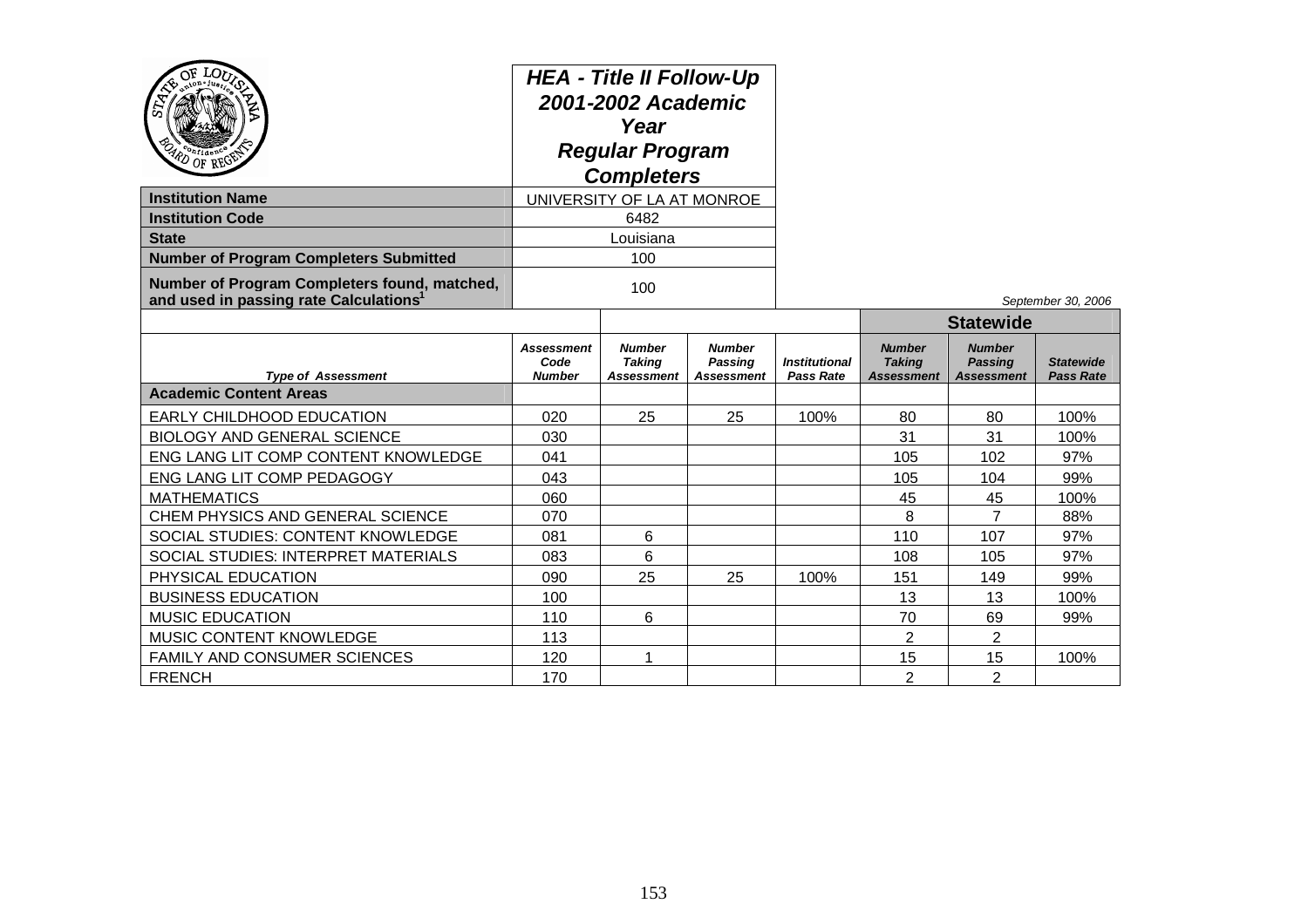|                                                                                                    |                                                                  | <b>HEA - Title II Follow-Up</b><br>2001-2002 Academic Year<br><b>Regular Program Completers</b> |                                          |                                                                  |                                                            |                                      |
|----------------------------------------------------------------------------------------------------|------------------------------------------------------------------|-------------------------------------------------------------------------------------------------|------------------------------------------|------------------------------------------------------------------|------------------------------------------------------------|--------------------------------------|
| <b>Institution Name</b>                                                                            |                                                                  | UNIVERSITY OF LA AT MONROE                                                                      |                                          |                                                                  |                                                            |                                      |
| <b>Institution Code</b>                                                                            |                                                                  | 6482                                                                                            |                                          |                                                                  |                                                            |                                      |
| <b>State</b>                                                                                       |                                                                  | Louisiana                                                                                       |                                          |                                                                  |                                                            |                                      |
| <b>Number of Program Completers Submitted</b>                                                      |                                                                  | 100                                                                                             |                                          |                                                                  |                                                            |                                      |
| Number of Program Completers found, matched,<br>and used in passing rate Calculations <sup>1</sup> |                                                                  | 100                                                                                             |                                          |                                                                  |                                                            | September 30, 2006                   |
|                                                                                                    |                                                                  |                                                                                                 |                                          |                                                                  | <b>Statewide</b>                                           |                                      |
| Type of Assessment <sup>2</sup>                                                                    | <b>Number</b><br><b>Taking</b><br><b>Assessment</b> <sup>3</sup> | <b>Number</b><br><b>Passing</b><br>Assessment <sup>4</sup>                                      | <b>Institutional</b><br><b>Pass Rate</b> | <b>Number</b><br><b>Taking</b><br><b>Assessment</b> <sup>3</sup> | <b>Number</b><br><b>Passing</b><br>Assessment <sup>4</sup> | <b>Statewide</b><br><b>Pass Rate</b> |
| Aggregate - Basic Skills                                                                           | 98                                                               | 98                                                                                              | 100%                                     | 1684                                                             | 1679                                                       | 100%                                 |
| Aggregate - Professional Knowledge                                                                 | 100                                                              | 100                                                                                             | 100%                                     | 1763                                                             | 1743                                                       | 99%                                  |
| Aggregate - Academic Content Areas (Math, English,<br>Biology, etc.)                               | 99                                                               | 99                                                                                              | 100%                                     | 1645                                                             | 1627                                                       | 99%                                  |
| Aggregate - Other Content Areas (Career/Technical<br>Education, Health Educations, etc.)           |                                                                  |                                                                                                 |                                          |                                                                  |                                                            |                                      |
| Aggregate - Teaching Special Populations (Special<br>Education, ELS, etc.)                         |                                                                  |                                                                                                 |                                          |                                                                  |                                                            |                                      |
| Aggregate - Performance Assessments                                                                |                                                                  |                                                                                                 |                                          |                                                                  |                                                            |                                      |
| <b>Summary Totals and Pass Rates</b> <sup>5</sup>                                                  | 100                                                              | 100                                                                                             | 100%                                     | 1775                                                             | 1743                                                       | 98%                                  |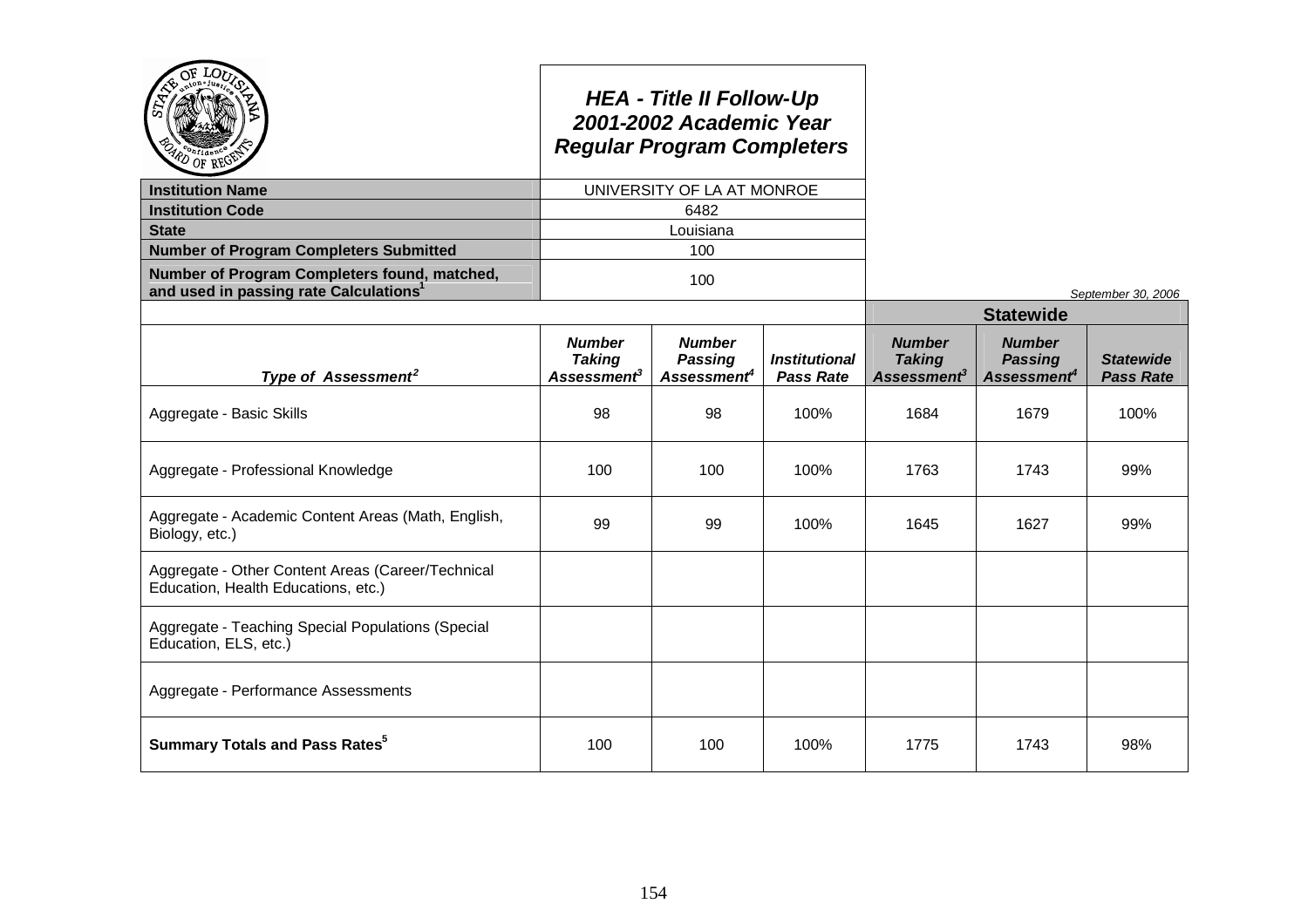| $\overrightarrow{\text{OF}}\underset{\text{m},j_{\text{u}_{\text{str}}}}{\text{LO}}\overrightarrow{\text{O}}\overrightarrow{\text{O}}$<br><b>Institution Name</b><br><b>Institution Code</b><br><b>State</b> | <b>HEA - Title II Follow-Up</b><br>2001-2002 Academic<br>Year<br><b>Alternate Program</b><br><b>Completers</b><br>UNIVERSITY OF LA AT MONROE<br>6482<br>Louisiana |                                              |                                                      |                                          |                                                     |                                                      |                                      |
|--------------------------------------------------------------------------------------------------------------------------------------------------------------------------------------------------------------|-------------------------------------------------------------------------------------------------------------------------------------------------------------------|----------------------------------------------|------------------------------------------------------|------------------------------------------|-----------------------------------------------------|------------------------------------------------------|--------------------------------------|
| <b>Number of Program Completers Submitted</b>                                                                                                                                                                |                                                                                                                                                                   | 13                                           |                                                      |                                          |                                                     |                                                      |                                      |
| Number of Program Completers found, matched,<br>and used in passing rate Calculations <sup>1</sup>                                                                                                           |                                                                                                                                                                   | 13                                           |                                                      |                                          |                                                     |                                                      |                                      |
|                                                                                                                                                                                                              |                                                                                                                                                                   |                                              |                                                      |                                          |                                                     | <b>Statewide</b>                                     |                                      |
| <b>Type of Assessment</b>                                                                                                                                                                                    | <b>Assessment</b><br>Code<br><b>Number</b>                                                                                                                        | <b>Number</b><br><b>Taking</b><br>Assessment | <b>Number</b><br><b>Passing</b><br><b>Assessment</b> | <b>Institutional</b><br><b>Pass Rate</b> | <b>Number</b><br><b>Taking</b><br><b>Assessment</b> | <b>Number</b><br><b>Passing</b><br><b>Assessment</b> | <b>Statewide</b><br><b>Pass Rate</b> |
| <b>Basic Skills</b>                                                                                                                                                                                          |                                                                                                                                                                   |                                              |                                                      |                                          |                                                     |                                                      |                                      |
| <b>COMMUNICATION SKILLS</b>                                                                                                                                                                                  | 500                                                                                                                                                               | 5                                            |                                                      |                                          | 150                                                 | 150                                                  | 100%                                 |
| <b>GENERAL KNOWLEDGE</b>                                                                                                                                                                                     | 510                                                                                                                                                               | 6                                            |                                                      |                                          | 148                                                 | 148                                                  | 100%                                 |
| PPST READING                                                                                                                                                                                                 | 710                                                                                                                                                               | $\mathbf{1}$                                 |                                                      |                                          | 58                                                  | 58                                                   | 100%                                 |
| <b>CBT READING</b>                                                                                                                                                                                           | 711                                                                                                                                                               | 6                                            |                                                      |                                          | 141                                                 | 141                                                  | 100%                                 |
| PPST WRITING                                                                                                                                                                                                 | 720                                                                                                                                                               | $\mathbf{1}$                                 |                                                      |                                          | 59                                                  | 59                                                   | 100%                                 |
| <b>CBT WRITING</b>                                                                                                                                                                                           | 721                                                                                                                                                               | 6                                            |                                                      |                                          | 140                                                 | 140                                                  | 100%                                 |
| PPST MATHEMATICS                                                                                                                                                                                             | 730                                                                                                                                                               | 1                                            |                                                      |                                          | 54                                                  | 54                                                   | 100%                                 |
| <b>CBT MATHEMATICS</b>                                                                                                                                                                                       | 731                                                                                                                                                               | 5                                            |                                                      |                                          | 148                                                 | 148                                                  | 100%                                 |
| COMPUTERIZED PPST READING                                                                                                                                                                                    | 5710                                                                                                                                                              |                                              |                                                      |                                          | 1                                                   |                                                      |                                      |
| COMPUTERIZED PPST WRITING                                                                                                                                                                                    | 5720                                                                                                                                                              |                                              |                                                      |                                          | $\mathbf{1}$                                        |                                                      |                                      |
| <b>COMPUTERIZED PPST MATHEMATICS</b>                                                                                                                                                                         | 5730                                                                                                                                                              |                                              |                                                      |                                          | 1                                                   |                                                      |                                      |
| <b>Professional Knowledge</b>                                                                                                                                                                                |                                                                                                                                                                   |                                              |                                                      |                                          |                                                     |                                                      |                                      |
| PROFESSIONAL KNOWLEDGE                                                                                                                                                                                       | 520                                                                                                                                                               | 1                                            |                                                      |                                          | 115                                                 | 115                                                  | 100%                                 |
| PRINCIPLES LEARNING & TEACHING K-6<br>PRINCIPLES LEARNING & TEACHING 5-9                                                                                                                                     | 522<br>523                                                                                                                                                        | $\overline{2}$                               |                                                      |                                          | 143<br>$\overline{2}$                               | 143                                                  | 100%                                 |
|                                                                                                                                                                                                              | 524                                                                                                                                                               | 9                                            |                                                      |                                          | 164                                                 | 164                                                  | 100%                                 |
| PRINCIPLES LEARNING & TEACHING 7-12<br><b>Academic Content Areas</b>                                                                                                                                         |                                                                                                                                                                   |                                              |                                                      |                                          |                                                     |                                                      |                                      |
| EDUCATION IN THE ELEMENTARY SCHOOL                                                                                                                                                                           | 010                                                                                                                                                               |                                              |                                                      |                                          | 22                                                  | 22                                                   | 100%                                 |
| ELEM ED CURR INSTRUC ASSESSMENT                                                                                                                                                                              | 011                                                                                                                                                               | $\overline{2}$                               |                                                      |                                          | 128                                                 | 127                                                  | 99%                                  |
| ELEM ED CONTENT AREA EXERCISES                                                                                                                                                                               | 012                                                                                                                                                               | $\overline{2}$                               |                                                      |                                          | 127                                                 | 127                                                  | 100%                                 |
| ELEMENTARY ED CONTENT KNOWLEDGE                                                                                                                                                                              | 014                                                                                                                                                               |                                              |                                                      |                                          | 20                                                  | 20                                                   | 100%                                 |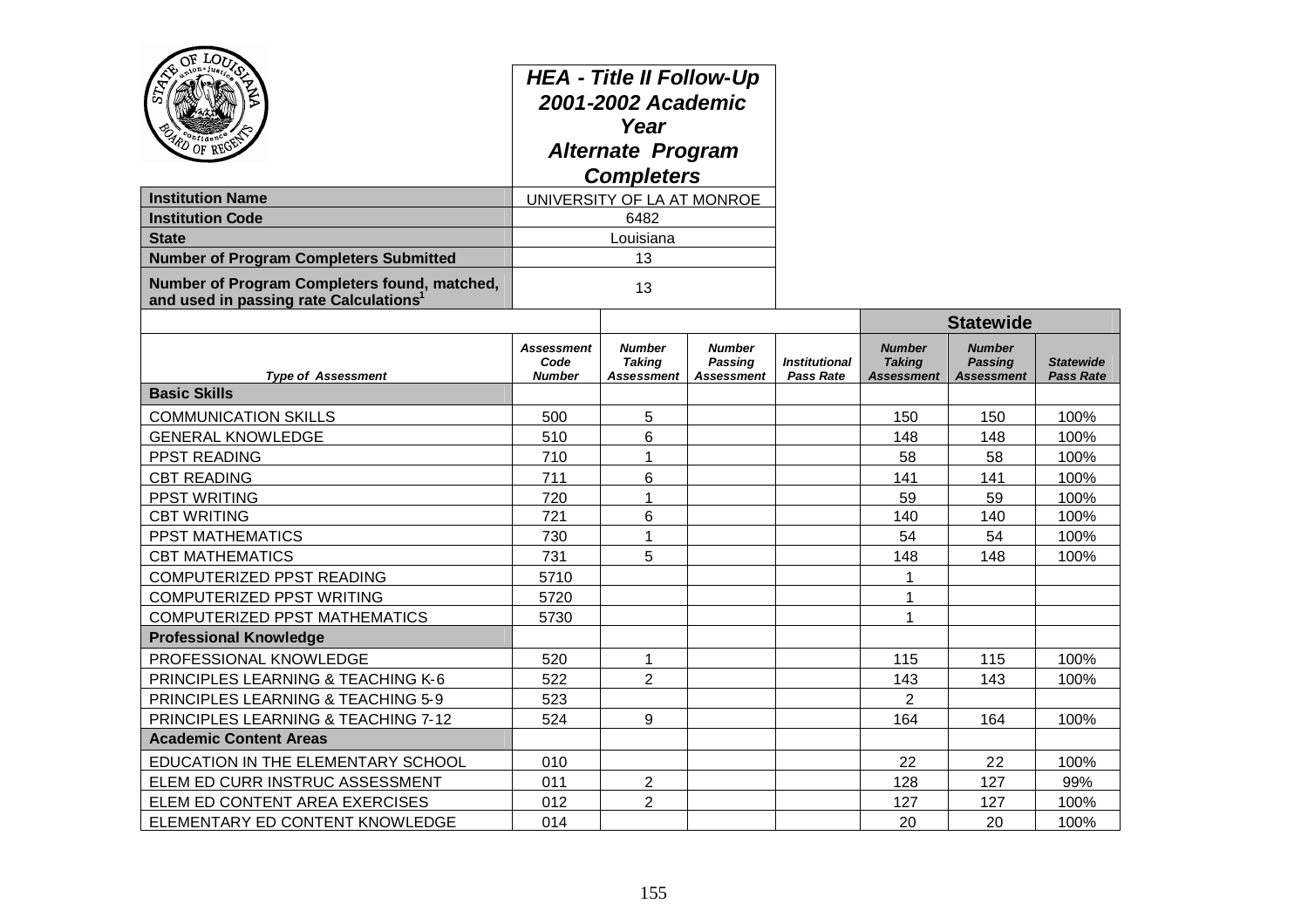| OF LOUTS<br>ST <sub>4</sub><br>PD OF REGES<br><b>Institution Name</b><br><b>Institution Code</b><br><b>State</b><br><b>Number of Program Completers Submitted</b><br>Number of Program Completers found, matched,<br>and used in passing rate Calculations <sup>1</sup> | <b>HEA - Title II Follow-Up</b><br>2001-2002 Academic<br>Year<br><b>Alternate Program</b><br><b>Completers</b><br>UNIVERSITY OF LA AT MONROE<br>6482<br>Louisiana<br>13<br>13 |                                              |                                               |                                                 |                                              |                                                      |                                      |
|-------------------------------------------------------------------------------------------------------------------------------------------------------------------------------------------------------------------------------------------------------------------------|-------------------------------------------------------------------------------------------------------------------------------------------------------------------------------|----------------------------------------------|-----------------------------------------------|-------------------------------------------------|----------------------------------------------|------------------------------------------------------|--------------------------------------|
|                                                                                                                                                                                                                                                                         |                                                                                                                                                                               |                                              |                                               |                                                 | <b>Statewide</b>                             |                                                      |                                      |
| <b>Type of Assessment</b>                                                                                                                                                                                                                                               | <b>Assessment</b><br>Code<br><b>Number</b>                                                                                                                                    | <b>Number</b><br><b>Taking</b><br>Assessment | <b>Number</b><br>Passing<br><b>Assessment</b> | <i><b>Institutional</b></i><br><b>Pass Rate</b> | <b>Number</b><br><b>Taking</b><br>Assessment | <b>Number</b><br><b>Passing</b><br><b>Assessment</b> | <b>Statewide</b><br><b>Pass Rate</b> |
| <b>Academic Content Areas</b>                                                                                                                                                                                                                                           |                                                                                                                                                                               |                                              |                                               |                                                 |                                              |                                                      |                                      |
| <b>EARLY CHILDHOOD EDUCATION</b>                                                                                                                                                                                                                                        | 020                                                                                                                                                                           |                                              |                                               |                                                 | 9                                            |                                                      |                                      |
| <b>BIOLOGY AND GENERAL SCIENCE</b>                                                                                                                                                                                                                                      | 030                                                                                                                                                                           | $\overline{c}$                               |                                               |                                                 | 38                                           | 37                                                   | 97%                                  |
| ENG LANG LIT COMP CONTENT KNOWLEDGE                                                                                                                                                                                                                                     | 041                                                                                                                                                                           | 1                                            |                                               |                                                 | 44                                           | 44                                                   | 100%                                 |
| ENG LANG LIT COMP PEDAGOGY                                                                                                                                                                                                                                              | 043                                                                                                                                                                           | 1                                            |                                               |                                                 | 44                                           | 44                                                   | 100%                                 |
| <b>MATHEMATICS</b>                                                                                                                                                                                                                                                      | 060                                                                                                                                                                           |                                              |                                               |                                                 | 24                                           | 24                                                   | 100%                                 |
| CHEM PHYSICS AND GENERAL SCIENCE                                                                                                                                                                                                                                        | 070                                                                                                                                                                           | 1                                            |                                               |                                                 | 9                                            |                                                      |                                      |
| <b>SOCIAL STUDIES</b>                                                                                                                                                                                                                                                   | 080                                                                                                                                                                           |                                              |                                               |                                                 | 7                                            |                                                      |                                      |
| SOCIAL STUDIES: CONTENT KNOWLEDGE                                                                                                                                                                                                                                       | 081                                                                                                                                                                           | 1                                            |                                               |                                                 | 36                                           | 36                                                   | 100%                                 |
| SOCIAL STUDIES: INTERPRET MATERIALS                                                                                                                                                                                                                                     | 083                                                                                                                                                                           | 1                                            |                                               |                                                 | 36                                           | 35                                                   | 97%                                  |
| PHYSICAL EDUCATION                                                                                                                                                                                                                                                      | 090                                                                                                                                                                           | 1                                            |                                               |                                                 | 18                                           | 18                                                   | 100%                                 |
| <b>BUSINESS EDUCATION</b>                                                                                                                                                                                                                                               | 100                                                                                                                                                                           | 1                                            |                                               |                                                 | 12                                           | 12                                                   | 100%                                 |
| <b>MUSIC EDUCATION</b>                                                                                                                                                                                                                                                  | 110                                                                                                                                                                           |                                              |                                               |                                                 | 11                                           | 11                                                   | 100%                                 |
| <b>FAMILY AND CONSUMER SCIENCES</b>                                                                                                                                                                                                                                     | 120                                                                                                                                                                           |                                              |                                               |                                                 | 9                                            |                                                      |                                      |
| <b>MIDDLE SCHOOL SUBJECTS: CK</b>                                                                                                                                                                                                                                       | 146                                                                                                                                                                           |                                              |                                               |                                                 | $\overline{2}$                               |                                                      |                                      |
| <b>FRENCH</b>                                                                                                                                                                                                                                                           | 170                                                                                                                                                                           |                                              |                                               |                                                 | $\overline{2}$                               |                                                      |                                      |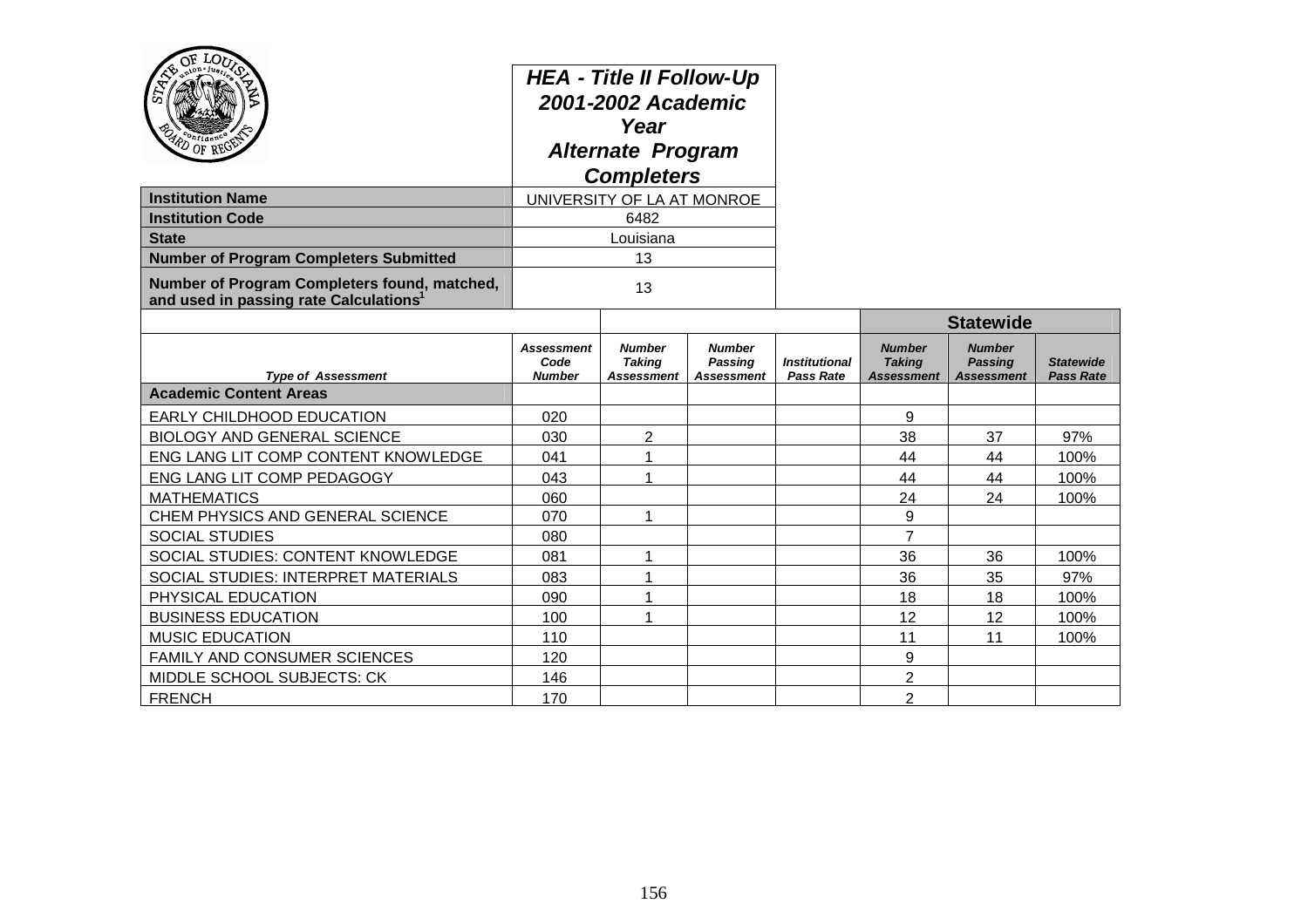|                                                                                                    |                                                           | <b>HEA - Title II Follow-Up</b><br>2001-2002 Academic Year<br><b>Alternate Program</b><br><b>Completers</b> |                                          |                                                           |                                                            |                                      |
|----------------------------------------------------------------------------------------------------|-----------------------------------------------------------|-------------------------------------------------------------------------------------------------------------|------------------------------------------|-----------------------------------------------------------|------------------------------------------------------------|--------------------------------------|
| <b>Institution Name</b>                                                                            |                                                           | UNIVERSITY OF LA AT MONROE                                                                                  |                                          |                                                           |                                                            |                                      |
| <b>Institution Code</b>                                                                            |                                                           | 6482                                                                                                        |                                          |                                                           |                                                            |                                      |
| <b>State</b>                                                                                       |                                                           | Louisiana                                                                                                   |                                          |                                                           |                                                            |                                      |
| <b>Number of Program Completers Submitted</b>                                                      |                                                           | 13                                                                                                          |                                          |                                                           |                                                            |                                      |
| Number of Program Completers found, matched,<br>and used in passing rate Calculations <sup>1</sup> |                                                           | 13                                                                                                          |                                          |                                                           |                                                            | September 13, 2006                   |
|                                                                                                    |                                                           |                                                                                                             |                                          |                                                           | <b>Statewide</b>                                           |                                      |
| Type of Assessment <sup>2</sup>                                                                    | <b>Number</b><br><b>Taking</b><br>Assessment <sup>3</sup> | <b>Number</b><br><b>Passing</b><br>Assessment <sup>4</sup>                                                  | <b>Institutional</b><br><b>Pass Rate</b> | <b>Number</b><br><b>Taking</b><br>Assessment <sup>3</sup> | <b>Number</b><br><b>Passing</b><br>Assessment <sup>4</sup> | <b>Statewide</b><br><b>Pass Rate</b> |
| Aggregate - Basic Skills                                                                           | $12 \overline{ }$                                         | 12                                                                                                          | 100%                                     | 360                                                       | 360                                                        | 100%                                 |
| Aggregate - Professional Knowledge                                                                 | 12                                                        | 12                                                                                                          | 100%                                     | 424                                                       | 424                                                        | 100%                                 |
| Aggregate - Academic Content Areas (Math, English,<br>Biology, etc.)                               | 9                                                         |                                                                                                             |                                          | 391                                                       | 388                                                        | 99%                                  |
| Aggregate - Other Content Areas (Career/Technical<br>Education, Health Educations, etc.)           |                                                           |                                                                                                             |                                          |                                                           |                                                            |                                      |
| Aggregate - Teaching Special Populations (Special<br>Education, ELS, etc.)                         |                                                           |                                                                                                             |                                          |                                                           |                                                            |                                      |
| Aggregate - Performance Assessments                                                                |                                                           |                                                                                                             |                                          |                                                           |                                                            |                                      |
| <b>Summary Totals and Pass Rates<sup>5</sup></b>                                                   | 13                                                        | 13                                                                                                          | 100%                                     | 480                                                       | 477                                                        | 99%                                  |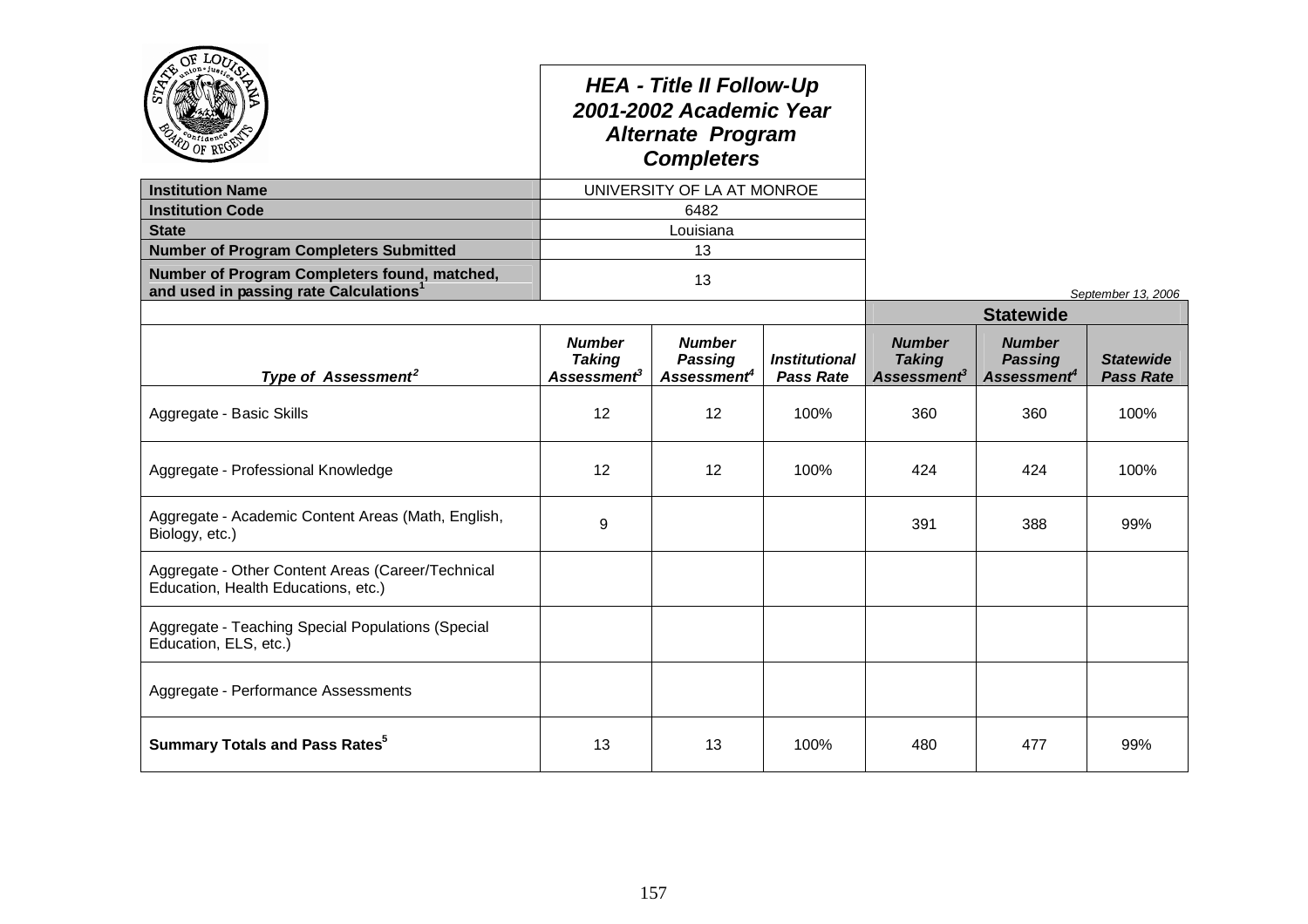$1$ The number of program completers found, matched and used in the passing rate calculation will not equal the sum of the column labeled "Number Taking Assessment" since a completer can take more than one assessment.

 $^2$  Institutions and/or States did not require the assessments within an aggregate where data cells are blank.

<sup>3</sup> Number of completers who took one or more tests in a category and within their area of specialization.

<sup>4</sup> Number who passed all tests they took in a category and within their area of specialization.

<sup>5</sup> Summary Totals and Pass Rate: Number of completers who successfully completed one or more tests across all categories used by the state for licensure and the total passrate.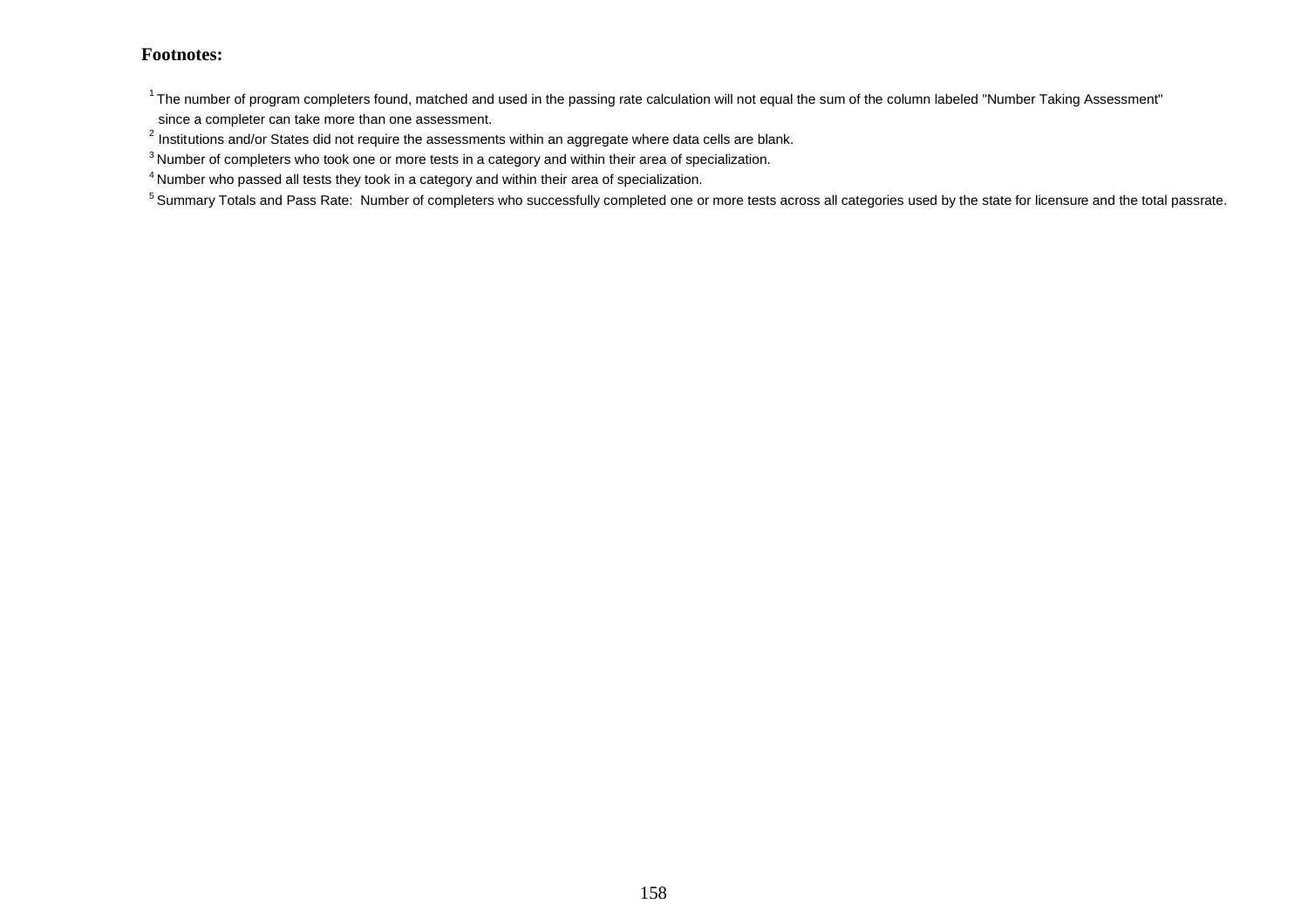# **HIGHER EDUCATION ACT (HEA) TITLE II 2001-2002 FOLLOW-UP REPORTS**

### **UNIVERSITY OF NEW ORLEANS**

- **HEA TITLE II FOLLOW-UP – 2001-2002 ACADEMIC YEAR – QUARTILE RANKING**
- **HEA TITLE II FOLLOW-UP – 2001-2002 ACADEMIC YEAR - REGULAR PROGRAM COMPLETERS – PASSAGE RATE REPORT**
- **HEA TITLE II FOLLOW-UP – 2001-2002 ACADEMIC YEAR - ALTERNATE PROGRAM COMPLETERS – PASSAGE RATE REPORT**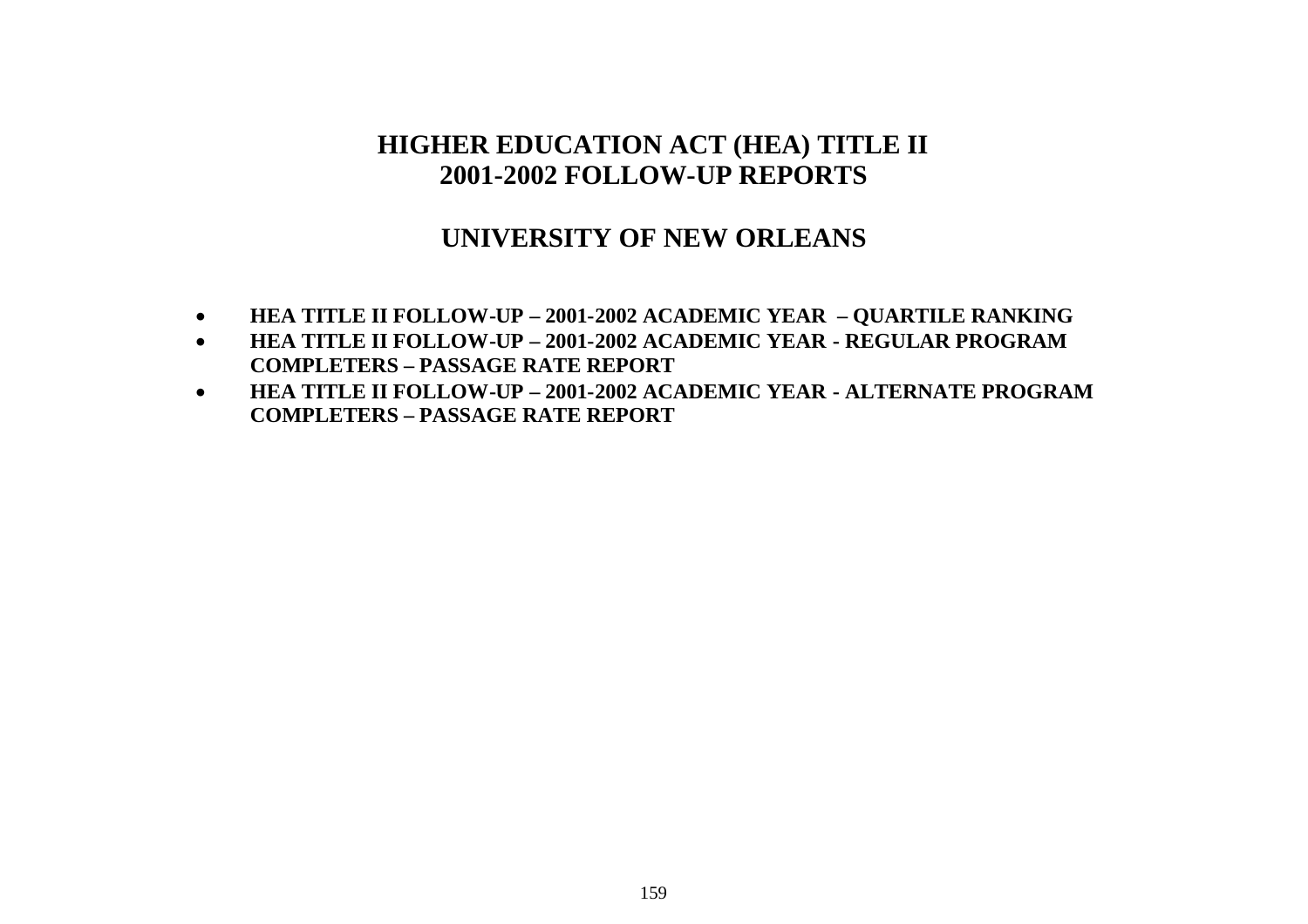| OF LOD<br>PD OF REG                                                                                   |                                                           | <b>HEA - Title II Follow-Up</b><br>2001-2002 Academic<br>Year<br><b>Quartile Ranking</b><br><b>Regular Completers</b> |                                          |                                          |                                                           |                                                            |                               |
|-------------------------------------------------------------------------------------------------------|-----------------------------------------------------------|-----------------------------------------------------------------------------------------------------------------------|------------------------------------------|------------------------------------------|-----------------------------------------------------------|------------------------------------------------------------|-------------------------------|
| <b>Institution Name</b>                                                                               |                                                           | UNIVERSITY OF NEW ORLEANS                                                                                             |                                          |                                          |                                                           |                                                            |                               |
| <b>Institution Code</b>                                                                               |                                                           | 6379                                                                                                                  |                                          |                                          |                                                           |                                                            |                               |
| <b>State</b>                                                                                          |                                                           | Louisiana                                                                                                             |                                          |                                          |                                                           |                                                            |                               |
| <b>Number of Program Completers Submitted</b>                                                         |                                                           | 122                                                                                                                   |                                          |                                          |                                                           |                                                            |                               |
| Number of Program Completers found,<br>matched.<br>and used in passing rate Calculations <sup>1</sup> |                                                           | 122                                                                                                                   |                                          |                                          |                                                           |                                                            |                               |
| <b>Number of Individuals Licensed</b>                                                                 |                                                           |                                                                                                                       |                                          |                                          |                                                           |                                                            |                               |
| Number of Out-Of-State Program Completers                                                             |                                                           |                                                                                                                       |                                          |                                          |                                                           |                                                            |                               |
| <b>Number of In-State Program Completers</b>                                                          | 1775                                                      |                                                                                                                       |                                          |                                          |                                                           |                                                            | September 30, 2006            |
|                                                                                                       |                                                           |                                                                                                                       |                                          |                                          |                                                           | <b>Statewide</b>                                           |                               |
| Type of Assessment <sup>2</sup>                                                                       | <b>Number</b><br><b>Taking</b><br>Assessment <sup>3</sup> | <b>Number</b><br>Passing<br>Assessment <sup>4</sup>                                                                   | <b>Institutional</b><br><b>Pass Rate</b> | <b>Institutional</b><br>Quartile<br>Rank | <b>Number</b><br><b>Taking</b><br>Assessment <sup>3</sup> | <b>Number</b><br><b>Passing</b><br>Assessment <sup>4</sup> | <b>Statewide</b><br>Pass Rate |
| Aggregate - Basic Skills                                                                              | 115                                                       | 115                                                                                                                   | 100%                                     | $\mathbf{I}$                             | 1686                                                      | 1671                                                       | 100%                          |
| Aggregate - Professional Knowledge                                                                    | 119                                                       | 118                                                                                                                   | 99%                                      | Ш                                        | 1763                                                      | 1740                                                       | 99%                           |
| Aggregate - Academic Content Areas (Math,<br>English, Biology, etc.)                                  | 117                                                       | 116                                                                                                                   | 99%                                      | Ш                                        | 1647                                                      | 1623                                                       | 99%                           |
| Aggregate - Other Content Areas (Career/Technical<br>Education, Health Educations, etc.)              |                                                           |                                                                                                                       |                                          |                                          |                                                           |                                                            |                               |
| Aggregate - Teaching Special Populations (Special<br>Education, ELS, etc.)                            |                                                           |                                                                                                                       |                                          |                                          |                                                           |                                                            |                               |
| Aggregate - Performance Assessments                                                                   |                                                           |                                                                                                                       |                                          |                                          |                                                           |                                                            |                               |
| <b>Summary Totals and Pass Rates<sup>5</sup></b>                                                      | 122                                                       | 120                                                                                                                   | 98%                                      | Ш                                        | 1775                                                      | 1726                                                       | 97%                           |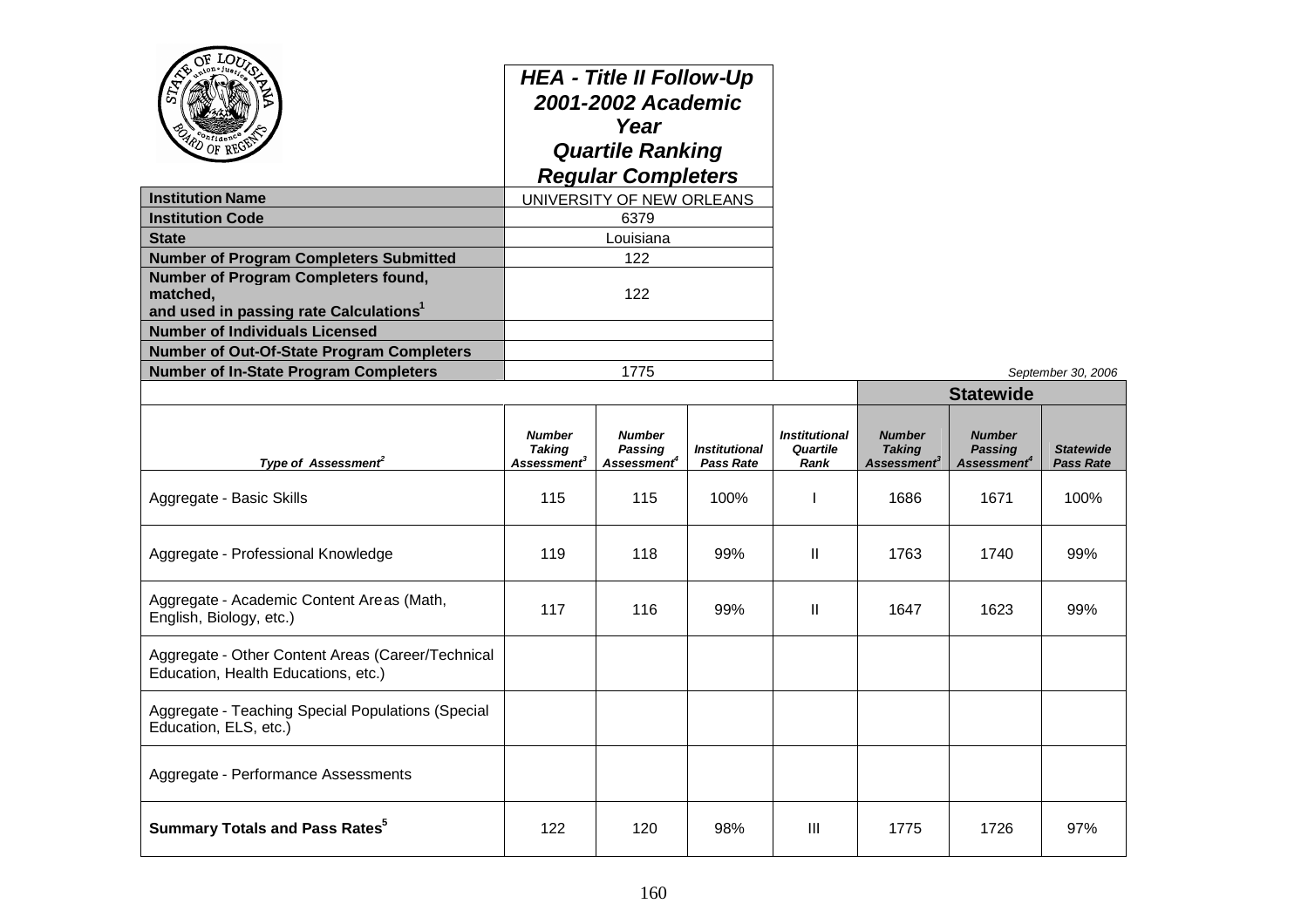| ΩĘ<br>$\rm \overline{\mathcal{O}}$ OF<br><b>Institution Name</b><br><b>Institution Code</b><br><b>State</b><br><b>Number of Program Completers Submitted</b><br>Number of Program Completers found, matched,<br>and used in passing rate Calculations <sup>1</sup> | <b>HEA - Title II Follow-Up</b><br>2001-2002 Academic<br>Year<br><b>Regular Program</b><br><b>Completers</b><br>UNIVERSITY OF NEW ORLEANS<br>6379<br>Louisiana<br>122<br>122 |                                                     |                                                      |                                          |                                                     |                                                      | September 30, 2006                   |
|--------------------------------------------------------------------------------------------------------------------------------------------------------------------------------------------------------------------------------------------------------------------|------------------------------------------------------------------------------------------------------------------------------------------------------------------------------|-----------------------------------------------------|------------------------------------------------------|------------------------------------------|-----------------------------------------------------|------------------------------------------------------|--------------------------------------|
|                                                                                                                                                                                                                                                                    |                                                                                                                                                                              |                                                     |                                                      |                                          |                                                     | <b>Statewide</b>                                     |                                      |
| <b>Type of Assessment</b>                                                                                                                                                                                                                                          | <b>Assessment</b><br>Code<br><b>Number</b>                                                                                                                                   | <b>Number</b><br><b>Taking</b><br><b>Assessment</b> | <b>Number</b><br><b>Passing</b><br><b>Assessment</b> | <b>Institutional</b><br><b>Pass Rate</b> | <b>Number</b><br><b>Taking</b><br><b>Assessment</b> | <b>Number</b><br><b>Passing</b><br><b>Assessment</b> | <b>Statewide</b><br><b>Pass Rate</b> |
| <b>Basic Skills</b>                                                                                                                                                                                                                                                |                                                                                                                                                                              |                                                     |                                                      |                                          |                                                     |                                                      |                                      |
| <b>COMMUNICATION SKILLS</b>                                                                                                                                                                                                                                        | 500                                                                                                                                                                          | 43                                                  | 43                                                   | 100%                                     | 617                                                 | 617                                                  | 100%                                 |
| <b>GENERAL KNOWLEDGE</b>                                                                                                                                                                                                                                           | 510                                                                                                                                                                          | 36                                                  | 36                                                   | 100%                                     | 550                                                 | 550                                                  | 100%                                 |
| PPST READING                                                                                                                                                                                                                                                       | 710                                                                                                                                                                          | 30                                                  | 30                                                   | 100%                                     | 423                                                 | 422                                                  | 100%                                 |
| <b>CBT READING</b>                                                                                                                                                                                                                                                 | 711                                                                                                                                                                          | 42                                                  | 42                                                   | 100%                                     | 620                                                 | 620                                                  | 100%                                 |
| PPST WRITING                                                                                                                                                                                                                                                       | 720                                                                                                                                                                          | 33                                                  | 33                                                   | 100%                                     | 457                                                 | 457                                                  | 100%                                 |
| <b>CBT WRITING</b>                                                                                                                                                                                                                                                 | 721                                                                                                                                                                          | 39                                                  | 39                                                   | 100%                                     | 578                                                 | 578                                                  | 100%                                 |
| PPST MATHEMATICS                                                                                                                                                                                                                                                   | 730                                                                                                                                                                          | 36                                                  | 36                                                   | 100%                                     | 457                                                 | 457                                                  | 100%                                 |
| <b>CBT MATHEMATICS</b>                                                                                                                                                                                                                                             | 731                                                                                                                                                                          | 42                                                  | 42                                                   | 100%                                     | 650                                                 | 649                                                  | 100%                                 |
| COMPUTERIZED PPST READING                                                                                                                                                                                                                                          | 5710                                                                                                                                                                         |                                                     |                                                      |                                          | 16                                                  | 15                                                   | 94%                                  |
| COMPUTERIZED PPST WRITING                                                                                                                                                                                                                                          | 5720                                                                                                                                                                         |                                                     |                                                      |                                          | 17                                                  | 16                                                   | 94%                                  |
| <b>COMPUTERIZED PPST MATHEMATICS</b>                                                                                                                                                                                                                               | 5730                                                                                                                                                                         |                                                     |                                                      |                                          | 21                                                  | 18                                                   | 86%                                  |
| <b>Professional Knowledge</b>                                                                                                                                                                                                                                      |                                                                                                                                                                              |                                                     |                                                      |                                          |                                                     |                                                      |                                      |
| PROFESSIONAL KNOWLEDGE                                                                                                                                                                                                                                             | 520                                                                                                                                                                          | 11                                                  | 11                                                   | 100%                                     | 87                                                  | 86                                                   | 99%                                  |
| PRINCIPLES LEARNING & TEACHING K-6                                                                                                                                                                                                                                 | 522                                                                                                                                                                          | 70                                                  | 69                                                   | 99%                                      | 1129                                                | 1123                                                 | 99%                                  |
| PRINCIPLES LEARNING & TEACHING 5-8                                                                                                                                                                                                                                 | 523                                                                                                                                                                          |                                                     |                                                      |                                          | 1                                                   |                                                      |                                      |
| PRINCIPLES LEARNING & TEACHING 7-12                                                                                                                                                                                                                                | 524                                                                                                                                                                          | 38                                                  | 38                                                   | 100%                                     | 546                                                 | 533                                                  | 98%                                  |
| <b>Academic Content Areas</b>                                                                                                                                                                                                                                      |                                                                                                                                                                              |                                                     |                                                      |                                          |                                                     |                                                      |                                      |
| EDUCATION IN THE ELEMENTARY SCHOOL                                                                                                                                                                                                                                 | 010                                                                                                                                                                          |                                                     |                                                      |                                          | 14                                                  | 14                                                   | 100%                                 |
| ELEM ED CURR INSTRUC ASSESSMENT                                                                                                                                                                                                                                    | 011<br>71<br>71                                                                                                                                                              |                                                     |                                                      | 100%                                     | 991                                                 | 987                                                  | 100%                                 |
| ELEM ED CONTENT AREA EXERCISES                                                                                                                                                                                                                                     | 012                                                                                                                                                                          | 70                                                  | 70                                                   | 100%                                     | 991                                                 | 991                                                  | 100%                                 |
| ELEMENTARY ED CONTENT KNOWLEDGE                                                                                                                                                                                                                                    | 014                                                                                                                                                                          | $\overline{2}$                                      |                                                      |                                          | 8                                                   | 8                                                    | 100%                                 |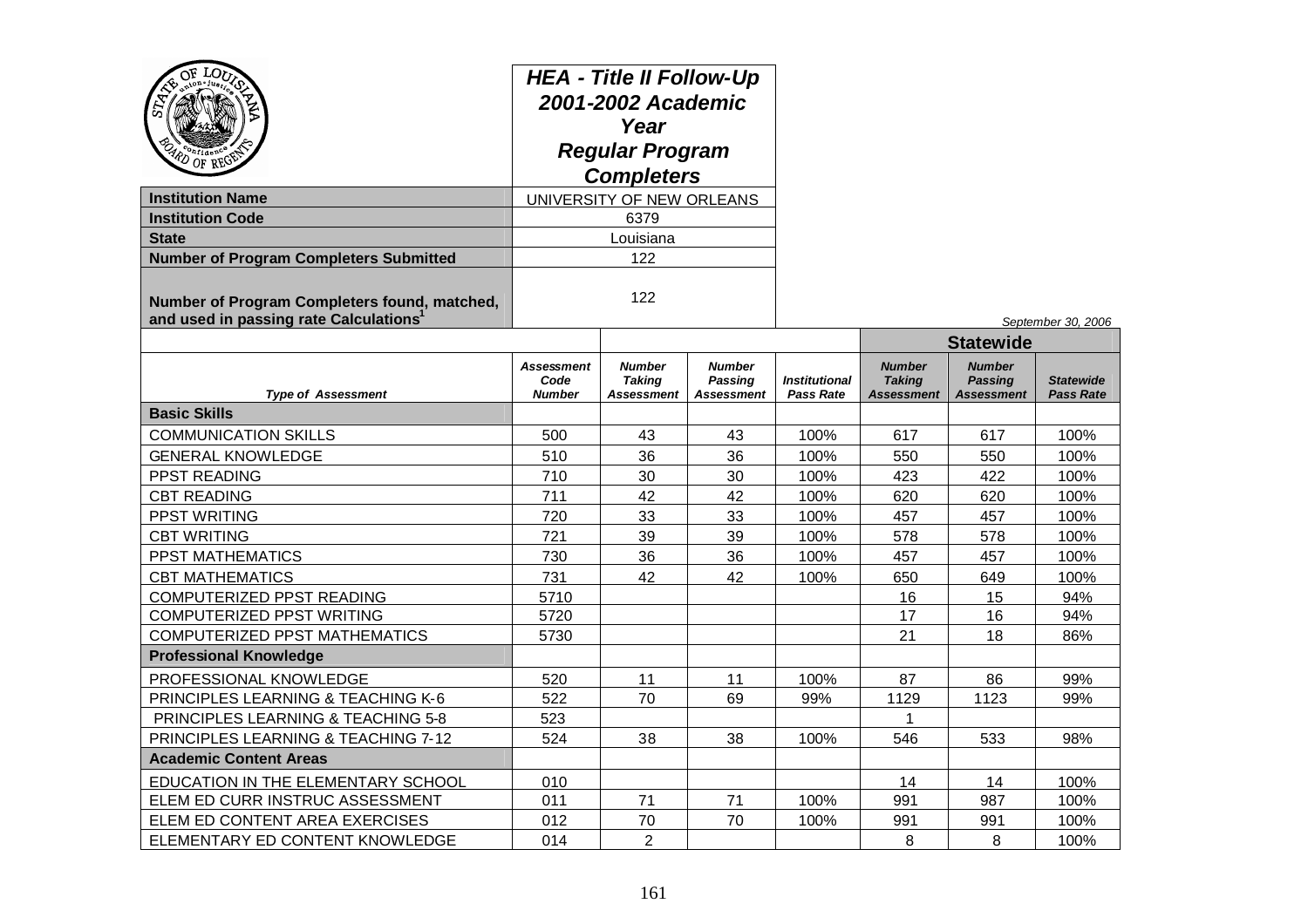| PD OF REG'S                                                                                        | <b>HEA - Title II Follow-Up</b><br>2001-2002 Academic<br>Year<br><b>Regular Program</b><br><b>Completers</b> |                                              |                                        |                                          |                                              |                                                      |                                      |
|----------------------------------------------------------------------------------------------------|--------------------------------------------------------------------------------------------------------------|----------------------------------------------|----------------------------------------|------------------------------------------|----------------------------------------------|------------------------------------------------------|--------------------------------------|
| <b>Institution Name</b>                                                                            |                                                                                                              | UNIVERSITY OF NEW ORLEANS                    |                                        |                                          |                                              |                                                      |                                      |
| <b>Institution Code</b>                                                                            | 6379                                                                                                         |                                              |                                        |                                          |                                              |                                                      |                                      |
| <b>State</b>                                                                                       |                                                                                                              | Louisiana                                    |                                        |                                          |                                              |                                                      |                                      |
| <b>Number of Program Completers Submitted</b>                                                      |                                                                                                              | 122                                          |                                        |                                          |                                              |                                                      |                                      |
| Number of Program Completers found, matched,<br>and used in passing rate Calculations <sup>1</sup> | 122                                                                                                          |                                              |                                        |                                          |                                              |                                                      | September 30, 2006                   |
|                                                                                                    |                                                                                                              |                                              |                                        |                                          |                                              | <b>Statewide</b>                                     |                                      |
| <b>Type of Assessment</b>                                                                          | Assessment<br>Code<br><b>Number</b>                                                                          | <b>Number</b><br><b>Taking</b><br>Assessment | <b>Number</b><br>Passing<br>Assessment | <b>Institutional</b><br><b>Pass Rate</b> | <b>Number</b><br><b>Taking</b><br>Assessment | <b>Number</b><br><b>Passing</b><br><b>Assessment</b> | <b>Statewide</b><br><b>Pass Rate</b> |
| <b>Academic Content Areas</b>                                                                      |                                                                                                              |                                              |                                        |                                          |                                              |                                                      |                                      |
| <b>EARLY CHILDHOOD EDUCATION</b>                                                                   | 020                                                                                                          |                                              |                                        |                                          | 80                                           | 80                                                   | 100%                                 |
| <b>BIOLOGY AND GENERAL SCIENCE</b>                                                                 | 030                                                                                                          | $\overline{2}$                               |                                        |                                          | 31                                           | 31                                                   | 100%                                 |
| ENG LANG LIT COMP CONTENT KNOWLEDGE                                                                | 041                                                                                                          | 9                                            |                                        |                                          | 105                                          | 102                                                  | 97%                                  |
| ENG LANG LIT COMP PEDAGOGY                                                                         | 043                                                                                                          | 8                                            |                                        |                                          | 105                                          | 104                                                  | 99%                                  |
| <b>MATHEMATICS</b>                                                                                 | 060                                                                                                          | 9                                            |                                        |                                          | 45                                           | 45                                                   | 100%                                 |
| CHEM PHYSICS AND GENERAL SCIENCE                                                                   | 070                                                                                                          | 1                                            |                                        |                                          | 8                                            | $\overline{7}$                                       | 88%                                  |
| SOCIAL STUDIES: CONTENT KNOWLEDGE                                                                  | 081                                                                                                          | 15                                           | 15                                     | 100%                                     | 110                                          | 107                                                  | 97%                                  |
| SOCIAL STUDIES: INTERPRET MATERIALS                                                                | 083                                                                                                          | 15                                           | 15                                     | 100%                                     | 108                                          | 105                                                  | 97%                                  |
| PHYSICAL EDUCATION                                                                                 | 090                                                                                                          | 4                                            |                                        |                                          | 151                                          | 149                                                  | 99%                                  |
| <b>BUSINESS EDUCATION</b>                                                                          | 100                                                                                                          |                                              |                                        |                                          | 13                                           | 13                                                   | 100%                                 |
| <b>MUSIC EDUCATION</b>                                                                             | 110                                                                                                          | 4                                            |                                        |                                          | 70                                           | 69                                                   | 99%                                  |
| MUSIC CONTENT KNOWLEDGE                                                                            | 113                                                                                                          |                                              |                                        |                                          | 2                                            | 2                                                    |                                      |
| <b>FAMILY AND CONSUMER SCIENCES</b>                                                                | 120                                                                                                          |                                              |                                        |                                          | 15                                           | 15                                                   | 100%                                 |
| <b>FRENCH</b>                                                                                      | 170                                                                                                          |                                              |                                        |                                          | $\overline{2}$                               | $\overline{2}$                                       |                                      |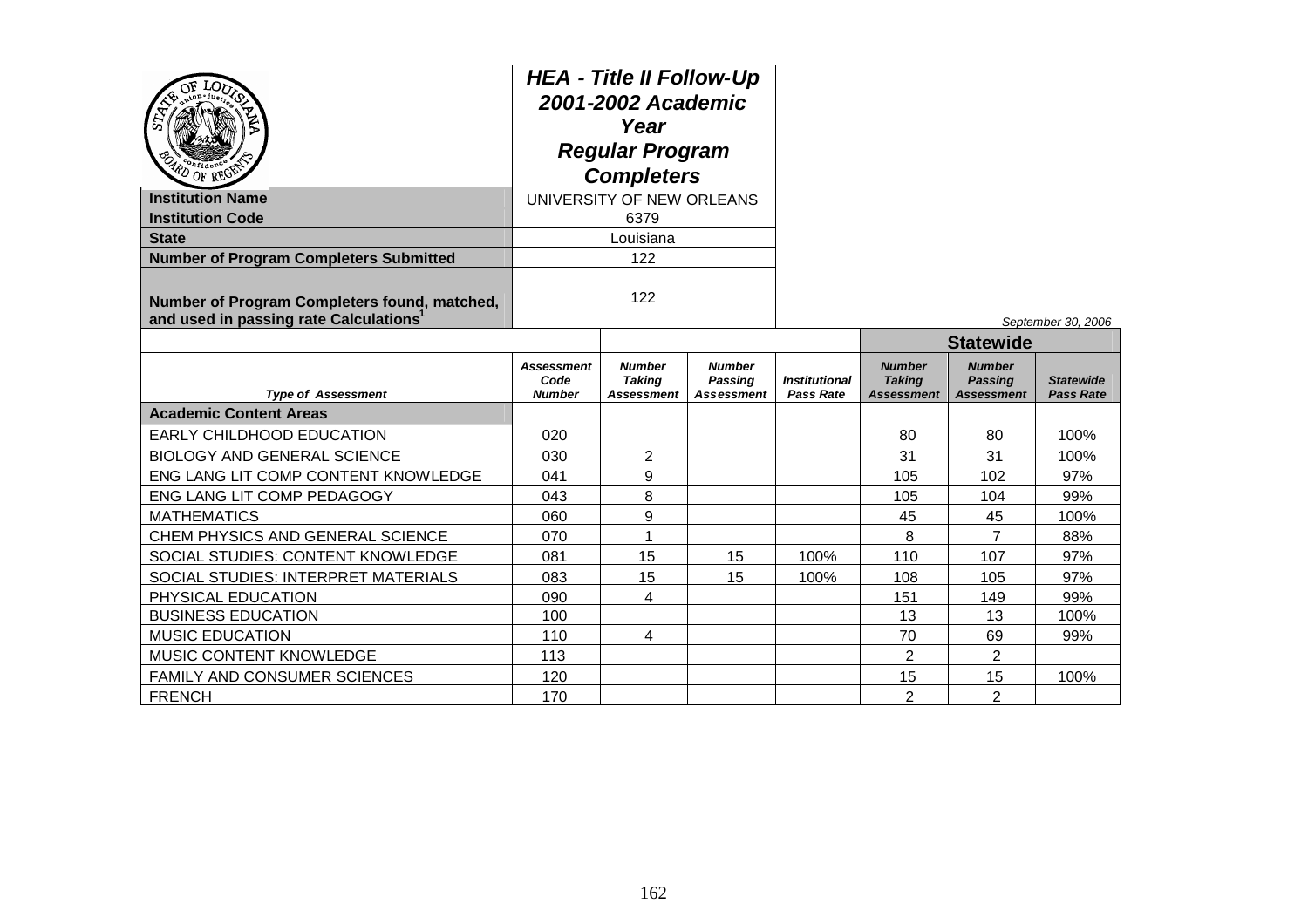|                                                                                                    |                                                                  | <b>HEA - Title II Follow-Up</b><br>2001-2002 Academic Year<br><b>Regular Program</b><br><b>Completers</b> |                                                 |                                                           |                                                            |                                      |
|----------------------------------------------------------------------------------------------------|------------------------------------------------------------------|-----------------------------------------------------------------------------------------------------------|-------------------------------------------------|-----------------------------------------------------------|------------------------------------------------------------|--------------------------------------|
| <b>Institution Name</b>                                                                            |                                                                  | UNIVERSITY OF NEW ORLEANS                                                                                 |                                                 |                                                           |                                                            |                                      |
| <b>Institution Code</b>                                                                            |                                                                  | 6379                                                                                                      |                                                 |                                                           |                                                            |                                      |
| <b>State</b>                                                                                       |                                                                  | Louisiana                                                                                                 |                                                 |                                                           |                                                            |                                      |
| <b>Number of Program Completers Submitted</b>                                                      |                                                                  | 122                                                                                                       |                                                 |                                                           |                                                            |                                      |
| Number of Program Completers found, matched,<br>and used in passing rate Calculations <sup>1</sup> |                                                                  | 122                                                                                                       |                                                 |                                                           |                                                            | September 30, 2006                   |
|                                                                                                    |                                                                  |                                                                                                           |                                                 |                                                           | <b>Statewide</b>                                           |                                      |
| Type of Assessment <sup>2</sup>                                                                    | <b>Number</b><br><b>Taking</b><br><b>Assessment</b> <sup>3</sup> | <b>Number</b><br><b>Passing</b><br>Assessment <sup>4</sup>                                                | <i><b>Institutional</b></i><br><b>Pass Rate</b> | <b>Number</b><br><b>Taking</b><br>Assessment <sup>3</sup> | <b>Number</b><br><b>Passing</b><br>Assessment <sup>4</sup> | <b>Statewide</b><br><b>Pass Rate</b> |
| Aggregate - Basic Skills                                                                           | 115                                                              | 115                                                                                                       | 100%                                            | 1684                                                      | 1679                                                       | 100%                                 |
| Aggregate - Professional Knowledge                                                                 | 119                                                              | 118                                                                                                       | 99%                                             | 1763                                                      | 1743                                                       | 99%                                  |
| Aggregate - Academic Content Areas (Math, English,<br>Biology, etc.)                               | 117                                                              | 116                                                                                                       | 99%                                             | 1645                                                      | 1627                                                       | 99%                                  |
| Aggregate - Other Content Areas (Career/Technical<br>Education, Health Educations, etc.)           |                                                                  |                                                                                                           |                                                 |                                                           |                                                            |                                      |
| Aggregate - Teaching Special Populations (Special<br>Education, ELS, etc.)                         |                                                                  |                                                                                                           |                                                 |                                                           |                                                            |                                      |
| Aggregate - Performance Assessments                                                                |                                                                  |                                                                                                           |                                                 |                                                           |                                                            |                                      |
| <b>Summary Totals and Pass Rates</b> <sup>5</sup>                                                  | 122                                                              | 120                                                                                                       | 98%                                             | 1775                                                      | 1743                                                       | 98%                                  |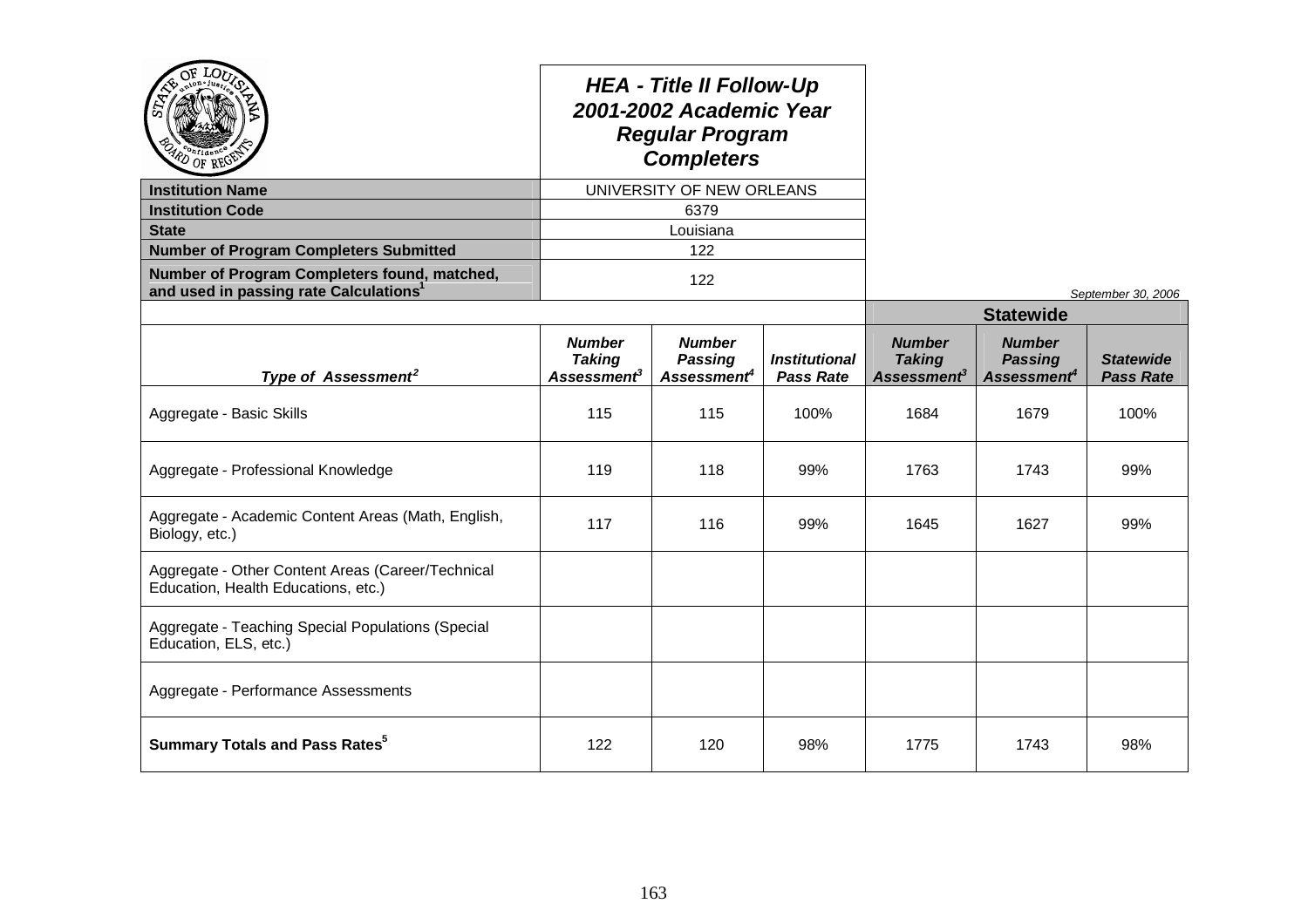| <b>PD OF REGY</b><br><b>Institution Name</b><br><b>Institution Code</b><br><b>State</b><br><b>Number of Program Completers Submitted</b><br>Number of Program Completers found, matched, | <b>HEA - Title II Follow-Up</b><br>2001-2002 Academic<br>Year<br><b>Alternate Program</b><br><b>Completers</b><br>UNIVERSITY OF NEW ORLEANS<br>6379<br>Louisiana<br>52<br>48 |                                       |                                               |                                          |                                                     |                                               |                                      |
|------------------------------------------------------------------------------------------------------------------------------------------------------------------------------------------|------------------------------------------------------------------------------------------------------------------------------------------------------------------------------|---------------------------------------|-----------------------------------------------|------------------------------------------|-----------------------------------------------------|-----------------------------------------------|--------------------------------------|
| and used in passing rate Calculations <sup>1</sup>                                                                                                                                       |                                                                                                                                                                              |                                       |                                               |                                          |                                                     | <b>Statewide</b>                              | September 13, 2006                   |
| <b>Type of Assessment</b>                                                                                                                                                                | <b>Assessment</b><br>Code<br><b>Number</b>                                                                                                                                   | <b>Number</b><br>Taking<br>Assessment | <b>Number</b><br>Passing<br><b>Assessment</b> | <b>Institutional</b><br><b>Pass Rate</b> | <b>Number</b><br><b>Taking</b><br><b>Assessment</b> | <b>Number</b><br><b>Passing</b><br>Assessment | <b>Statewide</b><br><b>Pass Rate</b> |
| <b>Basic Skills</b>                                                                                                                                                                      |                                                                                                                                                                              |                                       |                                               |                                          |                                                     |                                               |                                      |
| <b>COMMUNICATION SKILLS</b>                                                                                                                                                              | 500                                                                                                                                                                          | 11                                    | 11                                            | 100%                                     | 150                                                 | 150                                           | 100%                                 |
| <b>GENERAL KNOWLEDGE</b>                                                                                                                                                                 | 510                                                                                                                                                                          | 11                                    | 11                                            | 100%                                     | 148                                                 | 148                                           | 100%                                 |
| PPST READING                                                                                                                                                                             | 710                                                                                                                                                                          | 6                                     |                                               |                                          | 58                                                  | 58                                            | 100%                                 |
| <b>CBT READING</b>                                                                                                                                                                       | 711                                                                                                                                                                          | 24                                    | 24                                            | 100%                                     | 141                                                 | 141                                           | 100%                                 |
| PPST WRITING                                                                                                                                                                             | 720                                                                                                                                                                          | 6                                     |                                               |                                          | 59                                                  | 59                                            | 100%                                 |
| <b>CBT WRITING</b>                                                                                                                                                                       | 721                                                                                                                                                                          | 24                                    | 24                                            | 100%                                     | 140                                                 | 140                                           | 100%                                 |
| <b>PPST MATHEMATICS</b>                                                                                                                                                                  | 730                                                                                                                                                                          | 5                                     |                                               |                                          | 54                                                  | 54                                            | 100%                                 |
| <b>CBT MATHEMATICS</b>                                                                                                                                                                   | 731                                                                                                                                                                          | 25                                    | 25                                            | 100%                                     | 148                                                 | 148                                           | 100%                                 |
| COMPUTERIZED PPST READING                                                                                                                                                                | 5710                                                                                                                                                                         | 1                                     |                                               |                                          | 1                                                   |                                               |                                      |
| COMPUTERIZED PPST WRITING                                                                                                                                                                | 5720                                                                                                                                                                         | 1                                     |                                               |                                          | $\overline{1}$                                      |                                               |                                      |
| <b>COMPUTERIZED PPST MATHEMATICS</b>                                                                                                                                                     | 5730                                                                                                                                                                         | $\mathbf{1}$                          |                                               |                                          | 1                                                   |                                               |                                      |
| <b>Professional Knowledge</b>                                                                                                                                                            |                                                                                                                                                                              |                                       |                                               |                                          |                                                     |                                               |                                      |
| PROFESSIONAL KNOWLEDGE                                                                                                                                                                   | 520                                                                                                                                                                          | 8                                     |                                               |                                          | 115                                                 | 115                                           | 100%                                 |
| PRINCIPLES LEARNING & TEACHING K-6                                                                                                                                                       | 522                                                                                                                                                                          | 27                                    | 27                                            | 100%                                     | 143                                                 | 143                                           | 100%                                 |
| PRINCIPLES LEARNING & TEACHING 5-9                                                                                                                                                       | 523                                                                                                                                                                          |                                       |                                               |                                          | 2                                                   |                                               |                                      |
| PRINCIPLES LEARNING & TEACHING 7-12                                                                                                                                                      | 524                                                                                                                                                                          | 12                                    | 12                                            | 100%                                     | 164                                                 | 164                                           | 100%                                 |
| <b>Academic Content Areas</b>                                                                                                                                                            |                                                                                                                                                                              |                                       |                                               |                                          |                                                     |                                               |                                      |
| EDUCATION IN THE ELEMENTARY SCHOOL                                                                                                                                                       | 010                                                                                                                                                                          |                                       |                                               |                                          | 22                                                  | 22                                            | 100%                                 |
| ELEM ED CURR INSTRUC ASSESSMENT                                                                                                                                                          | 011                                                                                                                                                                          | 15                                    | 14                                            | 93%                                      | 128                                                 | 127                                           | 99%                                  |
| ELEM ED CONTENT AREA EXERCISES                                                                                                                                                           | 012                                                                                                                                                                          | 15                                    | 15                                            | 100%                                     | 127                                                 | 127                                           | 100%                                 |
| ELEMENTARY ED CONTENT KNOWLEDGE                                                                                                                                                          | 014                                                                                                                                                                          | 4                                     |                                               |                                          | 20                                                  | 20                                            | 100%                                 |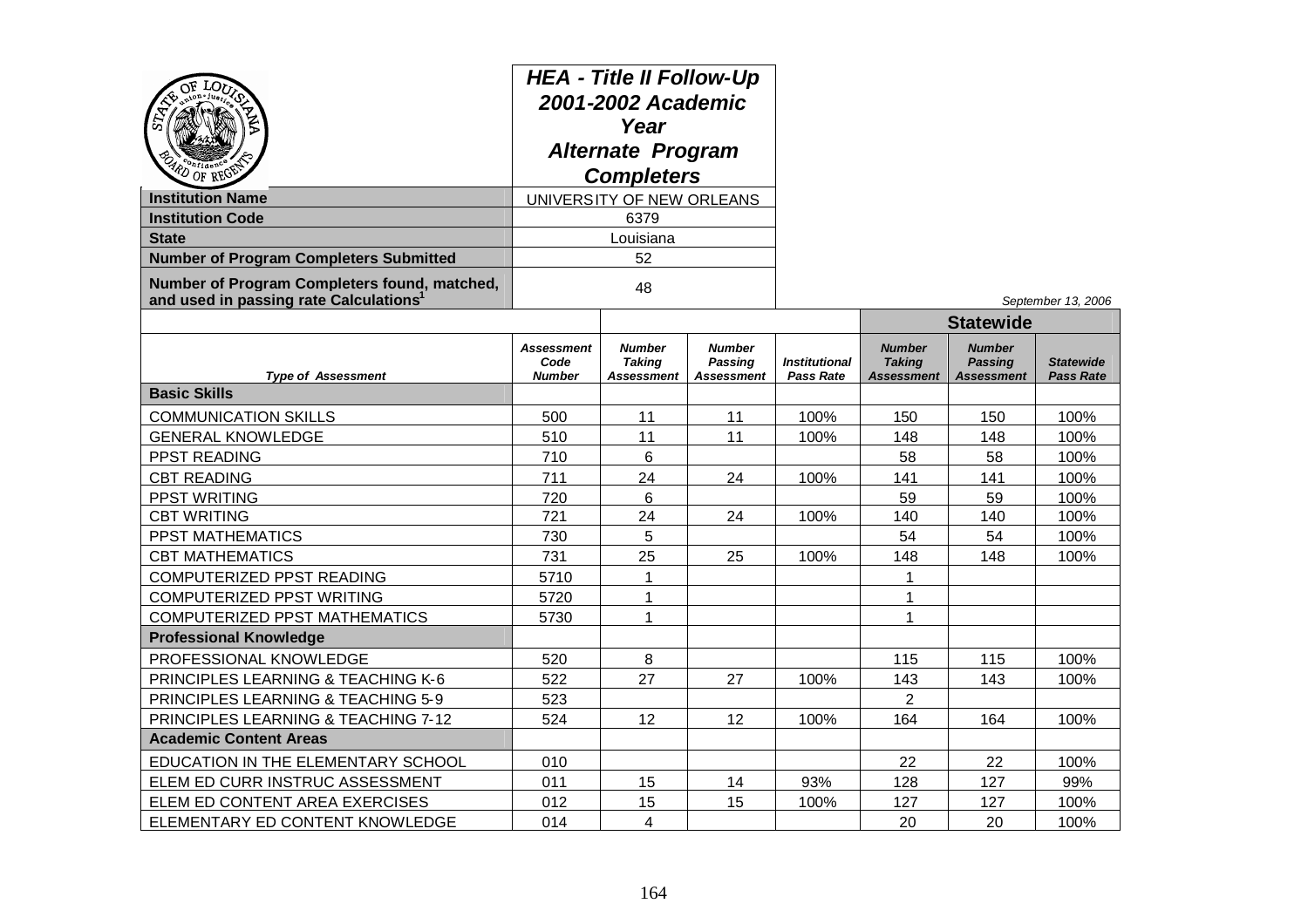| တ<br>PO OF REGE                                                                                    | <b>HEA - Title II Follow-Up</b><br>2001-2002 Academic<br>Year<br><b>Alternate Program</b><br><b>Completers</b><br>UNIVERSITY OF NEW ORLEANS |                                       |                                        |                                                 |                                              |                                               |                                      |
|----------------------------------------------------------------------------------------------------|---------------------------------------------------------------------------------------------------------------------------------------------|---------------------------------------|----------------------------------------|-------------------------------------------------|----------------------------------------------|-----------------------------------------------|--------------------------------------|
| <b>Institution Name</b>                                                                            |                                                                                                                                             |                                       |                                        |                                                 |                                              |                                               |                                      |
| <b>Institution Code</b>                                                                            |                                                                                                                                             | 6379                                  |                                        |                                                 |                                              |                                               |                                      |
| <b>State</b>                                                                                       |                                                                                                                                             | Louisiana                             |                                        |                                                 |                                              |                                               |                                      |
| <b>Number of Program Completers Submitted</b>                                                      |                                                                                                                                             | 52                                    |                                        |                                                 |                                              |                                               |                                      |
| Number of Program Completers found, matched,<br>and used in passing rate Calculations <sup>1</sup> | 48                                                                                                                                          |                                       |                                        |                                                 |                                              |                                               | September 13, 2006                   |
|                                                                                                    |                                                                                                                                             |                                       |                                        |                                                 |                                              | <b>Statewide</b>                              |                                      |
| <b>Type of Assessment</b>                                                                          | Assessment<br>Code<br><b>Number</b>                                                                                                         | <b>Number</b><br>Takina<br>Assessment | <b>Number</b><br>Passina<br>Assessment | <i><b>Institutional</b></i><br><b>Pass Rate</b> | <b>Number</b><br><b>Taking</b><br>Assessment | <b>Number</b><br><b>Passing</b><br>Assessment | <b>Statewide</b><br><b>Pass Rate</b> |
| <b>Academic Content Areas</b>                                                                      |                                                                                                                                             |                                       |                                        |                                                 |                                              |                                               |                                      |
| <b>EARLY CHILDHOOD EDUCATION</b>                                                                   | 020                                                                                                                                         | $\overline{7}$                        |                                        |                                                 | 9                                            |                                               |                                      |
| <b>BIOLOGY AND GENERAL SCIENCE</b>                                                                 | 030                                                                                                                                         | 4                                     |                                        |                                                 | 38                                           | 37                                            | 97%                                  |
| ENG LANG LIT COMP CONTENT KNOWLEDGE                                                                | 041                                                                                                                                         | 3                                     |                                        |                                                 | 44                                           | 44                                            | 100%                                 |
| ENG LANG LIT COMP PEDAGOGY                                                                         | 043                                                                                                                                         | 3                                     |                                        |                                                 | 44                                           | 44                                            | 100%                                 |
| <b>MATHEMATICS</b>                                                                                 | 060                                                                                                                                         | 1                                     |                                        |                                                 | 24                                           | 24                                            | 100%                                 |
| CHEM PHYSICS AND GENERAL SCIENCE                                                                   | 070                                                                                                                                         |                                       |                                        |                                                 | 9                                            |                                               |                                      |
| <b>SOCIAL STUDIES</b>                                                                              | 080                                                                                                                                         |                                       |                                        |                                                 | $\overline{7}$                               |                                               |                                      |
| SOCIAL STUDIES: CONTENT KNOWLEDGE                                                                  | 081                                                                                                                                         | 3                                     |                                        |                                                 | 36                                           | 36                                            | 100%                                 |
| SOCIAL STUDIES: INTERPRET MATERIALS                                                                | 083                                                                                                                                         | 3                                     |                                        |                                                 | 36                                           | 35                                            | 97%                                  |
| PHYSICAL EDUCATION                                                                                 | 090                                                                                                                                         | 1                                     |                                        |                                                 | 18                                           | 18                                            | 100%                                 |
| <b>BUSINESS EDUCATION</b>                                                                          | 100                                                                                                                                         |                                       |                                        |                                                 | $12 \overline{ }$                            | 12                                            | 100%                                 |
| <b>MUSIC EDUCATION</b>                                                                             | 110                                                                                                                                         | 1                                     |                                        |                                                 | 11                                           | 11                                            | 100%                                 |
| <b>FAMILY AND CONSUMER SCIENCES</b>                                                                | 120                                                                                                                                         |                                       |                                        |                                                 | 9                                            |                                               |                                      |
| MIDDLE SCHOOL SUBJECTS: CK                                                                         | 146                                                                                                                                         |                                       |                                        |                                                 | 2                                            |                                               |                                      |
| <b>FRENCH</b>                                                                                      | 170                                                                                                                                         |                                       |                                        |                                                 | $\overline{2}$                               |                                               |                                      |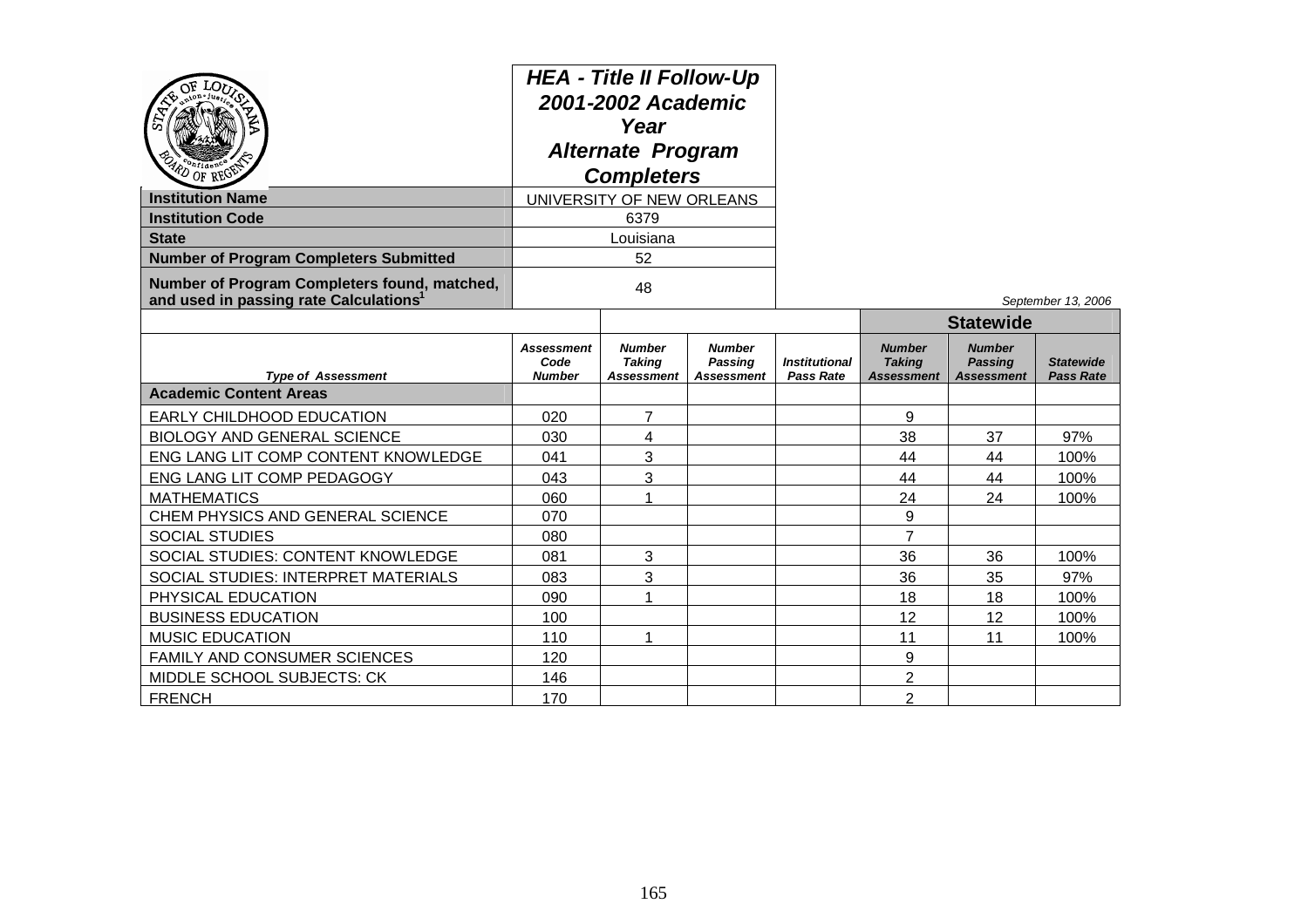|                                                                                                    |                                                                  | <b>HEA - Title II Follow-Up</b><br>2001-2002 Academic Year<br><b>Alternate Program</b><br><b>Completers</b> |                                          |                                                           |                                                            |                                      |
|----------------------------------------------------------------------------------------------------|------------------------------------------------------------------|-------------------------------------------------------------------------------------------------------------|------------------------------------------|-----------------------------------------------------------|------------------------------------------------------------|--------------------------------------|
| <b>Institution Name</b>                                                                            |                                                                  | UNIVERSITY OF NEW ORLEANS                                                                                   |                                          |                                                           |                                                            |                                      |
| <b>Institution Code</b>                                                                            |                                                                  | 6379                                                                                                        |                                          |                                                           |                                                            |                                      |
| <b>State</b>                                                                                       |                                                                  | Louisiana                                                                                                   |                                          |                                                           |                                                            |                                      |
| <b>Number of Program Completers Submitted</b>                                                      |                                                                  | 52                                                                                                          |                                          |                                                           |                                                            |                                      |
| Number of Program Completers found, matched,<br>and used in passing rate Calculations <sup>1</sup> |                                                                  | 48                                                                                                          |                                          |                                                           |                                                            | September 13, 2006                   |
|                                                                                                    |                                                                  |                                                                                                             |                                          |                                                           | <b>Statewide</b>                                           |                                      |
| Type of Assessment <sup>2</sup>                                                                    | <b>Number</b><br><b>Taking</b><br><b>Assessment</b> <sup>3</sup> | <b>Number</b><br><b>Passing</b><br>Assessment <sup>4</sup>                                                  | <b>Institutional</b><br><b>Pass Rate</b> | <b>Number</b><br><b>Taking</b><br>Assessment <sup>3</sup> | <b>Number</b><br><b>Passing</b><br>Assessment <sup>4</sup> | <b>Statewide</b><br><b>Pass Rate</b> |
| Aggregate - Basic Skills                                                                           | 42                                                               | 42                                                                                                          | 100%                                     | 360                                                       | 360                                                        | 100%                                 |
| Aggregate - Professional Knowledge                                                                 | 47                                                               | 47                                                                                                          | 100%                                     | 424                                                       | 424                                                        | 100%                                 |
| Aggregate - Academic Content Areas (Math, English,<br>Biology, etc.)                               | 39                                                               | 36                                                                                                          | 92%                                      | 391                                                       | 388                                                        | 99%                                  |
| Aggregate - Other Content Areas (Career/Technical<br>Education, Health Educations, etc.)           |                                                                  |                                                                                                             |                                          |                                                           |                                                            |                                      |
| Aggregate - Teaching Special Populations (Special<br>Education, ELS, etc.)                         |                                                                  |                                                                                                             |                                          |                                                           |                                                            |                                      |
| Aggregate - Performance Assessments                                                                |                                                                  |                                                                                                             |                                          |                                                           |                                                            |                                      |
| <b>Summary Totals and Pass Rates<sup>5</sup></b>                                                   | 48                                                               | 45                                                                                                          | 94%                                      | 480                                                       | 477                                                        | 99%                                  |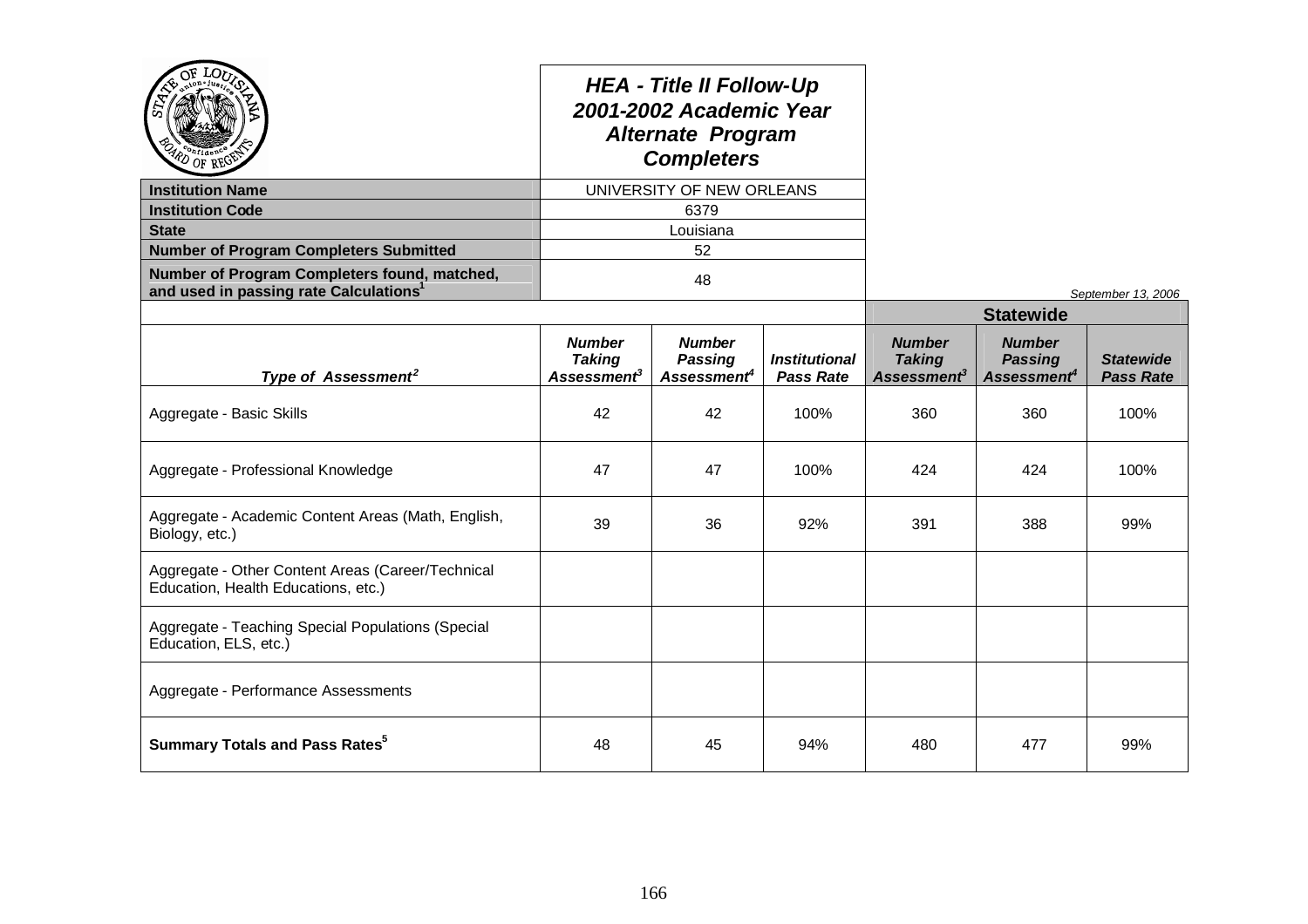$1$ The number of program completers found, matched and used in the passing rate calculation will not equal the sum of the column labeled "Number Taking Assessment" since a completer can take more than one assessment.

 $^{2}$  Institutions and/or States did not require the assessments within an aggregate where data cells are blank.

 $3$  Number of completers who took one or more tests in a category and within their area of specialization.

<sup>4</sup> Number who passed all tests they took in a category and within their area of specialization.

<sup>5</sup> Summary Totals and Pass Rate: Number of completers who successfully completed one or more tests across all categories used by the state for licensure and the total passrate.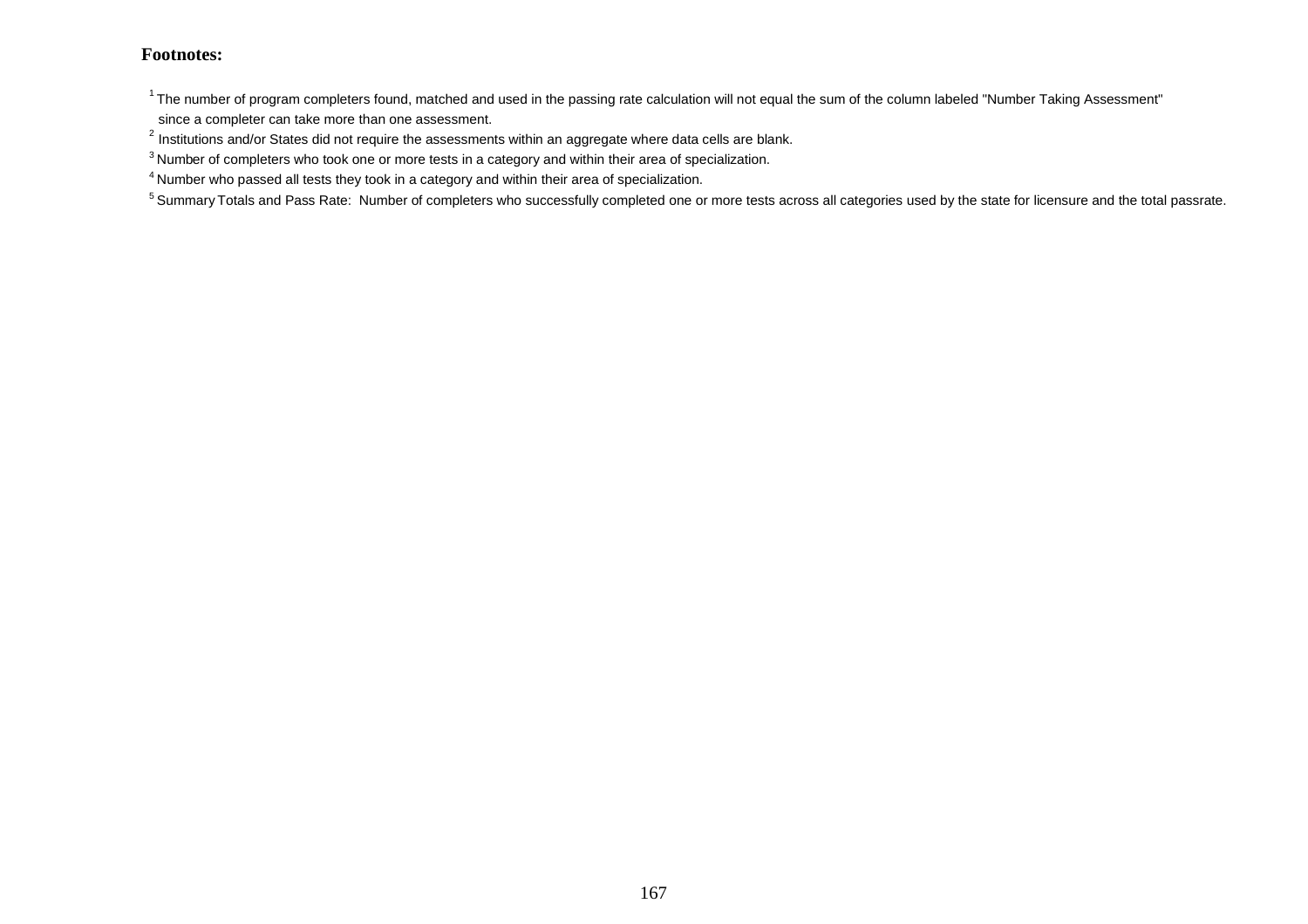# **HIGHER EDUCATION ACT (HEA) TITLE II 2001-2002 FOLLOW-UP REPORTS**

### **XAVIER UNIVERSITY LOUISIANA**

- **HEA TITLE II FOLLOW-UP – 2001-2002 ACADEMIC YEAR – QUARTILE RANKING**
- **HEA TITLE II FOLLOW-UP – 2001-2002 ACADEMIC YEAR - REGULAR PROGRAM COMPLETERS – PASSAGE RATE REPORT**
- **HEA TITLE II FOLLOW-UP – 2001-2002 ACADEMIC YEAR - ALTERNATE PROGRAM COMPLETERS – PASSAGE RATE REPORT**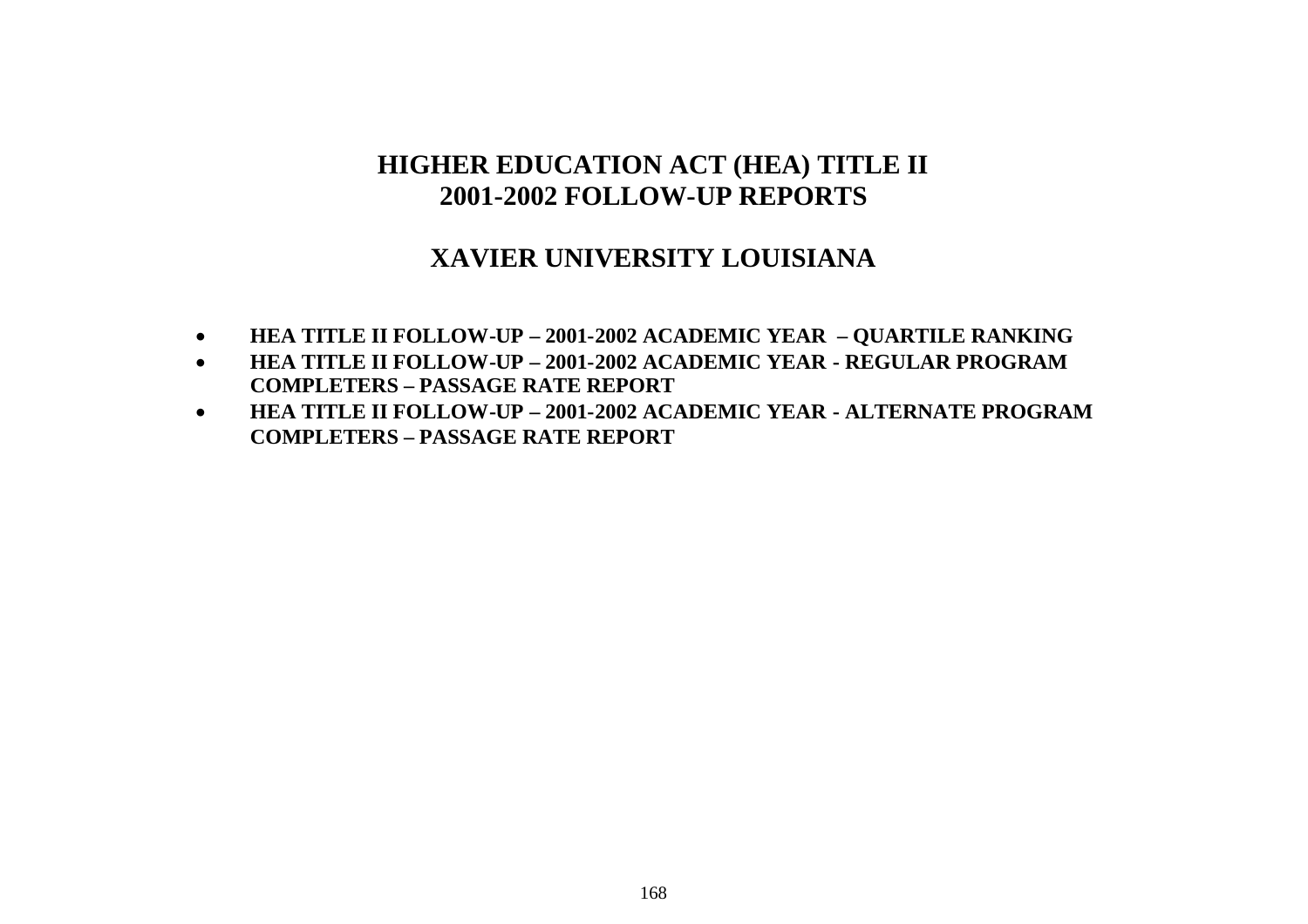| ОĒ<br>LOr<br><b>Institution Name</b><br><b>Institution Code</b><br><b>State</b><br><b>Number of Program Completers Submitted</b><br>Number of Program Completers found,<br>matched,<br>and used in passing rate Calculations <sup>1</sup><br><b>Number of Individuals Licensed</b><br><b>Number of Out-Of-State Program Completers</b> | <b>HEA - Title II Follow-Up</b><br>2001-2002 Academic<br>Year<br><b>Quartile Ranking</b><br><b>Regular Completer</b><br>XAVIER UNIVERSITY OF LA<br>6975<br>Louisiana<br>6<br>6 |                                                     |                                          |                                          |                                                           |                                                            |                                      |
|----------------------------------------------------------------------------------------------------------------------------------------------------------------------------------------------------------------------------------------------------------------------------------------------------------------------------------------|--------------------------------------------------------------------------------------------------------------------------------------------------------------------------------|-----------------------------------------------------|------------------------------------------|------------------------------------------|-----------------------------------------------------------|------------------------------------------------------------|--------------------------------------|
| <b>Number of In-State Program Completers</b>                                                                                                                                                                                                                                                                                           |                                                                                                                                                                                | 1775                                                |                                          |                                          |                                                           |                                                            | September 30, 2006                   |
|                                                                                                                                                                                                                                                                                                                                        |                                                                                                                                                                                |                                                     |                                          |                                          | <b>Statewide</b>                                          |                                                            |                                      |
| Type of Assessment <sup>2</sup>                                                                                                                                                                                                                                                                                                        | <b>Number</b><br><b>Taking</b><br>Assessment                                                                                                                                   | <b>Number</b><br>Passing<br>Assessment <sup>4</sup> | <b>Institutional</b><br><b>Pass Rate</b> | <b>Institutional</b><br>Quartile<br>Rank | <b>Number</b><br><b>Taking</b><br>Assessment <sup>3</sup> | <b>Number</b><br><b>Passing</b><br>Assessment <sup>4</sup> | <b>Statewide</b><br><b>Pass Rate</b> |
| Aggregate - Basic Skills                                                                                                                                                                                                                                                                                                               | 6                                                                                                                                                                              |                                                     |                                          |                                          | 1684                                                      | 1679                                                       | 100%                                 |
| Aggregate - Professional Knowledge                                                                                                                                                                                                                                                                                                     | 6                                                                                                                                                                              |                                                     |                                          |                                          | 1763                                                      | 1743                                                       | 99%                                  |
| Aggregate - Academic Content Areas (Math,<br>English, Biology, etc.)                                                                                                                                                                                                                                                                   | 6                                                                                                                                                                              |                                                     |                                          |                                          | 1645                                                      | 1627                                                       | 99%                                  |
| Aggregate - Other Content Areas (Career/Technical<br>Education, Health Educations, etc.)                                                                                                                                                                                                                                               |                                                                                                                                                                                |                                                     |                                          |                                          |                                                           |                                                            |                                      |
| Aggregate - Teaching Special Populations (Special<br>Education, ELS, etc.)                                                                                                                                                                                                                                                             |                                                                                                                                                                                |                                                     |                                          |                                          |                                                           |                                                            |                                      |
| Aggregate - Performance Assessments                                                                                                                                                                                                                                                                                                    |                                                                                                                                                                                |                                                     |                                          |                                          |                                                           |                                                            |                                      |
| <b>Summary Totals and Pass Rates</b> <sup>5</sup>                                                                                                                                                                                                                                                                                      | 6                                                                                                                                                                              |                                                     |                                          |                                          | 1775                                                      | 1743                                                       | 98%                                  |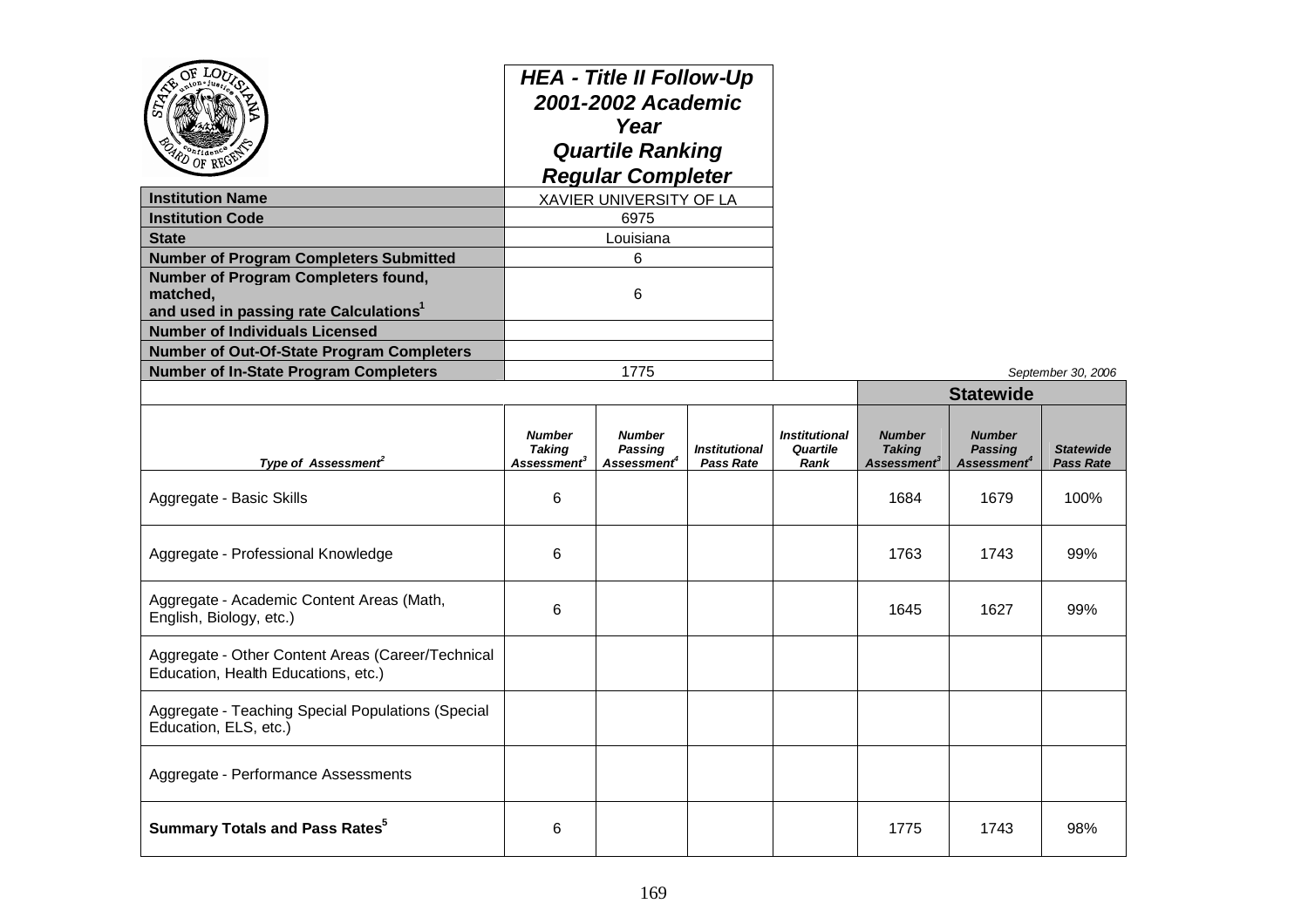| $Q_E$<br>LOUTS<br><b>Institution Name</b><br><b>Institution Code</b><br><b>State</b><br><b>Number of Program Completers Submitted</b><br>Number of Program Completers found, matched,<br>and used in passing rate Calculations | <b>HEA - Title II Follow-Up</b><br>2001-2002 Academic<br>Year<br><b>Regular Program</b><br><b>Completer</b><br>XAVIER UNIVERSITY OF LA<br>6975<br>Louisiana<br>6<br>6 |                                       |                                                      |                                                 |                                                     |                                                      | September 30, 2006                   |
|--------------------------------------------------------------------------------------------------------------------------------------------------------------------------------------------------------------------------------|-----------------------------------------------------------------------------------------------------------------------------------------------------------------------|---------------------------------------|------------------------------------------------------|-------------------------------------------------|-----------------------------------------------------|------------------------------------------------------|--------------------------------------|
|                                                                                                                                                                                                                                |                                                                                                                                                                       |                                       |                                                      |                                                 |                                                     | <b>Statewide</b>                                     |                                      |
| <b>Type of Assessment</b>                                                                                                                                                                                                      | <b>Assessment</b><br>Code<br><b>Number</b>                                                                                                                            | <b>Number</b><br>Taking<br>Assessment | <b>Number</b><br><b>Passing</b><br><b>Assessment</b> | <i><b>Institutional</b></i><br><b>Pass Rate</b> | <b>Number</b><br><b>Taking</b><br><b>Assessment</b> | <b>Number</b><br><b>Passing</b><br><b>Assessment</b> | <b>Statewide</b><br><b>Pass Rate</b> |
| <b>Basic Skills</b>                                                                                                                                                                                                            |                                                                                                                                                                       |                                       |                                                      |                                                 |                                                     |                                                      |                                      |
| <b>COMMUNICATION SKILLS</b>                                                                                                                                                                                                    | 500                                                                                                                                                                   | 3                                     |                                                      |                                                 | 617                                                 | 617                                                  | 100%                                 |
| <b>GENERAL KNOWLEDGE</b>                                                                                                                                                                                                       | 510                                                                                                                                                                   | 1                                     |                                                      |                                                 | 550                                                 | 550                                                  | 100%                                 |
| PPST READING                                                                                                                                                                                                                   | 710                                                                                                                                                                   | 2                                     |                                                      |                                                 | 423                                                 | 422                                                  | 100%                                 |
| <b>CBT READING</b>                                                                                                                                                                                                             | 711                                                                                                                                                                   | 1                                     |                                                      |                                                 | 620                                                 | 620                                                  | 100%                                 |
| PPST WRITING                                                                                                                                                                                                                   | 720                                                                                                                                                                   | $\overline{2}$                        |                                                      |                                                 | 457                                                 | 457                                                  | 100%                                 |
| <b>CBT WRITING</b>                                                                                                                                                                                                             | 721                                                                                                                                                                   | 1                                     |                                                      |                                                 | 578                                                 | 578                                                  | 100%                                 |
| PPST MATHEMATICS                                                                                                                                                                                                               | 730                                                                                                                                                                   | 3                                     |                                                      |                                                 | 457                                                 | 457                                                  | 100%                                 |
| <b>CBT MATHEMATICS</b>                                                                                                                                                                                                         | 731                                                                                                                                                                   | $\overline{2}$                        |                                                      |                                                 | 650                                                 | 649                                                  | 100%                                 |
| COMPUTERIZED PPST READING                                                                                                                                                                                                      | 5710                                                                                                                                                                  |                                       |                                                      |                                                 | 16                                                  | 15                                                   | 94%                                  |
| COMPUTERIZED PPST WRITING                                                                                                                                                                                                      | 5720                                                                                                                                                                  |                                       |                                                      |                                                 | 17                                                  | 16                                                   | 94%                                  |
| <b>COMPUTERIZED PPST MATHEMATICS</b>                                                                                                                                                                                           | 5730                                                                                                                                                                  |                                       |                                                      |                                                 | 21                                                  | 18                                                   | 86%                                  |
| <b>Professional Knowledge</b>                                                                                                                                                                                                  |                                                                                                                                                                       |                                       |                                                      |                                                 |                                                     |                                                      |                                      |
| PROFESSIONAL KNOWLEDGE                                                                                                                                                                                                         | 520                                                                                                                                                                   |                                       |                                                      |                                                 | 87                                                  | 86                                                   | 99%                                  |
| PRINCIPLES LEARNING & TEACHING K-6                                                                                                                                                                                             | 522                                                                                                                                                                   | 4                                     |                                                      |                                                 | 1129                                                | 1123                                                 | 99%                                  |
| PRINCIPLES LEARNING & TEACHING 5-9                                                                                                                                                                                             | 523                                                                                                                                                                   |                                       |                                                      |                                                 | 1                                                   |                                                      |                                      |
| PRINCIPLES LEARNING & TEACHING 7-12                                                                                                                                                                                            | 524                                                                                                                                                                   | $\overline{2}$                        |                                                      |                                                 | 546                                                 | 533                                                  | 98%                                  |
| <b>Academic Content Areas</b>                                                                                                                                                                                                  |                                                                                                                                                                       |                                       |                                                      |                                                 |                                                     |                                                      |                                      |
| EDUCATION IN THE ELEMENTARY SCHOOL                                                                                                                                                                                             | 010                                                                                                                                                                   |                                       |                                                      |                                                 | 14                                                  | 14                                                   | 100%                                 |
| ELEM ED CURR INSTRUC ASSESSMENT                                                                                                                                                                                                | 011                                                                                                                                                                   | 4                                     |                                                      |                                                 | 991                                                 | 987                                                  | 100%                                 |
| ELEM ED CONTENT AREA EXERCISES                                                                                                                                                                                                 | 012                                                                                                                                                                   | 4                                     |                                                      |                                                 | 991                                                 | 991                                                  | 100%                                 |
| ELEMENTARY ED CONTENT KNOWLEDGE                                                                                                                                                                                                | 014                                                                                                                                                                   |                                       |                                                      |                                                 | 8                                                   | 8                                                    | 100%                                 |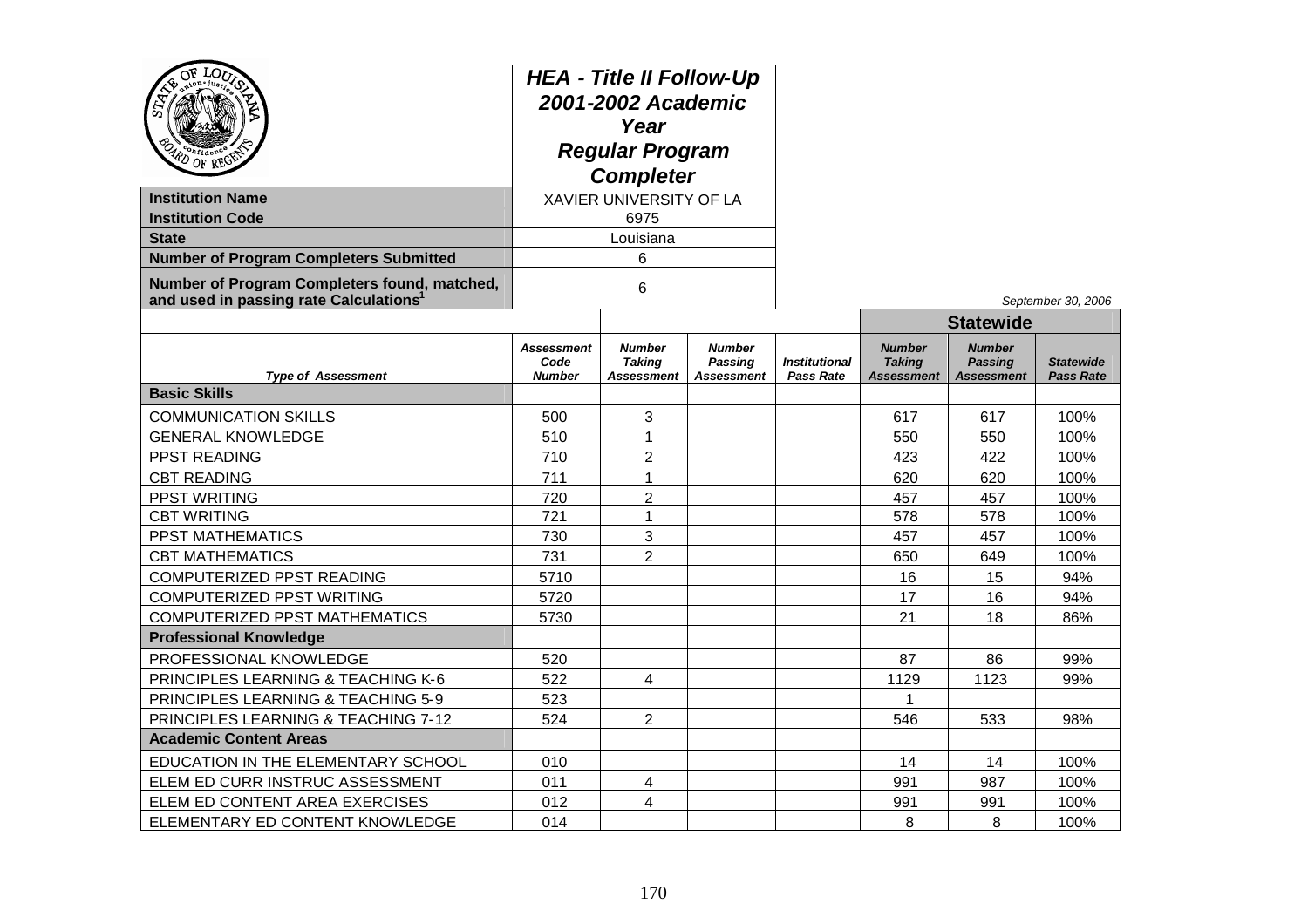| PD OF REGS                                                                                         | <b>HEA - Title II Follow-Up</b><br>2001-2002 Academic<br>Year<br><b>Regular Program</b><br><b>Completer</b><br>XAVIER UNIVERSITY OF LA |                                              |                                               |                                                 |                                                     |                                                      |                                      |
|----------------------------------------------------------------------------------------------------|----------------------------------------------------------------------------------------------------------------------------------------|----------------------------------------------|-----------------------------------------------|-------------------------------------------------|-----------------------------------------------------|------------------------------------------------------|--------------------------------------|
| <b>Institution Name</b>                                                                            |                                                                                                                                        |                                              |                                               |                                                 |                                                     |                                                      |                                      |
| <b>Institution Code</b>                                                                            |                                                                                                                                        | 6975                                         |                                               |                                                 |                                                     |                                                      |                                      |
| <b>State</b>                                                                                       |                                                                                                                                        | Louisiana                                    |                                               |                                                 |                                                     |                                                      |                                      |
| <b>Number of Program Completers Submitted</b>                                                      |                                                                                                                                        | 6                                            |                                               |                                                 |                                                     |                                                      |                                      |
| Number of Program Completers found, matched,<br>and used in passing rate Calculations <sup>1</sup> | 6                                                                                                                                      |                                              |                                               |                                                 |                                                     |                                                      | September 30, 2006                   |
|                                                                                                    |                                                                                                                                        |                                              |                                               |                                                 | <b>Statewide</b>                                    |                                                      |                                      |
| <b>Type of Assessment</b>                                                                          | <b>Assessment</b><br>Code<br><b>Number</b>                                                                                             | <b>Number</b><br><b>Taking</b><br>Assessment | <b>Number</b><br>Passing<br><b>Assessment</b> | <i><b>Institutional</b></i><br><b>Pass Rate</b> | <b>Number</b><br><b>Taking</b><br><b>Assessment</b> | <b>Number</b><br><b>Passing</b><br><b>Assessment</b> | <b>Statewide</b><br><b>Pass Rate</b> |
| <b>Academic Content Areas</b>                                                                      |                                                                                                                                        |                                              |                                               |                                                 |                                                     |                                                      |                                      |
| <b>EARLY CHILDHOOD EDUCATION</b>                                                                   | 020                                                                                                                                    |                                              |                                               |                                                 | 80                                                  | 80                                                   | 100%                                 |
| <b>BIOLOGY AND GENERAL SCIENCE</b>                                                                 | 030                                                                                                                                    |                                              |                                               |                                                 | 31                                                  | 31                                                   | 100%                                 |
| ENG LANG LIT COMP CONTENT KNOWLEDGE                                                                | 041                                                                                                                                    |                                              |                                               |                                                 | 105                                                 | 102                                                  | 97%                                  |
| ENG LANG LIT COMP PEDAGOGY                                                                         | 043                                                                                                                                    |                                              |                                               |                                                 | 105                                                 | 104                                                  | 99%                                  |
| <b>MATHEMATICS</b>                                                                                 | 060                                                                                                                                    |                                              |                                               |                                                 | 45                                                  | 45                                                   | 100%                                 |
| CHEM PHYSICS AND GENERAL SCIENCE                                                                   | 070                                                                                                                                    |                                              |                                               |                                                 | 8                                                   | $\overline{7}$                                       | 88%                                  |
| SOCIAL STUDIES: CONTENT KNOWLEDGE                                                                  | 081                                                                                                                                    |                                              |                                               |                                                 | 110                                                 | 107                                                  | 97%                                  |
| SOCIAL STUDIES: INTERPRET MATERIALS                                                                | 083                                                                                                                                    |                                              |                                               |                                                 | 108                                                 | 105                                                  | 97%                                  |
| PHYSICAL EDUCATION                                                                                 | 090                                                                                                                                    |                                              |                                               |                                                 | 151                                                 | 149                                                  | 99%                                  |
| <b>BUSINESS EDUCATION</b>                                                                          | 100                                                                                                                                    |                                              |                                               |                                                 | 13                                                  | 13                                                   | 100%                                 |
| <b>MUSIC EDUCATION</b>                                                                             | 110                                                                                                                                    |                                              |                                               |                                                 | 70                                                  | 69                                                   | 99%                                  |
| MUSIC CONTENT KNOWLEDGE                                                                            | 113                                                                                                                                    |                                              |                                               |                                                 | $\overline{2}$                                      | $\overline{2}$                                       |                                      |
| FAMILY AND CONSUMER SCIENCES                                                                       | 120                                                                                                                                    |                                              |                                               |                                                 | 15                                                  | 15                                                   | 100%                                 |
| <b>FRENCH</b>                                                                                      | 170                                                                                                                                    |                                              |                                               |                                                 | $\overline{2}$                                      | $\overline{2}$                                       |                                      |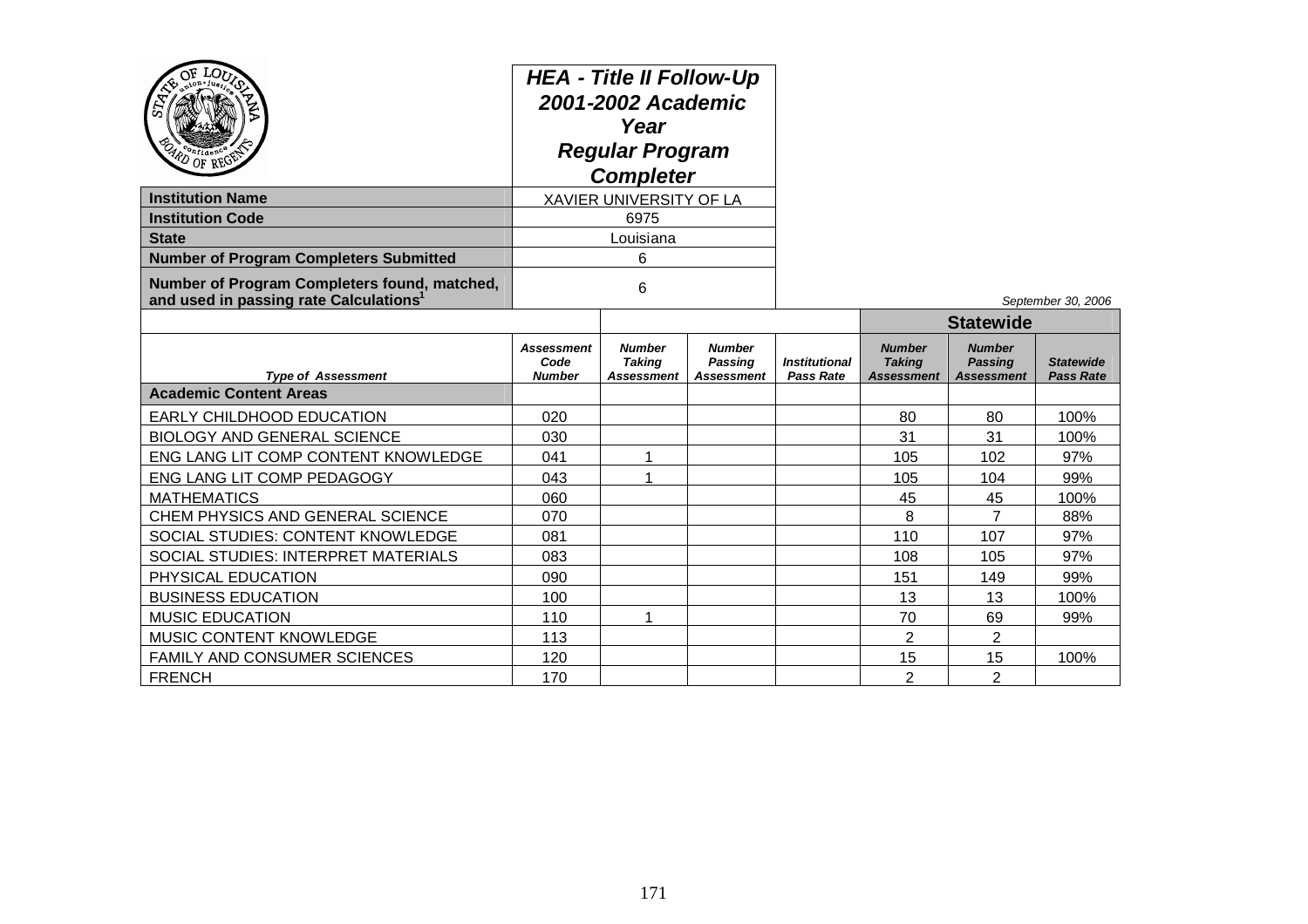|                                                                                                    |                                                           | <b>HEA - Title II Follow-Up</b><br>2001-2002 Academic Year<br><b>Regular Program Completer</b> |                                          |                                                                  |                                                            |                                      |
|----------------------------------------------------------------------------------------------------|-----------------------------------------------------------|------------------------------------------------------------------------------------------------|------------------------------------------|------------------------------------------------------------------|------------------------------------------------------------|--------------------------------------|
| <b>Institution Name</b>                                                                            |                                                           | XAVIER UNIVERSITY OF LA                                                                        |                                          |                                                                  |                                                            |                                      |
| <b>Institution Code</b>                                                                            |                                                           | 6975                                                                                           |                                          |                                                                  |                                                            |                                      |
| <b>State</b>                                                                                       |                                                           | Louisiana                                                                                      |                                          |                                                                  |                                                            |                                      |
| <b>Number of Program Completers Submitted</b>                                                      |                                                           | 6                                                                                              |                                          |                                                                  |                                                            |                                      |
| Number of Program Completers found, matched,<br>and used in passing rate Calculations <sup>1</sup> |                                                           | 6                                                                                              |                                          |                                                                  |                                                            | September 30, 2006                   |
|                                                                                                    |                                                           |                                                                                                |                                          |                                                                  | <b>Statewide</b>                                           |                                      |
| Type of Assessment <sup>2</sup>                                                                    | <b>Number</b><br><b>Taking</b><br>Assessment <sup>3</sup> | <b>Number</b><br><b>Passing</b><br>Assessment <sup>4</sup>                                     | <b>Institutional</b><br><b>Pass Rate</b> | <b>Number</b><br><b>Taking</b><br><b>Assessment</b> <sup>3</sup> | <b>Number</b><br><b>Passing</b><br>Assessment <sup>4</sup> | <b>Statewide</b><br><b>Pass Rate</b> |
| Aggregate - Basic Skills                                                                           | 6                                                         |                                                                                                |                                          | 1684                                                             | 1679                                                       | 100%                                 |
| Aggregate - Professional Knowledge                                                                 | 6                                                         |                                                                                                |                                          | 1763                                                             | 1743                                                       | 99%                                  |
| Aggregate - Academic Content Areas (Math, English,<br>Biology, etc.)                               | 6                                                         |                                                                                                |                                          | 1645                                                             | 1627                                                       | 99%                                  |
| Aggregate - Other Content Areas (Career/Technical<br>Education, Health Educations, etc.)           |                                                           |                                                                                                |                                          |                                                                  |                                                            |                                      |
| Aggregate - Teaching Special Populations (Special<br>Education, ELS, etc.)                         |                                                           |                                                                                                |                                          |                                                                  |                                                            |                                      |
| Aggregate - Performance Assessments                                                                |                                                           |                                                                                                |                                          |                                                                  |                                                            |                                      |
| <b>Summary Totals and Pass Rates</b> <sup>5</sup>                                                  | 6                                                         |                                                                                                |                                          | 1775                                                             | 1743                                                       | 98%                                  |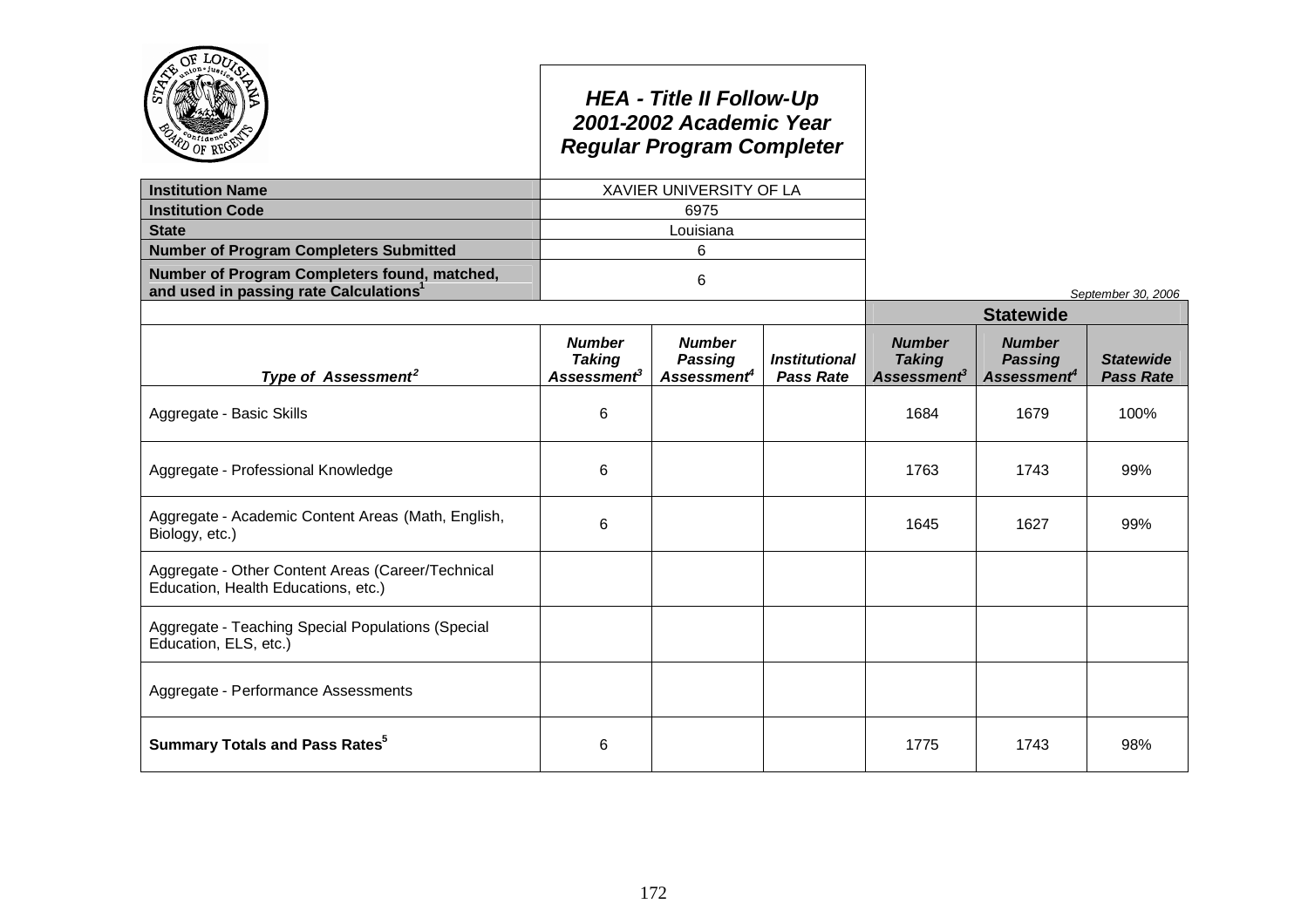| $\mathrm{O}\!\mathrm{E}$<br>$\omega$ of $v_{\text{E}}$<br><b>Institution Name</b><br><b>Institution Code</b><br><b>State</b><br><b>Number of Program Completers Submitted</b><br>Number of Program Completers found, matched,<br>and used in passing rate Calculations <sup>1</sup> | <b>HEA - Title II Follow-Up</b><br>2001-2002 Academic<br>Year<br><b>Alternate Program</b><br><b>Completer</b><br>XAVIER UNIVERSITY OF LA<br>6975<br>Louisiana<br>4<br>4 |                                              |                                                      |                                          |                                                     |                                                      | September 13, 2006                   |
|-------------------------------------------------------------------------------------------------------------------------------------------------------------------------------------------------------------------------------------------------------------------------------------|-------------------------------------------------------------------------------------------------------------------------------------------------------------------------|----------------------------------------------|------------------------------------------------------|------------------------------------------|-----------------------------------------------------|------------------------------------------------------|--------------------------------------|
|                                                                                                                                                                                                                                                                                     |                                                                                                                                                                         |                                              |                                                      |                                          |                                                     | <b>Statewide</b>                                     |                                      |
| <b>Type of Assessment</b>                                                                                                                                                                                                                                                           | <b>Assessment</b><br>Code<br><b>Number</b>                                                                                                                              | <b>Number</b><br><b>Taking</b><br>Assessment | <b>Number</b><br><b>Passing</b><br><b>Assessment</b> | <b>Institutional</b><br><b>Pass Rate</b> | <b>Number</b><br><b>Taking</b><br><b>Assessment</b> | <b>Number</b><br><b>Passing</b><br><b>Assessment</b> | <b>Statewide</b><br><b>Pass Rate</b> |
| <b>Basic Skills</b>                                                                                                                                                                                                                                                                 |                                                                                                                                                                         |                                              |                                                      |                                          |                                                     |                                                      |                                      |
| <b>COMMUNICATION SKILLS</b>                                                                                                                                                                                                                                                         | 500                                                                                                                                                                     | $\overline{2}$                               |                                                      |                                          | 150                                                 | 150                                                  | 100%                                 |
| <b>GENERAL KNOWLEDGE</b>                                                                                                                                                                                                                                                            | 510                                                                                                                                                                     | $\mathbf{1}$                                 |                                                      |                                          | 148                                                 | 148                                                  | 100%                                 |
| PPST READING                                                                                                                                                                                                                                                                        | 710                                                                                                                                                                     | $\mathbf{1}$                                 |                                                      |                                          | 58                                                  | 58                                                   | 100%                                 |
| <b>CBT READING</b>                                                                                                                                                                                                                                                                  | 711                                                                                                                                                                     | $\mathbf{1}$                                 |                                                      |                                          | 141                                                 | 141                                                  | 100%                                 |
| PPST WRITING                                                                                                                                                                                                                                                                        | 720                                                                                                                                                                     | 1                                            |                                                      |                                          | 59                                                  | 59                                                   | 100%                                 |
| <b>CBT WRITING</b>                                                                                                                                                                                                                                                                  | 721                                                                                                                                                                     | 1                                            |                                                      |                                          | 140                                                 | 140                                                  | 100%                                 |
| PPST MATHEMATICS                                                                                                                                                                                                                                                                    | 730                                                                                                                                                                     | 1                                            |                                                      |                                          | 54                                                  | 54                                                   | 100%                                 |
| <b>CBT MATHEMATICS</b>                                                                                                                                                                                                                                                              | 731                                                                                                                                                                     | $\overline{2}$                               |                                                      |                                          | 148                                                 | 148                                                  | 100%                                 |
| COMPUTERIZED PPST READING                                                                                                                                                                                                                                                           | 5710                                                                                                                                                                    |                                              |                                                      |                                          | 1                                                   |                                                      |                                      |
| <b>COMPUTERIZED PPST WRITING</b>                                                                                                                                                                                                                                                    | 5720                                                                                                                                                                    |                                              |                                                      |                                          | 1                                                   |                                                      |                                      |
| <b>COMPUTERIZED PPST MATHEMATICS</b>                                                                                                                                                                                                                                                | 5730                                                                                                                                                                    |                                              |                                                      |                                          | 1                                                   |                                                      |                                      |
| <b>Professional Knowledge</b>                                                                                                                                                                                                                                                       |                                                                                                                                                                         |                                              |                                                      |                                          |                                                     |                                                      |                                      |
| PROFESSIONAL KNOWLEDGE                                                                                                                                                                                                                                                              | 520                                                                                                                                                                     | $\overline{2}$                               |                                                      |                                          | 115                                                 | 115                                                  | 100%                                 |
| PRINCIPLES LEARNING & TEACHING K-6                                                                                                                                                                                                                                                  | 522                                                                                                                                                                     |                                              |                                                      |                                          | 143                                                 | 143                                                  | 100%                                 |
| PRINCIPLES LEARNING & TEACHING 5-9                                                                                                                                                                                                                                                  | 523                                                                                                                                                                     |                                              |                                                      |                                          | $\overline{2}$                                      |                                                      |                                      |
| PRINCIPLES LEARNING & TEACHING 7-12                                                                                                                                                                                                                                                 | 524                                                                                                                                                                     | $\overline{2}$                               |                                                      |                                          | 164                                                 | 164                                                  | 100%                                 |
| <b>Academic Content Areas</b>                                                                                                                                                                                                                                                       |                                                                                                                                                                         |                                              |                                                      |                                          |                                                     |                                                      |                                      |
| EDUCATION IN THE ELEMENTARY SCHOOL                                                                                                                                                                                                                                                  | 010                                                                                                                                                                     |                                              |                                                      |                                          | 22                                                  | 22                                                   | 100%                                 |
| ELEM ED CURR INSTRUC ASSESSMENT                                                                                                                                                                                                                                                     | 011                                                                                                                                                                     | 1                                            |                                                      |                                          | 128                                                 | 127                                                  | 99%                                  |
| ELEM ED CONTENT AREA EXERCISES                                                                                                                                                                                                                                                      | 012                                                                                                                                                                     | 1                                            |                                                      |                                          | 127                                                 | 127                                                  | 100%                                 |
| ELEMENTARY ED CONTENT KNOWLEDGE                                                                                                                                                                                                                                                     | 014                                                                                                                                                                     |                                              |                                                      |                                          | 20                                                  | 20                                                   | 100%                                 |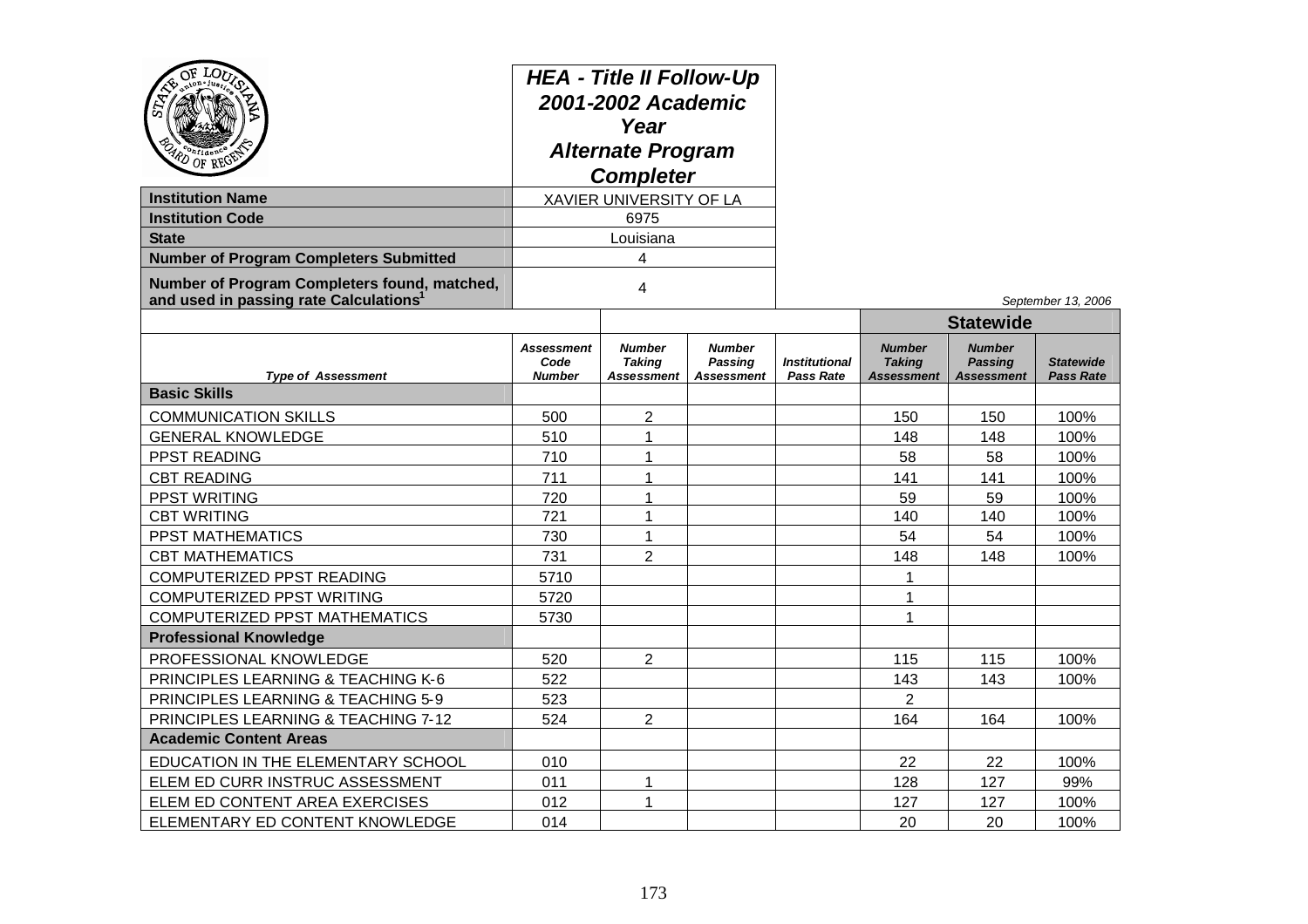| <b>PD OF REGS</b>                                                                                  | <b>HEA - Title II Follow-Up</b><br>2001-2002 Academic<br>Year<br><b>Alternate Program</b><br><b>Completer</b> |                                              |                                                      |                                          |                                                     |                                               |                                      |
|----------------------------------------------------------------------------------------------------|---------------------------------------------------------------------------------------------------------------|----------------------------------------------|------------------------------------------------------|------------------------------------------|-----------------------------------------------------|-----------------------------------------------|--------------------------------------|
| <b>Institution Name</b>                                                                            | XAVIER UNIVERSITY OF LA                                                                                       |                                              |                                                      |                                          |                                                     |                                               |                                      |
| <b>Institution Code</b>                                                                            | 6975                                                                                                          |                                              |                                                      |                                          |                                                     |                                               |                                      |
| <b>State</b>                                                                                       | Louisiana                                                                                                     |                                              |                                                      |                                          |                                                     |                                               |                                      |
| <b>Number of Program Completers Submitted</b>                                                      | 4                                                                                                             |                                              |                                                      |                                          |                                                     |                                               |                                      |
| Number of Program Completers found, matched,<br>and used in passing rate Calculations <sup>1</sup> | 4                                                                                                             |                                              |                                                      |                                          |                                                     |                                               | September 13, 2006                   |
|                                                                                                    |                                                                                                               |                                              |                                                      |                                          | <b>Statewide</b>                                    |                                               |                                      |
| <b>Type of Assessment</b>                                                                          | <b>Assessment</b><br>Code<br><b>Number</b>                                                                    | <b>Number</b><br><b>Taking</b><br>Assessment | <b>Number</b><br><b>Passing</b><br><b>Assessment</b> | <b>Institutional</b><br><b>Pass Rate</b> | <b>Number</b><br><b>Taking</b><br><b>Assessment</b> | <b>Number</b><br><b>Passing</b><br>Assessment | <b>Statewide</b><br><b>Pass Rate</b> |
| <b>Academic Content Areas</b>                                                                      |                                                                                                               |                                              |                                                      |                                          |                                                     |                                               |                                      |
| EARLY CHILDHOOD EDUCATION                                                                          | 020                                                                                                           |                                              |                                                      |                                          | 9                                                   |                                               |                                      |
| <b>BIOLOGY AND GENERAL SCIENCE</b>                                                                 | 030                                                                                                           | 3                                            |                                                      |                                          | 38                                                  | 37                                            | 97%                                  |
| ENG LANG LIT COMP CONTENT KNOWLEDGE                                                                | 041                                                                                                           |                                              |                                                      |                                          | 44                                                  | 44                                            | 100%                                 |
| ENG LANG LIT COMP PEDAGOGY                                                                         | 043                                                                                                           |                                              |                                                      |                                          | 44                                                  | 44                                            | 100%                                 |
| <b>MATHEMATICS</b>                                                                                 | 060                                                                                                           |                                              |                                                      |                                          | 24                                                  | 24                                            | 100%                                 |
| CHEM PHYSICS AND GENERAL SCIENCE                                                                   | 070                                                                                                           |                                              |                                                      |                                          | 9                                                   |                                               |                                      |
| <b>SOCIAL STUDIES</b>                                                                              | 080                                                                                                           |                                              |                                                      |                                          | $\overline{7}$                                      |                                               |                                      |
| SOCIAL STUDIES: CONTENT KNOWLEDGE                                                                  | 081                                                                                                           |                                              |                                                      |                                          | 36                                                  | 36                                            | 100%                                 |
| SOCIAL STUDIES: INTERPRET MATERIALS                                                                | 083                                                                                                           |                                              |                                                      |                                          | 36                                                  | 35                                            | 97%                                  |
| PHYSICAL EDUCATION                                                                                 | 090                                                                                                           |                                              |                                                      |                                          | 18                                                  | 18                                            | 100%                                 |
| <b>BUSINESS EDUCATION</b>                                                                          | 100                                                                                                           |                                              |                                                      |                                          | 12                                                  | 12                                            | 100%                                 |
| <b>MUSIC EDUCATION</b>                                                                             | 110                                                                                                           |                                              |                                                      |                                          | 11                                                  | 11                                            | 100%                                 |
| FAMILY AND CONSUMER SCIENCES                                                                       | 120                                                                                                           |                                              |                                                      |                                          | 9                                                   |                                               |                                      |
| MIDDLE SCHOOL SUBJECTS: CK                                                                         | 146                                                                                                           |                                              |                                                      |                                          | $\overline{2}$                                      |                                               |                                      |
| <b>FRENCH</b>                                                                                      | 170                                                                                                           |                                              |                                                      |                                          | $\overline{2}$                                      |                                               |                                      |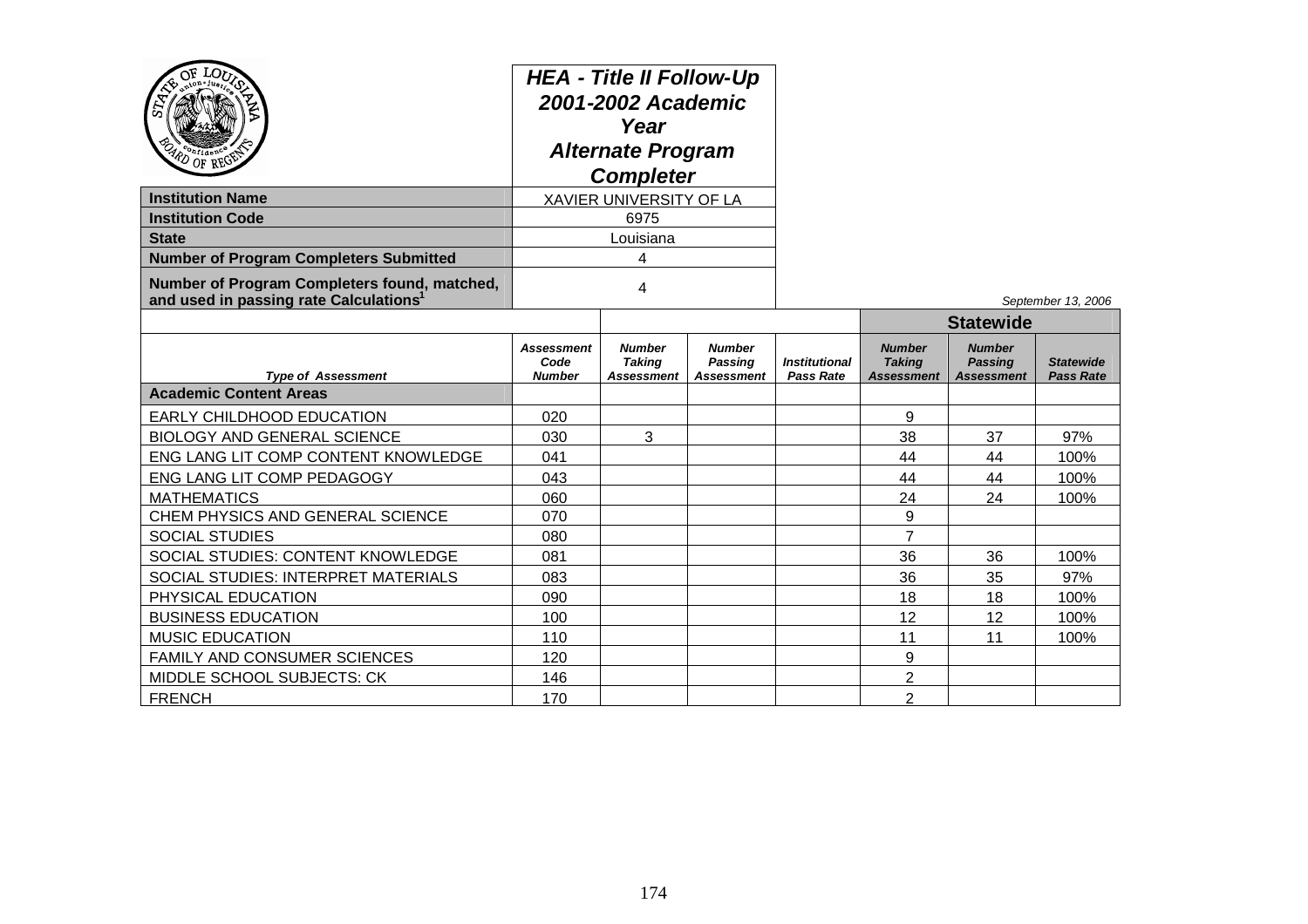| PO OF REP                                                                                          |                                                                  | <b>HEA - Title II Follow-Up</b><br>2001-2002 Academic Year<br><b>Alternate Program Completer</b> |                                          |                                                                  |                                                            |                                      |  |  |
|----------------------------------------------------------------------------------------------------|------------------------------------------------------------------|--------------------------------------------------------------------------------------------------|------------------------------------------|------------------------------------------------------------------|------------------------------------------------------------|--------------------------------------|--|--|
| <b>Institution Name</b>                                                                            |                                                                  | XAVIER UNIVERSITY OF LA                                                                          |                                          |                                                                  |                                                            |                                      |  |  |
| <b>Institution Code</b>                                                                            |                                                                  | 6975                                                                                             |                                          |                                                                  |                                                            |                                      |  |  |
| <b>State</b>                                                                                       |                                                                  | Louisiana                                                                                        |                                          |                                                                  |                                                            |                                      |  |  |
| <b>Number of Program Completers Submitted</b>                                                      |                                                                  | 4                                                                                                |                                          |                                                                  |                                                            |                                      |  |  |
| Number of Program Completers found, matched,<br>and used in passing rate Calculations <sup>1</sup> |                                                                  | 4                                                                                                |                                          |                                                                  |                                                            | September 13, 2006                   |  |  |
|                                                                                                    |                                                                  |                                                                                                  |                                          | <b>Statewide</b>                                                 |                                                            |                                      |  |  |
| Type of Assessment <sup>2</sup>                                                                    | <b>Number</b><br><b>Taking</b><br><b>Assessment</b> <sup>3</sup> | <b>Number</b><br><b>Passing</b><br>Assessment <sup>4</sup>                                       | <b>Institutional</b><br><b>Pass Rate</b> | <b>Number</b><br><b>Taking</b><br><b>Assessment</b> <sup>3</sup> | <b>Number</b><br><b>Passing</b><br>Assessment <sup>4</sup> | <b>Statewide</b><br><b>Pass Rate</b> |  |  |
| Aggregate - Basic Skills                                                                           | 4                                                                |                                                                                                  |                                          | 360                                                              | 360                                                        | 100%                                 |  |  |
| Aggregate - Professional Knowledge                                                                 | 4                                                                |                                                                                                  |                                          | 424                                                              | 424                                                        | 100%                                 |  |  |
| Aggregate - Academic Content Areas (Math, English,<br>Biology, etc.)                               | 4                                                                |                                                                                                  |                                          | 391                                                              | 388                                                        | 99%                                  |  |  |
| Aggregate - Other Content Areas (Career/Technical<br>Education, Health Educations, etc.)           |                                                                  |                                                                                                  |                                          |                                                                  |                                                            |                                      |  |  |
| Aggregate - Teaching Special Populations (Special<br>Education, ELS, etc.)                         |                                                                  |                                                                                                  |                                          |                                                                  |                                                            |                                      |  |  |
| Aggregate - Performance Assessments                                                                |                                                                  |                                                                                                  |                                          |                                                                  |                                                            |                                      |  |  |
| <b>Summary Totals and Pass Rates<sup>5</sup></b>                                                   | 4                                                                |                                                                                                  |                                          | 480                                                              | 477                                                        | 99%                                  |  |  |